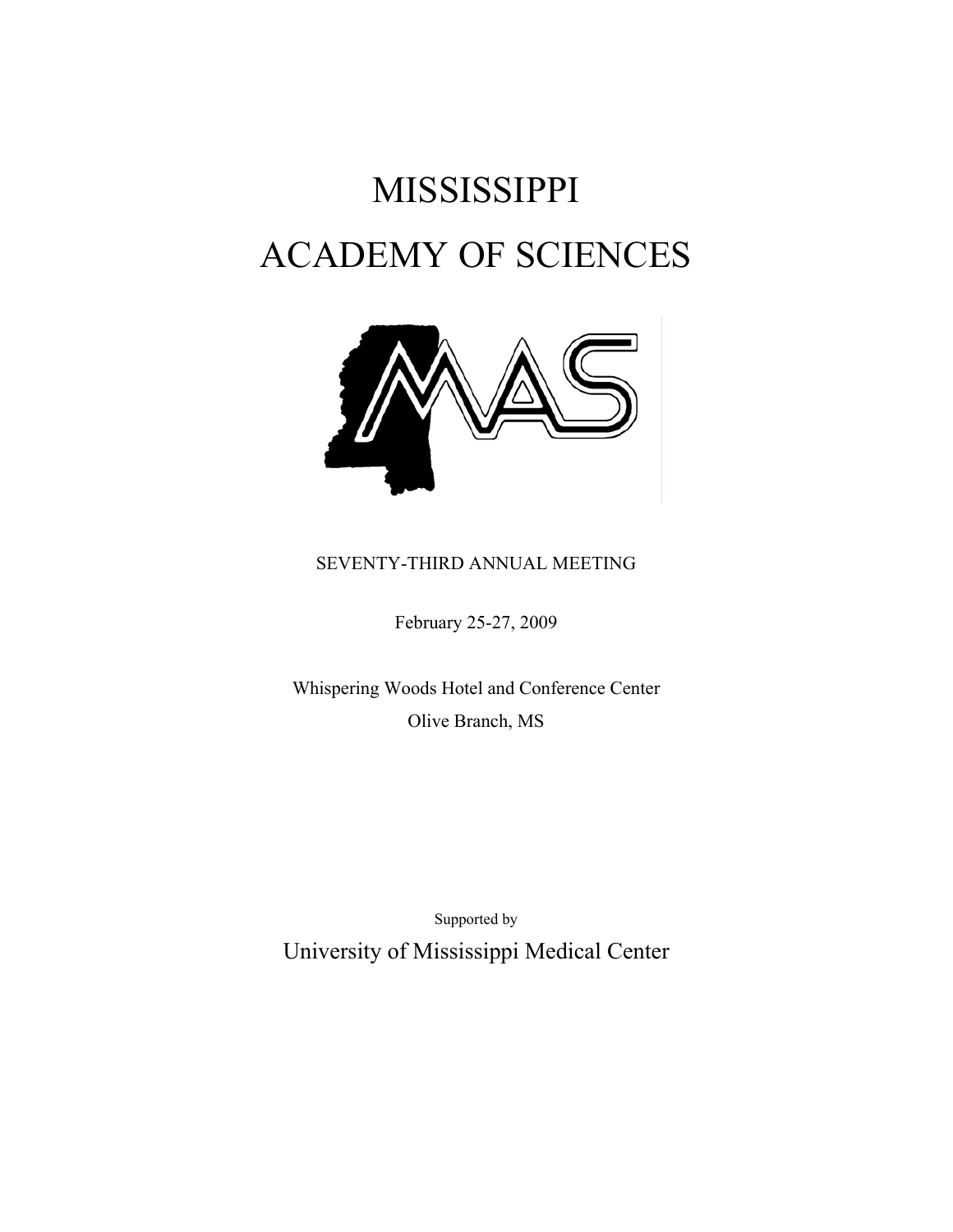# **Journal of the Mississippi Academy of Sciences**

Volume 54 Number 1 January 2009 1991 and 2009 Number 1



**Editor**

email msacad@bellsouth.net.

# *Contents*

|                                                                                     | 3              | ACADEMY OFFICERS & DIVISION CHAIRS 2007-2008  |  |
|-------------------------------------------------------------------------------------|----------------|-----------------------------------------------|--|
| Michelle Tucci<br>University of Mississippi Medical Center                          | $\overline{4}$ | <b>GENERAL SCHEDULE</b>                       |  |
| <b>Associate Editor</b>                                                             | 5              | DIRECTIONS TO CONFERENCE CENTER               |  |
| Edwin Swiatlo<br>University of Mississippi Medical Center                           | 6              | CONFERENCE CENTER FLOOR PLAN                  |  |
| <b>Editorial Board</b>                                                              | 6              | <b>SUSTAINING MEMBERS</b>                     |  |
| Gregorio Begonia<br>Jackson State University                                        | 7              | <b>LIFE MEMBERS</b>                           |  |
| Maria Begonia<br>Jackson State University                                           | 8              | <b>EXHIBITORS</b>                             |  |
| Ibrahim O. Farah                                                                    | 9              | <b>DODGEN LECTURE</b>                         |  |
| Jackson State University                                                            | 10             | <b>SPECIAL PRESENTATIONS</b>                  |  |
| Robin Rockhold<br>University of Mississippi Medical Center                          | 12             | OVERVIEW OF DIVISIONAL PROGRAMS               |  |
| <b>Program Editor</b>                                                               | 28             | <b>ABSTRACTS</b>                              |  |
| Ann Marie Kinnell<br>University of Southern Mississippi                             | 28             | Agriculture and Plant Science                 |  |
| <b>Abstracts Editor</b>                                                             | 35             | Cellular, Molecular and Developmental Biology |  |
|                                                                                     | 45             | Chemistry and Chemical Engineering            |  |
| John Boyle<br>Mississippi State University                                          | 57             | Ecology and Evolutionary Biology              |  |
|                                                                                     | 59             | Geology and Geography                         |  |
| The Journal of the Mississippi Academy                                              | 64             | <b>Health Sciences</b>                        |  |
| of Sciences (ISSN 0076-9436) is pub-                                                | 81             | History and Philosophy of Science             |  |
| lished in January (annual meeting ab-<br>stracts), April, July, and October, by the | 83             | Marine and Atmospheric Sciences               |  |
| Mississippi Academy of Sciences. Mem-                                               | 88             | Mathematics, Computer Science and Statistics  |  |
| bers of the Academy receive the journal                                             | 93             | Physics and Engineering                       |  |
| as part of their regular (nonstudent)<br>membership. Inquiries regarding sub-       | 100            | Psychology and Social Sciences                |  |
| scriptions, availability of back issues, and                                        |                |                                               |  |
| address changes should be addressed to -                                            | 111            | <b>Science Education</b>                      |  |
| The Mississippi Academy of Sciences,<br>Post Office Box 55709, Jackson, MS          | 117            | Zoology and Entomology                        |  |
| 39296-5709, telephone 601-977-0627, or                                              | 121            | <b>AUTHOR INDEX</b>                           |  |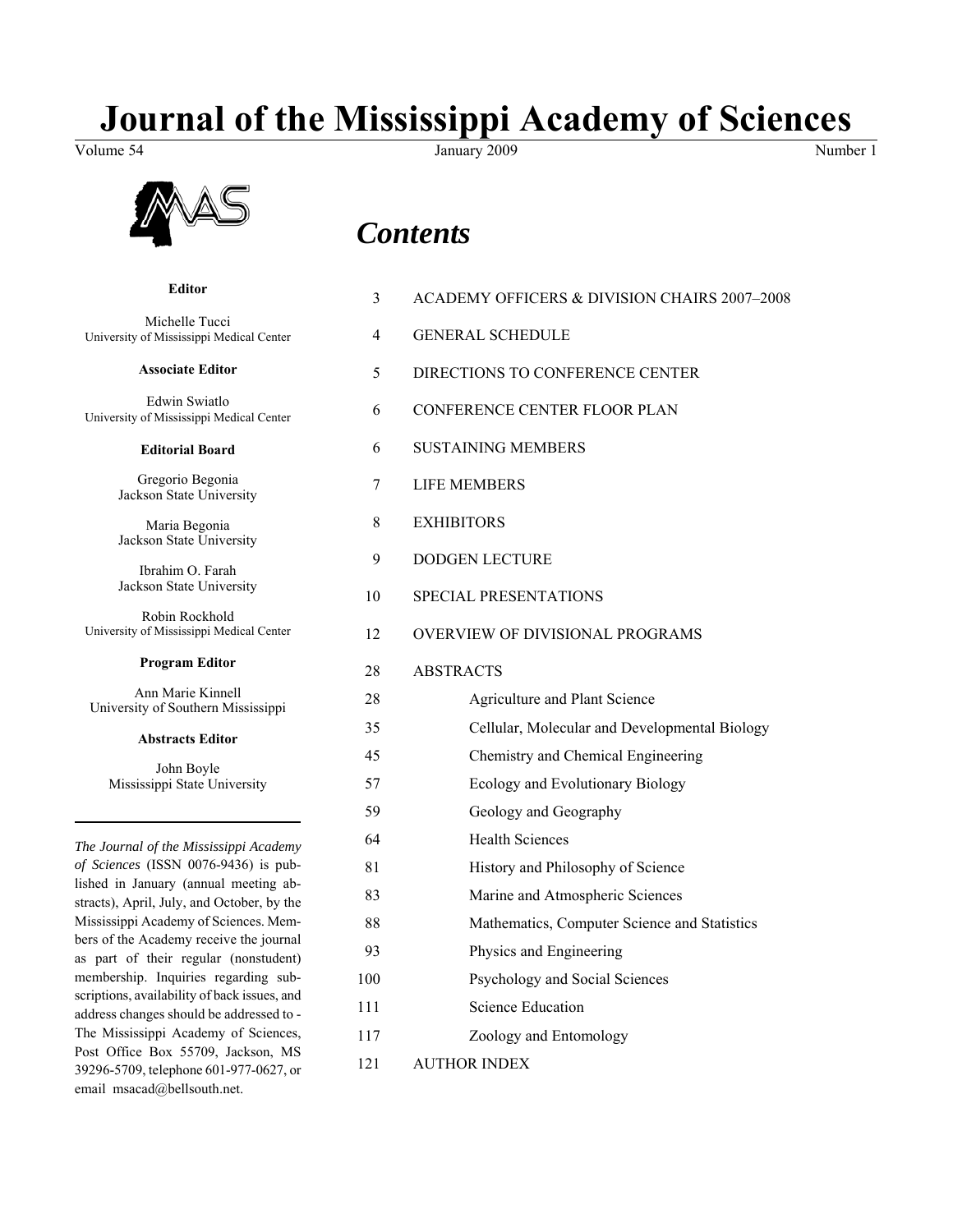#### **OFFICERS OF THE MISSISSIPPI ACADEMY OF SCIENCES**

President Rodney Baker President-Elect Shane Burgess Shane Burgess Immediate Past-President Joseph A. Cameron Executive Officer **Hamed A. Benghuzzi** Journal Editor **Michelle Tucci Michelle Tucci Michelle Tucci Michelle Tucci Michelle Tucci** Directors John Boyle

 Michelle Tucci Ann Marie Kinnell

Administrative Assistant Cynthia Huff

# **Division Chairs 2007–2008**

AGRICULTURE AND PLANT SCIENCE Md. S. Zman. , Alcorn State University

CELLULAR, MOLECULAR AND DEVELOP. BIOL. Lauren Brandon, Mississippi University for Women

CHEMISTRY AND CHEMICAL ENGINEERING Ken Lee, Jackson State Univiersity

ECOLOGY AND EVOLUTIONARY BIOLOGY Robert Hamilton, Mississippi College

GEOLOGY AND GEOGRAPHY Zachary Musselman, Millsaps College

HEALTH SCIENCES Kenneth Butler, Univ. of Mississippi Medical Center Stacy Vance, Univ. of Mississippi Medical Center

HISTORY AND PHILOSOPHY OF SCIENCE Mac Alford, Univ of Southern Mississippi

 MARINE AND ATMOSPHERIC SCIENCES Hyun J. Cho, Jackson State University

MATHEMATICS, COMPUTER SCI. AND STATISTICS Elgenaid Hamadain, Univ. of Mississippi Medical Center

PHYSICS AND ENGINEERING Alaina Gearba, University of Southern Mississippi

PSYCHOLOGY AND SOCIAL SCIENCE Madhu Singh, Tougaloo College

SCIENCE EDUCATION Samuel Clardy, USM Gulf Coast Research Laboratory

ZOOLOGY AND ENTOMOLOGY Julius Ikenga, MS Valley State University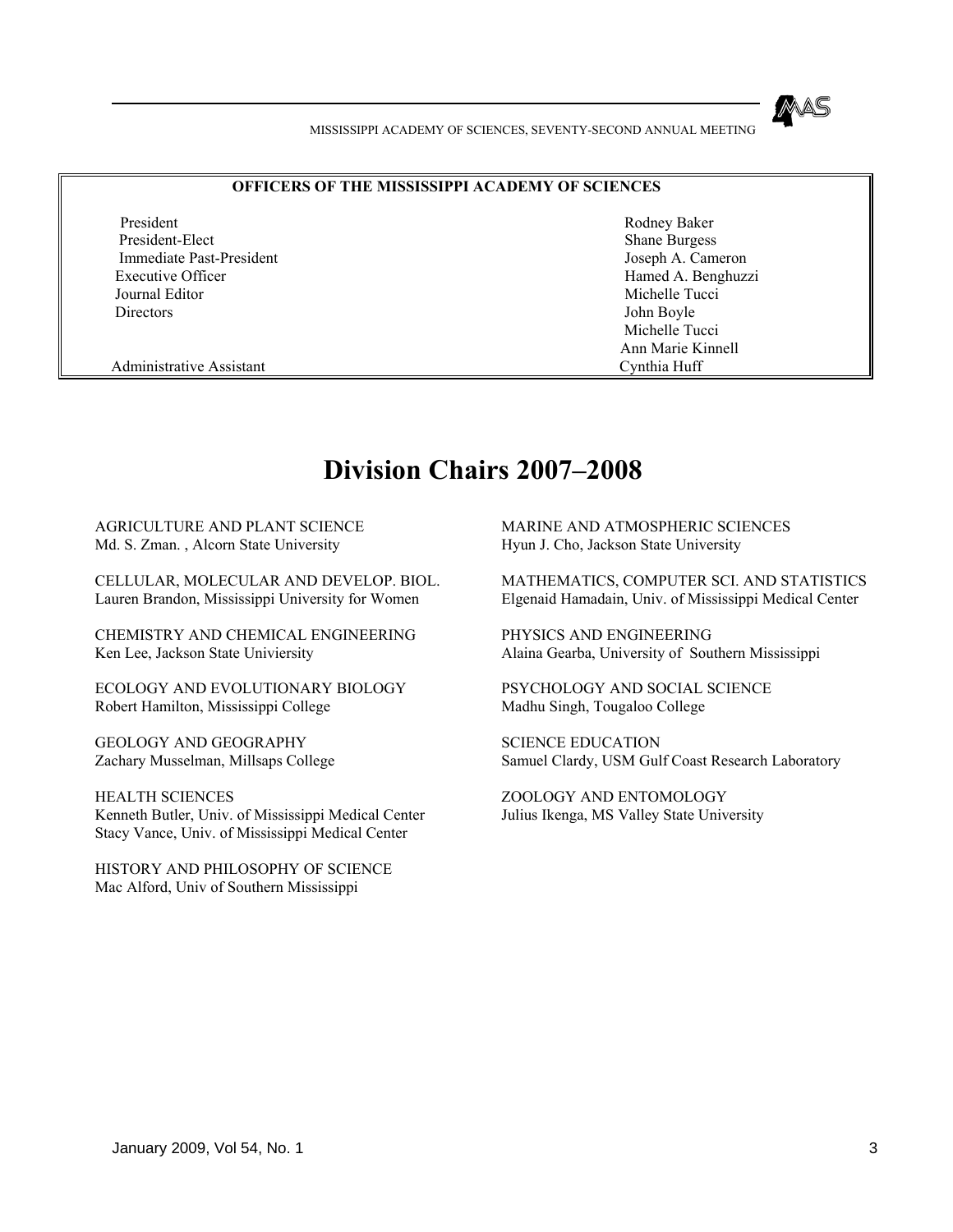

#### **GENERAL SCHEDULE**

**MISSISSIPPI ACADEMY OF SCIENCE Seventy-Third Annual Meeting**  February 25-27, 2009

#### **GENERAL SCHEDULE**

#### **WEDNESDAY, FEBRUARY 25, 2009**

| TIME               | <b>EVENT</b>               | <b>LOCATION</b> |
|--------------------|----------------------------|-----------------|
| 4:00 PM to 6:00 PM | Board of Directors Meeting | TBA             |

#### **THURSDAY, FEBRUARY 26, 2009**

| <b>TIME</b>               | <b>EVENT</b>                      | <b>LOCATION</b>       |
|---------------------------|-----------------------------------|-----------------------|
| 7:30 AM to 5:00 PM        | Registration                      | Lobby                 |
| $9:00$ AM to 5:00 PM      | <b>Exhibits</b>                   |                       |
| 8:00 AM to 4:00 PM        | Divisional Programs               | See program for rooms |
| Noon to $1:00 \text{ PM}$ | Special Presentation (p. 10)      | <b>Grand Ballroom</b> |
| 4:00 PM to 4:30 PM        | Set up for 6:00 PM Poster Session | <b>Grand Ballroom</b> |
| 5:15 PM to $6:00$ PM      | 2009 Dodgen Lecture (p. 9) $&$    |                       |
|                           | Presentation of Awards            | <b>Grand Ballroom</b> |
| 6:00 PM to $7:00$ PM      | Reception and Poster Session      |                       |

### **FRIDAY, FEBRUARY 27, 2008**

| TIME                 | <b>EVENT</b>                          | <b>LOCATION</b>              |
|----------------------|---------------------------------------|------------------------------|
| $7:15 \text{ AM}$    | Past-Presidents' Breakfast            | To Be Announced              |
| 8:00-8:45            | <b>MAS Business Meeting</b>           | <b>Grand Ballroom</b>        |
| 8:00 AM to 2:00 PM   | Registration                          | Lobby                        |
| 8:00 AM to 12:00 PM  | Exhibits                              |                              |
| 8:00 AM to 4:00 PM   | Divisional Programs                   | See Pages 12-27 for overview |
| 8:45 AM-9:45 AM      | Ecology and Evolutionary Sciences     | Dogwood Room                 |
|                      | Round Table Discussion                |                              |
| 9:00 AM to 10:30 AM  | Health Fair                           | <b>Grand Ballroom</b>        |
| 10:00 AM to 12:00 PM | Rural Health Symposium                | Ampitheater                  |
| 10:45 AM to 11:45 AM | Mississippi Center for Supercomputing | <b>Hickory Room</b>          |
|                      | Research User Advisory Group Meeting  |                              |
| Noon to $1:00$ PM    | Special Presentation (p. 11)          | <b>Grand Ballroom</b>        |
| 1:00 PM to 3:00 PM   | Drug Delivery Symposium               | Ampitheater                  |
|                      |                                       |                              |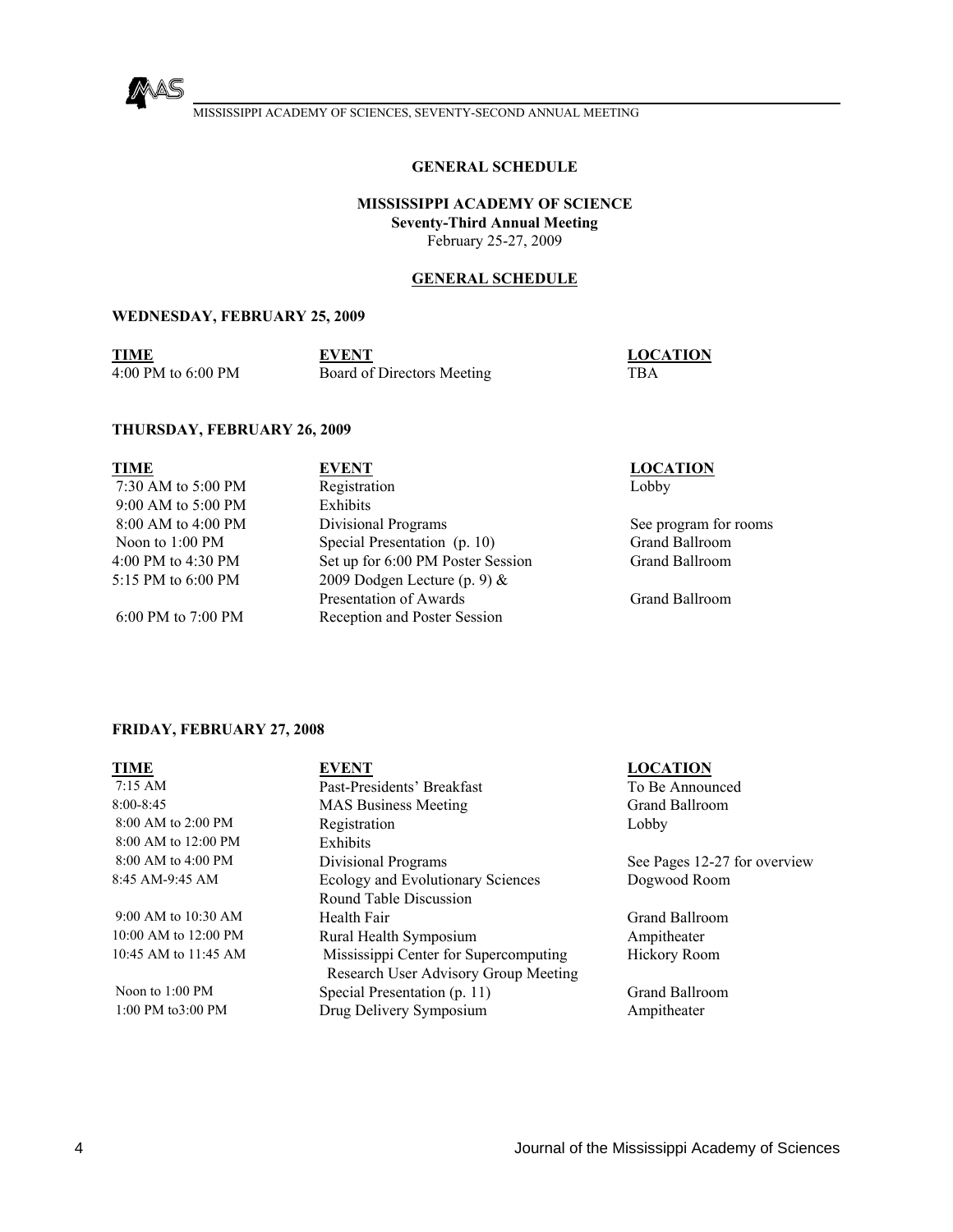



**11200 East Goodman Road Olive Branch, MS 38654** 

# **Directions to Conference Center From:**

Memphis International Airport - Exit airport to I-240 East towards Nashville to 385 East/ Bill Morris Parkway. Exit Hacks Cross Road south; continue for 4.5 miles. Whispering Woods is on left.

I-40 Westbound from Nashville - Go West to I-240. Take I-240 South to 385 East/Bill Morris Parkway. Exit Hacks Cross Road south; continue for 4.5 miles. Whispering Woods is on left.

I-40 Eastbound from Arkansas - Go East to I-240. Take I-240 towards Jackson, MS; continue on I-240 towards Nashville (not I-55 South) to 385 East/Bill Morris Parkway. Exit Hacks Cross Road south; continue for 4.5 miles. Whispering Woods is on left.

I-55 Southbound from Arkansas - Go South to I-240 East towards Nashville to 385 East/Bill Morris Parkway. Exit Hacks Cross Road south; continue for 4.5 miles. Whispering Woods is on left.

I-55 Northbound from Jackson, Mississippi - Exit State Highway 302 East/Goodman Road; continue East for 14 miles. At Hacks Cross Road intersection, turn left. At second light, turn right. Whispering Woods is straight ahead.

The Hacks Cross entrance to Whispering Woods is now traffic light controlled making access into the hotel easier and safer. A green "Whispering Woods Hotel" directional sign is mounted next to the traffic light.

Complimentary airport shuttle service is available to and from Memphis International Airport from 7:00 am to 10:30 pm daily. Upon arrival, call 662-895-2941 for pick outside baggage claim. Contact the front desk 24 hours prior to departure to arrange return transportation to Memphis International Airport.

http://www.wwconferencecenter.com/directions.htm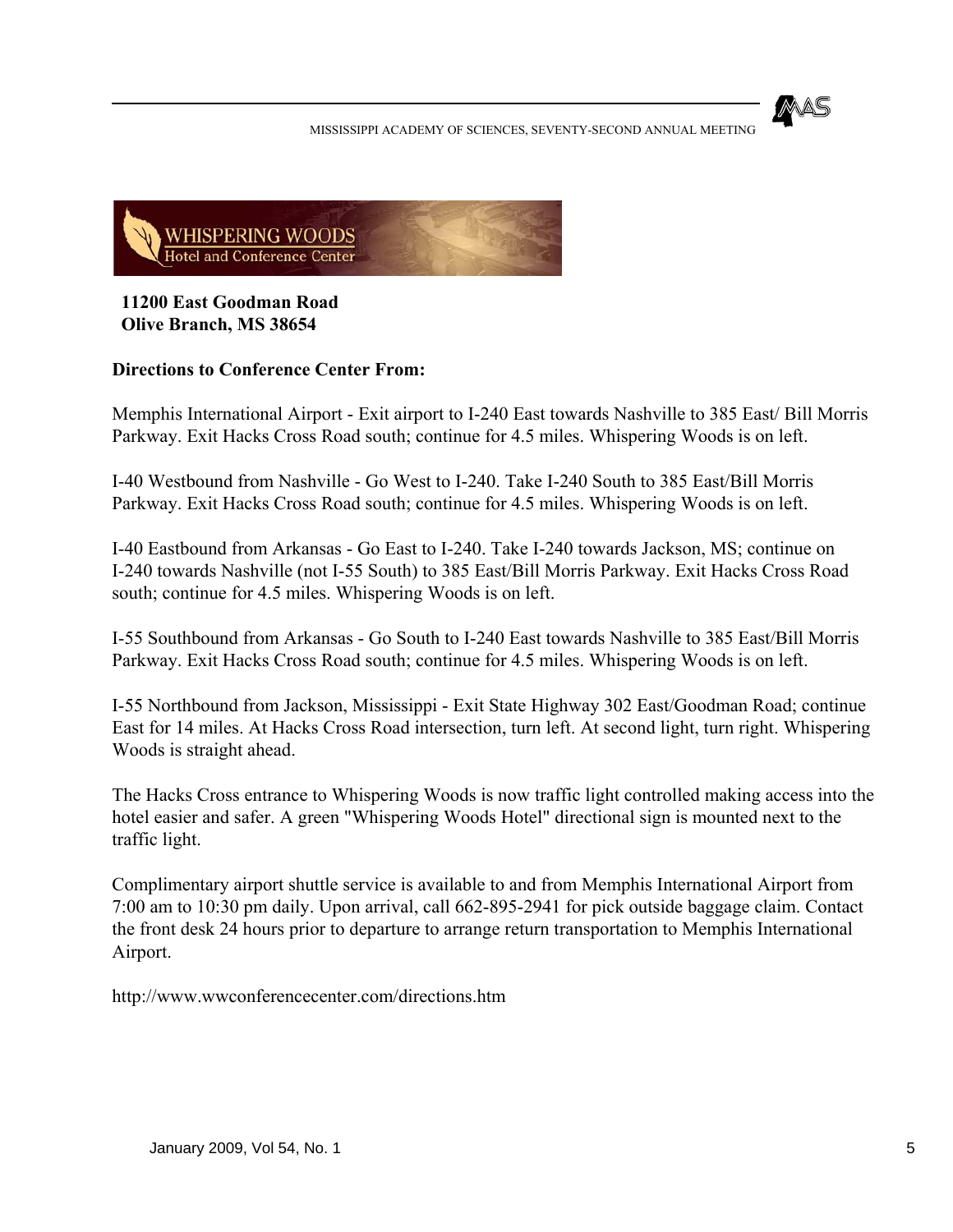



# **Whispering Woods Conference Center Floor Plan**

# **Sustaining Members**

Alcorn State University Belhaven College East Central Community College Holmes Community College Itawamba Community College Jackson State University Mississippi Gulf Coast Community College Mississippi Museum of Natural Sciences

 Mississippi State University Mississippi Valley State University Northwest Mississippi Community College Pearl River Community College University of Mississippi University of Mississippi Medical Center University of Southern Mississippi William Carey University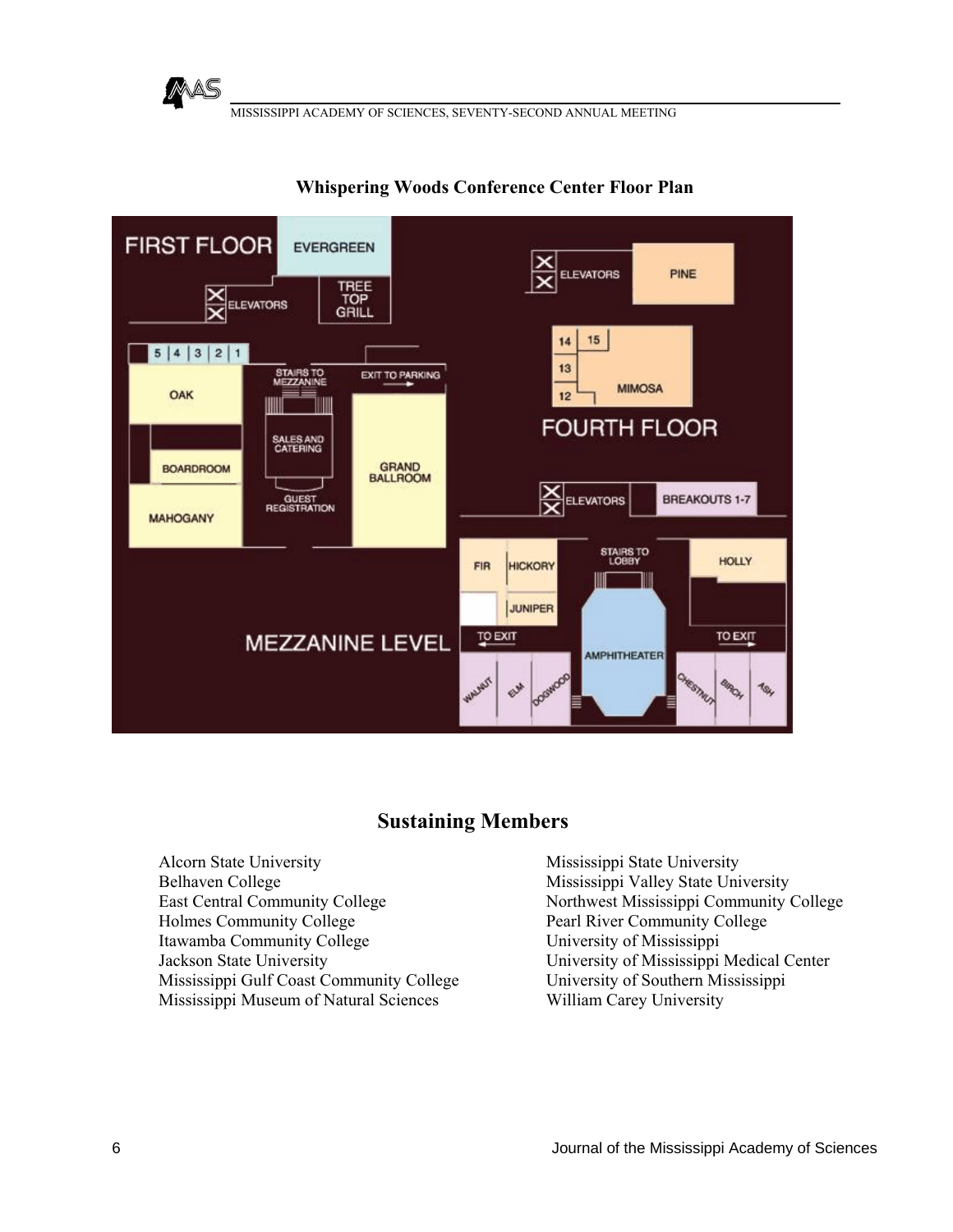#### **LIFE MEMBERS**

Junius G. Adams, III, Gaithersburg, MD Charles C. Alexander, University, MS Alex D. W. Acholonu, Alcorn State, MS Vernon L. Asper, Stennis Space Center, MS Robert Bateman, Hattiesburg, MS John D. Bower, Jackson, MS Carolyn R. Boyle, Starkville, MS John A. Boyle, Starkville, MS Charles T. Bryson, Stoneville, MS C. Eugene Cain, Jackson, MS Gordan Cannon, Hattiesburg, MS C. T. Carley, Starkville, MS Steven T. Case, Jackson, MS Alfred P. Chestnut, Jackson, MS Prentiss S. Cox, Clinton, MS Crayton M. Crawford, Mississippi State, MS David Creed, Hattiesburg, MS Roy A. Crochet, Stennis Space Center, MS W. Lawrence Croft, Mississippi State, MS Asok K. Dasmahapatra, University, MS Alice L. Douglas, Jackson, MS Ben H. Douglas, Jackson, MS Roy J. Duhe, Jackson, MS Stephen Ekunwe, Clinton, MS Stella D. Elakovich, Purvis, MS Atef Elsherbeni, University, MS Peter Fleischer, Stennis Space Center, MS D.J. Grimes, Ocean Springs, MS Mary Lou Gutierrez-Mohamed, Jackson, MS Gordon Gunter, Ocean Springs, MS Margot Hall, Hattiesburg, MS Burnette Hamil, Mississippi State, MS Robert G. Hamilton, Clinton, MS Andrew W. Harrell, Vicksburg, MS Thomas J. Herrin, Jackson, MS Sabine Heinhorst, Hattiesburg, MS Huey-Min Hwang, Jackson, MS Jerome A. Jackson, Mississippi State, MS Phillip Kelly, Madison, MS Paul K. Lago, University, MS Mary C. Landin, Utica, MS Jerzy Leszczynski, Jackson, MS

 Ken Lee, Jackson, MS Tim Lockley, Gulfport, MS Julia S. Lytle, Ocean Springs, MS Thomas F. Lytle, Ocean Springs, MS David H. Magers, Clinton, MS Harihara M. Mehendale, Jackson, MS L. Hollis Melton, Ocean Springs, MS Joan Messer, Sumrall, MS Lyle E. Nelson, Starkville, MS Clifford Ochs, Oxford, MS Ervin G. Otvos, Ocean Springs, MS Robin M. Overstreet, Ocean Springs, MS Dudley F. Peeler, Jackson, MS A. Louise Perkins, Bay St. Louis, MS John A. Pojman, Hattiesburg, MS Aaron D. Puckett, Jackson, MS Zahir Qureshi, Memphis, TN Dero S. Ramsey, Starkville, MS James Rawlins, Hattiesburg, MS Robin W. Rockhold, Jackson, MS Bennie Rohr, Pascagoula, MS Muhammad I. Shafi, Holly Springs, MS Sandra L. Sharp, Ocean Springs, MS Troy J. Stewart, Sr., Lorman, MS Richard Sullivan, Jackson, MS Charles Swann, Oxford, MS Robert D. Taylor, Houston, TX Shelby F. Thames, Hattiesburg, MS Joyce Titus, Madison, MS Salil C. Tiwari, Fayette, MS Suresh C. Tiwari, Fayette, MS Warren E. Traub, Diamondhead, MS Gregory S. Tschumper, University, MS Suresh Tyagi, Louisville, KY S. Kant Vajpayee, Hattiesburg, MS Rosa Lea Walker, Jackson, MS W. Lamar Weems, Jackson, MS Denis A. Wiesenburg, Stennis Space Center, MS John S. Williamson, Oxford, MS C. A. Wilson, Mississippi State, MS Hongtao Yu, Madison, MS Jeffrey D. Zubkowski, Brandon, MS

MAS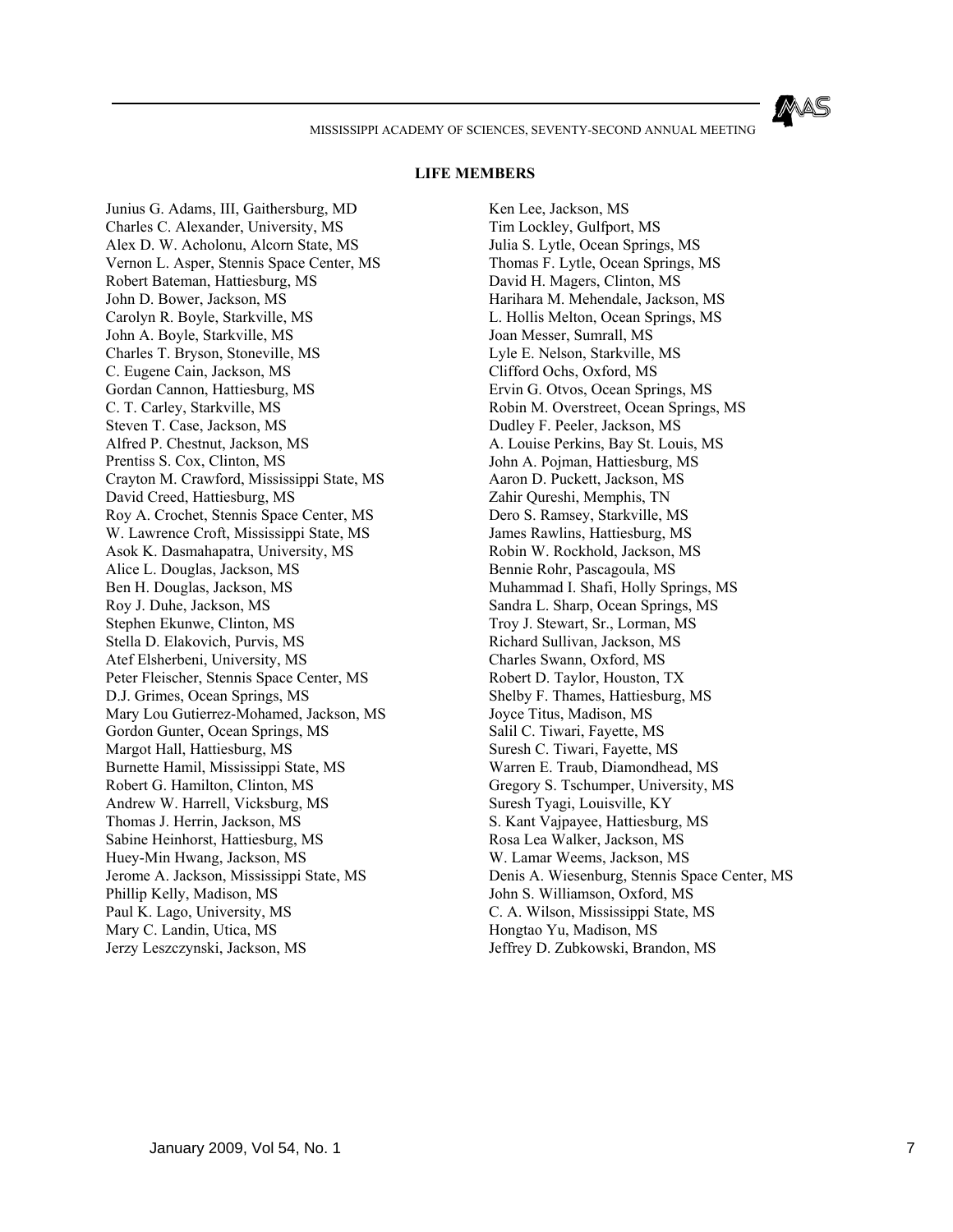# **Exhibitors, 2008 Annual Meeting Supporters of the Mississippi Academy of Sciences**

**Airgas Biomedical Solutions, Inc.\* Bruker Daltonics, Inc. Dionex Corporation Eppendorf Fisher Safety Fisher Scientific\* Forestry Suppliers, Inc.\* JSU, School of Graduate Studies\* LECO Corportation\* Mettler Toledo, Inc.\* Mississippi Center for Supercomputing\* Mississippi College\* MS Functional Genomics Network\* Mississippi State University PerkinElmer Life & Analytical Science, Inc\* Restek Corporation\* Swift Optics, Inc.** 

MAS

 **UMC, Base Pairs Program\* UMC, Biomedical Materials Science Dept.\* UMC, School of Graduate Studies\* UMC, School of Health Related Professions\* USM, Dept. of Chemistry and Biochemistry\* USM, Gulf Coast Research Laboratory USM, School of Polymers & High Performance Materials Varian Inc.**

**\* Exhibitors, 2008 Annual Meeting**

**Additional 2008 Exhibitors: JSU, School of Engineering Millipore Corporation UMC, Graduate Studies in Neuroscience Nikon Instruments, Inc.**



# MISSISSIPPI CENTER<br>FOR SUPERCOMPUTING RESEARCH

The Mississippi Center for Supercomputing Research (MCSR) provides free, high performance computing cycles and consulting in support of research and instruction, for all interested students, faculty, or researchers associated with any of Mississippi's eight publicly funded institutions of higher learning. The MCSR actively supports the Mississippi Academy of Sciences with regular participation in the Mathematics, Computer Science, and Statistics Division. Please visit http://www.mcsr.olemiss.edu, email assist@mcsr.olemiss.edu, or call 662-915-3922 to inquire about how we might support your HPC research or instructional computing projects at your university. Or, simply apply for an account today at http://www.mcsr.olemiss.edu/accounts.

http://www.mcsr.olemiss.edu, email assist@mcsr.olemiss.edu, or call 662-915-3922 to inquire about how we might support your HPC research or instructional computing projects at your university. Or, simply apply for an account today at http://www.mcsr.olemiss.edu/accounts.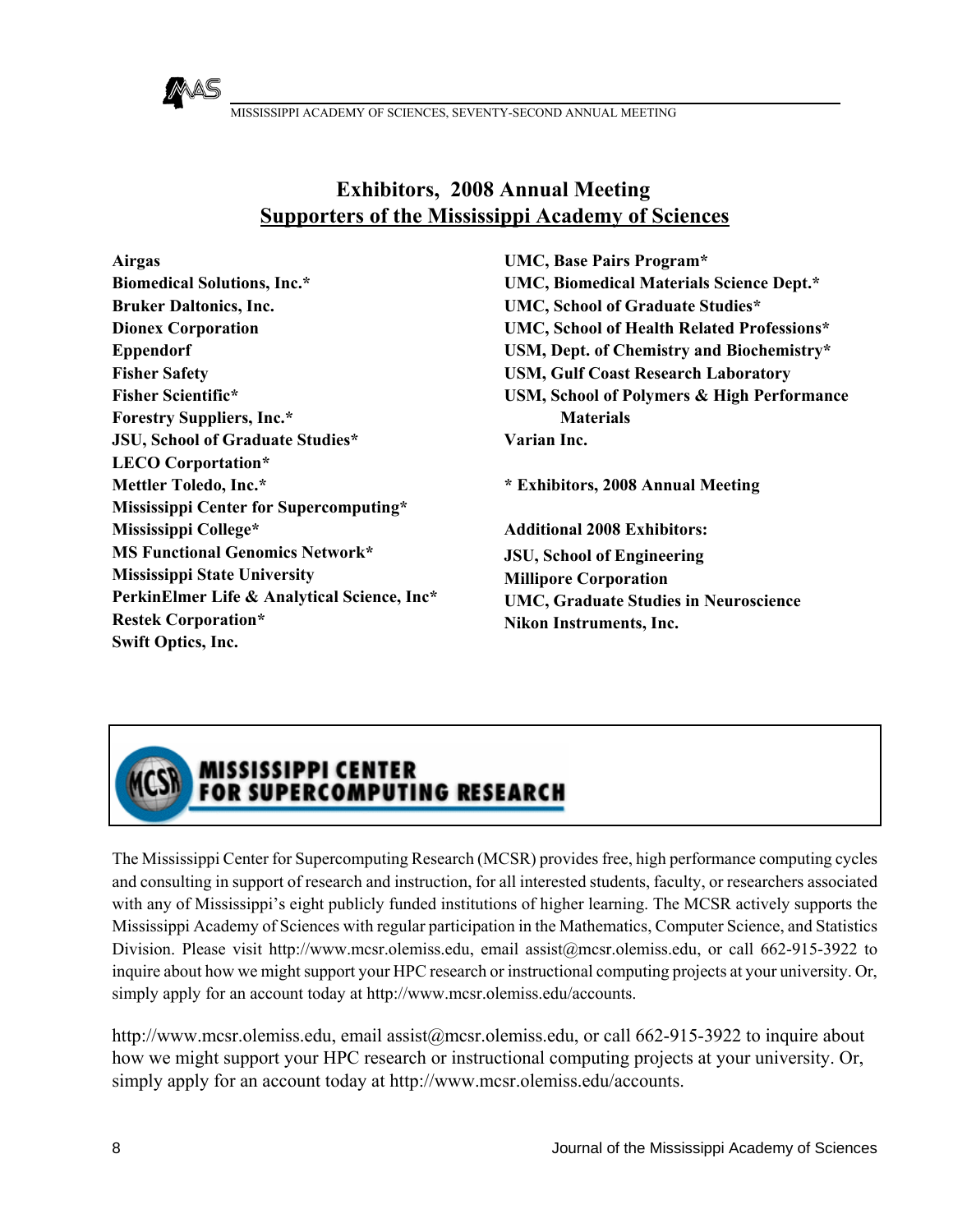# 2009 Dodgen Lecture

5:15 pm Thursday February 26, 2009

# "Gaseous Inflammatory Mediators: The Good, the Bad, and the Ugly."

given by

**Dr. Bruce Freeman, Ph.D**., Irwin Fridovich Professor and Chair of the Department of Pharmacology, University of Pittsburgh Medical Center



speaker at the Nobel Conference.

Dr. Freeman received his BA in Biochemistry and Ph.D. from the University of California, Riverside followed by a post-doctoral fellowship at Duke University. During his fellowship, he was recommended as a Queen's Quest Scholar by Queen's University, London, Ontario. He continued at Duke as a Research Assistant Professor before heading to Alabama as an Associate Professor and the Departments of Anesthesiology and Biochemistry/Molecular Genetics. Within five years at UAB he advanced to the level of Professor. In 1993 he was recognized as a Fulbright Scholar. In 1996 he advanced to Vice Chair of Research in the Department of Anesthesiology and named as the Director of the Center for Free Radical Biology and Professor in the Department of Environmental Health Sciences. In 2002, he was appointed senior scientist of the Comphrensive Cancer Center until 2006. In 2004 and 2007 he was an invited

Dr. Freeman has over 200 publications, 4 patents and 7 NIH funded grants since 2000.

Dr. Freeman's research interests focus on the eukaryotic cell production, reactions and signal transduction properties of oxidization and free radical inflammatory mediators (superoxide,  $H_2O_2$ , nitric oxide, pernitite, oxidized/nitrated lipids). In particular his lab is interested in the actions of these nitrate species as both redox signaling and pathogenic mediators in inflammatory diseases. His lab revealed new therapeutic strategies for treating acute inflammatory respiratory disorders, and cardiovascular disease based on observation made on these redox mediators.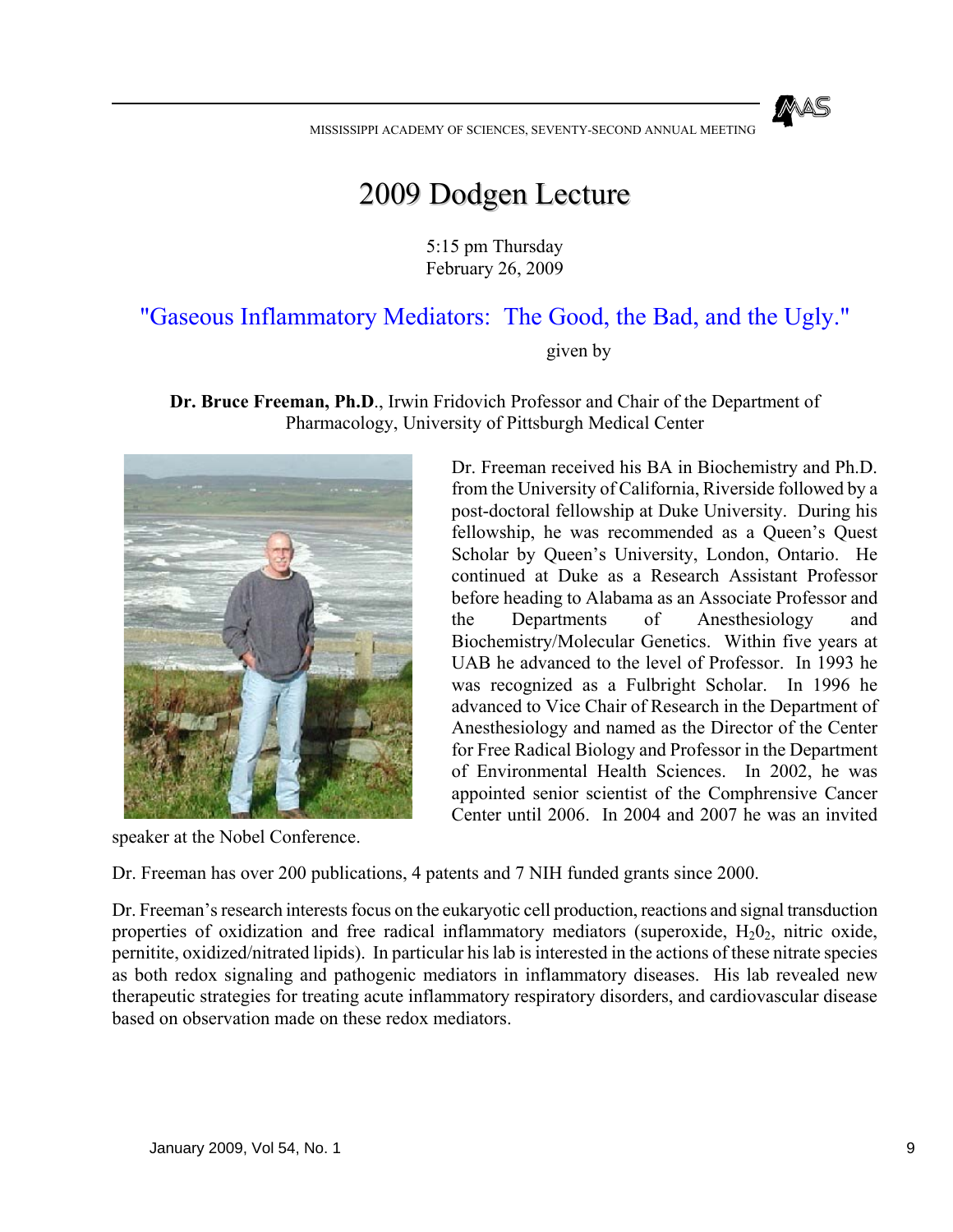

# Special Presentation Noon, Thursday February 26, 2009

# **Introduction to Southeasternflora.com, A Plant Identification web site**  given by **John Gwaltney**



Mr. Gwaltney received his undergraduate work/B.S. from Auburn University, Alabama in Biological Science with an emphasis in Wildlife Management. He obtained his Master's Degree from Auburn University in Wildlife Biology. Mr. Gwaltney joined Forestry Suppliers, Inc. in 1976, and worked his way to become the President of Forestry Suppliers, Inc. A position he has held since 1994.

Mr. Gwaltney's interest in developing the Southeastern flora website was driven by his longtime enjoyment of native plant species. He observed that within most school settings, resources were limited for plant identification and studies. The web site creation made it easy for any one to accurately identify native plant species. This valuable tool can be used by students of all ages as well as those who want to simply identify the native plants found within their environment.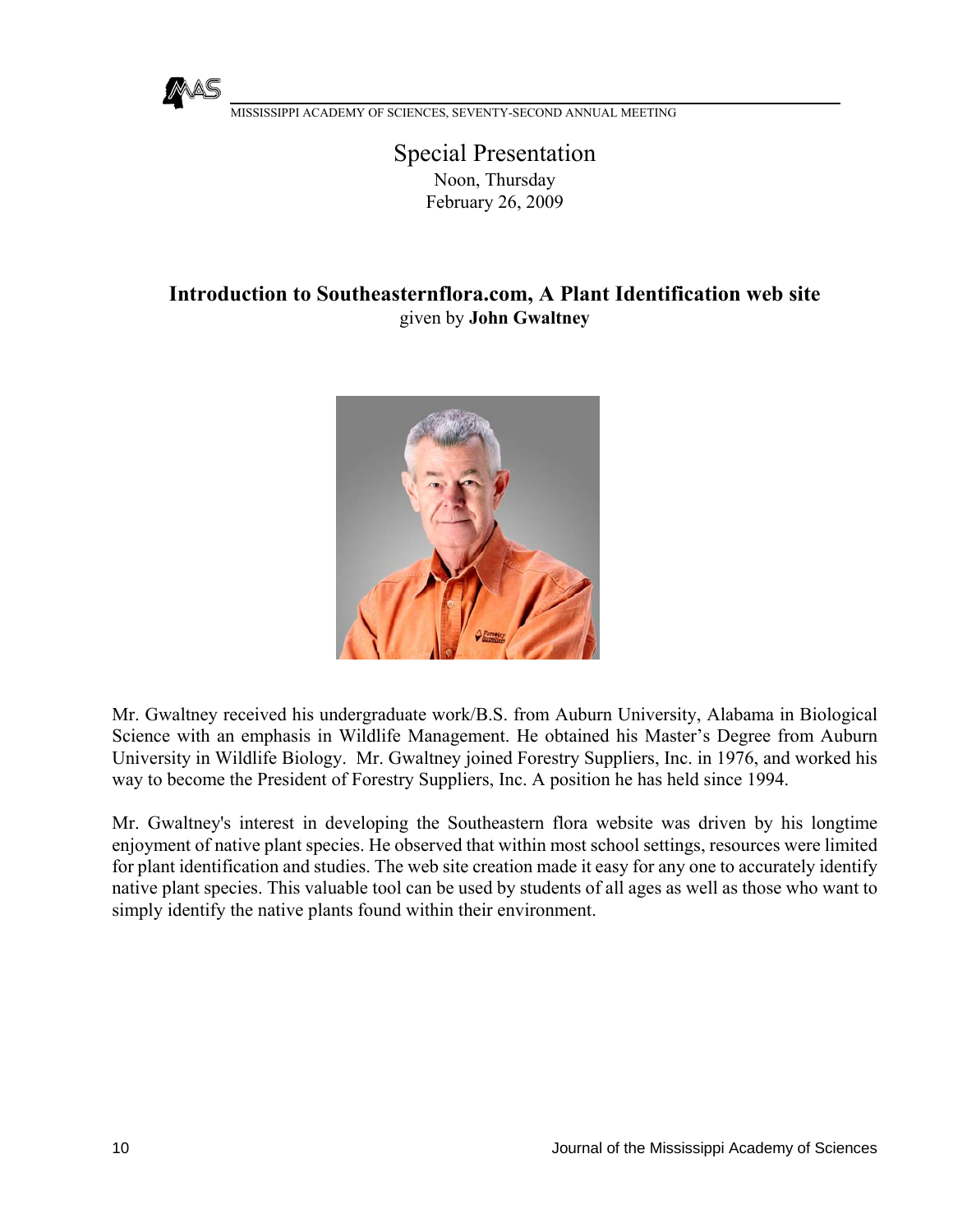Special Presentation Noon, Friday February 27, 2009

# **The Role of Phospholipase D Activity and Phosphatidic Acid Synthesis on The Production of Pro- Inflammatory Cytokine Production**

given by **Michelle Tucci., Ph.D.**

Dr. Michelle Tucci is an Associate Professor and Supervisor of the Biological Labs in the Department of Orthopedic Surgery at the University of Mississippi Medical Center. She received her Bachelors Degree from Seton Hill University in Biology, and a Master's Degree from the University of Dayton where she concentrated her studies on chemicals that disrupt biophotosynthetic pathways. After finishing her Master's degree in 1987 she worked as a Research Associate in the Division of Infectious Diseases at the University of Cincinnati, as a Senior Biochemist for Marion/Merrell Dow Pharmaceuticals, and a Senior Research Associate in Division of Pediatric Infectious at University of Michigan, before accepting a position as a Senior Research Associate in the Department of Orthopedic Surgery at the University of Mississippi Medical Center in 1994. . She earned her Doctorate Degree from the University of Mississippi Medical Center in November,



1999 in the Department of Pharmacology. She was awarded the Douglas Walker Award from the Mississippi Academy of Science, Health Sciences Division, February 1999, Dean's Graduate Research Dissertation Award in May 2000, Poster Presentation Award, Mississippi Orthopaedic Society, April, 2000, Outstanding Poster Award and Presentation, Academy of Surgical Research, Sept, 2003, Outstanding Contribution to Science Award, Mississippi Academy of Sciences, February, 2007. She has over 200 publications, and 7 grant awards.

Since 1985, Dr. Tucci has worked extensively in biochemical pathways. She was trained in immunological techniques when she worked in the infectious diseases division at both University of Cincinnati and University of Michigan. She continued to seek training in this area and worked extensively in cellular signaling pathways of macrophage and bone cells. After finishing her Ph.D. degree she was appointed as Supervisor of the Biological Labs in Orthopedics where her primary research interest has been the study of cellular signaling in inflammatory processes.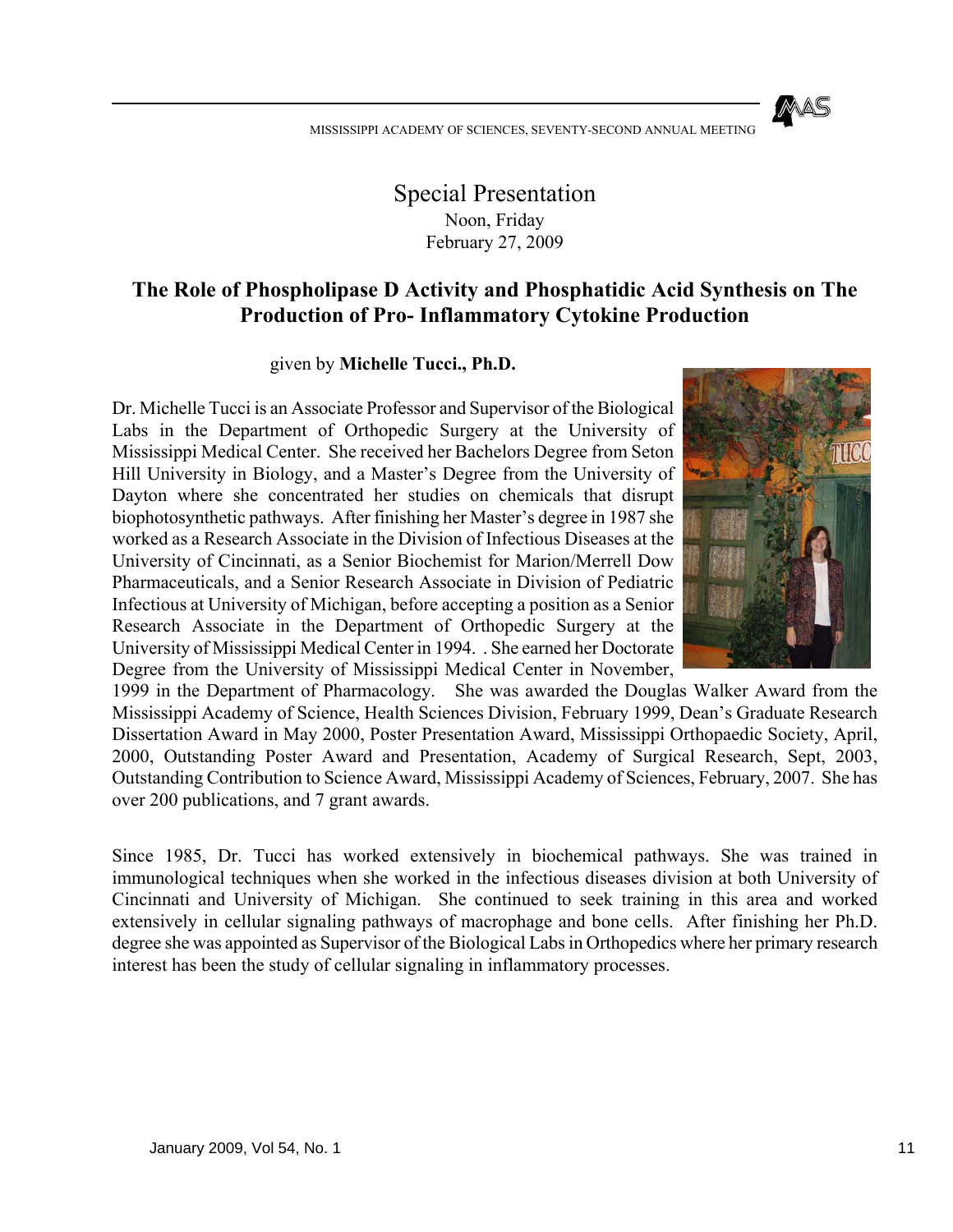

# **OVERVIEW OF DIVISIONAL PROGRAMS**

**GENERAL SYMPOSIUM Thursday, February 26 Location: Grand Ballroom** 

**12:00p INTRODUCTION TO SOUTHEASTERNFLORA.COM, A PLANT IDENTIFICATION WEB SITE** 

**Thursday Evening LOCATION: Grand Ballroom**

- **5:15p THE DODGEN LECTURE: "GASEOUS INFLAMMATORY MEDIATORS: THE GOOD, THE BAD, AND THE UGLY."**
- **6:00p Dodgen Reception and Divisional Poster Sessions Please set up between 4:00p and 4:30p**

#### **Friday, February 27 Location: Grand Ballroom**

#### **12:00p THE ROLE OF PHOSPHOLIPASE D ACTIVITY AND PHOSPHATIDIC ACID SYNTHESIS ON THE PRODUCTION OF PRO- INFLAMMATORY CYTOKINE PRODUCTION**

#### **AGRICULTURE AND PLANT SCIENCE**

**Thursday, February 26** 

#### **THURSDAY MORNING**

#### **DOGWOOD ROOM**

- **8:30 THE REDUCTION OF PB TRANSPORT FROM SMALL ARMS TARGET BERMS**
- **8:45 PRODUCTION OF PHYTOCHELATIN BY WHEAT (***Triticum aestivum* **L.) GROWN AT DIFFERENT STAGES IN CADMIUM-CONTAMINATED SOILS**
- **9:00 PHYTOEXTRACTION OF CADMIUM AND LEAD FROM CONTAMINATED SOIL BY CABBAGE PLANT**
- **9:15 IDENTIFYING MUTANTS IN** *TRITICUM TURGIDUM L VAR. DURUM WHEAT* **GRAIN PROTEINS**
- **9:30 A WHOLE PINE TREE SUBSTRATE FOR ROOTING STEM CUTTINGS OF ORNAMENTAL CROPS**
- **9:45 EFFECT OF DEFOLIATION FREQUENCY ON GROWTH AND PRODUCTION OF LITTLE BLUESTEM AND INDIANGRASS USED IN CONSERVATION BUFFERS**

**10:00 Break** 

**10:15 DISEASE DIAGNOSIS & PLANT PATHOGEN INTERACTION**

- **10:30 PROCESSED PLANT POLYPHENOL (TANNIC ACID) ENHANCES ANTIMICROBIAL ACTIVITY ON FOODBORNE PATHOGENS**
- **10:45 COMPARISON OF MICROBIAL RECOVERY METHODS ON YEAST AND MOLD AND AEROBIC COUNTS OF FROZEN BLEEBERRIES (***VACCINIUM ASHEI***)**
- **11:00 EFFECT OF GRAPE VARIETY AND SOLVENT EXTRACTION METHOD ON THE ANTIPATHOGENIC ACTIVITY OF MUSCADINE (***VITIS ROTUNDIFOLIA MICHX***.) SEED EXTRACTS**
- **11:15 PERFORMANCE OF MUSCADINE (VITIS ROTUNDIFOLIA) AND SOIL PHYSICO-CHEMICAL CHANGES DURING TRANSITION FROM CONVENTIONAL TO ORGANIC PRODUCTION**
- **11:30 INHIBITION OF E. COLI O157:H7 BY FRESH AND PROCESSED RED MUSCADINE JUICE AND ANTIMICROBIAL ROLE OF THEIR POLAR COMPOUNDS**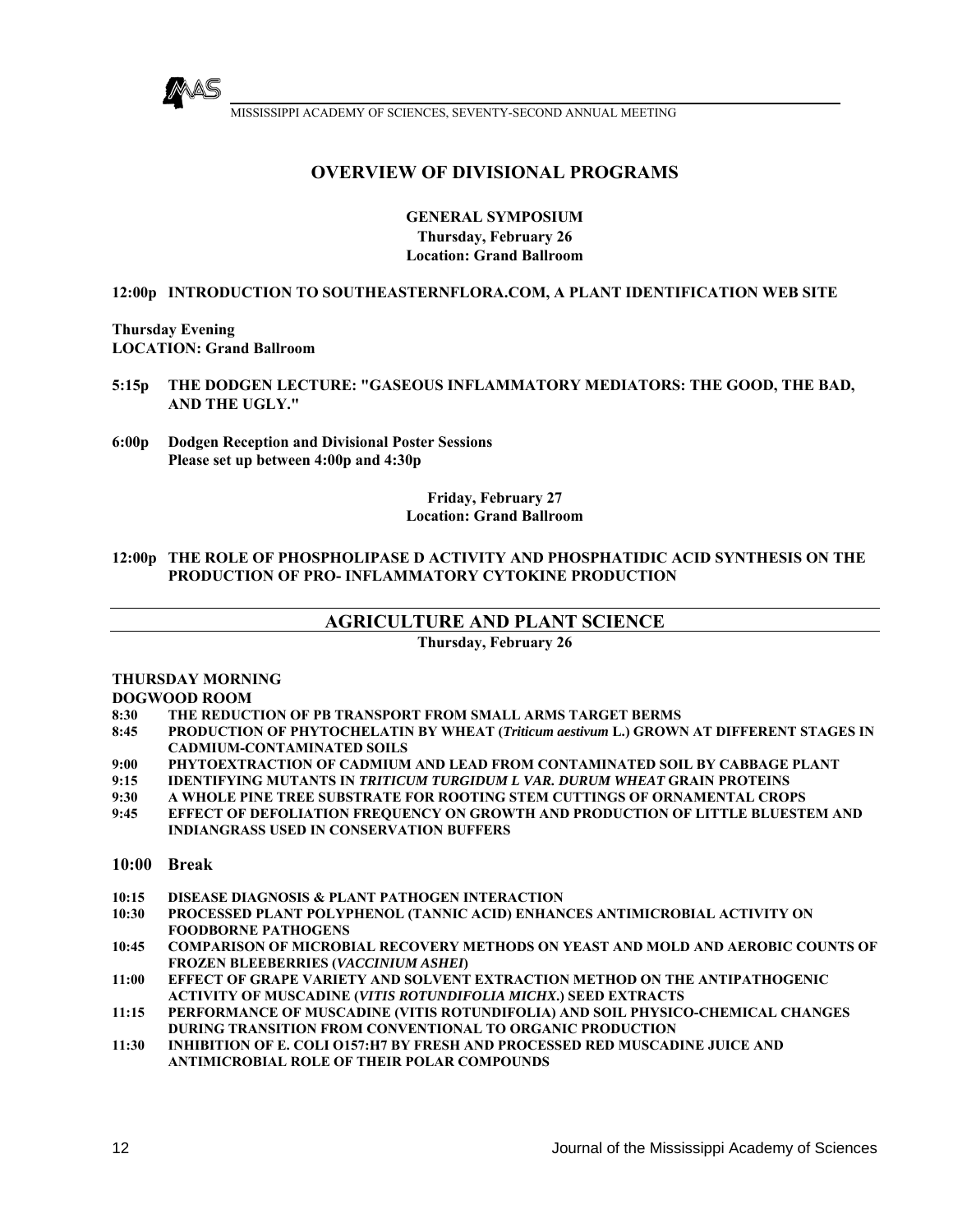

#### **THURSDAY AFTERNOON DOGWOOD ROOM**

- **1:30 INHIBITORY EFFECT OF ENTEROBACTER SAKAZAKII BY MUSCADINE JUICES AND ANTIMICROBIAL ACTIVITY OF THEIR IDENTIFIED COMPOUNDS AT PH 3.2**
- **1:45 PRELIMINARY STUDIES ON RAIN-RELATED SPLITTING OF BLUEBERRY FRUIT**
- **2:00 PHYSIOLOGICAL AND IMMUNOLOGICAL RESPONSES OF THE AVIAN EMBRYO TO TEMPERATURE TRANSPONDER IMPLANTATION IN THE EGG AIR CELL**
- **2:15 PREHARVEST AND POSTHARVEST FACTORS THAT AFFECT COLOR AND QUALITY OF CATFISH (ICTALURTUS PUNCTATUS) FILLETS**
- **2:30 OCCURRENCE OF LISTERIA MONOCYTOGENES AND LISTERIA SPP. IN CATFISH PROCESSING PLANTS AND IDENTIFICATION OF CONTAMINATION SOURCES**
- **2:45 ASSESSING THE BENEFITS OF EXOGENOUS PROGESTERONE SUPPLEMENTATION ON THE SURVIVAL OF EMBRYOS TRANSFERRED TO RECIPIENT BEEF COWS.**
- **3:00 Divisional Business Meeting**

**THURSDAY EVENING GRAND BALLROOM** 

- **6:00 Dodgen Reception and Poster Session Please set up your poster between 4:00 and 4:30p**
- **1. INVESTIGATION OF SALTMARSH PLANTS FOR THE PRESENCE OF MYCORRHIZAL FUNGI**
- **2. SURVEY AND IDENTIFICATION OF TREES ON CAMPUS OF MISSISSIPPI VALLEY STATE UNIVERSITY**
- **3. SCREENING DIPLOID WHEAT (TRITICUM MONOCOCCUM) MUTANT POPULATION FOR ALTERED GRAIN PROTEIN PROFILE**
- **4. METHODS TO DETERMINE CHILLING SUSCEPTIBILITY OF SWEETPOTATOES (IPOMOEA BATATAS)**
- **5. INCIDENCE AND IDENTIFICATION OF MAJOR SPOILAGE AND PATHOGENIC MICROORGANISMS IN FRESH AND PROCESSED CHANNEL CATFISH**

# **CELLULAR, MOLECULAR AND DEVELOPMENTAL BIOLOGY**

**Thursday, February 26**

#### **THURSDAY MORNING OAK ROOM**

**9:00 Opening Remarks** 

- **9:10 THE EFFECT OF MATERNAL GLUCOCORTICOIDS ON TWO DAY OLD JAPANESE QUAIL EMBRYOS.**
- **9:30 SHEAR STRESS INDUCED PLATELET ACTIVATION**
- **9:50 EFFECT OF VOLUNTARY EXERCISE NEUROTROPHIC FACTOR EXPRESSION AND INNERVATIONS IN THE RAT CARDIAC MUSCLE**
- **10:10 INTEGRIN SIGNALING AND THE MIGRATION OF HUMAN COLON CANCER CELL HCT-15**

**10:30 POSTER SESSION GRAND BALLROOM** 

- **1. ISLET-1 EXPRESSION IN THE ADULT MOUSE HEART**
- **2. MAPPING OF VISUAL ATTENTION**
- **3. PURIFICATION AND RECONSTITUTION OF BACTERIALLY EXPRESSED AROMATASE**
- **4. THE EFFECT OF CEFTRIAZONE AND INTERLEUKIN-10 PRE-NATAL ADMINISTRATION ON SPRAGUE DAWLEY RATS**
- **5. ELUCIDATION OF RANAVIRUS GENE EXPRESSION USING ANTISENSE MORPHOLINO OLIGONUCLEOTIDES**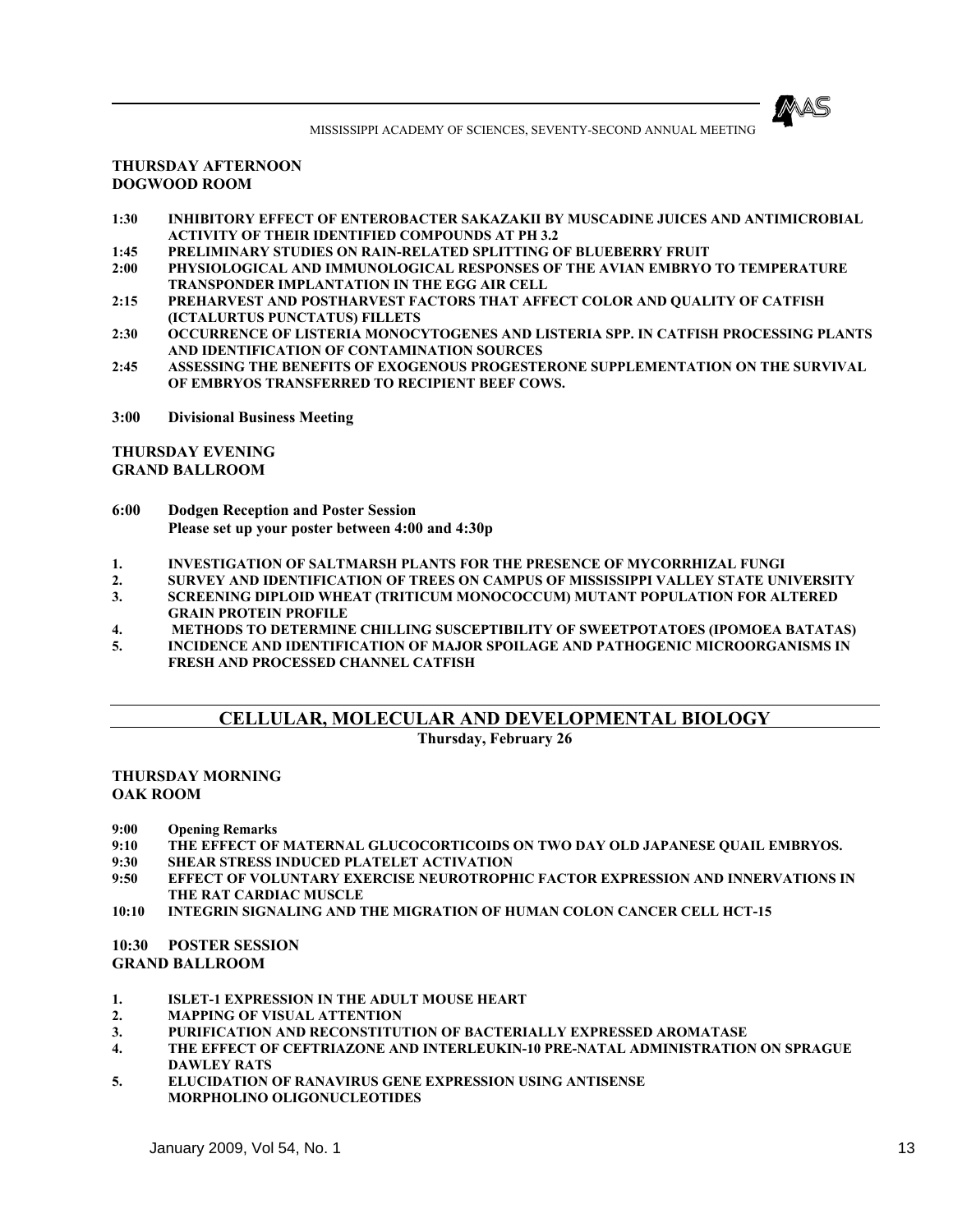

- **6. SEROTONIN MEDIATED CA2+ SIGNALING DYNAMICS IN PULMONARY ARTERIAL MYOCYTES AND THE COMBINED INFLUENCE OF MATURATION AND HIGH-ALTITUDE EXPOSURE**
- **7. THE REGULATION OF TRANSLATION OF THROMBOSPONDIN-1 BY GLUCOSE IN MICROVASCULAR ENDOTHELIAL CELLS**
- **8. EFFECT OF COMBINING HDACI TSA WITH HERCEPTIN® (TRASTUZUMAB) ON CELL PROLIFERATION, SURVIVIAL, & PROGRAMMED CELL DEATH IN SKBR3 BREAST CANCER CELL LINE**
- **9. IDENTIFICATION OF THE MICROBIAL COMMUNITY DURING DECAY OF NATURALLY RESISTANT CEDAR AND CHEMICALLY TREATED PINE**
- **10. COMPARISON OF MODULUS OF ELASTICITY, DECAY AND MICROORGANISMS DURING DECAY OF NATURALLY RESISTANT AND TREATED WOOD.**
- **11. QUANTITATIVE GENE EXPRESSIONS OF PROTAMINE TRANSCRIPTS IN SPERMATOZOA: IMPLICATIONS OF PRM 1 ON MAMMALIAN MALE FERTILITY**
- **12. FUNCTIONAL RELATEDNESS OF VIBRIO GENOMES**
- **13. ADENOCARCINOMA COLORECTAL CANCER (HT-29) CELLS IN RESPONSE TO ARSENIC TRIOXIDE**
- **14. ALPHA 2-HS GLYCOPROTEIN (FETUIN-A) ENHANCES MURINE MAMMARY TUMOR GROWTH**
- **15. AN ANALYSIS OF THE PROMOTER REGION OF ADP-RIBO AND RUBISCO WITHIN** *KARENIA BREVIS* **USING RAPID AMPLICATION OF GENOMIC ENDS**
- **16. INFLUENCE OF ELEVATED PLASMA THYROXINE ON OLFACTORY BULB RETINOID RECEPTORS AND NEUROTROPHINS**
- **17. OVERPRODUCTION OF POLY-β-HYDROXYBUTYRATE IN THE** *AZOTOBACTER VINELANDII* **MUTANT THAT DOES NOT EXPRESS SMALL RNA ARRF**
- **18. DO EMBRYONIC STEM CELLS UNDERGO SENESCENCE FOLLOWING OXIDATIVE STRESS?**
- **19. QUANTITATIVE PCR VALIDATION OF NOVEL RNAS IN STREPTOCOCCUS PNEUMONIAE**

#### **THURSDAY AFTERNOON OAK ROOM**

- **1:30 IDENTIFICATION OF TARGET PROTEINS OF A COTTON FIBER RING-TYPE UBIQUITIN LIGASE**
- **1:50 EXPRESSION OF CHAPERONE PROTEINS INFLUENCES SPONTANEOUS FORMATION OF THE [URE3] PRION IN SACCHAROMYCES CEREVISIAE**
- **2:10 DELETION OF CHAPERONE PROTEIN GENES EFFECTS RATES OF SPONTANEOUS FORMATION OF THE [URE3] PRION IN SACCHAROMYCES CEREVISIAE**
- **2:30 USING TORSINA KNOWCKDOWN CELL LINES AND FUNCTIONAL ASSAYS TO UNDERSTNAD THE CELLULAR FUNCTION OF THE AAA+ ATPASE, TORSINA.**
- **2:50 THERMALLY TARGETED DELIVERY OF AN AKT INHIBITORY PEPTIDE FUSED TO THERMALLY RESPONSIVE TAT-ELP1 POLYPEPTIDE**
- **3:10 INDUCTION OF APOPTOSIS BY SOLENOPSIN B: EVALUATION BY DNA MICROARRAY AND RT<sup>2</sup> PROFILERTM PCR ARRAY ANALYSIS.**

**Friday, February 27**

#### **FRIDAY MORNING OAK ROOM**

- **9:00 Opening Remarks**
- **9:10 EXPRESSION OF YIN, A PUTATIVE OLIGOPEPTIDE TRANSPORTER, IN THE REPRODUCTIVE TRACT OF DROSOPHILIA**
- **9:30 CHARACTERIZATION OF THREE NEW ESCHERICHIA COLI SPOR DOMAIN PROTEINS INVOLVED IN CELL DIVISION**
- **9:50 ANTISENSE TECHNIQUES AS AN APPROACH TO ELUCIDATING RANAVIRUS GENE FUNCTION.**
- **10:10 MUTATION OF OPIOID-RECEPTOR-LIKE 1 RECEPTOR AT TWO POTENTIAL PHOSPHORYLATION SITES, S351 AND S363, TO ALANINE**
- **10:30 OBSERVATIONAL STUDY OF SILDENAFIL MONOTHERAPY IN PATIENTS WITH IDIOPATHIC AND SCLERODERMA-RELATED IDIOPATHIC PULMONARY ARTERIAL HYPERTENSION**.
- **11:30 Closing Remarks/Divisional Business Meeting/Awards for Platform and Poster Presentations**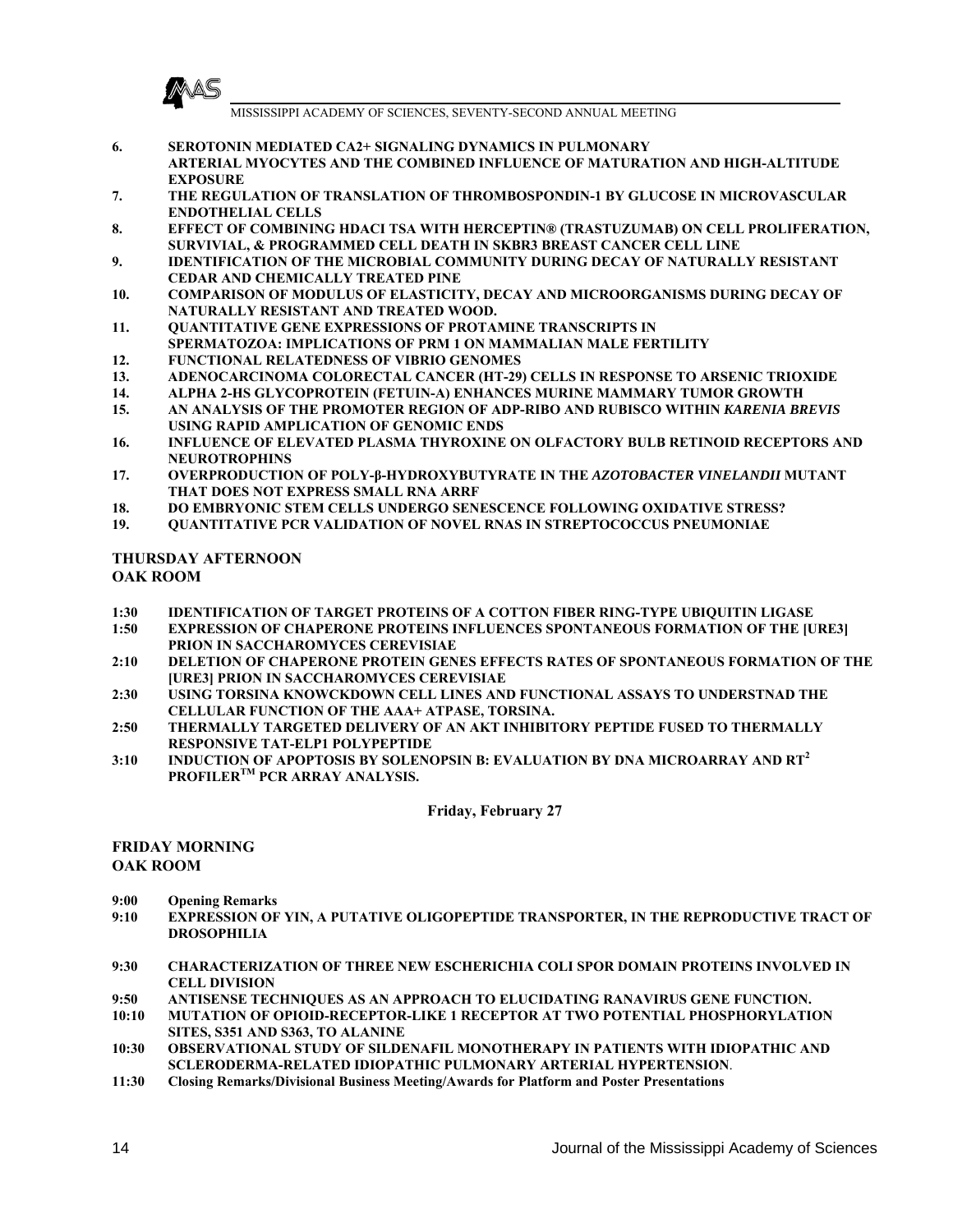

## **CHEMISTRY AND CHEMICAL ENGINEERING**

**Thursday, February 21** 

#### **THURSDAY MORNING GRAND BALLROOM**

#### **8:30 POSTER SESSION**

- **1. EXPLORING THE FUNTIONAL DECAPPING ABILITY OF THE DOGFISH SHARK NUDT**
- **2. ANTIOXIDANT EFFECT OF VERNONIA AMYGDALINA ON ACRYLONITRILE-INDUCED OXIDATIVE DNA DAMAGE IN RAT ASTROCYTES**
- **3. STUDY OF CHEMICAL COMPOSITIONS OF A NIGERIAN EDIBLE PLANT** *VENONIA AMYGDALINA* **(VA)**
- **4. ASSOCIATION OF LIFESTYLE FACTORS WITH SUBCUTANEOUS AND VISCERAL ADIPOSITY: THE FRAMINGHAM HEART STUDY**
- **5. MODELING OF A FULLY FLEXABLE POLARIZABLE WATER FOR THE SIMULATION OF BIOCHEMICAL REACTIONS OF PROTEINS, DNA, AND DRUGS**
- **6. THE OSMOLYTIC EFFECTS ON TOPOISOMERASE-I ENZYMATIC ACTIVITY**
- **7. THE EFFECTS OF DNA TOPOLOGY ON THE ABILITY OF CAMPTOTHECIN ANALOGS TO INHIBIT TOPOISOMERASE I**
- **8. MODIFIED TOPOISOMERASE I GENES IN INTACT CELL LINES USING "KNOCK-OUT" AND "KNOCK-IN" TECHNOLOGY.**
- **9. MOBILITY OF A LOOP OF A B. SUBTILIS CARBOXYLESTERASE AND ITS EFFECT ON SUBSTRATE CONVERSION**
- **10. EXPERIMENTAL DETERMINATION OF CARBON ATOM HYBRIDIZATION USING NMR SPECTROSCOPY**
- **11. ASSESSING THE CHALLENGES AND BUILDING AN EFFECTIVE CHEMICAL LABORATORY PROGRAM: ENTHUSIASM WORTHY OF JUSTUS VON LIEBIG<sup>1</sup> AND OTHER CHEMISTRY LUMINARIES<sup>2</sup>**
- **12. PROBABILITY BASED MATCHING OF DATA USING SPREADSHEET**

#### **THURSDAY MORNING**

**MAHOGANY ROOM** 

#### **ORAL PRESENTATIONS**

- **9:40 USING MALONATES IN THE PREPARATION OF VARIOUS AMINO ACIDS**
- **10:00 SYNTHESIS AND FREE RADICAL KINETIC STUDIES OF CARCINOGENIC**
- **COMPOUNDS CONTAINING A NITROGEN-NITROGEN SINGLE BOND**
- **10:20 LEWIS ACID PROMOTED 1,3-DIPOLAR CYCLOADDITION REACTIONS IN WATER**
- **10:40 SYNTHESIS OF SPIRO-ISOXAZOLINES VIA INTRAMOLECULAR CYCLIZATION**
- **11:00 TESTING A MODEL: CA2+ INDUCED EXPOSURE OF TRYPTOPHAN**
- **11:20 SYNTHESIS OF NEW INHIBITORS FOR HISTONE DEACETYLASES8(HDAC8)**
- **11:40 ELECTROCHEMICAL AND ELECTROGENERATED CHEMILUMINESCENT STUDIES OF SQUARAINES AND THEIR APPLICATIONS IN METAL ION SENSING**

#### **THURSDAY AFTERNOON GRAND BALLROOM**

- **1:00 POSTER SESSION**
- **13. STRUCTURES OF THIO(SEMI)CARBAZONES OF ACETYLPYRAZINE, 2-ACETYLTHIOZOLE AND ACETOPHENONE**
- **14. SYNTHESIS, CHARACTERIZATION AND BINDING STUDIES OF MACROCYCLIC POLYAMINES FOR CATIONS AND ANIONS**
- **15. PRETREATMENT OF USED VEGETABLE OILS FOR BIODIESEL**
- **16. PREPARATION OF PLATINUM COMPLEX WITH AROMATASE INHIBITOR DERIVATIVES, 4-(2- IMIDAZOLYLMETHYL)BENZOATE**
- **17. LEWIS ACID PROMOTED 1,3-DIPOLAR CYCLOADDITION REACTIONS IN WATER**
- **18. SIMULTANEOUS DETERMINATION OF HEAVY METALS BY HYDRIDE GENERATION ICP-AES**.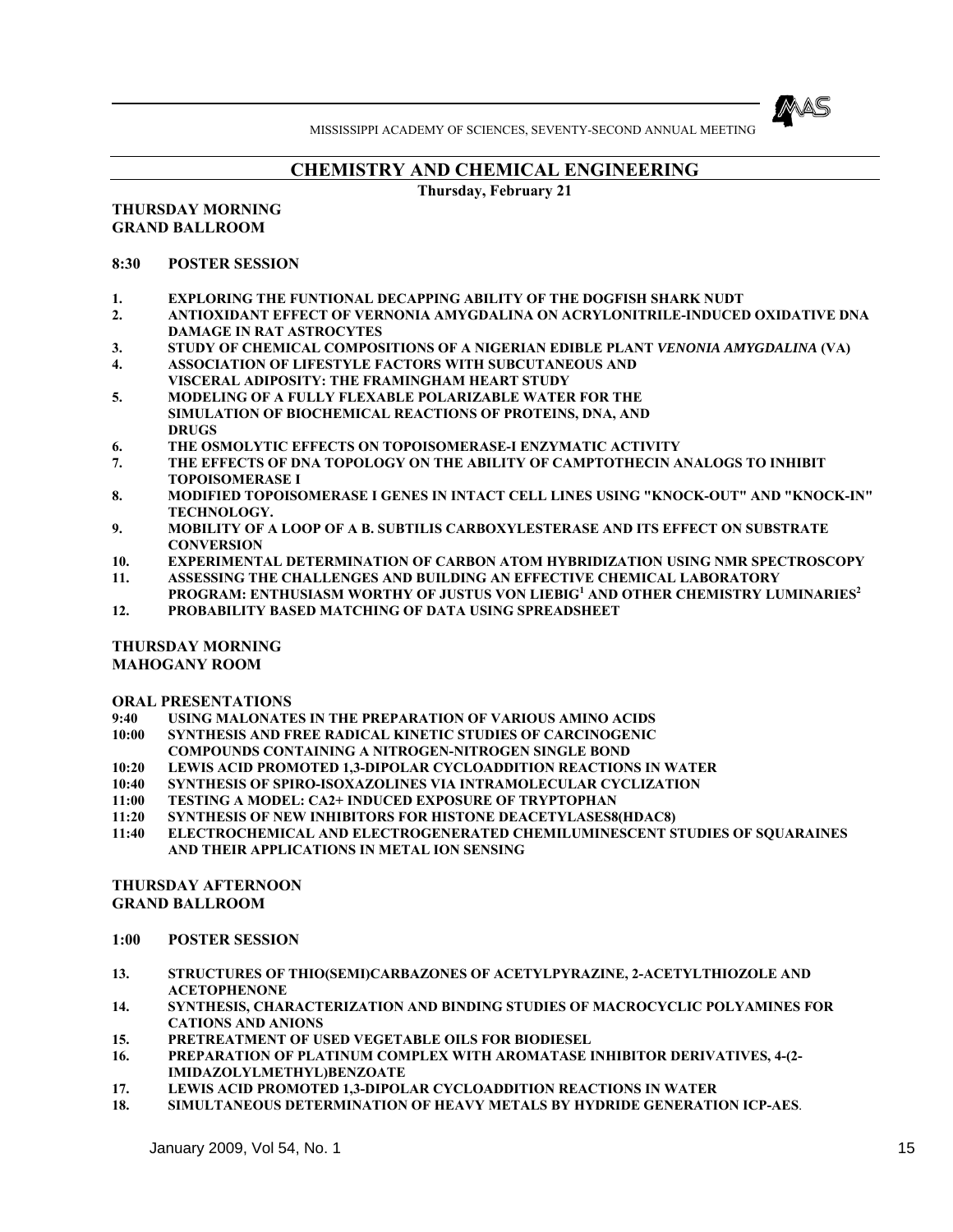

- **19. SYNTHESIS OF WATER-SOLUBLE CADMIUM SULFIDE NANOPARTICLES**
- **20. A QCM SENSOR FOR THE DETECTION OF CHEMICAL WARFARE STIMULANTS**
- **21. THE USE OF SQUARAINE DYES AS MOLECULAR SENSORS**
- **22. SYNTHESIS, CHARACTERIZATION AND BINDING STUDIES OF MACROCYCLIC POLYAMINES FOR CATIONS AND ANIONS**
- **23. LIGHT SCATTERING AND PHASE BEHAVIOR OF BLENDS BASED ON PHENYLENE COPOLYMERS WITH POLYPHENYLSULFONES**
- **24. POLYELECTROLYTE COACERVATES FROM CATIONIC AND ANIONIC POLYMERS**

#### **THURSDAY AFTERNOON MAHOGANY ROOM**

#### **Chemistry Lecture Series: Nano-Chemistry and Nano-Technology**

- **2:00 NANOMATERIAL BASED NSET RULER FOR ENVIRONMENTAL PROTECTION**
- **2:40 PERFORATED ORGANOMETALLIC NANOTUBES: TOWARD THE DEVELOPMENT OF NANO-ENHANCED SENSORS**
- **3:20 NANOSTRUCTURED POLYMERIC SURFACES**
- **4:00 NANOPARTICLES: DO WE OPEN NEW PANDORA BOX?**
- **4:40 Divisional Business Meeting**

**Friday, February 27** 

#### **FRIDAY MORNING MAHOGANY ROOM**

- **8:40 DOES QUEUOSINE NUCLEOTIDE EXIST IN ZWITTERIONIC FORM?**
- **9:00 QUANTUM CHEMISTRY APPLICATIONS FOR ENVIRONMENTAL REMEDIATION OF NITRO COMPOUNDS**
- **9:20 DETECTION OF PEROXIDE-BASED EXPLOSIVE TRIACETONETRIPEROXIDE (TATP) USING ELECTROGENERATED CHEMILUMINESCENCE**
- **9:40 EFFECT OF DIRECT OXIDATION OF METHANOL AND MIXED ALCOHOL FEEDS ON PROTON EXCHANGE MEMBRANE(PEM) FUEL CELL PERFORMANCE**
- **10:00 PREVALENCE OF BPA EXPOSURE FROM FOOD CONTAINERS**
- **10:20 BIOACCUMULATION PROFILE OF QUANTUM DOTS OF CADMIUM SELENIDE ON RATS**
- **10:40 GOLD NANOPARTICLE BASED NSET ASSAY FOR MONITORING RNA FOLDING KINETICS**
- **11:00 ELECTROGENERATED CHEMILUMINESCENCE OF SEMICONDUCTOR**
- 11:20 TiO<sub>2</sub>, NANO-SIZED Ag/TiO<sub>2</sub> AIDED PHOTOCATALYTIC DEGRADATION OF SELECTED NITRO-**POLYCYCLIC AROMATIC HYDROCARBONS (NPAHs)**
- **11:40 SIZE AND DISTANCE DEPENDENCE NSET RULER FOR SELECTIVE SENSING OF HEPATITIS C VIRUS RNA**

# **ECOLOGY AND EVOLUTIONARY BIOLOGY**

**Friday, February 27** 

#### **FRIDAY MORNING DOGWOOD ROOM**

**8:45 Roundtable Discussion: THE 200TH ANNIVERSARY OF DARWIN'S BIRTH: WHY IS EVOLUTION STILL SO FREQUENTLY DENIED OR MISUNDERSTOOD? APPROACHES TO TEACHING EVOLUTION**.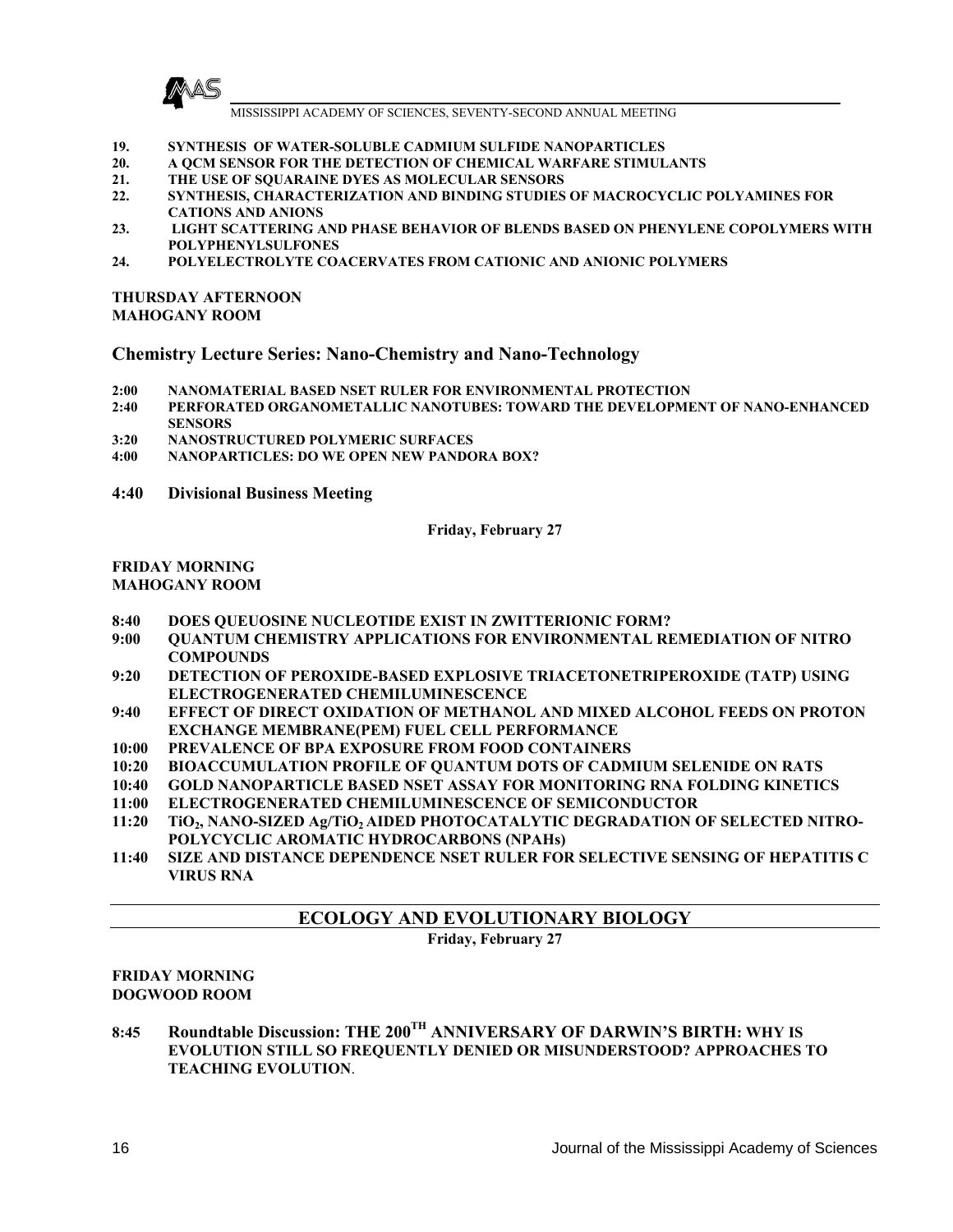

**ORAL PRESENTATIONS** 

- **9:45 RAPID BIOASSESSMENTS ON STREAMS ALONG THE NATCHEZ TRACE PARKWAY**
- THE EFFECTS OF LATE 20TH CENTURY LAND USE ON BIRD POPULATIONS AT PLYMOUTH BLUFF **ENVIRONMENTAL CENTER IN NORTHEASTERN MISSISSIPPI.**
- **10:15 SPATIAL AND TEMPORAL VARIATION IN PHYTOPLANKTON PROPERTIES IN THE LOWER MISSISSIPPI RIVER AND CONNECTED FLOODPLAIN LAKES**
- **10:30 TEMPORAL PATTERNS IN CONCENTRATIONS AND DISCHARGE OF DISSOLVED AND PARTICULATE MATERIALS IN THE LOWER MISSISSIPPI RIVER**
- **10:45 Break**
- **11:00 TOWARD A WELL-RESOLVED AND ROBUST PHYLOGENY OF THE TROPICAL PLANT FAMILY SAMYDACEAE**
- **11:15 EXPLORING COMPETITION BETWEEN TWO SPECIES OF MYCORRHIZAL FUNGI**
- **11:30 PRELIMINARY REPORT ON THE STATUS OF GREEN SALAMANDER POPULATIONS IN MISSISSIPPI**
- **11:45 WHAT IS THE SISTER GROUP TO THE WILLOWS AND COTTONWOODS (SALICACEAE)?**
- **12:00 Divisional Business Meeting**

**FRIDAY AFTERNOON GRAND BALLROOM** 

- **1:00 POSTER SESSION**
- **1. HEMATOLOGICAL PARAMETERS IN THE FRESHWATER TURTLE,** *TRACHEMYS SCRIPTA***.**
- **2. FOOD INTAKE RATES AND RATE OF ASSIMILATION BY JUVENILE SIREN INTERMEDIA**

#### **GEOLOGY AND GEOGRAPHY**

#### **Thursday, February 26**

#### **THURSDAY MORNING WALNUT ROOM**

- **9:00 UPDATE ON A REVISED GEOLOGIC MAP OF MISSISSIPPI**
- **9:15 THE SECOND OLDEST REPORTED PRIMATE** *TEILHARDINA MAGNOLIANA***, NAMED AFTER THE MAGNOLIA STATE, DESCRIBED FROM EARLY EOCENE FOSSILS FOUND AT MERIDIAN, MISSISSIPPI**
- **9:30 EXCAVATION OF A PARTIAL SKELETON OF A JUVINILE ZYGORHIZA KOCHII IN THE LOWER YAZOO CLAY, YAZOO COUNTY, MISSISSIPPI**
- **9:45 THE BLUE SPRINGS FOSSIL DECAPOD HORIZON IN THE COON CREEK TONGUE OF THE RIPLEY FORMATION IN UNION COUNTY, MISSISSIPPI**
- **10:00 LATE QUATERNARY VEGETATION CHANGES IN THE MISSISSIPPI-ALABAMA BLACK PRAIRIE**
- **10:15 Break**
- **10:30 GEOLOGICAL EXHIBITS AT THE MISSISSIPPI CHILDREN'S MUSEUM**
- **10:45 SLOPE FAILURE AT MILLSAPS COLLEGE, JACKSON, MISSISSIPPI**
- **11:00 SOURCE TO SINK SEDIMENTOLOGICAL CHARCTERISTICS WITHIN MILL CREEK, RANKIN COUNTY, MISSISSIPPI**

#### **THURSDAY AFTERNOON WALNUT ROOM**

**1:30 TESTING THE HYPOTHESIS OF CHANNEL ARMORING IN THE PEARL RIVER BELOW THE ROSS BARNETT RESERVOIR, JACKSON, MISSISSIPPI**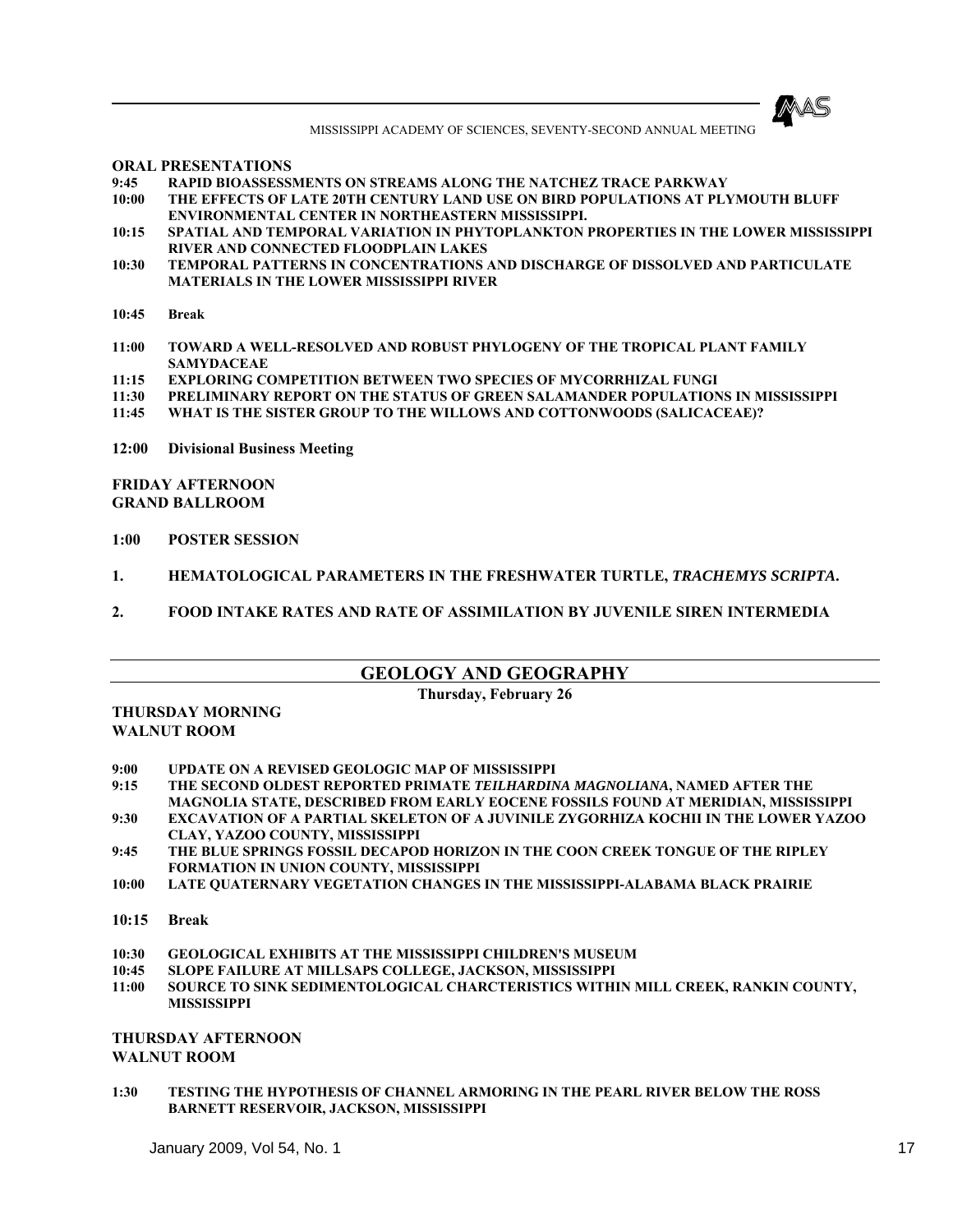

**1:45 SHALE LAYERS IN THE ALABAMA SMACKOVER FORMATION AND THEIR IMPLICATIONS FOR THE RELATIVE SEA-LEVEL CHANGE AND REGIONAL CORRELATION**

- **2:00 NUTRIENT CHEMISTRY OF STORMWATER RUNOFF, LEFLUER'S BLUFF STATE PARK, JACKSON, MS**
- **2:15 Break**
- **2:30 GROWTH RESPONSE OF DOUGLAS FIR TO THE RED CANYON FAULT, SOUTHWESTERN MONTANA, USA**
- **2:45 SEISMIC TOMOGRAPHY APPLIED TO ARCHAEOLOGICAL EXCAVATION: FIELD TESTS AT THE KIUIC SITE, YUCATAN, MEXICO**
- **3:00 SHALLOW SHEAR-WAVE SEISMIC VELOCITY TESTING IN JACKSON, MISSISSIPPI**
- **3:15 Division Business Meeting and Chair Elections**

**Thursday, February 26** 

#### **THURSDAY MORNING AMPHITHEATER**

**Oral Presentations** 

- **8:30 PHYSIOLOGICAL RESPONSES ASSOCIATED WITH SSRI IN THE ADRENAL GLAND USING ADULT RATS AS A MODEL**
- **8:45 THE FREQUENCY AND PERCENTAGE OF OVERRIDES**
- **9:00 INITIATING A LONGITUDINAL STUDY ON BREAST CANCER RISK INDICATORS AND CANCER RECURRENCE RATES IN WOMEN**
- **9:15 A MYSTERY DIAGNOSIS: IMMUNE DYSREGULATION, POLYENDOCRINOPATHY, ENTEROPATHY, X-LINKED RECESSIVE**
- **9:30 FACTORS RELATED TO MISSISSIPPI HOSPITAL STROKE READINESS**
- **9:45 THE EFFECTS OF SELECTIVE SEROTONIN REUPTAKE INHIBITORS ON GLOMERULAR MORPHOLOGY AND AQUAPORIN DISTRIBUTION IN RAT KIDNEYS**
- **10:30 POSTER SESSION 1 GRAND BALLROOM**
- **1. THE EFFECTS OF THYMOQUINONE CONCENTRATION OF MACROPHAGE CELL VIABILITY AND FUNCTION**
- **2. THE ROLE OF IgG ON ATTACHMENT AND PHAGOCYTOSIS BY MACROPHAGE CELLS**
- **3. ALTERCATIONS IN MACROPHAGE CELLULAR MORPHOLOGY IN RESPONSE TO VARYING CONCENTRATIONS OF THYMOQUINONE**
- **4. V. AMYGDALINA EXTRACTS INHIBIT THE GROWTH OF ESTROGEN RECEPTOR POSITIVE/NEGATIVE HUMAN BREAST CARCINOMA CELLS IN VITRO**
- **5. PULSE PRESSURE IS AN INFERIOR PREDICTOR OF INCIDENT CORONARY HEART DISEASE IN AFRICAN-AMERICANS: THE ARIC STUDY.**
- **6. ANALYSIS OF THYMOQUINONE RELEASE FROM BETA TRICALCIUM PHOSPHATE DRUG DELIVERY SYSTEM**
- **7. A ZEBRAFISH MODEL OF SHORT- AND LONG-TERM ETHANOL EXPOSURE**
- **8. RESPONSE OF ALVEOLAR TYPE II CELLS TO LIPOPOLYSACCHARIDE**
- **9. EVALUATION OF LEPTIN AND IGF-1 ON INFLAMMATORY MEDIATORS IN RAW MACROPHAGE CELLS**
- **10. DEFINING THE ROLE OF HIF-1 α AND CTGF IN FIBROSIS**
- **11. THE EFFECTS OF CONTINUOUS ADMINISTRATION OF DBM ON MG63 CELLS.**
- **12. RECOGNITION OF CTGF FROM ACTIVATED MACROPHAGES BY PLATELETS**
- **13. CHARACTERIZATION OF THE RESPONSE OF MACROPHAGE CELLS TO A CHALLENGE WITH GRAM POSITIVE BACTERIA OR LPS**
- **14. BIOCHEMICAL AND MORPHOLOGICAL EVALUATION OF LIPOPOLYSACCHARIDE STIMULATED RAW 264.7 MACROPHAGES**
- **15. CORRELATION BETWEEN CYTOPLASMIC VACUOLES AND ATAXIN-1 NUCLEAR INCLUSIONS IN**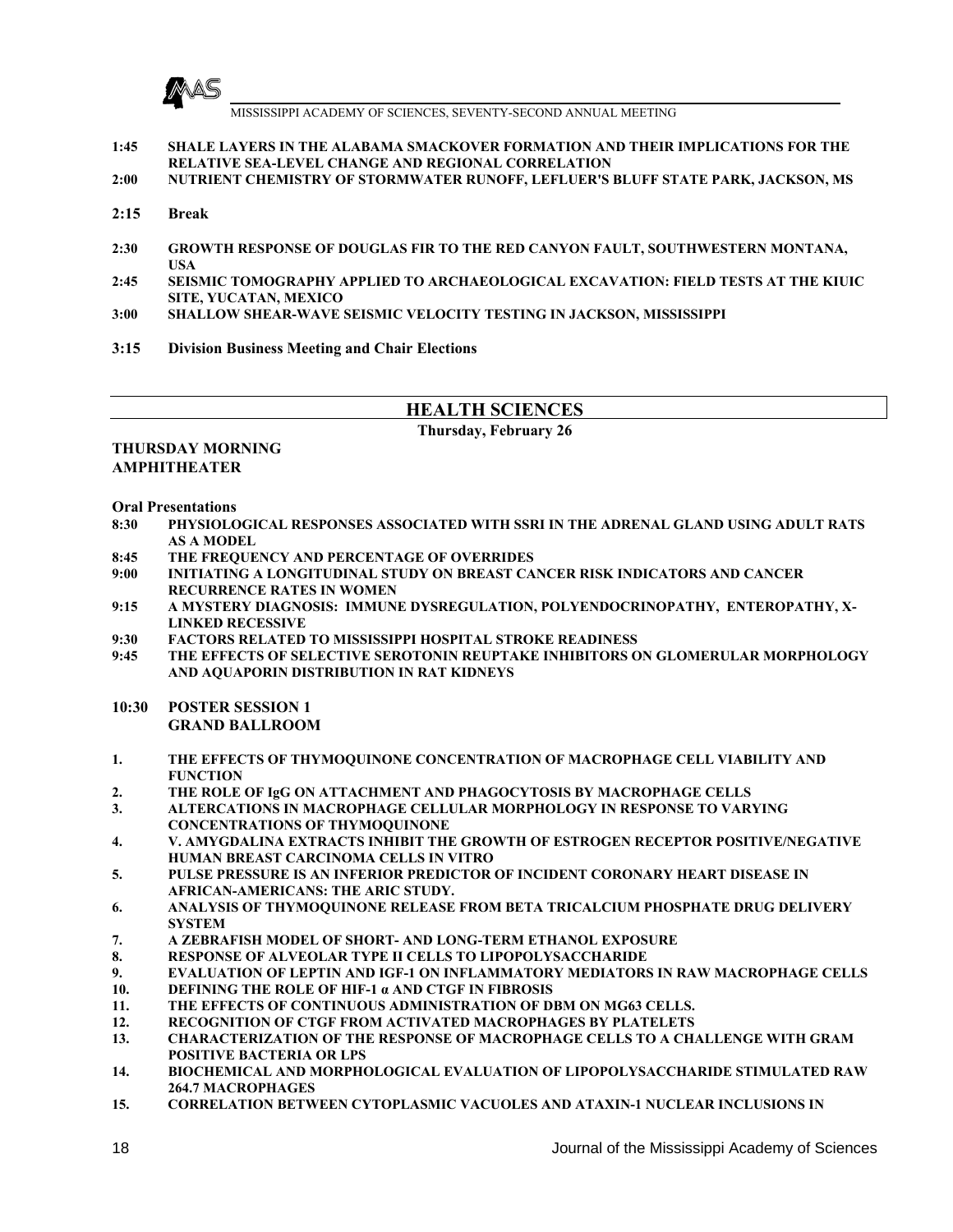

#### **PURKINJE CELLS IN SCA1**

- **16. PURINE SAMPLES SCREENING AS A NEW TOOL FOR EARLY DETECTION OF PROSTATE CANCER.**
- **17. THE ROLE OF ESTROGEN, TESTOSTERONE, AND PARATHYROID HORMONES IN COMBINATION WITH CONVENTIONAL AND SUSTAINED ANTIOXIDANT TREATMENT ON LNCAP CELLS**
- **18. THE ROLE OF THYMOQUINONE AND EPIGALLOCATECHIN-3-GALLATE ON THE VIABILITY P6.19**
- **19. DOES THE LEVEL OF HORMONE CHANGE FASTER IN SYNOVIAL FULID VS SERUM LEVELS OVER TIME?**
- **20. THE EVALUATION OF CONVENTIONALLY DELIVERED TQ IN CSA CHALLENGED RMKEC**
- **21. INDUCTION OF APOPTOSIS BY SOLENOPSIN B: EVALUATION BY MICROARRAY ANALYSIS AND RT<sup>2</sup> PROFILER™ PCR ARRAYS.**
- **22. THE EFFECT OF HEPATITIS C VIRUS (HCV) INFECTION ON HUMAN IMMUNODEFICIENCY VIRUS (HIV) DISEASE PROGRESSION AT PRESENTATION TO AN HIV TREATMENT CLINIC IN MISSISSIPPI**

#### **THURSDAY AFTERNOON GRAND BALLROOM**

#### **Oral Presentations**

- **2:30 A QUEST FOR AN OBESITY INDEX AND ITS RELATION TO TYPE 2 DIABETES IN AFRICAN AMERICANS 2:45 NO FRESHMAN FIFTEEN**
- 
- **3:00 COMPARATIVE STUDIES OF GENERIC PARACETAMOL WITH THE BRAND NAME PRODUCT, TYLENOL**
- **3:15 EVALUATION OF THE ORAL HEALTH OF MISSISSIPPI'S HEAD START POPULATION**
- **3:30 APPROACH TO IMPROVE THE MODEL PERFORMANCE IN A REAL-TIME AIR QUALITY ESTIMATION SYSTEM USING SATELLITE OBSERVATION DATA**
- **3:45 TEMPORAL AND SPATIAL VARIATION OF AIRBORNE MOLD SPORES DURING WINTER OF 2007-2008 IN CENTRAL MISSISSIPPI**

#### **THURSDAY EVENING GRAND BALLROOM**

- **6:00 Dodgen Reception and Poster Session Please set up between 4:00p and 4:30p**
- **23. PULSE PRESSURE IS AN INFERIOR PREDICTOR OF STROKE IN AFRICAN AMERICANS: THE ARIC STUDY**
- **24. THE HIDDEN CURRICULUM OF SURGICAL RESIDENCY: A QUALITATIVE STUDY OF SURGICAL RESIDENTS' PERCEPTIONS OF TEACHING AND CULTURE.**
- **25. A COMPARISON OF TECHNIQUES USED IN BLOOD TYPING BASED ON HOSPITAL SIZE IN MISSISSIPPI**
- **26. CAN DEMINERALIZED BONE MATRIX PROTEIN HEAL A 3.5 MM DEFECT IN OSTEOPOROTIC RATS? A HISTOLOGICAL AND BIOMECHANICAL EVALUATION.**
- **27. HEALTHY EATING HABITS AND REGULAR EXERCISE AIDS PATIENTS UNDERGOING CHEMOTHERAPY**
- **28. DEVELOPMENT OF AN ASSAY FOR PHOSPHATIDYLETHANOL IN BIOLOTICAL SAMPLES**
- **29. ZEBRAFISH SIZES, ORGAN WEIGHTS, AND FASTING BLOOD GLUCOSE LEVELS**
- **30. EVALUATING AN IMPLANTED CARDIAC PRESSURE SENSOR**
- **31. THE RELATIONSHIP OF SLEEP QUANTITY WITH BMI AND TLAS OF SISTERTALK PARTICIPANTS**
- **32. IN VITRO STUDIES OF ARTEMISININ DERIVATIVES AND EBSELEN WITH** *TRYPANOSOMA SP., LEISHMANIA SP., AND HUMAN MONOCYTES*
- **33. METAL CONTENT AND DISTRIBUTION IN PROFILING NORMAL TISSUES, THE A549 AND THE HEPG2 CARCINOMA CELL LINES**
- **34. THE EFFECTS OF IgG ANTI D, IgG ANTI D COATED RED BLOOD CELLS AND LYSED RED BLOOD CELLS ON MACROPHAGE VIABILITY AND FUNCTION**
- **35. CONNECTIVE TISSUE GROWTH FACTOR EXPRESSION IN THE TENOSYNOVIUM OF PATIENTS WITH CARPAL TUNNEL SYNDROME**
- **36. DOES GOLDENSEAL INGESTION HAVE AN EFFECT ON THC DRUG TESTING OUTCOMES?**
- **37. THE INHIBITORY EFFECTS OF EGCG TO INACTIVATE HSV-1 AND HSV-2 IN CLINCIAL ISOLATES.**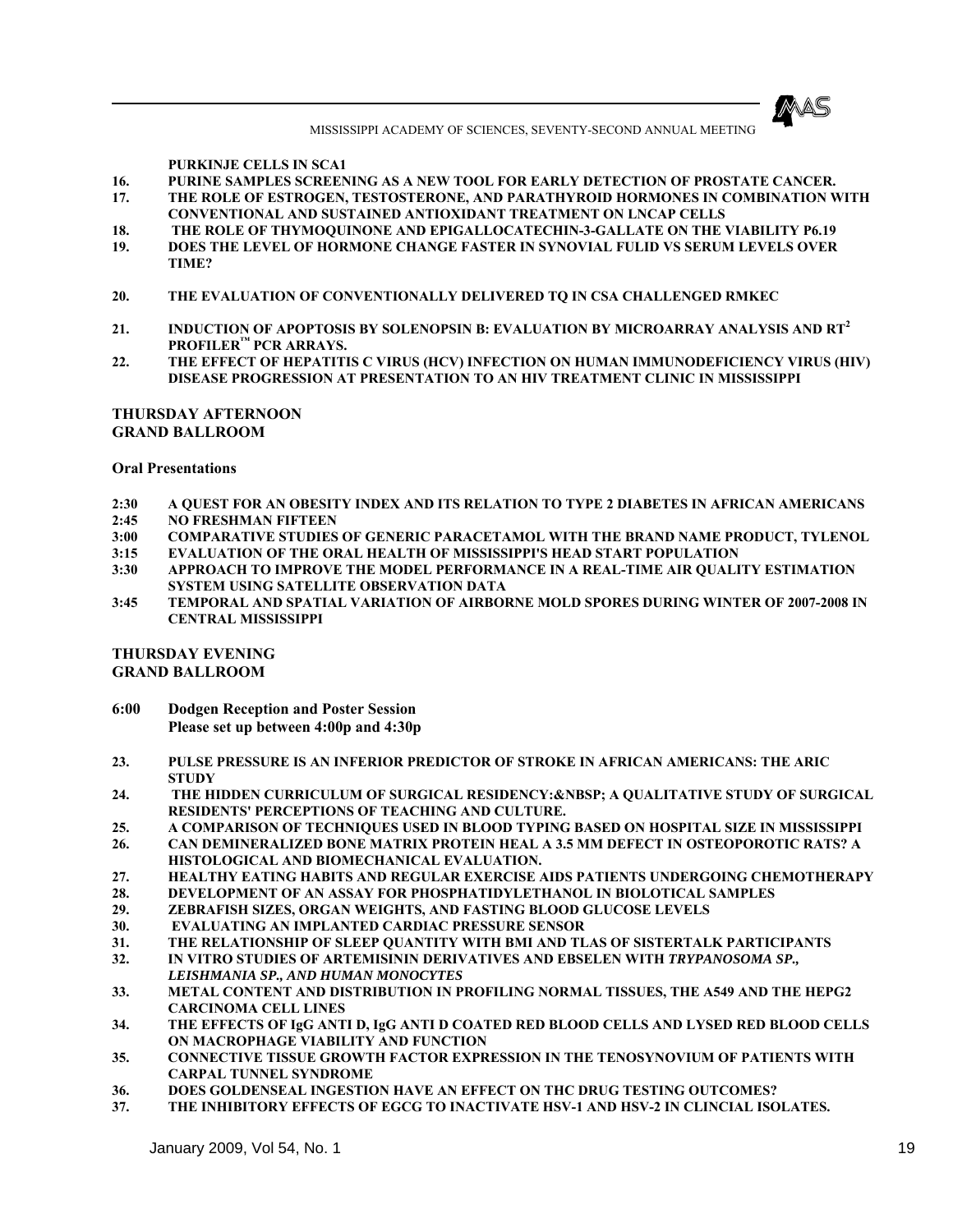

- **38. THE USE OF GOLDENSEAL EXTRACTS AS AN ANTIMICROBIAL AGENT AGAINST S. AUREUS AND MRSA.**
- **39. THE EFFECTS OF GINGER ON SHIGELLA FLEXNERI AND E. COLI WHEN COMPARED TO THE MIC OF ROCEPHIN.**
- **40. PLASMA-CELL DISORDER: HEAVY CHAIN DISEASE**
- **41. ARSENIC-INDUCED CYTOTOXICITY AND MODULATION OF p53 EXPRESSION IN HUMAN LIVER CARCINOMA CELLS**
- **42. EFFECTS OF BINGE AND CHRONIC ALCOHOL EXPOSURE ON ZEBRAFISH GROUPING BEHAVIOR**
- **43. EMBRYONEUROGENESIS: LEVELS OF GABA RECEPTORS AS BIOMARKERS AND PREDICTORS OF DEVELOPMENTAL TOXICITY TO LOW LEVELS OF MERCURY EXPOSURES.**
- **44. THE CORRELATION BETWEEN HYPOXIA AND PREECLAMPSIA**
- **45. THE EFFECTS OF ESTROGEN ON THE MORPHOLOGICAL FEATURES OF HELA CELLS GROWN IN CULTURE**
- **46. KNOWLEDGE VS CHOICE ASSESSMENT IN PURSUING CAREERS IN HEALTH RELATED PROFESSIONS FOR ACADEMIC YEAR 2007-2008**

**Friday, February 27** 

#### **FRIDAY MORNING GRAND BALLROOM**

**Health Fair (Blood pressure monitoring, glucose testing, body mass index, etc.)**  9:00-10:30

#### **FRIDAY MORNING AMPHITHEATER**

#### **Rural Health Professional Training: Imperatives for Mississippi**

| $10:00-10:10$   | <b>Welcome and Introductions</b>                                                                      |
|-----------------|-------------------------------------------------------------------------------------------------------|
|                 | Rob Rockhold, Ph.D. Assistant Vice Chancellor for Academic Affairs, UMMC                              |
| $10:10-10:25$   | The Physician Workforce and Its Economic Impact                                                       |
|                 | Lynne Cossman, Ph.D., Associate Professor of Sociology, PI Northeast Mississippi AHEC                 |
| $10:25 - 10:40$ | Place and the Training of a Health Professional Workforce for Rural Mississippi                       |
|                 | Chris Arthur, Ph.D., Director, Education/Awareness Core, Mississippi Institute for the Improvement of |
|                 | Geographic Minority Health                                                                            |
| $10:40-10:55$   | Growing Our Own: Starting High School Students on the Track to a Medical Career                       |
|                 | Bonnie Carew, Rural Health Program Leader, Mississippi State University Extension Service             |
| $10:55 - 11:00$ | <b>Break</b>                                                                                          |
| $11:00-11:15$   | The Professional Portal Track: Another Pathway to Rural Practice                                      |
|                 | Rob Rockhold, Ph.D. Assistant Vice Chancellor for Academic Affairs, UMMC                              |
| $11:15 - 11:30$ | <b>MRPSP: Growing Our Own Primary Care Physicians</b>                                                 |
|                 | Janie Guice, Executive Director, Mississippi Rural Physicians Scholarship Program                     |
| $11:30-11:45$   | <b>Medical Student and Residency Training: Moving Forward, Back to Our Roots</b>                      |
|                 | Diane Beebe, M.D., Professor and Chair, UMMC Department of Family Medicine                            |
| $11:45-12:00$   | The Mississippi Health Professional Placement Service: How a Web-based "Compatible Match"             |
|                 | Program Can Help Rural Mississippi                                                                    |
|                 | Ed Snodgrass, Ph.D., Director, East Central AHEC                                                      |
|                 |                                                                                                       |

#### **FRIDAY AFTERNOON AMPHITHEATER**

#### **Drug Delivery Mini-Symposium: Advances in Implantable Sustained Release Drug Delivery Systems**

| $1:00 - 1:05$ | <b>Welcome and Introductions</b>                                 |
|---------------|------------------------------------------------------------------|
| $1:05 - 1:20$ | The Use of Drug Delivery Systems as a Tool in Tissue Engineering |
| $1:20 - 1:50$ | Use of the Osmotic Pump for Delivery of Organic Compounds        |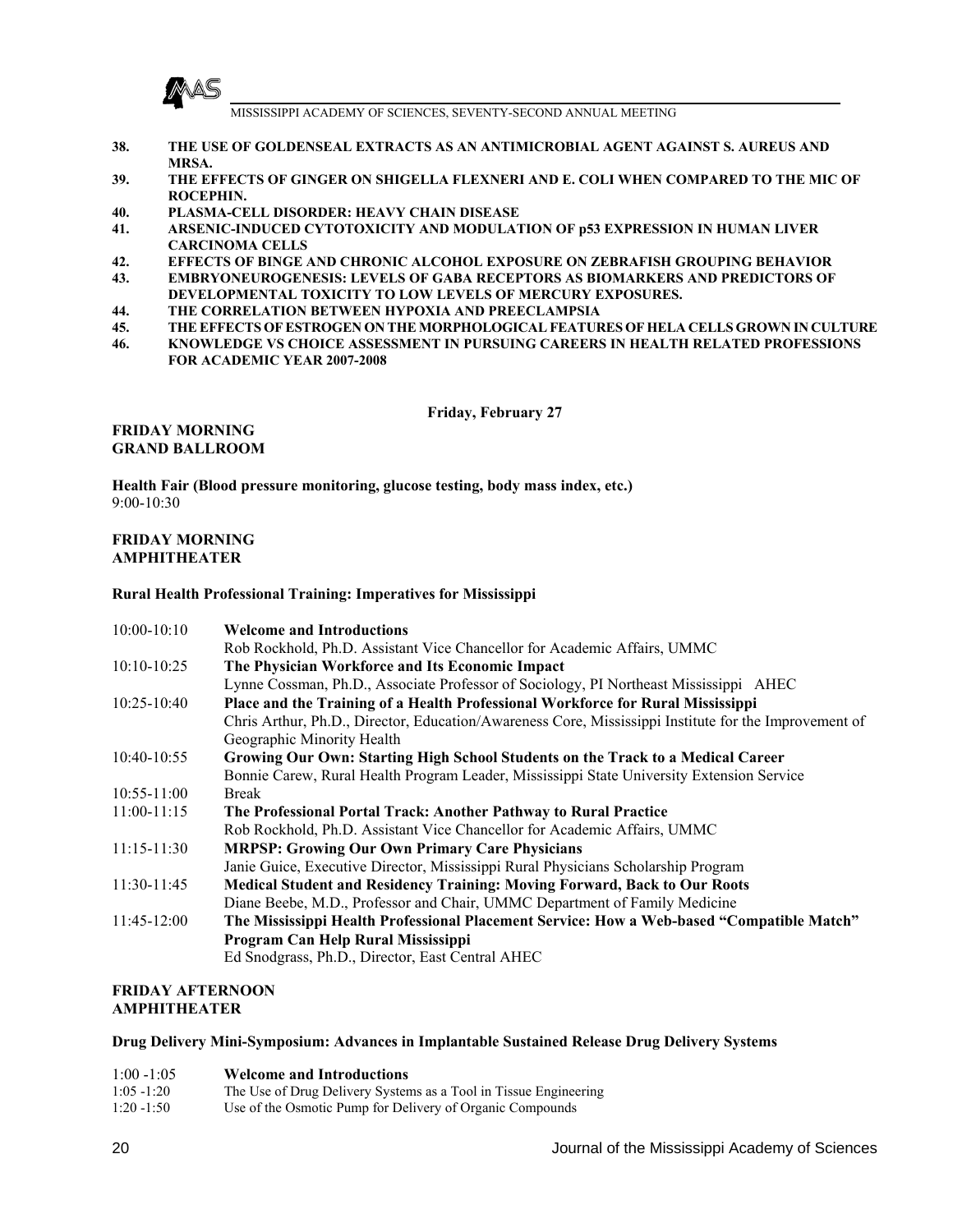

- 1:50 -2:20 Development of Elastin-like Polypeptide for Thermally Targeted Delivery of a c-Myc Inhibitory Peptide
- 2:20 -2:40 The Use of Biocompatible Materials in Bone Healing and Repair Applications
- 2:40 -3:00 Novel Applications of Sustained Release Technologies

#### **Speakers:**

Hamed Benghuzzi, Ph.D., Professor and Chair, UMMC, School of Health Related Professions, Department of Health Sciences Ateegh Al Arabi, PhD, Professor of Medical Physiology, Johnson County Community College Gene L. Bidwell, III, PhD, Postdoctoral Fellow, Department of Biochemistry, UMMC Kenneth R. Butler, Jr., Ph.D., Assistant Professor of Medicine; Division of Geriatric Medicine, UMMC Michelle Tucci, PhD, Associate Professor, UMMC, Department of Orthopedic Surgery

#### **3:00-4:00 DIVISIONAL BUSINESS MEETING**

## **HISTORY AND PHILOSOPHY OF SCIENCE**

**Thursday, February 26** 

#### **THURSDAY AFTERNOON CHESNUT ROOM**

- **1:15 PRELUDE TO DARWINIAN EVOLUTION: NATURAL PHILOSOPHY IN THE EARLY NINETEENTH CENTURY**
- **1:45 A 19TH CENTURY "RADICAL" SOLUTION TO THE SPECIES PROBLEM?**
- **2:15 LOGICAL PROBABILITY AS A QUALITATIVE SYSTEM OF EPISTEMIC WARRANT**
- **2:45 Break**
- **3:00 CONCEPT OF A CONCEPT**
- **3:30 HIERARCHICAL MODELING OF BIOGEOCHEMICAL PROCESSES AND MECHANISMS THAT DRIVE CLAY NANO- AND MICROFABRIC DEVELOPMENT**
- **4:00 Division Business Meeting**

# **MARINE AND ATMOSPHERIC SCIENCES**

**Friday, February 27** 

#### **FRIDAY MORNING HOLLY ROOM**

- **9:00 Division Business Meeting**
- **9:30 A STUDY ON RUPPIA MARITIMA AND HALODULE WRIGHTII BEDS AT GRAND BAY NATIONAL ESTUARINE RESEARCH RESERVE, MISSISSIPPI FOR SEAGRASS HABITAT RESTORATION 9:50 ESTUARINE MIXING BEVAVIOR OF CARBOHYDRATES AND DISSOLVED ORGANIC CARBON IN THE**
- **BAY OF SAINT LOUIS ESTUARY AND MISSISSIPPI SOUND**
- **10:10 USING OCEAN COLOR TO MEASURE COASTAL SEA-SURFACE SALINITY OF THE LOUISIANA SHELF 10:30 Break**
- 
- **10:50 MULTI-SPECTRAL VEGETATION INDEX FOR FLOATING AND CANOPY-FORMING AQUATIC VEGETATION**
- **11:10 CLASSIFICATION OF AIRBORNE HYPERSPECTRAL DATA FOR SHALLOW ESTUARINE SEAGRASS BEDS**
- **11:30 WHY RESEARCH SCIENTISTS SHOULD PARTICIPATE IN THE COSEE:CGOM IN 2009**
- **11:50 SUCCESS OF POM-BASED INDONESIAN SEAS MODEL: COMPARING RESULTS WITH 3 YEARS OF IN SITU DATA**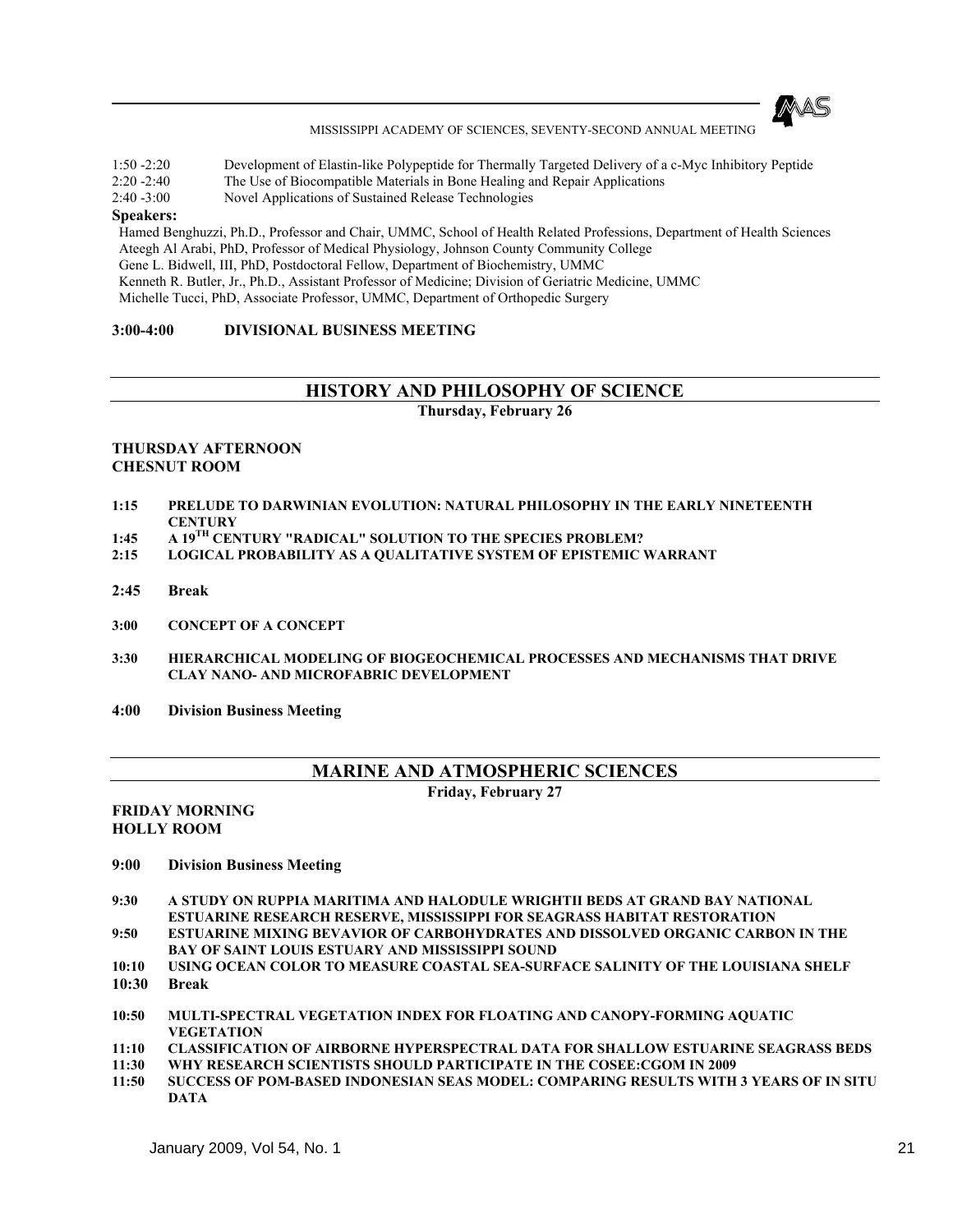

## **FRIDAY AFTERNOON GRAND BALLROOM 1:00-2:00 Poster session**

- **1. IMPACTS OF GLOBAL/REGIONAL CLIMATE CHANGES ON ENVIRONMENT AND HEALTH: NEED FOR INTEGRATED RESEARCH AND EDUCATION COLLABORATION**
- **2. ECOTOXICOLOGY AND RISK ASSESSMENT OF MERCURY IN GRAND BAY NATIONAL ESTUARINE RESEARCH RESERVE**
- **3. TROPHIC GUILDS OF TROPICAL WESTERN ATLANTIC FISH**
- **4. SURFACE ENERGY BALANCE OVER SOYBEAN CROP IN MISSISSIPPI**
- **5. ESTIMATE OF CONTRIBUTION OF MAIN TIDAL COMPONENTS TO THE TRANSPORTATION THROUGH ALEUTIAN PASSES**
- **6. A PRELIMINARY STUDY OF THE INFLUENCE OF REGIONAL WINDS ON BERING STRAIT TRANSPORT**
- **7. A STUDY ON THE VALIDITY OF BUOY MOUNTED ACOUSTIC DOPPLER CURRENT PROFILERS: A COMPARISON OF UPWARD AND DOWNWARD LOOKING SYSTEMS IN ONSLOW BAY, NC**
- **8. A STUDY OF LARGE-SCALE SURFACE FLUXES AND VERTIAL MOTIONS ASSOCIATED WITH LANDFALL OF HURICANE KATRINA**
- **9. EXPERIMENTAL INFECTION OF** *LITOPENAEUS VANNAMEI***,** *PALAEMONETES PUGIO***, AND**  *FARFANTEPENAEUS AZTECUS* **WITH NECROTIZING HEPATOPANCREATITIS BACTERIUM (NHPB) BY PER OS EXPOSURE**
- **10. CARRYING CAPABILITY OF WHITE SPOT SYNDROME VIRUS (WSSV) IN SUB-TERRESTRIAL CRAB CARRIERS**

**FRIDAY AFTERNOON HOLLY ROOM**

- **2:00 MULTISCALE MODELING COMPARISION OF AIR QUALITY FOR AN OZONE EVENT DURING THE 1996 Paso del Norte OZONE CAMPAIGN**
- **2:20 Student Awards for Best Presentations**

## **MATHEMATICS, COMPUTER SCIENCE AND STATISTICS**

**Thursday, February 26** 

#### **THURSDAY MORNING HICKORY ROOM**

- **9:00 DEVELOPMENT OF AN AUTOMATED WEB-BASED FACULTY PERFORMANCE EVALUATION INSTRUMENT**
- **9:25 IMPLEMENTING MIXED CHAINING IN A CLASSIFICATION TYPE EXPERT SYSTEM**
- **9:50 GOOGLE PAGERANK AND MATRIX EIGENVALUE RANKINGS: A COMPARISON**
- **10:15 CREATING APPLICATION SHUTDOWN SCRIPTS FOR THE CATERPILLAR INC. SERVER MAINTENANCE PROCESS**
- **10:40 HIGH DIMENSIONAL DATA MODELING ANALYSIS USING NORMALIZED LATENT SPACE MODEL**
- **11:05 AN EXPERIENCE TEACHING UNDERGRADUATE OPERATING SYSTEMS WITH EMBEDDED XINU**

#### **THURSDAY AFTERNOON HICKORY ROOM**

- **1:10 SPECIAL PRESENTATION (Mr. Chad Hicks, , Navigation Electronics Inc (NEI)**
- **1:30 AN APPROXIMATION ALGORITHM FOR GENERATING NEIGHBORHOOD GRAPHS**
- **1:55 STRATEGY FOR CONCEPT AND RELATIONSHIP IDENTIFICATION IN CONCEPTUAL MAP CREATION**
- **2:20 DEPLOY1**
- **2:45 WRITING PEOPLE FRIENDLY SOFTWARE**
- **3:10 A COMPUTATIONAL INVESTIGATION OF THE DISTRIBUTED-GENOME HYPOTHESIS IN LISTERIA**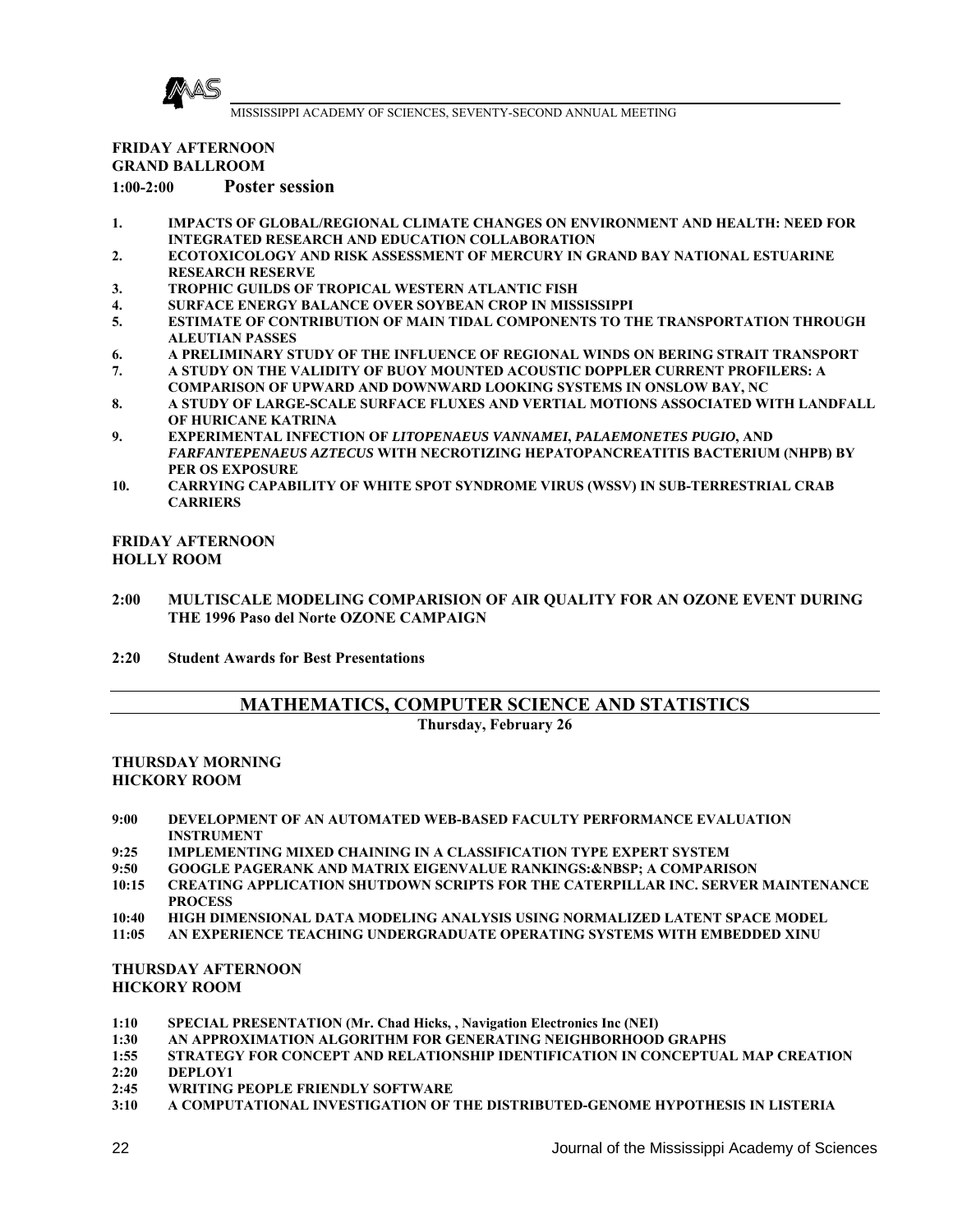

#### **3:35 BAYESIAN NETWORKS FOR MEDICAL DECISION SUPPORT**

#### **THURSDAY EVENING GRAND BALLROOM**

- **6:00 Dodgen Reception and Poster Session Please set up your poster between 4:00 and 4:30p**
- **1. DESIGNING AND DEVELOPING A PORTAL FOR THE POLAR GRID HIGH PERFORMANCE COMPUTING SYSTEM AT ELIZABETH CITY STATE UNIVERSITY**
- **2. TECHINAL LIBRARY DATABASE UPDATE**
- **3. A MATHEMATICAL SOLUTION TO A MAGIC TRICK AND ITS GENERALIZATION**
- **4. UTILIZING VIRTUAL MACHINES TO IMPROVE PERFORMANCE AT THE MISSISSIPPI CENTER FOR SUPERCOMPUTING RESEARCH**
- **5. FOLD AND BT BIFURCATION ANALYSIS OF TWO COUPLED RELAXITION OSCILATORS OF THE VAN DER POL TYPE WITH DELAY**

**Friday, February 27**

#### **FRIDAY MORNING HICKORY ROOM**

- **9:00 UNITED STATES GRID SECURITY AND RELIABILITY CONTROL IN HIGH LOAD CONDITIONS**
- **9:25 SIMULATING ACOUSTICS IN 3-DIMENSIONAL POROUS MATERIALS**
- **9:50 A PROBABILISTIC LATENT SEMANTIC ANALYSIS APPROACH TO MOVIE RATING PREDICTION**
- **10:15 A BRIEF DISCUASSION ON POWER AND SAMPLE SIZE ANALYSIS AND COMPARISONS OF AVAIALBLE POWER AND SAMPLE SIZE STATISTICAL SOFTWARE**
- **10:50 MISSISSIPPI SUPERCOMPUTER USER ADVISORY GROUP OPEN MEETING**

**11:45 Divisional Business Meeting** 

## **PHYSICS AND ENGINEERING**

#### **Thursday, February 26**

#### **THURSDAY MORNING HOLLY ROOM**

- **8:30 Welcome**
- **8:45 RESPIRATORY AEROSOL CHARACTERIZATION COMPARISONS BETWEEN THE ELECTRONIC SINGLE PARTICLE AERODYNAMIC RELAXATION TIME ANALYZER AND THE TSI AERODYNAMIC PARTICLE SIZER SPECTROMETER**
- **9:00 DEVELOPMENT OF AN OBJECT ORIENTED DATABASE TO IMPROVE LEARNING IN CONSTRUCTION ESTIMATING**
- **9:15 LARGE HADRON COLLIDER AND ITS IMPORTANCE TO UNDERSTANDING THE UNIVERSE.**
- **9:30 AIRSPEED CONTROL TUNNEL**
- **9:45 CLASSICAL ORBITS OF PT-SYMMETRIC QUANTUM POTENTIALS**
- **10:00 Break**
- **10:30 WHAT GOES UP MUST GO ROUND: ANALYSIS OF FALLING MAPLE SEEDS**
- **10:45 VIBRATION TESTING OF A CARBON COMPOSITE FUSELAGE**
- **11:00 CALCULATED SHELL MODEL STRUCTURE OF THE EVEN MASS ISOTOPES OF ARGON**
- **11:15 MEASURING THE ACCELERATIONS OF SPHERICAL PROJECTILES USING A HIGH-SPEED VIDEO CAMERA**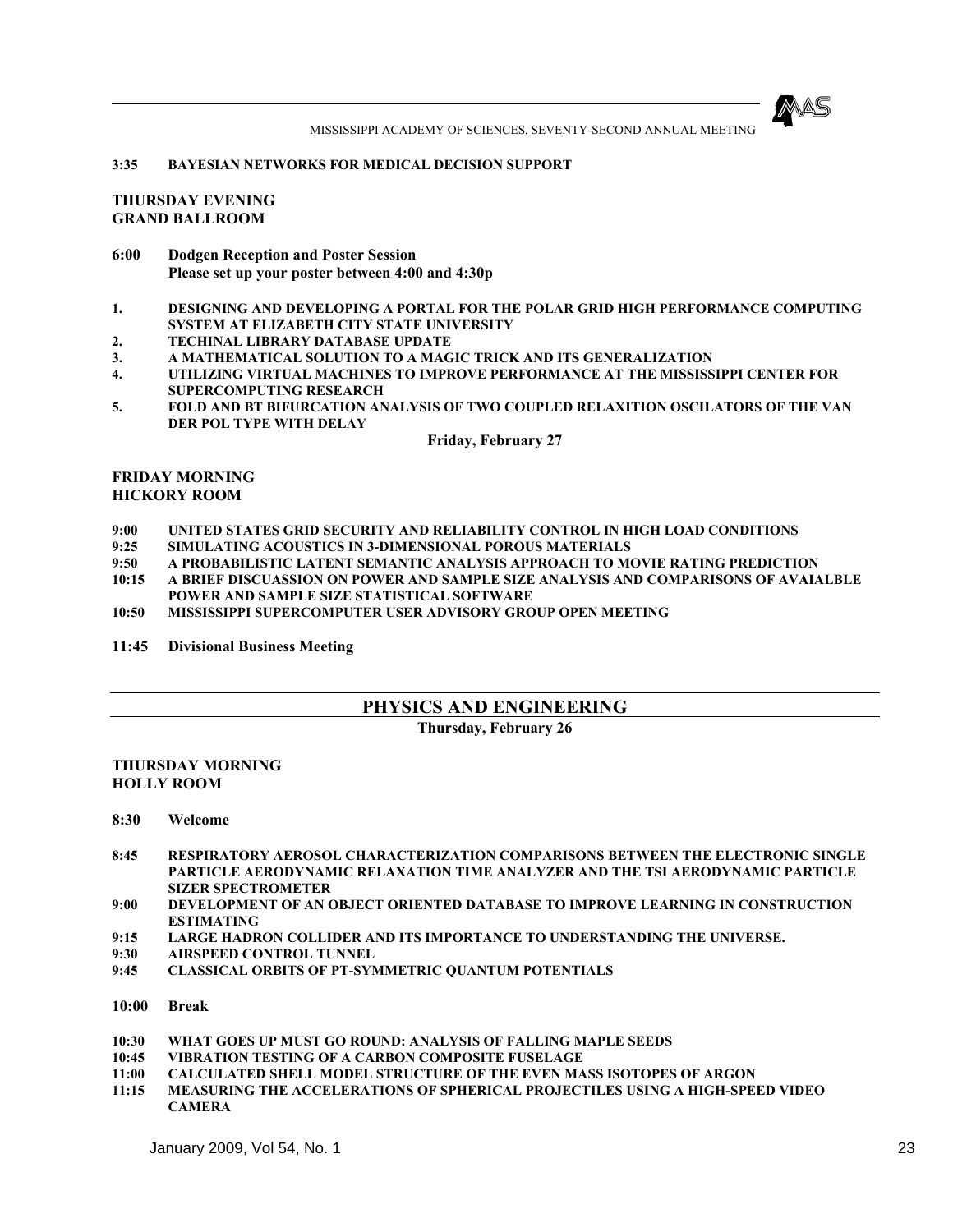

**11:30 CENTRIFUGAL SEPARATION OF dsDNA FROM AN ssDNA OLIGOMER MIXTURE**

**11:45 ANALYSIS OF "BID SHOPPING" IN CONSTRUCTION ETHICS**

# **THURSDAY AFTERNOON**

#### **HOLLY ROOM**

- **1:30 MESON MASS SPECTRA IN THE FRAMEWORK OF THE SCHRODINGER EQUATION WITH RELATIVISTIC KINEMATICS**
- **1:45 EXTENDING THE SUCHER EQUATION TO INVESTIGATE MESON MASS SPECTRA**
- **2:00 ALTITUDE CONTROL CHAMBER**
- **2:15 MYSTERIES OF THE UNIVERSE NEED SOLUTION**
- **2:30 ACOUSTIC PROPAGATION IN THE OCEAN AND EQUIVALENT-FLUID MODELING OF AN ELASTIC SEAFLOOR**
- **2:45 Break**
- **3:00 GAS TRANSP0RT CAPABILITIES OF THE VORTEX RING**
- **3:15 AUTONOMOUS UNMANNED GROUND VEHICLE USING GPS NAVIGATION AT LOW-SPEEDS**
- **3:30 IN BALLISTICALLY PROJECTED SEEDS, LIFT INDUCED BY BACKSPIN SHOWN TO POTENTIALLY INCREASE SEED DISPERSAL DISTANCE IN NATURE.**
- **3:45 TIME EVOLUTION OF COHERENT EXCITATION IN A LASER-COOLED, THREE-LEVEL RUBIDIUM SYSTEM**
- **4:00 Divisional Business Meeting**

#### **THURSDAY EVENING GRAND BALLROOM**

- **6:00 Dodgen Reception and Poster Session Please set up your poster between 4:00 and 4:30p**
- **1. DOCUMENT MANAGEMENT USING MICROSOFT SHAREPOINT, INFOPATH AND GROOVE**
- **2. BENEFITS OF PURCHASING PRIMAVERA P6 VERSUS THE CONTINUED USE OF PRIMAVERA SURETRAK FOR MID SIZED CONSTRUCTION FIRMS**
- **3. BUSINESS INFORMATION MODELING (BIM) FOR PROJECT PLANNING AND SCHEDULING**
- **4, MoO3 NANORODS FOR ELECTRICHEMICAL BATTERY APPLICATIONS**

## **PSYCHOLOGY AND SOCIAL SCIENCES**

**Thursday, February 26** 

#### **THURSDAY AFTERNOON GRAND BALLROOM**

**1:00 Poster Session** 

- **1. GENDER DIFFERENCES IN TRAUMATIC EXPERIENCES OF AFRICAN-AMERICAN ADOLESCENT OFFENDERS**
- **2. POTENTIAL GENDER BIAS IN THE DIAGNOSIS OF BORDERLINE PERSONALITY DISORDER: AN EXPLORATORY STUDY**
- **3. GENDER AND LOGICAL ANALYSIS SKILLS ARE ASSOCIATED WITH ENHANCED CRIMINAL PROFILE ACCURACY**
- **4, FOOD CATEGORIZATION DIFFERENCES IN COLLEGE STUDENTS WITH AND WITHOUT EATING DISORDERS**
- **5. EFFECTS OF SEXUAL IDENTITY AND SEXUAL ATTITUDES AMONG COLLEGE STUDENTS**
- **6. EXPLORING FALSE RECOGNITION IN MULTIPLE CHOICE TESTING AMONG COLLEGE STUDENTS**
- **7. ACTIVITY LEVELS AND BMIS OF STUDENTS AT THE UNIVERSITY OF MISSISSIPPI**
- **8. Withdrawn**
- **9. Withdrawn**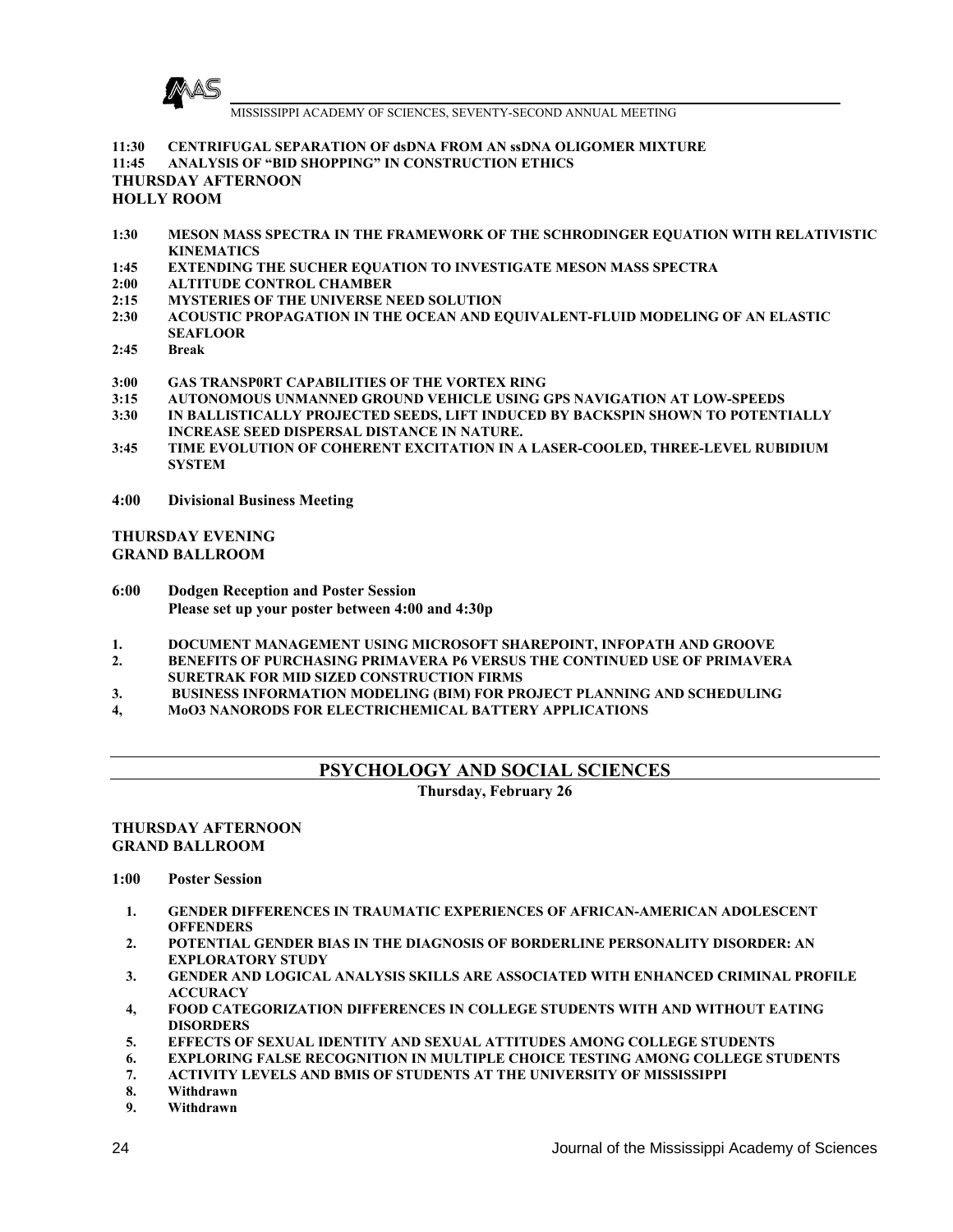

- **10. SELF-EFFICACY AND EMOTIONAL INTELLIGENCE BETWEEN AFRICAN-AMERICANCOLLEGE AND HIGH SCHOOL STUDENTS**
- **11. A COMMUNITY SAMPLE'S RESPONSE TO THE EFFECTS OF RACE AND HELP-SEEKING BEHAVIORS. 12. FAMILIAL PUNISHMENT ON MOTHERS AND THEIR DISCIPLINARY PRACTICES TOWARDS THEIR**
- **CHILDREN 13. FIRST IMPRESSIONS: THE EFFECT OF ATTRACTIVENESS AND LIKEABILITY ON VIEWS OF COMPETENCE AND TRUSTWORTHYNESS**
- **14. DIFFERENCES IN OUR PERCEPTION OF NAMES AND NICKNAMES.**
- **15. THE EFFECTS OF ATTACHMENT STYLE ON INFIDELITY IN INTIMATE RELATIONSHIPS**
- **16. EXPLORING RELATIONSHIPS BETWEEN TRAIT AND STATE ANXIETY, EXERCISE TOLERANCE, AND PERSONALITY**
- **17. INVESTIGATING CHILDREN'S TOY PREFERENCE: DOES SKIN COLOR MATTER?**
- **18. A NEW MODEL FOR EFFECTIVE WEIGHT LOSS IN ADULTS**
- **19. STRESS, OVER WEIGHT, AND DIETARY HABITS: A CORRELATION AMONG AFRICAN AMERICAN COLLEGE FEMALE STUDENTS**
- **20. ATTENTION AND MEMORY PERFORMANCE ASSOCIATED WITH ANXIETY-RELATED DISORDERS**
- **21. ETHNICITY AND SEXUAL ORIENTATION IMPACT JURORS IN SAME-SEX RAPE TRIAL**
- **22. ASSESMENT OF THE DISCRIMINITIVE STIMULUS EFFECTS OF COCAINE AND ANTIHISTAMINE COMBINATIONS**
- **23. THE IMPACT OF PARENTAL DISCUSSION ON YOUTH SMOKING SUSCEPTIBILITY**
- **24. NEONATAL SSRI EXPOSURE IN RATS PRODUCES LONG-TERM IMPAIRMENTS IN SOCIO-SEXUAL BEHAVIOR**
- **25. ATTITUDES TOWARDS ABSTINENCE-ONLY VS. COMPREHENSIVE SEX EDUCATION IN MISSISSIPPI: ANALYZING EFFECTIVENESS AND POLICY HISTORY**
- **26. MENTAL HEALTH AVAILABILITY FOR AFRICAN AMERICAN**
- **27. THE ROLE OF AUDITORY INFORMATION IN FOOT RUBBING BEHAVIORS IN GARNETT'S BUSHBABY**
- **28. SLEEP HABITS OF HIGH SCHOOL STUDENTS**

#### **THURSDAY AFTERNOON AMPHITHEATER**

#### **Oral Presentations**

- **1:30 AM I A DISASTER TOURIST?: THE ETHICS AND EMOTION WORK INVOLVED IN TAKING PHOTOS DURING DISASTER RESEARCH**
- **1:45 IMPACT OF EMOTIONAL INTELLIGENCE AND PARENTAL ACCEPTANCE/REJECTION ON PSYCHOLOGICAL ADJUSTMENT OF BANGLADESHI STUDENTS**
- **2:00 MATHEMATICS TEACHING: DEVELOPING CONCEPTUAL UNDERSTANDING, UTILIZING AUTHENTIC DATA, AND EXPLORING EQUITY ISSUES**
- **2:15 RESPONSES OF ADMINISTRATORS TO MEET THE NCLB REQUIREMENTS; A CASE STUDY**
- **2:30 EDUCATION AND TRAINING ENHANCE PSYCHOLOGICAL PROFILE ACCURACY FOR SEXUAL HOMICIDE**

#### **2:45 Break**

- **3:00 A STUDY OF SUICIDE BOMBING AND THE REASONS BEHIND IT**
- **3:15 HOW DO CULTURAL GROUPS IDENTIFY WITH AND RESPOND TO THE CREDIBILITY OF DIFFERENT SPOKESPEOPLE PRESENTING SIMILAR RISK AND CRISIS MESSAGES?**
- **3:30 PERSONALITY TRAITS AND PRESIDENTIAL PREFERENCES OF UNDERGRADUATES**
- **3:45 FACTORS INFLUNCE ADOLESCENTS DELINQUENT BEHAVIOR**
- **4:00 ARE WORDS A BARRIER TO MENTAL HEALTH SERVICE UTILIZATION FOR A COMMUNITY SAMPLE?**
- **4:15 STIGMA AND MENTAL ILLNESS: HOW COMMON IS IT?**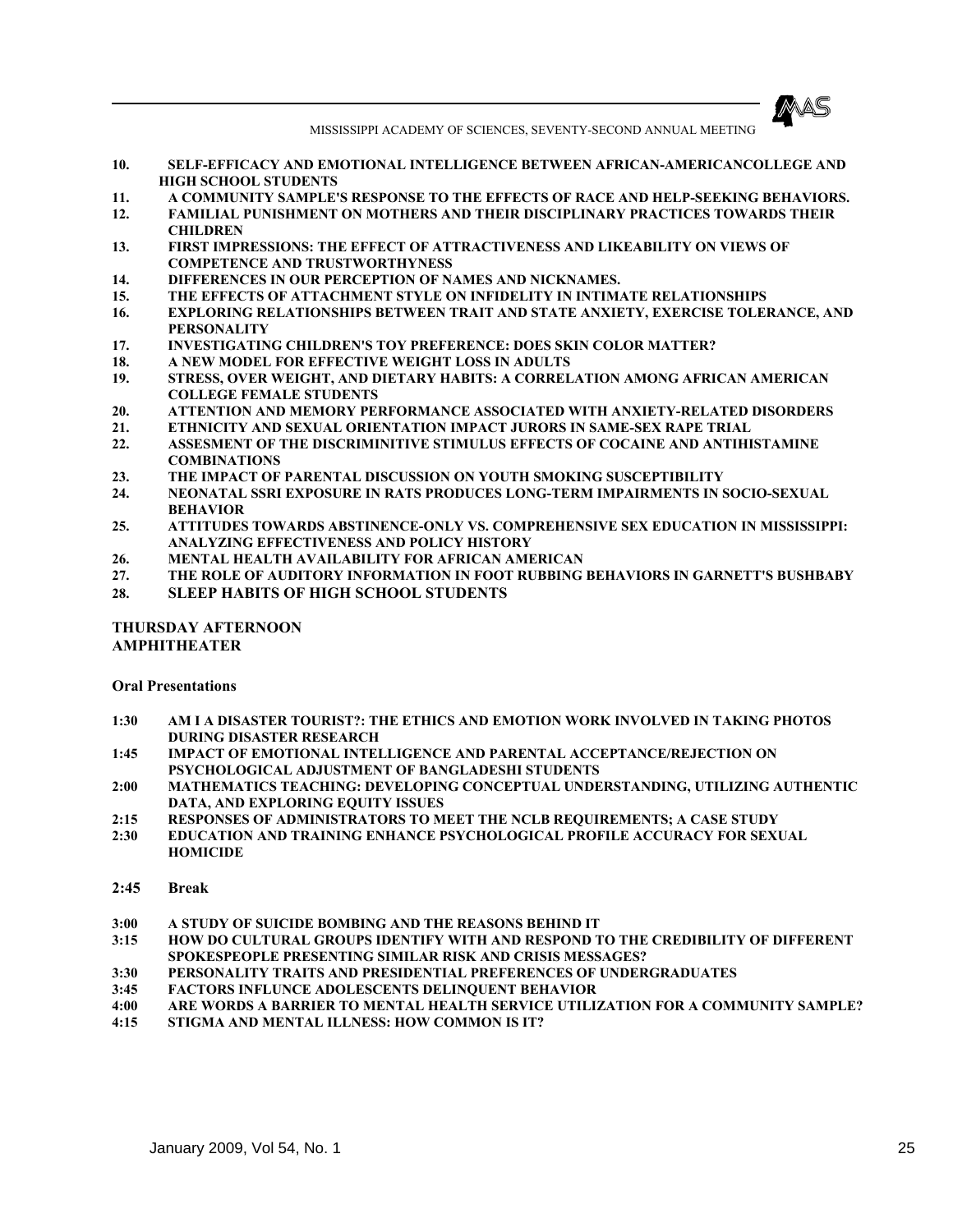

# **SCIENCE EDUCATION**

**Thursday, February 21** 

#### **THURSDAY MORNING ASH ROOM**

- **8:00 ESTROGEN IMPROVES SPATIAL MEMORY AFTER CEREBELLAR LESIONS**
- **8:20 EDUCATING ELEMENTARY AND SECONDARY SCHOOL STUDENTS IN THE**
- **8:40 NEW WAYS OF TEACHING CHEMISTRY TO PRESENT GENERATION OF STUDENTS**
- **9:00 RESEARCH AND EVALUATION OF THE NSF MISSISSIPPI EPSCOR SUMMER BIOINFORMATICS WORKSHOPS FOR TEACHERS**
- **9:20 SCIENTIFIC CARICATURES: INCORPORATION OF VISUALIZATION TOOLS FROM THE GOLDEN AGE OF GEOLOGY (1788-1840) IN MODERN SCIENCE CLASSROOMS**
- **9:40 PHYSICS MAJORS, GRADUATES, AND FACULTY IN MISSISSIPPI**
- **10:00 THE ANTIMOCROBIAL EFFECTS OF SOLENOPSIS INVICTA VENOM**
- **10:20 Break**
- **10:40 DEVELOPMENT OF A SIZE ANALYSIS PROTOCOL FOR TEACHERS USING EASILY AVAILABLE MATERIALS**
- **11:00 CULTIVATING AN ATMOSPHERE OF HIGH ACHIEVEMENT AMONG GIFTED THIRD GRADE CHILDREN**
- **11:20 UPDATING TUTORIAL VIDEOS CONCERNING PARTS AND FUNCTIONS OF A MICROSCOPE AND PLANT AND ANIMAL CELLS**
- **11:40 Divisional Business Meeting**

#### **THURSDAY AFTERNOON ASH ROOM**

- **1:00 NATURE GUIDE FOR OCEAN SPRINGS, MISSISSIPPI**
- **INTRODUCTION OF ELEMENTARY LEVEL SCIENCE OF FLIGHT**
- **1:40 DEVELOPMENT AND IMPLEMENTATION OF AN INTERACTIVE STUDY UNIT ON WASTE MANAGEMENT FOR ELEMENTARY STUDENTS**
- **2:00 CREATING ACTIVITIES FOR YOUNG MINDS AT THE WALTER ANDERSON MUSEUM OF ART**
- . **2:20 Break**
- **2:40 PREPARATION AND ARTICULATION OF A JUVENILE BOTTLENOSE DOLPHIN (TURSIOPS TRUNCATUS) SKELETON FOR DISPLAY AT THE J.L. SCOTT MARINE EDUCATION CENTER**
- **3:00 INVESTIGATING THE POLYMATH SYSTEMTM OF SCIENCE TEXTBOOK ANNOTATION**
- **3:20 COMMUNITY AND STUDENT INVOLVEMENT IN SERVICE LEARNING AND RELATED INITIATIVES IN MISSISSIPPI DELTA**
- **3:40 THE EFFECTS OF OVER THE COUNTER PAIN REMEDIES ON THE HEART RATE OF DAPHNIA MAGNA AND IT IMPLICATIONS TO HUMAN CARDIOLOGY**
- **4:00 THE MUSE OF FIRE PROJECT: FOCUSING STUDENT INTEREST IN SCIENCE USING REGION-SPECIFIC BIOLOGY**
- **4:20 INTEGRATION OF TECHNOLOGY IN SCIENCE CLASSROOM: TOOL FOR ENHANCED STUDENT LEARNING**

#### **THURSDAY EVENING GRAND BALLROOM**

- **6:00 Dodgen Reception and Poster Session Please set up posters between 4:00p and 4:30p**
- **1. DR. GORDON GUNTER CENTENNIAL: A CELEBRATION OF HIS CONTRIBUTIONS TO MARINE SCIENCE**
- **2. DELTA STATE UNIVERSITY PROFESSORS TEACH BOLIVAR COUNTY 4-HERS ABOUT BIRD CONSERVATION**
- **3. INTEGRATION OF 5E INSTRUCTIONAL MODEL AND TECHNOLGY IN TEACHING DIABETES MELLITUS**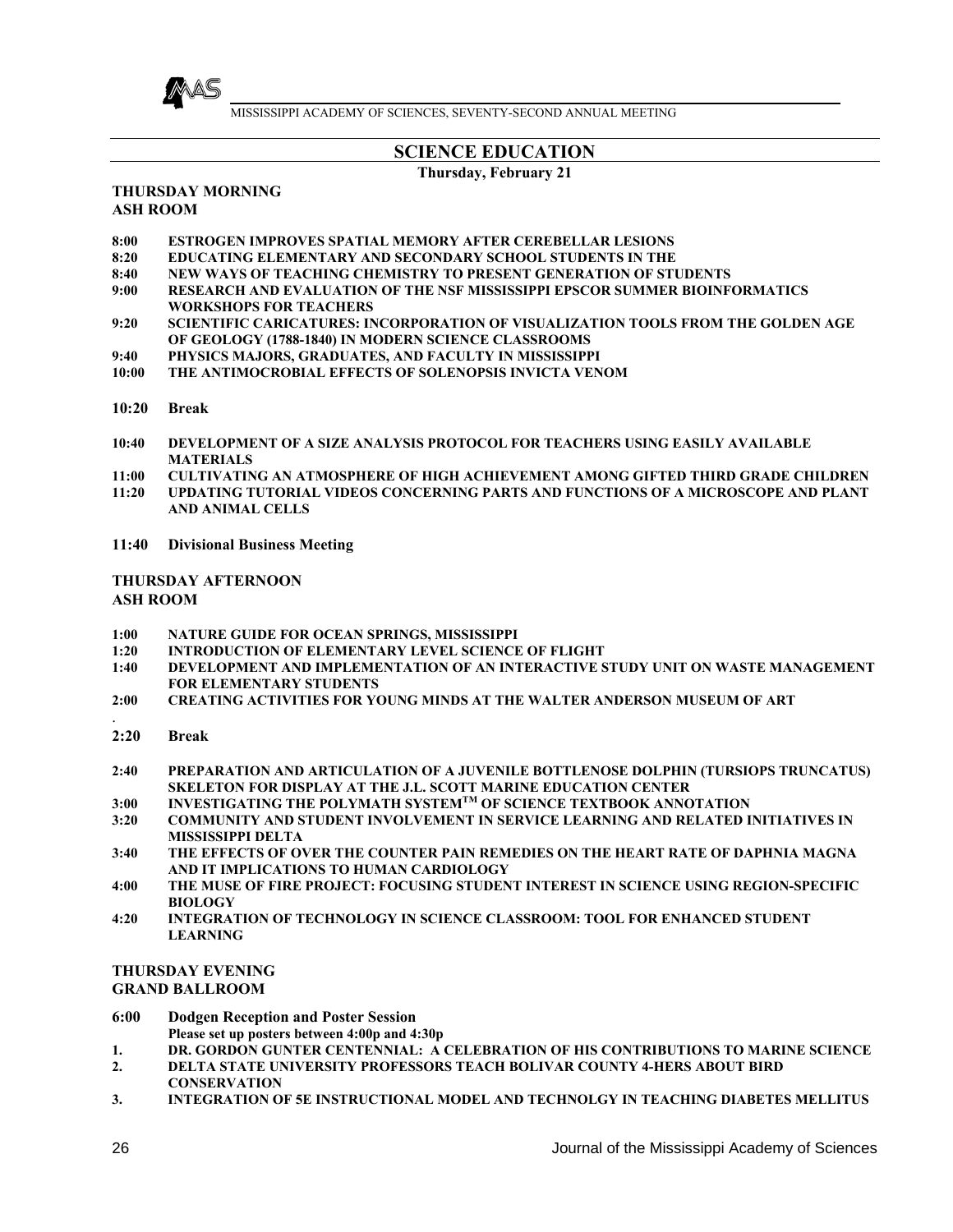

# **ZOOLOGY AND ENTOMOLOGY**

**Thursday, February 21** 

#### **THURSDAY MORNING ELM ROOM**

- **8:50 Introduction**
- **9:00 MISSISSIPPI** *LEPOMIS MEGALOTIS* **DIVERSIFICATION**
- **9:20 SNAKEBITE-RELATED FATALITIES IN THE UNITED STATES: ANALYSIS OVER 100 YEARS**
- **9:40 SYMPOSIUM ON CYPTOSPOIDIOSIS IN THE UNITED STATES OF AMERICA AND AFRICA: PREVALENCE OF CRYPTOSPORIDIOSIS AMONG HIV/AIDS PATIENTS AND NON- HIV/AIDS INDIVIDUALS IN MISSISSIPPI AND NIGERIA**
- **10:00 QUALITY OF WATER RESOURCES AT FIVE LOCATIONS IN THE MISSISSIPPI DELTA**

#### **10:20 Break**

- **10:40 TSETSE FLY AND ITS IMPACT ON POVERTY IN AFRICA**
- **11:00 SYMPOSIUM ON CRYPTOSPORIDIOSIS IN THE UNITED STATES OF AMERICA AND AFRICA: PREVALENCE OF CRYPTOSPORIDIOSIS AMONG HIV/AIDS PATIENTS AND NON- HIV/AIDS INDIVIDUALS IN LOUISIANA AND GHANA**
- **11:20 IS BRUGIASIS ON THE DECLINE?**
- **11:40 WATER QUALITY STUDIES ON THE LOWER MISSISSIPPI RIVER**

## **THURSDAY AFTERNOON ELM ROOM**

- **1:15 A REGIONAL STATUS OF LOIASIS**
- **1:35 SYMPOSIUM ON CRYPTOSPORIDIOSIS IN THE UNITED STATES OF AMERICA AND AFRICA: PREVALENCE OF CRYPTOSPORIDIOSIS AMONG HIV/AIDS PATIENTS AND NON- HIV/AIDS INDIVIDUALS IN TENNESSEE AND KENYA**
- **1:55 SYMPOSIUM ON CRYPTOSPORIDIOSIS IN THE UNITED STATES OF AMERICA AND AFRICA: PREVALENCE OF CRYPTOSPORIDIOSIS AMONG HIV/AIDS PATIENTS AND NON- HIV/AIDS INDIVIDUALS IN GEORGIA AND TANZANIA**

#### **2:15 Divisional Business Meeting**

# **THURSDAY EVENING GRAND BALLROOM**

- **6:00 Dodgen Reception and Divisional Poster Session Please set up posters between 4:00p and 4:30p** 
	- **1. COMPARATIVE STUDY OF PEPPERS (Capsicum spp) FOR INSECT RESISTANCE**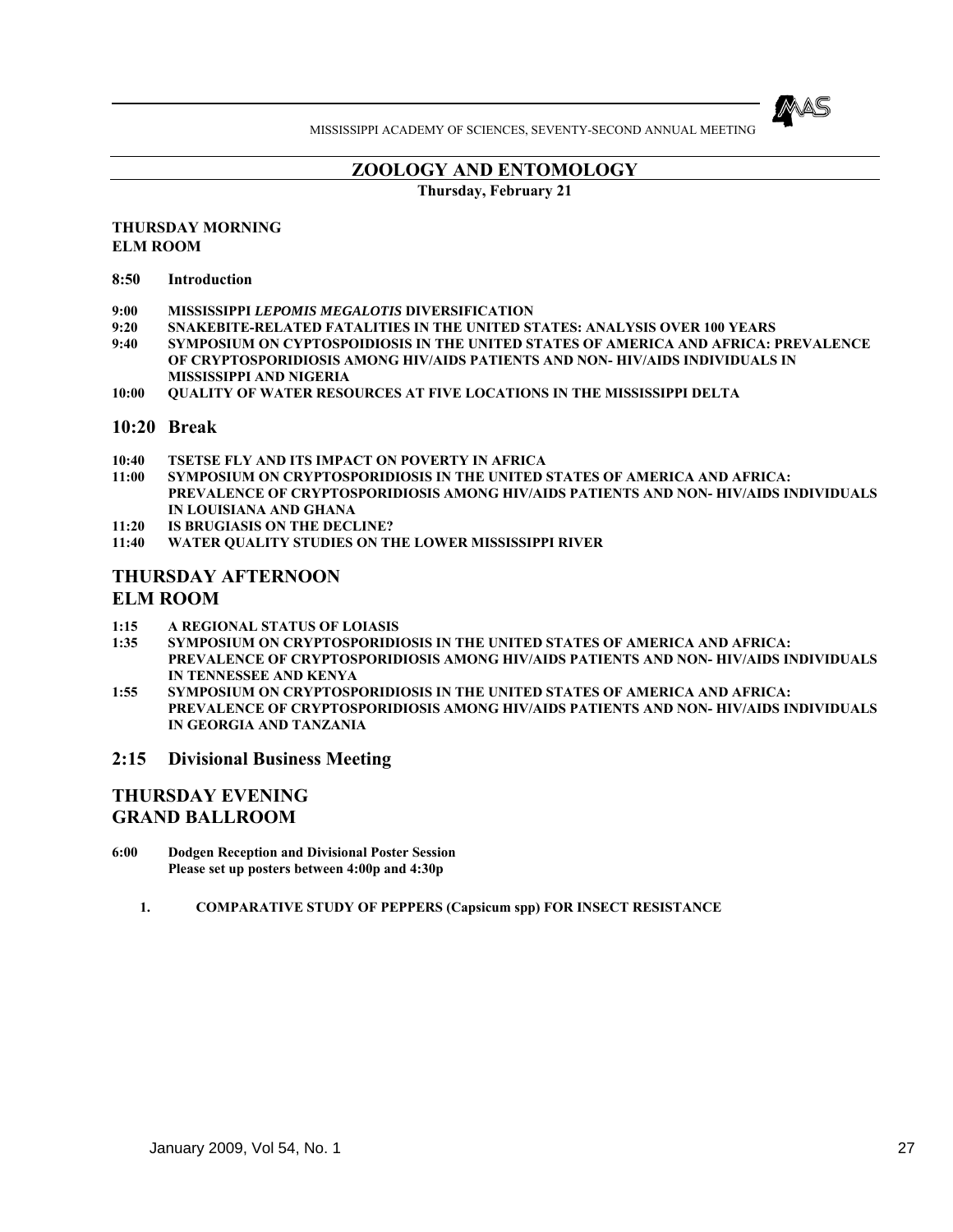

### **AGRICULTURE AND PLANT SCIENCE**

Chair: Md S. Zaman, AlcornState University

Vice-chair: Taejo Kim, Mississippi State University

### **THURSDAY MORNING**

#### **DOGWOOD ROOM**

#### **O1.01**

#### **8:30 THE REDUCTION OF PB TRANSPORT FROM SMALL ARMS TARGET BERMS**

Afrachanna Butler<sup>1</sup>, Victor Medina<sup>2</sup>, Steven Larson<sup>2</sup>, David Carter<sup>3</sup>, Milton Beverly<sup>4</sup>, Eric Holland<sup>5</sup>, Scott May<sup>6</sup>, Anthony  $McCartv<sup>3</sup>$ 

*1 US Army Engineer Research and Development Center/Jackson State University, 2US Army Engineer Research and Development Center, 3Alcorn State University, 4Environmental Research and Development, Inc., 5Mississippi State University, 6University of Mississippi*

 Live fire testing and training on small arm ranges is essential to the U.S. Armed Forces. During practices, bullets are continuously fired into target berms depositing metal into the soil. Berms often lack vegetation, and frequently suffer from soil erosion and heavy metal (ex. lead-Pb) transport in surface water and, more rarely, into groundwater. A large-scale study was conducted to determine the effectiveness of grasses to reduce the migration of heavy metals from a target berm into surface and subsurface water. The study consisted of a soil from a southeastern United States site. *Cynodon dactylon* (Bermuda) and Eremochloa Buse (Centipede) grasses, which are both native to the southeast, were planted in a clean soil. Following grass maturity, for ten weeks, M-16 lead rounds were fired into unplanted and planted soil berms and were immediately followed by a rain simulation procedure to create runoff and leachate. Data obtained from the weekly runoff and leachate analyses determined if Pb migrating from the impacted berm were stabilized and reduced in a planted environment. Final plant tissue and soil analyses were measured to investigate possible uptake. Results showed that there was an increase in the lead leachate concentrations of both the planted lysimeters. However, the total mass of lead transported as runoff was reduced in the planted versus the unplanted soils. Lead uptake was present in both plant tissues. These results indicate that the uses of grasses on small arm target berms are promising for the reduction of Pb transport into surface waters.

#### **O1.02**

#### **8:45 PRODUCTION OF PHYTOCHELATIN BY WHEAT (***Triticum aestivum* **L.) GROWN AT DIFFERENT STAGES IN CADMIUM-CONTAMINATED SOILS**

Maria Begonia, Jennifer Ntoni, Gregorio Begonia, Gloria Miller, Miriam Ighoavodha, Antoinette Taylor *Jackson State University*

 Phytochelatins are peptides produced by plants in response to metal exposure. We hypothesized that the production of phytochelatins in roots and shoots would vary with time in wheat plants grown in soils amended with cadmium (Cd) and [ethylene bis (oxyethylene nitrilo)] tetraacetic acid (EGTA) as compared to control plants. The study was conducted to determine the effects of Cd on phytochelatin production in wheat plants at different growth stages. Wheat seeds were planted in plastic tubes containing topsoil and peat spiked with different levels of Cd in the form of cadmium nitrate. At six, eight and ten weeks after emergence, aqueous solutions of EGTA were applied to the root zone. Plants were harvested at 5 days after chelate addition. Results revealed that wheat plants were tolerant to treatment combinations of Cd and EGTA as shown by the root and shoot metal uptake. There was an increase in the production of phytochelatins with time in roots and shoots as a tolerant mechanism against cadmium toxicity. This study demonstrated that wheat increase the production of phytochelatin as a means of tolerance mechanism against cadmium toxicity. Financial support provided by NASA to Jackson State University through The University of Mississippi under the term of Grant No. NNG05GJ72H/08-08-012.

#### **O1.03**

#### **9:00 PHYTOEXTRACTION OF CADMIUM AND LEAD FROM CONTAMINATED SOIL BY CABBAGE PLANT** Cynthia Addae, Marta Piva, Md Zaman

*Alcorn State University Minor Outlying Islands*

 Phytoextraction is considered as an efficient method to remove heavy metals such as mercury (Hg), cadmium (Cd), zinc (Zn), lead (Pb), copper (Cu), etc. from soil. This study examines the potential of using Brassica oleracea (Cabbage) to remove Cd and Pb from contaminated soils. Cabbage plants were grown in soil containing 0, 100, 250, 500, and 1000 ppm Pb; and 100, 250, and 500 ppm Cd. The plants were grown under 240 W colorcorrected grow lights on a 16:8 hr light: dark cycle. Plants were harvested after a 30-day growth period. Plants were then dehydrated for one week at 700 C in a laboratory incubator. Dry plant tissues were acid digested and analyzed for tissue metal content using an Atomic Absorption spectrophotometer. Results showed that Cd and Pb accumulations in roots and shoots were significantly higher when compared to the control group and metal uptake was dose related. Results indicated that Brassica oleracea could tolerate high levels of Cd and Pb in soil and accumulate considerable amounts of these metals in plant tissue. Therefore, this plant species may be used to phytoremediate Cdand Pb-contaminated soil.

#### **O1.04**

**9:15 IDENTIFYING MUTANTS IN** *TRITICUM TURGIDUM L VAR. DURUM WHEAT* **GRAIN PROTEINS** Sonya Hentz<sup>1</sup>, Daryl Klindworth<sup>3</sup>, Steven Xu<sup>3</sup>, Shahryar Kianian<sup>2</sup>, Rachel Beecham<sup>1</sup>

*1 Mississippi Valley State University, 2North Dakota State University, 3USDA-ARS, Northern Crop Science Laboratory*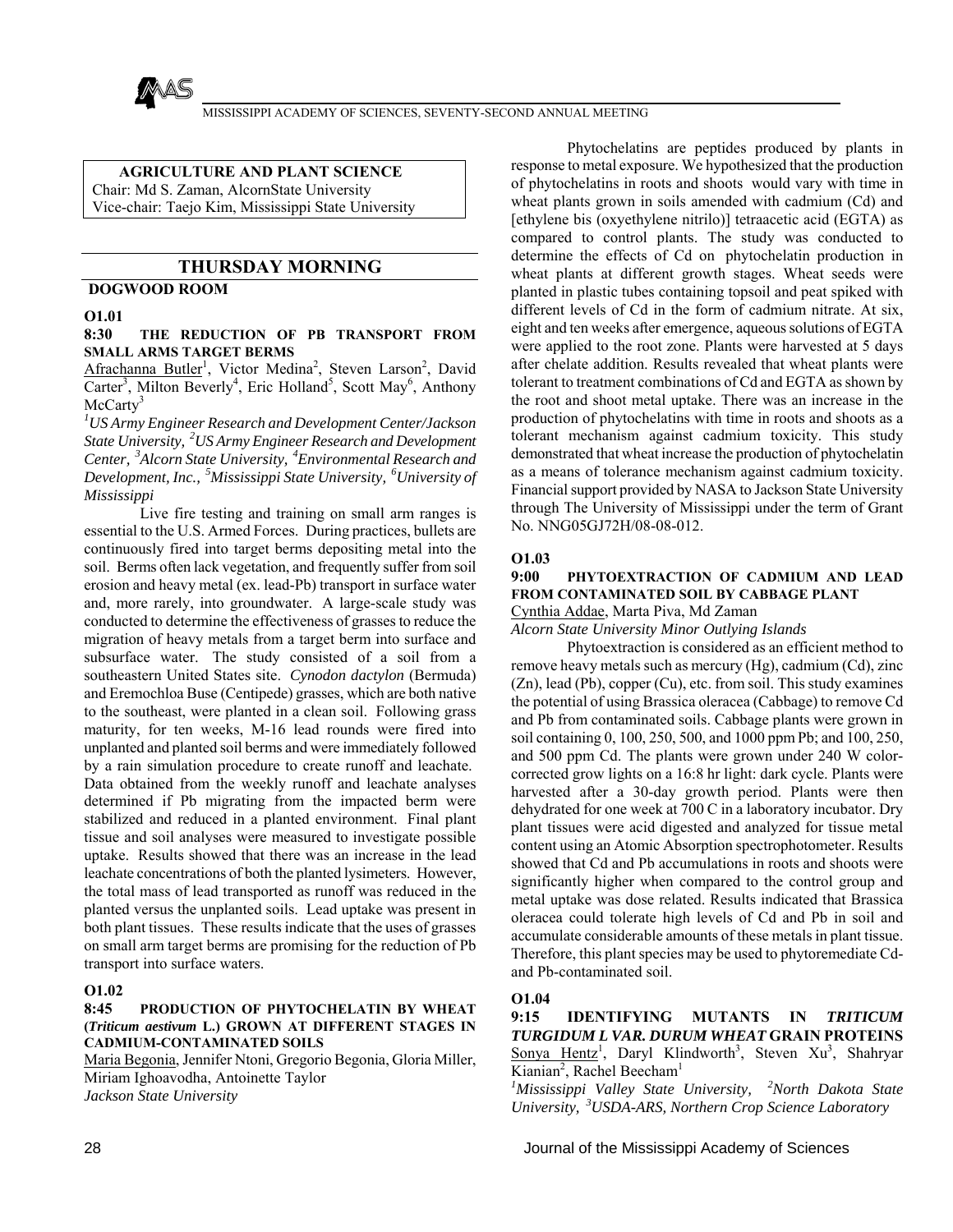

 The quality of pasta products can be attributed to the unique gluten protein characteristics of durum (Triticum turgidum L. var. durum) wheat. There are two types of gluten proteins, gliadins and glutenins. Glutenins subunits play a major role in the improvement in the quality of durum wheat for the elasticity of pasta, and they are classified into two groups based on their mobility, high molecular weight (HMW) and low molecular weight (LMW) subunits. Genetic engineering can be used to manipulate the amount and the composition of the subunits. The goal of this research is to identify important factors in the grain that contribute to the overall quality of durum wheat. We hypothesized that a mutagenic agent like ethyl methanesulfonate (EMS) can cause changes in HMW and LMW glutenin subunit. In this study, we have analyzed a population of 439 seeds from EMS-treated durum wheat Langdon (LDN) 16. Proteins were extracted from crushed endosperm halves and proteins were separated by SDS-PAGE using standard procedures. The results showed that there were 61 (13.9%) mutations out of 439 seeds, including 58 silenced and 3 double band mutations. These mutants will be further investigated for phenotypic alterations and structural changes of the genes for glutenin subunits. We will also investigate the novelties of glutenin subunits in the three double band mutations and their effects on the pasta quality in durum wheat.

#### **O1.05**

#### **9:30 A WHOLE PINE TREE SUBSTRATE FOR ROOTING STEM CUTTINGS OF ORNAMENTAL CROPS** Anthony Witcher<sup>1</sup>, Kenneth Curry<sup>2</sup>, Eugene Blythe<sup>3</sup>, Glenn Fain<sup>4</sup>, James Spiers<sup>1</sup>

*1 USDA-ARS Southern Horticultural Lab, 2University of Southern Mississippi, 3Mississippi State University - MAFES, 4Auburn University*

 In 2006, propagative material accounted for \$725 million (8.3%) of the total wholesale value for the nursery and floriculture industries nationwide. Despite a 10% increase in total value from 2003-2006, rising fuel and input costs have reduced profitability for producers. A key component of a propagation nursery is a quality substrate for root development, commonly peat moss or pine bark. Competition for pine bark resources and the increasing cost of peat has increased interest in alternative substrates. Recent research suggests processed whole pine trees can be utilized for growing a variety of nursery and floriculture crops. We evaluated root development of Salvia leucantha stem cuttings in pine bark (PB) and whole pine tree (WPT) substrates, with and without peat (P). Stem cuttings were inserted into substrates (PB, PB+P, WPT or WPT+P) and placed under intermittent mist in a greenhouse. At project termination, roots were washed, scanned for digital analysis and dried. Digital images of each root sample were analyzed for root length and root volume. On average, PB+P treatments contained the greatest root lengths, root volumes and dry weights, while WPT substrates had the lowest. The addition of peat increased root

length by 4.5% and 26% in PB and WPT substrates, respectively. Root dry weight was 29% greater in PB+P compared to WPT+P. Although overall root development was lower in WPT substrates, the addition of peat enhanced development. In future experiments, we will investigate WPT particle size and nutrient inputs to potentially improve root development in WPT substrates.

#### **O1.06**

#### **9:45 EFFECT OF DEFOLIATION FREQUENCY ON GROWTH AND PRODUCTION OF LITTLE BLUESTEM AND INDIANGRASS USED IN CONSERVATION BUFFERS**

Vitalis Temu, William Kingery, Brian Baldwin *Mississippi State University*

 In a tall-grass prairie restoration project at Brayn Farms in Westpoint, a study was designed to evaluate the effect of five cutting frequencies on the forage yield, nutritive value and sward habitat features of conservation field buffers dominated by little bluestem (Schizachyrium scoparium) and indiangrass (Sorghastrum nutans). Conservation field buffers seeded with a mixture of switchgrass (Panicum virgatum), big bluestem (Andropogon geradii), little bluestem (Schizachyrium scoparium) and indiangrass (Sorghastrum nutans) were used. Cutting to 10 cm stubble height in May was done and repeated every 30, 40, 60 or 120 days. Plant heights on sample bunches, canopy cover (light interception), tiller leafiness, ground cover by grasses, forbs and litter (visual estimates and line intercept methods) were recorded at each cutting. Tiller length (cm), basal thickness (mm) and leaf area  $(cm<sup>2</sup>)$  were recorded and tiller leaf and stem dry weights (mg) measured after oven drying at  $60^{\circ}$ C. Samples were weighed fresh on-site and after oven drying, then analyzed for nutritive value. Preliminary results show treatment effects on forage yield, nutritive value, inclusion of non grass species and ground space in plots. Little bluestem is less likely to withstand high cutting frequencies compared to indiangrass. Implications on forage production and habitat quality for ground-nesting birds are discussed.

#### **10:00 Break**

#### **O1.07**

#### **10:15 DISEASE DIAGNOSIS & PLANT PATHOGEN INTERACTION**

#### Candace Lee<sup>1</sup>, Rubella Goswami<sup>2</sup>, Steven Meinhardt<sup>2</sup>, Shahryar Kianian<sup>2</sup>

#### *1 Mississippi Valley State University, 2North Dakota State University*

 Ascochyta blight is an economically important disease of field pea (Pisum sativum L.) which can result in significant yield loss. This disease can be caused by three different Ascochyta species namely, Ascochyta pisi, .A pinodes, and A. pinodella. All these species can cause leaf, stem and pod spots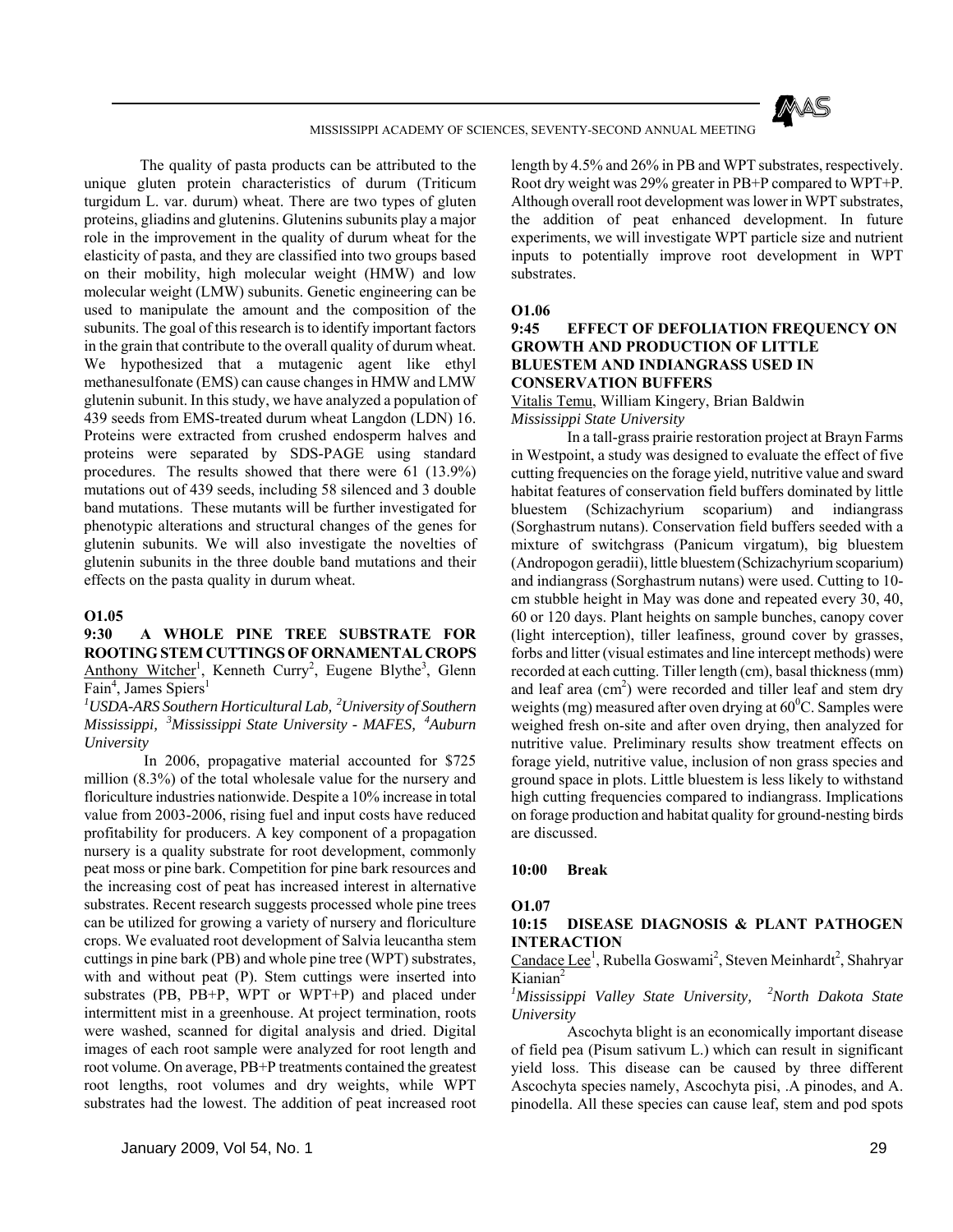

but A. pinodes and A. pinodella cause foot rot as well. The prevalence of these species appears to vary between different regions. This study was conducted to identify the species of Ascochyta most prevalent in the North Dakota region and to validate a recently developed PCR based detection method. The project involved collection of field pea samples from 22 fields in North Dakota region including farms and experimental plots, visual evaluations for disease symptoms and pathogen isolation followed by morphological and molecular identification. According to morphological identification 15 Ascochyta isolates were obtained from the roots and leaves all of which appeared to be A. pinodes. DNA extraction and PCR was conducted using 20 Ascochyta isolates. These included 3 isolates from the root samples plated in this study and 17 isolates from seeds collected from these regions which were being evaluated in a separate experiment. According to the PCR results 75% of the isolates tested appeared to be A. pinodes. Our study suggests that A. pinodes is most prevalent species of Ascochyta on field peas in North Dakota. It also shows that molecular identification using multiplex PCR provides a quick and efficient way to differentiate Ascochyta species that can be difficult to distinguish using conventional methods.

#### **O1.08**

#### **10:30 PROCESSED PLANT POLYPHENOL (TANNIC ACID) ENHANCES ANTIMICROBIAL ACTIVITY ON FOODBORNE PATHOGENS**

Taejo Kim, Juan Silva, Yeansung Jung *Mississippi State University*

 Polyphenols are beneficial to human health and have the potential to be antimicrobial agents. A simple heat process could enhance their antimicrobial activity on foodborne pathogens. The objective of this research was to investigate heating as a way to enhance antimicrobial activity of tannic acid and, to elucidate a novel molecular structure formed after heat processing tannic

acid. A simple thermal process on hydrolysable tannic acid resulted in 213 % higher UV absorption on HPLC and enhanced antimicrobial activity against acid resistant pathogenic strains (E. coli O157:H7 ATCC 43895 and 39150) and various other pathogenic microorganisms (Salmonella spp., Listeria spp., and Enterobacter sakazakii) than fresh hydrolysable tannins. MALDI (matrix-assisted laser desorption/ionization) mass analysis showed that this process did not affect the mass change of the tannin molecule. Based on the results we can (1) develop processing technologies to enhance antimicrobial activity of natural plant polyphenols, (2) identify the antimicrobial molecular structural change which is newly formed on processed polyphenol, (3) develop a novel antimicrobial substance which has a bio-active molecular structure, (4) conduct antimicrobial challenge tests on antibiotic resistant microorganisms in food and ingredients, including personal health care products.

**O1.09**

#### **10:45 COMPARISON OF MICROBIAL RECOVERY METHODS ON YEAST AND MOLD AND AEROBIC COUNTS OF FROZEN BLEEBERRIES (***VACCINIUM ASHEI***)**

Melody Corbitt, Taejo Kim, Juan Silva

*Mississippi State University*

 Blueberries are gaining demand for their high antioxidant capacity due to their high content of bioactive compounds. Part of the annual crop goes into processing as frozen berries. Buyers have minimum standards for microbial load of frozen blueberries. However, the method of counting microbial load on foods varies and it can affect the final count. This includes yeast and mold counts (YMC), which may affect the quality of the product with which they are going to be made. The purpose of this study was to determine the most effective and accurate methodology of cell recovery in fresh and frozen blueberries

Frozen rabbiteye blueberries (Vaccinium ashei) were obtained from a Mississippi blueberry processor in the summer of 2008. The frozen berries were washed, packed in 40 lb boxes and frozen in a blast freezer. Aerobic plate counts (APC) and YMC were determined by taking thawed blueberries and diluting 1:10 with peptone water. The dilution samples were mixed by: hand mixing, machine mixing, stomaching, vortexing, and homogenizing.

 Hand and machine mixing were the two methods that resulted in the lowest YMC. Homogenization and stomaching were two methods that resulted in higher counts than mixing. These methods result in cell breakage and leakage. Vortexing resulted in the highest YMC counts. It seems that cell disruption and colony breakage (vortexing) results in higher recovery of yeasts and molds in blueberries.

#### **O1.10**

#### **11:00 EFFECT OF GRAPE VARIETY AND SOLVENT EXTRACTION METHOD ON THE ANTIPATHOGENIC ACTIVITY OF MUSCADINE (***VITIS ROTUNDIFOLIA MICHX***.) SEED EXTRACTS**

Wei-Wei Chen, Taejo Kim, Frank Matta, Juan Silva *Mississippi State University*

 Muscadine seeds are known to have high antioxidant activity due to high concentration of phenolics and other bioactive components. The objective of this study was to screen antimicrobial activity of seed extracts from various cultivars by various extraction methods. Muscadine seed powders used in this study were made from four types of muscadine grapes: two bronze cultivars, 'Carlos1' (cold break) and 'Carlos2' (hot break), and two red cultivars, 'Noble' and 'Ison'. Ethanol (95% w/w), methanol (100% w/w) and acetone (70% w/w) were used as solvents to obtain seed extracts from each cultivar. Five species of microorganism were used: Salmonella spp., Staphylococcus spp., E.coli spp., Enterobacter spp. and Listeria spp. Antimicrobial power was determined by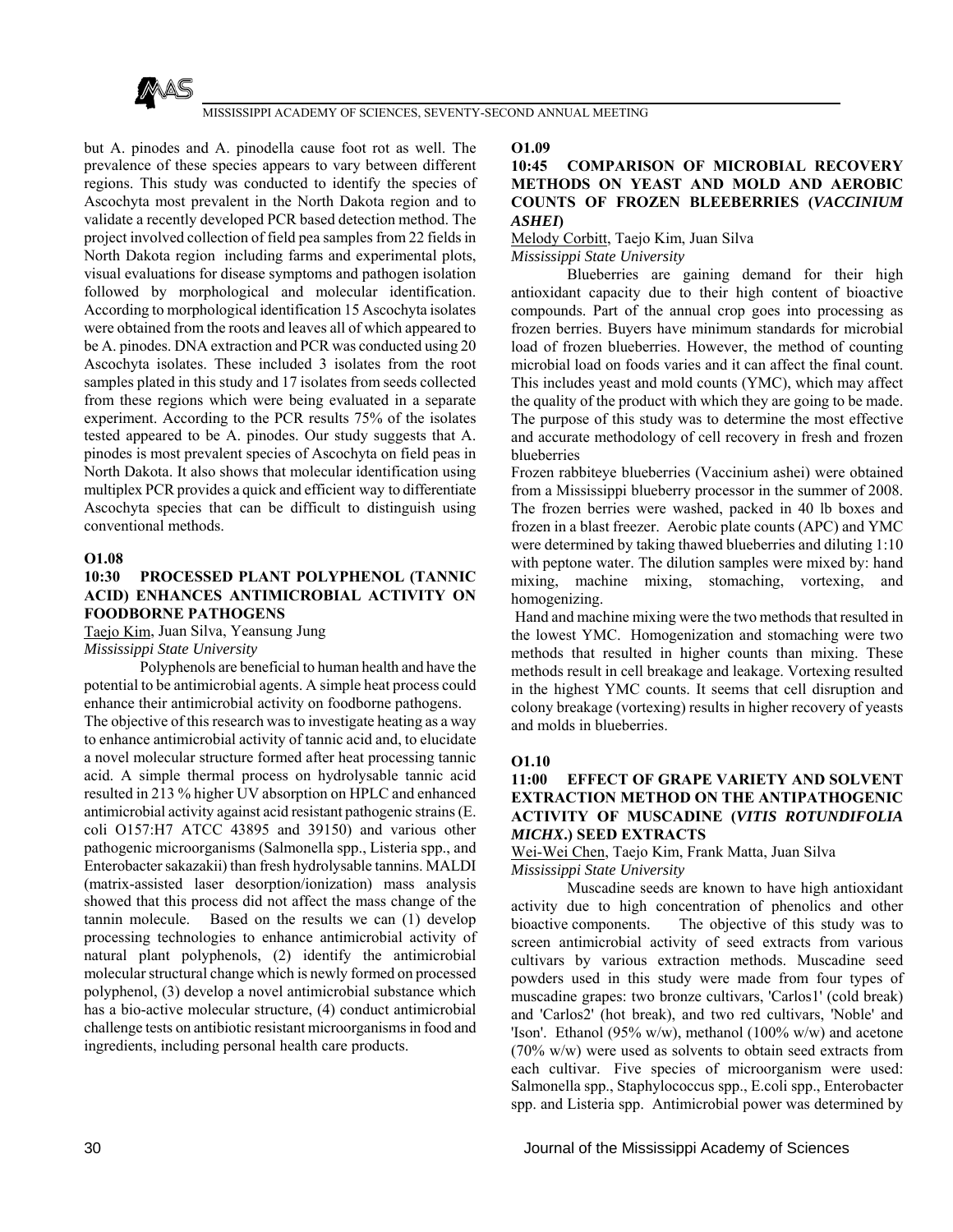

using the Disc diffusion test. Regardless of cultivar, methanol seed extracts had the highest antimicrobial among the three solvents (zone diameter 1.226 cm). Amongst the cultivars, 'Carlos2' seed extracts showed the highest antimicrobial ability (zone diameter: 1.200cm). Of the pathogens tested, Listeria spp. was the most susceptible (zone diameter 1.425 cm) while Enterobacter sakazakii and Salmonella spp. were the most resistant (0.383 and 0.385cm, respectively). Overall, the methanol seed extract from 'Carlos2') was the most effective antimicrobial. This extract was shown to have the highest concentration of tannic acid (14.0 mg/ml) and other organic acids, which were suggested to be related to its higher antimicrobial ability. These results show that muscadine seed extracts could be developed to be used as natural antimicrobials in many food and health care products.

#### **O1.11**

**11:15 PERFORMANCE OF MUSCADINE (VITIS ROTUNDIFOLIA) AND SOIL PHYSICO-CHEMICAL CHANGES DURING TRANSITION FROM CONVENTIONAL TO ORGANIC PRODUCTION**

Dr. Girish Panicker, Dr. Juan Silva, Dr. Frank Matta *Alcorn State University*

 Transition from conventional to organic production is a major field in organic research where productivity improves with increasing years under organic farming. Muscadine (Vitis rotundifolia var. Summit) was trained to the Geneva Double Curtain Trellis System and grown on a Memphis silt loam soil (Typic Hapludalph, silty, mixed, thermic). Three treatments of organic manure (cow-C; poultry-P; cow and poultry-CP) with weathered pine mulch were applied in basins around each plant in a completely randomized design. Control plants received regular inorganic fertilizers and traditional cultural practices. Biomass development, yield, and fruit and water qualities were evaluated. Biomass and yield remained the same in inorganic plants. However, yield increased with increase in years under organic management. Percent ground cover, leaf area index, and stem diameter were significantly greater in organic plants. There was no significant difference in diameter, length, and degree brix of the fruit. No pathogenic organisms from organic manures were found on the fruit. Soil compaction remained the same in the control, but decreased year after year in organic treatments due to increase in organic matter content in the surface layers. Higher concentrations of nitrate-N and P were noticed in the surface soil after manuring, but there was no trend in N or P enrichment of groundwater.

## **O1.12**

**11:30 INHIBITION OF E. COLI O157:H7 BY FRESH AND PROCESSED RED MUSCADINE JUICE AND ANTIMICROBIAL ROLE OF THEIR POLAR COMPOUNDS** Taejo Kim, Juan Silva, Yeansung Jung

*Mississippi State University*

Recent research showed that water-soluble muscadine

seeds possessed antibacterial properties against E. coli O157:H7. When muscadine are crushed and pressed to extract juice, watersoluble seed compounds could be incorporated into juice to enhance its antibacterial activity against E. coli O157:H7.

The objectives of this research were 1) to show the anti-Escherichia coli O157:H7 effect of fresh (FRMJ) and processed red muscadine (Vitis rotundifolia) juice (PRMJ) 2) to discern the active compounds responsible for anti-E. coli O157:H7. Polar and phenolic compounds of FRMJ and PRMJ were analyzed by HPLC. Antibacterial activity of FRMJ, PRMJ, their polar and polyphenol fractions, individual synthetic acids and their mixture with or without sugars were investigated on E. coli O157:H7. FRMJ and PRMJ inactivated ( $P \le 0.05$ ) 5-log cocktail cells of E. coli O157:H7 within 4 h at 37 ºC. Polar fractions which contained malic, tartaric and tannic acids showed strong antimicrobial activity ( $P \le 0.05$ ) against E. coli O157:H7. Tannic acid among synthetic acids showed the highest antimicrobial activity against E. coli O157:H7. FRMJ, PRMJ and their polar compounds showed strong anti-E. coli O157:H7 activity. Earlier findings have failed to show any anti-E. coli O157:H7 effect of grape juice without adding preservatives. Our findings show that red muscadine juice has natural antibacterial substances and suggest that these can be used as active antimicrobial ingredients against E. coli O157:H7 in non-alcoholic beverages.

#### **THURSDAY AFTERNOON DOGWOOD ROOM**

#### **O1.13**

#### **1:30 INHIBITORY EFFECT OF ENTEROBACTER SAKAZAKII BY MUSCADINE JUICES AND ANTIMICROBIAL ACTIVITY OF THEIR IDENTIFIED COMPOUNDS AT PH 3.2** Wei-Lien Chen, Taejo Kim, Juan Silva

*Mississippi State University*

 Enterobacter sakazakii is an emerging pathogen, affecting mainly young babies. Red and white muscadine juices and their main organic phenolic acids were investigated for the inhibition effects on Enterobacter sakazakii in this study. Total phenolic content, major phenolic compounds and organic acids of muscadine juices were also analyzed. Within two hours, two strains of E. sakazakii were reduced to non-detectable levels (6 log reduction) in both muscadine juices when incubated at 37C. Red muscadine juice demonstrated stronger inhibition ability. having higher concentrations of organic acids and total phenolics than white muscadine juice. Comparing the antimicrobial effect among juice treatments, pasteurized muscadine juices were less effective against E. sakazakii than both cold-filtered and hot sterile juices. Among the main organic and phenolic acids in muscadine juices, tannic acid showed strongest antimicrobial activity at pH 3.2. There were 3-log reductions of viable E. sakazakii by tannic acid (1.90 mg/mL), while there were less than 1-log reduction of E. sakazakii by tartaric (4.27 mg/mL) or malic (1.60 mg/mL) acids. A synergistic antimicrobial effect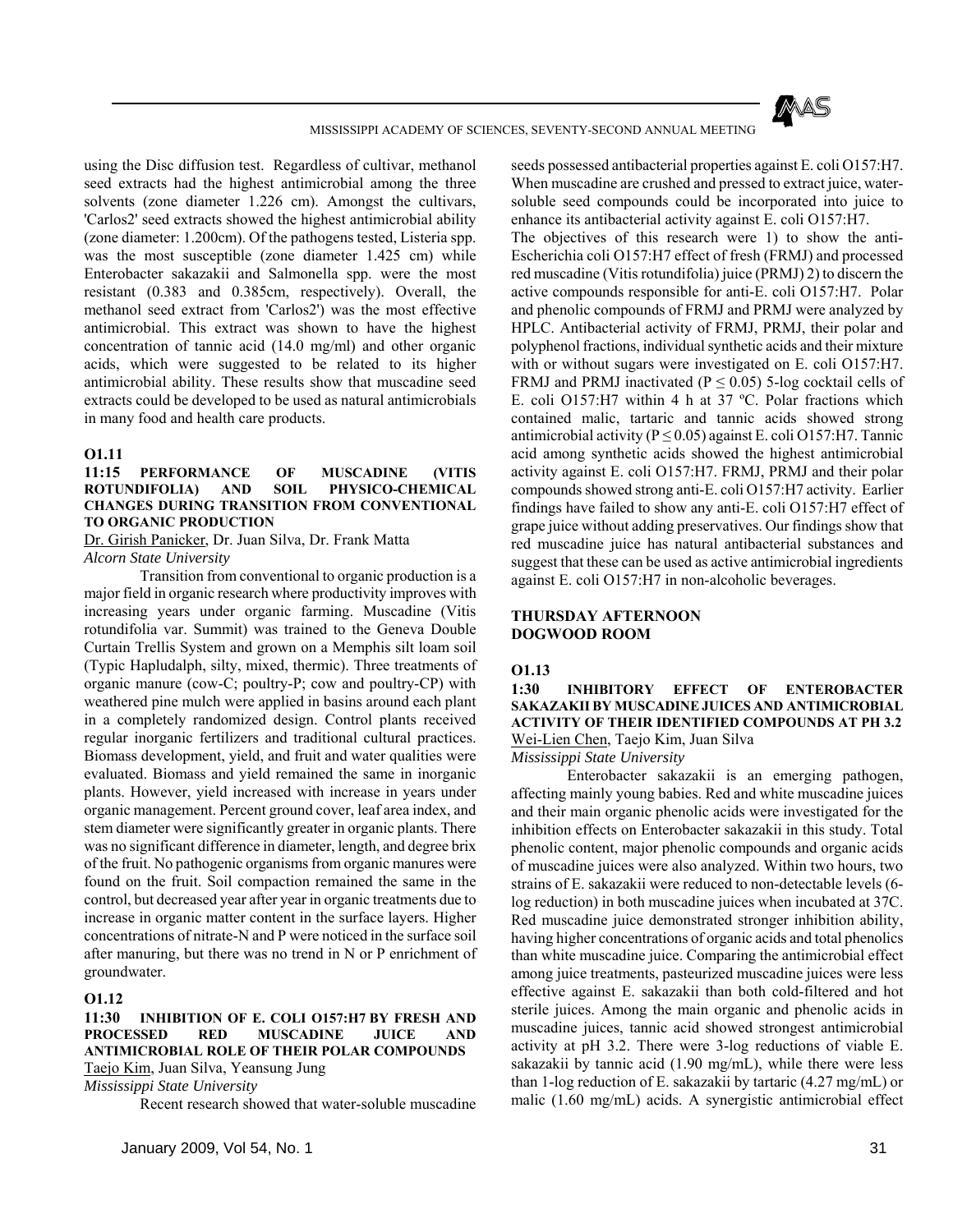

between phenolic compounds, organic and tannic acids in muscadine juices may explain the complete inhibition of E. sakazakii by muscadine juice.

#### **O1.14**

#### **1:45 PRELIMINARY STUDIES ON RAIN-RELATED SPLITTING OF BLUEBERRY FRUIT**

Carrie Witcher<sup>1</sup>, Kenneth J. Curry<sup>1</sup>, Donna Marshall<sup>2</sup>

*1 University of Southern Mississippi, 2USDA-ARS, Southern Horticultural Lab*

 A significant problem facing blueberry growers in the southeastern United States is rain-related fruit splitting. The occurrence of fruit splitting is most prevalent after a period of drought followed by intense rain. A 2003 survey of blueberry growers from the Gulf South region showed that a profit loss of as much as \$3,528,000.00 could result from blueberry fruit splitting. Research has focused on a variety of chemical and physiological causes. Here we report our preliminary anatomical study of the blueberry which documents berry development from flower to ripe berry to determine morphological differences among split-resistant and split-susceptible cultivars. Blueberry fruit samples that had been fixed in Bouin's solution, dehydrated in ethanol, embedded in paraffin, sectioned, and variously stained were examined under the light microscope. A digital picture library was created for the different cultivars at various stages of development. The images will be used to evaluate the thickness of cell walls, the number of cell to cell contacts, and the number of cell to air contacts. The number and cellular contacts of stone cells will also be observed and recorded. The details of cell walls were observed using a transmission electron microscope. Berries were fixed in buffered glutaraldehyde, dehydrated in ethanol and acetone, embedded in epoxy plastic, sectioned, and stained with lead citrate and uranyl acetate. Cell wall structure will be evaluated and compared among splitresistant and split-susceptible cultivars.

#### **O1.15**

#### **2:00 PHYSIOLOGICAL AND IMMUNOLOGICAL RESPONSES OF THE AVIAN EMBRYO TO TEMPERATURE TRANSPONDER IMPLANTATION IN THE EGG AIR CELL** Radhakrishna Pulikanti, E. David Peebles, Kamalakar Chatla,

Sharon Womack, Madhusudhanan M. Keralapurath *Mississippi State University*

 Eggs from young broiler breeder hens (Ross X Ross 308; 27 wk of age) were weighed and set on 3 replicate trays (incubator levels; approximately 60 eggs per tray) of a single incubator. Each day between Days 10 and 14 of incubation, all eggs were weighed, and the air cell of 4 randomly selected embryonated eggs per tray were subjected to either sham implantation (shell perforated but no transponder inserted) or transponder implantation (shell perforated and transponder inserted). Four untreated control eggs were also assigned to each tray level. On Day 18 of incubation, the weights of 4 eggs and their extracted live embryos from each experimental group on

each tray were determined. Percentages of mean daily incubational egg weight loss between Day 18 and each respective day of implantation were calculated. Furthermore, various blood, internal organ, and tissue parameters were examined. Plasma glucose concentration was higher in embryos from eggs that received transponders on Day 13, and was higher in embryos from eggs that were sham-treated on Day 10 rather than 13. However, in comparison to controls, relative embryo weight (% of set egg weight) was increased in eggs that received transponder implants on Days 11, 12, or 14. It was concluded that temperature transponders may be effectively inserted into the air cell of broiler hatching eggs between Days 10 and 14 of incubation, in order to monitor embryo metabolism, without adversely affecting eggshell porosity or embryogenesis.

#### **O1.16**

#### **2:15 PREHARVEST AND POSTHARVEST FACTORS THAT AFFECT COLOR AND QUALITY OF CATFISH (ICTALURTUS PUNCTATUS) FILLETS**

Juan Silva, Taejo Kim, Yeansung Jung, Youkai Lu, Douglas Minchew, Charles Hoque, Jr.

*Mississippi State Univeristy*

 Channel catfish is the largest aquaculture industry in the U.S.A. The catfish are reared in ponds until ready for processing. Stocking rates have increased from 4,000 to over 10,000 per acre now. Harvesting and transport could take hours and increase stress of the fish if not done properly. Postharvest treatments, including bleeding can also affect the quality of the final edible product. The objectives of this study were to study some of the causes that affect the quality and fillet color of channel catfish (Ictalurus punctatus). Food size catfish were bled and non-bled after stunning and prior to filleting. Once filleted, the flesh was exposed and rated for redness and the color and total hemoglobin measured. Unbled fillets were redder and had higher Hunter 'a' values than unbled fillets. In another experiment, fillets were sampled from a processing plant before and after chilling. Redder fillets had Hunter 'L' value below 54 and Hunter 'a' values above 1.5. Based on Hunter color values, one can classify marketable catfish fillets from very white to very red. Furthermore, pH of red fillets seems to be slightly lower than white fillets, contributing to a slightly longer shelf life. The redness in catfish fillets is attributed to stress factors imposed on the fish, which are critical during the summer months. Excessive stress (low dissolved oxygen) leads to necrosis and unacceptable fillets.

#### **O1.17**

### **2:30 OCCURRENCE OF LISTERIA MONOCYTOGENES AND LISTERIA SPP. IN CATFISH PROCESSING PLANTS AND IDENTIFICATION OF CONTAMINATION SOURCES**

Bang-Yuan Chen, Taejo Kim, Yeansung Jung, Juan Silva *Mississippi State University*

 It is difficult to remove Listeria monocytogenes from fish and processed seafood products because of its ubiquitous presence in the environment and the surface of fish. Therefore, it is a good practice to identify Listeria contamination sources in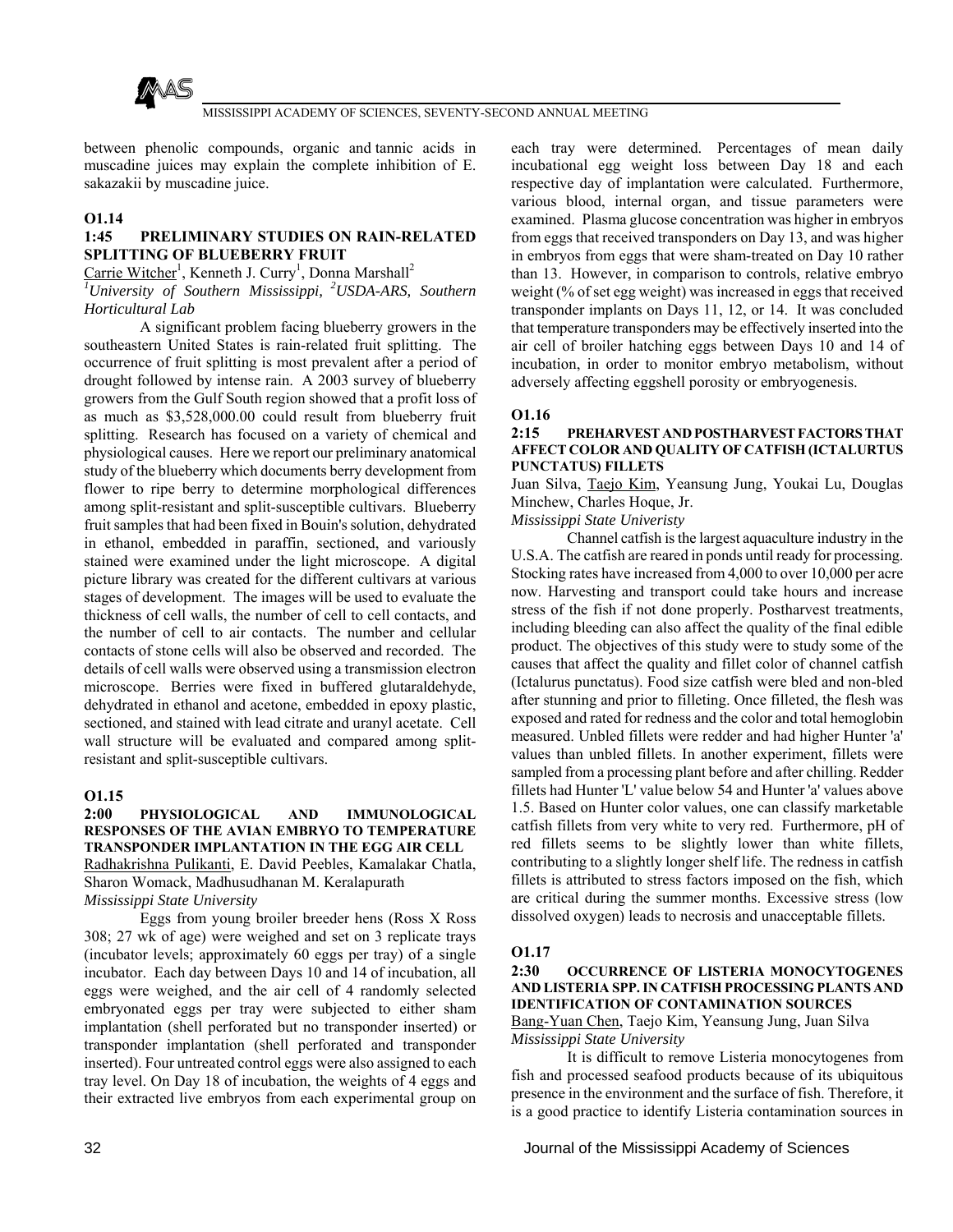

catfish processing surfaces and in the product and reduce their cross-contamination. The objectives of this work were to monitor the occurrence of Listeria on processing surfaces and catfish samples in catfish processing plants and identify contamination sources. Twenty seven different surfaces and 120 catfish (30 skin, 30 intestines, and 60 fillets) samples were tested. All collected samples were incubated at 30°C for 4 h in Listeria enrichment broth. These cultures were streaked onto Oxford medium base containing modified Oxford antimicrobic supplement, and incubated at  $30^{\circ}$ C for 24 h. Multiplex PCR was performed in a thermocycler with 12.5 μl reaction mixtures containing 2.0μl crude bacterial lysate (heated 5 min at  $100^{\circ}$ C), GoTaq® Green Master Mix and 1.0 μM of each primer.

 Nineteen processing surfaces, two fish skins, and 37 fillets were positive for Listeria spp. and 15 surfaces and 36 fillets were contaminated with Listeria monocytogenes. However, there was no occurrence of Listeria monocytogenes in fish intestines and surfaces. The results indicated that Listeria monocytogenes inhabit catfish plants, and are mainly plant contaminants. This indicates that an effective sanitation procedure is required for catfish processing plants to reduce the incidence.

#### **O1.18**

**2:45 ASSESSING THE BENEFITS OF EXOGENOUS PROGESTERONE SUPPLEMENTATION ON THE SURVIVAL OF EMBRYOS TRANSFERRED TO RECIPIENT BEEF COWS.** Evelin Cuadra<sup>4</sup>, Rhonda Vann<sup>2</sup>, William Bennett<sup>3</sup>, Ricky Johnson<sup>4</sup>, Melissa Mason<sup>4</sup>

<sup>1</sup> Brown Loam Experiment Station, <sup>2</sup> Mississippi State University, <sup>3</sup> University of Mississippi Medical Center, <sup>4</sup> Alcorn State *University*

 Survival of transferred embryos begins with tolerance of genetically different embryo to the maternal immune system followed by a successful outcome from the process of implantation. Progesterone coordinates both events; therefore, the objectives of this project were to assess the effects of progesterone supplementation on the survival of transferred embryos and the expression of protein genes and hormones associated with attachment of the embryo to the uterine wall.

 In five different studies (June 2003, April 2004, January 2005, May 2006 and August 2008), embryos were inserted in the uterus of cows on day 7 of estrous. Randomly, the animals were divided into two groups. Contrary to the control group, cows in CIDR-group had a CIDR inserted on that same day (removed 14 days later). Blood samples for progesterone analysis were taken at 7 day intervals between insertion and removal of CIDR's. Percent embryo retention for the first, second, third, fourth and fifth studies for the CIDR and control groups are: 64.3 vs 28, 76.9 vs. 61.5, 75.0 vs. 72.73, 60.0 vs. 33.33 and 54.20 vs. 69.60. The first three studies were conducted at the Brown Loam Experiment Station, Mississippi; the fourth study was done at ADC, Kenya, Africa; and the fifth one at UNA, Nicaragua, Central America. Even though variables differ between studies, these data suggest that progesterone affects survival rate of transferred embryos. It was also noticeable that the magnitude of the gap inbetween progesterone concentrations determines disparity in percent embryonic retention between the two groups.

**3:00 Divisional Business Meeting**

#### **6:00 Dodgen Reception and Poster Session Grand Ballroom Please set up between 4:00p and 4:30p**

#### **P1.01**

#### **INVESTIGATION OF SALTMARSH PLANTS FOR THE PRESENCE OF MYCORRHIZAL FUNGI**

David Richmond<sup>1</sup>, Jinx Campbell<sup>2</sup>, Allison Walker<sup>2</sup>

<sup>1</sup>Mississippi Gulf Coast Community College-Jackson County *Campus, 2University of Southern Mississippi, Gulf Coast Research Laboratory*

 Coastal saltmarshes provide protection from erosion and hurricane damage, and offer nursery habitats for ecologically and commercially important marine species. However, the total acreage of saltmarsh is in rapid decline worldwide. This poses many problems, commercially and environmentally. Continued loss of saltmarsh habitats could lead to a dwindling number of important commercial fisheries, as well as many other forms of marine life. The number of saltmarsh restoration projects is on the rise, but the success rate experienced by these projects is only around fifty percent. Therefore, new methods are being developed to increase the health of plants grown in nurseries, such as the root colonization of emergent vegetation by symbiotic mycorrhizal fungi. The colonization of saltmarsh plants by certain species of mycorrhizal fungi could lead to improved nutrient uptake and therefore better health of saltmarsh plants in the nursery. Samples of native marsh sediment and roots from the dominant emergent vegetation species of the Gulf Coast, Spartina alterniflora and Juncus roemerianus, were collected and investigated for the presence of these fungi. The amount of naturally occurring mycorrhizal fungi found at different coastal saltmarsh sites was then compared.

#### **P1.02**

#### **SURVEY AND IDENTIFICATION OF TREES ON CAMPUS OF MISSISSIPPI VALLEY STATE UNIVERSITY**

Katrena Wells, Joseph Wahome, Manju Pande

*Mississippi Valley State University*

 A number of tall trees create a beautiful landscape here at Mississippi Valley State University. To help our science students get familiar with plant nomenclature and the field of Taxonomy, we undertook the present project to identify and label most of the trees on our campus. A tree usually consists of leaves, bark, branches and twigs, fruits and flowers. Each of these is unique to certain species and helps with the visualization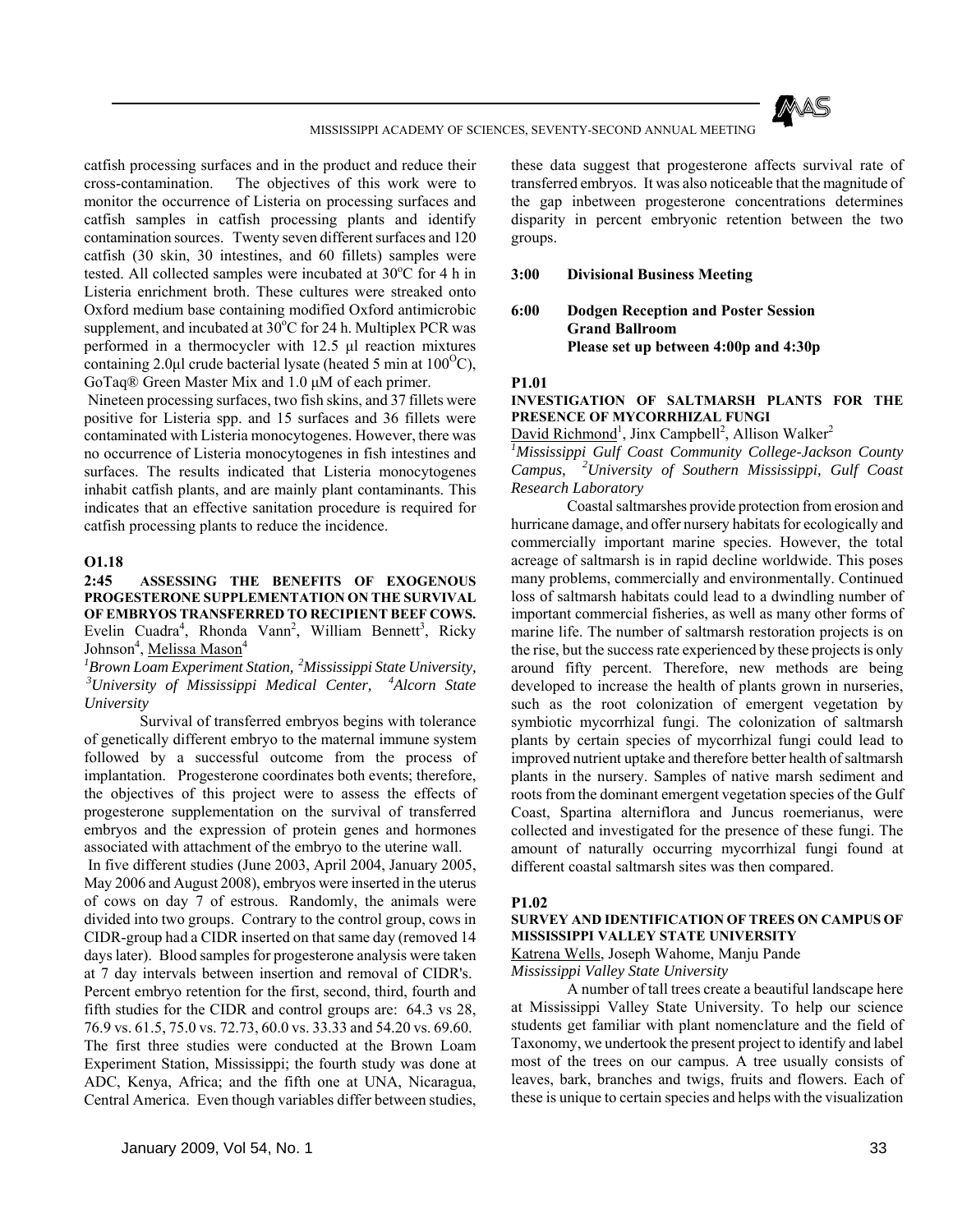

towards the identification of a tree. We picked up our notebook, camera, ziplock bags, campus map, reference book on Mississippi Trees, and spent the day observing the trees. Mr Braswell and Mr. Hatcher from Mississippi State forestry department accompanied us in our tour of the campus and helped us with the identification of all the trees. We mainly focused on the properties of bark, twig and leaves to determine the type and species of the tree. We took pictures, collected leaf samples and information on the location of the trees. Further research on their habits, habitats, flowers and other important characteristics was done later using online resources and reference book. We observed at least 20 different types of trees planted in rows across the campus, the most abundant trees were Shumard Oak, Live Oak, Water Oak, Bradford Pear, River Birch, Red Maple Tree, American Elm, Long Leaf Pine, Loblolly Pine, Magnolia, Bald Cypress, Yellow Poplar. and a huge old Cottonwood tree. We are in the process of putting up custom built signs with their common and scientific names.

#### **P1.03**

#### **SCREENING DIPLOID WHEAT (TRITICUM MONOCOCCUM) MUTANT POPULATION FOR ALTERED GRAIN PROTEIN PROFILE**

Yinessa Cacapit<sup>1</sup>, Anantharama Rishi<sup>2</sup>, Shahryar Kianian<sup>2</sup> *1 Mississippi Valley State University, 2North Dakota State University*

 By analyzing the glutenin composition it may be possible to alter the flour and seed qualities of wheat for specific needs, thereby increasing the product value and crop improvement. In this project the purpose was to identify mutants in Triticum monococcum that are deficient in high and low molecular weight glutenin subunits and determine the mutation frequency within this population. By utilizing the SDS-PAGE electrophoresis we hypothesized that deletions/mutations in the M3 generation of Triticum monococcum can be found. The lab at NDSU had generated mutant populations of T. monococcum using two chemicals Diepoxybutane and Trimethyl psoralen/UV that are believed to produce deletion/mutation in the plant genome. With alcohol-based chemicals the protein was isolated and analyzed. After a flow of positive electric currents through the negatively charged proteins occurs, the distinct bands of High molecular weight and Low molecular weight protein subunits appear on SDS PAGE gel. After screening roughly 500 T. monococcum seeds we did not find any complete absence of protein subunits, but there were a number of lines carrying significantly reduced amount of a given subunit. Two theories for not finding any mutations are that the screening population was small and as T. monococcum is a diploid these protein subunits may be crucial to survival of the plants. Since we did not find any complete deletions before this particular project came to a close, future work would include planting the embryos of the seeds that poses the faint bands for characterization of potential mutations.

#### **P1.04**

#### **METHODS TO DETERMINE CHILLING SUSCEPTIBILITY OF SWEETPOTATOES (IPOMOEA BATATAS)**

Norman Arroyo, Taejo Kim, Ramon Aranciba, Juan Silva *Mississippi State University*

 Chilling temperatures (0°C to 13°C) during growth and in post-harvest storage are an important cause of sweetpotato losses. The effect of chilling temperatures on storage roots include an increase in decay, changes in flavor, internal discoloration, and the development of hardcore (tissue that remain hard after cooking), all of which reduce consumer acceptance. Understanding the mechanisms of chilling injury development will help develop strategies to increase tolerance, reduce losses and extend the growing season for sweet potato in the U.S.A. The objective of this study was to understand the mechanism of chilling injury development in sweetpotato. Sweet potatoes (Ipomoea batatas) cv. 'Beauregard' (chilling tolerant) and 'Centennial' (chilling susceptible) were placed at 20C (control) and 4C (chill) for over two months. Hardcore development, texture, pectin methyl esterase (PME) and changes in pectin characteristics were investigated. Hardcore development of chilled sweet potatoes was noted, regardless of cultivar, possibly due to the length under chilling storage. Titration of generated carboxyl groups was used to determine PME activity. The PME activity of chilled roots was about  $4X$ higher than that of control roots. This suggests a breakdown in pectin components upon chilling. This was confirmed by a high degree of tissue softening in the chilled sweetpotatoes. It is apparent that PME activity can be used as a method to detect chilling susceptibility and to study methods to enhance their chilling tolerance.

#### **P1.05**

# **INCIDENCE AND IDENTIFICATION OF MAJOR SPOILAGE AND PATHOGENIC MICROORGANISMS IN FRESH AND PROCESSED CHANNEL CATFISH**

Juan Silva<sup>1</sup>, Taejo Kim<sup>1</sup>, Parvanejh Khosravi<sup>1</sup>, Bang-Yuan Chen<sup>1</sup>, Jaheon Koo<sup>2</sup>

#### *1 Mississippi State University, 2Univeristy of Arkansas- Pine Bluff*

 Channel catfish (Ictalurus punctatus) is is a safe product with a 10-14 day shelf-life. Its major sources of contamination are water, surfaces/equipment, and fish itself. The raw product can be precooked as a smoked or fried product. These products are subject to post-process contamination or survival of toxinproducing pathogens. The objective of this study is to survey the major spoilage and pathogenic organisms in raw and processed channel catfish. Channel catfish samples, water samples, and other samples were taken at various catfish processing plants or under simulated conditions. In some instances, simulated processing conditions were conducted to study survival of pathogens and spoilage bacteria. It was found that the major spoilage organisms were Gram negative (>60%), psychrotrophic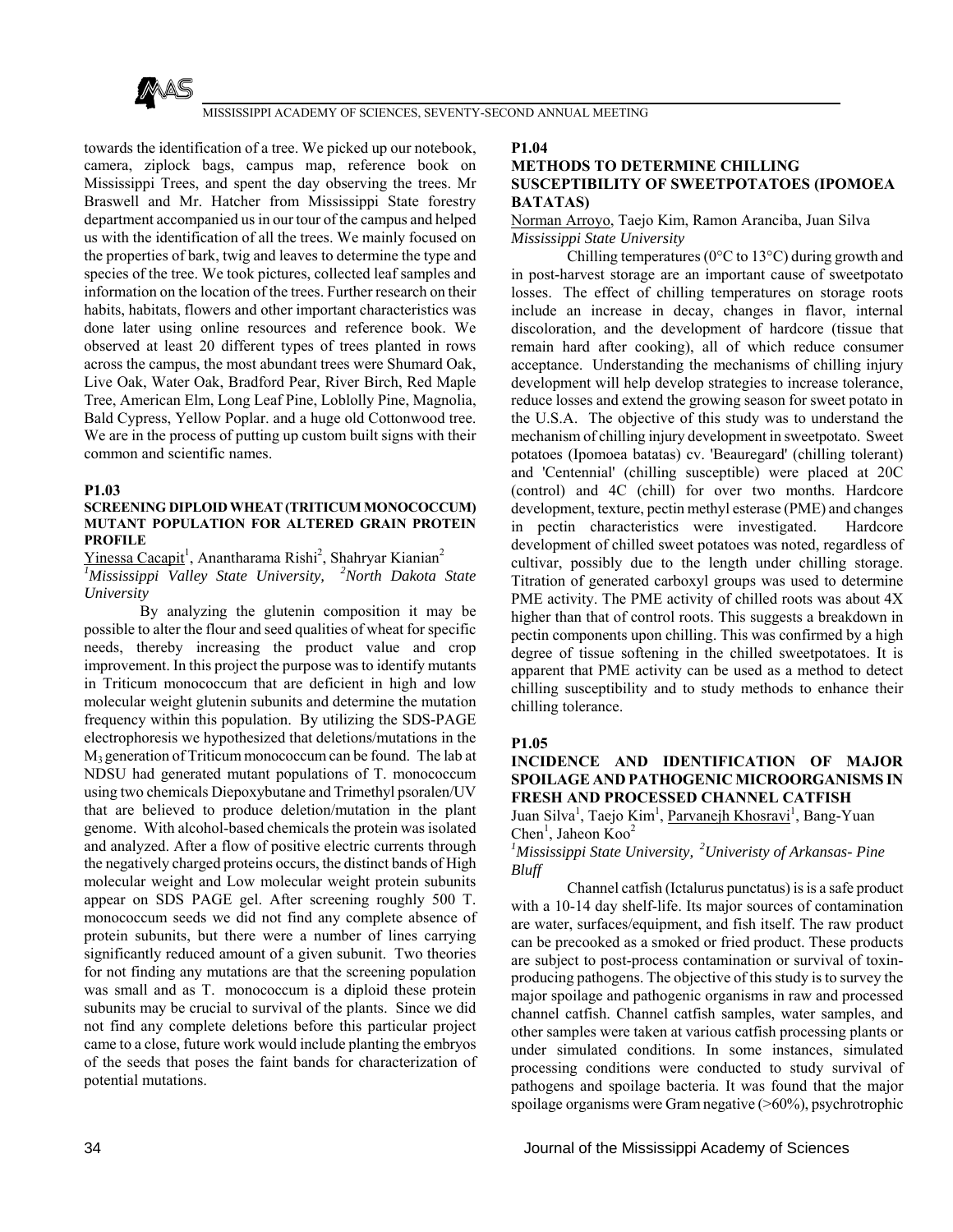

aerobes such as Pseudomonas spp., Moraxella spp., Acinetobacter sp., Aeromonas sp., Bacillus, Citrobacter freundii, E. coli, Plesiomonas shigelloides, Proteus sp., Serratia sp., Shewanella putrefaciens. The ratio of Gram positive to Gram negativc isolates can change with treatment. For example, salt and salt-containing treatments shift the microflora to mainly Gram positives. Reduced oxygen packaging also shifts the microflora to Gram positives. The major pathogens isolated from catfish were Aeromonmas hydrophila (ubiqutuos to the ponds), Klebsiella pneumonia, Listeria monocytogenes (5-90% incidence),Edwarsiella tardia (10%), Salmonella spp.  $(-2\%)$ . Shigella (2%),and Streptococcus sp. Some pathogens such as Vibrio sp.and E. coli O157:H7 have not been reported in catfish products. When catfish products are precooked, Staphylococcus aureus survival and Listeria monocytogenes contamination are possible. Some intervention methods could inhibit these pathogens from surviving or growing.

## **CELLULAR, MOLECULAR AND DEVELOPMENTAL BIOLOGY**

Chair: Lauren Brandon, Mississippi University for Women Vice-chair: Meshack Afilthele, Mississippi University for Women

# **THURSDAY MORNING**

#### **OAK ROOM**

**9:00 Opening Remarks** 

#### **O2.01**

#### **9:10 THE EFFECT OF MATERNAL GLUCOCORTICOIDS ON TWO DAY OLD JAPANESE QUAIL EMBRYOS.**

Ursula Johns<sup>1</sup>, Wendy L. Reed<sup>1</sup>, Matt Doucette<sup>1</sup>

*1 Mississippi Valley State University, 2North Dakota State University*

 Female birds transfer hormones into their eggs and the levels of hormones in eggs are sensitive to the female's environment. For example, when females are stressed they transfer more corticosterone, the main avian stress hormone, to their eggs than when they are not stressed. In this study the effects corticosterone exposure during development were measured in two-day old Japanese quail embryos. Corticosterone was added to eggs in three doses (9ng, 4.5ng, and 12ng per 10 ul sterile sesame oil) in addition to a vehicle control (sesame oil only). After injection eggs were set to incubate for 48 hours. At the end of two days the eggs were opened and embryos were transferred to a salt solution (Tyrode solution) that allowed for measurements of heart rate, embryo length and stage of development. The results showed that the embryos treated with the control and 9ng corticosterone had faster heart rates.

Also the 9ng concentration showed the highest stages of development. This can be because the normal level of corticosterone in the yolk of an egg is approximately 9ng. Meaning that this is the level of corticosterone an embryo needs to thrive.

#### **O2.02**

#### **9:30 SHEAR STRESS INDUCED PLATELET ACTIVATION**

Erica Randolph<sup>1</sup>, Brittney Robinson<sup>1</sup>, John Kermode<sup>1</sup>

*1 Tougaloo College, 2University of Mississippi Medical Center*

 According to the American Heart Association, Cardiovascular Disease is the leading cause of death in the United States. Normally with this disease, other risk factors coexist. A major contributor to CVD is a thrombus. When a thrombus forms inside of an artery, this leads to a high shear stress in the artery. High shear stress exposure triggers platelets activation, red blood cells lyses, and blood flow restriction. This causes more damage to the artery and forms a more severe thrombus leading to a more aggravated form of CVD. In the experiments, blood was separated into platelets, red blood cells, and platelet poor plasma. Then platelets were loaded with  $\lceil {^{14}C} \rceil$ Serotonin, and the blood was reconstituted to yield a normalized amount of platelets and red blood cells. The blood was then exposed to a 90%, 4 cm stenosis at two different flow rates 2ml/min and 12 ml/min. After exposure to high shear stress, the blood was measured for red blood cell lysis and  $\lceil {^{14}C} \rceil$  serotonin release from platelets signifying platelet activation. Blood was taken from the same donors in two week intervals to determine the consistency of their platelet activation results. This will be combined with other lab studies to determine the donor's risk factor for developing a thrombus and CVD. Also, this will help develop better therapeutics for lowering the chances of developing thrombi and CVD.

#### **O2.03**

# **9:50 EFFECT OF VOLUNTARY EXERCISE NEUROTROPHIC FACTOR EXPRESSION AND INNERVATIONS IN THE RAT CARDIAC MUSCLE**

Marquita Watkins1 , John Spitsbergen1 *1 Tougaloo College, 2Western Michigan University*

 Glial cell line-derived neurotrophic factor (GDNF) and Nerve Growth Factor (NGF) are effective neurotrophic factors that are vital to the survival and function of sympathetic, parasympathetic and sensory neurons. Our aim was to test the hypothesis that an increase in voluntary exercise will increase NGF and GDNF protein levels, as well as parasympathetic and sympathetic innervations of the atria. Eight three week old Sprague-Dawley rats were sacrificed at three weeks. Six three week old rats were given access to running wheels. Computer software was used to monitor running speeds and distances. Six age matched sedentary control rats were maintained in cages without running wheels. Exercised and sedentary animals were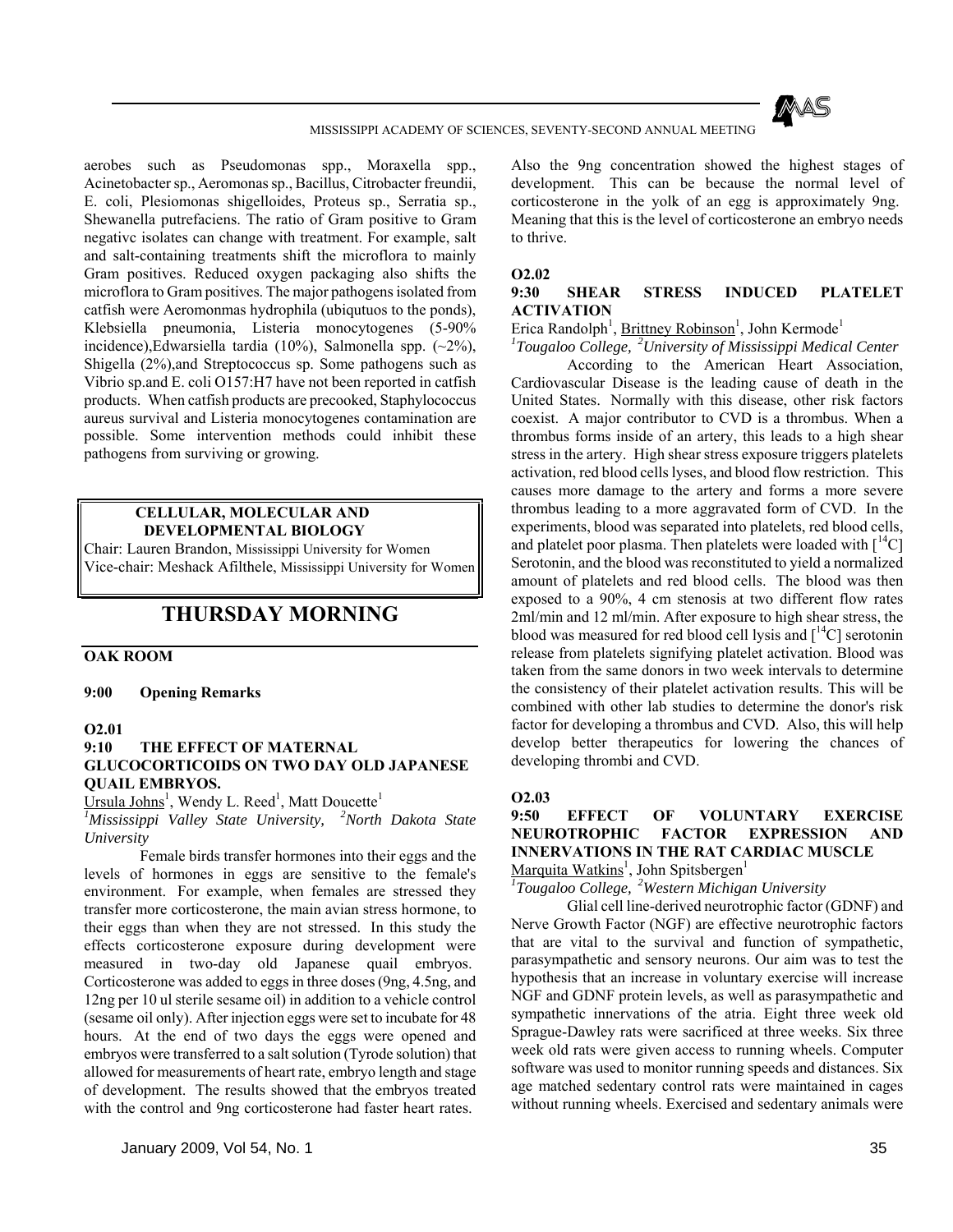

sacrificed after four weeks. Hearts were removed, rinsed to remove blood and separated into left and right atria and left and right ventricle. Septum was removed from between the ventricles. The majority of the tissue samples were pulverized homogenized and the supernatant was analyzed using Enzyme linked immunosorbant assay (ELISA) for GDNF and NGF protein. The minority was stained for sympathetic innervation in the right atria. Current staining is taking place on the left atria with the sympathetic system, as well as parasympathetic in both of the atria obtained. Results showed no change in GDNF protein content of right atria or ventricles with exercise. However GDNF protein content of left atria increased with exercise. Voluntary exercise seems to increase sympathetic innervations in the right atrium.

#### **O2.04**

# **10:10 INTEGRIN SIGNALING AND THE MIGRATION OF HUMAN COLON CANCER CELL HCT-15**

Noah Abbas, Ujjwal Rout

#### *University of Mississippi Medical Center*

 Colorectal cancer (CRC) is the second leading cause of death in North America. Metastasis of colon cancer cells (their migration and colonization of distant organs) may continue even after the surgical removal of the cancerous tissue and is the primary cause of death due to CRC. Cell surface integrin receptors play important role in the migration of cells. Not much is known about the involvements of integrin receptors and specifically the integrin mediated signaling mechanism in the migration of colon cancer cells. In this study, involvements of integrins, different integrin subunits (alpha 5, alpha v, beta 1 and beta 3) and molecules that mediate integrin signaling were studied in the migration of a human colon cancer cell line (HCT-15). Results show that migration of HCT-15 cells is regulated by integrin receptors consisting of beta 1 subunit. Furthermore, migration of HCT-15 cells required activation of Focal adhesion kinase, Src kinase and release of intracellular calcium from calcium stores mediated by IP3 receptor. Surprisingly perturbation of PLC-gamma1 and MAP kinases, that are known to be involved in the integrin-mediated migration of cells, did not significantly inhibit the migration of HCT-15 cells. Results show that HCT-15 cells require integrin receptors consisting of beta 1 subunit in the migration but inherent differences in the involvements of molecules that are known to regulate integrin mediated signaling and migration of cells.

#### **10:30 POSTER SESSION GRAND BALLROOM**

#### **P2.01**

# **ISLET-1 EXPRESSION IN THE ADULT MOUSE HEART**

Antoneicka Harris<sup>1</sup>, Brian Snarr<sup>2</sup>, Aimee Phelps<sup>2</sup>, Andy Wessles<sup>2</sup> *1 Jackson State University, 2Medical University of South Carolina*

Cardiovascular disease is the leading cause of death in

the United States. More than a million Americans have a heart attack each year which could ultimately lead to death or permanent damage to the heart muscle. As adult cardiomyocytes are believed to have a limited capacity to renew themselves, great attention has been focused upon developing future potential use of cardiac progenitor cells (CPCs) to treat damaged myocardium. Previous studies have suggested that there are undifferentiated cardiac cells in the adult heart. Islet-1 (Isl1) is a transcription factor that has been shown to be expressed in embryonic and neonatal cardiac progenitor cells (CPCs) as well as in the embryonic and neonatal sinoatrial node (SAN). The expression pattern of Isl1 in the adult heart is, however, unknown. In order to determine whether and where Isl1 is expressed in the adult mouse heart we used immunohistochemistry (IHC). Using a monoclonal antibody that recognizes Isl1, we found Isl1 expression in the adult mouse heart to be limited to the SAN. Our data suggests that, although Isl1 expressing CPCs are widely distributed in the embryonic and neonatal heart, its expression pattern in the adult mouse heart is restricted to the SAN. This would suggest that there is an inadequate number of CPCs in the adult mouse heart.

#### **P2.02**

#### **MAPPING OF VISUAL ATTENTION**

#### Gerald Stinson, Fabrice Arcizet, James Bisley *University of MS*

 Visual attention is necessary for visual perception, memory, and learning. This project aims to study how the brain allocates visual attention. We trained the monkeys to perform an attentional task, so that in the future we can record neuronal activity in posterior parietal cortex and visual area V4 to find correlations between the locus of attention and the activity. To start a trial for the task, the monkey had to fixate a central spot on a computer screen. Then, an array of 1, 2, 4, or 8 bars was flashed in the periphery of the monkey's visual field. After a short delay (0-200 ms), the bars reappeared and one of them may have rotated. The monkey had to make an eye movement to the location of the rotating bar to be rewarded. If no bar rotated, the monkey was rewarded for continuing fixation. We used three different conditions: spread attention (where the number of possible rotating bars varies), biased attention (where one location has a larger reward than the others), and focused attention (where a cue indicates the bar that may rotate). The behavioral performance was recorded by calculating the percentage of correct responses. We found that performance decreases according to the increased number of distractors, indicating that attention was spread, and that amount of attention to a particular location decreases as number of bars increases. We also found that performance increases in biased and focused condition, suggesting that the cue gave priority to that specific area.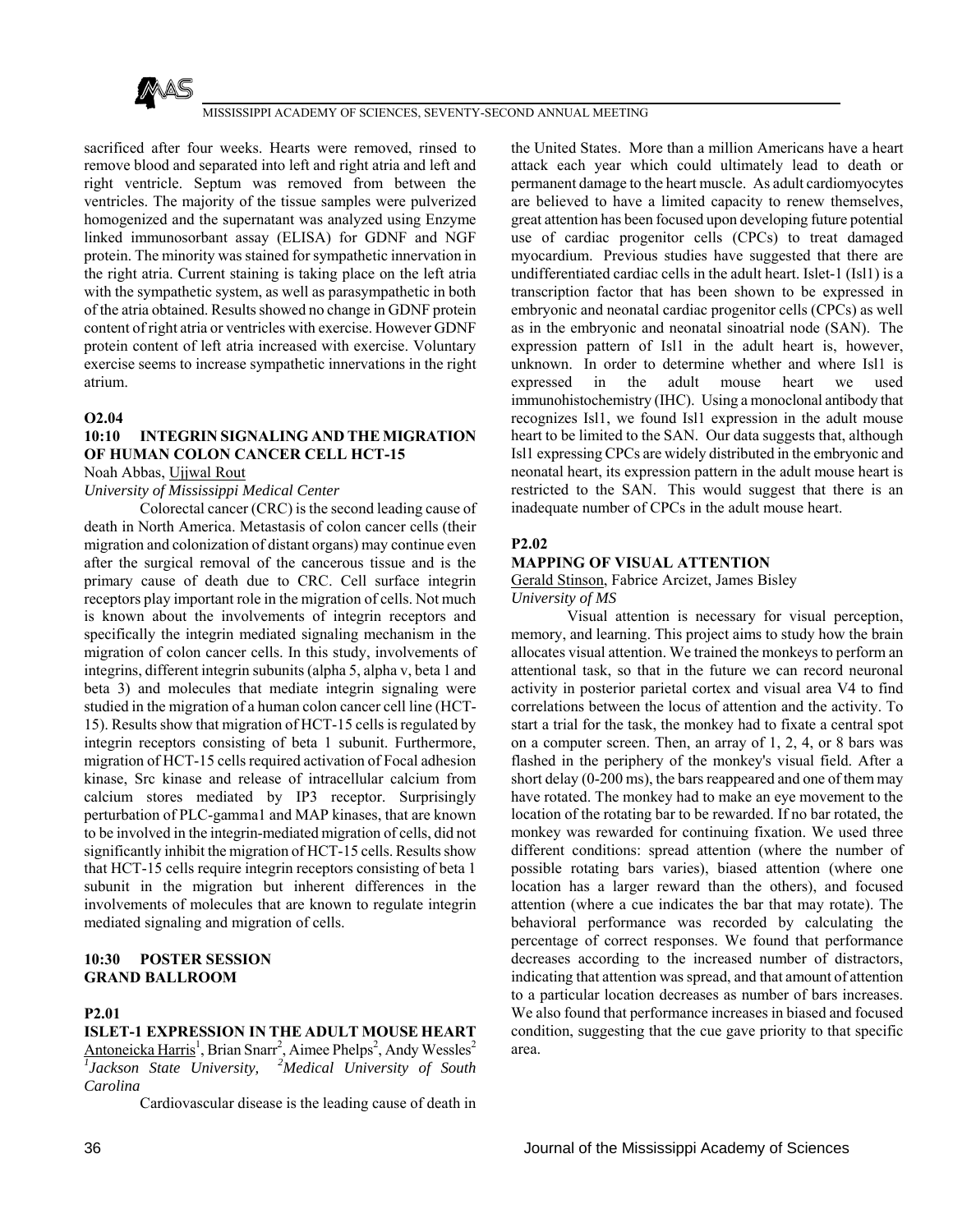

#### **P2.03**

# **PURIFICATION AND RECONSTITUTION OF BACTERIALLY EXPRESSED AROMATASE**

Kristopher L. Harvey<sup>1</sup>, Ashley N. Trussell<sup>1</sup>, Stanley V. Smith<sup>2</sup>, Susan E. Wellman<sup>2</sup>

*1 Murrah High School, 2The University of Mississippi Medical Center*

 Aromatase is a breast cancer molecular target and a member of the cytochrome P450 superfamily of hemeprotein enzymes. It converts androgens to estrogens via a three-step mechanism. Several breast cancer drugs target aromatase and block this conversion thus eliminating one of the major signals for breast cancer cell proliferation. The goal of our research was to express, purify, and reconstitute human aromatase for subsequent functional characterization, activity measurements and biophysical studies. We began this process by subcloning the synthetic aromatase gene into the pET vector system for expression. We then plated bacteria on selective media and identified potential aromatase containing colonies. Small cultures of these colonies were induced to express proteins, lysed and subjected to polyacrylamide gel electrophoresis and subsequent western blotting with an aromatase specific antibody. We chose a clone that appeared to successfully express aromatase for further study. To try to improve the yield of aromatase, we induced cultures from this clone at different temperatures (37°C and 28°C). The results indicate that we successfully expressed human aromatase and that we achieved a higher yield of protein at 28°C. We are currently trying to improve expression yields and purify sufficient quantities of aromatase. (Supported in part by the Howard Hughes Medical Institute).

#### **P2.04**

## **THE EFFECT OF CEFTRIAZONE AND INTERLEUKIN-10 PRE-NATAL ADMINISTRATION ON SPRAGUE DAWLEY RATS**

Adrienne Wells<sup>1</sup>, Kendra Wallace<sup>1</sup>, Bennett Williams<sup>1</sup>

*1 Tougaloo College, 2University of Mississippi Medical Center*

 Maternal intrauterine infection has been a suggested cause of periventricular leukomalacia, (PVL), which is white matter damage in parts of the brain that delivers information between neurons and the spinal cord. PVL can affect motor skills, and has been suggested as being a possible cause of Cerebral Palsy. Intrauterine infection has also been implicated in neurobehavioral disorders in the resulting children. It has been theorized that when a pregnant woman contracts an infection her body counteracts with an inflammatory response, thus causing a neonatal inflammatory response in the fetus. The inflammatory response can increase inflammatory cytokines levels in the fetus, leading to PVL. Previous animal studies have shown that the combination of antibiotic, Ceftriaxone and anti-inflammatory cytokine Interleukin-10 (IL-10) prevents PVL type lesions and PVL related neurobehavioral alterations due to intrauterine infection. The object of this study was to determine the affect that Ceftriaxone, IL-10, and the combination of both has on neurobehavior in the absence of intrauterine infection. Overall, the study shows that Ceftriaxone or the combination of Ceftriaxone/IL-10 increase the response to neurobehavioral testing in the absence of intrauterine infection. This suggests that Ceftriaxone itself may be improving the motor circuits potentially damaged in PVL when given prenatally.

#### **P2.05**

#### **ELUCIDATION OF RANAVIRUS GENE EXPRESSION USING ANTISENSE MORPHOLINO OLIGONUCLEOTIDES**

Marketta Blue<sup>1</sup>, Dexter Whitley<sup>1</sup>, Gregory Chinchar<sup>1</sup>

*1 Tougaloo College, 2university of Mississippi Medical Center*

 Frog virus 3 (FV3), family Iridoviridae; genus Ranavirus, is the best characterized ranavirus and its study has elucidated the basic features of iridovirus replication. Sequence analysis indicates that ranaviruses contain  $\sim$ 100 open reading frames of which only 25% have known function. To elucidate FV3 gene function, antisense morpholino oligonucleotides (asMOs) were used to knock-down gene expression. In initial experiments, the following genes were targeted: the major caspid protein (MCP), an 18 kDa immediate-early protein (18K), and a viral homolog of the largest subunit of RNA polymerase II (vPol-IIα). Fathead minnow (FHM) cells were treated with gene specific asMOs, infected with FV3, labeled with [35S] methionine, and analyzed by SDS-PAGE. Viral replication was measured by plaque assay and virion assembly and examined by transmission electron microscopy (TEM). Inhibition of gene expression by asMOs resulted in a marked reduction in the synthesis of the targeted protein. The accumulation of atypical elements within viral assembly sites was observed in cells treated with asMOs targeting the MCP. Inhibition of 18K protein synthesis resulted in no detectable phenotypic changes in vitro. Also, the asMO targeted against the MCP and vPol-IIα products resulted in a drop in viral titers, whereas knockdown of the 18 kDa protein did not. Together, these results show the significance of using asMOs for the elucidation of Ranavirus gene expression.

#### **P2.06**

## **SEROTONIN MEDIATED CA2+ SIGNALING DYNAMICS IN PULMONARY ARTERIAL MYOCYTES AND THE COMBINED INFLUENCE OF MATURATION AND HIGH-ALTITUDE EXPOSURE**

Antoinette Dawson<sup>1</sup>, Zia Shariat<sup>1</sup>, Sean Wilson<sup>1</sup>

*1 Tougaloo College, 2university of Mississippi School of Pharmacy*

 The pulmonary vasculature regulates the flow of blood through the lung in response to blood oxygenation. Under normal oxygenated conditions, a dynamic equilibrium is established between the pulmonary vasculature and the lungs, which maintains the ratio of ventilation to perfusion. However, long-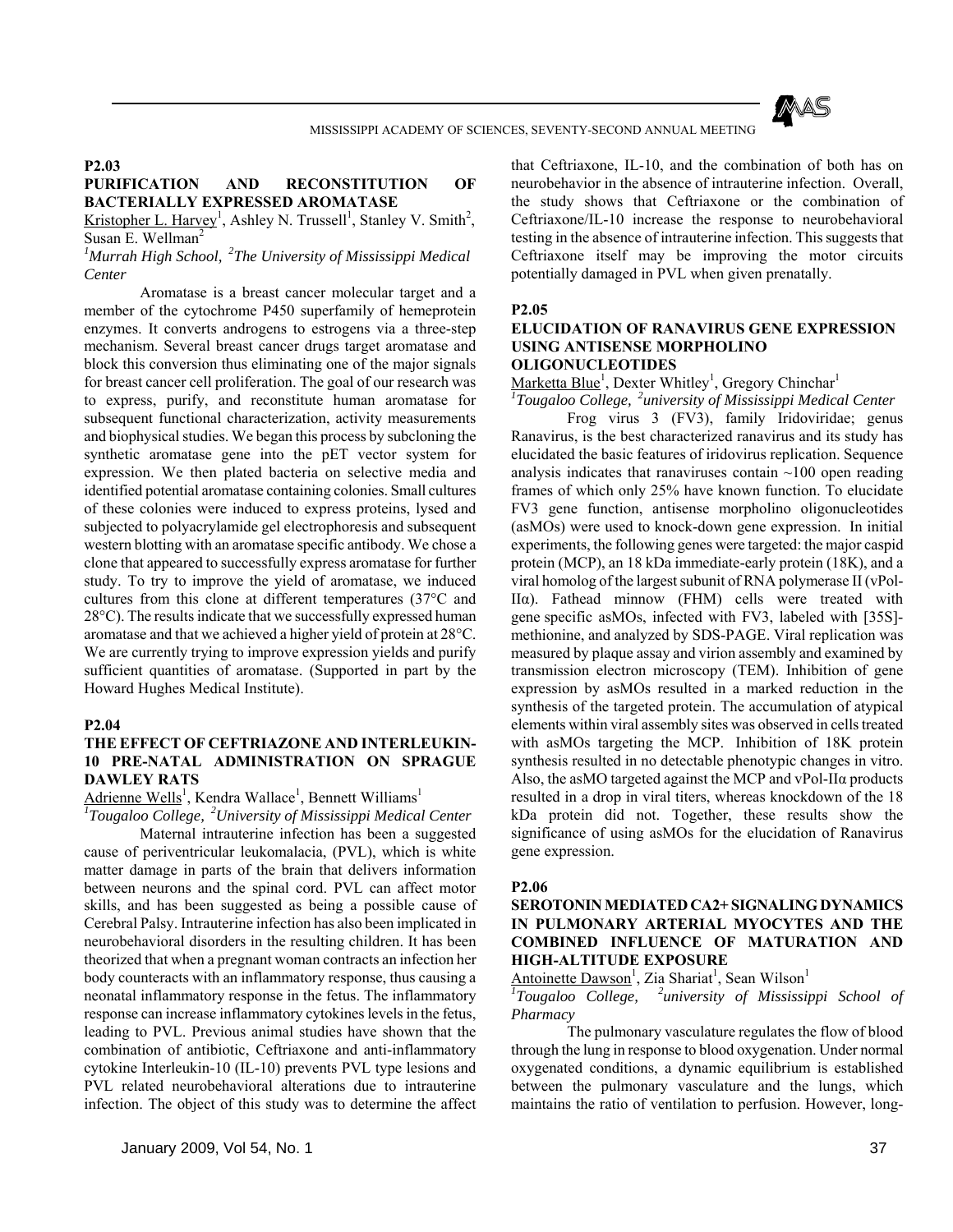

term exposure to chronic hypoxia leads to changes in the pulmonary vasculature, which aids in the development of pulmonary hypertension. Studies also show that long-term maternal hypoxia compromises lung development in the fetus and may be a risk factor for the development of Persistent Pulmonary Hypertension in Newborns (PPHN). Unlike systemic hypertension, pulmonary hypertension is difficult to treat. Serotonin is an inflammatory mediator that may play an important role in the development of PPHN and pulmonary hypertension. Pulmonary arterial smooth muscle cells (PASMCs) contract in response to the release of serotonin. This study tested the hypothesis that hypoxia leads to alterations in the calcium signaling dynamics in the sheep PASMCs in response to serotonin exposure. This was examined by using confocal fluorescence microscopy of PASMCs in-situ from fetal and adult sheep that were loaded with the calcium indicator Fluro-4. The results show that serotonin increases calcium signaling responses in both normoxic and hypoxic fetal and adult sheep PASMCs. These findings provide the first evidence that maturation and long term hypoxia alter calcium signaling.

#### **P2.07**

## **THE REGULATION OF TRANSLATION OF THROMBOSPONDIN-1 BY GLUCOSE IN MICROVASCULAR ENDOTHELIAL CELLS**

Jo'Nee Collins<sup>3</sup>, Olga Stenina<sup>1</sup>, Sanghamitra Bhattacharyya<sup>1</sup> *1 Cleveland Clinic, Molecular Cardiology, J.J. Jacobs Center for Thrombosis and Vascular Biology, 2The University of Akron, Ronald E. McNair Post Baccalaureate Achievement Program, 3 Mississippi Valley State University, Department of Natural Sciences*

 Accelerated development of atherosclerotic lesions remains the most frequent and dangerous complication of diabetes, accounting for 80% of deaths among diabetics. Although there are alternatives to regulate hyperglycemia with the use of insulin and different diets, this still remains a problematic issue. We also want to emphasize the protein Thrombospodin -1 (TSP-1). We previously reported the increase in expression of TSP-1 in the large arteries of diabetic animals. This caused the mRNA and protein levels to be up-regulated in response to high glucose. In this project will help find a way to regulate the TSP-1 protein when it comes in contact with hyperglycemia. We are using different methods such as transient transfections, luciferase Assay, SDS-Page with a Western Blot in order for us to get an idea of how much this affects this TSP-1 protein. We also previously found some inhibitor in micro RNA sequences that 3' UTR of TSP-1untranslated region of mRNA that will help us find out what exactly is causing this block in protein translation. We will also be using the sequences found 5'UTR, 3'UTR, 3'5'UTR, and PGL3 (as a control) of TSP-1 mRNA in all of our transfections as a decoys for our RF/6A cells. This study will help determine the molecular mechanisms of the post-transcriptional cell type and cell origin-specific down-regulation of TSP-1 expression by high glucose in

microvascular endothelial cells. As a result we may discover new therapeutic targets for treatment of vascular complication of diabetes.

### **P2.08**

## **EFFECTOF COMBINING HDACI TSA WITH HERCEPTIN® (TRASTUZUMAB) ON CELL PROLIFERATION, SURVIVIAL, & PROGRAMMED CELL DEATH IN SKBR3 BREAST CANCER CELL LINE**

Luella Jones, Susanne Radke, Kimberly Lezon-Geyda, Lyndsay Harris

#### *Yale School of Medicine;Department of Medical Oncology*

 HER2- positive breast cancer is a breast cancer that tests positive for a protein called human epidermal growth factor receptor-2 (HER2), which promotes the growth of cancer cells. Trastuzumab (Herceptin®), a monoclonal antibody was designed to target the HER2 protein and kill the cancer cells and decrease the risk of recurrence. Previous research in our lab has showed patients' bodies to build up a type of resistant to the drug and causing it to reach the stage of ineffectiveness. Therefore, a need for a new drug is strongly recommended. HDACis a new class of anticancer agents that are known to decrease cell proliferation, survivial, and increase apoptosis in cancer cells. Trichostain A (TSA) is an HDACi that we focused on. We hypothesized that TSA, TSA/Herceptin will have a more profound effect on cell proliferation, survival and induce apoptosis than Herceptin montherapy. In this study SkBr3 breast cancer cell line was either left untreated, treated as a single agent with Herceptin, TSA, or in combination with both Herceptin and TSA at the same concentrations. Cell Viability assay was conducted to determine the growth rate of cells during TSA treatment. In conclusion, TSA inhibits cell proliferation, survival and induce apoptosis in SkBr3 breast cancer cell line.

#### **P2.09**

## **IDENTIFICATION OF THE MICROBIAL COMMUNITY DURING DECAY OF NATURALLY RESISTANT CEDAR AND CHEMICALLY TREATED PINE**

Mercedes Willis, Collette Davis, Pierre Wilson, Andrea Brown, M. Lynn Prewitt

*Mississippi State University*

 The microbial decay of wood is a critical process in carbon recycling and is essential for maintaining a healthy forest ecosystem. Yet the microbial community responsible for decay of various woods is not well established. Wood derived from gymnosperm angiosperm trees is composed primarily of cellulose, hemicellulose and lignin. There is a small component called extractives that is responsible for the natural durability in certain woods. Highly decay resistant trees include cedars, osage-orange, red mulberry, and walnut; moderately decay resistant trees include bald cypress, oaks, Douglas-fir, honey locust and certain pines; slightly resistant or nonresistant trees include cottonwood, hackberry, magnolia, and sweetgum. It has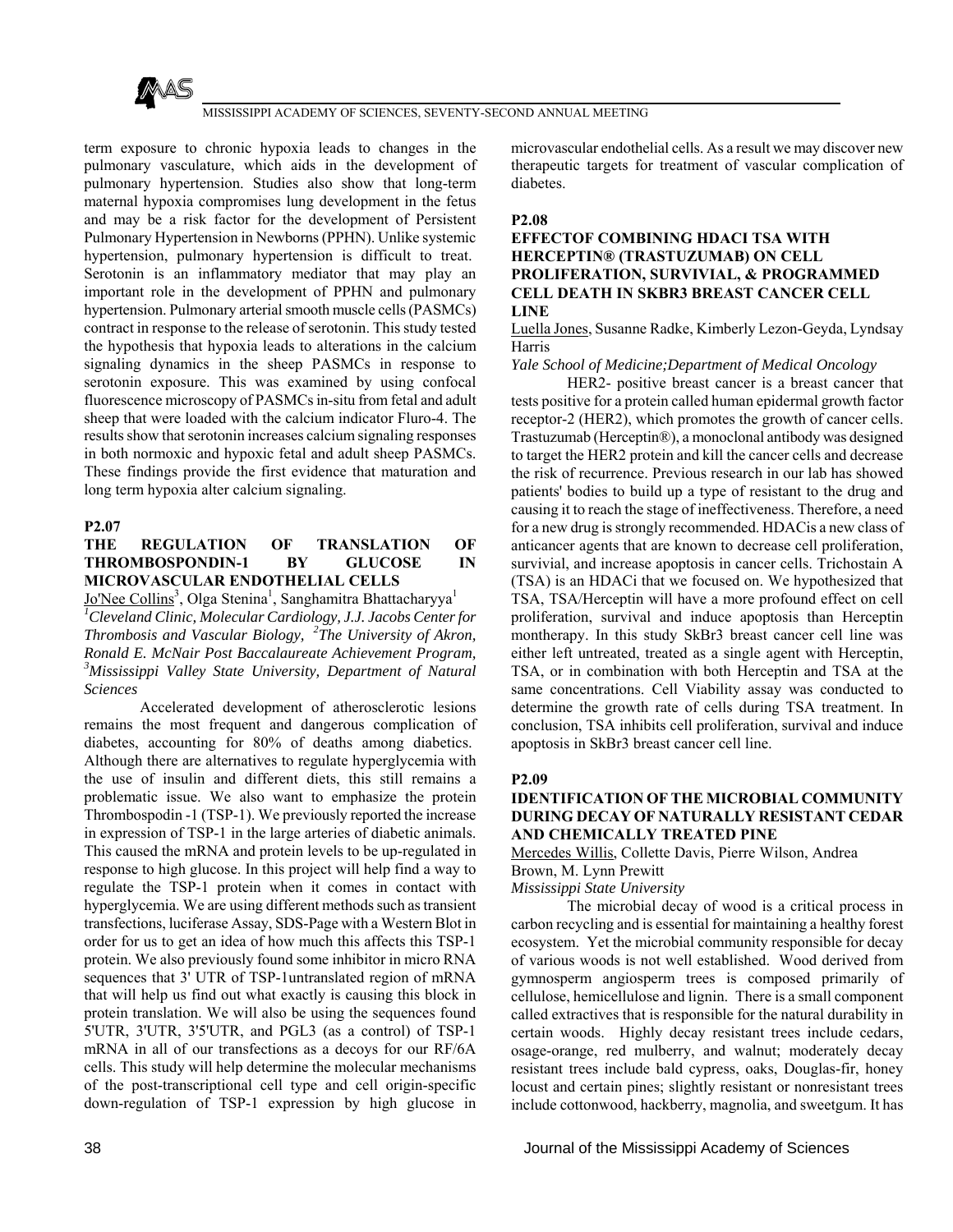

longed been accepted that wood decay is the result of a community of different microorganisms working synergistically to degrade wood into a usable food source. It has further been suggested that the sequence of microbial colonization of wood that leads to wood decay is: bacteria, moulds, stain-fungi or soft rot fungi, and climaxing with the basidomycetes wood decay fungi. The objective of this research is to identify predominant microorganisms present during microbial colonization of different resistant wood species in a high decay soil environment. The hypothesis for this aim is that a different microbial community profile exists when highly resistant woods compared to low resistant woods undergo degradation in soil in a forest ecosystem. Wood and soil samples were extracted for DNA, amplified with bacterial and fungal specific primers, cloned, sequenced and queried against GenBank for identification.

#### **P2.10**

## **COMPARISON OF MODULUS OF ELASTICITY, DECAY AND MICROORGANISMS DURING DECAY OF NATURALLY RESISTANT AND TREATED WOOD.**

Pierre Wilson, Andrea Brown, Colette Davis, Merceds Willis, M. Lynn Prewitt

## *Mississippi State University*

 Wood decay is a complex phenomena caused by insects and microorganism. The strength of wood is dependent on its components: cellulose, hemicellulose and lignin. It has long been established that wood decay is caused by a community of microorganisms including bacteria, molds, and fungi. The major decomposers are the basidiomycetes which include white rot and brown rot fungi. White rot fungi degrade all major components of wood while brown degrade only cellulose and hemicellulose. The objective of this study is to determine the loss in strength, decay and microorganisms present during decay of naturally resistant and chemical treated in a soil environment. The loss in strength will be determined by the loss of modulus of elasticity (MOE). Preliminary results indicate that strength loss occurred faster in the control pine treatments that the naturally resistant cedar or ACQ-treated pine. Moisture content data indicates a possible inverse correlation with MOE loss. Bacteria, actinomycetes and fungi were determined in soil and wood at 2, 4, 6, 8 and 10 month sampling times.

#### **P2.11**

## **CLONING THE PEX1 AND SOX2 GENES OF CHICKEN** Whitney  $Logan^1$ , Dan Peterson<sup>2</sup>

## *1 Tougaloo College, 2Mississippi State University*

 In the current research, the chicken genome was studied because of its relative similarity to the human genome. The objective of the study was to clone part of the peroxisome biogenesis factor one (PEX1) and sex determining region Y-box two (SOX2) chicken genes to use for further research purposes. DNA was extracted from chicken blood. Primers were designed

for each gene by using the Primer3 program. The DNA was cloned by the polymerase chain reaction (PCR) technique. Gel electrophoresis was performed to identify which of the primers worked. All of the primers worked and the best primers for gel extraction were noted. PCR was repeated with the primers in order to perform gel extraction. After gel extraction was performed to extract and purify the DNA, the DNA was cloned by a the addition of 3'A overhangs, ligation, and transformation. The blue white screen technique was used to assure that ligation was successful. Extraction of the plasmid DNA consisted of inoculation of colonies from the blue white screen, mini-prep for plasmids and digestion using Eco RI. Gel electrophoresis was performed to observe any inserts that were present. In conclusion, PEX1 and SOX2 were successfully cloned.

#### **P2.12**

## **QUANTITATIVE GENE EXPRESSIONS OF PROTAMINE TRANSCRIPTS IN SPERMATOZOA: IMPLICATIONS OF PRM 1 ON MAMMALIAN MALE FERTILITY**

Shernica Ferguson<sup>1</sup>, Attalya Kaya<sup>2</sup>, Jean Feugang<sup>1</sup>, Erdogan  $M$ emilli<sup>1</sup>

*1 Mississippi State University, 2Alta Genetics, Inc.*

 The protamine gene cluster is home to at least three genes, *prm1*, prm2, and transition protein 2 (*TNP2*). These genes are essential for the correct re-packaging of the haploid genome during late spermatogenesis where there is a morphological transition from round spermatids to mature spermatozoan. Their expression can be used as biomarkers for fertility because the expressions of these genes seem to be driven by a testis-specific mRNA transcript. The objectives of this research were to: 1) Identify the degree of change in expression of PRM 1 transcripts according to the fertility rates of the bull sample size  $(N = 19)$  and 2) Identify the functional domains of the PRM-1 gene and gene products across different species. The bioinformatics analysis of *prm1* showed that cattle has a 52% homology with humans and 64% homology with mice. A dottup analysis of sequence similarities and a multiple sequence alignment of the prm1 gene were constructed to identify the functional domains of the gene from various species. Our findings show that the conservation of the prm1 sequences across species indicates it importance in fertility. Furthermore, there is evidence to suggest that altered levels of protamines, specifically prm 1, may result in an increased susceptibility to damage of spermatozoan DNA causing infertility or deficient results in reproduction. Future studies will focus on the precise roles of prm1 and prm2 transcripts in the bovine, which will increase the understanding of the roles of mRNAs in bull spermatozoa to contribute to the efficiency of fertilization.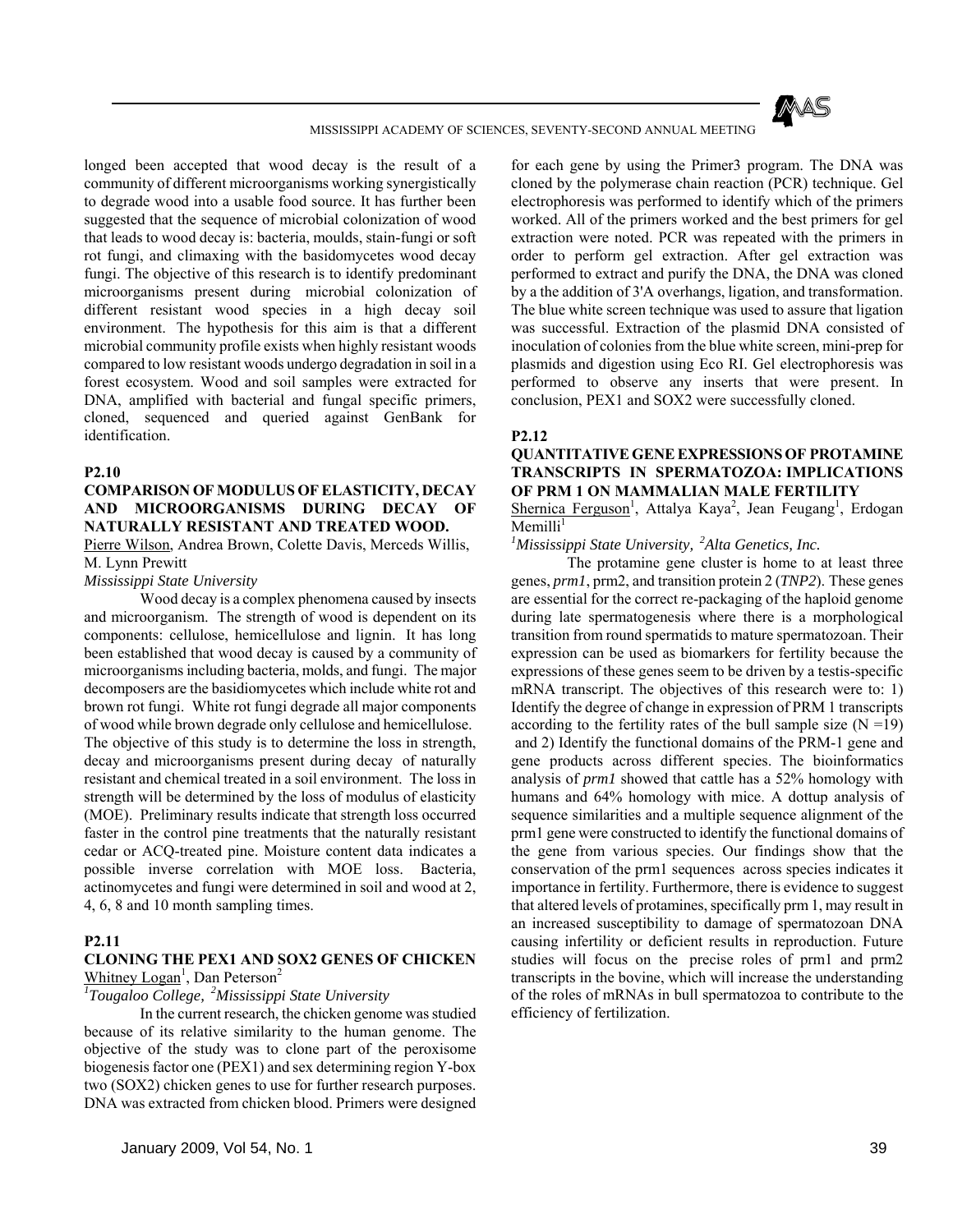

### **P2.13**

## **FUNCTIONAL RELATEDNESS OF VIBRIO GENOMES** Fanen Kwembe, Shyretha Brown, Wellington Ayensu, Hari Cohly, Raphael Isokpehi

*Jackson State University*

 Vibrio is a family of gram-negative bacteria that can cause a variety of illnesses in humans. Vibrio infections occur by ingestion or direct contact with the bloodstream generally with an open wound. There are at least 10 human pathogens associated with the genus Vibrio. There has been an increasing number of sequenced genomes of Vibrio species. The ability of Vibrio species to cause disease is dependent on the gene complement of the species genome. The Genome Browser Tool on the Integrated Microbial Genome (IMG) database was used to obtain the genome statistics of both finished and draft genomes of Vibrio species. There were 7 finished genomes and 22 draft genomes of Vibrio. Genome Clustering Tool on the Integrated Microbial Genome (IMG) database was used to cluster Vibrio genomes according to a functional profile called Clusters of Orthologous Groups (COG) of proteins. Two clustering profiles: Hierarchical and Correlation Matrix were generated for the genomes. V. harveyi ATCC BAA-116 had the largest gene count of the finished genomes which is 6263. V. fischeri ES114 had the smallest gene count of the finished genomes which is 3980. The minimal relatedness observed was a correlation coefficient of 0.56. Vibrio harveyi is a pathogen of fish and invertebrates while V. parahaemolyticus is the leading cause of seafood-associated gastroenteritis in the United States. V. vulnificus and V. cholerae are clustered together and they are the most virulent of the genus Vibrio. Vibrio cholerae serotype O1 El Tor N16961 strain that causes the pandemic disease cholera.

## **P2.14**

## **ADENOCARCINOMA COLORECTAL CANCER (HT-29) CELLS IN RESPONSE TO ARSENIC TRIOXIDE**

## Reginald Kimble, Jacqueline Stevens, Alice Walker, Paul Tchounwou

## *Jackson State University*

 Arsenic is a heavy metal that exhibits a high degree of toxicity. This compound is known to cause skin and lung cancer. Arsenic trioxide  $(As<sub>2</sub>O<sub>3</sub>)$  has been shown to induce apoptosis through oxidative stress in colon cancer cell lines. However, the molecular mechanisms of arsenic trioxide toxicity remain to be elucidated. Hence, the aim of the present study was to investigate the cytotoxic and genotoxic effects of  $As<sub>2</sub>O<sub>3</sub>$  on adenocarcinoma colorectal cancer (HT-29) cells and to explore the molecular mechanisms of its action. To achieve this goal, HT-29 cells were cultured according to the standard protocols following by exposure to various doses  $(0, 2, 4, 6, 8, 10, 12, 14)$ µg/ml) of arsenic trioxide for 48 h in complete growth medium. The cytotoxic effect of  $As_2O_3$  in human colon cancer cells was assessed by the trypan blue exclusion assay. The genotoxic effect of arsenic-induced DNA damage HT-29 cells was determined by the alkaline single cell gel electrophoresis

(Comet) assay. The Comet assay was carried out to determine DNA damage as represented by comet tail-length. The number of dead cells increased as the concentration of  $As_2O_3$  increased. The study confirms that arsenic trioxide causes DNA damage at the doses used as revealed by the comet assay. In conclusion, the results show that arsenic trioxide exhibits cytotoxic and genotoxic effects to human colon cancer cells mediated through oxidative stress.

#### **P2.15**

## **ALPHA 2-HS GLYCOPROTEIN (FETUIN-A) ENHANCES MURINE MAMMARY TUMOR GROWTH**

Yakisha Partee, Bobby Guillory, J. Ocheing

*Meharry Medical College*

 The long term goal is to delineate the role of Alpha 2- HS Glycoprotein (Fetuin-A), a systemic ectopic calcium inhibitor, in mammary tumor progression. To accomplish this goal, we had: 1) to generate a phenotypic colony, that all the progeny express the oncoprotein polyoma middle T antigen (PyMT), known to produce spontaneous murine mammary tumors in approximately 95 days and one third of these progeny express fetuin-A; wild type (wt), heterozygous and null respectively; 2) to determine the affect of fetuin-A expression on tumor progression hyperplasia, mammary intraepithelial neoplaisa, early and late adenocarcinoma. To understand the morphologic role of fetuin-A on premalignant and malignant lesions, we examined early and late mammary tumor growth. Furthermore, the rationale for using this model is that it closely mimics the four stages associated with tumor progression observed in human mammary adenocarcinoma; hyperplasia, mammary intraepithelial neoplaisa, early carcinoma and late carcinoma. We genotyped the mice, tested DNA for PYMT and fetuin, let the mice live until endpoint, and processed any tumor tissue. Histological analysis characterized (physical measurement of tumor, necrotic tissue and host immune response) and immunological analysis characterized by (proliferation, apoptosis, matrix degrading enzyme and hypoxia index) in early and late tumor growth. Results showed that mice with higher levels of fetuin-A advanced faster through tumor progression. Assessing the expression levels of fetuin-A provided critical information to the role fetuin-A plays in the multistep framework of tumor growth and more importantly fetuin-A could be targeted as a predictor of tumor behavior.

#### **P2.16**

## **AN ANALYSIS OF THE PROMOTER REGION OF ADP-RIBO AND RUBISCO WITHIN** *KARENIA BREVIS* **USING RAPID AMPLICATION OF GENOMIC ENDS**

Angela Meadows<sup>1</sup>, Timothy McLean<sup>1</sup>

*1 Belhaven College, 2University of Southern Mississippi*

 *Karenia brevis* is a dinoflagellate responsible for some harmful algal blooms (HABs) also known as 'red tides'. As a dinoflagellate, *K. brevis* possesses several times the amount of genomic DNA as humans. *K. brevis* also lacks TATA boxes,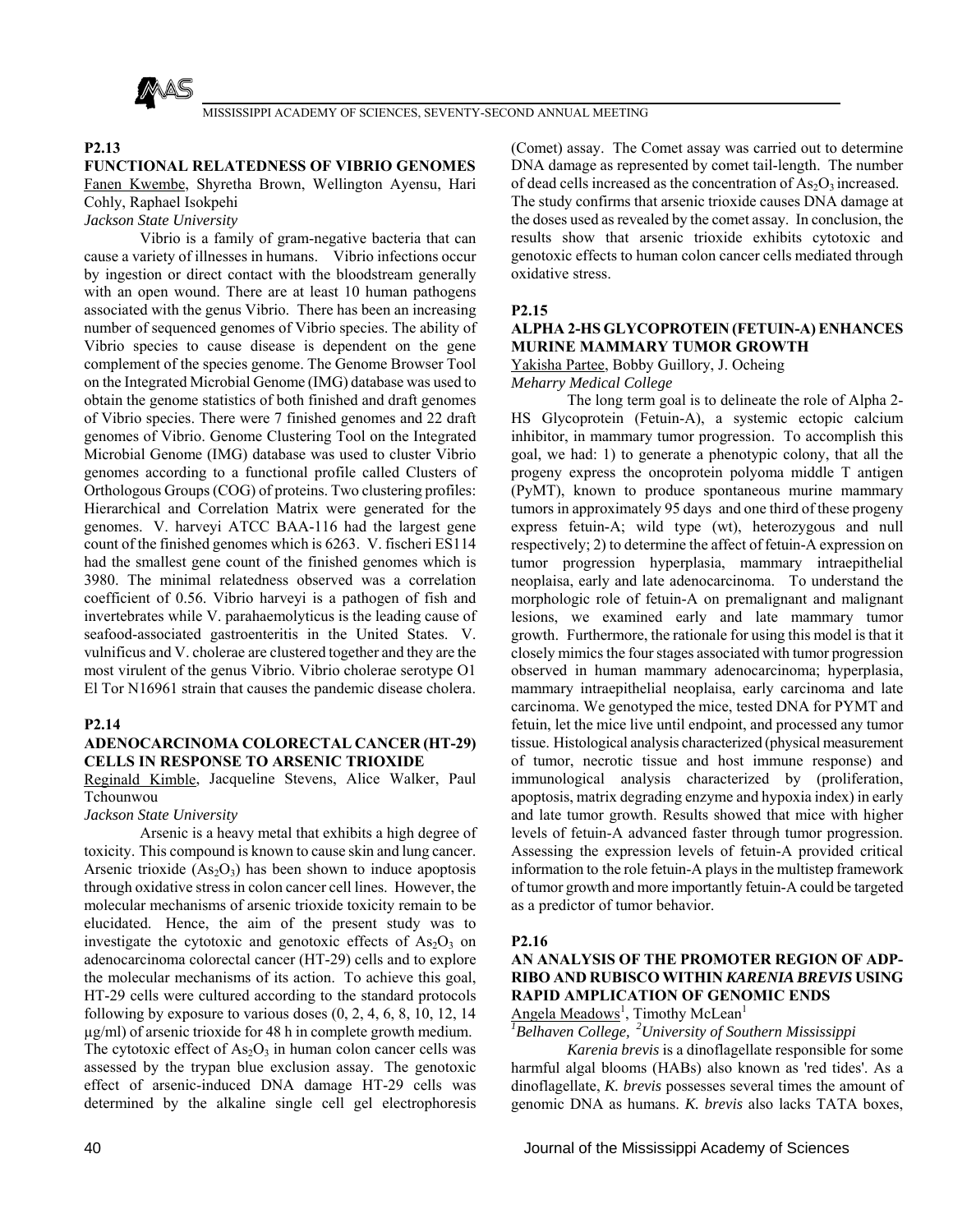

genetic elements found in gene promoters and used for initiating mRNA transcription. Research to date suggests that control of gene expression in dinoflagellates occurs translationally rather than transcriptionally. It is the mechanism by which *K. brevis* regulates translational control that is of interest. Preliminary data have found *K. brevis* RNAs whose sequences are the reverse complement to specific mRNAs. We hypothesize a mechanism of translational control whereby these unusual RNAs, when present, bind mRNAs and block ribosomes from translating mRNAs. Rapid Amplification of Genomic Ends assays have yielded 700-1000 base pair regions of DNA upstream from the ADP-ribosylation and rubisco genes as well as the upstream regions of their respective reverse complement coding regions. These DNA sequences were cloned and amplified by polymerase chain reaction. The genes are awaiting sequencing to determine if any new information for the gene and/or promoter sequence has been collected. The isolation of additional upstream sequence will continue until the promoter regions of the genes are fully captured. The promoter regions of these and other genes in *K. brevis* will then be compared to find sequence elements in common among the promoters or unique elements present in only the coding or the reverse compliment promoters.

#### **P2.17**

## **INFLUENCE OF ELEVATED PLASMA THYROXINE ON OLFACTORY BULB RETINOID RECEPTORS AND NEUROTROPHINS**

Lauren Roach<sup>1</sup>, Andrea Allen<sup>2</sup>, Eric Walters<sup>2</sup>

*1 Alcorn State University, 2Howard University*

 Recent findings in our laboratory observed that in adult mice that were given 0.003% tetraiodothyronine (thyroxine, T4) in their drinking water for fourteen days, there was a significant increase in the number of neuronal precursors in the olfactory bulb (OB) and a decrease in glial fibrillary acidic protein (GFAP), a neurotrophin. Several studies indicate that retinoic acid is a key regulator in postnatal adult neurogenesis in the OB. Retinoic acid (RA) is a lipophilic molecule synthesized from Vitamin A that functions to control gene expression, is particularly active in transcription, and plays an important role in the development and maintenance of the nervous system. The presence of retinoid binding proteins and RA receptors (RARs) is of great interest because the heterodimeric partnering between RARs and thyroid hormone receptors (TRs) suggests that a change in circulating thyroid hormone (TH) concentration could potentially impact neurogenesis. In this study, we extended our observations to investigate effect of the short term elevation of T4 levels on RARs and neurotrophins in the OB of these mice. Western Blot analysis of the OB tissue revealed that there was a statistically significant, 44% decrease in RARβ expression in the treated animals. We further mapped the immunophenotypes of various retinoid receptors, doublecortin, GFAP, tyrosine hydroxylase, and other OB cellular markers in response to the elevated T4 status. Our results indicate that altered thyroid

hormone levels may have a profound impact upon retinoid and neurotrophin signaling in adult neuronal tissue.

#### **P2.18**

## **OVERPRODUCTION OF POLY-β-HYDROXYBUTYRATE IN THE** *AZOTOBACTER VINELANDII* **MUTANT THAT DOES NOT EXPRESS SMALL RNA ARRF**

Rajkumar Pyla<sup>1</sup>, Tae-Jo Kim<sup>2</sup>, Juan L. Silva<sup>2</sup>, <u>Yean-Sung Jung</u><sup>1</sup> *1 Department of Biochemistry and Molecular Biology, Mississippi State University, 2Department of Food Science, Nutrition and Health Promotion, Mississippi State University*

 *Azotobacter vinelandii* contains an iron-regulatory small RNA ArrF that may regulate the expression of the proteins involved in central carbon metabolism and aerobic respiration. The metabolic activity of these patheays affect the yield of polyβ-hydroxybutyrate (PHB), a polymer of industrial importance. The objective of this study was to determine whether ArrF has a strongly impact on PHB production in *A. vinelandii*. *A. vinelandii* mutant having a deletion of the entire *arrF* gene was created and its PHB content was determined with HPLC after converting PHB to crotonic acid by treatment with a hot concentrated sulfuric acid. The mRNA levels of PHB operon genes were determined by real-time RT-PCR. The deletion of this *arrF* gene resulted in a 300-fold increase in the PHB production. Iron limitation and decreased aeration elevated the production. SDS-PAGE revealed that the mutant overexpressed the proteins of  $\sim$ 39 and 27 kDa, suggesting that they might be PhbA and PhbB in the PHB operon. Real-time RT-PCR revealed that *phbB*, *phbA* and *phbC* were indeed upregulated  $~61$ , 18 and 8 fold, respectively, in the mutant, as compared to the wild type. The transcript of the operon activator PhbR was also ~11 times more abundant in the mutant. The analysis of phbR transcript predicted a region of complementarity that could potentially basepair with ArrF. These results suggest that ArrF represses the expression of PhbR in an antisense manner and derepression of this activator in the mutant elevates the expression of *phbB*, *phbA* and *phbC*, resulting in PHB overproduction.

#### **P2.19**

#### **DO EMBRYONIC STEM CELLS UNDERGO SENESCENCE FOLLOWING OXIDATIVE STRESS?**

## Andrew Dunn, Yan-Lin Guo, Samjjwal Chakraborty *Univeristy of Southern Mississippi*

 Embryonic stem cells (ESCs) are characterized by their capacity to differentiate into different cell types and by their selfrenewal through multiple replication passages. While it has been observed that ESCs undergo apoptosis following various physiological stresses, it is unknown if ESCs enter a state of senescence prior to entering apoptosis. Senescence, a state of replicative arrest, is used as a defense against carcinogenesis and possibly responsible for organism aging. Mouse embryonic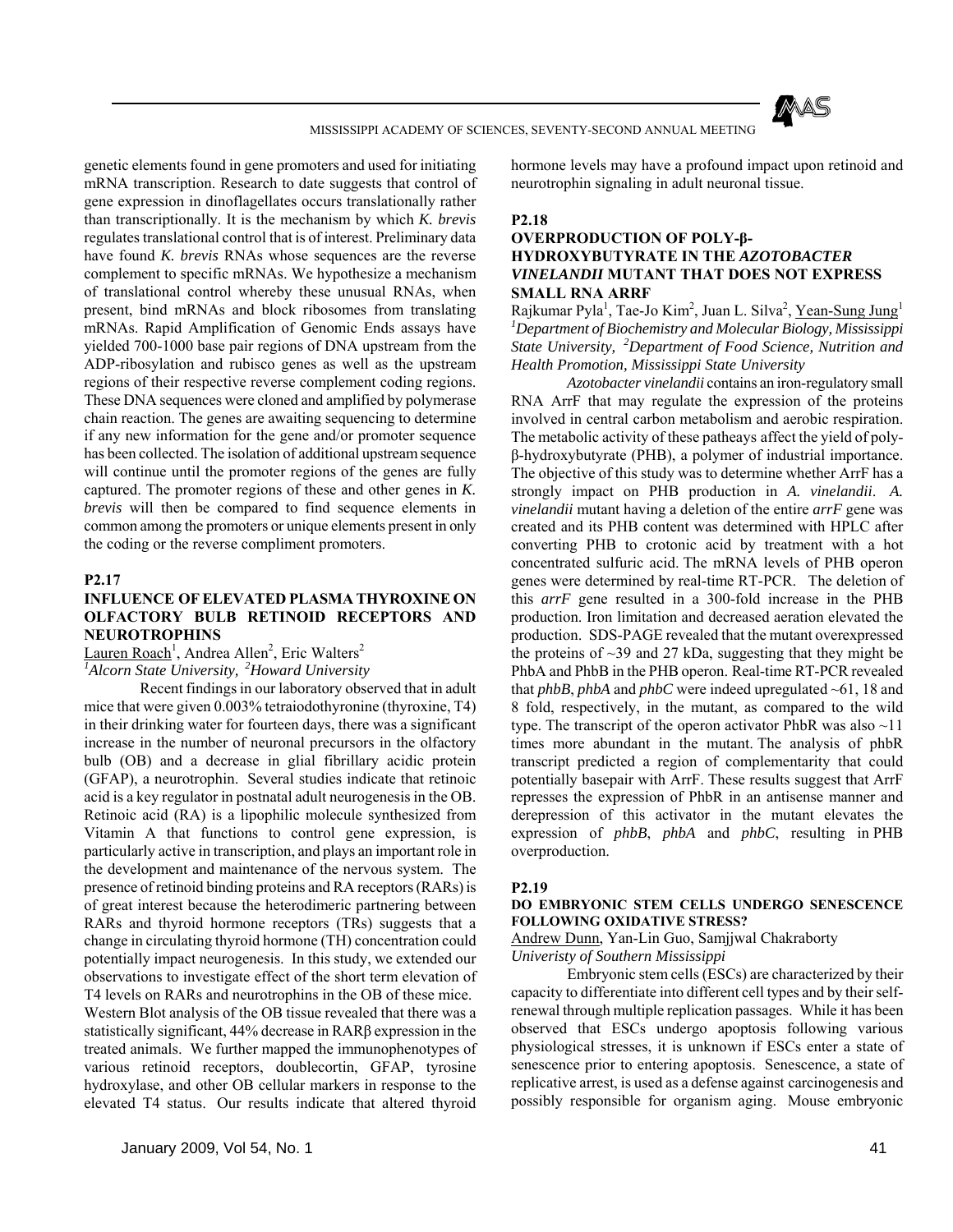

fibroblasts (MEFs) have been studied as a senescence models. They express markers of senescence, such as, p16, p19, and p53 and markers Gstm2 and Sod2 following oxidative stress. Two experiments were conducted in which ESCs and MEFs were given 24h treatment of 50  $\mu$ M H<sub>2</sub>O<sub>2</sub> while another line of ESCs and MEFs grew for five days, received a 2h shock treatment of 150  $\mu$ M H<sub>2</sub>O<sub>2</sub> and grew for another five days. Following growth, RT-PCR was conducted to measure the relative expression level of senescence and redox markers. Results indicated that 24h cultured ESCs showed minimal difference in expression of p16, p19, and Sod-2. 2h treated ESCs showed increases in all markers, particularly p16 and Gstm2. The MEFs had expression level increases indicative of senescence, but 24h treated ESCs showed little variation in expression levels. This is understandable since studies with MEFs exhibit senescence after 48 hours exposure to oxidative stress.  $H_2O_2$  treatment of ESCs showed gene expression that related to senescence, but other criteria will need to be examined to verify ESC senescence.

#### **P2.20**

## **QUANTITATIVE PCR VALIDATION OF NOVEL RNAS IN STREPTOCOCCUS PNEUMONIAE**

Ann Marie Langford<sup>1</sup>, Ranjit Kumar<sup>2</sup>, Pratik Shah<sup>3</sup>, L. Allen Shack<sup>2</sup>, Shane C. Burgess<sup>2</sup>

*1 Mississippi University for Women, United States, 2Mississippi State University, United States, 3University of Mississippi Medical Center, United States*

 Streptococcus pneumoniae is a gram-positive, alphahemolytic diplococcus bacterium. It is a human pathogen that can cause infections such as pneumonia, meningitis, acute sinusitis, brain abscess, and septic arthritis. Our objective was to validate predicted novel RNAs encoded in the S. pneumoniae genome using reverse transcription real-time PCR. Eight novel predicted small RNAs, along with one novel predicted gene (mRNA), were on RNA extracted from S. pneumoniae cells. The expression of a particular DNA strand in a particular ORF was calculated by subtracting the average Ct value of the strand specific RT reactions from the average Ct value of the no-primer (control) PCRs. We identified all of the predicted small RNAs and the novel predicted gene and, in addition, differential expression between strand specific primers.

#### **THURSDAY AFTERNOON OAK ROOM**

## **O2.05**

## **1:30 IDENTIFICATION OF TARGET PROTEINS OF A COTTON FIBER RING-TYPE UBIQUITIN LIGASE**

# Meng-Hsuan Ho, Din-Pow Ma

*Mississippi State University*

 The ubiquitin-proteasome proteolysis pathway is responsible for the degradation of abnormal and short-lived proteins to regulate many important biochemical activities in eukaryotes. The ubiquitination of target proteins for degradation is a sequential action requiring 3 enzymes, an ubiquitin-

activating enzyme (E1), an ubiquitin conjugating enzyme (E2), and an ubiquitin ligase (E3). Using a cotton E2 (GhUBC1) as bait in a bacterial two-hybrid system, we had previously cloned two unique cotton fiber cDNAs, GhRIN1 and GhRIN2, encoding RING type ubiquitin ligases. GhRIN1 and GhRIN2 are expressed in cotton fiber in a developmentally regulated manner, suggesting that the ubiquitin-proteasome pathway may regulate fiber growth and development. The GhRIN1 protein derived from the full-length GhRIN1 cDNA consists of 338 aa and has the highest homologies with two plant E3 homologs, AAN18152 from Arabidopsis thaliana (encoded by At3g19950) and BAD67937 from Oryza sativa, by BLAST searches. GhRIN1 and GhRIN2 contain eight His and Cys residues (C3H2C3) in the RING domain and are classified as the RING-H2 proteins. To understand the function of the GhRIN1 protein, GhRIN1 was tagged with GST (glutathione-S-transferase) and over-expressed in E. coli. The over-expressed GhRIN1 protein had the E3 ligase activity and was capable of catalyzing the formation of polyubiquitin chains via in vitro auto-ubiquitination. A fiberspecific lipid transfer protein (LTP) was identified as one of the target substrates of GhRIN1 using the bacterial two-hybrid system. An in vitro pull down assay confirmed that LTP was indeed bound to GhRIN1.

## **O2.06**

**1:50 EXPRESSION OF CHAPERONE PROTEINS INFLUENCES SPONTANEOUS FORMATION OF THE [URE3] PRION IN SACCHAROMYCES CEREVISIAE**

Stefanie Zegowitz, Mary Oyeleye, Katie Brinkman, Ross E. Whitwam

#### *Mississippi University for Women*

 The [URE3] prion of Saccharomyces cerevisiae is the infectious form of the yeast Ure2 protein. Like other prions, it can be propagated by transferring the protein in its infectious form from one cell to another. However, the prion form of the Ure2 protein can also spontaneously arise in prion-free yeast cells at a very low rate. The rates of spontaneous [URE3] formation in yeast growing in culture vary dramatically over time. These variations in spontaneous formation rates may not be due entirely to the stochastic nature of the initial misfolding of functional Ure2 protein to its prion conformation. We used realtime PCR to follow the relative expression levels of the Ure2 protein and yeast chaperone proteins Hsp104, Ydj1, Ssa1, and Ssa2 while the cells were growing in culture. The levels of these proteins fluctuated in patterns that suggest their levels all have an effect on spontaneous [URE3] formation.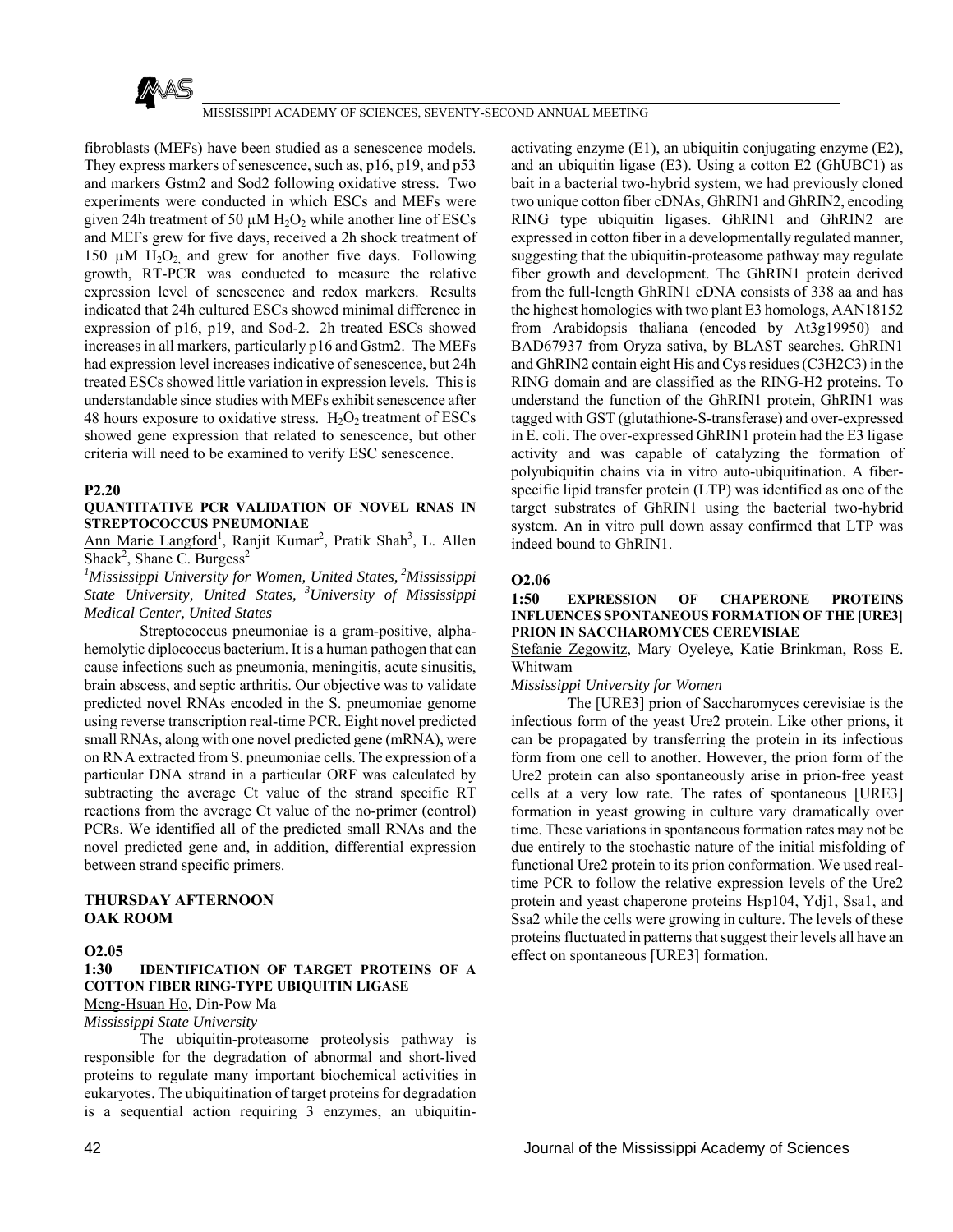

## **O2.07**

## **2:10 DELETION OF CHAPERONE PROTEIN GENES EFFECTS RATES OF SPONTANEOUS FORMATION OF THE [URE3] PRION IN SACCHAROMYCES CEREVISIAE**

Khristina Booth, Stefanie Zegowitz, Katie Brinkman, Ross E. Whitwam

## *Mississippi University for Women*

 The chaperone proteins Hsp104, Ydj1, Ssa1, and Ssa2 are believed to play a role in the propagation of yeast prions. In order to determine whether these proteins also play a role in the establishment of prion states in yeast, we created deletion strains of Saccharomyces cerevisiae lacking the genes for each of these proteins. The genes in question were knocked out of the host strain by recombining the NAT gene, conferring resistance to the antibiotic nourseothicin, into each gene's locus. We then followed the rates at which the [URE3] prion spontaneously formed at various time points in liquid cultures of each of the deletion strains and compared the rates to those found in the host strain with each of the genes intact. All of the deletion strains were able to spontaneously form the [URE3] prion, indicating that none of the genes by itself was essential for prion formation. The deletion strains did however show altered rates of spontaneous [URE3] formation, suggesting that each contributes to the establishment of the prion state.

#### **O2.08**

#### **2:30 USING TORSINA KNOWCKDOWN CELL LINES AND FUNCTIONAL ASSAYS TO UNDERSTNAD THE CELLULAR FUNCTION OF THE AAA+ ATPASE, TORSINA.**

Joshlean Fair, Phyllis Hanson, Abby Buchwalter, Gena Stephens *Washington University in St. Louis Medical Center*

 TorsinA is an ATPase chaperone protein in which deletion of a single glutamic acid residue causes early-onset torsion dystonia (EOTD). TorsinA is found within the lumen of the endoplasmic reticulum (ER)/nuclear envelope (NE) network but its normal function is not known. This project seeks to understand the cellular function of TorsinA by characterizing the phenotype of cells expressing reduced levels of TorsinA. A general assay of cellular viability was used to screen for changes in sensitivity to various stresses following torsinA depletion. The effects of a six hour H2O2-induced oxidative stress on cell viability were not different between the wild type and knockdown cells. Similarly, the effects of tunicamycin and thapsigargin-induced ER stress on cell viability reveal little difference in protective reactions between the cell lines. To look for possible morphological differences in the NE and its constituent proteins, we carried out immunofluorescent staining for a number of NE components. Subtle mislocalization of nuclear pores, Sun2, and Emerin proteins in the knockdown cell lines was noted. More dramatically, we found that the number of abnormally shaped nuclei is significantly increased in the knockdown cell line. This suggests that TorsinA has a structural role in maintaining the normal organization of the NE. Finally, western blots were used to determine if expression of suspected torsinA interactors is affected by reduction of torsinA. Expression of LULL, a known ER-binding partner to TorsinA, is reduced in the TorsinA knockdown cell line.

#### **O2.09**

## **2:50 THERMALLY TARGETED DELIVERY OF AN AKT INHIBITORY PEPTIDE FUSED TO THERMALLY RESPONSIVE TAT-ELP1 POLYPEPTIDE**

Channing  $Sly^1$ , Iqbal Massodi<sup>2</sup> Drazen Raucher<sup>2</sup> *1 Tougaloo College, 2University of Mississippi Medical Center*

 Current issues faced with chemotherapy treatment of solid tumors are systemic toxicity due to a lack of specific delivery of the drugs to the tumors. In an attempt to minimize systemic toxicity, we designed a thermally responsive polypeptide inhibitor which can be targeted to the tumor site on application of hyperthermia. We hypothesized that there would be targeted delivery of an Akt derived peptide. The design of this polypeptide was based on ELP, a biopolymer composed of the pentapeptide repeat. ELP is a thermally responsive macromolecule that reversibly aggregates in response to heat, and has a phase transition temperature near 41°C. The polypeptide Tat-ELP1-Akt was expressed and purified from E. coli. The pancreatic carcinoma cell line Mia-Paca-2 cells were treated with the Tat-ELP1-Akt polypeptide for 1h at 37°C or 42°C. It was found that cells treated with thermally responsive Tat-ELP1-Akt had a survival rate of  $10-20\%$  at 42 °C as compared at  $37^{\circ}$ C. There was no effect of heat on cells as untreated cells had a survival rate of 99% at 37°C and 98% at 42°C. The large reduction in cell proliferation in cells treated with Tat-ELP1-Akt at  $42^{\circ}$ C was due to the ELP-based phase transition of Tat-ELP1-Akt polypeptide, therefore showing that Tat-ELP1-Akt inhibits Mia-Paca-2 cell proliferation in combination with hyperthermia.

#### **O2.10**

#### **3:10 INDUCTION OF APOPTOSIS BY SOLENOPSIN B: EVALUATION BY DNA MICROARRAY AND RT<sup>2</sup> PROFILERTM PCR ARRAY ANALYSIS.**

Robert Sample<sup>1</sup>, Donna Sullivan<sup>1</sup>, Kashonda Kelley<sup>1</sup>, Robin Rockhold<sup>1</sup>, H.M.T. Bandara Herath<sup>2</sup>, N.P.D. Dhammika Anayakkara<sup>2</sup>

## *1 University of Mississippi Medical Center, 2University of Mississippi*

 The effect of synthetic fire ant venom alkaloid Solenopsin B (Sol B) on the human monocytic cell line U937 was examined to determine its ability to induce apoptosis and efficacy as a therapeutic agent. Sol B treated cells displayed a >50% reduction in viability along with DNA laddering, a hallmark of apoptosis. The apoptosis mechanism was further examined using DNA microarrays and quantitative RT-PCR (qRT-PCR). U937 cells were incubated in the presence of Sol B and total cellular RNA isolated. cDNA was synthesized, labeled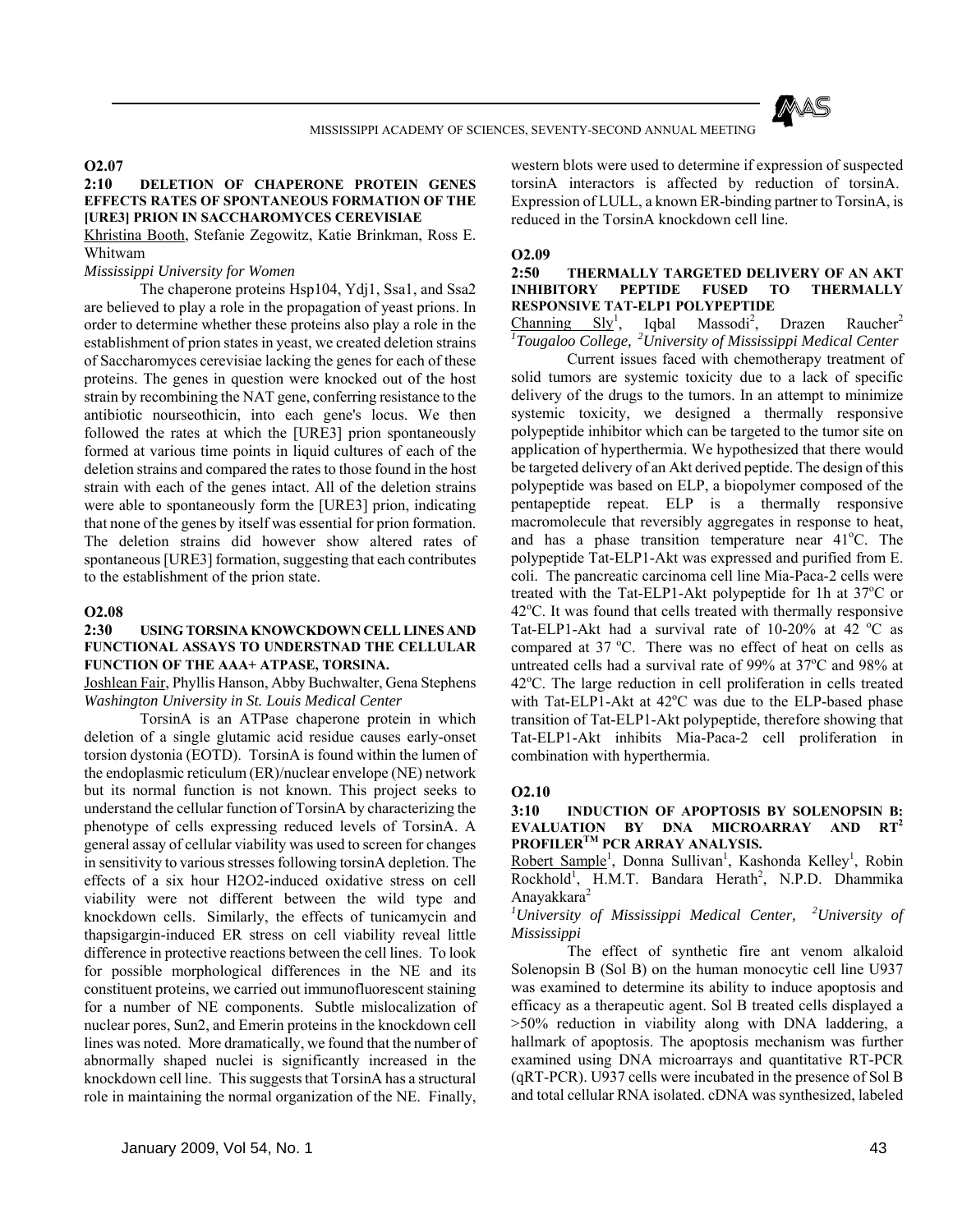

with cy3/cy5 and hybridized to microarrays or used in qRT-PCR  $RT<sup>2</sup>$  Profiler<sup>TM</sup> PCR array analysis. Microarray analysis revealed that 661 genes and 620 ESTs were up regulated  $>1.5$  fold, including several apoptosis and cell cycle genes. PCR arrays representing functional gene groupings of 90 apoptosis and 92 cell cycle genes showed up regulation of >90% and >70% respectively. Genes examined using both microarray and qRT-PCR showed correlations of ~93% for apoptosis and ~79% for cell cycle genes. Further, transmission electron microscopy revealed Sol B treatment resulted in loss of cell membrane integrity further verifying the ability of Sol B to induce apoptosis. Collectively these findings indicate that Sol B induced programmed cell death in human cells by triggering the apoptotic pathway.

## **FRIDAY MORNING OAK ROOM**

#### **9:00 Opening Remarks**

#### **O2.11**

#### **9:10 EXPRESSION OF YIN, A PUTATIVE OLIGOPEPTIDE TRANSPORTER, IN THE REPRODUCTIVE TRACT OF DROSOPHILIA**

Kathy Butler<sup>1</sup>, Yael Heifetz<sup>2</sup>, Paul Mack<sup>1</sup>

*1 Mississippi University for Women, 2Hebrew University of Jerusalem, Israel*

 It has been well documented that male Drosophila melanogaster sperm and associated proteins effect, sometimes negatively, the reproductive system of females. This may have arisen due to sexual conflict and sperm competition. Not much is understood how females respond to these effects. We hypothesize that mated females will have a higher expression than unmated females of the yin gene, which putatively codes for a protein involved in oligopeptide transport and whose expression is known to be mating-responsive. Using the cDNA from the uterus, rectum, seminal receptacle, and spermathecae of mated vs. unmated females, we performed real-time PCR on the cDNA samples with yin and rp49 primers to determine the relative expression of the yin gene in the different samples.

#### **O2.12**

## **9:30 CHARACTERIZATION OF THREE NEW ESCHERICHIA COLI SPOR DOMAIN PROTEINS INVOLVED IN CELL DIVISION**

Renada Scott, S.J. Ryan Arends, David S. Weiss Weiss *University of Iowa*

 There are three newly discovered Escherichia coli SPOR domain proteins, DamX, DedD, and RlpA. These proteins localize to the septal ring of E. coli. Single mutant and double mutants were tested for the effects on cell length and sensitivity to deoxycholate. The combination of a loss of DamX and DedD results in a greater degree of filamentation while either mutation has a large degree of sensitivity to deoxycholate growth. Also

localization studies of SPOR domains of genes from Aquifex aeolicus and Cytophaga hutchinsonii bacteria suggest that the SPOR domain itself recognizes a previously unknown feature of septal peptidoglycan.

## **O2.13**

## **9:50 ANTISENSE TECHNIQUES AS AN APPROACH TO ELUCIDATING RANAVIRUS GENE FUNCTION.**

#### Robert Sample, Dexter Whitley, Jeffrey Henegar, Gregory Chinchar

#### *University of Mississippi Medical Center*

 Viruses of the genus Ranavirus, family Iridoviridae, are a group of large, icosahedral dsDNA viruses which have emerged as new pathogens of poikilothermic vertebrates. To confront their spread, it is vital to understand the mechanisms which control virus replication, host-range, and pathogenesis. Therefore, Frog virus 3 (FV3), the ranavirus type species, was chosen as the model system. The FV3 genome has been completely sequenced and ~25% of the genes have recognized functions whereas the remaining ~75% have no known function. An antisense approach using RNA interference (RNAi) and antisense morpholinos (asMOs) was chosen to identify gene function and determine the requirements for replication in vitro and pathogenesis. The major capsid protein (MCP), the viral homologue of RNA Polymerase II (vPol-IIα), myristolated membrane protein (MMP), ICP-46 (46K), and the cytosine DNA-methyltransferase (DMT) were targeted using gene specific siRNAs or asMOs. Reductions of  $>80\%$  in gene expression and >90% in viral titers were observed along with reductions in cytopathic effect. Transmission electron microscopy revealed reductions in virion assembly and production of atypical elements. These results support antisense techniques as a way of identifying and elucidating the function of genes involved in viral replication and pathogenesis.

## **O2.14**

#### **10:10 MUTATION OF OPIOID-RECEPTOR-LIKE 1 RECEPTOR AT TWO POTENTIAL PHOSPHORYLATION SITES, S351 AND S363, TO ALANINE**

Ngoc Dang<sup>1</sup>, Hibah O. Awwad<sup>2</sup>, Kelly M. Standifer<sup>2</sup> *1 Mississippi University for Women, 2University of Oklahoma Health Sciences Center*

 The opioid receptor-like 1 receptor (ORL1) is an opioid receptor that belongs to a G-protein coupled receptor family found in the central nervous system. After receptor activation with its agonist, Orphanin FQ , certain amino acids in the ORL1 receptor become phosphorylated by kinases. This mechanism mediates the receptor desensitization that leads to drug tolerance, wherein higher drug doses are required to achieve similar responses. Our objective was to mutate two amino acids on the ORL1 receptor, serines 351 and 363 to alanines and determine the effect of these mutations on receptor function and regulation. The mutants ORL1, S351A and S363A, will help delineate the role of these potential phosphorylation sites in receptor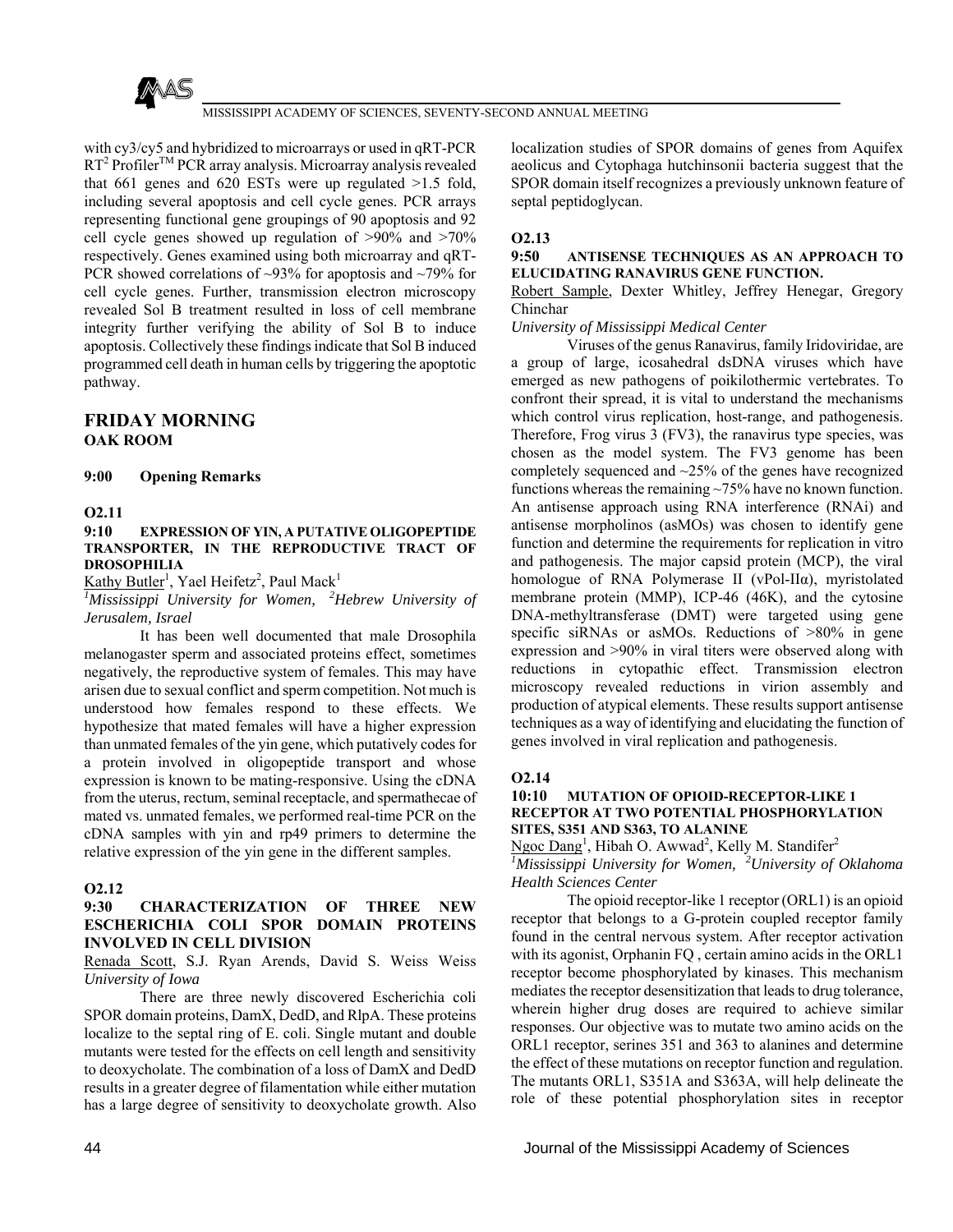

desensitization since those two alanine residues cannot be phosphorylated. The mutation process was done using sitedirected mutagenesis. The plasmid of the human ORL1 receptor was our template and the primers were designed with alanine codons replacing the serines. Receptor plasmids were then purified, sequenced, and DNA software was used to confirm the presence of the mutation. DNA sequencing results confirmed the presence of the S351A mutation on the ORL1 receptor, whereas the S363A mutation was absent. The S351A ORL1 receptor was successfully constructed while the receptor S363A ORL1 receptor was not.

#### **O2.15**

#### **10:30 OBSERVATIONAL STUDY OF SILDENAFIL MONOTHERAPY IN PATIENTS WITH IDIOPATHIC AND SCLERODERMA-RELATED IDIOPATHIC PULMONARY ARTERIAL HYPERTENSION**

Hilliary Bland<sup>1</sup>, Adel Boueiz<sup>2</sup>, Lynette Todd-Brown<sup>2</sup>, Paul  $Hassoun<sup>2</sup>$ 

*1 Mississippi Valley State University, 2Johns Hopkins University*

 Pulmonary arterial hypertension (PAH) is defined as having a mean pulmonary artery pressure (mPAP) greater than 25 mm Hg at rest. The aim of our study was to assess the response to sildenafil monotherapy in patients with sclerodermarelated PAH (PAH-SSD) as compared to Idiopathic PAH. At baseline, IPAH patients were more likely to have a lower CI and a higher PVR. However, after initiation of sildenafil, IPAH patients had significant improvement in NYHA class and 6MWD compared to PAH-SSD patients. Our findings suggest that IPAH patients are more responsive to sildenafil monotherapy than PAH-SSD patients.

**11:30 Closing Remarks/Divisional Business Meeting/Awards for Platform and Poster Presentations** 

**CHEMISTRY AND CHEMICAL ENGINEERING** Chair: Ken Lee, Jackson State University Vice-chair: Karl Wallace, University of Southern Mississippi

## **THURSDAY MORNING**

#### **8:30 POSTER SESSION**

#### **P3.01**

## **EXPLORING THE FUNTIONAL DECAPPING ABILITY OF THE DOGFISH SHARK NUDT 16 HOMOLOG**

Brittny Davis<sup>1</sup>, Melissa Taylor<sup>2</sup>, Brenda Peculis<sup>2</sup> *1 Jackson State University, 2University of Missouri at Columbia*

 A nuclear decapping and binding protein, X29/Nudt16, was originally characterized in Xenopus, and has also been characterized in humans. It has been suggested that not only the protein's sequence, but also its functions have been preserved through evolution. The purpose of this study is to characterize a homologue of Nudt16 in the Dogfish shark, which on an evolutionary scale is quite diverged from frogs and mammals. Here the open reading frame encoding the dogfish shark protein was amplified via PCR and cloned into an expression vector. When placed into bacteria under the proper growth conditions, a Histidine-tagged dogfish shark protein is synthesized. The protein can be purified from bacteria. The purified dogfish shark protein will be tested to determine if it has the same biochemical properties as the mammalian and frog proteins: can the protein decap RNA in vitro and can it bind RNA directly. Does this protein have catalytic activity that is essential for a healthy life?

#### **P3.02**

## **ANTIOXIDANT EFFECT OF VERNONIA AMYGDALINA ON ACRYLONITRILE-INDUCED OXIDATIVE DNA DAMAGE IN RAT ASTROCYTES**

Teresa Demerite<sup>1</sup>, Xinzhu Pu<sup>2</sup>, Ken Lee<sup>1</sup>, Ernest Izevbigie<sup>1</sup>, James Klunig<sup>2</sup>

*1 Jackson State University, 2Indiana University*

 Vernonia amygdalina (VA) is a Nigerian plant whose leaves have been proven to have medicinal benefits. VA has been used by natives as a remedy against constipation, fever, high blood pressure and many bacterial infections, due to its proven antimicrobial activity. Recently, VA has been used as a non-pharmaceutical solution to persistent fever, headache, and joint pain associated with AIDS. Previous studies of the aqueous leaf extracts have reported to retard the growth of human breast tumor cell line (MCF-7) in vitro and have demonstrated its antioxidant activity. The biologically-active components of VA extract have yet to be well characterized. We have examined the aqueous extraction of VA leaves for its ability to protect against hydroperoxidation and its antioxidant effect against acrylonitrileinduced oxidative stress in rat astrocytes. The Trolox Equivalent Antioxidant Capacity Assay showed a significant increase in TEAC value with increasing concentration. DI TNC1 cells treated with 1000µg/mL of VA for 24 hrs was shown to have a viability of  $\sim$ 114% and cells treated with 5000 $\mu$ g/mL of VA for 30 minutes, removed and replaced with media and 20µL of t-BOOH for 24 hrs showed a  $\sim$ 110% viability using the MTT Assay. VA's ability to protect against DNA damage and reduce oxidative DNA damage, generated by acrylonitrile-induced oxidative stress, was demonstrated and measured by Alkaline and Fpg modified Comet assay. This study suggests that VA possesses antioxidant properties and is capable of protecting cells from t-BOOH-induced hydroperoxidation. Furthermore, VA seems to prevent/reduce acrylonitrile-induced oxidative DNA damage in rat astrocytes.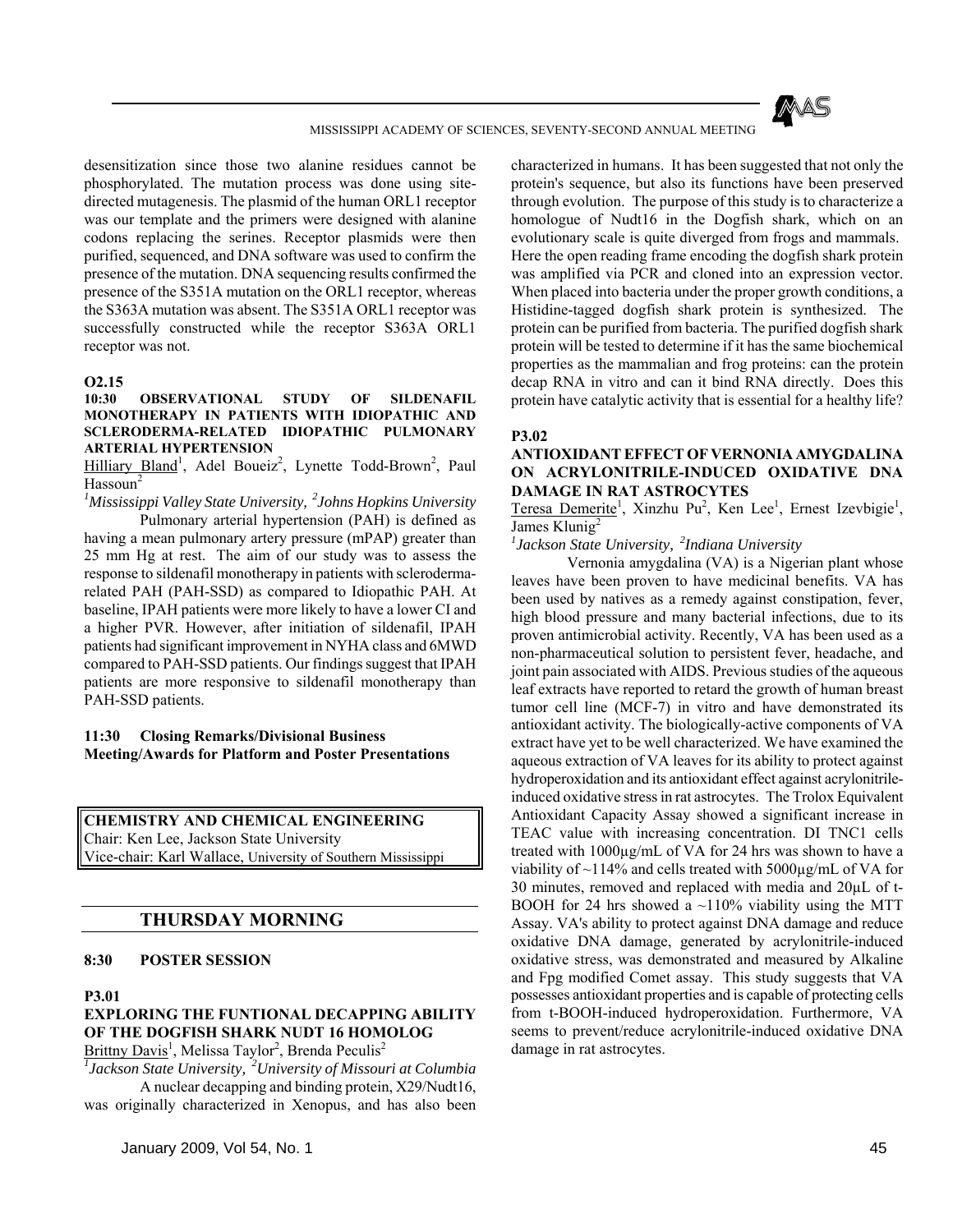

### **P3.03**

## **STUDY OF CHEMICAL COMPOSITIONS OF A NIGERIAN EDIBLE PLANT** *VENONIA AMYGDALINA* **(VA)**

Xuan Luo, Danielle Payton, Samantha Ford, Ernest Izevbigie, Ken Lee

## *Jackson State University*

 WHO has reported that the breast cancer is the most commonly diagnosed cancer in women. An aqueous extract of an African edible plant, Vernonia amygdalina (VA) leaf, has been reported to be potent to breast tumor cell line MCF-7. We used 85% EtOH to extract active organic components from VA leaves. And then, the condensate was separated by the liquidliquid method (Method A). Three fractions, A1, A2, and A3 were obtained from Method A, and the fraction A2 shows better activity than A and aqueous extract in the bioassay. Column Chromatography was used to separate A2 into five parts, A2A, A2B, A2C, A2D, and A2E, in methanol-chloroform solvent system with various ratios between two solvents. The cell proliferation assay data revealed that active compounds were kept in A2B. The yield of A2B from raw VA powder was about 5%. Column Chromatography was used again to separate A2B in methanol-chloroform solvents system. In this separation, same volume solutions, washed out from the column, were collected and condensed. The condensates were kept in the vials numbered in sequence. After that, TLC was used to analyze the condensates. It gave five fractions, A2B5, A2B15, A2B25, A2B35 and A2B45, and the fractions of A2B15 and A2B25 showed the most prominent activity towards the cancer cell in the bioassay. A2B25 was analyzed by the MS and it showed that there are carboxylic groups in the molecule with Mw 552. The research has been supported by NIH (RCMI: NIH-NCRR G12RR13459 and NCMHD: P20MD000534-01).

## **P3.04**

## **ASSOCIATION OF LIFESTYLE FACTORS WITH SUBCUTANEOUS AND VISCERAL ADIPOSITY: THE FRAMINGHAM HEART STUDY**

Steven Shadwick<sup>1</sup>, Esther Molenaasr<sup>1</sup>, Caroline Cox<sup>1</sup>

*1 Tougaloo College, 2Utrecht University Medical Center, Netherlands*

 Excess adiposity, in particular abdominal adiposity, is associated with metabolic and cardiovascular disease (CVD) risk. Lifestyle factors substantially affect abdominal adipose tissue. The relationship between lifestyle factors and subcutaneous abdominal adipose tissue (SAT) and visceral abdominal adipose tissue (VAT) has not been well studied in a community-based setting. Cross-sectional associations between lifestyle factors and SAT and VAT volumes, as measured by multidetector computerized tomography, were examined in the 1926 Framingham Heart Study. Current and former smokers had significantly higher mean SAT and V AT as compared to never smokers. In former smokers, an increase in log pack years of smoking was associated with an increase in SAT and VAT.

Women who consumed more than seven drinks of alcohol per week had lower mean SAT (2869:1:106) than those who consumed seven drinks/week or less. In men, an alcohol intake of more than 14 drinks/week was associated with higher mean VAT compared to consumption of 14 drinks/week or less. In both sexes, alcohol showed a U-shaped relation with SAT and VAT when divided in more categories of alcohol consumption. Adherence to the 2005 DGA, physical activity, abstinence from smoking and moderate alcohol consumption are associated with lower volumes of SAT and VAT and may be important factors in the prevention of abdominal obesity.

#### **P3.05**

## **MODELING OF A FULLY FLEXABLE POLARIZABLE WATER FOR THE SIMULATION OF BIOCHEMICAL REACTIONS OF PROTEINS, DNA, AND DRUGS**

Michael Peavy, P. K. Biswas

*Tougaloo College*

 The reaction mechanisms of proteins and DNA, the main functionaries of biochemical reactions, are mostly dictated by water - an essential ingredient of life. Water influences both the formation of various three dimensional active conformations of proteins and DNA and also their reactivity. How does water do all that? Water, being a tiny molecule, can invade well inside any core region, and, having a widely varying permanent dipole (1.85D in gas phase to 2.95D in bulk water and 3.09D in ice), can influence the reactivity through hydrogen bonding and polarization of electrons. During hydrogen bonding, the polarization of electrons makes the donor hydrogen more electropositive and the molecular oxygen more electronegative thus increasing the dipole moment of the water molecule. Biswas and Brooks recently proposed a fully flexible four-site (2-hydrogen, 1-oxygen, 1-dynamic lone-pair charge) polarizable water model where, the fourth site, a Gaussian extended negative charge is harmonically attached to the oxygen and the two hydrogen atoms are allowed to adjust its position self consistently with the help of a full relaxation in the bond lengths and angle. We shall present a study of the model concerning the hydrogen bonding with dimer to hexamer formations and corresponding changes in bond lengths, angles, hydrogen bond lengths, average dipole moments etc and compare the results with the existing ones.

#### **P3.06**

### **THE OSMOLYTIC EFFECTS ON TOPOISOMERASE-I ENZYMATIC ACTIVITY**

## Randy Wadkins, Matthew Dukes

## *University of Mississippi*

 While the presence of water within biological systems is acknowledged to be of utmost importance, its specific role at the molecular level within these systems has only recently been studied carefully. Of particular interest are the effects of water on the interactions that occur between topoisomerase-I and DNA. Topoisomerase-I relaxes supercoiled DNA, a process critical for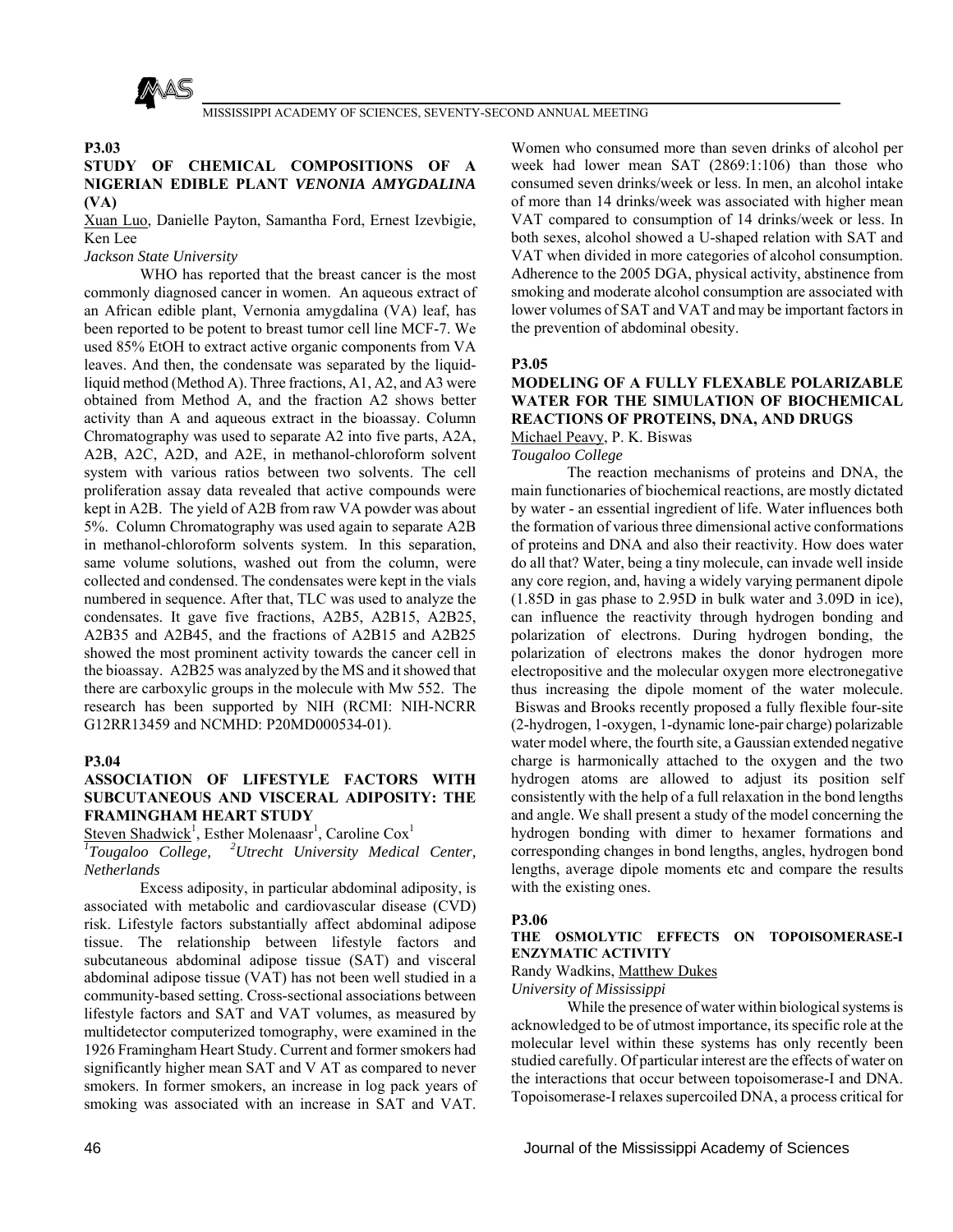

cellular processes such as transcription and replication. Relaxation occurs when the enzyme breaks one strand of the double-stranded DNA, rotates a broken end around the intact strand, and rejoins the two broken ends, consequently changing the linking number of the supercoiled DNA by an increment of one. While it is well known that water acts during the catalytic mechanism of the enzyme to hydrolyze the phosphate backbone, other effects of water have not been explored. Through the osmotic stress method, the role and amount of water involved in the interaction between topoisomerase-I and DNA with regard to enzymatic activity has been investigated. Four osmolytes were introduced into the reaction at varying concentrations (molality), which is related to the osmotic pressure. Results of the osmolytes on the catalytic activity of the enzyme were visualized and analyzed through the quantification of topoisomer band intensity, providing the percentage of DNA under these conditions that is converted to the relaxed form. Our preliminary data suggests that the presence of osmolytes attenuates the catalytic activity of topoisomerase-I. Thus, it appears that water may play an important role in stabilizing the enzyme-substrate complex, enabling normal catalytic activity of topoisomerase-I.

#### **P3.07**

### **THE EFFECTS OF DNA TOPOLOGY ON THE ABILITY OF CAMPTOTHECIN ANALOGS TO INHIBIT TOPOISOMERASE I**

Randy Wadkins, Megan Glorioso

### *University of Mississippi*

 In the clinic, camptothecin analogs are used to treat colorectal and ovarian cancer. Upon entering a tumor cell, camptothecin's ability to decrease the rate of cancer growth lies in its ability to stabilize the topoisomerase I-DNA complex, consequently preventing religation. Topoisomerase I is an integral component in replication and transcription where it nicks a single strand of DNA, which then allows the supercoiled strands to unwind into a relaxed state. The topoisomerase must later religate the broken strand in order for the DNA to return to its supercoiled form. While the effects of camptothecin on topoisomerase I are relatively well known, the effects of the camptothecin analog 7-ethyl-10,11-methylenedioxy camptothecin have not been studied as closely. Using gel electrophoresis, the effects of camptothecin and 7-ethyl-10,11 methylenedioxy camptothecin in solution were compared using both negatively and positively coiled PBR322 plasmid. Our preliminary data suggests that 7-ethyl-10,11-methylenedioxy camptothecin serves as a more potent topoisomerase inhibitor than camptothecin for negatively supercoiled DNA. We report here our results comparing the effects of camptothecin and its 7 ethyl analog on both positively and negatively supercoiled DNA.

#### **P3.08**

#### **MODIFIED TOPOISOMERASE I GENES IN INTACT CELL LINES USING "KNOCK-OUT" AND "KNOCK-IN" TECHNOLOGY.**

## Randy Wadkins, James Delancey, Jr.

*University of Mississippi*

 Topoisomerase I (TOP1), a nuclear enzyme that facilitates in relieving torsional strain in DNA during transcription or replication, is the target enzyme for camptothecin antitumor drugs. Current methods of studying TOP1 activity require cell fixation effectively arresting cellular metabolism at an instance in time. In efforts where TOP1 studies occur as a function of time, theis cell fixation must occur at finite intervals so that researchers may take data points. To study TOP1 activity continuously in cells, we are implementing recent "knockout/knock-in" technology to make specific changes in the TOP1 gene in an intact melanoblastoma cell line. Portions of the TOP1 gene have been cloned in bacterial vectors. Vector sequences have been aligned with sequences from Genbank assuring integrity. Currently, "knock-in" gene constructions are being made as templates for future "knock-in" and "knock-out" events in cell line to allow quick insertion of the modifications of interest.

#### **P3.09**

#### **MOBILITY OF A LOOP OF A B. SUBTILIS CARBOXYLESTERASE AND ITS EFFECT ON SUBSTRATE CONVERSION**

Xiaozhen Yu, Monika Wierdl, Philip Potter, Randy Wadkins *University of Mississippi*

 Carboxylesterases (CEs) are ubiquitous enzymes responsible for the detoxification of xenobiotics. CEs can metabolize and hydrolyze a variety of esterified drugs, including the anticancer agent CPT-11. The specificity of CEs for a particular substrate or inhibitor depends on the enzyme's molecular structure and the dynamics of conformational substructures when a substrate is bound. We have used a series of biophysical techniques to understand differences in substrate selectivity of CEs. First, we used molecular dynamics simulations (MD) and normal mode analysis (NMA) to identify the loop region of high fluctuation in a CE from B. subtilis. Second, we calculated the root-mean-square deviation (RMSD) from both MD and NMA trajectory data. Then we used these RMSD data along with its secondary structure to make correlations with enzyme activity. Meanwhile, we generated a series of mutations at specific amino acid residues that are located near this flexible loop region in order to restrict its mobility. Then we measured enzyme activity of these mutant CEs and compared them with the wild type. Our hypothesis is that the molecular dynamics of this enzyme is correlated with substrate conversion efficiency for selected CEs. These experiments provide the first data toward testing this hypothesis. These studies were supported by NSF grant EPS-0556308 and ALSAC.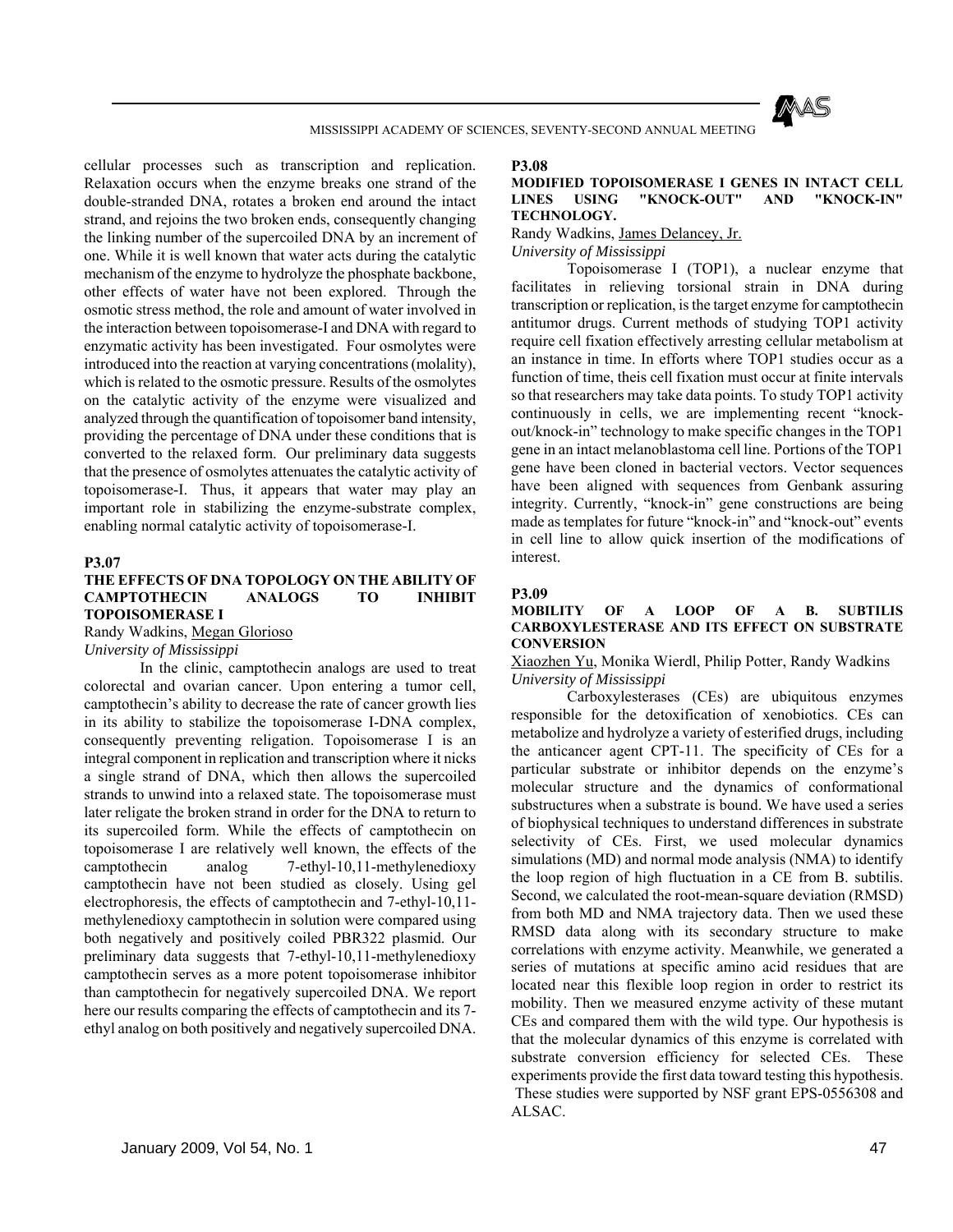

#### **P3.10**

## **EXPERIMENTAL DETERMINATION OF CARBON ATOM HYBRIDIZATION USING NMR SPECTROSCOPY**

Sarah Jones, Joseph Bentley, Alline Somlai

*Delta State University*

 Since the birth of quantum mechanics, scientists have sought a theory of the chemical bond which is universal in describing all kinds of molecules. One theory is Valence Bond Theory (VBT) which describes bonding as the overlap of atomic orbitals (AOs). This method can be extended by hybridizing atomic orbitals on a central atom. Hybrid orbitals are linear combinations of AOs. Using hybridization gives a more accurate prediction of the geometry of the molecule. Common hybridizations of carbon in molecules are: sp,  $sp^2$  and  $sp^3$ . Students are taught that the number and type of bonds to carbon in a molecule allow one by a "rule of thumb" to predict one of the common hybridizations. Proton-coupled carbon-13 nuclear magnetic resonance (C13-NMR) spectra can be used to experimentally determine the hybridization of the bonding atoms as well as the bond angles. In this work, the spectra of a series of four cyclic halogenated alkanes (cyclopropyl bromide, cyclopentyl bromide, cyclohexyl bromide and cycloheptyl bromide) were collected on a 300 MHz ECX-JEOL spectrometer. Hybridization of carbon in these molecules is shown to be more complex than the undergraduate textbook picture.

#### **P3.11**

### **ASSESSING THE CHALLENGES AND BUILDING AN EFFECTIVE CHEMICAL LABORATORY PROGRAM: ENTHUSIASM WORTHY OF JUSTUS VON LIEBIG<sup>1</sup> AND OTHER CHEMISTRY LUMINARIES<sup>2</sup>** Dorothy M. Wood<sup>1</sup>, K. Troy Milliken<sup>1</sup>

*1 jackson State University, 2Jackson State University*

 Conducting informal assessments of laboratory to advance our requisite service to our chemistry students is our central activity. We engage in the coupling of experiments delivered by professional faculty, to an increasingly discriminating clientele, our students, who seek exciting and best career pathways; while in this effort, even as we purport to be the single urban university in Mississippi, we realize the competition from institutions in our state as well in neighboring states are factors in our students' decision-making. Hence, we seriously consider our role and seek improvements in all its aspects: we strive to improve delivery of our laboratory course content to an extent that even a beginning student will realize its value-added nature, that furthermore, we are resolute about "challenging minds and changing lives."

The core of our basic laboratory exercises is outstanding: students encounter the major classical experiments. Yet, as change is consistent within academic programs, there are weaknesses we know we must surmount. Commencing with an educated approach, i. e., with what we think has been an appropriate first approximation, we have ameliorated some of the basic ones, space, finance, personnel, simply by orchestrating

elements already present. Thus, several aspects beyond the core of the course content alone and affecting our ability to serve, have been targeted for major or minor corrections. Beyond those issues, we also seek valid methods of a more formal assessment for these challenges to elucidate our search for excellence and increased enthusiasm, and to work for and validate our progress.

1. http://www.woodrow.org/teachers/ci/1992/Liebig.html 2. Sachtleben, Rudolf, "Nobel Prize Winners Descended from Liebig", J. Chem. Ed., 1958, 35, 2, pp.73-75.

## **P3.12**

### **PROBABILITY BASED MATCHING OF DATA USING SPREADSHEET**

Chiquita Lee, William Mahone

*Mississippi Valley State University*

 A probability based matching algorithm is a common component of most GC/MS systems. This allows the computer to match library mass spectra to spectra acquired as a part of routine analysis. While RGAs (residual gas analyzers.) rarely have matching software on their computers many of them have limited databases. The focus of the current research effort we are developing a probability methods for extracting matching mass spectra from a limited data base. To do this we have created a math function which will allow us to generate a probability score for all spectra in the data base with the same base peak. Our function will generate a score based on the size of all significant peaks relative to the base peak. This technique should allow one to quickly match a data spectrum to a library spectrum without requiring major computer power or any analytical software beyond spread sheet..

## **THURSDAY MORNING MAHOGANY ROOM**

## **O3.01**

#### **9:40 USING MALONATES IN THE PREPARATION OF VARIOUS AMINO ACIDS**

Douglas Masterson, Dale Rosado, Walker Wiggins, Souvik Banerjee

*University of Southern Mississippi*

 We have developed a divergent method capable of preparing a variety of unnatural amino acids from a common synthetic intermediate. The common intermediate is a chiral halfester prepared by enzymatic hydrolysis of a prochiral malonate. The methodology uses straightforward chemistries and we are able to obtain analogues of cysteine, serine, lysine, arginine, ornithine, and tyrosine in good yields and optical purity. We have demonstrated that the method can prepare both the d- and lforms of  $a^{2,2}$ -  $b^{2,2}$ -, and  $b^{3,3}$ - analogues of serine and cysteine from their respective half-ester intermediates. We have also developed an MS based enantioselectivity assay which allows us to rapidly optimize the reaction conditions for the enzymatic hydrolysis. We will report on the synthesis, selectivities, the enantioselectivity assay, and future uses of the methodology.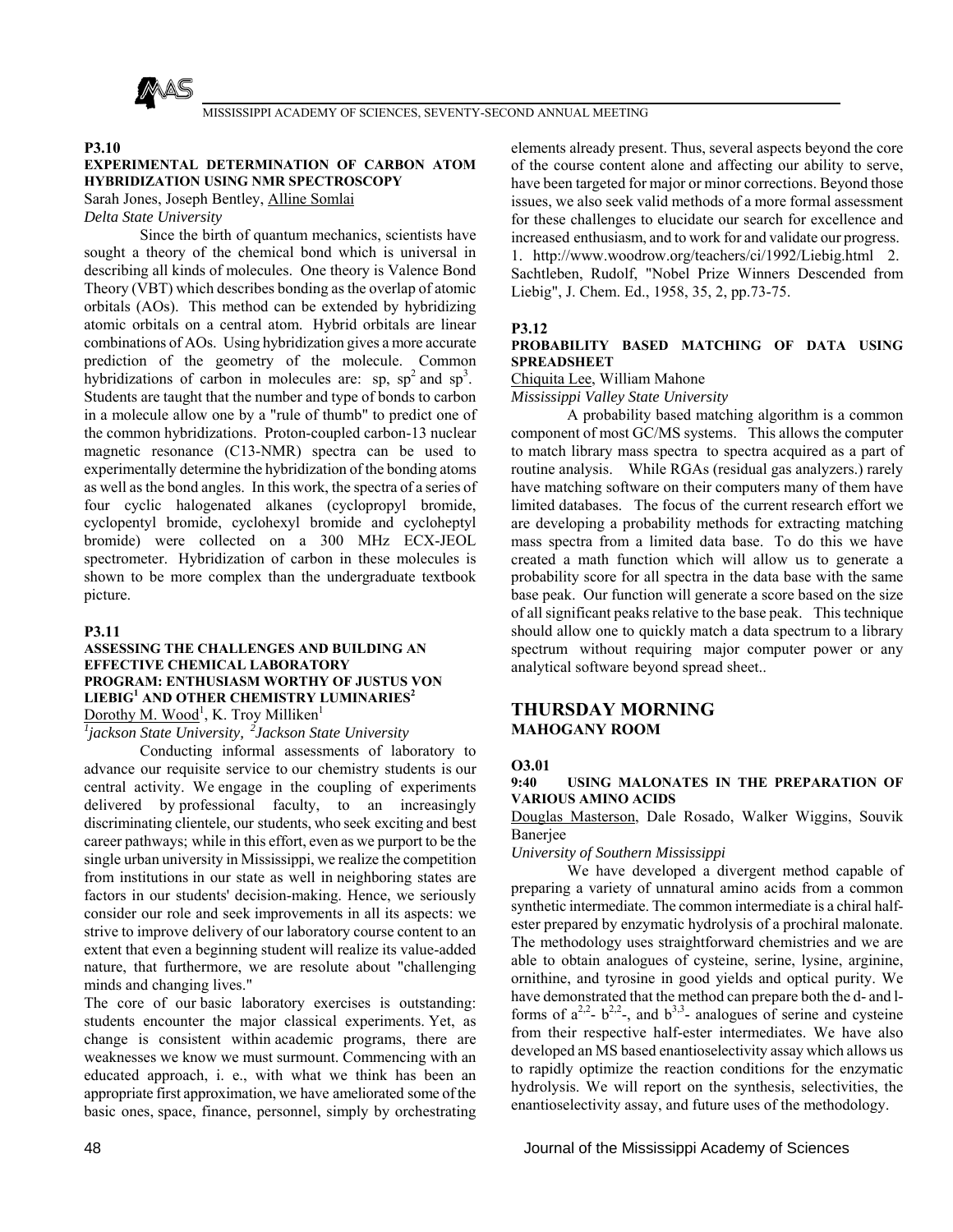

## **O3.02**

## **10:00 SYNTHESIS AND FREE RADICAL KINETIC STUDIES OF CARCINOGENIC COMPOUNDS CONTAINING A NITROGEN-NITROGEN SINGLE BOND**

Phoebe Penamon

## *Tougaloo College*

 The goal of the research was to find an innovative method for the synthesis of carcinogenic compounds containing nitrogen-nitrogen single bonds called hydrazines. Hydrazines are harmful, but carcinogenity has yet to be determined in humans. Hydrazines can be formed from the metabolism of certain drugs such as isoniazid and hydralazine used for the treatment of tuberculosis, and hypertension, respectively. They are also found in waste water and near military bases. The different methods of reactivity approached include SN2 reactions dipropylamine with H2NSO4H in various solvents such as methanol, methanol-d, dimethylsulfoxide, dimethylsulfoxide-d, deuterated oxide, and H2O. Reduction reactions were also undertaken to produce hydrazine from various substituted nitrosamines. Most products were extracted with ether and analyzed via Nuclear Magnetic Resonance. The products of many of the reactions were difficult to discern from the starting compounds. Future research could include more sensitive techniques of analyzing. However, the reductions in the presence of zinc and hydrochloric acid proved to be a successful method for the production of nitrosamines.

#### **O3.03**

## **10:20 LEWIS ACID PROMOTED 1,3-DIPOLAR CYCLOADDITION REACTIONS IN WATER**

Lenore Holmes, Ashton Hamme

*Jackson State University*

 The current paradigm in organic chemistry is that organic reactions are performed in organic solvents. This premise is based upon the "like dissolves like" concept. In other words, in order for a reaction to occur, all of the reactants must react in a homogeneous solution. Though this rationale has been successful for many years, most organic solvents are hazardous, toxic and environmentally harmful. Water is the most environmentally benign solvent that can be used as a reaction medium. However, since solubility issues often arise between organic compounds, chemical reagents and water, water is an unattractive solvent for organic reactions. We investigated the incorporation of water soluble Lewis acids that promote a 1,3 dipolar cycloaddition reaction between organic molecules in water. Specifically, we have examined the use of metalcontaining Lewis acid promoters to bring about the formation of nitrile oxides from the analogous alpha-chlorobenzaldoximes. These nitrile oxides were then reacted with alkenes or alkynes to afford the corresponding isoxazoline or isoxazole compounds in good isolated yields. We will discuss how the Lewis acid affects the reaction rates and yields for the 1,3-dipolar cycloaddition reaction of our substrates in the universal solvent, water. Acknowledgments: This research was financially supported by:

NSF-RISE HRD-0734645, NIH-SCORE Grant Award Number S06GM008047-34S1, and the NIH-RCMI supported NMR Core Laboratory.

#### **O3.04**

## **10:40 SYNTHESIS OF SPIRO-ISOXAZOLINES VIA INTRAMOLECULAR CYCLIZATION**

## Ashton Hamme, Ann Omollo, Eric McClendon, Lungile Sitole *Jackson State University*

 Psammaplysins A-E are a family of natural products that were isolated from marine sponges of the order Verongida. Many of these natural products display antiviral and antineoplastic activities. The most interesting structural motifs of the psammaplysins are the oxipin and isoxazoline ring systems which are connected in a spirocyclic array. The synthesis of this type of ring system was accomplished in two steps. These synthetic processes involve a 1,3-dipolar cycloaddition and an intramolecular ring closure of a pendant alkoxide or carboxylate ion onto an activated isoxazole. The 1,3-dipolar cycloaddition of an alkyne with a nitrile oxide from the analogous alphachlorobenzaldoxime afforded the desired isoxazole. Intramolecular cyclization was achieved through the reaction of the isoxazole ring with pyridinium tribromide. The proposed mechanism of intramolecular cyclization involves the activation of the isoxazoline ring with bromine to form a bromonium ion. Neighboring group participation of the oxygen can cause an opening of the bromonium ion intermediate thereby giving rise to an oxonium ion. Intramolecular attack of the alkoxide or carboxylate ion onto the oxonium ring system then affords the spiro-isoxoline. The synthesis, mechanistic details, and isolated yields for the synthesis of our spiro-isoxoline compounds will be discussed. Acknowledgments: This research was financially supported by: NSF-RISE HRD-0734645, NIH-SCORE Grant Award Number S06GM008047-34S1, and the NIH-RCMI supported NMR Core Laboratory.

#### **O3.05**

#### **11:00 TESTING A MODEL: CA2+ INDUCED EXPOSURE OF TRYPTOPHAN**

Chinelo Udemgba, Nagamani Vunnam, Yogini Bhavsar, Susan Pedigo

## *University of Mississippi*

 Cadherins are transmembrane cell adhesion proteins that are critical for tissue formation and maintenance. Cell adhesion by cadherin requires binding of 3 calcium ions at the interfaces between the ectodomain modules. Recent data suggest a model in which calcium induces a relatively large conformational change in the first ectodomain module, domain 1, by causing the detachment of the ƒ"A-strand from the core of domain 1 and the exposure of a tryptophan in the second position, W2. The exposure of W2 is crucial for formation of a strand-crossover structure that is believed to be the adhesive dimer interface. In order to establish direct experimental evidence for this model, a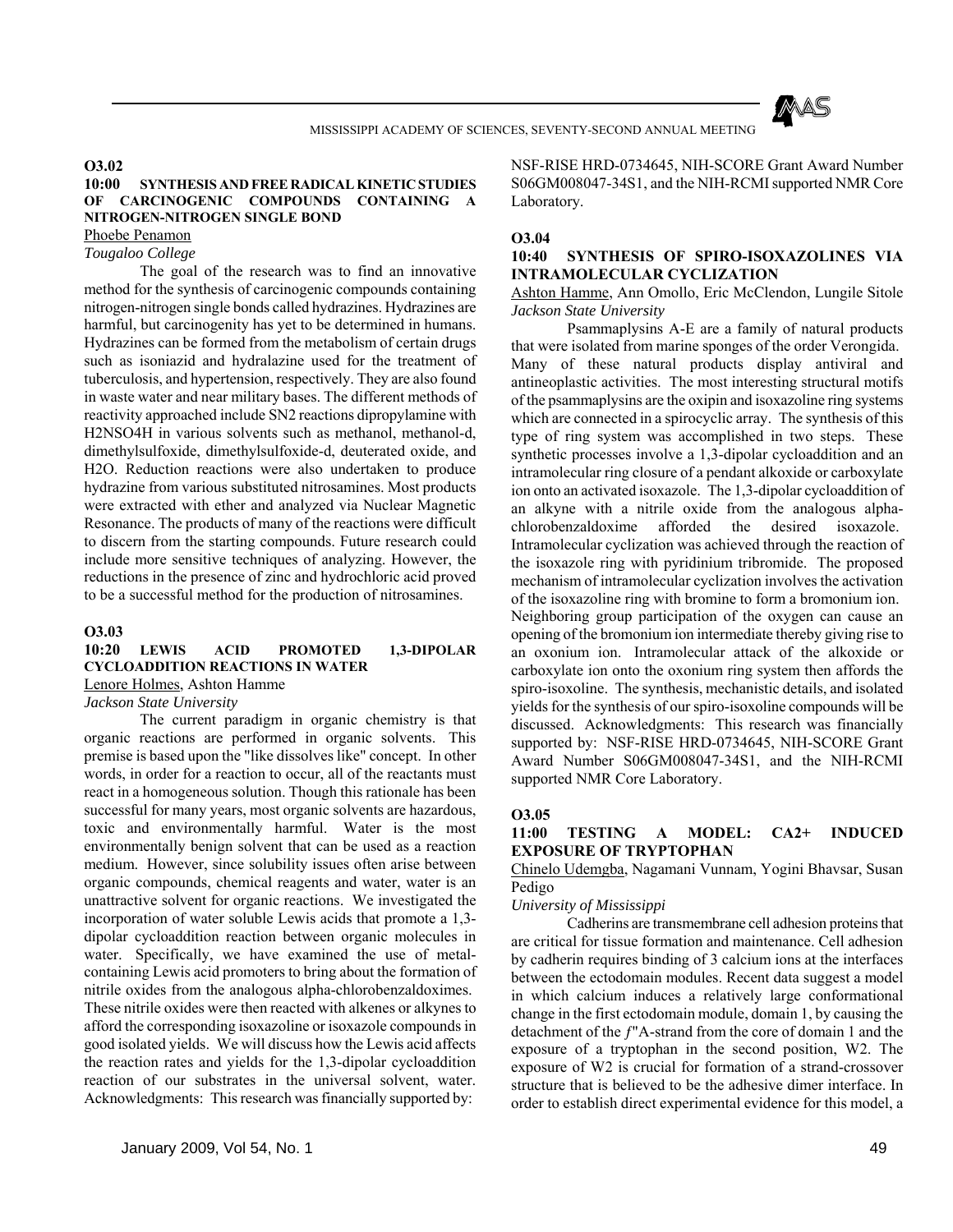

construct of Neural-cadherin comprised of the first two ectodomain modules, NCAD12, and its single tryptophan mutants, W2A and W113A, were examined. While the W113A mutation did not affect the stability of the protein, the W2A mutation dramatically increased the stability. The calciumdependent characteristics of proteins were analyzed separately with fluorescence spectroscopy and size exclusion chromatography. Regardless of the calcium level in solution, W2A was monomeric. W113A behaved like the wild type protein in that calcium allowed exchange between the monomer and dimer. We envisioned that a red shift in the fluorescence signal would confirm exposure of W2. In contrast to the model above, there was no observable shift in the fluorescence signal. It is possible that the "open" conformation in which W2 is exposed is transient and difficult to monitor. We are currently exploring the kinetics of the fluorescence signal change.

#### **O3.06**

## **11:20 SYNTHESIS OF NEW INHIBITORS FOR HISTONE DEACETYLASES8(HDAC8)**

Edna Lampkin<sup>1</sup>, Sanku Mallik<sup>2</sup>, Michael Scott<sup>2</sup>

<sup>1</sup>Mississippi Valley State University, <sup>2</sup>North Dakota State *University*

 Histone Deacetylases (HDACs) are attractive enzyme targets for treatment for diseases such as cancer. FDA has recently approved a HDAC inhibitor as an oral formulation for the treatment of cutaneous T-cell lymphoma. Many more inhibitors are in various stages of clinical trials for various types of cancers. This class of enzymes remove the acetyl groups from an  $\varepsilon$ -N-acetyl lysine on a histone. The HDAC8 is a  $\text{Zn}^{2+}$ containing metalloenzyme.

The goal of our research is to design inhibitors for selective HDAC8. We have used the 1,2-diaminobenzene as the  $\text{Zn}^{2+}$ binding moiety. Various amino acids were linked to this group to generate the inhibitors. We anticipate that the structural variations of the amino acids will allow us to fine-tune the affinity and selectivity of the synthesized inhibitors for the HDACs. Studies are currently underway to determine the inhibitory potency of the synthesized inhibitors for recombinant human HDAC8. [This study was supported, in part, by a grant from NIH INBRE to NDSU,].

#### **O3.07**

#### **11:40 ELECTROCHEMICAL AND ELECTROGENERATED CHEMILUMINESCENT STUDIES OF SQUARAINES AND THEIR APPLICATIONS IN METAL ION SENSING**

Shijun Wang, Karl Wallace, Wujian Miao

*University of Southern Mississippi*

 The electrochemical and electrogenerated chemiluminescent (ECL) behavior of squaraine-derived compounds was investigated in mixed MeCN-CH<sub>2</sub>Cl<sub>2</sub> ( $\sim$ 1:1 v/v) solvent containing 0.10 M tetra-n-butylammonium perchlorate. Two reversible redox pairs located at  $\sim 0.55/0.36$  V and  $\sim 1.1/0.91$ V vs  $Ag/Ag^+$ , and one irreversible reduction peak at  $\sim$ 1.3 V vs

 $Ag/Ag<sup>+</sup>$  were observed, respectively. ECL of these squaraine compounds was studied in the above organic solutions using trin-propylamine and 2-dibutylaminoethanol (DBAE) as ECL coreactants. Upon the anodic potential scanning, strong ECL emissions were observed at Pt electrode within the potential range of  $\sim$ 0.6 to 2.1 V vs Ag/Ag<sup>+</sup> when DBAE was used as the coreactant. The ECL emission spectra measured with the squaraine/DBAE/Pt electrode system as well as their metal ion sensing behavior will be presented. Financial support from NSF-MRSEC grant (NSF-DMR 0213883) via the University of Southern Mississippi is gratefully acknowledged.

#### **THURSDAY AFTERNOON GRAND BALLROOM 1:00 POSTER SESSION**

**P3.13**

## **STRUCTURES OF THIO(SEMI)CARBAZONES OF ACETYLPYRAZINE, 2-ACETYLTHIOZOLE AND ACETOPHENONE**

Haamid Ameera<sup>1</sup>, Brown Jarre<sup>1</sup>, Ramaiyer Venkatraman<sup>1</sup>, Edward Valente<sup>1</sup>

*1 Jackson State University, 2Mississippi College*

 The crystal structures of eight related thio(semi)carbazones are described. These are syn,1E-2 acetylpyrazine-3-thiosemicarbazone (1), syn,1E,4Z-2 acetylpyrazine-4-ethyl-3-thiosemicarbazone, (2) and syn,1Z-2 acetylpyrazine-4,4-dimethyl-3-thiosemicarbazone (3), syn,1E,4Z-2-acetylthiazole-4-phenyl-3-thiosemicarbazone (4), syn,1Z-phenyl-4,4-dimethyl-3-thiosemicarbazone (5), syn,1E,4Zphenyl-4-methyl-3-thiosemicarbazone (6), syn,1E,4Z-phenyl-4 ethyl-3-thiosemicarbazone (7), syn,1E,4Z-2-acetophenone-5-(Naminothionyl)-3-thiocarbazone (8). Structures 1, 2, 4, 5, 7, and 8 form intramolecular N4-H...N1 hydrogen-bonds. Structures 3 and 5 exist in the tautomeric form in which N1 is protonated.

## **P3.14**

## **SYNTHESIS, CHARACTERIZATION AND BINDING STUDIES OF MACROCYCLIC POLYAMINES FOR CATIONS AND ANIONS**

M. A. Saeed, Jameskia Thompson, Md. Alamgir Hossain *Jackson State University*

 Design and synthesis of selective receptors for ionic species are important from the view of both of environment and biological aspects [1]. Polyamine based macrocycles are attractive receptors for binding of cations as well as anions. Uncharged polyamines are capable of encapsulating metal ions in their cavity through the traditional coordination bonds, whereas the protonated polyamines bind anions through hydrogen bonding interactions of protons on nitrogen atoms. Monocyclic and bicyclic amines with variable spacers have been synthesized from Schiff base condensation of primary amines and corresponding aldehydes followed by the diborane reduction. Details of the synthesis, solution binding studies, and crystal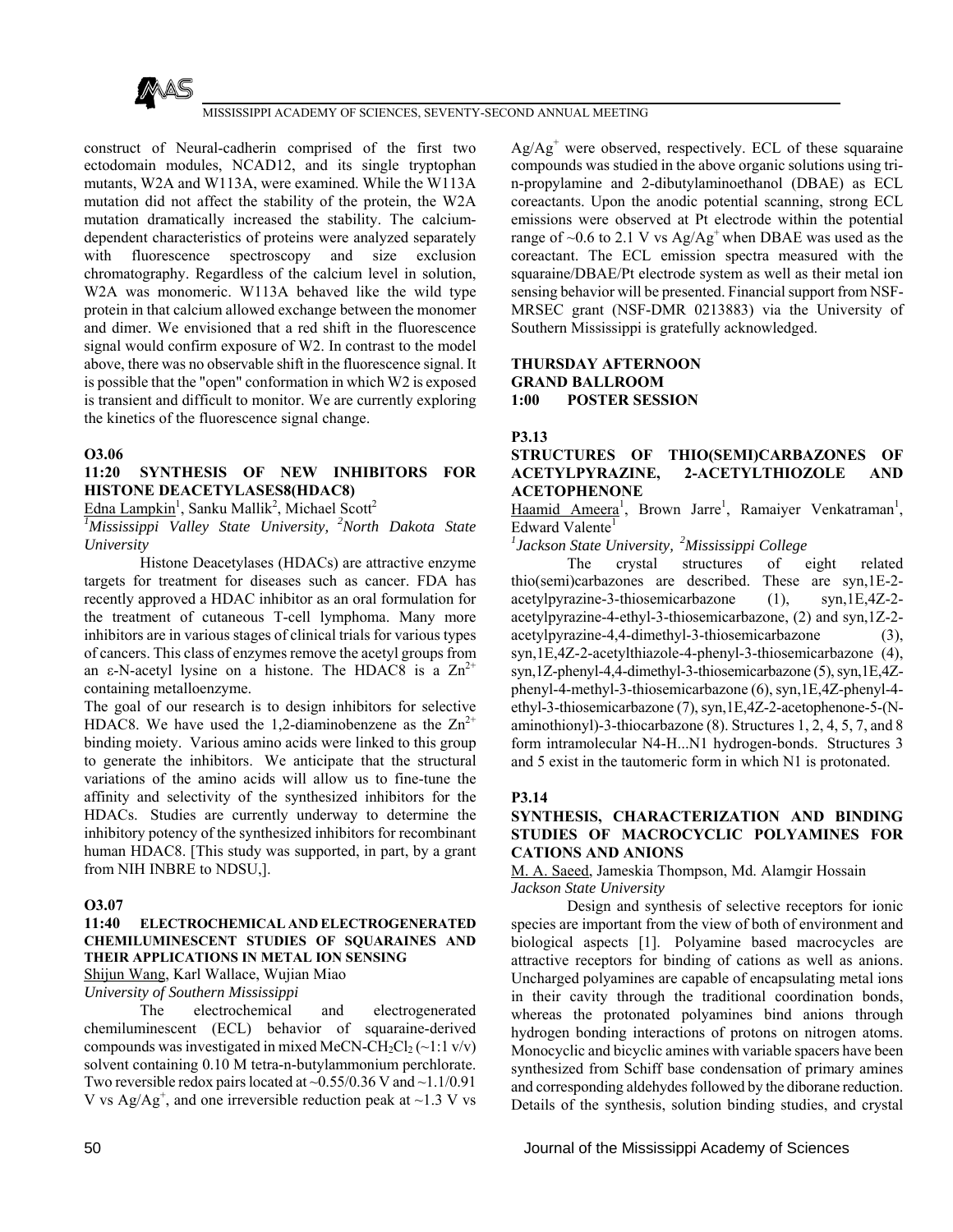

structures will be presented in the poster. [1]. Hossain, M. A., Current Organic Chemistry, 2008, 12(14), 1231-1256.

### **P3.15**

## **PRETREATMENT OF USED VEGETABLE OILS FOR BIODIESEL**

Ashley White, Joya Anthony, Jasmine LuAllen, Bruce Wenzel, Ken Lee

*Jackson State University*

 The used cooking oils contain other materials other than vegetable oil, which is originally started with for frying. In the course of frying foods, carbohydrates from flour and batter, water from the raw foods, proteins and collagen from chicken and fish, and free fatty acid resulting from oxidizing the unsaturated vegetable oils. All these end up in the used cooking oil, so we have to remove these prior to making biodiesel because they would interfere with the chemistry for making biodiesel from vegetable oils. We have investigated pretreatment of the used oils to handle free fatty acids, which inhibit the transesterification reaction. In order to remove fatty acids, basic resins have been used and their effectiveness has been evaluated with the acidity of used vegetable oil before and after the treatment. Ways to measure the carbohydrates found in batter used in the frying process and protein residue found from frying chicken and fish will also be determined. Another pretreatment approach is to use column chromatography. It was reasoned that gravity column chromatography with a basic, polar stationary phase and a non-polar mobile phase would accomplish a number of things We have investigated pretreatment with alumina, resins, and calcium carbonate. Characterization and quantification of the triglycerides and the methyl esters were achieved by  ${}^{1}H$  NMR, IR, and GC/MS. The research is supported by the grant from NIH, HBCU-UP - HRD-0411559.

#### **P3.16**

## **PREPARATION OF PLATINUM COMPLEX WITH AROMATASE INHIBITOR DERIVATIVES, 4-(2- IMIDAZOLYLMETHYL)BENZOATE**

Don Gibson, Ken Lee

*Jackson State University*

 Breast cancer has the highest incidence rate among cancers in women. Our interest is in developing novel and effective breast cancer chemotherapeutics by delivering platinum complex moiety to the cancer cell. The platinum complexes including cisplatin and carboplatin are currently used for the treatment of several cancers, and its use in breast cancer is being tested in several clinical trials. Many aromatase inhibitors (AIs) are synthesized and currently used for the treatment of estrogen receptor positive breast cancer. Recent studies have revealed that the active site in the enzyme, aromatase, can be blocked by the specific organic ligand having imidazole group. Our study combines these two active moieties, AIs and platinum complex, for a novel and effective cancer regimen through the

coordination bond. The AI and metal complex will follow the ante drug concept to facilitate its drug delivery to the tumor tissue. Therefore, we synthesized AIs that will form complexes with metal derivatives. 4-(2-Imidazolylmethyl) benzonitrile and methyl 4-(2-imidazolylmethyl) benzoate have been prepared by the coupling reaction between imidazole and 4-(bromomethyl) benzonitrile or methyl 4-(bromomethyl) benzoate. The nitrile and ester groups were hydrolyzed into carboxylic group, which is used for the binding site of platinum metal. We have synthesized the platinum complex with AI to yield the combined target complex. Spectroscopic analysis including  ${}^{1}H, {}^{13}C$  NMR and IR confirm the formation of the compounds. This research is supported by a grant from the NIH (NICHD-EARDA: 1 G11HD046519) and RCMI (NIH-NCRR G12RR13459) at JSU.

## **P3.17**

## **LEWIS ACID PROMOTED 1,3-DIPOLAR CYCLOADDITION REACTIONS IN WATER**

Odis Webb, Lenore Holmes, Ashton Hamme

*Jackson State University*

 The current paradigm in organic chemistry is that organic reactions are performed in organic solvents. This premise is based upon the "like dissolves like" concept. In other words, in order for a reaction to occur, all of the reactants must react in a homogeneous solution. Though this rationale has been successful for many years, most organic solvents are hazardous, toxic and environmentally harmful. Water is the most environmentally benign solvent that can be used as a reaction medium. However, since solubility issues often arise between organic compounds, chemical reagents and water, water is an unattractive solvent for organic reactions. We investigated the incorporation of water soluble Lewis acids that promote a 1,3 dipolar cycloaddition reaction between organic molecules in water. Specifically, we have examined the use of metalcontaining Lewis acid promoters to bring about the formation of nitrile oxides from the analogous alpha chlorobenzaldoximes. These nitrile oxides were then reacted with 1,1-disubstituted bromoalkenes or alkynes to afford the corresponding isoxazole compound in good isolated yields. We will discuss how the Lewis acid affects the reaction rates and yields for the 1,3-dipolar cycloaddition reaction of our substrates in the universal solvent, water.

This research was financially supported by: NSF-RISE HRD-0734645, NIH-SCORE Grant Award Number S06GM008047- 34S1, and the NIH-RCMI supported NMR Core Laboratory.

#### **P3.18**

## **SIMULTANEOUS DETERMINATION OF HEAVY METALS BY HYDRIDE GENERATION ICP-AES**

Domingos Afonso and Zikri Arslan

*Jackson State University*

 Heavy metals, such as arsenic, cadmium, lead, selenium and tin, are detrimental to ecosystem and human health at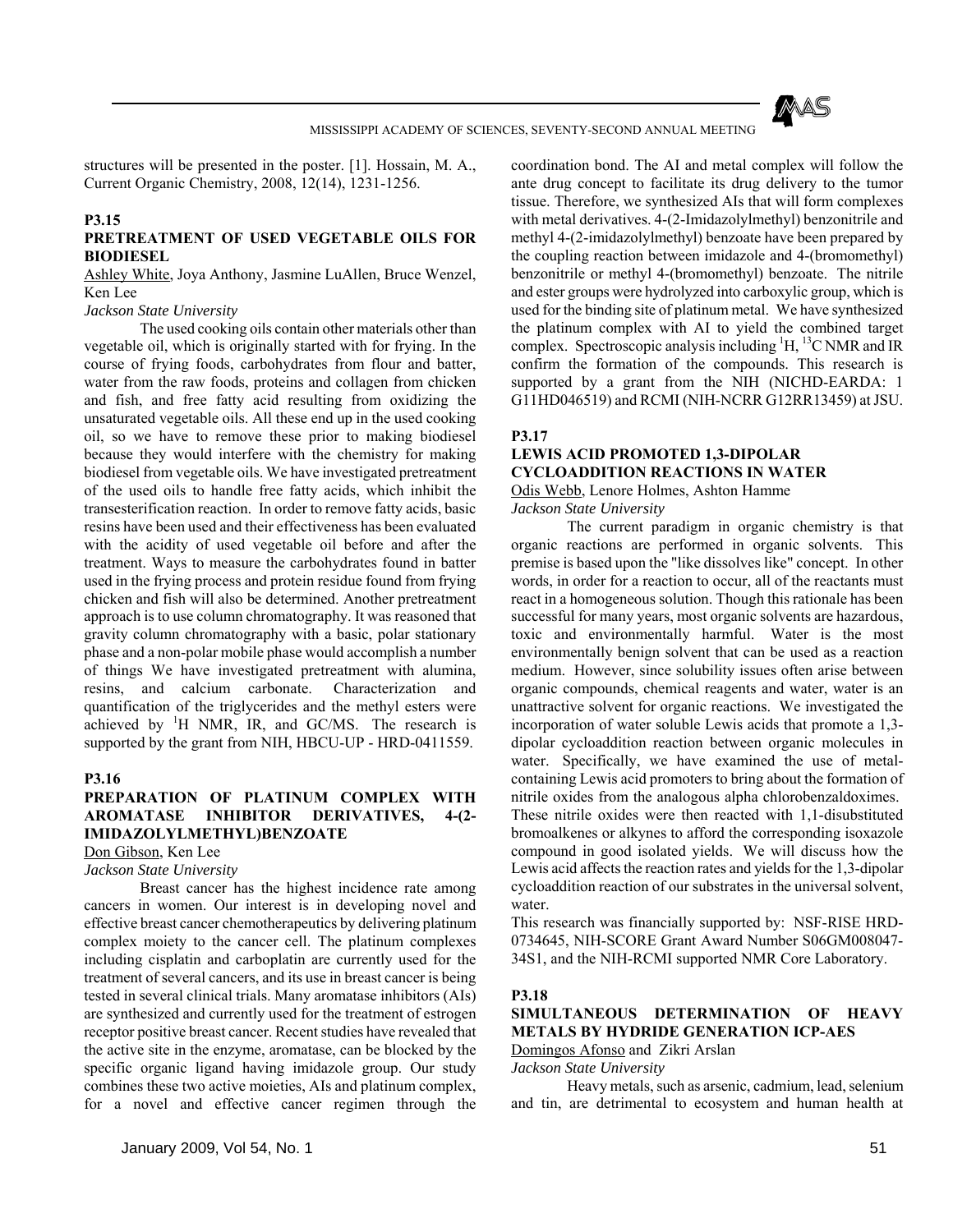

extremely small levels. Accurate determination necessitates the use of highly sensitive instrumentation and analytical chemistry methodologies. Inductively coupled emission atomic emission spectroscopy is a robust, multielement capable technique that takes the advantage of hot argon plasma to produce excited species. However, the sensitivity of ICP-AES for these elements is not adequate to detect these elements in environmental samples at low microgram per gram levels due to the inherent shortcoming of complexity of emission spectrum and inefficency of solution nebulization. Hydride generation is popular technique commonly used for flame atomic absorption spectroscopy for measurement of hydride forming elements. In this study, we examined the performance characteristics of hydride generation with ICP-AES for simultaneous measurement of several hydride forming elements (As, Bi, Cd, Pb, Sb, Se, Sn). Hydrides of the elements were generated in hydrochloric acid (HCl) by reacting with sodium borohyride (NaBH4). To affect the hydride generation, acid concentration of the 50 ppb multielement solutions were varied from 0 to 5% v/v. Solutions were on-line reacted with alkaline NaBH4 solution. The gaseous hydride was analyzed by ICP-AES. NaBH4 concentration had substantial effect on the hydride generation efficiency. Levels between 2 and 3% m/v were optimum. Higher levels led to unstable plasma conditions. The effects of several mild oxidants were studied. Among them potassium ferricyanide increased lead signals substantially, while no enhancement was observed for other elements.

#### **P3.19**

## **SYNTHESIS OF WATER-SOLUBLE CADMIUM SULFIDE NANOPARTICLES**

Fahmida Zereen and Zikri Arslan

*Jackson State University*

 Colloidal semiconductor nanocrystals of cadmium sulfide (CdS) are bright and photostable emitters. Environmental and toxicological concerns have been raised with technological and medicinal applications of cadmium sulfide and similar nanoparticles. In an effort to investigate the environmental chemistry of these particles, water soluble CdS nanocrystals were synthesized from cadmium chloride and sodium sulfide. Particles were stabilized by using mercaptoacetic acid (MAA). Effects of several parameters, such as concentration of cadmium chloride, sodium sulfide, MAA and pH were investigated on the particle size and stability. Characterization was made by UV-visible spectroscopy and TEM. Smaller particles can be synthesized by increasing the CdCl<sub>2</sub> concenbtration while increase in Na<sub>2</sub>S and MAA concentrations produces particles with larger diameters. UV absorption ranged from 390 to 412 nm with average particle size distribution 3.8 to 8 nm. Studies on the isolation of the MAA capped particles from solution is been sought different solvents such acetone, ethanol and chloroform.

#### **P3.20**

#### **A QCM SENSOR FOR THE DETECTION OF CHEMICAL WARFARE STIMULANTS**

Thomas Grant White, Karl J. Wallace

*University of Southern Missippi*

 Quartz crystal microbalance (QCM) is a sensing tool that can be utilized for the detection of toxic chemicals. The change in frequency of the quartz crystal is attributed to the change in mass of the quartz crystal (QC). It is well known that sulfur containing functional groups can act as "anchors" to gold surfaces to form self-assembled-monoayers. The work presented here describes the synthesis of a family of dithiol monomers that contain a reactive functional group, which will bind directly to the stimulant. These monomers then form SAMs onto a gold surface, on a QC platform. The same family of monomers have also been tethered to gold to form nanospheres. The synthesis and characterization of both the monomers, SAMs and the gold nanoparticles, and our initial results using QCM as a sensor towards chemical nerve agent stimulants, will be presented.

#### **P3.21**

## **THE USE OF SQUARAINE DYES AS MOLECULAR SENSORS**

Jonathan McEwen, William S. Jones, Karl J. Wallace

*University of Southern Mississippi*

 The coordination chemistry of heavy metals, for example, Fe3+, Pb2+, Cd2+, Hg2+, and Zn2+, is of interest, in part because of their hazards and toxicity in biological, industrial, and agricultural applications. Additionally, there is much interest in the detection and quantification of trace metals in the products of chemical synthesis, in particular sensors for detecting Pd2+. There has been plethora of new molecular sensors for the detection of heavy metals that utilize colorimetric or fluorescence mechanisms. One such dye that has started to appear in the literature are the squaraine class of molecules. These dyes have some unique physical properties. For example, their absorbance typically full in the visible to NIR region of the spectrum and they also have high extinction coefficients. This absorption property is a very attractive one in sensor design, and is desirable for integration with optical instrumentation. However, squaraine dyes are only just starting to be utilized as molecular sensors in the field host-guest recognition; an area of supramolecular chemistry, in particular heavy metal detection. The work that will be presented here, will discuss the synthesis of squaraine dyes as sensors, geared towards Zn2+ and Fe3+ detection.

#### **P3.22**

## **SYNTHESIS, CHARACTERIZATION AND BINDING STUDIES OF MACROCYCLIC POLYAMINES FOR CATIONS AND ANIONS**

M.A. Saeed, Jameskia Thompson, Alagmir Hossain *Jackson State University*

 Design and synthesis of selective receptors for ionic species are important from the view of both of environment and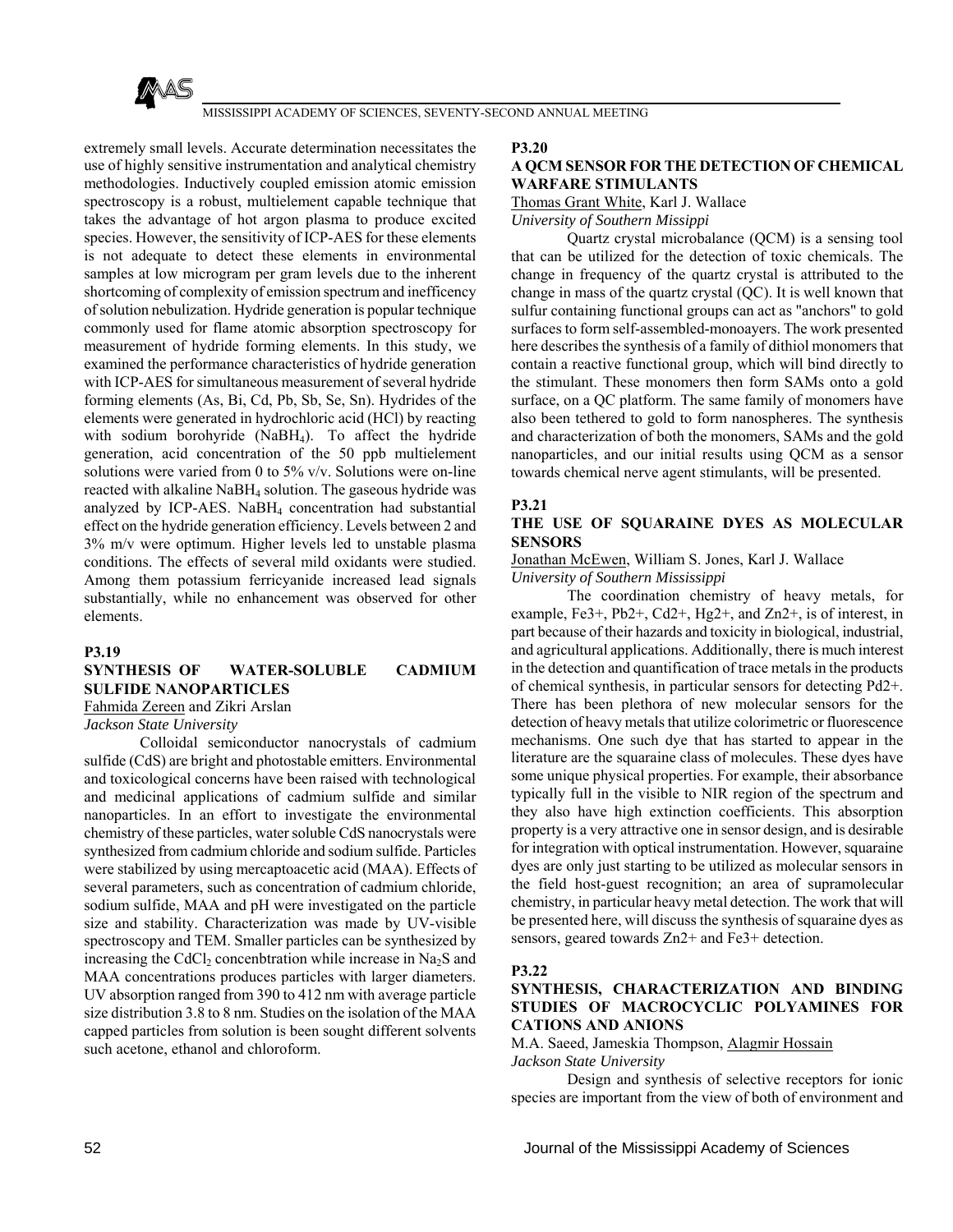

biological aspects [1]. Polyamine based macrocycles are attractive receptors for binding of cations as well as anions. Uncharged polyamines are capable of encapsulating metal ions in their cavity through the traditional coordination bonds, whereas the protonated polyamines bind anions through hydrogen bonding interactions of protons on nitrogen atoms. Monocyclic and bicyclic amines with variable spacers have been synthesized from Schiff base condensation of primary amines and corresponding aldehydes followed by the diborane reduction. Details of the synthesis, solution binding studies, and crystal structures will be presented in this poster. [1]. Hossain, M. A., Current Organic Chemistry, 2008, 12( 14), 131-125

#### **P3.23**

### **LIGHT SCATTERING AND PHASE BEHAVIOR OF BLENDS BASED ON PHENYLENE COPOLYMERS WITH POLYPHENYLSULFONES**

### Paul Jones, Rhonda Robertson, Crystal Smith, Sarah Morgan *University of Southern Mississippi*

 Light scattering, thermal, and microscopy techniques were used to investigate the dilute solution properties and phase behavior of two phenylene copolymers (SRPs) with polyphenylsulfones (PPSU). The z-average radius of gyration  $(R_{\alpha z})$ , the second virial coefficient  $(A_2)$ , and the weight average molecular weight  $(M_w)$  were determined from Zimm plots generated from static light scattering (SLS) data, and the hydrodynamic radius  $(R<sub>h</sub>)$  was measured using dynamic light scattering (DLS). The ratio of  $R_{gz}$  to  $R_h$  provided a measure of the conformation of the polymers in solution, and it was found that each polymer adopted a rod-like conformation in solution. The SRPs were blended with PPSU by solution casting from NMP. The glass transition behavior of the blended films was studied by differential scanning calorimetry (DSC). The morphology of the blended films was studied by atomic force microscopy (AFM) and related to the observed phase behavior from the thermal characterization. The homogeneity of the blends was found to be dependent upon the copolymer composition and conformation of the polymers in solution.

#### **P3.24**

## **POLYELECTROLYTE COACERVATES FROM CATIONIC AND ANIONIC POLYMERS**

Nicole McWright, Glenn Dale, Robert Lochhead *University of Southern Mississippi*

 In this research two oppositely charged polyelectrolytes were selected to study polyelectrolyte coacervates. Poly (ethylene isophthlate) sulfonate which is an anionic polymer and guar hydroxypropyl trimonium chloride which is a cationic polymer. Poly ethylene isophthlate) sulfonate is a an amorphous linear polyester. This polymer disperses in water without the assistance of organic solvents, surfactants, or amines, which makes it an environmentally friendly polymer. Other desirable attributes include; its ability to form films at room temperature, its low viscosity, and its ability to aid the dispersion of hydrophobic materials in water. Guar hydroxypropyl trimonium chloride is the cationic polymer chosen for this investigation. It is a polysaccharide guar gum derivative extracted from the seeds of Cyamopsis tetragonoloba taub, which is a native plant in Southern Asia. The goal of this study was to investigate the interaction of poly (ethylene-isophthlate) sulfonate with the cationic polymer guar hydroxypropyl trimonium chloride. A phase diagram was constructed for the system in the range 0 to 1weight % of each polymer in aqueous solution, at neutral pH, and at room temperature. Phase separated coacervates were found over the entire compositional range with most coacervate being formed at higher concentrations of the compositions under investigation.

## **THURSDAY AFTERNOON MAHOGANY ROOM**

## **Chemistry Lecture Series: Nano-Chemistry and Nano-Technology**

## **O3.08**

## **2:00 NANOMATERIAL BASED NSET RULER FOR ENVIRONMENTAL PROTECTION**

Paresh Ray, Jelani Jrifin, Anant Singh, Kanieshia Mitchell *Jackson State University*

 Contamination of the environment with pathogens and heavy metal ions can have adverse effect on human health and environment. Since world population is expected to be 8 billion by 2025, it is impossible to improve living standards without affecting the environment. Due to contaminations by pathogen and toxic metals, about half a billion people around the world face shortages of drinking water of good quality. To detect low concentration of such contamination, scientists need to develop sensors for real-time detection of toxic metals and pathogen in water supplies for ensuring the safety of municipal and recreational water supplies. Nanomaterial based method can have advantages compared to conventional methods in terms of the time of analysis, selectivity and sensitivity. Here we discusses our recent effort on the development of a compact nanomaterials surface energy transfer (NSET) probe with excellent selectivity and sensitivity for screening pathogens DNA and heavy metal ions

#### **O3.09**

#### **2:40 PERFORATED ORGANOMETALLIC NANOTUBES: TOWARD THE DEVELOPMENT OF NANO-ENHANCED SENSORS**

T. Keith Hollis, Igor Ostrovskii, Andriy Nadtochiy *The University of Mississippi*

 A recently developed template methodology for the synthesis of organometallic nanotubes will be presented. The materials were found to contain nanopores simlar to biological pores found in cells. The synthesis and characterization (electron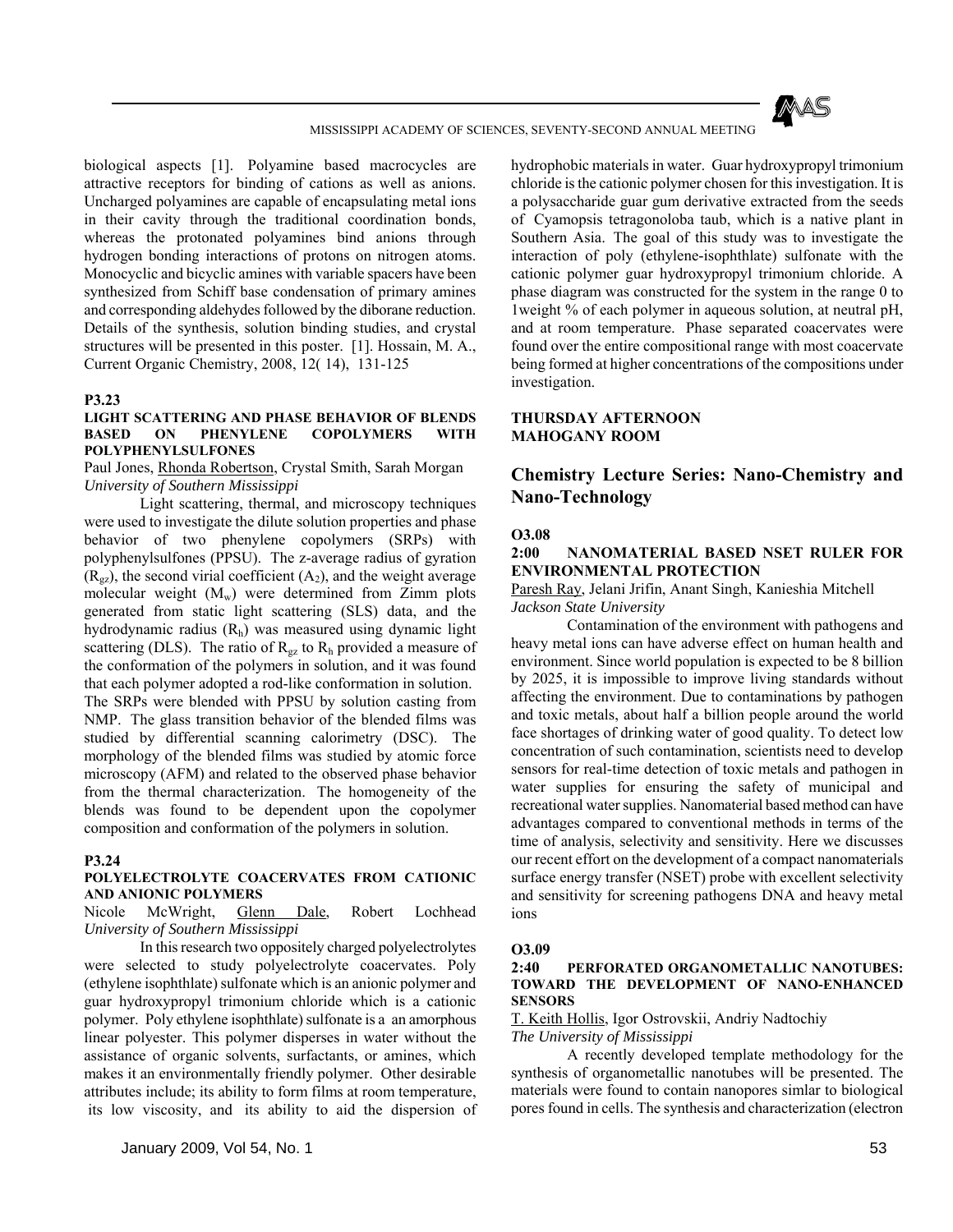

microscopy) as related to the structure of these materials will be described. Further work developing a cantilever technology to incorporate the nanotubes for sensor application will be described.

## **O3.10**

## **3:20 NANOSTRUCTURED POLYMERIC SURFACES**

Sarah Morgan, Rahul Misra, Bobby Cook

## *University of Southern Mississippi*

 Polyhedral oligomeric silsesquioxane (POSS) nanostructured chemicals provide a unique approach for the development of nanostructured polymeric materials. Recent studies in our laboratories demonstrate surface modification property enhancements in POSS/thermoplastic blends. High performance hybrid polymer nanocomposites (HPNC's) with improved surface properties, specifically improved tribological performance such as reduced friction and wear, have significant potential applications ranging from microelectronic devices and aeronautic applications to low friction fibers for bandages and other prosthetic applications. Nanocomposites of thermoplastics (polypropylene and nylon) with POSS of different chemical structures were prepared via melt mixing and analyzed via atomic force microscopy, lateral force microscopy, nanoindentation, contact angle studies and ATR-FTIR. Significant increases in surface hardness and hydrophobicity were observed, along with reductions in surface friction.

### **O3.11**

## **4:00 NANOPARTICLES: DO WE OPEN NEW PANDORA BOX?**

## Jerzy Leszczynski

*Jackson State University*

 Background and Objective: Although the nanomaterial concept is not new, the ability to control and make nanoparticles of various sizes and shapes for various industrial, medical, agricultural, and other relevant applications, is innovative. However this novel materials bring its own challenges for the near future and one of the issues that have to be addressed before massive fabrication of nanomaterials, is their toxicity to humans and the environment.

Methods: Non empirical ab initio calculations have been carried out to characterize different species that are products of interactions between gold clusters, fullerenes, and Nucleic Acid Bases and Base pairs.

Results and Conclusions: The obtained results allow evaluation of the effect of interactions of DNA fragments with nanoparticles. We conclude that neutral gold nanoparticles will oxidize guanine and GC base pair and such oxidation will be more pronounced for the GC base pair than for the isolated guanine. Therefore, the DNA interactions with nanoparticles may have some alarming consequences. On the other hand since electron attachment takes place at the metal cluster site, therefore, in the medium of excess free electron the metal nanopaticle could protect DNA. However, more extensive

studies are needed to explore the role of nanoparticles in protecting DNA against free electron.

Acknowledgment: This research was supported by the High Performance Computational Design of Novel Materials (HPCDNM) - Contract #W912HZ-06-C-0057and the NSF Nanotoxicity CRESTCenter

## **4:40 Divisional Business Meeting**

## **FRIDAY MORNING MAHOGANY ROOM**

## **O3.12**

## **8:40 DOES QUEUOSINE NUCLEOTIDE EXIST IN ZWITTERIONIC FORM?**

Dmytro Kosenkov, Yana Kholod, Leonid Gorb, Jerzy Leszczynski

*Jackson State University*

 Queuosine is a complex modification of guanine. This nucleotide substitutes guanine in the anticodon stem-loop region of the tRNA and is found in almost all living forms. Queuosine participate in numerous biochemical pathways. Molecular structure and relative free energies of the different protonation states of the nucleotide were studied at BVP86/TZVP level of theory. Hydrogen bonds were analyzed using Bader's AIM theory. Acidity constants of the nucleotide were estimated using COSMO-RS approach. Results of the calculations suggest that queuosine undergoes conformational transitions under changes of the environmental pH. It was revealed that zwitterionic form of queuosine is the most stable under physiological conditions. These features of the queuosine structure could be responsible for the specific nucleotide interactions.

#### **O3.13**

## **9:00 QUANTUM CHEMISTRY APPLICATIONS FOR ENVIRONMENTAL REMEDIATION OF NITRO COMPOUNDS**

Yana Kholod<sup>1</sup>, Leonid Gorb<sup>2</sup>, Jerzy Leszczynski<sup>1</sup>

*1 Jackson State University, 2US Army ERDC*

 High-energetic nitro compounds are widly used for a range of military and industrial purposes. Nitroaromatics and nitramines, as well as products of their chemical transformations, are toxic contaminants to various terrestrial and aquatic receptors. An understanding of complex chemical processes and estimation of the influence of different factors on the properties and reactivity of those compounds is essential for design of efficient, environmentally nontoxic applications for their synthesis, storage, utilization and remediation from the environment. In the current work we demonstrate how quantum chemical methods can serve for these goals at three stages: a) improvement of synthesis, storage and utilization of potential; b) prediction of distribution of a substance of interest into environment; c) design of degradation pathways and identification of products of decomposition of contaminants. We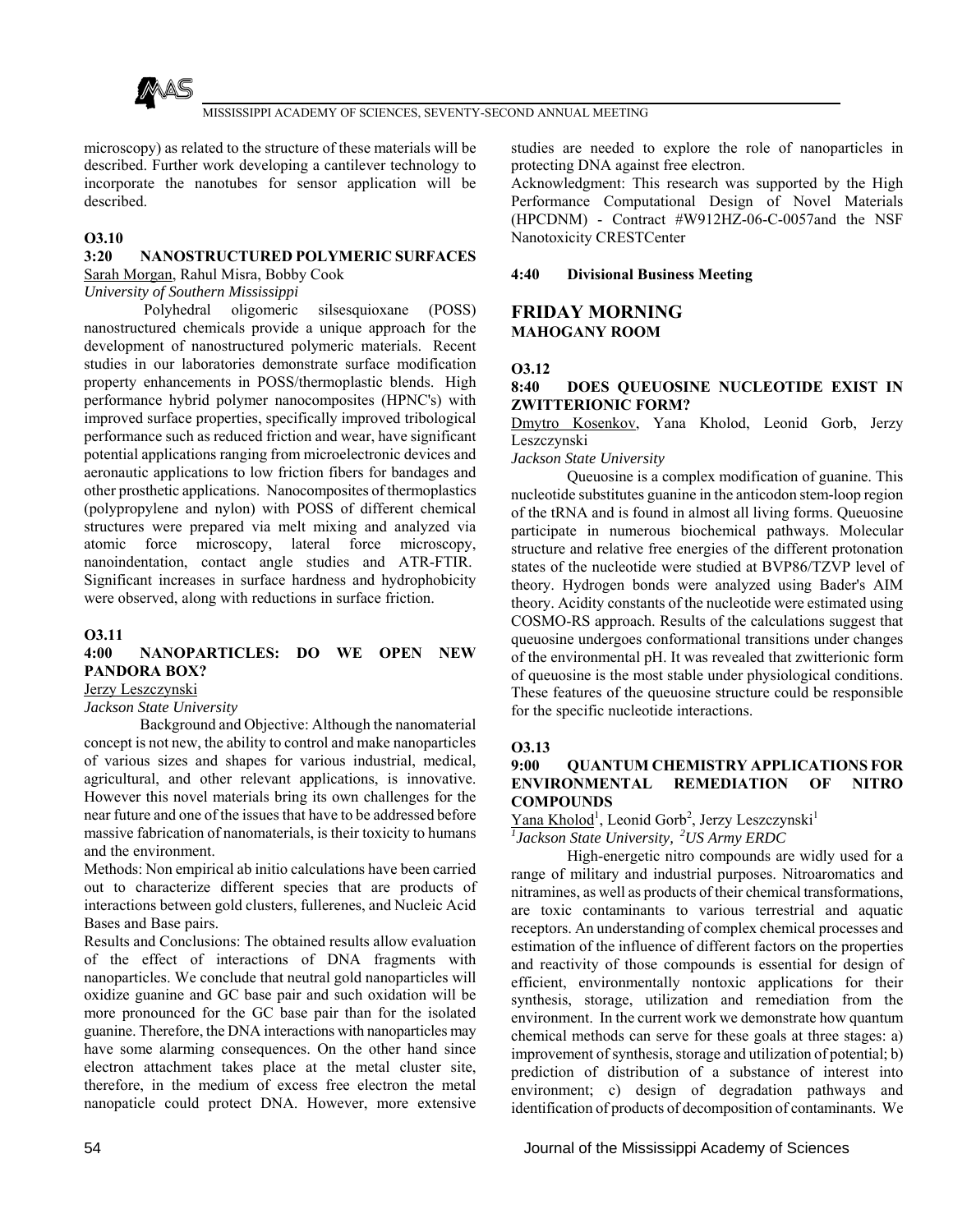

employed DFT computational techniques for investigation of conformational transitions and vibrational spectra of a nitramine CL-20. The mechanism of conformational transitions was studied. The method of determination of presence of each polymorphic phase in their mixture was proposed. The physicochemical properties, which determine distribution of a substance in the environment, such as vapor pressure, Henry's law constants, water solubility, octanol-water partition coefficients, heats of formation and ionization potentials, were studied using combination of DFT methods and COSMO-RS technique. Several most important methods of decomposition of CL-20: unimolecular decomposition, alkaline hydrolysis and photodecomposition were studied. We proposed possible mechanisms of decomposition and used DFT calculations in combined experimental/theoretical studies for product identification.

#### **O3.14**

## **9:20 DETECTION OF PEROXIDE-BASED EXPLOSIVE TRIACETONETRIPEROXIDE (TATP) USING ELECTROGENERATED CHEMILUMINESCENCE**

Suman Parajuli, Wujian Miao

*Department of Chemistry and Biochemistry, The University of Southern Mississippi*

 Triacetonetriperoxide (TATP) is one of the common peroxide-based explosives. It is very sensitive to the friction, heat and impact. TATP is very popular among terrorists because it can be synthesized easily from the readily available chemicals from the market. It has become a great concern for the department of homeland security, especially in the transportation security.

TATP was synthesized and characterized as it is not commercially available. The electrochemical studies were carried out using cyclic voltammetry (CV) with different working electrodes such as gold, platinum and glassy carbon in acetonitrile containing 0.10 M tetra-n-butylammonium perchlorate. The CV showed a small and broad reduction peak at  $\sim$  - 1.5 V vs Ag/Ag<sup>+</sup>, suggesting that the reduction of TATP is either very difficult or kinetically slow. During the cathodic potential scanning, highly reactive hydroxyl radicals are expected to form from TATP, which could oxidize tris(2,2' bipyridyl)ruthenium (I)  $(Ru(bpy)_3^+)$  electrochemically reduced from  $Ru(bpy)_{3}^{2+}$  to generate the excited species  $Ru(bpy)_{3}^{2+*}$  that emits light. The light intensity should be proportional to the concentration of TATP in the solution.

Methods for catalyzing the reduction of TATP so as to enhance its electrogenerated chemiluminescence will be presented.

**O3.15**

## **9:40 EFFECT OF DIRECT OXIDATION OF METHANOL AND MIXED ALCOHOL FEEDS ON PROTON EXCHANGE MEMBRANE(PEM) FUEL CELL PERFORMANCE**

Bethany Rankin<sup>1</sup>, George Armstrong<sup>1</sup>, Hazem Tawfik<sup>1</sup>, Devinder  $Mahajan<sup>1</sup>$ 

*1 Tougaloo College, 2Farmingdale State College, 3Brookhaven National Laboratory*

 The low-temperature, environmentally-safe, fuel cell's eclectic application uniquely defines it as an attractive alternative to the internal combustion engine for providing portable energy. The significant power density and convenient storage of alcohol feeds as they compare to hydrogen make them an intriguing source of energy [1]. There is an increase in the production of glycerol as a byproduct of biodiesel production. Research is underway to demonstrate that glycerol can be reformed to produce hydrogen and mixed alcohols.[2]. In this experiment the performance of the fuel cell employing 3%, 5%, 7%; methanol, ethanol, and propanol; respectively, and mixed alcohol feeds of (1: 1: 1 ratio of methanol, ethanol, and propanol) was at 200 0C and 400 0C, and pressure of 15 psi on a Membrane Electrode Assembly (MEA) containing a Nafion 117 membrane with a active area of 2.54cm x 2.54 cm and graphite bipolar plates. The results showed that 5 % and 3% methanol feeds at  $400^{\circ}$ C provide the highest power densities (6.12 mW cm-2 and 5.08 mW cm-2 respectively). In most cases but there was a significant increase in the capacity of the current load (10 mA cm-2). The 3% and 5% methanol feeds yielded the optimum power densities at  $200^{\circ}$ C (5.43 mW cm-2 and 4.71 mW cm-2 respectively).

#### **O3.16**

#### **10:00 PREVALENCE OF BPA EXPOSURE FROM FOOD CONTAINERS**

#### Chiquita McDaniel, William Mahone

*Mississippi Valley State University*

 Bis Phenol A (BPA), is a chemical commonly used in the manufacture of epoxy resins and polycarbonates. It is also used routinely as a fungicide. However the prevalence of polycarbonates in food containment systems has led to wide spread concern about human exposure. There is a great deal of debate about the safe exposure levels as well as prevalence of exposure for this chemical. In the current research effort we develop methods for extracting BPA from food containers and testing the extracts for the presence of the chemical using GC/MS technology. Based on our data we have concluded that BPA can be shown to exist in a wide variety of food containers.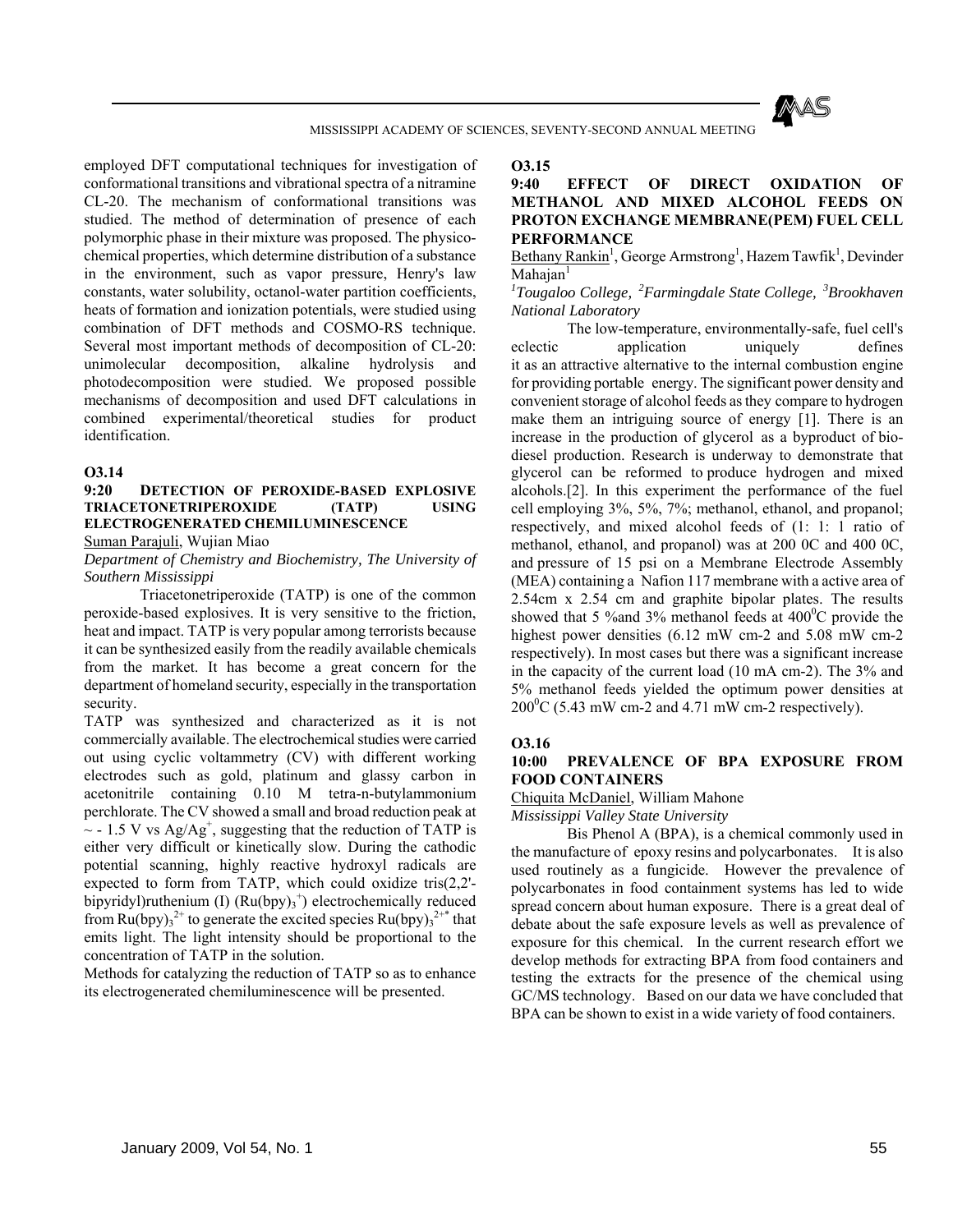

**O3.17**

## **10:20 BIOACCUMULATION PROFILE OF QUANTUM DOTS OF CADMIUM SELENIDE ON RATS**

 $Zikri Arslan<sup>1</sup>$ , Sabri Agachan<sup>1</sup>, Erin Russell<sup>2</sup>, Ibrahim Farah<sup>1</sup>, Weiyong Yu<sup>3</sup>, Anthony Bednar<sup>4</sup>

*1 Jackson State University, 2Mississippi College, 3Worcester Polytechnic Institute, 4Army Engineer Research and Development Center, Waterways Experiment Station*

 Quantum dots (QDs) exhibit bright and long-lasting fluorescence upon excitation by a light source. The color of emission (fluorescence) can simply be tuned by changing the size of the particles. With these interesting features, QDs appear to be potential materials in optical probing in the near future for medicinal diagnostics, imaging, and technology. While most applications today concentrate on device fabrication with highquality QDs to respond to the medical and technological demand, little is known about their effects on biological systems and environment. In this study, we have examined the stability and safety of CdSe QDs of 3.8 nm in size. Water-soluble forms CdSe QDs were exposed to UV light (365 nm) for 5 h. Another solution of CdSe QDs was subjected to ultrasounds using titanium ultrasonic probe for 10 min. The bioaccumulation pattern was studied on animal models by injecting the QDs solutions to rats intraperitonally. No significant degradation was observed from sonication, while UV light led to decomposition of the particles to some extent. Analysis of animal organs, including, the brain, lungs, heart, kidney and liver, showed that injected dots primarily accumulated in the liver and kidney. Levels of cadmium in the organs were always greater than that of selenium, which suggests that QDs underwent metabolic degradation to ionic  $Cd^{2+}$  and  $Se^{2}$ . Pathological examinations revealed that exposure induced lesions in the liver and kidney.

#### **O3.18**

## **10:40 GOLD NANOPARTICLE BASED NSET ASSAY FOR MONITORING RNA FOLDING KINETICS**

Jelani Griffin, Uma Rai, Paresh Ray

*Jackson State University*

 RNAs play critical functional roles in metabolism, replication, regulation, and development of cells. This increasing appreciation of RNA as a crucial biopolymer demands more than ever a clear picture of how RNA molecules fold into their native structures. Steady-state FRET measurements in solution allow one to measure the kinetics and requirements of docking of its two independently folding domains; time-resolved FRET reveals the relative thermodynamic stability of the undocked and docked ribozyme conformations. However, the length scale for detection using FRET-based methods is limited by the nature of the dipoledipole mechanism, which effectively constrains the length scales to distances on the order of  $\leq 100$  Å. Recently we have demonstrated that nanomaterial based surface energy transfer (NSET) is a technique capable of measuring distances nearly twice as far as FRET in which energy transfer from a donor molecule to a nanoparticle surface follows a predictable distance

dependence; decrease in donor fluorescence intensity is translated into a measurable distance decrease between donor and acceptor. Here we want to demonstrate that gold NSET can be used to track the folding of RNA. As a model system, the conformational changes two-helix junction RNA molecules induced Mg2+ ions is studied by measuring time dependent fluorescence signal. The transition from an open to a folded configuration changed the distance between gold nanoparticles and the dye molecule attached to the ends of two helices in the RNA junction. So the folding process has been monitored from the change of fluorescence intensity.

#### **O3.19**

## **11:00 ELECTROGENERATED CHEMILUMINESCENCE OF SEMICONDUCTOR NANOPARTICLES**

Emma Harris<sup>1</sup>, Shijun Wang<sup>2</sup>, Wujian Miao<sup>2</sup>

*1 Mississippi University for Women, 2University of Southern Mississippi*

 A system for the detection of the C-reactive protein was attempted. We utilized the principles of UV-visible, fluorescence, electrogenererated chemiluminescence, and inversion microscopy. UV-visible was used in order to find the lambda max of quantum dot 625, which was in the region of 400nm. Fluorescence was used to determine the best excitation for quantum dot 625. This excitation was 300nm. Electrogenerated chemiluminescence was used to determine that the best coreactant for quantum dot 625 was 2-ndibutoaminoethanol (DBAE). Electrogenerated chemiluminescence was also used to determine the best concentration of DBAE to be used in conjunction with quantum dot 625, and which electrode would produce the best ECL intensity. Our work established that a system could be devised in an aqueous solution that would allow quantum dot 625 to fluoresce under ECL conditions.

#### **O3.20**

11:20 TiO<sub>2</sub>, NANO-SIZED Ag/TiO<sub>2</sub> AIDED **PHOTOCATALYTIC DEGRADATION OF SELECTED NITRO-POLYCYCLIC AROMATIC HYDROCARBONS (NPAHs)** Samuel Dasary, Dulal Senapati, Ashley Chornes, Keonia Smith,

Paresh Ray, Hongtao Yu

*Jackson State University*

 Photochemical degradation of NPAHs is very complex. Earlier we observed very slow photodegradation of 1 nitropyrene, 3-nitrofluoranthene, 2-nitrofluorene and 2,7 dinitrofluorene in moderately polar solvents like acetonitrile. It is a well established fact that  $TiO<sub>2</sub>$  aids in efficient photodegradation and this property can be further enhanced by metal/semiconductor catalysts. Degradation of 4 NPAHs is studied using a  $365\pm20$  nm UVA lamp with anatase-TiO<sub>2</sub> (P-25) and nano-sized  $Ag/TiO<sub>2</sub>$  as catalysts. From the preliminary tests (irradiation for 60 min), we have observed that degradation rates are much faster in the presence of the catalyst. While 2,7 dinitrofluorene and 2-nitrofluorene were completely degraded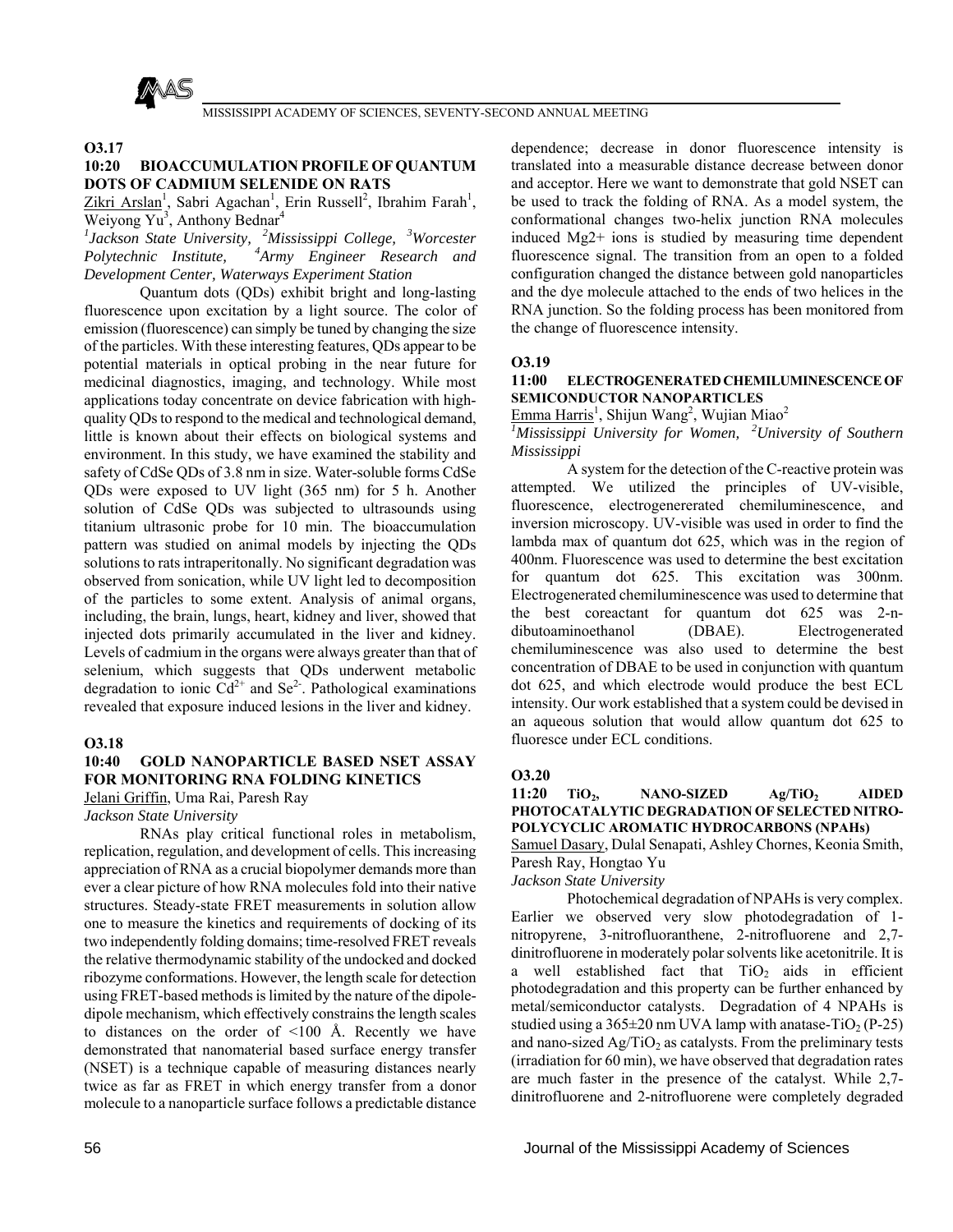

with  $Ag/TiO<sub>2</sub>$ , anatase-TiO<sub>2</sub> was found to be better in the case of 1-nitropyrene (75% degradation). Characterization of the nanosized  $Ag/TiO<sub>2</sub>$  showed an average particle size of 50-75nm. Degradation follows mostly first order kinetics indicating that the rate determining step involves one NPAH molecule.

#### **O3.21**

## **11:40 SIZE AND DISTANCE DEPENDENCE NSET RULER FOR SELECTIVE SENSING OF HEPATITIS C VIRUS RNA**

Dulal Senapati, Jelani Griffin, Anant Kumar Singh, Paresh Chandra Ray

#### *Jackson State University*

 We have reported size and distance dependent NSET properties of gold nanoparticles for recognizing hepatitis-C virus HCV RNA sequence sensitively and selectively (single-base mutations) in a homogeneous format. Quenching efficiency increases by three orders of magnitude, as the particle size increases from 5 nm to 70 nm has been demonstrated. Due to this extraordinarily high  $K_{SV}$ , NSET detection limit can be as low as 300 fM concentration of RNA depending on the size of gold nanoparticle. We have shown that the distance dependent quenching efficiency is highly depend on the particle size and the distance at which the energy transfer efficiency is 50%, ranges all the way from 8 nm, which is very closer to the accessible distance of conventional FRET, to about 40 nm by choosing Gold Nano-Particles of different diameters. Our result points out that the DMPET and NSET model provides a better description of the distance dependence of the quenching efficiencies for 8 nm gold nanoparticle, but agrees poorly for 40 and 70 nm gold nanopartciles, where the measured values were always larger than the predicted one.

## **ECOLOGY AND EVOLUTIONARY BIOLOGY**

**Chair:** Clifford A. Ochs, University of Mississippi **Vice-chair**: Mac H. Alford, University of Southern Mississippi

# **FRIDAY MORNING**

#### **DOGWOOD ROOM**

**8:45 Roundtable Discussion: THE 200TH ANNIVERSARY OF DARWIN'S BIRTH: WHY IS EVOLUTION STILL SO FREQUENTLY DENIED OR MISUNDERSTOOD? APPROACHES TO TEACHING EVOLUTION.**

Moderated by Clifford Ochs and Mac Alford.

#### **O4.01**

#### **9:45 RAPID BIOASSESSMENTS ON STREAMS ALONG THE NATCHEZ TRACE PARKWAY** Bonnie Earleywine, Eric Dibble

*Mississippi State University*

 Stream quality is commonly assessed using the Environmental Protection Agency's rapid bioassessment protocol of water chemistry, habitat assessments, and fish and benthic macroinvertebrates. These assessments are useful and informative to evaluate impacts that land use has on streams. We conducted bioassessments in forty-five streams, identified land practices, and compared water quality parameters within six watersheds along the Natchez Trace Parkway. We measured for potential land use effects by sampling water quality metrics (April 2008-January 2009), and benthic macroinvertebrates and habitat assessments (June 2008). Our data demonstrated differences in these water quality metrics across watersheds. Jackson Falls of the Tennessee River watershed exhibited the highest pH readings seasonally, while the lowest readings were recorded in the Pearl River watershed. Conductivity (μS/cm) was lowest in the Tombigbee and Tennessee rivers watersheds and highest in Mississippi and Tombigbee rivers watersheds. Escherichia coli was estimated as >200.5 colonies/100ml in all but three streams for the sampling period. Fecal E.coli was highest in Mississippi, Tombigbee, and Big Black rivers watersheds. E.coli contamination did not seem to be correlated with rainfall. Lowest suspended solids were in Tennessee and Cumberland rivers watersheds while the highest were in Tombigbee and Mississippi rivers watersheds. In addition, land use types and bioassessment data were compared to evaluate relationships between land use stream parameters.

#### **O4.02**

**10:00 THE EFFECTS OF LATE 20TH CENTURY LAND USE ON BIRD POPULATIONS AT PLYMOUTH BLUFF ENVIRONMENTAL CENTER IN NORTHEASTERN MISSISSIPPI.**

Lauren Thead, Paul Mack

*Mississippi University for Women*

 Plymouth Bluff, located just southwest of Columbus, MS, is an area of land near the Tennessee-Tombigbee Waterway. Plymouth Bluff is managed by the Mississippi University for Women (MUW) through an agreement with the U.S. Army Corps of Engineers. Although local bird populations were assessed in the 1930s in an area that is now primarily encompassed by the Plymouth Bluff Center, land use in the area has changed substantially over the last seventy years. To assess the effects of recent land use patterns on local bird populations, we have used circular plots to estimate population densities for a number of resident bird species in lowland hardwood forest, upland pine, and cypress swamp habitats at Plymouth Bluff. Preliminary analyses of data collected on bird populations will be presented along with general comparisons of current estimates with those based on specimen collection records from the 1930s.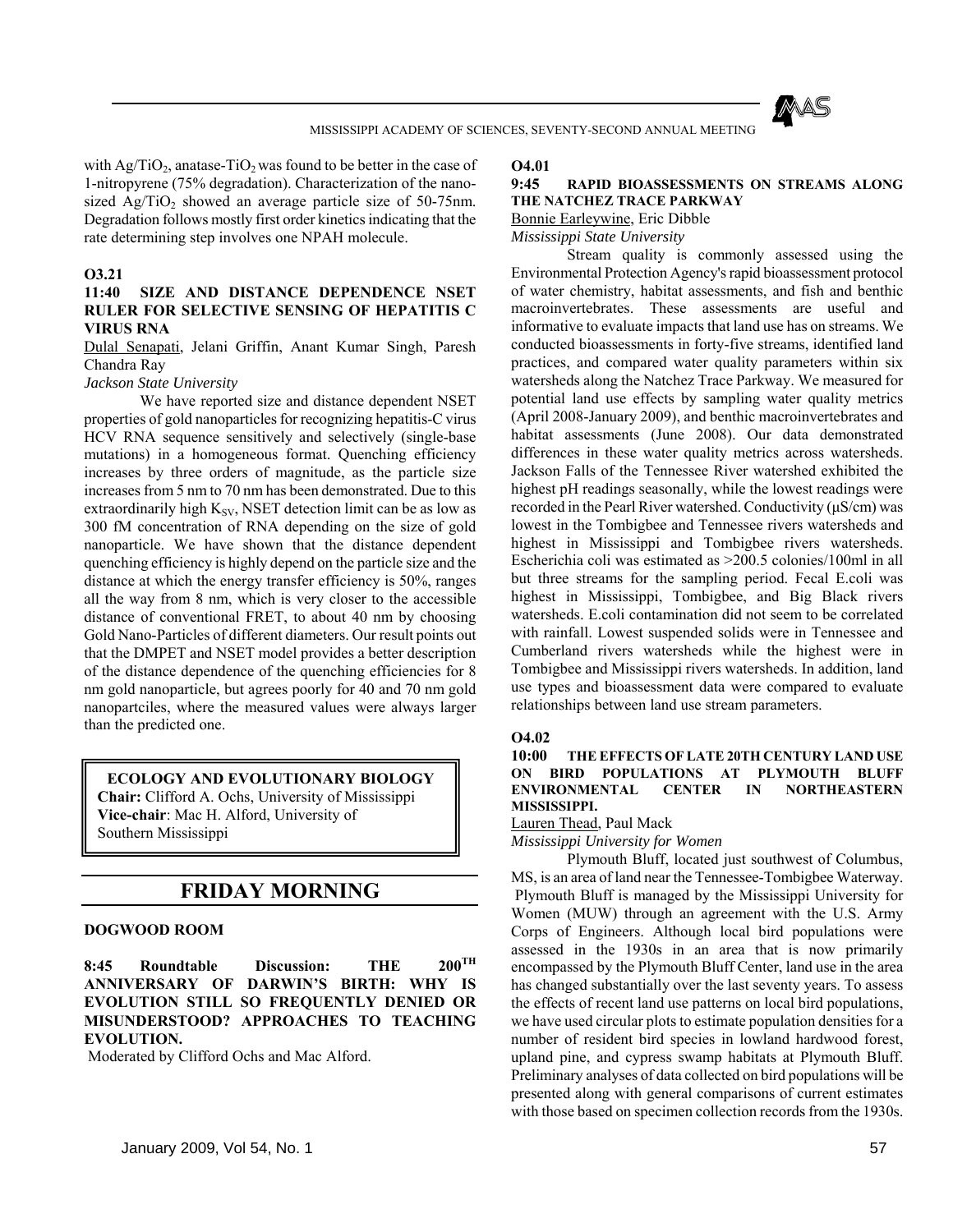

#### **O4.03**

## **10:15 SPATIAL AND TEMPORAL VARIATION IN PHYTOPLANKTON PROPERTIES IN THE LOWER MISSISSIPPI RIVER AND CONNECTED FLOODPLAIN LAKES** Orathai Pongruktham, Clifford Ochs

### *University of Mississippi*

 Large river-floodplain ecosystems are important as habitats, food sources and transportation routes for many different kinds of organisms, including a large number of threatened and endangered species. These systems are spatially heterogeneous with respect to physical (e.g. water depth, light) and chemical (e.g. nutrients) conditions. Hydrological connectivity between different habitat patches in these ecosystems is assumed to be a major factor controlling their biological characteristics. We are investigating the relationship of connectivity among the main channel of the Lower Mississippi River and several oxbow lakes on algal community properties. Between March and October 2008, water samples were collected from the LMR and three oxbow lakes that have different degrees of hydrological connection to the main channel. In the laboratory, the samples were analyzed for algal biomass, algal productivity, total suspended solids, and particulate and dissolved nutrient concentrations. In situ limnological parameters such as temperature, dissolved oxygen and light attenuation were also measured. Results indicate that spatial and temporal patterns in algal community properties are strongly linked to the degree of connection with the main channel.

## **O4.04**

## **10:30 TEMPORAL PATTERNS IN CONCENTRATIONS AND DISCHARGE OF DISSOLVED AND PARTICULATE MATERIALS IN THE LOWER MISSISSIPPI RIVER**

Clifford Ochs, Heath Capello, Orathai Pongruktham *University of Mississippi*

 The Mississippi River has the largest discharge of any river in N. America, with important consequences for the chemistry and biotic integrity of the Gulf of Mexico. From 2006- 08 we examined temporal patterns in concentrations of algal biomass, nutrients (N and P), organic carbon and suspended sediments in the Lower Mississippi River. Concentrations of dissolved and particulate materials were related to discharge but in different ways. Algal biomass was inversely related to discharge rate. Nitrate concentration had a hyperbolic relationship with discharge, while dissolved P concentration changed little with discharge. We suggest the shapes of the relationships of discharge and chemical concentration are indicative of the mobility of different substances in the river watershed. From measurements of concentration and river discharge, we quantified fluxes of these materials in the Lower River. Such discharge-flux models can be used to examine the relationship of precipitation in the watershed to flux rates of materials in the river.

### **10:45 Break**

**O4.05**

## **11:00 TOWARD A WELL-RESOLVED AND ROBUST PHYLOGENY OF THE TROPICAL PLANT FAMILY SAMYDACEAE**

#### Mac Alford, Tharangamala Samarakoon, Angela Dement *University of Southern Mississippi*

 The flowering plant family Samydaceae was recently circumscribed to include 14 genera and about 240 species of tropical trees and shrubs. Preliminary analyses of relationships in the family, however, indicated that the largest genus, Casearia, is not monophyletic and that several smaller groups are probably misplaced. In order to affirm or refute those hypotheses, additional morphological and DNA sequence data were gathered for phylogenetic analysis. In particular, rapidly evolving plastid and nuclear DNA regions were sampled for characters. The results resolve the placement of Osmelia, a genus not previously sampled, and continue to indicate that Casearia is not monophyletic. The results suggest that one previously recognized genus, Piparea, should be reinstated and that a new genus should be created for one section of Laetia. Unfortunately, in order to maintain the name Casearia for most of the species, a conversation proposal must be introduced.

## **O4.06**

## **11:15 EXPLORING COMPETITION BETWEEN TWO SPECIES OF MYCORRHIZAL FUNGI**

Chigozie Udemgba, Jason Dale Hoeksema

*University of Mississippi*

 Previous work in our laboratory partially tested whether two species of ectomycorrhizal fungi competed (Hoeksema, unpublished data). Hoeksema grew sugar pines (Pinus lambertiana) testing colonization of roots by Rhizopogon truncatus and R. occidentalis. He found that R. occidentalis colonized numerous roots when it was inoculated alone, but colonized very few roots of the plants on which R. truncatus was already present. We tested for competition between the ectomycorrhizal fungi Rhizopogon truncatus and Rhizopogon occidentalis on the roots of Monterey pine (Pinus radiata) seedlings. We employed 6 different types of treatments. The first treatment was to have the pine seedling grow with no mycorrhizal fungi. The next was to have pine seedlings grow with R. tuncatus. The third treatment was to have pine seedlings grow with R. occidentalis. The fourth treatment is to have the pine seedlings to grow in soil first inoculated with R. tuncatus, and later with R. occidentalis. The fifth treatment is to have the pine seedlings to grow in soil first inoculated with R. occidentalis, and later with R. truncatus. Finally, have pine seedlings grow in soil with R. truncatus and R. occidentalis simultaneously. Based on previous results, we expect R. truncatus to outcompete R. occcidentalis when R. truncatus is inoculated first. There are two possible scenarios that we may observe in the remaining treatments. One scenario is that R. truncatus is always a better competitor. A second possibility is that priority effects will play an important role in competition.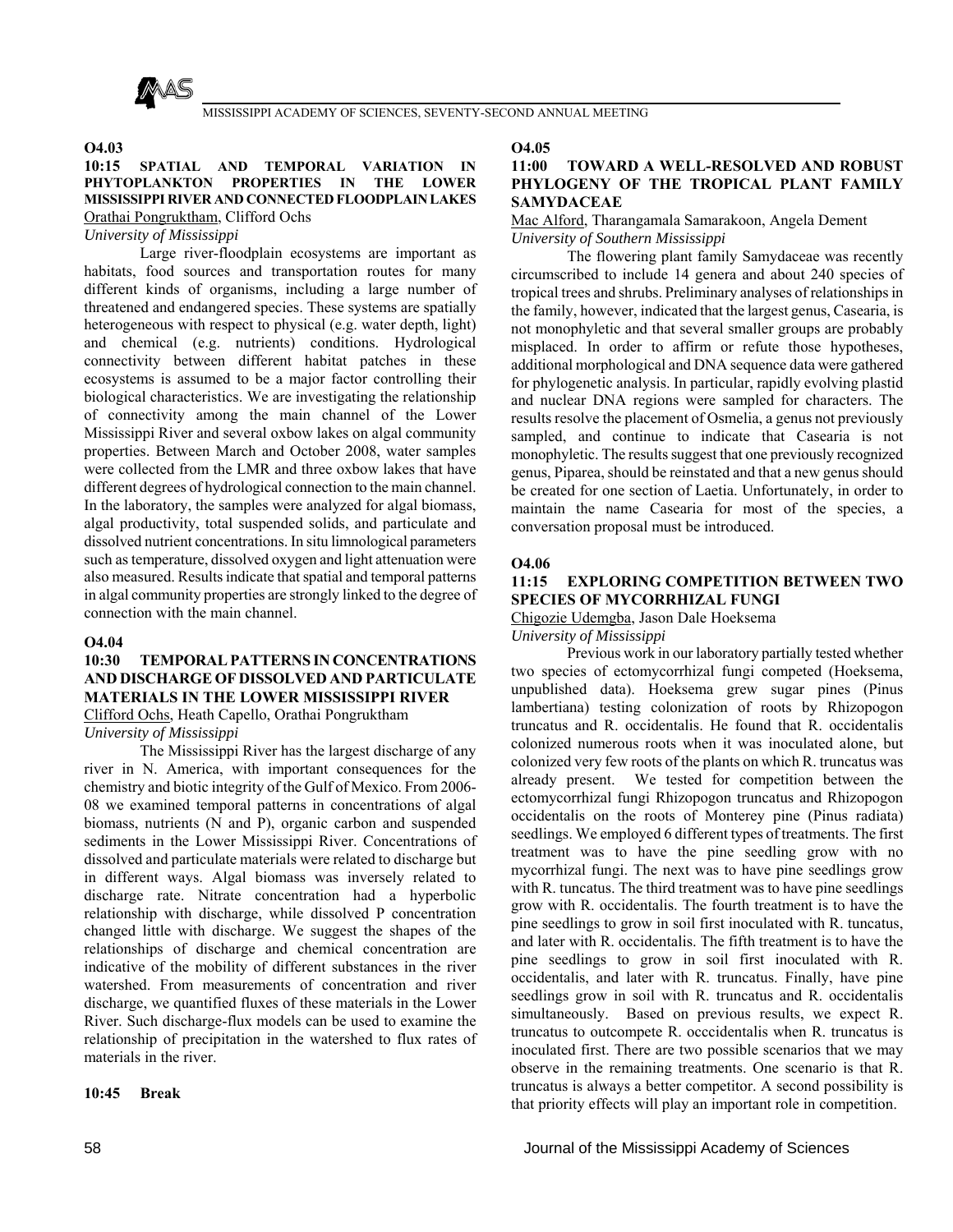

### **O4.07**

## **11:30 PRELIMINARY REPORT ON THE STATUS OF GREEN SALAMANDER POPULATIONS IN MISSISSIPPI** Thomas Rauch<sup>1</sup>, Jim Lee<sup>2</sup>, Amanda Lawler<sup>1</sup>, J. William Cliburn<sup>1</sup> *1 William Carey University, 2The Nature Conservency*

 The green salamander (Aneides aeneus) is patchily distributed and uncommon throughout the majority of its range in the eastern USA and is found within rock outcroppings in northeast Mississippi. Surveys were conducted in 1967-68 and 1990 upon the only known Mississippi populations, located within and adjacent to the Tishomingo State Park. We began resurveying these sites in 2008 to determine the current condition of green salamander populations in Mississippi. Green salamanders were found in all three locations at which they have historically been found within the state park. Green salamanders were abundant in one location (behind family cabins 1, 2, and 3) in 1967 to 68 but were less abundant in 1990 and 2008. Population numbers at Springhill Cliffs did not change between 1990 and our surveys in 2008. We will continue these surveys until the summer of 2009.

#### **O4.18**

## **11:45 WHAT IS THE SISTER GROUP TO THE WILLOWS AND COTTONWOODS (SALICACEAE)?**

Mac Alford, Rebecca Brantley, C. Liliana Hernández

*University of Southern Mississippi*

 The closest relatives of the flowering plant family Salicaceae, which includes Salix (willows) and Populus (cottonwoods, poplars, aspen), has long been a mystery. Its unisexual, sometimes wind-pollinated flowers that lack sepals and petals convinced some botanists that the family was primitive among flowering plants. Recent studies, though, have affirmed that the family is not primitive but is related to members of the Malpighiales, an order which includes violets and passion flowers. In fact, several studies have now demonstrated that the family is closely related to a tropical family formerly known as Flacourtiaceae. However, in all of these studies, the closest relatives of Salix and Populus were not resolved. In order to solve this mystery, morphological data and plastid and nuclear DNA data were gathered for phylogenetic analysis. The results indicate that two Central American and five Asian genera are the closest relatives. The inter-relationships of these relatives clarifies the evolution of sepal and petal loss, the transition to unisexual flowers, and the homology of the nectary glands in Salix.

### **12:00 Divisional Business Meeting**

## **FRIDAY AFTERNOON GRAND BALLROOM 1:00 POSTER SESSION**

#### **P4.01**

## **HEMATOLOGICAL PARAMETERS IN THE FRESHWATER TURTLE,** *TRACHEMYS SCRIPTA***.**

## Carol Britson

*University of Mississippi*

 Methemoglobin is a variant of hemoglobin in which the ferrous ion has been oxidized to the ferric state, which is incapable of transporting oxygen in the blood. The percent of hemoglobin thusly affected has been suggested as a biomarker for exposure to nitrate and nitrite in aquatic environments. Nitrate can be converted to nitrite by bacterial flora in the digestive tract, and once absorbed into the bloodstream oxidizes hemoglobin to methemoglobin. Acute or chronic elevated methemoblobin can be lethal (i.e., methemoglobinanemia) and is a risk whenever nitrate levels exceed 10 mg/L. The goal of the present research was to obtain baseline methemoglobin data for the freshwater turtle, *Trachemys scripta*, to develop a protocol for assessing exposure in these organisms and to assay other blood parameters for this species. Blood (200 ml) was obtained from the femoral vein of the turtles and analyzed for methemoglobin content. In addition to methemoglobin analysis other assays including oxyhemoglobin saturation, red and white blood cell counts, hematocrit and protein serum levels were conducted in order to compare the blood of Trachemys scripta with hematological data from other turtles. While methemoglobin results were inconsistent, the additional assayed blood parameters were comparable to published values for other species of turtle.

#### **P4.02**

### **FOOD INTAKE RATES AND RATE OF ASSIMILATION BY JUVENILE SIREN INTERMEDIA**

#### Patrick Spencer, Eric Blackwell, Nina Riding *Delta State University*

 Siren intermedia, the lesser siren, is an aquatic salamander indigenous to the Southeastern ranging from the east coast to Texas and occasionally as far north as Michigan. The body is long and eel like with small front legs, no rear legs, and large frilly external gills. Lesser sirens are seasonal bottom feeders and are considered to be a valuable part of freshwater wetland ecosystems; possibly serving as a keystone predator. Habitat characteristics such effects of runoff, water chemistry, and seasonal temperature variation are evaluated. Our study provides an opportunity to report behaviors and growth rates of Siren intermedia which have previously been undocumented. Several populations inhabiting ponds and ditches near Merigold, MS provided the juvenile salamanders for this study. The hatchlings were analyzed in a captive setting with a constant food supply to establish food intake and rate of assimilation as well as to establish an artificial growth rate. The growth rate was determined using the von Bertalanffy growth equation with biweekly measurements being the growth interval.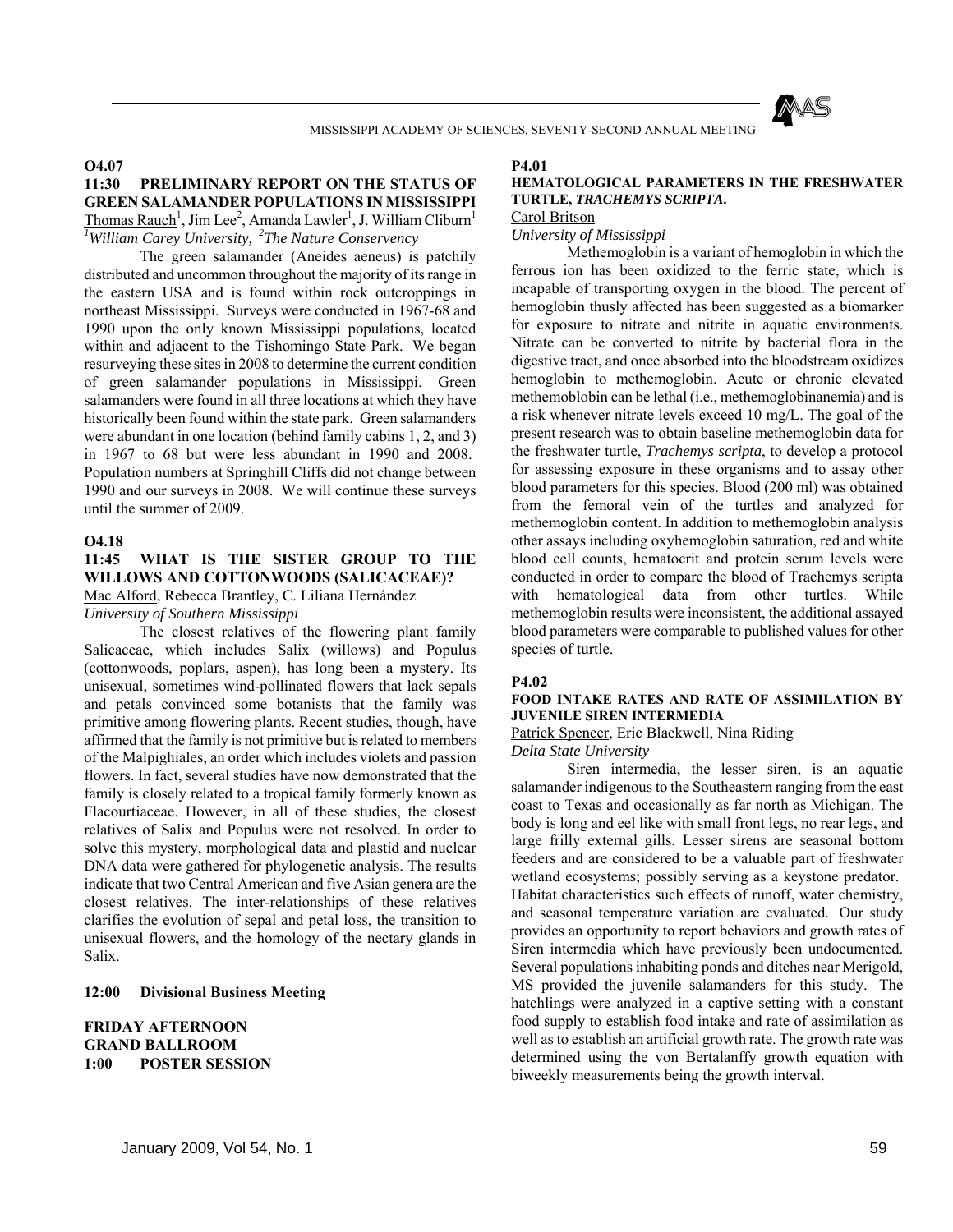

#### **GEOLOGY AND GEOGRAPH**

Chair: Zachary Musselman, Millsaps College Vice-chair: Johnathan McMillin, MS Dept. of Environmental Quality

## THURSDAY AFTERNOON

## **WALNUT ROOM**

### **O5.01**

### **9:00 UPDATE ON A REVISED GEOLOGIC MAP OF MISSISSIPPI**

David Thompson

## *Office of Geology, MDEQ*

 The long-term mapping strategy of the Mississippi Office of Geology is to completely map the geology of the state at a 1:24,000 scale, the scale of 7.5-minute quadrangle maps. As there are over 840 quadrangles in this coverage, mapping priority is typically given to areas where existing geologic maps are deficient, or to address environmental/ground-water-recharge concerns. Since 1990, a total of 92 geologic quadrangles have been completed under STATEMAP funding, and another 52 geologic quadrangles have been mapped supplementally (144 total). A number of mapping units have been completely mapped across their outcrop, and other units are nearing completion. In light of this, preliminary work is underway to incorporate new mapping into a revised statewide geologic map (1:500,000). Revised and/or added mapping units include, in ascending order, Porters Creek, Naheola, Nanafalia, Tuscahoma, Hatchetigbee, Meridian Sand, Tallahatta, Zilpha/Winona, Kosciusko, and Cook Mountain formations. On the 1969 Geologic Map of Mississippi (Bicker), the Naheola Formation appears as an anomalous, discontinuous outcrop. Current mapping portrays an unbroken Naheola belt across Mississippi, from the Alabama to Tennessee state lines. This belt is an important economic horizon containing lignite, clay resources, kaolin, bauxite, and titanium/zircon-rich heavy minerals. The 900-foot thick Wilcox Group was mapped as undifferentiated on the 1969 map. It is now subdivided into its component formations (Nanafalia to Hatchetigbee), which are important lignite-bearing and aquifer recharge horizons. In northern Mississippi, the new mapping restrains the anomalous Claiborne overlaps of the 1969 map, and reflects largely normal thicknesses for formations.

## **O5.02**

## **9:15 THE SECOND OLDEST REPORTED PRIMATE**  *TEILHARDINA MAGNOLIANA***, NAMED AFTER THE MAGNOLIA STATE, DESCRIBED FROM EARLY EOCENE FOSSILS FOUND AT MERIDIAN, MISSISSIPPI**

## David Dockery

*Mississippi Office of Geology*

 Chris Beard, of the Carnegie Museum of Natural History, named early primate fossils from the T4 sand of the

upper Tuscahoma Formation at the Red Hot Truck Stop locality at Meridian, Mississippi, as the new species Teilhardina magnoliana in the March 11, 2008, edition of the Proceedings of the National Academy of Sciences of the United States of America (v. 105, no. 10, p. 3815-3818). Beard noted that undoubted primates "appear almost synchronously in the fossil records of Asia, Europe, and North America," but recognized the Mississippi species as the most basal member of its genus as currently known from either Europe or North America. This status was based on a phylogenetic analysis of dental characteristics, which placed them as the most primitive primate known outside of China. A plate illustrated a composite partial dentition of eight teeth from at least three individuals; twenty teeth have been found to date. The T4 sand was first published as Late Paleocene immediately below the Paleocene-Eocene boundary. The age of the T4 sand was determined from a dinoflora dominated by Apectodinium hyperacanthum; Apectodinium is an index taxon for the Paleocene-Eocene thermal maximum (PETM). This thermal maximum is now placed as early Eocene in age, thus moving the Paleocene-Eocene boundary downward somewhere within the Tuscahoma Formation. Teilhardina specimens from Europe occur within the Apectodinium acme zone but within sea-level lowstand deposits rather than below them as at Meridian.

## **O5.03**

## **9:30 EXCAVATION OF A PARTIAL SKELETON OF A JUVINILE ZYGORHIZA KOCHII IN THE LOWER YAZOO CLAY, YAZOO COUNTY, MISSISSIPPI**

James Starnes<sup>1</sup>, Tyler Berry<sup>2</sup>

## *1 Mississippi Office of Geology, 2Millsaps College*

 During September-October 2008, a partial skeleton of a juvenile Zygorhiza kochii was excavated from the Yazoo Clay in an unnamed tributary of Piney Creek, near Benton Mississippi (Southeastern ¼ of Section 18, Township12 North., Range 1 West, Yazoo County). The specimen is fragmentary and largely disarticulated. It is currently represented by: eleven vertebrae including cervical, dorsal, caudal and lumbar elements, along with seven vertebral growth plates with underdeveloped sutures; several rib fragments (mostly posterior). Bone preservation is exquisite, as delicate textured surfaces are preserved where cartilaginous tissues once attached. Vertebrae neural spines and rib fragments show semicircular incisions as evidence of intense scavenging by sharks and other predatory fishes. The fossil bones rested on a well-preserved ancient sea floor surface. This sea floor surface is a bedding plane marked by intermittent invertebrate shell hash containing a concentration of associated fossil vertebrates including: small tiger shark, nurse shark, ray, barracuda, and other fish vertebrae and teeth. This associated fauna is attributed here to a "whale fall" assemblage, such as is found around modern whale remains resting on the sea floor. Whale falls host a complex ecosystem around the whale carcass before burial on an otherwise featureless and baron ocean bottom.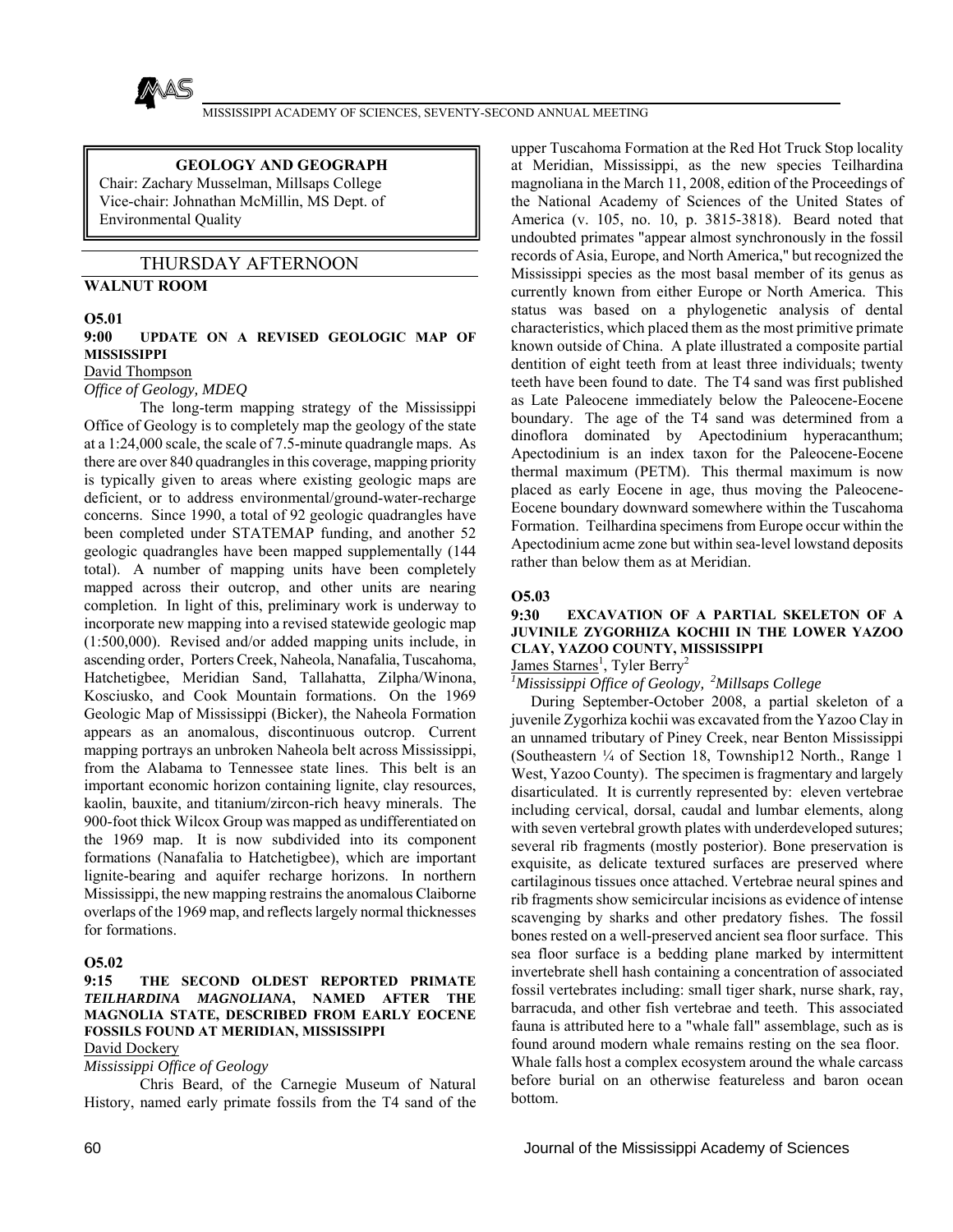

## **O5.04**

## **9:45 THE BLUE SPRINGS FOSSIL DECAPOD HORIZON IN THE COON CREEK TONGUE OF THE RIPLEY FORMATION IN UNION COUNTY, MISSISSIPPI**

# David Dockery, James Starnes

## *Mississippi Office of Geology*

 Gale Bishop (1983) published a decapod fauna of ten species based on some 1,300 specimens from the Coon Creek Tongue of the Ripley Formation in a roadcut on Highway 9 just north of Highway 78 at the Blue Springs exit. Other collections were made from this locality until the locality became completely overgrown. A new outcrop in a borrow pit (largely opened in 2008) on the west side of Highway 9 and north of the old locality has re-exposed the fossil decapod zone. Here the zone contains decapods preserved both as phosphatic molds and nonphosphatic shells, fossil mollusks, and phosphatic concretions. It also contains paired valves of the deep-burrowing clam Panopea preserved upright in life position. Decapod phosphatic molds consist largely of the carapace and the stumps of the legs. Nonphosphatic crabs preserved in place may contain the extremities of the legs and the arms and claws. Bishop (1991) increased the Blue Springs decapod species count to 13. He believed the phosphatized crab steinkerns to represent a cycle of preservation and exhumation. Unphosphatized crabs with delicate legs represent a biocoenosis, possibly due to seasonal anoxic conditions known today as "dead zones." Such dead zones occur after algal blooms, produced by the nutrient-rich water of the Mississippi River, decay and deplete oxygen across a large area of the north-central Gulf of Mexico sea floor.

#### **O5.05**

### **10:00 LATE QUATERNARY VEGETATION CHANGES IN THE MISSISSIPPI-ALABAMA BLACK PRAIRIE** George Phillips

## *Mississippi Museum of Natural Science*

 The Mississippi-Alabama Black Prairie, or 'Black Belt,' is a distinctive physiographic, phytogeographic, and agroeconomic district occupying  $\sim 6,200$  square miles of the older, inner part of the Central Gulf Coastal Plain. Topographically, the Black Prairie is a shallow, arcuate basin bounded by the Fall Line Hills to the east and north, the Flatwoods to the west (Mississippi), and Chunnenuggee Hills to the south (Alabama). The physiography and pedology of the district is determined by Upper Cretaceous calcareous sediments of the Selma Group. Prior to European settlement, the Black Prairie consisted of a mosaic of forest and prairie, largely forest  $(\sim)0\%)$  but intervened in the upland stream divides by small, insular grassland prairies (~10%), typically  $\leq$  2,000 acres. Like much of the Americas during the latest Quaternary, the botanical composition of the Black Prairie has changed through three phases of occupation--Pre-Occupational  $(>12.0 \text{ kBP})$ , Amerind  $(-12.0 \text{ to } 0.17 \text{ kBP})$ , and European  $( $0.17 \text{ kBP}$ )$ -as the result of

anthropogenic disturbance, nonnative introductions, and climate change. Geological, paleontological, and historical data accumulated thus far have contributed to an increasingly clearer picture of how vegetation in this district has changed over the last 70,000 years. Most recently, paleofaunistics of Late Pleistocene vertebrates from the Black Prairie, utilizing primarily relative species abundance and stable isotope analysis, has provided clues to understanding the ecology of the district prior to human influence and the post-Wisconsinan global warming trend.

#### **10:15 Break**

### **O5.06**

## **10:30 GEOLOGICAL EXHIBITS AT THE MISSISSIPPI CHILDREN'S MUSEUM**

Michael B. E. Bograd<sup>1</sup>, Susan Garrard<sup>2</sup>

*1 Mississippi Office of Geology, 2Mississippi Children's Museum* Plans for the Mississippi Children's Museum to be built in Jackson include several exhibits on geology. The museum designers and educational consultants have talked with the

geological community in Mississippi about features to include and how to exhibit them. A major exhibit in the museum will be a map of Mississippi where visitors can walk around educational features on the surface, and also tour the subsurface. Surface features will include physiography, a hands-on fossil whale dig, and the Mississippi River. The underground access tunnels provide many opportunities for wall displays as visitors go to three underground rooms. The biggest room will be the volcano room under central Mississippi. There will be displays about the Jackson Dome and also a display from the seismograph to be installed outside the building. The room under the Delta will display the stratigraphic column and will have drawers containing rocks and fossils from various horizons. The gopher tortoise room will illustrate soils and archeological artifacts. Planning is still ongoing; other exhibits may include an oil well, a gravel mine, and perhaps mollusks and other fossils. This state of the art museum will be a plus for science education in the state and for geologic literacy in particular.

#### **O5.07**

## **10:45 SLOPE FAILURE AT MILLSAPS COLLEGE, JACKSON, MISSISSIPPI**

#### Stan Galicki *Millsaps College*

 A historically altered slope composed of Pre-Loess Terrace deposits was excavated and replaced with a 2 m high retaining wall. Although drought conditions in the spring and summer of 2007 masked the hydrology of the Pre-Loess Terrace during construction, two important indicators of the slope's hydrology were ignored. The base of the slope featured well established hydrophytic vegetation, and the scar from a 1988 slump was still evident on the eastern margin of the proposed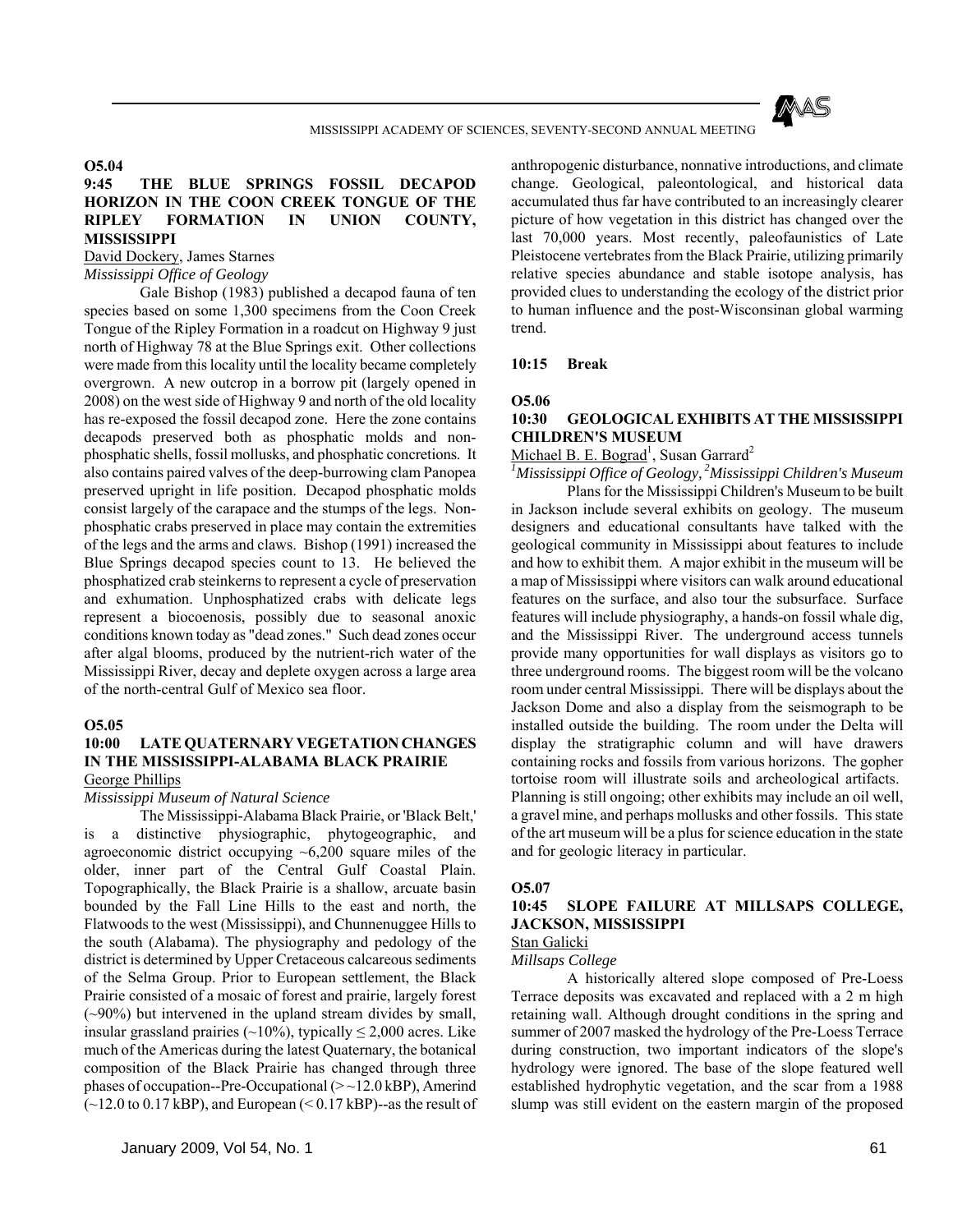

wall's footprint. By late fall, the cumulative annual precipitation had returned to average values and a slight horizontal deflection of the wall was observed. In mid-December 2007 a slump formed that resulted in an initial scarp of approximately 1 m and horizontal wall displacement at the toe of 2 m. Movement over the next two months resulted in 3.4 m horizontal and 0.7 m vertical deflection of the wall at the toe and 2.3 m of vertical displacement at the head. A slope indicator survey indicated a failure surface coincident with the base of the low permeability backfill. Conventional core analysis of the backfill material indicated a dry bulk density of 97.4 lbs/ $ft^3$  and wet bulk density of 119.3 lbs/ $ft^3$ . The unit weight of the pre-cast blocks was 119.07  $\text{lbs/ft}^3$ . Factors contributing to the failure of the engineered block retaining wall include the use of low permeability Pre-Loess Terrace as backfill material, inadequate drainage design, and failure to observe signs of existing hydrologic conditions.

#### **O5.08**

## **11:00 SOURCE TO SINK SEDIMENTOLOGICAL CHARCTERISTICS WITHIN MILL CREEK, RANKIN COUNTY, MISSISSIPPI**

Chad Killcreas, Zachary A. Musselman

#### *Millsaps College*

 The goal of this study is an in-depth analysis of the bed material found in Mill Creek sampled from various points between its headwaters near Brandon, Mississippi, and its mouth in Pelahatchie Bay within the Ross Barnett Reservoir. Textural characteristics will be analyzed to determine grain size, shape, and roundness/angularity. The results will help determine if a significant amount of a certain grain size is being transported by the stream and if any characterization can be applied to the grains that will correlate them with their source. This study also hopes to provide evidence that anthropogenic factors may be, at least in part, responsible for the perceived increase in sediment transported by the stream in recent years. Mill Creek originates in manmade lakes and has experienced drastic changes in land use within its drainage basin over the last few decades. The amount of land in farms within Rankin County has dropped from 63% in 1950 to 26% in 2002. Preliminary results show that the dominant sediment being transported are fine and very fine, angular to sub-angular, clear sands with little to no coatings. Mineralogically the sediment is dominated by quartz with some potassium feldspar, calcite, and possibly gypsum.

## **THURSDAY AFTERNOON WALNUT ROOM**

## **O5.09**

**1:30 TESTING THE HYPOTHESIS OF CHANNEL ARMORING IN THE PEARL RIVER BELOW THE ROSS BARNETT RESERVOIR, JACKSON, MISSISSIPPI** R. Tyler Berry, Zachary A. Musselman

*Millsaps College*

 The goal of this project was to collect, analyze, and describe the characteristics of the sediment within the upper reaches of the Pearl River channel and those just downstream of the Ross Barnett Reservoir (RBR). The Pearl River Basin has a contributing drainage area of about  $20,200 \text{ km}^2$  spanning portions of central and southern Mississippi. The basin is divided into an upper and lower basin by the  $133 \text{ km}^2 \text{ RBR}$  near Jackson, MS. The RBR is located about 460 river km above the river's mouth near Pearlington, MS where it flows into the Mississippi Sound. RBR was constructed in 1962 and is managed as a flow through reservoir, with no flood control; its primary uses are water supply for the city of Jackson and recreation. The upper basin (above RBR) has a drainage area of 7,900 km2 and flows through Eocene aged units. The upper reaches of the lower basin (below RBR) flow through Oligocene and Miocene aged units. In this study, we tested the hypothesis of channel sediment coarsening downstream of reservoirs based on dams acting as sediment traps and creating hungry water. Hungry water has been shown to selectively entrain smaller particles leaving an armored channel of coarser sediment in the downstream reaches below dams. Results suggest a unimodal distribution of sediment texture above the RBR with most samples concentrated in the fine to very fine sand textural classes.

## **O5.10**

#### **1:45 SHALE LAYERS IN THE ALABAMA SMACKOVER FORMATION AND THEIR IMPLICATIONS FOR THE RELATIVE SEA-LEVEL CHANGE AND REGIONAL CORRELATION**

## Bradley Winton, Lawrence R. Baria, Ezat Heydari *Millsaps College*

 Several organic-rich, siliciclastic shale layers, ranging in thickness from 0.5 ft to 50 ft were discovered in the Smackover Formation during the recent drilling in Conecuh, Covington, and Escambia counties of Alabama. Shale layers are readily correlative across the eastern arm of the Conecuh Embayment and appear to pinch out along the rims of the basin. In the basin-ward direction, these shales grade into muddy outer ramp carbonates of a normal marine Smackover sequence. Shale beds are black, laminated, slightly limey, and nearly devoid of marine fauna. Most importantly, shales contain abundant terrestrially derived, herbaceous organic matter. Powdered x-ray diffraction analyses of clay sized fraction reveals an assemblage of chlorite, illite, and kaolinite. We suggest the deposition of these shales occurred during sea-level falls when siliciclastics and terrestrial organic matter were delivered into restricted basinal lows of the region via run off. The clay content of the shale approximates the mineralogy seen in low-grade metamorphic slates, phyllites, and graywackes described in drill penetrations along the Pensacola Arch. The occurrences of these shale layers may indicate up to three sea-level falls during the deposition of the Smackover Formation in Alabama. It is also likely that the shale intervals are correlative with exposure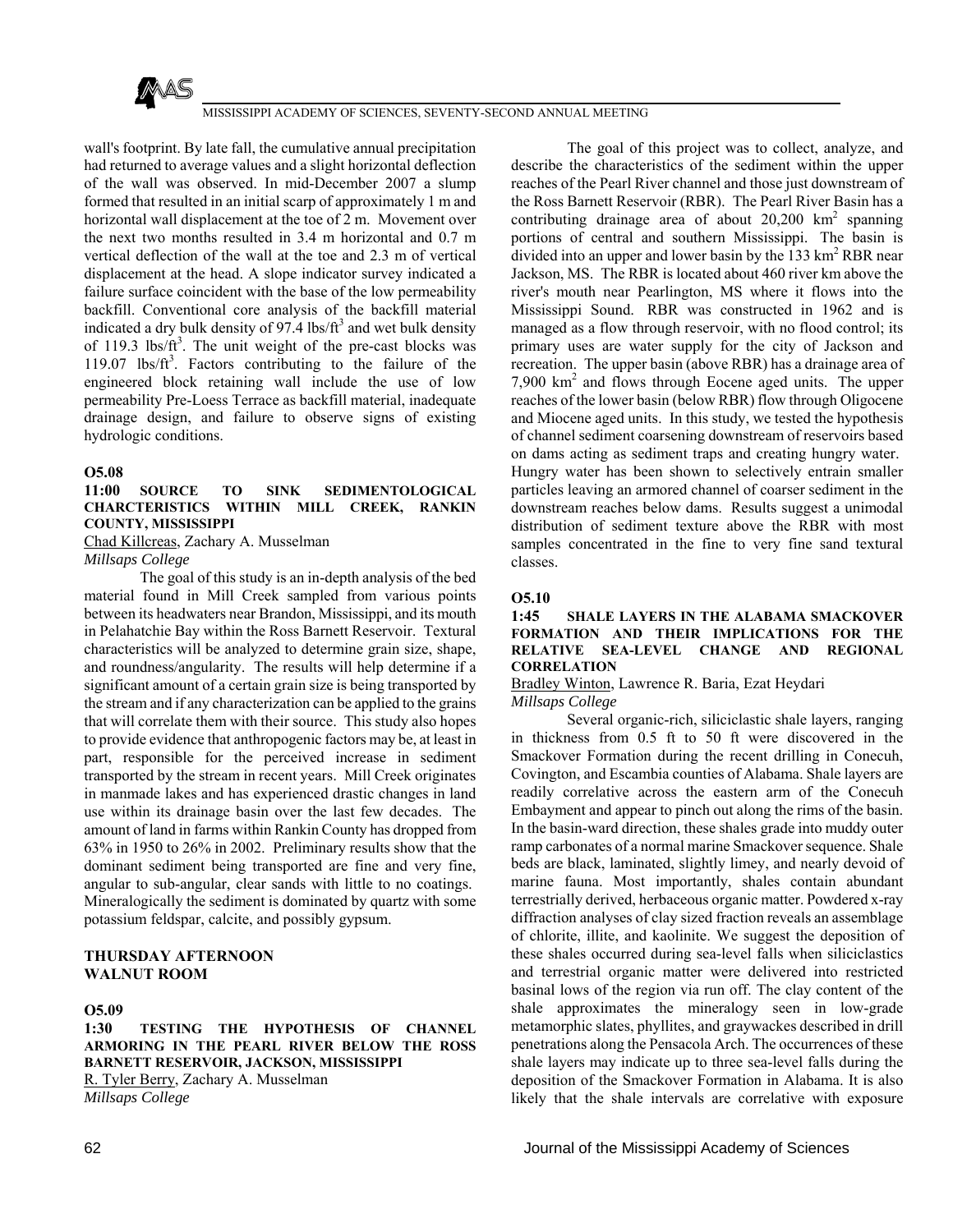

surfaces previously described from the Smackover Formation in the up-dip areas of the Eastern Gulf Coast region. Therefore, it can be inferred that the observed Alabama Smackover depositional events closely correspond to the deposition of the Smackover "C", "B", and "A" cycles in Mississippi, Arkansas, and Louisiana.

### **O5.11**

### **2:00 NUTRIENT CHEMISTRY OF STORMWATER RUNOFF, LEFLUER'S BLUFF STATE PARK, JACKSON, MS** Maria Greene, Stan Galicki

#### *Millsaps College*

 The 305 acre Lefluer's Bluff State Park in Jackson, Mississippi contains a 100 acre golf course constructed in upland forested habitat. The adjacent low lying areas are dominated by wetlands in the floodplain of the Pearl River. Overland flow and runoff from the golf course source Eubanks Creek and the Pearl River. A previous investigation suggested a link between elevated nutrient levels in wetland sediment and runoff from the golf course. This investigation monitored both  $NO^3$  - N and  $PO_4$ concentrations as well as total suspended and dissolved sediment in stormwater runoff during the spring and summer of 2008. Water samples were taken during seven storm events using an automatic stormwater sampler. The maximum levels of  $NO_3 - N$ and PO4 recorded were 1.50 and 5.18 mg/L respectively. The average NO<sup>3</sup> - N level was  $0.30 \pm 0.59$  mg/L and the average PO4 level was 2.31± 2.18 mg/L. Total suspended sediment averaged 513 ppm and total dissolved sediment averaged 199 ppm. Field observations made during two storm events late in the study suggest that overflow from a municipal sewer may be a source of considerable contamination. While source effluent concentrations of NO<sup>3</sup> - N only averaged 0.06 mg/L, PO<sub>4</sub> averaged 5.82 mg/L. Although there is nutrient input in runoff from the golf course, overall levels appear to be relatively low. The highest concentrations of  $PO<sub>4</sub>$  appear to be the result of sewer overflow directly into the stream.

#### **2:15 Break**

#### **O5.12**

## **2:30 GROWTH RESPONSE OF DOUGLAS FIR TO THE RED CANYON FAULT, SOUTHWESTERN MONTANA, USA** Rachel Keng, and Stan Galicki

*Millsaps College*

 Dendroseismic research on the Cabin Creek fault created during the 1959 Hebgen Lake earthquake in southwest Montana indicated a growth suppression in Douglas-fir (Pseudotsuga menziesii) in growth years following the quake. The objective of this research was to investigate the growth response of Douglas-fir at greater distances from a fault scarp. Two increment cores, one parallel to the slope and the other on the down slope side, were taken from thirty-three Douglas-fir in the Gallatin National Forest. Sampling was divided into three groups of at least ten trees on the downthrown block of the Red Canyon Fault. One group was located at the fault scarp, another at 75 m, and the last at 150 m from the fault. The average diameter at breast height was  $44.9 \pm 11.4$  cm. Crossdated increment cores will be examined for suppression following the 7.5 magnitude 1959 earthquake. Variations in growth response around the bole within each tree, among trees in each group, and between sample groups will be examined.

#### **O5.13**

#### **2:45 SEISMIC TOMOGRAPHY APPLIED TO ARCHAEOLOGICAL EXCAVATION: FIELD TESTS AT THE KIUIC SITE, YUCATAN, MEXICO**

William Fontaine, James Harris, George Bey *Millsaps College*

 In June 2008, a seismic survey was conducted at the Kiuic archaeological site in the Central Hills District of southwest Yucatan, Mexico. The main target of the survey was a Maya temple pyramid (approximately 18 m x 16 m) consisting of three stepped platforms. A seismic tomography data set, yielding a total of 1320 raypaths through the structure, was acquired using a 12-channel engineering seismograph and a 1.8-kg sledgehammer source. The velocity structure of the pyramid was imaged through straight-ray tomographic analysis of compressional-wave first arrivals. Velocities range from ~400 m/s near the top of the pyramid to  $\sim$ 2000 m/s at bedrock. The bedrock velocity was confirmed by refraction analysis from a walk-away spread shot in an adjacent plaza. The final velocity model shows small high velocity anomalies at the top level of the pyramid, interpreted to be associated with concrete pads emplaced during stabilization of the upper walls, and a symmetrical low velocity zone (4 m x 6 m) on the back side of the structure near the base that will be tested by excavation in the summer of 2009. The results of this survey suggest that seismic tomography is a feasible noninvasive method for archaeological imaging.

#### **O5.14**

## **3:00 SHALLOW SHEAR-WAVE SEISMIC VELOCITY TESTING IN JACKSON, MISSISSIPPI**

David Butler, James Harris*Millsaps College*

 Earthquake hazards studies of communities in the Mississippi Embayment have shown the importance of measuring properties of the subsurface. One key parameter in determining the dynamic response of a site to earthquake waves is the shear-wave (S-wave) velocity structure of the subsurface. S-wave velocity can be measured directly using surface or downhole seismic methods. We collected downhole seismic data at a site in Jackson, Mississippi, one of the largest metropolitan areas in the Mississippi Embayment. At the site, on the Millsaps College campus, a test hole was drilled by the Mississippi Office of Geology (MOG), cased with 2-1/2" ID PVC casing, and grouted in place. The test hole encountered Pre-Loess Terrace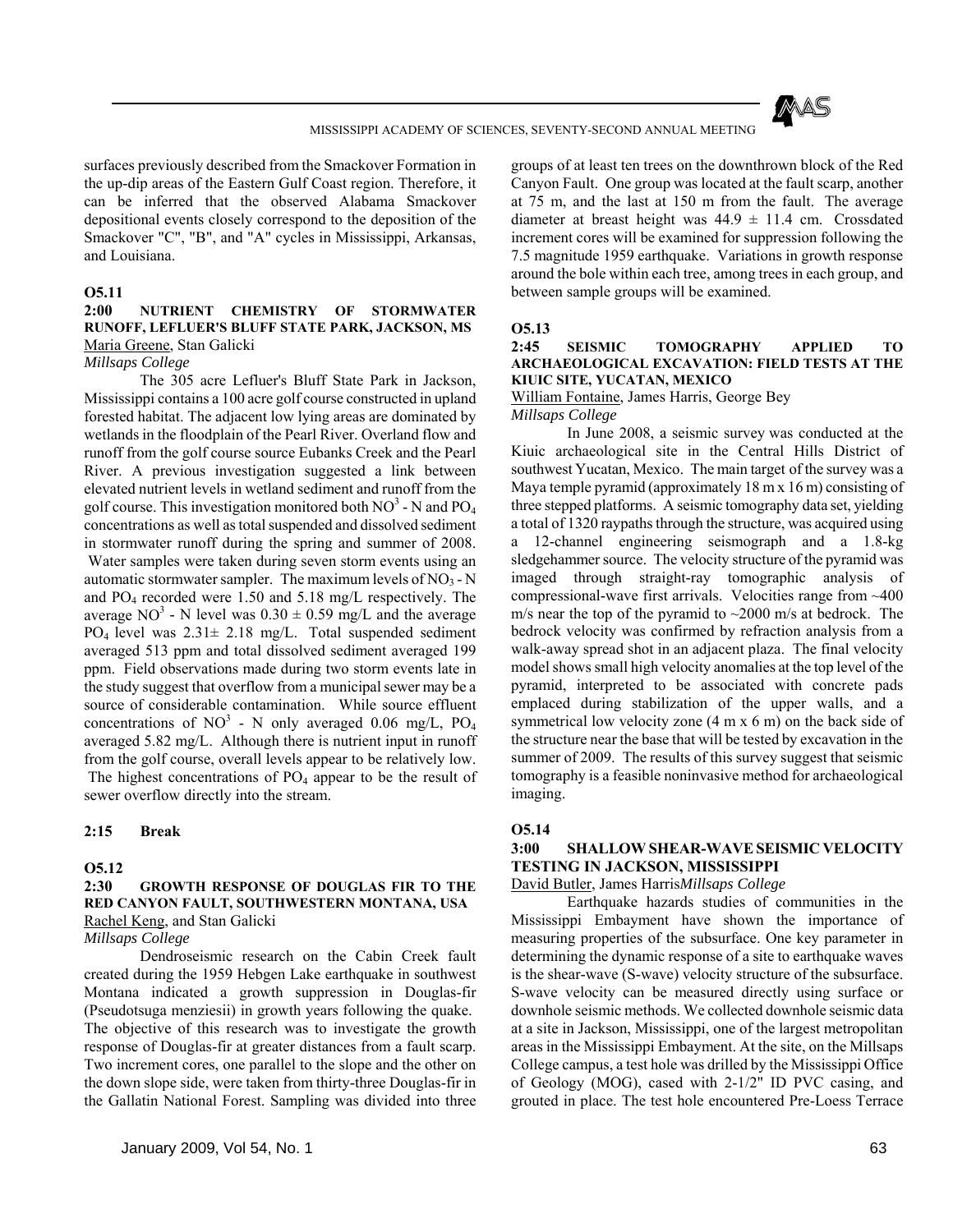

deposits (Pleistocene) at the top and continued through the Yazoo Clay (U. Eocene), Moody's Branch Formation (U. Eocene), Cockfield (M. Eocene), finally bottoming in the Cook Mountain Formation (M. Eocene). The MOG collected a suite of geophysical logs (including SPR and Gamma) and we have preserved continuous core from the upper 30 m of the hole. Downhole S-wave seismic data were acquired using a threecomponent borehole geophone system. The sensor was locked to the borehole wall and moved up the hole at 1-m intervals. Swave travel times from a source (sledgehammer impacting a steel I-beam) at the surface were recorded and the S-wave velocity structure at the site was determined. The results of this project provide an S-wave velocity data set for future ground motion response modeling in the Jackson area.

#### **3:15 Division Business Meeting and Chair Elections**

## **HEALTH SCIENCES**

Co-Chair: Kenneth Butler, University of Mississippi Medical Center

Co-Chair: Stacy Vance, University of Mississippi Medical **Center** 

Co-Vice Chair: Pamala Jones, Mississippi Blood Services Co-Vice Chair: Felicia Tardy, University of Mississippi

Medical Center

## **THURSDAY MORNING**

## **Amiptheather**

## **O6.01**

#### **8:30 PHYSIOLOGICAL RESPONSES ASSOCIATED WITH SSRI IN THE ADRENAL GLAND USING ADULT RATS AS A MODEL**

Roderick McDowell<sup>1</sup>, Michelle Tucci<sup>1</sup>, Hamed Benghuzzi<sup>1</sup> *1 Tougaloo College, 2University of Mississippi Medical Center* 

 The goal of this study was to investigate effects of SSRIs on the zona glomerulosa, zona fasiculata, and zona reticularis of the adrenal gland in adult male and female rats. The adrenal cortex is responsible for the production of mineralcorticoids (glomerulosa), glucocorticoids (fasiculata), and sex hormones (reticularis). Recent evidence in the literature suggest SSRIs cause increases in glucocorticoid levels in females and decreases in LH, FSH, and testosterone levels in males. Therefore, or aim was to morphologically compare the three zones of the adrenal cortex in both male and female rats treated long term with SSRIs. Thirty male and thirty female rats were equally divided into the following groups: control, saline, SSRI 5 mg, SSRI 10 mg, and SSRI 20 mg. After six months the adrenal glands were harvested, sectioned, and stained with hematoxylin and eosin. The overall results revealed no changes in the glomerulosa of both male and female rats. However, decreases in the areas of the fasiculata were evident in female rats with no

changes in male rats. The reticularis areas were increased in the male rats, but not in the female rats. Overall, the results show differences in the SSRIs in the male and females. The results indicate possible disturbances in corticosteroid levels in female rats and alterations in LH, FSH, and testosterone in male rats. Acknowledgements: This research is supported in part by NIGMS R25 GM50117

#### **O6.02**

#### **8:45 THE FREQUENCY AND PERCENTAGE OF OVERRIDES**

Casey Carter<sup>1</sup>, Deborah Torres<sup>1</sup>, Amanda Vargas<sup>1</sup>, Alita Perry<sup>3</sup> *1 Cooperative Intern Program with the Mississippi Gulf Coast Community College—Jackson County Campus Honors Biology and Honors Organic Chemistry Students and Environmental Chemistry Section, 2The National Aeronautics and Space Administration, 3Singing River Hospital System-Cancer Center, Pharmacy* 

 The purpose of this project was to find the percentage of monthly overrides and determine if there were any patterns in override requirements among the different hospital areas. Override is the name given to medications that are ordered during life-threatening or critical situations. Medications are normally stored in a machine called an omnicell, and they are dispensed at particular times each day; however, medication for life-threatening situations can be dispensed at anytime. All that is required is a valid explanation. The authors reviewed the list of overrides to determine which reasons were valid and which were invalid. The invalid reasons were then added together and placed into charts. These charts were then examined to identify trends that might help the hospital know which medications are most frequently used during emergencies. The hospital also evaluated whether some areas needed help distinguishing between real emergencies and non-emergencies. The results indicate some medications were overridden for convenience rather than need, meaning that when medications were ordered as overrides, they were rush-delivered although they were not urgently needed.

### **O6.03**

#### **9:00 INITIATING A LONGITUDINAL STUDY ON BREAST CANCER RISK INDICATORS AND CANCER RECURRENCE RATES IN WOMEN**

Marla Turner<sup>1</sup>, Rachel Simmons<sup>2</sup>

*1 Mississippi University for Women, 2Weill Cornell Medical College* 

 Breast cancer is the second most common type of cancer for women in the United States. At Weill Cornell Medical College and New York Presbyterian Hospital, we are analyzing trends in their breast cancer patients' data to address the pending issues of breast cancer morbidity and mortality. We predict that analysis of patient data will improve diagnosis and treatment of breast cancer. In addition, we believe analysis of this data will lead to the development of innovative practices and preventative therapies that will decrease the incidences of breast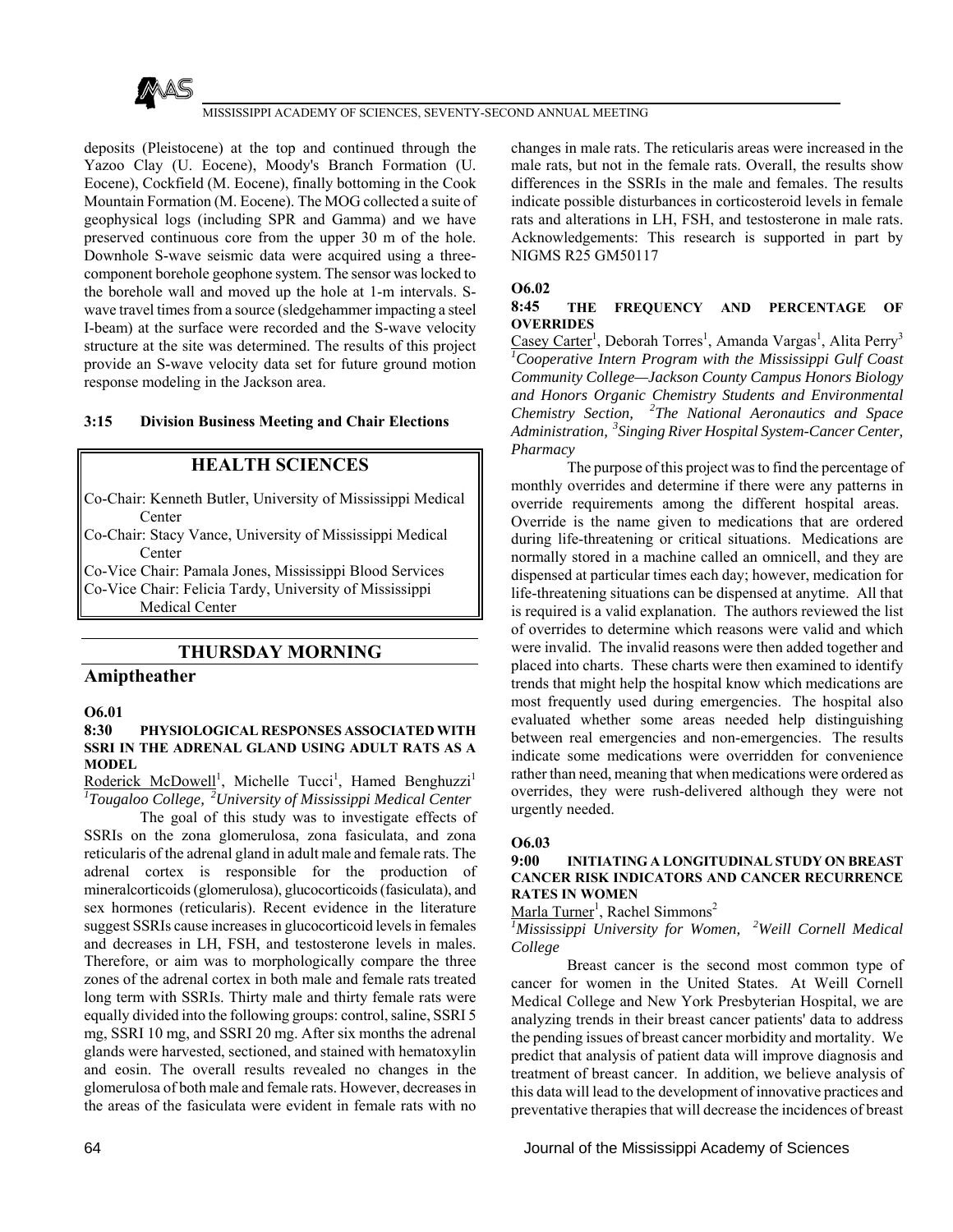

cancer. We are obtaining pertinent health information about breast cancer risk factors and breast cancer recurrence rates from the patient files and developing the Weill Cornell Breast Cancer Surgical Database for use in longitudinal studies. Preliminary results indicate that incidences of breast cancer are higher in cases the following characteristics: 1) Post-menopausal women who have used hormone replacement therapy for a period of five or more years. 2) Pre-menopausal women who have used oral contraceptives for a period of five or more years. 3) Patients having BRCA1 mutations. Through further analyses, we hope to find a significant correlation between these breast cancer risk indicators and incidences of the disease.

#### **O6.04**

## **9:15 A MYSTERY DIAGNOSIS: IMMUNE DYSREGULATION, POLYENDOCRINOPATHY, ENTEROPATHY, X-LINKED RECESSIVE**

Melissa Gischel, Carolyn Beck, Margot Hall *The University of Southern Mississippi* 

 Immune dysregulation, polyendocrinopathy, enteropathy, X-linked syndrome (IPEX), a rare disease, has recently been shown to occur more frequently than previously suspected. The clinical phenotype of IPEX is a direct result of an overactive immune system caused by the proliferation of auto aggressive T cells and auto antibody producing B cells. Without prompt diagnosis and treatment the disease can be fatal within one year of life. Symptoms of this disorder appear in early infancy between birth and approximately 7 months of age. The symptoms include ichthyosiform dermatitis, protracted diarrhea, hemolytic anemia, insulin-dependant diabetes mellitus (IDDM), and thyroiditis. IPEX also manifests as thrombocytopenia, eczema, and hypothyroidism. When IPEX patients are diagnosed they will have some form of gastrointestinal disease, thyroid or pancreatic disease, and some type of dermatitis. These symptoms gave rise to the three components of the syndrome's name; immune dysregulation, polyendocrinopathy, and enteropathy. The diagnosis of IPEX depends heavily on the family history, the elimination of other diagnoses of similar presentation, and the clinical presentation.The most successful treatments are immunosuppression combined with steroids and bone marrow transplant. In addition to these treatments, supportive measures are sometimes necessary. Parenteral nutrition, insulin injections, red blood cell and platelet transfusion, and prophylactic intravenous gamma globulin are needed to aid the treatments. A family with this disease presented with these symptoms and was diagnosed with IPEX.

#### **O6.05**

## **9:30 FACTORS RELATED TO MISSISSIPPI HOSPITAL STROKE READINESS**

Mary Helen Conner<sup>2</sup>, Elgenaid Hamadain<sup>1</sup>, Bo Bowen<sup>2</sup>, Debbie Miller<sup>1</sup>, Victor Sutton<sup>3</sup>

*1 University of Mississippi Medical Center, 2Information and Quality Health Care, 3Mississippi Department of Health, Office* 

#### *of Preventive Health*

 Hospital Stroke Readiness Survey was conducted by Information & Quality Healthcare in partnership with The Mississippi Department of Health to compare the current status of Mississippi hospitals' readiness to rapidly treat acute stroke patients. The overall outcome goal of the initiative is to develop a statewide system of stroke care for Mississippi to provide optimal care to all Mississippians regardless of where they reside in the state. Surveys were conducted in 2005 and 2008 based on the Brain Attack Coalition criteria for establishing primary stroke centers. The surveys were mailed to all Mississippi acute care and critical access hospitals. The 2005 survey response rate was 100% with the 2008 survey response rate being 77%. While many Mississippi hospitals reported following some of the Brain Attack Coalition criteria for primary stroke centers, very few currently have in place all the important identified components for providing quality acute stroke care. Results of the 2008 survey compared to 2005 survey indicated that there has been very little change and some deterioration in the initiation of the Brain Attack Coalition criteria by Mississippi hospitals. This research created awareness among hospital health care providers of the lack of protocols, stroke team, and other criteria related to acute stroke care.

#### **O6.06**

## **9:45 THE EFFECTS OF SELECTIVE SEROTONIN REUPTAKE INHIBITORS ON GLOMERULAR MORPHOLOGY AND AQUAPORIN DISTRIBUTION IN RAT KIDNEYS**

Jerry Zifodya<sup>1</sup>, Hamed Benghuzzi<sup>2</sup>, Michelle Tucci<sup>2</sup>

*1 Belhaven College, 2University of Mississippi Medical Center*  Serotonin is a neurotransmitter that is essential for thought process, anxiety, and mood. Disturbances in serotonin levels can result in alterations in mood, sleep, sexuality, body temperature, appetite, and depression. Selective serotonin reuptake inhibitors (SSRIs) have been developed to increase serotonin concentration within the synaptic cleft to restore homeostasis. This experiment was part of a number of studies carried out to determine the effects of long term administration of SSRIs. Recent evidence suggests SSRIs may increase ADH secretion from the posterior pituitary. The specific goal of this study was to investigate the effects of SSRI at the kidney level using rats as a model. Thirty male and thirty female rats were equally divided into the following groups: control, saline, SSRI 5 mg, SSRI 10 mg, and SSRI 20 mg. After six months the kidneys were harvested and distribution of aquaporin 2 and glomeruli size were evaluated. The results show a dose dependent increase in aquaporin 2 distribution within the kidneys without alterations in glomerular size. These results suggest that there is an increase in ADH levels which leads to the increase in aquaporin 2. Additional research is needed to determine if there is an increase in ADH secretion or if there is an increase in corticosteroids that ultimately leads to increases in aquaporin 2 distribution in the kidneys.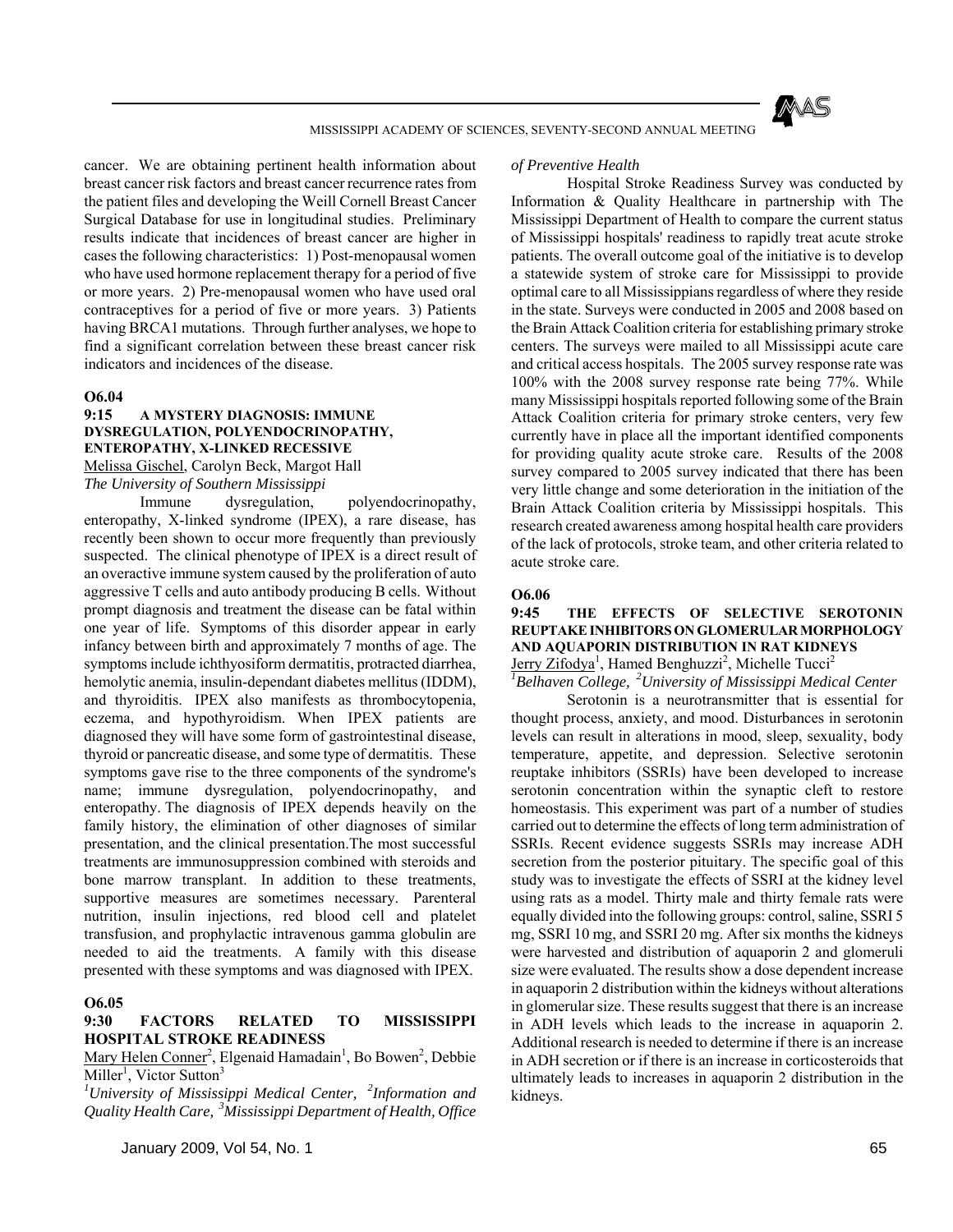

## **10:30 POSTER SESSION 1 GRAND BALLROOM**

#### **P6.01**

## **THE EFFECTS OF THYMOQUINONE CONCENTRATION OF MACROPHAGE CELL VIABILITY AND FUNCTION**

Kirk Surber<sup>1</sup>, Michelle Tucci<sup>2</sup>, Ham Benghuzzi<sup>2</sup>, Joseph  $C$ ameron $3$ 

*1 Hinds Community College, 2University of Mississippi Medical Center, 3Jackson State University* 

 The objective of the present study was to determine the immunomodulatory role of thymoquinone (TQ) regarding its effect on the production of nitric oxide (NO) by macrophages. Under certain conditions, macrophages and certain other cells can produce high concentrations of NO from its precursor Larginine via the inducible nitric oxide synthase (iNOS) pathway. TQ has been established as the major component of the oil extracted from Nigella saliva plant seeds, which is being used frequently in herbal medicine. Macrophage cells administered 5 mM, 10mM and 50 mM of TQ were evaluated for cell number. cellular glutathione content, cellular membrane damage, and cellular nitric oxide after periods of 24, 48 and 72 hours. Following 24 and 48 hours of TQ administration, there were no significant differences in cell numbers, cellular glutathione content, or cellular membrane damage between the control and treatment groups. By 72 hours there was a dose dependent decrease in cell numbers. As the dose increased there was a significant loss in cell numbers. There was a corresponding increase in NO as the dose of TQ increased. This information is important in understanding the potential therapeutic effects of TQ. (Supported in part by NIGMS-NIH Grant R25 GM50117).

#### **P6.02**

#### **THE ROLE OF IgG ON ATTACHMENT AND PHAGOCYTOSIS BY MACROPHAGE CELLS**

April Ellis<sup>1</sup>, Michelle Tucci<sup>2</sup>, Ham Benghuzzi<sup>2</sup>, Joseph Cameron<sup>3</sup> *1 Hinds Community College, 2University of Mississippi Medical Center, 3Jackson State University* 

 Immunological phagocytic recognition by monocytes and macrophages can be mediated by cell surface receptors for IgM, IgG, and a modified component of complement (C3). Two stages are involved: the attachment of a sensitized particle to the plasma membrane and its subsequent internalization. The relative roles of the above immune factors in particle attachment and ingestion have not been adequately examined. In this experiment our aim was to show staining procedures that show evaluation of cellular attachment and cellular phagocytosis. Hematoxylin and eosin staining technique was used to study the encounter of mouse peritoneal macrophages with erythrocytes coated with either IgG (anti D) or with IgG antibody alone or lysed red blood cells. It enabled us to estimate the relative importance of receptor mediated phagocytosis. We have obtained evidence that the Ig membrane receptor sites may play different roles in the attachment and ingestion phases of particle uptake. (Supported in part by R25 GM50117).

**P6.03** 

### **ALTERCATIONS IN MACROPHAGE CELLULAR MORPHOLOGY IN RESPONSE TO VARYING CONCENTRATIONS OF THYMOQUINONE**

Joanna Hullitt<sup>1</sup>, Michelle Tucci<sup>2</sup>, Ham Benghuzzi<sup>2</sup>, Joseph  $C$ ameron<sup>3</sup>

*1 Hinds Community College, 2University of Mississippi Medical Center, 3Jackson State University* 

 Thymoquinone (TQ), derived from the medicinal plant Nigella sativa, exhibits antiinflammatory and anticancer activities through mechanism(s) that is not fully understood. Because numerous effects modulated by TQ can be linked to interference with cellular signaling, we investigated in detail the effect of this quinone on macrophage cellular morphology. Cells treated with low levels of TQ (5 uM) showed evidence of cellular clumping after 24 hours and by 48 hours there was increase in hyperchrormasia with cells showing a compact dense nuclei. As the concentration increased from 5 uM to 10 uM the cells began to show evidence of cellular swelling. The cells appeared to have an increase in the cytoplasm to nucleus ratio after 24 hours. As the concentration was increased to 50 uM there was evidence of increased cytoplasmic vacuolation as early as 24 hours. By 48 hours the high concentration resulted in an increase in cellular fragmentation. The results suggests the possibility that the lower concentration may contribute to increased cellular apoptosis due to the hyperchromatic and dense nucleus; whereas, when the concentration increases, there appears to be a more cytotoxic effect as evidenced by cellular swelling and cellular vacuolization. More information is needed to identify the concentrations which may be beneficial in interfering with the cellular signaling pathways which lead to anti-inflammatory effect as opposed to a cytotoxic or chemotherapeutic effect. Supported in part by NIGMS-NIH Grant R25 GM50117.

#### **P6.04**

#### **V. AMYGDALINA EXTRACTS INHIBIT THE GROWTH OF ESTROGEN RECEPTOR POSITIVE/NEGATIVE HUMAN BREAST CARCINOMA CELLS IN VITRO**

Brittany Robinson<sup>1</sup>, Lecia Gesham<sup>2</sup>, Earnest Izevbigie<sup>2</sup> *1 Hinds Community College, 2Jackson State University* 

 Tamoxifen (TAM) is one of the most effective chemotherapies against estrogen receptor- positive (ER+) breast cancer (BC). While Paclitaxel or Taxol (TAX) is effective against estrogen receptor-negative (ER-) BC. Health disparities exist in breast cancer mortality; although the incidence of BC is highest in White Women (WW), African American women (AAW) have higher mortality rate than other racial or ethnic groups in the U.S. Evidence suggests that aqueous extracts of Vernonia amygdalina (VA) retard the growth of ER+ human BC cells. The effects of VA have not been well characterized in ERcells. The objective of this study was to investigate the effects of VA in ER- cells. Although, the MDA MB-231 cell line is commonly used for ER- cells studies, the human ductal carcinoma cells (BT-549) have been reported to express little or no ER-alpha and thus represent a suitable model to study ER-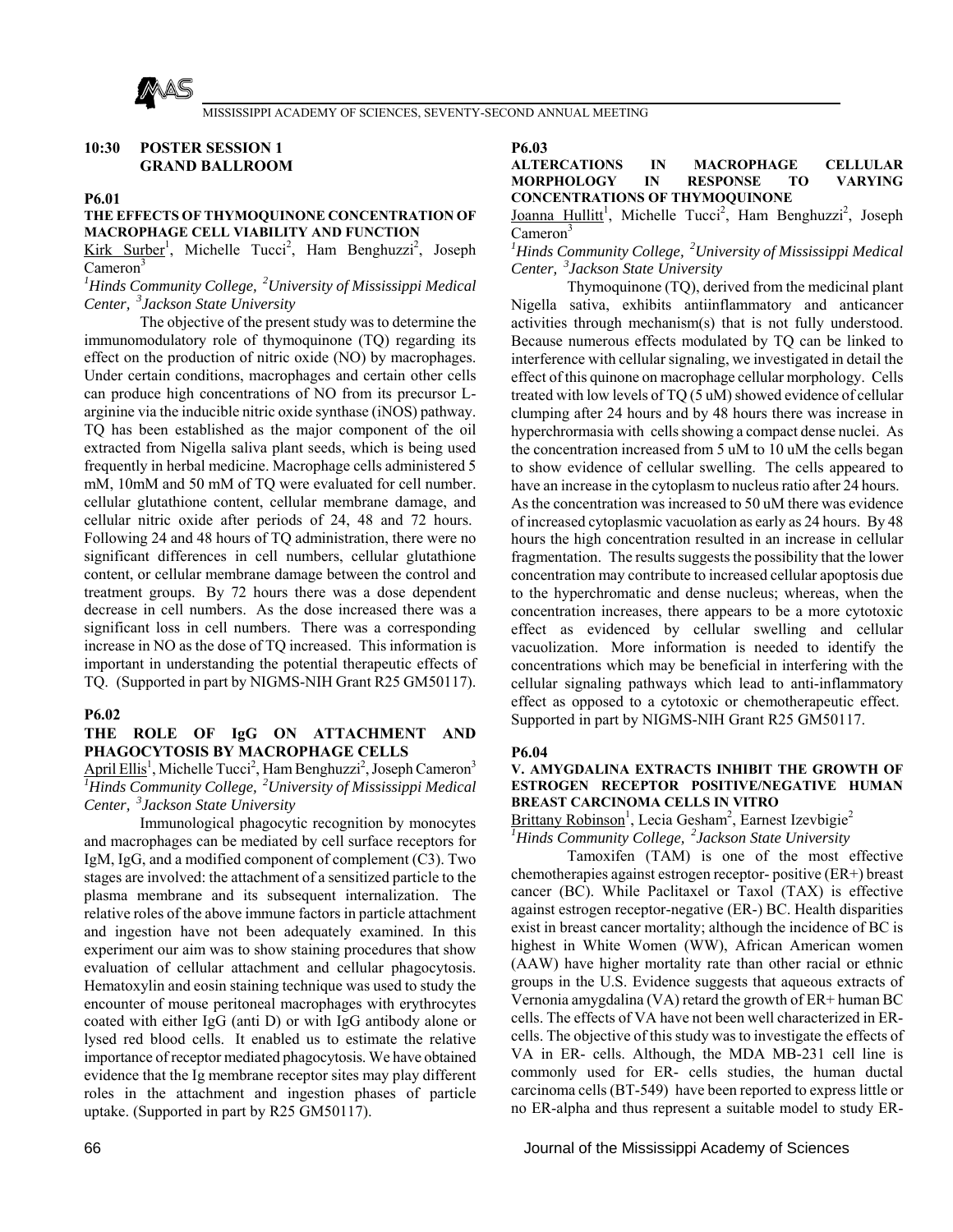

cell growth. Hence MCF-7 (ER+) and BT-549 cells were selected for this study. Mitosis was determined by DNA synthesis assays and confirmed cell counts using a hemacytometer. The results indicate that increasing concentrations of VA abrogated cell growth in a concentrationdependent (10, 100, and 1000 µg/ml) fashion. Estrogen treatment (20 ng/ml) stimulated DNA synthesis in MCF-7 but not in BT-549 cells. The estrogen-stimulated DNA synthesis observed in MCF-7 cells was reversed by either VA or TAM. These data suggest that both ER+ and ER- breast cancer patients may benefit from VA consumption. Supported in part by NIGMS-NIH Grant R25 GM50117.

#### **P6.05**

#### **PULSE PRESSURE IS AN INFERIOR PREDICTOR OF INCIDENT CORONARY HEART DISEASE IN AFRICAN-AMERICANS: THE ARIC STUDY.**

#### Kenneth Butler, Alan Penman, Thomas Mosley, Herman Taylor *University of Mississippi Medical Center*

 In European-Americans, pulse pressure (PP) is a stronger predictor of coronary heart disease (CHD) risk than either systolic BP (SBP) or diastolic BP (DBP) in people over 50 years of age. In African-Americans, however, there are conflicting reports regarding the usefulness of PP in predicting CHD events. We compared PP, SBP, and DBP individually and in combination as predictors of incident CHD in a populationbased cohort of middle-aged and elderly African-Americans. A total of 1,832 men and women aged 46-68 years participating in the ARIC study who were free of CHD and not taking antihypertensive therapy were followed over 14 years (1990-2004) for incident CHD. Cox proportional hazard regression was used to assess the relationship between blood pressure components and CHD risk after adjustment for age, sex, race, BMI, smoking, diabetes, and total cholesterol:HDL ratio. Individually, the adjusted hazard ratios (HR) for incident CHD associated with a 1 standard deviation (SD) increment in SBP, DBP, and PP were 1.58 (95% CI, 1.36, 1.84), 1.39 (95% CI, 1.16, 1.66), and 1.51 (95% CI, 1.30, 1.75), respectively. In dual component models, PP was an independent predictor of CHD risk in a model containing DBP but not in a model containing SBP. In dual component models containing grouped SBP categories (<120, 120-139, 140-159 mm Hg), there was no incremental value of either PP or DBP. In this middle aged and elderly African-American cohort, SBP was the strongest predictor of incident CHD; PP had no independent predictive value over and above SBP.

#### **P6.06**

## **ANALYSIS OF THYMOQUINONE RELEASE FROM BETA TRICALCIUM PHOSPHATE DRUG DELIVERY SYSTEM**

Kenita Stokes<sup>1</sup>, Michelle Tucci<sup>2</sup>, Ham Benghuzzi<sup>2</sup>, Joseph  $C$ ameron<sup>1</sup>

*1 Jackson State University, 2University of Mississippi Medical Center* 

 It is well documented that tricalcium phosphate (TCP) and hydroxyapatite have properties which are similar to skeletal tissues. These materials have been used successfully to fill bone defects as well as to fill dead space created by surgical excision of diseased or traumatized bone. Numerous studies conducted in our laboratory have shown that porous apatite ceramics are biocompatible and can be used to deliver various chemicals and biologicals in a sustained manner for long duration. Hydroxyapatite has also been used in crystalline form as packing material for high performance liquid chromatography for the separation of proteins. Protein separation from apatite materials is usually performed under non-stringent conditions, which are similar to physiological condition. Porous ceramic tricalcium phosphate lysine delivery systems containing thymoquinone at two different concentrations were used to determine release characteristics. TCPL Drug Delivery System will show a direct correlation between the release profiles of capsules loaded with two different dosages of the same drug. The goal of this study is to develop and characterize a delivery system that is capable of releasing a lipid soluble drug over time. To evaluate the release of the drug loaded into the capsules at two different concentrations. (Supported in part by REAP-Academy of Applied Sciences Grant 06-22).

#### **P6.07**

## **A ZEBRAFISH MODEL OF SHORT- AND LONG-TERM ETHANOL EXPOSURE**

Jeffrey A. Love<sup>1</sup>, Tina G. Smith<sup>1</sup>, M. Linley Freeman<sup>1</sup>, Zachary J. Yoder<sup>2</sup>, Christine A. Purser<sup>1</sup>, Stephanie M. Burks<sup>1</sup>, D. Bruce Couch<sup>1</sup>, Stanley V. Smith<sup>1</sup>, Rodney C. Baker<sup>1</sup> *1 University of Mississippi Medical Center, 2Murrah High School* 

 Common models of alcoholism are limited by cost and the reluctance of mammals to drink ethanol. We used zebrafish to develop an economical model of short- and long-term ethanol exposure. Fish exposed to 50 mM ethanol exhibited exponential rises (t1/2=3.3min) in body levels that plateaued at 27 mM by 30 min. Thirty min exposures to 10-200 mM ethanol caused a concentration-dependent increase in fish levels to 68% of bath concentration. Elimination involved rapid exponential and slow linear components as fish ethanol levels decreased 98% in 1 hr. Fish treated for 1, 2, 4, 8, or 12 weeks maintained ethanol levels at 77% of aquarium concentration (30-50 mM) without increased mortality. Long-term ethanol treatment significantly reduced male (mean±SD; 479±68 vs. 517±84 mg) but not female (752±225 vs. 782±244 mg) body weights. Control females had significantly higher fasting blood glucose levels than males (132±52 vs. 84±30 mg/dl). Ethanol treatment decreased fasting blood glucose in females  $(118\pm55 \text{ vs. } 132\pm52 \text{ mg/dl})$ , and significantly increased it in males  $(106\pm40 \text{ vs. } 84\pm30 \text{ mg/dl})$ , abolishing the sex difference seen in controls. Thus, zebrafish predictably absorb and tolerate ambient ethanol, respond to it with metabolic changes, and should serve as a useful model in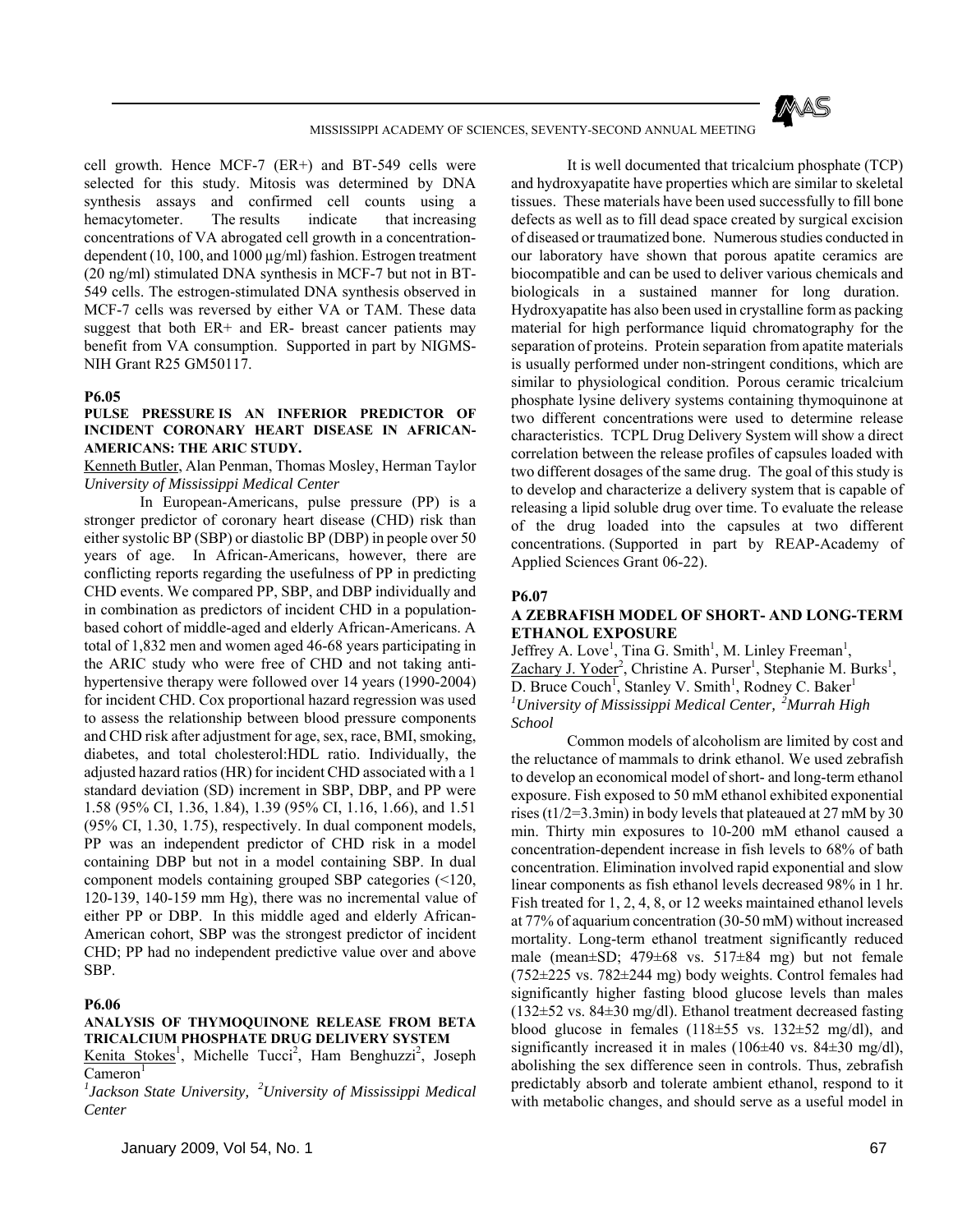

which to study alcohol-induced organ damage. (Supported in part by the Howard Hughes Medical Institute.)

#### **P6.08**

## **RESPONSE OF ALVEOLAR TYPE II CELLS TO LIPOPOLYSACCHARIDE**

## Kelley McDonald, Tyrel Harris, Stacy Vance, Michelle Tucci, Ham Benghuzzi

## *University of Mississippi Medical Center*

 Lipopolysaccharide (LPS) is the major portion of Gramnegative bacteria. The interaction of the lipid A moiety with receptors results in cellular activation and the release of systemically and locally active proinflammatory molecules. LPS is a major pathogenic factor potentially provoking local acute lung inflammation associated with a high mortality rate. The goal of the study was to determine if a dose dependent relationship between LPS and inflammatory mediators occur and if the response is sustained for long durations. A549 cells were treated with 1, 10 or 100 ng/mL LPS for periods of 24, 48 and 72 hours, and cell numbers, cellular morphology, cell damage, and cellular nitric oxide levels were evaluated. Cell numbers were increased significantly in the 10 and 100 ng/mL treatment as early as 24 and remained elevated after 48-72 hours. Cell numbers were increased in the low dose after 48 hours and remained increased at 72 hours. The data shows an approximate 2 fold increase from the 1 ng/mL treatment to the 10 and 100 ng/mL treatment groups. A similar trend was seen for nitric oxide production. The lack of increase from 10 - 100 ng/mL supports the theory that LPS recognizes and innervates receptors and at 10 ng/mL the receptors are saturated and additional LPS do not increase the .response. Cell damage was not apparent in the cells treated with LPS, and recovery was seen by 72 hours. Evaluation of earlier time points (1-12 hours) may show transient increases in inflammatory markers and warrant investigation.

#### **P6.09**

#### **EVALUATION OF LEPTIN AND IGF-1 ON INFLAMMATORY MEDIATORS IN RAW MACROPHAGE CELLS**

Shanna Usry, Whitney Hall, Stacy Vance, Michelle Tucci, Ham Benghuzzi

*University of Mississippi Medical Center* 

 Obesity has rapidly become a worldwide epidemic. Aside from insulin resistance, hypertension, and dyslipidemia there is also an increase in inflammatory markers such as C reactive protein and serum amyloid. Oxidative stress and elevated plasma levels are thought to be associated with inflammatory pathologies associated with obesity. The goal of this study was to challenge RAW macrophages with the hormones leptin and IGF-1 and compare their cellular response to cells treated with a known inflammatory stimulator, LPS. Cell numbers were not affected by the addition of LPS (2 ng/mL), leptin (0.2 ng/mL), or IGF-1 (0.2 ng/mL) after 24 hours of culture. After 48 hours of culture, cell numbers were reduced by 50% in the IGF-1 treatment group compared with control

(p<0.05). A 20% decrease in cell number was observed for cells treated with either LPS or leptin. LPS caused an increase in nitric oxide (NO) production at 24 hours and remained elevated after 48 hours. IGF-1 and leptin had similar levels after 24 hours, with a significant increase in NO in leptin treated cells by 48 hours. Cellular glutathione concentrations were unchanged after treatment for the duration of the experiment. Cellular morphological changes were evident in all treatment groups as early as 24 hours. The data suggest leptin can cause increases in nitric oxide production with time in culture. Additional experiments are needed to determine if leptin can also increase pro-inflammatory cytokine levels.

#### **P6.10**

### **DEFINING THE ROLE OF HIF-1 α AND CTGF IN FIBROSIS**

Rhea Richardson, Derrick Haung, Tamika Tayolr, Michelle Tucci, Ham Benghuzzi

*University of Mississippi Medical Center* 

 CTGF plays a major role in pathways that lead to fibrosis, including fibrosis of major organs, fibroproliferative diseases, and scarring. Tissue hypoxia has been reported to induce the expression and secretion of CTGF in various tissues and organs, such as in renal cortical myofibroblasts, in renal interstitial fibroblasts, and in skin. This implicates CTGF as a mechanism of action for tissue damage caused by hypoxia. Studies have shown that cells deficient in hypoxic inducible factor 1 (HIF-1 $\alpha$ ) were not able to produce CTGF mRNA, suggesting a strong association between the two proteins. In this study fibroblast were placed under hypoxic conditions for periods of 2, 24, 48, and 72 hours, and the levels of HIF-1 $\alpha$ , and CTGF were determined by immunocytochemical techniques. The results show a strong positive response to HIF-1α following hypoxia treatment for periods of 24 hours. By 48 and 72 hours HIF-1 $\alpha$  levels are reduced and increases in CTGF cellular staining are noticeable. These results indicate a strong correlation between HIF-1α expression and CTGF upregulation. Our data also shows that once CTGF is induced,  $HIF-1\alpha$  levels decline even though hypoxic conditions are maintained. Determining the relationship between HIF-1α and CTGF may provide a deeper understanding of the pathogenesis of fibroproliferative disease.

#### **P6.11**

## **THE EFFECTS OF CONTINUOUS ADMINISTRATION OF DBM ON MG63 CELLS.**

Kim Theard, Sumia Abdelrahma, Laura Franklin, Michelle Tucci, Stacy Vance, Ham Benghuzzi *University of Mississippi Medical Center* 

 Demineralized bone matrix protein (DBM) has been used to reconstruct bone. Previous studies in our lab have shown that acute administration of a single high dose (30 mg/mL) of DBM can stimulate cell proliferation with slight increases in cellular damage and cellular glutathione. However, the cellular effects of lower doses administered continuously have not been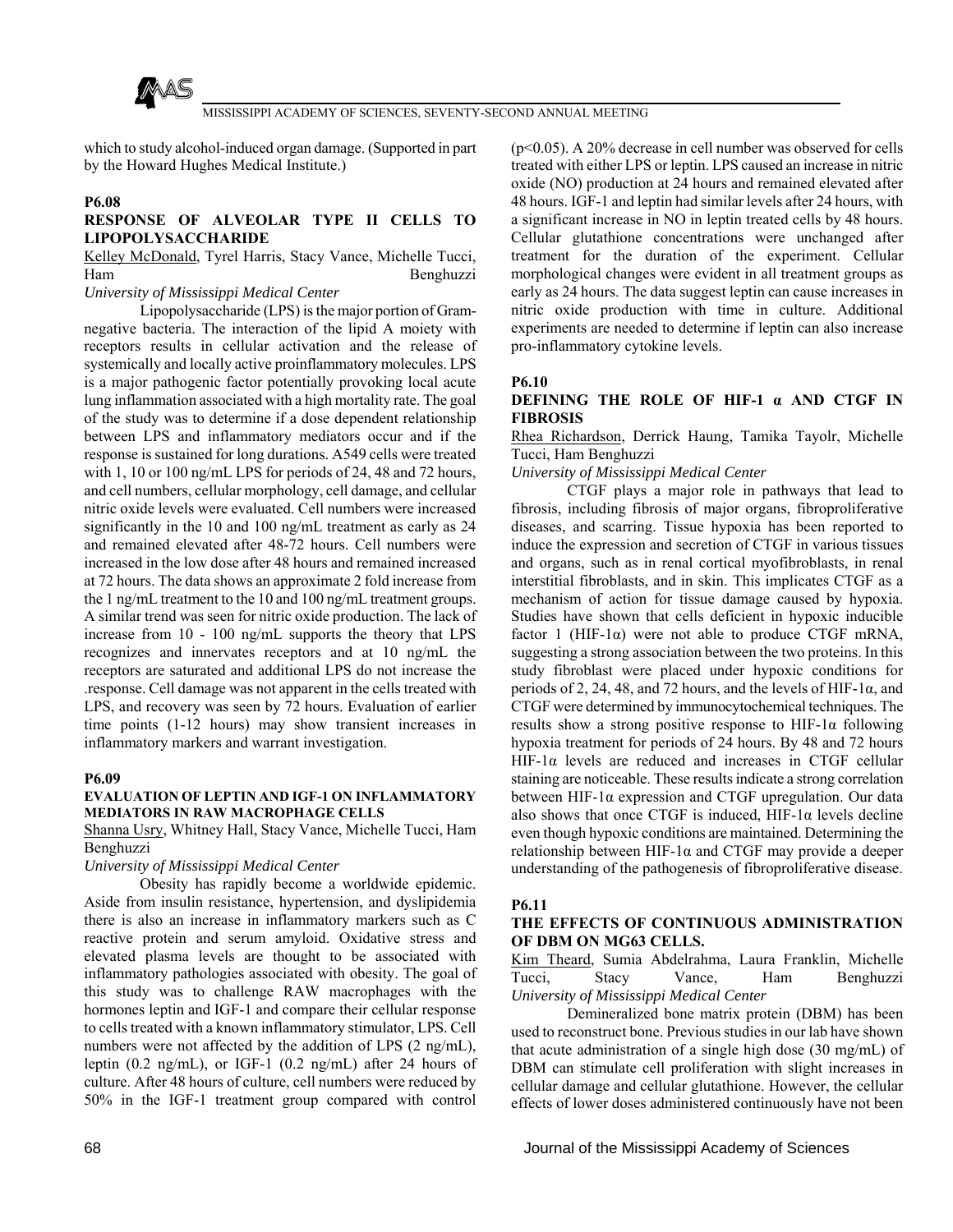

clearly defined. MG-63 osteosarcoma cells were utilized as a model and subsequently plated onto 24 well tissue culture plates at a density of 1 x 105 cells/well. Cells were exposed to low (0.3mg/mL), medium (3 mg/mL), and high (3 mg/mL) concentrations of DBM for periods of 24, 48, and 72 hours and compared to untreated controls. Cell morphology, cell damage, and cell number were determined for each time period and treatment level. Results indicate a significant increase in cell number after 72 hours in cells treated with 3mg/mL (5.66 x 105) and 30 mg/mL (6.3 x 105) DBM as compared to the control (1.4 x 105). The increases in cell number indicate that both concentrations are effective in stimulating cell growth. Cellular damage and cellular glutathione levels were not increased over control levels at 24 or 48 hours, suggesting that continuous administration does not adversely affect the cells. Cells treated continuously with all concentrations of DBM showed increased number of nucleoli for the duration of the experiment. Closer evaluation of the morphology, especially the changes occurring at the nuclear level need to be addressed in future studies.

#### **P6.12**

## **RECOGNITION OF CTGF FROM ACTIVATED MACROPHAGES BY PLATELETS**

Alex Whittington, James Woodall, Jr., Michelle Tucci, Ham Benghuzzi

*University of Mississippi Medical Center* 

 Introduction: Connective tissue growth factor (CTGF) is a cysteine rich, matrix associated, heparin binding protein that has a role in extra-cellular matrix remodeling and wound healing. It is capable of up-regulating and inhibiting matrix metalloproteinases so it has the ability to cause synthesis and degradation of the extra-cellular matrix. Platelets have been shown to take up these types of particles and by doing so, reduce inflammation. Purpose: The purpose of this experiment was to examine the effects of platelets on macrophage production of CTGF. Methods: RAW macrophage cells were plated and separated in to eight groups. The control group received no treatment, the LPS group was treated only with LPS, the platelet group was treated with only platelets, and the final group received platelets for two hours then LPS. Cells were collected after two and twenty four hours. CTGF levels were analyzed using western blot. Results: CTGF was present in large amounts in the control and LPS groups at two hours. Both the platelet and platelet + LPS groups showed a large decrease in concentration of CTGF. All groups showed a decrease in concentration at 24 hours. Discussion: The two groups receiving platelets showed the largest decrease in CTGF. This may be caused by platelet recognition and neutralization of CTGF. For further strengthening of this paper, the supernatant from each group will be analyzed to examine the amount of CTGF found in each sample.

#### **P6.13**

## **CHARACTERIZATION OF THE RESPONSE OF MACROPHAGE CELLS TO A CHALLENGE WITH GRAM POSITIVE BACTERIA OR LPS**

## Kim Byrd, Sandra Gordon, Stacy Vance, Michelle Tucci, Ham Benghuzzi

#### *University of Mississippi Medical Center*

 Pathogens have, within their structure a recognition ligand that binds to receptors expressed on immune cells. Gramnegative bacteria and LPS can interact with CD14 receptors on macrophages and Gram-positive bacteria or fungi activate toll like receptor 2 (TLR2). The goal of this study was to determine if LPS and gram positive bacteria are capable of eliciting a similar nitric oxide burst indicating crosstalk between signaling pathways. Macrophages were evaluated for cellular damage and cellular nitric oxide levels as well as changes in morphology following treatment with LPS or gram positive bacteria for periods of 30 or 60 minutes. Cellular damage was more evident in cells treated with gram positive bacteria. Cellular MDA levels were increased 2 fold within 30 minutes following bacteria administration suggesting an increase in membrane damage Cellular morphology also shows the presence of bacteria within the macrophages with evidence of cytolyis which was not evident in LPS treated cells. LPS treated cells showed increases in vacuole formation within the cytoplasm. Nitric oxide burst was similar for both gram negative and bacteria added to macrophage cells. The data suggest possible cross

## **P6.14**

## **BIOCHEMICAL AND MORPHOLOGICAL EVALUATION OF LIPOPOLYSACCHARIDE STIMULATED RAW 264.7 MACROPHAGES**  Renee Wilkins, Ham Benghuzzi

*University of Mississippi* 

 Inflammation is a direct result from the activation of the immune system. Acute inflammatory processes occur over short periods and can be triggered by pathogenic mechanisms such as the release of the endotoxins like lipopolysaccharide (LPS). Acute responses can have severe outcomes; therefore research into these inflammatory mechanisms needs to be investigated. The goal of this study was to determine the effects of acute LPS stimulation on cell viability and biochemical markers in the RAW 264.7 macrophage cell line. Macrophages were treated with a low dose of 2.5 μg/mL LPS, a medium dose of 5.0 μg/mL LPS, and a high dose of 10 μg/mL LPS then incubated for 24, 48, and 72 hour durations. Cell viability was assessed by morphological evaluation and cellular glutathione levels. Cellular function was determined by nitric oxide and IL-1β production; and cellular damage was determined by cellular MDA levels. Cell counts were initially elevated with the low dose at 24 hours, but over time these counts significantly decrease from the control values. Nitric oxide levels were significantly increased in all doses during each incubation period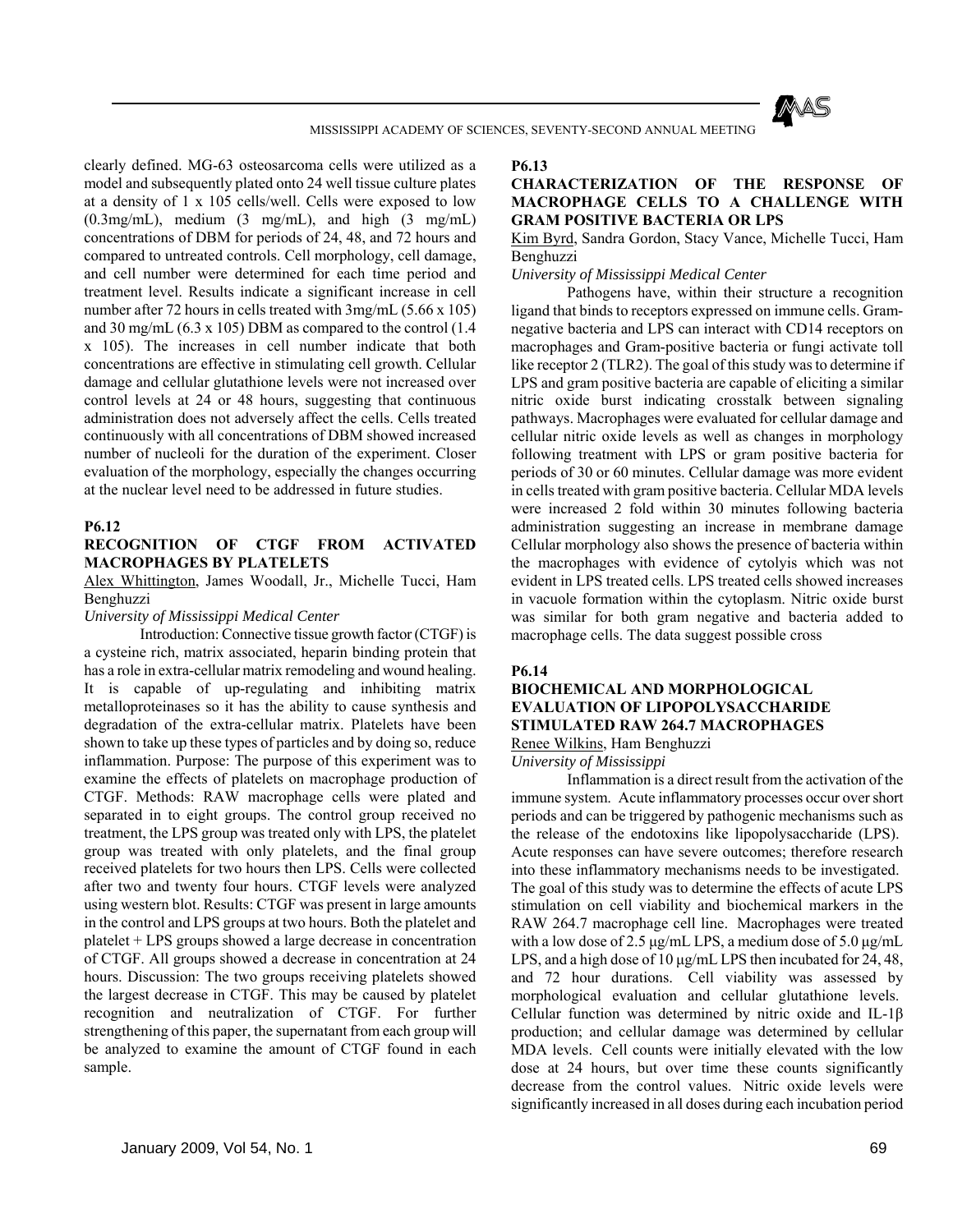

in comparison the control. These results suggest that LPS either saturated the CD14 surface receptors or intracellular enzymes. Further studies are needed to distinguish between extracellular or intracellular mediated events that lead to generation of inflammatory mediator production.

## **P6.15**

## **CORRELATION BETWEEN CYTOPLASMIC VACUOLES AND ATAXIN-1 NUCLEAR INCLUSIONS IN PURKINJE CELLS IN SCA1**

Eshan Safaya<sup>1</sup>, Mariper Lopez<sup>1</sup>, Ashley McGee<sup>2</sup>, Manju Pande<sup>2</sup>, Parminder Vig<sup>1</sup>

## *1 University of Mississippi Medical Center, 2Mississippi Valley State*

 Spinocerebellar ataxia 1 (SCA1) is an autosomal dominant neurodegenerative disorder caused by the expansion of a polyglutamine repeat within the disease protein ataxin-1. The over-expression of this mutated protein leads to the development of cytoplasmic vacuoles within Purkinje neurons of the cerebellum in both human patients and transgenic mice with SCA1. It's not known if these vacuoles are beneficial or toxic to Purkinje cells. Earlier, we observed that vacuoles contain glial proteins S100B and vimentin. The aim of this study was to examine the functional relevance of these vacuoles, and if vacuole development has any correlation with the formation of intranuclear inclusions of ataxin-1. Cerebellar tissue sections of 10 wks old SCA1 homozygous transgenic was processed and double immunostained for S100B to visualize vacuoles and for ubiquitin to identify ataxin-1 nuclear inclusions. The total number of Purkinje cells containing vacuoles or nuclear inclusions, or both vacuoles and inclusion were counted. Interestingly, about 90% of the cells with inclusions did not contain vacuoles and same percentage of cells with vacuoles had no inclusions. Further analysis of the pre-symptomatic mice showed that cells with vacuoles exhibited dendritic spine abnormalities as assessed by immunostaining of Purkinje cell marker proteins or by specialized silver staining technique. These data suggest that there exists an inverse correlation between vacuole development and intranuclear inclusion formation in SCA1 Purkinje cells. Since aggregation of ataxin-1 could be a protective mechanism, it's possible that vacuoles are formed in cells that contain more soluble form of ataxin-1. (Supported by the HowardHughesMedicalInstitute)

#### **P6.16**

#### **URINE SAMPLES SCREENING AS A NEW TOOL FOR EARLY DETECTION OF PROSTATE CANCER.**

Heather Hammons, Heather Perry, Stacy Hull-Vance, Hamed Benghuzzi, Michelle Tucci

#### *University of Mississippi Medical Center*

 Prostate cancer is the leading cause of cancer in American males. Prostate cancer is a disease that affects the prostate gland in men. It is estimated that every 1 in 6 males will be affected by prostate cancer, and of those 1 in 35 will die.

Contributing factors include, but are not limited to, age, diets high in saturated fat, genetic predisposition, and race. It is suggested that men start getting annual check ups around age 45. Included in these check ups are tests to determine PSA levels that are indicative of possible prostate cancer. PSA is the prostate specific antigen. This protein is found in minimal quantities in the serum of healthy men, and is produced by the cells of the prostate gland. When found in high concentrations this protein can be used as an early indicator of prostate cancer. The current methods of testing for PSA are serum PSA measurements, Digital Rectal Examination (DRE), and biopsy if either of the pervious methods provides positive results. This study however will focus on a less invasive technique for detecting PSA levels in its relation to prostate cancer.

## **P6.17**

#### **THE ROLE OF ESTROGEN, TESTOSTERONE, AND PARATHYROID HORMONES IN COMBINATION WITH CONVENTIONAL AND SUSTAINED ANTIOXIDANT TREATMENT ON LNCAP CELLS**

### LaToya Richards, Michelle Tucci, Hamed Benghuzzi, Felisa Wilson

## *University of Mississippi Medical Center*

 As men age, their bodies will undergo many changes that may be life threatening. Unfortunately, these changes can result in prostate cancer, a major public health issue and the leading cause of cancer-related deaths in males (Greenlee et al., 2001). Androgens are testosterone (TST) metabolites that are essential for maintaining the normal morphology and function of the prostate gland. With advancing age, alterations can lead to reduced testosterone levels and alter the ratio between testosterone and estrogen (EST), the chief female hormone (Harman 2005). Testosterone is the major circulating androgen and it plays a major role in the overall health and well-being of both sexes. Similarly, estrogen is equally important and has been shown to be a powerful antioxidant responsible for suppressing free radical-induced peroxidation chain reactions (Sugioka et al., 1987; Green et al., 1997). Parathyroid hormone (PTH) is also a significant hormone responsible for regulating the calcium and phosphate within the body. Research has been ongoing examining these hormones in specific conditions to determine their effects (Bhasin 2003; Tanaka et al 2004; Young et al 2004). In this study, three antioxidants, epigallocatehin -3-gallate (EGCG), thymoquinone (TQ), and tannic acid (TA) were analyzed in combination with the above hormones to compare the effects of conventional and sustained administration of TST, EST, and PTH. Data of the study demonstrated that regardless of the route of administration cell growth and PSA levels were suppressed. Overall results revealed that route of administration played a significant role in disrupting prostate cancer growth.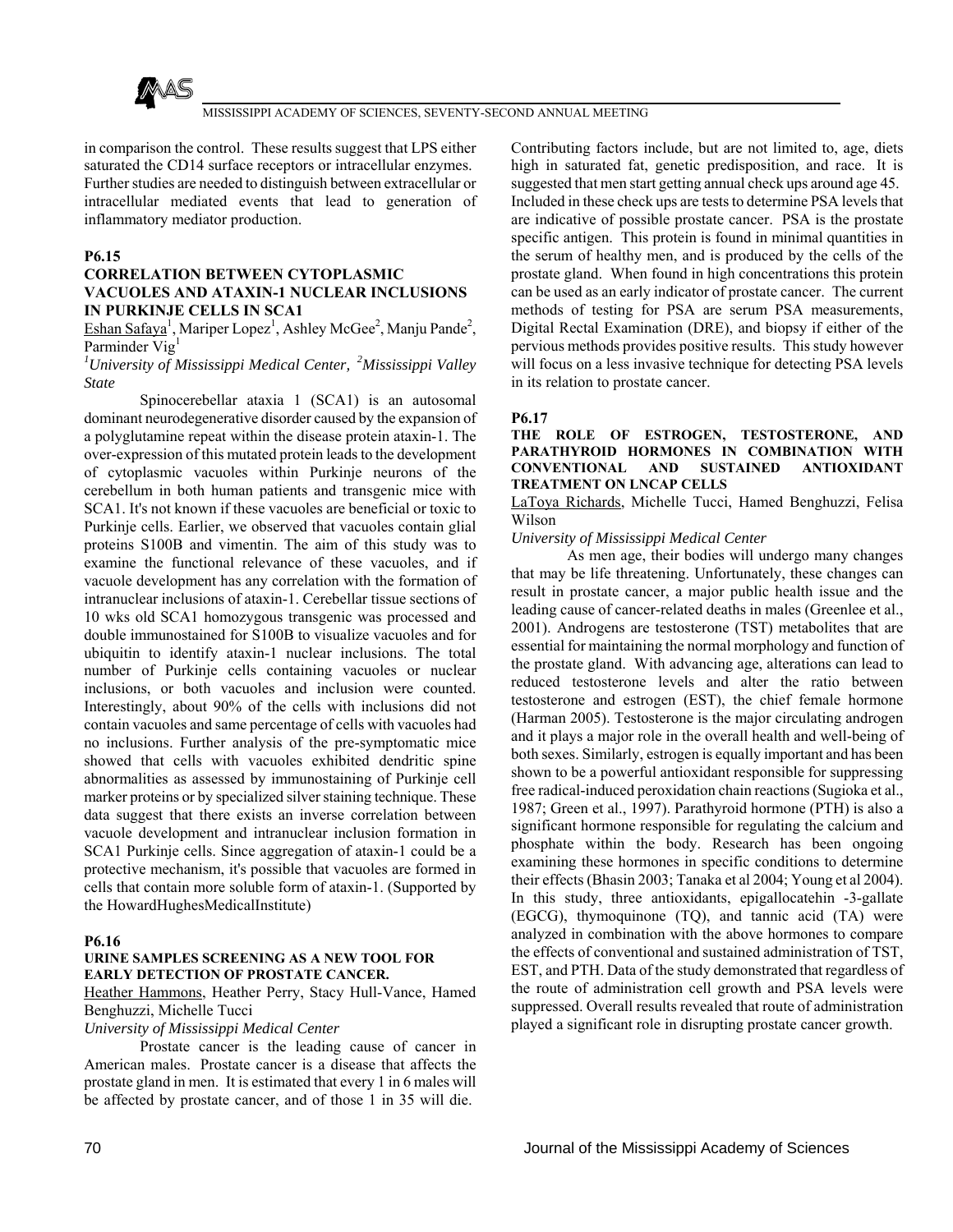

#### **P6.18**

## **THE ROLE OF THYMOQUINONE AND EPIGALLOCATECHIN-3-GALLATE ON THE VIABILITY OF LDL-CHALLENGED FIBROBLASTS IN CULTURE**  Felicia Tardy, Michelle Tucci, Ham Benghuzzi

*University of Mississippi Medical Center* 

 Cardiovascular disease continues to be a significant cause of morbidity and mortality in the despite recent advances in research. An increased level of low-density lipoprotein (LDL) has been identified as a major risk factor for CVD; however, the exact mechanism by which it contributes to CVD has not been fully elucidated. It is believed that the modification of LDL may play an important role. With rising healthcare costs and a lack of ideal intervention for CVD, alternative therapies have received much attention. Previous studies have shown that antioxidants may reduce the damage caused by oxidatively modified LDL. The specific aims of this study are to investigate the role of physiological and supraphysiological doses of LDL on the viability and morphology of fibroblast cells in culture; and to evaluate the effects of potential antioxidants, such as thymoquinone (TQ) and epigallocatechin-3-gallate (EGCG), in the modification of LDL. Results of this study reveal that TQ and EGCG may protect the functional and structural capacity of LDL-challenged fibroblast cells in culture.

#### **P6.19**

#### **DOES THE LEVEL OF HORMONE CHANGE FASTER IN SYNOVIAL FULID VS SERUM LEVELS OVER TIME?**

Calendria Nash, Leslie Johnson, Stacy Hull-Vance, Michelle Tucci, Hamed Benghuzzi

*University of Mississippi Medical Center* 

 There are three major hormones that are important to the reproduction process of males and females, which are estrogen, progesterone and testosterone. The ovaries throughout a woman's reproductive years secrete estrogen. Ovulation and fertility can be effected when estrogen is too low. The three most important hormones of this estrogen group are estrone (E1), estradiol (E2), and estriol (E3). Estradiol is almost always produced in the female reproductive body. Estriol is most abundant during pregnancy. Estrone is most abundant in postmenopausal women. Progesterone is the other primary hormone produced by the ovaries. It is produced by the corpus luteum just after ovulation. A decline in progesterone can also cause a decline in corticosteriods. Testosterone is a hormone produced by both men and women. In men testosterone is primarily produced in the testes and to a lesser extent in the adrenal glands. In women testosterone is produced in the ovaries, adrenals and to a lesser extent in the skin, brain and liver. In both men and women, testosterone plays a key role in health and well being as well as in sexual functioning. Hormones have different effects on male and female bodies. The levels of hormones may change faster in synovial fluid vs. serum levels over tine when introduced to a different chemical environment. The hormones,

estrogen, progesterone, or testosterone will be introduced to synovial and serum and look at degradation after 1,2,3,7 days. Sample will also be stored in the fridge during the observation period.

## **P6.20**

#### **THE EVALUATION OF CONVENTIONALLY DELIVERED TQ IN CSA CHALLENGED RMKEC**

### Stacy Hull-Vance, Michelle Tucci, Hamed Benghuzzi *University of Mississippi Medical Center*

 At toxic levels, CsA also has the ability to cause renal damage and histological changes that can affect the function of a transplanted kidney (Kahn, 1989, Wang, 1994, Bagnis, 1996, Hansen, 1996). Some of the typical signs of CsA usage include reduced glomerular filtration and changes in intrarenal hemodynamic function, which can start to occur after one week of usage (English, 1987, Tegzess, 1988, Kahan, 1989). Endothelial dysfunction and hypertension are common complications of calcineurin inhibitors, such a cyclosporine and Tacrolimus. Renal tubular toxicity induced by CsA can be acute with the appearance of oligoanuria, presence of atrophic tubules, and edema (Cid, 2003). The purpose of this study was to evaluate delivery of TQ conventionally in CsA challenged RMKEC.Cell Count Results: After 24 hours of incubation the following groups decreased cell proliferation in the following order: CsA [50 $\mu$ M] +TQ [50 $\mu$ M] (63%) > CsA [10 $\mu$ M] +TQ  $[50\mu\text{M}](55\%)$  > CsA 50 $\mu\text{M}$  (24%) > TQ 50 $\mu\text{M}$  (7%). CsA at 10µM was insignificantly different from the control after 24 hours. Glutathione Results: At 24 hours, CsA [50µM] +TQ [50µM] decreased glutathione levels by approximately 63% and CsA  $[10\mu M]$  +TQ  $[50\mu M]$  decreased glutathione levels by approximately 59%. After 48 and 72 hours of incubation, the glutathione levels in the experimental groups were insignificantly different from the control.

#### **P6.21**

#### **INDUCTION OF APOPTOSIS BY SOLENOPSIN B: EVALUATION BY MICROARRAY ANALYSIS AND RT<sup>2</sup> PROFILER™ PCR ARRAYS.**

Robert Sample<sup>1</sup>, Donna Sullivan<sup>1</sup>, Kashonda Kelley<sup>1</sup>, Robin Rockhold<sup>1</sup>, H.M.T. Bandara Herath<sup>2</sup>, N.P.D. Nanayakkara<sup>2</sup>

*1 University Mississippi Medical Center, 2University of Mississippi* 

 Introduction: The effect of the synthetic fire ant venom alkaloid Solenopsin B (Sol B) on the human monocytic cell line U937 has been examined. Sol B (13 mM) reduces cell viability >50%, induces cytotoxicity, and produces DNA laddering associated with apoptosis. Methods: The apoptosis mechanism was examined by microarray analysis and quantitative real time PCR. Sol B, 13 mM, was added to triplicate U937 cell cultures and incubated for 1 or 6 hours. Total cellular RNA was isolated, and used to synthesize cDNA, cDNA was labeled with Cy3/Cy5 and hybridized to glass microarrays. Results: Following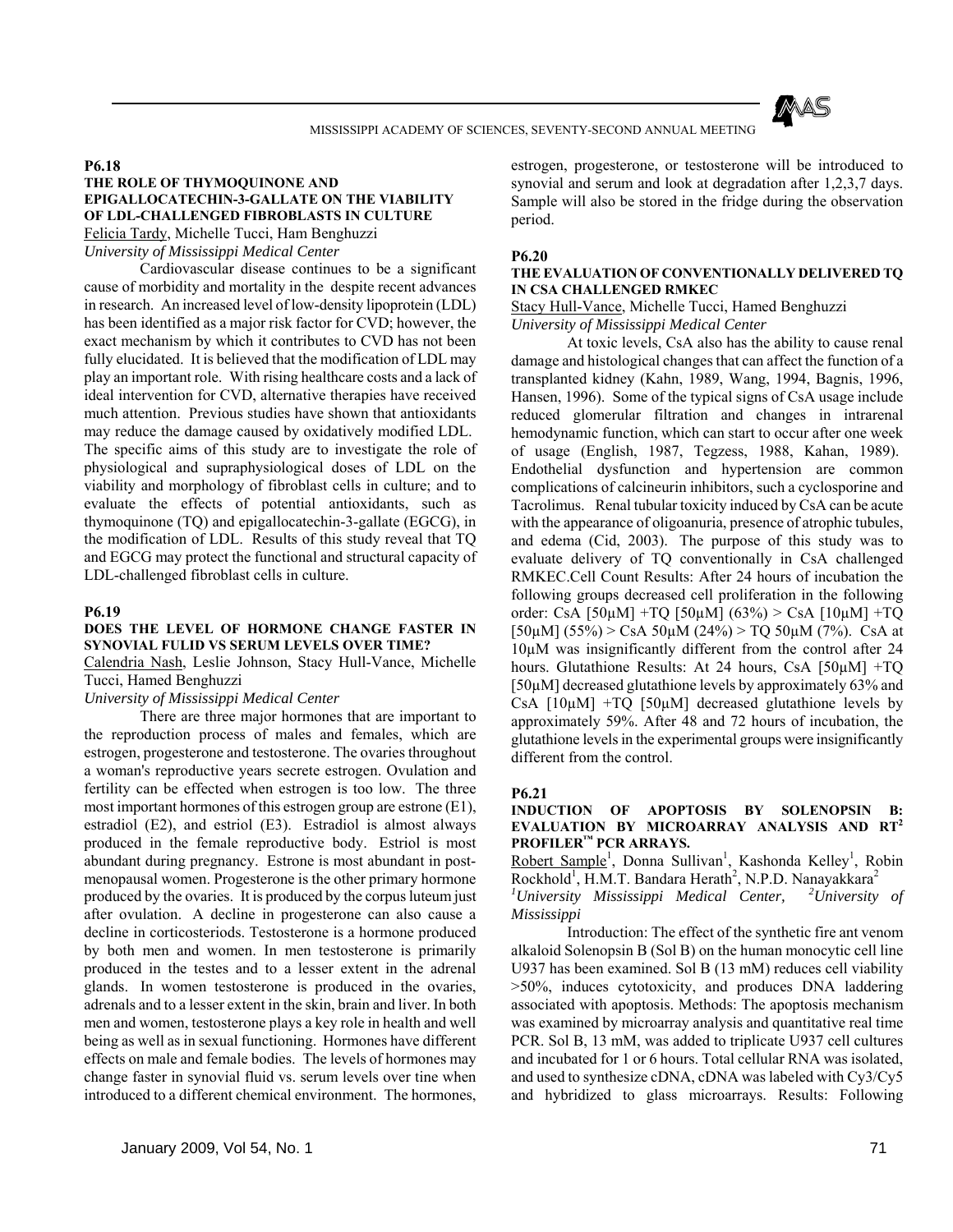

treatment with Sol B, 661 and 620 genes/ESTs were up regulated  $\sim$ 1.5 fold. Several apoptosis and cell cycle genes were up regulated.  $RT^2$  Profiler<sup>™</sup> PCR Arrays representing specific functional gene groups for quantitative-PCR (Q-PCR) of 90 apoptosis genes and 92 cell cycle genes from two biological replicates. Genes examined by both microarray and Q-PCR were in good agreement (28 of 30 [93%] apoptosis genes and 31 of 39 [79%] cell cycle genes). Further, transmission electron microscopy revealed that Sol B treated cells lost membrane integrity when compared to untreated controls. Conclusions: Sol B does induce cell death in human cells by triggering the apoptotic pathway. (Supported in part by an award from Howard Hughes Medical Institute)

#### **P6.22**

#### **THE EFFECT OF HEPATITIS C VIRUS (HCV) INFECTION ON HUMAN IMMUNODEFICIENCY VIRUS (HIV) DISEASE PROGRESSION AT PRESENTATION TO AN HIV TREATMENT CLINIC IN MISSISSIPPI**

### Linda Watkins, Mary Jane Burton, Elgenaid Hamadain *University of Mississippi Medical Center*

 Hepatitis C virus (HCV) infection occurs more commonly in patients with human immunodeficiency virus (HIV) infection than in the general population.HIV infection accelerates the progression of HCV-related liver disease. We examined the effect of HCV infection on the clinical presentation of HIV patients in Mississippi. We reviewed the medical records of 148 HIV/HCV patients and 98 HIV monoinfected patients for absolute cd4 count (cells per mm**<sup>3</sup>** )at presentation and during clinical follow up.Two independent sample t-tests were performed on intial and nadir absolute CD4 count to compare the two groups. Results showed that both intial (mean= $382.7 \pm 25.9$ ) SE vs 299.2  $\pm$  23.9, p-value = 0.018) and nadir (252.5  $\pm$  19.3 vs 195.4  $\pm$  17.0; p-value= 0.027) CD4 count were significantly higher in HIV/HCV group than those with HIV alone. We conclude that co-infection with HCV dose not appear to negatively impact absolute CD4 count in the study groups.

## **THURSDAY AFTERNOON GRAND BALLROOM**

#### **O6.07**

#### **2:30 A QUEST FOR AN OBESITY INDEX AND ITS RELATION TO TYPE 2 DIABETES IN AFRICAN AMERICANS** Daniel Sarpong

#### *Jackson State University*

 There are 23.6 million (8%) people in the United States with diabetes an important contributor cardiovascular disease, which is number 1 killer in the US. Diabetes prevalence increased by 13.5% from 2005-2007. Currently, 24% of persons with diabetes are undiagnosed, down from 30% in 2005 and 50% ten years ago. In 2007, 1.6 million new cases of diabetes were diagnosed in people aged 20 years or older. Primary objective of this study was to compare the individual and joint effects of two measures of obesity - body mass index (BMI), waist

circumference (WC) a measure of central adiposity (CA), and an index (obesity index), a categorization of the intersection between categories of BMI and the two level of CA (yes/no). Secondary objective was to assess difference in the risk profile of the sub-groupings of the obesity index (OI). Obesity measured by weight indexed by various powers of height were also explored. Logistic regression was performed at alpha= 0.05. Variance of Type 2 diabetes mellitus (T2DM) explained by BMI, WC and the OI were 3.2%, 3.1% and 3.8%, respectively. In each case there was a very highly significant trend (p

## **O6.08**

#### **2:45 NO FRESHMAN FIFTEEN**  Margarette Butler

# *Tougaloo College*

 The objective of this No Freshmen Fifteen study is to present information on ways to stay healthy while pursuing a higher education versus unhealthy lifestyle choices made during the freshman year that can have devastating effects on one's health and well-being that could possibly last a lifetime or create problems that will be difficult to remedy. First year college life can be stressful. It is important that strategies for healthy living, exercising and connecting with nature be presented early in the first semester so that students can get off to a good start, taking care of themselves. No Freshman Fifteen presents healthy eating habits, ways to incorporate exercise into their daily activities, and ways to manage a stressful environment while away from home. Our goals are to help Generation Y safeguard their new independent life and promote healthy eating, hearty exercise, healthy rest and relaxation and connecting with nature. Once we get into a pattern of not eating right and not keeping fit because of an inconsistent schedule, increased stress load, because of inexperienced in time management, we find ourselves at the end of the freshman year, gaining the freshman fifteen. Obesity is not just a Mississippi problem, it is a worldwide epidemic. Our motivation is to make good health a priority by enriching our students' lives with sound approach to eating and finding pleasurable and creative ways to incorporate exercise in daily activities and make a connection with nature.

#### **O6.09**

## **3:00 COMPARATIVE STUDIES OF GENERIC PARACETAMOL WITH THE BRAND NAME PRODUCT, TYLENOL**

#### Carina Lewis, Jiben Roy

### *Mississippi University for Women*

 Generic drugs are usually cheaper than their branded counterparts. According to FDA, a generic drug is identical, or bioequivalent to a brand name drug in dosage form, safety, strength and quality. However, the US- FDA does not evaluate the samples of marketed drugs unless there are reports of problem associated with the drugs. It is thus of interest to do comparative studies including chemical and pharmaceutical evaluation after purchasing of both generic and their branded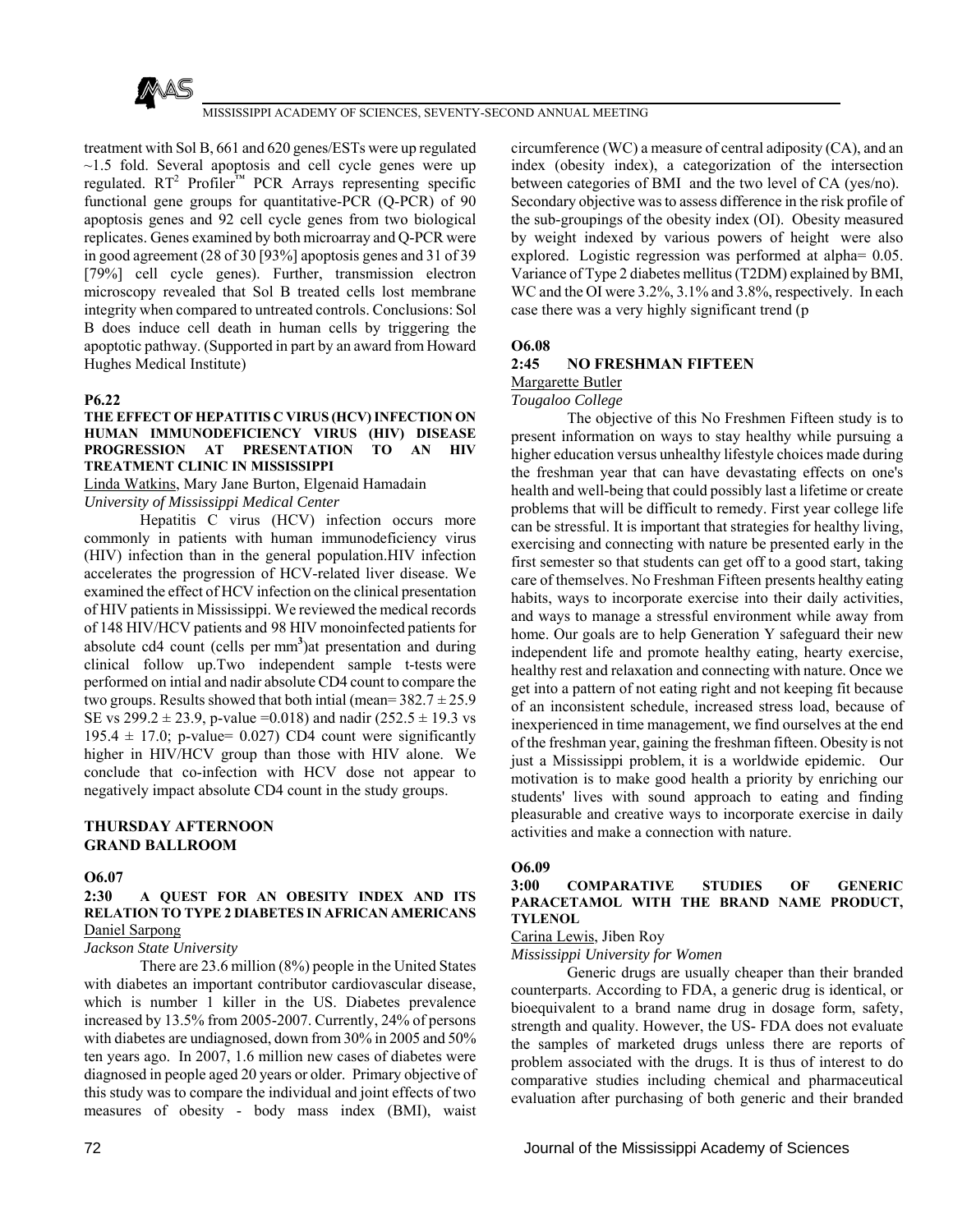

counterpart of paracetamol. The presentation will include the results and discussion of the use of GC-MS in quantifying the active ingredient in addition to other pharmaceutical evaluation of different paracetamol products.

## **O6.10**

## **3:15 EVALUATION OF THE ORAL HEALTH OF MISSISSIPPI'S HEAD START POPULATION**

Kristin Nalls<sup>1</sup>, Elgenaid Hamadain<sup>2</sup>, Nicholas Mosca<sup>1</sup>, Kathy Phipps<sup>1</sup>

## *1 Mississippi State Department of Health, 2University of Mississippi Medical Center*

 This study was conducted during the 2007-2008 school year at 22 Head Start centers in Mississippi with children ages three to five years. An electronic list of Head Start centers with child enrollment and number of classrooms was obtained from the Mississippi Head Start Association. Of these, 149 classrooms with 2,605 children were systematically selected. Data was collected by seven dental hygienists and one dentist employed by the Mississippi State Department of Health for children with parental permission. A total of 2,128 children were screened with an overall response rate of 81.7 %. Since response rates varied by center, the data were adjusted for non-response. The non-response weight was the number of children enrolled divided by the number of children screened (the inverse of the response rate for the selected center). Data was analyzed using SAS. Results showed that 55.9% of Head Start children have caries experience and 40.9 % have untreated tooth decay (cavities). Stratified by race, non-black Hispanic children have twice the need for urgent dental care than White or Black children. Mississippi Head Start children have greater decay than children in states using weighted sampling design. Other relevant results will be discussed.

### **O6.11**

### **3:30 APPROACH TO IMPROVE THE MODEL PERFORMANCE IN A REAL-TIME AIR QUALITY ESTIMATION SYSTEM USING SATELLITE OBSERVATION DATA**

Hui Li, Fazlay Faruque, Mohammad Al-Hamdan, Luvallb Jeffrey, William Crosson, Douglas Rickman, Ashutosh Limaye *University of Mississippi Medical Center*

 Aerosol optical depth (AOD), indirect estimates of particle matter using satellite observations, has shown great promise in improving estimates of PM2.5 air quality surface. Currently, few studies have been conducted to explore the optimal way to apply AOD data to improve the model accuracy of PM2.5 surface estimation in a real-time air quality system. We believe that two major aspects may be worth consideration in applying satellite data to improve the performance of pollution surface models: 1) the approach to integrate satellite measurements with ground measurements in the pollution estimation, and 2) identification of an optimal temporal scale to calculate the correlation of AOD and ground measurements. This paper will focus on the second issue. To identify the

optimal temporal scale for the AOD-PM2.5 correlations, five following different temporal scales were chosen to evaluate their impact on the model performance: 1) within the last 3 days, 2) within the last 10 days, 3) within the last 30 days, 4) within the last 90 days, and 5) the time period with the highest correlation in a year. The model performance is evaluated for its accuracy, bias, and errors based on the following selected statistics: the Mean Bias, the Normalized Mean Bias, the Root Mean Square Error, Normalized Mean Error, and the Index of Agreement. This research shows that the model with the temporal scale of within the last 30 days displays the best model performance in this study area using 2004 and 2005 data sets.

### **O6.12**

## **3:45 TEMPORAL AND SPATIAL VARIATION OF AIRBORNE MOLD SPORES DURING WINTER OF 2007- 2008 IN CENTRAL MISSISSIPPI**

Martha Brackin<sup>1</sup>, Fazlay Faruque<sup>2</sup>, Bruce Brackin<sup>2</sup>, Sheila Belk<sup>2</sup>, John Coleman<sup>2</sup>

*1 Private Consultant, 2University of Mississippi Medical Center* 

 As part of mold spore estimation model development using meteorological data, we installed 6 Burkard 7-day recording volumetric samplers in central Mississippi to collect fungal spores. Samples were stained with Calberla's basic fuchsin to conduct spore counts and genera identification. Genera from randomly selected weeks by site were evaluated by frequency, dominance and concentration (spores/ $m<sup>3</sup>$  air) using one-sample t test, ANOVA and regression analysis. Clinically important Cladosporium at 7,500/m3 , Aspergillus/Penicillium at  $650,000/m<sup>3</sup>$  and Fusarium at 3,000 /m<sup>3</sup> had the greatest presence, whereas Alternaria at 300/m<sup>3</sup> had a low presence. Temporally significant patterns of Cladosporium in December and Alternaria with Aspergillus/Penicillium in February were identified. As Cladosporium decreased, Aspergillus/Penicillium increased linearly. Daily variability was demonstrated, as significantly high levels of Aspergillus/Penicillium appeared in the early morning, Fusarium peaked at noon and Cladosporium was present throughout the day/night. Spatial variability was present for Alternaria in winter with linearly increasing counts from southern to northern sites. In December, higher counts of Alternaria were found in urban Jackson compared to outlying areas. Spatial variability was also evidenced by significantly higher counts of Fusarium to the north and south when compared to central Jackson. Clinically relevant mold spores were found with temporal and spatial significance in central Mississippi during the winter.

# **THURSDAY EVENING GRAND BALLROOM**

## **6:00 Dodgen Reception and Poster Session Please set up between 4:00p and 4:30p**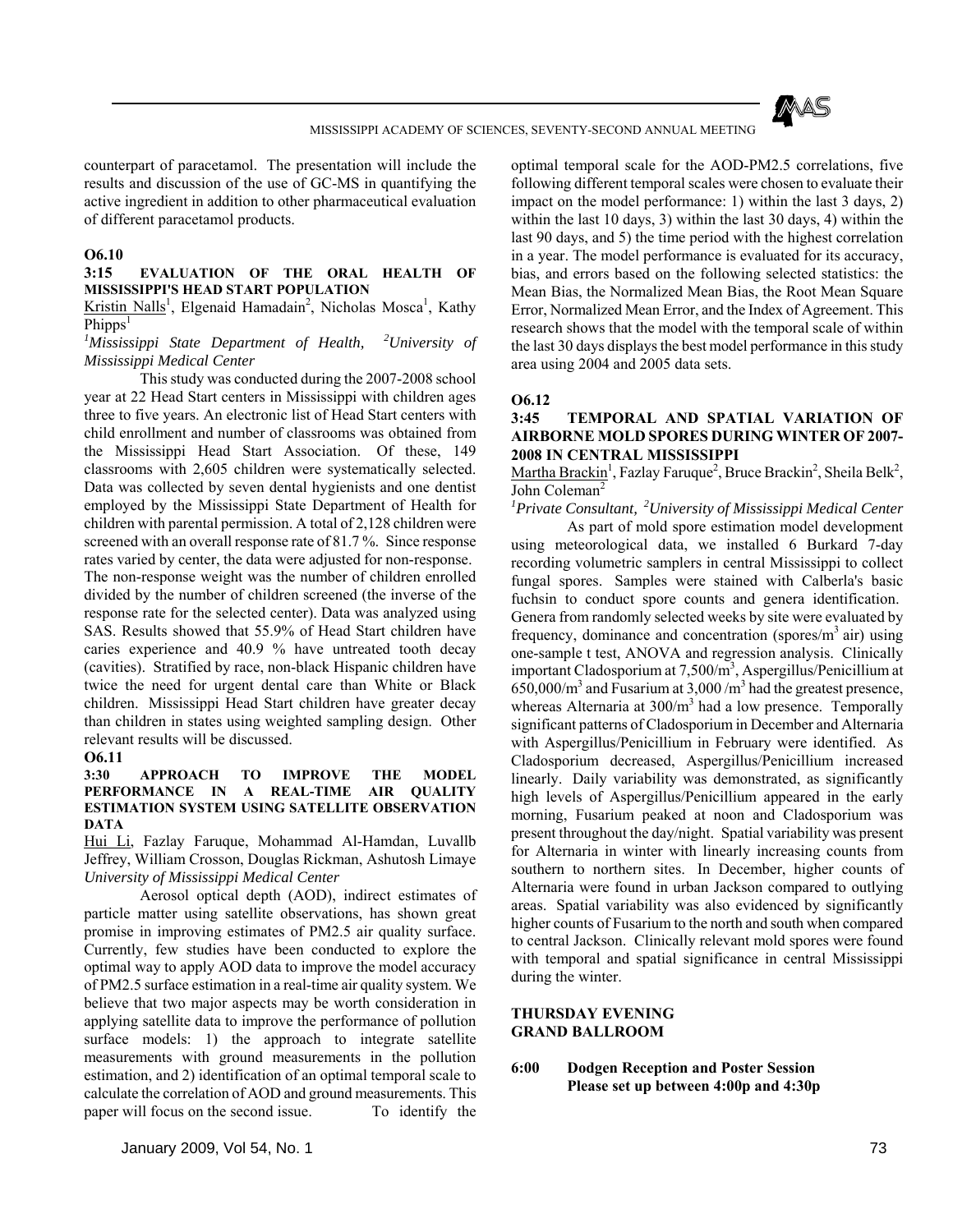

## **P6.23**

# **PULSE PRESSURE IS AN INFERIOR PREDICTOR OF STROKE IN AFRICAN AMERICANS: THE ARIC STUDY**  Peter Mittwede, Kenneth Butler, Alan Penman, Thomas Mosley,

## Herman Taylor *University of Mississippi Medical Center*

 There are conflicting reports regarding the relative importance of pulse pressure (PP) and systolic blood pressure (SBP) as predictors of stroke in African Americans. In this study, SBP, PP, and diastolic blood pressure (DBP), were compared for their usefulness in predicting stroke in African Americans. A total of 1,852 African American men and women between the ages of 46 and 69 years, with no history of incident stroke and not taking hypertension-lowering medications, were included for study. Cox proportional-hazards regression models were used to compare the effect of blood pressure components on stroke risk, with adjustments made for age, sex, BMI, smoking, diabetes, and total cholesterol:HDL ratio. There were 88 incident ischemic strokes in a median follow-up time of 14 years. Individually the adjusted hazard ratios (HR) for incident stroke associated with a 1 standard deviation (SD) increment in SBP, DBP, and PP were 1.57 (95% CI, 1.32, 1.88), 1.54 (95% CI, 1.25, 1.91), and 1.40 (95% CI, 1.17, 1.68), respectively. In dual component models, PP was an independent predictor of stroke risk in a model containing DBP but not in a model containing SBP; DBP was not an independent predictor in a model containing SBP. In dual component models containing grouped SBP categories.

# **P6.24**

## **THE HIDDEN CURRICULUM OF SURGICAL RESIDENCY: & NBSP; A QUALITATIVE STUDY OF SURGICAL RESIDENTS' PERCEPTIONS OF TEACHING AND CULTURE.**

Arun Aneja, Jennifer Chamberlain, Thomas Thomasson, Jessica Bailey

# *University of Mississippi Medical Center*

 The objective of this study was to evaluate surgical residents' views on the treatment they receive during their residency, particularly focusing on teaching, the role of hierarchy, and the rites of passage structure. The design consisted of a qualitative descriptive study utilizing semistructured interviews with surgical residents enrolled in various residency programs (including Orthopedics, Neurosurgery, Otolaryngology, General Surgery, and Urology) throughout the United States. Thirty six surgical residents enrolled in various surgical programs across all stages of their training participated. The main outcome measure was a description of surgical residents' perceptions of their experiences during surgical training. Residents described various attitudes towards compliance of the ACGME 80 hour work week limit. Incidences of hierarchy, "pimping", and rites of passage were also reported, especially during the early clinical training years. Such instances were justified as educational experiences aimed at improving patient care. The study concluded that the hidden curriculum

needs to expand its boundaries to surgical and perhaps other medical residencies as fundamental cultural practices must be understood in order to promote resident education.

# **P6.25**

# **A COMPARISON OF TECHNIQUES USED IN BLOOD TYPING BASED ON HOSPITAL SIZE IN MISSISSIPPI**

Reo Slaughter, Jr., Carolyn Beck, James T. Johnson, Margot Hall *University of Southern Mississippi* 

 During recent years new blood typing methods have been implemented in many transfusion services. The purpose of this study was to determine which of three methods (conventional tube, gel tube or solid phase) blood transfusion services in the state of Mississippi are currently utilizing. Data was collected via a researcher developed survey mailed to 107 hospitals with a return rate of 70 (65.4%). Data was organized based upon hospital size with 60% of hospitals in the state having less than 100 beds. In these hospitals 71.4% used the conventional tube agglutination method (CT) and 21.4 % used the newer Gel agglutination test (GT) and none used solid phase testing (SP) for ABO and Rh testing. In larger sized hospitals, from 101-350+ beds, 46.4% used CT, 46.4% GT and 7.1% SP. For the detection of unexpected antibodies in the serum of patients (antibody screening) , hospitals under 100 beds in size chose the CT method 57.1% of the time compared to 35.7% which chose the GT method. In larger hospitals 28.5% selected the CT, 60.7 % selected the GT, and 10.7% selected the SP methods for antibody screening. There was a significant difference between methods chosen and used by smaller hospitals and larger hospitals for both ABO& Rh (p=.039) and antibody screening tests  $(p=0.033)$ . The study found that while the oldest method CT is still performed by the largest number of hospitals in Mississippi, a growing number of facilities have selected newer methodologies with larger hospitals more likely to select the newer technologies.

### **P6.26**

### **CAN DEMINERALIZED BONE MATRIX PROTEIN HEAL A 3.5 MM DEFECT IN OSTEOPOROTIC RATS? A HISTOLOGICAL AND BIOMECHANICAL EVALUATION.**

Arun Aneja, Michelle Tucci, Hamed Benghuzzi *University of Mississippi Medical Center* 

 To date, fracture healing in osteoporosis has not been evaluated to determine the amounts and types of biological factors normally produced by our bone cells to help improve healing. However, investigators have shown improvement of normal bone healing by administering various bone morphogenetic proteins (BMPs). BMPs are supplemental bone graft material that have osteoconductive properties of serving as a scaffold for bone to grow on and osteoinductive capability of stimulating the patient's own stem cells and growth factors to grow new bone. Osteoblast cells in osteoporotic bone have the ability to produce BMPs and other factors needed for adequate bone formation when activated demonstrating that there are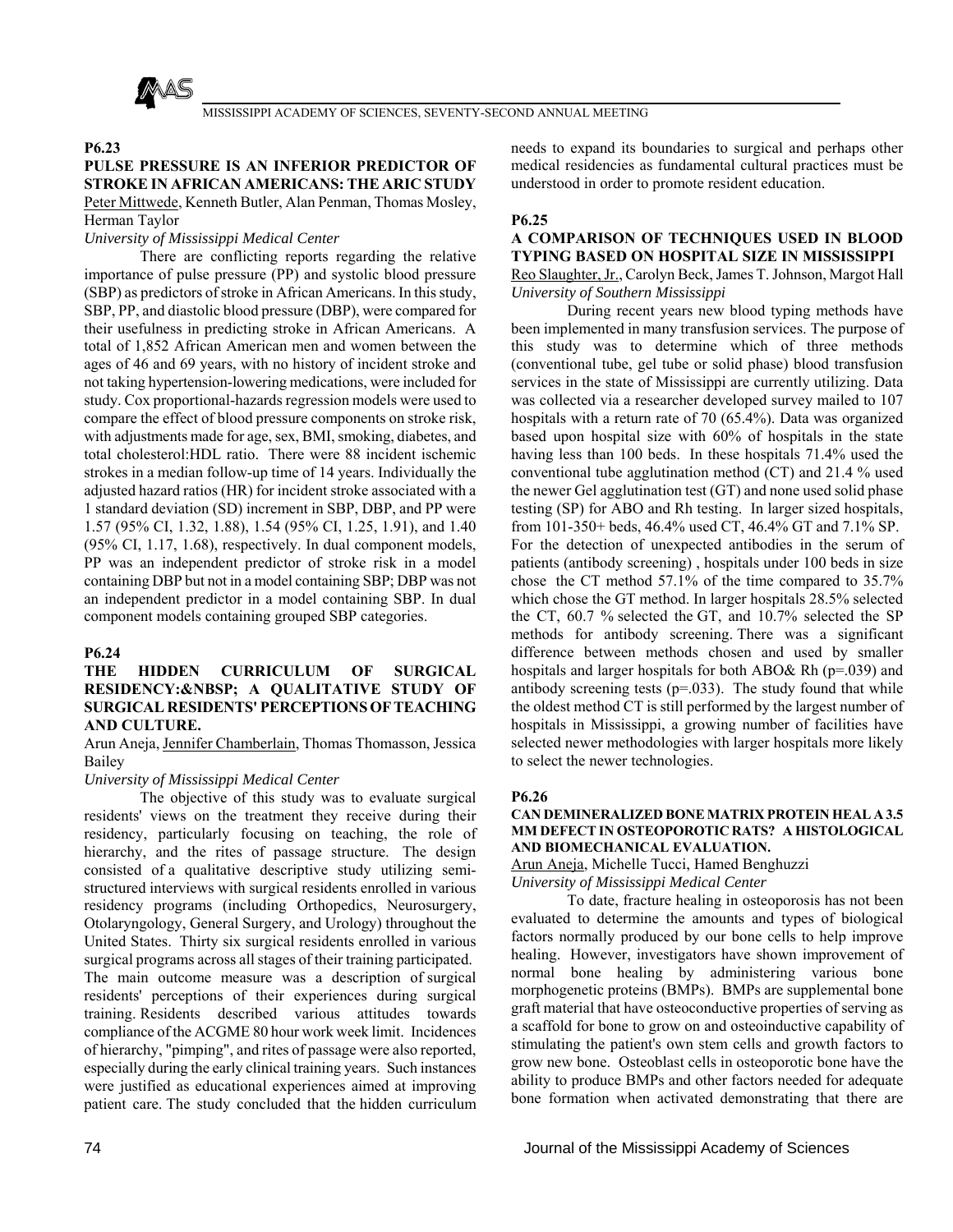

factors that can serve as stimulus for fracture repair in osteoporosis. The objective of this study was to deliver a cascade of growth factors from demineralized bone (DBM), a rich composite of various BMPs, to the fracture defect site in effort to enhance ostoporotic fracture healing. 72 female ovariectomized (OVX) rats were divided into six treatment groups: control, ovariectomized, intact + fracture, ovariectomized + fracture, intact + fracture + DBM, and ovariectomized + fracture + DBM. Ovariectomy induced osteoporosis. DBM was delivered in a sustained manner via a novel local drug delivery device, tricalcium phosphate combined with lysine (TCPL). At 2 and 4 weeks post implantation, animals in each group were sacrificed, the femurs were retrieved and underwent mechanical strength testing, and histological analysis. Other surrounding and vital organs were also harvested and analyzed to study the systemic effects of DBM.

### **P6.27**

### **HEALTHY EATING HABITS AND REGULAR EXERCISE AIDS PATIENTS UNDERGOING CHEMOTHERAPY**

McKenna Hereford<sup>1</sup>, Melissa Manning<sup>1</sup>, Marguerite Clarkson<sup>3</sup> *1 Cooperative Intern Program with the Mississippi Gulf Coast Community College—Jackson County Campus Honors Biology Students, 2, The National Aeronautics and Space Administration, 3Singing River Hospital System, The Regional Cancer Center Research Office* 

 The Regional Cancer Center at Singing River Hospital System was developing a clinical research study to assess impact of two different nutritional intervention models on minimizing gastrointestinal-related toxicities, breaks in treatment, and improvement in quality of life for cancer patients receiving chemotherapy. Patients were assigned to standard nutrition intervention (initial consult plus visits as needed) versus study intervention (initial consult plus every routine clinic plus visits as needed). The purpose of this project was to assist in developing the data collection process, forms and schedules to support the nutrition study endpoints. The measures selected included performance status, quality of life surveys, weight/height/BSA, and arm and waist circumference. Data time points included baseline with repeats at eight week intervals throughout chemotherapy treatment. This project will describe the development of the research methodology and data management component for this clinical research trial. The results of this study showed that tools aforementioned work efficiently.

## **P6.28**

### **DEVELOPMENT OF AN ASSAY FOR PHOSPHATIDYLETHANOL IN BIOLOTICAL SAMPLES**

Hayley Barber, M. Ashley Pittman, Naila M. Mamoon, Rodney C. Baker

*University of Mississippi Medical Center* 

 The innate immune response depends on macrophages and neutrophils to generate cell signaling compounds such as interlukins and cytokines for a normal response. Elimination of foreign organism or transformed cells is also dependent on a normal phacolytic process. Both processes may depend on the production of phosphatidic acid, which is produced as a result of the cleaving of phosphatidylcholine by phospholipase D. Phospholipase D hydrolyzes the phosphodiester bond of the gylercolipid phosphatidylcholine to production of Phosphatidic Acid, a negatively charged phospholipid that it may play an important role in the recruitment of other proteins to cellular membranes. The recruited proteins and or products produced by the proteins have been implicated as second messengers and signal transduction proteins. As a result, the cells are able to mount a normal immune response, which includes; cell proliferation, the production of interlukins and more cytokines. The production of Phosphatidic Acid is a well characterized inflammatory response under normal conditions. In the presence of ethanol however phospholipase D, catalyzes the production of phosphatidylethanol at the expense of phosphatidic acid. The biological effects of Phosphatidylethanol are unknown. Previous studies indicate that replacing phosphatidic acid with phosphatidylethanol will inhibit acute phase cytokines and interfere with normal phagocytosis of transformed cells and bacteria.

The objective of this study was to develop methods to measure phosphatidylethanol in ethanol treated zebrafish.

### **P6.29**

### **ZEBRAFISH SIZES, ORGAN WEIGHTS, AND FASTING BLOOD GLUCOSE LEVELS**

Jeffrey A. Love, Tina G. Smith, M. Linley Freeman, M. Ashley Pittman, Hayley K. Barber, Stephanie Burks, Rodney C. Baker *University of Mississippi Medical Center* 

 Zebrafish (Danio rerio) are commonly used to study organ development, but little is known of adult organ function. We measured and compared the sizes, organ weights, and fasting blood glucose levels of adult male and female zebrafish to guide future studies of organ and systems physiology. Zebrafish were anesthetized, measured, weighed, and decapitated. Fasting blood glucose was analyzed using a Bayer glucose meter. Hearts, gills, brains, kidneys, livers, pancreata, guts, and ovaries or testes from groups of five fish were used to determine wet/dry weight ratios. The sex ratio was  $66\%$  males (n=100) to 34% females (n=52). Female fish were significantly longer (mean±SD; 43±3 mm; n=51 vs.  $38\pm3$ ; n=98) and heavier  $(902\pm208 \text{ mg}; \text{ n}=51 \text{ vs.})$  $561\pm113$  mg; n=98) than males. Body weights were  $74\pm1\%$ (n=11) water and increased linearly with length in females (69 mg/mm) and males (37 mg/mm). Organ weights ranged from 0.2% (heart) to 12.1% (ovaries) of body weight with wet/dry ratios ranging from 2.7 (pancreas) to 6.3 (brain). Females had significantly higher fasting glucose levels than males (124±52 vs. 97 $\pm$ 37mg/dl) that were not related to the weight difference. Adult zebrafish exhibit significant sex differences in incidence, length, weight, and fasting blood glucose that must accounted for and analyzed in future physiological studies.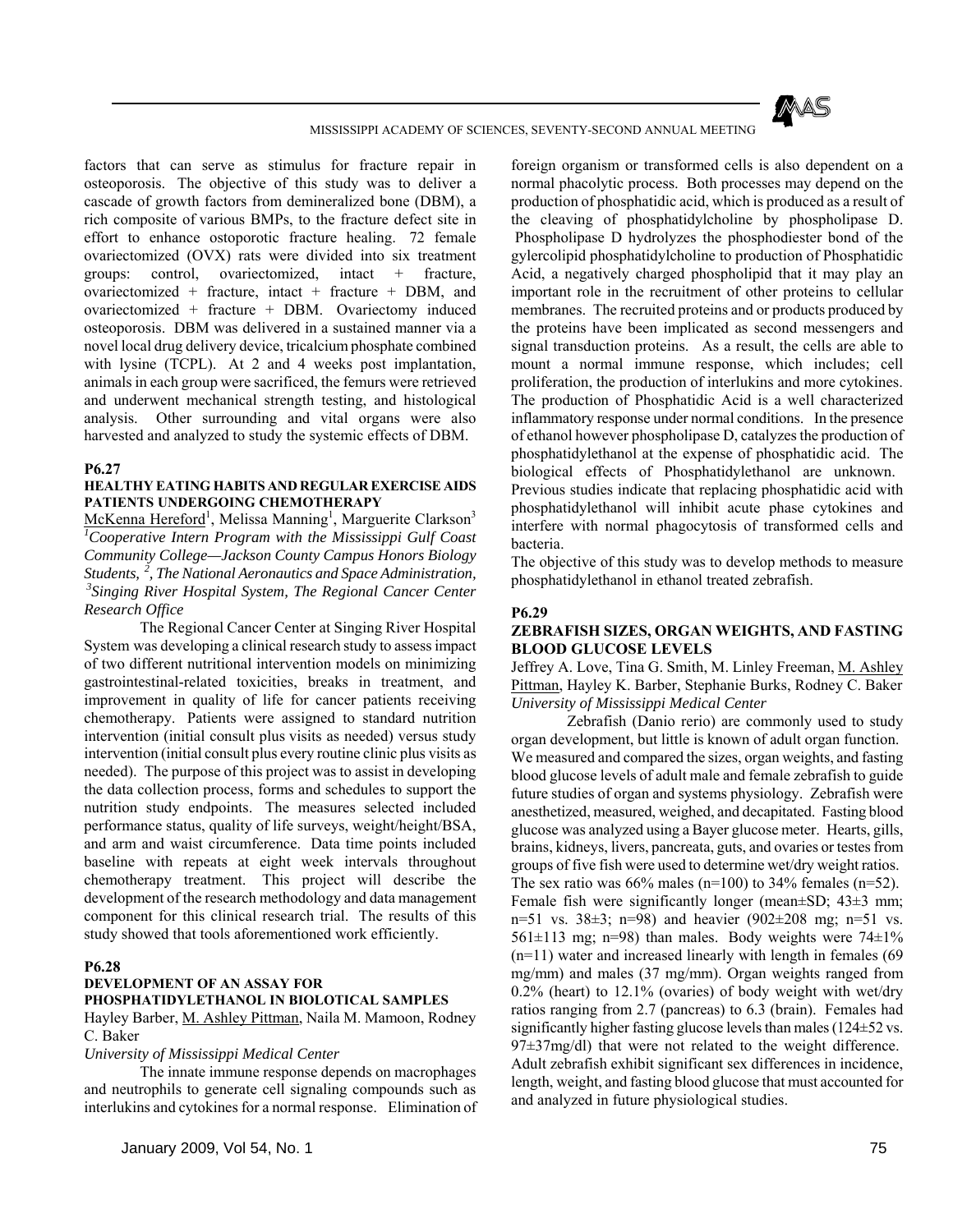

### **P6.30**

# **EVALUATING AN IMPLANTED CARDIAC PRESSURE SENSOR**

George Humphrey, II, Laura Vick., Drew Hildebrandt *University of Mississippi Medical Center, Surgery* 

# This study was designed to test a newly-developed implantable sensor for safety and accuracy in measuring blood pressure in the left atrium of the heart (LAPS). If effective, this device could be a quick and easy way to detect early signs of heart failure. Sensors were implanted in left atria of 3 dogs ( $\sim$ 24 kg); catheters were implanted in the same atria and used to obtain pressures (LAPC) that could be compared with the LAPS. Twice weekly the dogs were lightly sedated and simultaneous LAPS and LAPC readings (5x) made. At 30 days and 90 days, one was anesthetized and acute experiments performed during which either heart rate (i.v. isoproteronol) or afterload (aortic constriction) was increased during simultaneous LAPS and LAPC measurement. One sensor failed early in the experiment; this dog was used only for structural analysis on day 30. Each of the others was euthanized following the acute experiment and also examined for blood clots, tissue damage or remodeling. No negative effects of the implants were detected. Both Bland-Altman analysis and Pearson's correlation coefficient revealed that the LAPS accurately and consistently reflected the LAPC during both chronic measurements and acute manipulations. From a clinical perspective, even with only 1 dog in each time group, these data demonstrate good agreement between the two methods. Although more experiments are needed, these data suggest that this new pressure sensor shows promise for being a useful tool in the management of heart failure. (Supported in part by the Howard Hughes Medical Institute).

### **P6.31**

# **THE RELATIONSHIP OF SLEEP QUANTITY WITH BMI AND TLAS OF SISTERTALK PARTICIPANTS**

 $Brittany May<sup>1</sup>$ , Patricia Risica<sup>2</sup>, Thomas Lasater<sup>2</sup>

*1 Tougaloo College, 2Brown University* 

 Sleep hours of Americans are steadily decreasing. The decrease of sleep hours that Americans are getting can lead to sleeping disorders, behavioral problems, and cardiovascular disease. The purpose of this research is to investigate the relationship between sleep quantity, Total Leisure Activity Score (TLAS), and BMI among participants of the SisterTalk study, which is a weight loss program for Black women. Data (n=375) were pulled from questionnaires that SisterTalk participants completed upon entering the program. A series of regression analysis using SAS software were performed to determine significance, if any, of the variables for this study. It was found that TLAS was one of the variables that displayed a significant relationship with sleep quantity.

**P6.32** 

# **IN VITRO STUDIES OF ARTEMISININ DERIVATIVES AND EBSELEN WITH** *TRYPANOSOMA SP., LEISHMANIA SP., AND HUMAN MONOCYTES*  Hannah Albritton<sup>1</sup>, Russell Chisolm<sup>2</sup>, John Meade<sup>3</sup>

*1 Belhaven College, 2Mississippi State University, 3University of Mississippi Medical Center* 

 The purpose of this study was to test the susceptibility of various related parasites to artemisinin, new derivatives of artemisinin, and ebselen. Artemisinin is a naturally occurring compound that is currently being used as a promising treatment for Plasmodium falciparum, one of the causative agents of malaria. Ebselen, a synthetic antioxidant, is in clinical trials to treat stroke patients. In this study, four human parasites, Trypanosoma brucei rhodesiense, Trypanosoma cruzi, Leishmania braziliense, and Leishmania donovani, were exposed to multiple drug concentrations in well plates. The plates were read at 600nm over 24 hour increments to read the levels of parasites. Human monocytes were exposed to the drugs to test for cell damage. The RNA was isolated from the human monocytes in each study and were read on a mass spectrometer; the RNA were also read by microarrray analysis for confirmation. The most promising derivative was artemisone. It inhibited the multiplication of T. b. rhodesiense at approximately 90% at concentrations between 8 and 16 micro-molar. Ebselen and artemisone were studied in synergism with 50% inhibition of a concentration of 2 micro-molar for both drugs. These results are preliminary and more testing is needed. The results show that artemisone is a promising current derivative of artemisinin against T. rhodesiense in vitro and ebselen is also affective.

### **P6.33**

## **METAL CONTENT AND DISTRIBUTION IN PROFILING NORMAL TISSUES, THE A549 AND THE HEPG2 CARCINOMA CELL LINES**

Selena Jones<sup>1</sup>, Michael Johnson<sup>1</sup>, Ibrahim Farah<sup>2</sup>, Joseph Cameron<sup>2</sup>, Zikri Arslan<sup>2</sup>

*1 Hinds Community College, 2Jackson State University* 

 Lung and liver cancer are two of the most prevalent and deadly cancers in United States. Studies have shown that metal homeostasis is very essential to the development of the cancer phenotype in many cancers including lung and liver carcinomas. Low Zn levels were implicated in the development of these as well as other cancers. Most of the studies targeted at determining the levels of trace metals were based on individually selected elements. Wider profiles that relate cancer and normal phenotypes with regards to metal homeostasis were not well elucidated in the literature. We used Inductivity Coupled Plasma (ICP) and ICP-Mass Spectroscopy to analyze lung and liver tissues obtained from Sprague-Dawley rats and cell models of lung and liver carcinomas; the A549 and HepG2 cell lines, to test the metal homeostasis hypothesis. Samples were prepared using standardized digestion procedures and were loaded on both machines to test for a 24 element profile of which 14 trace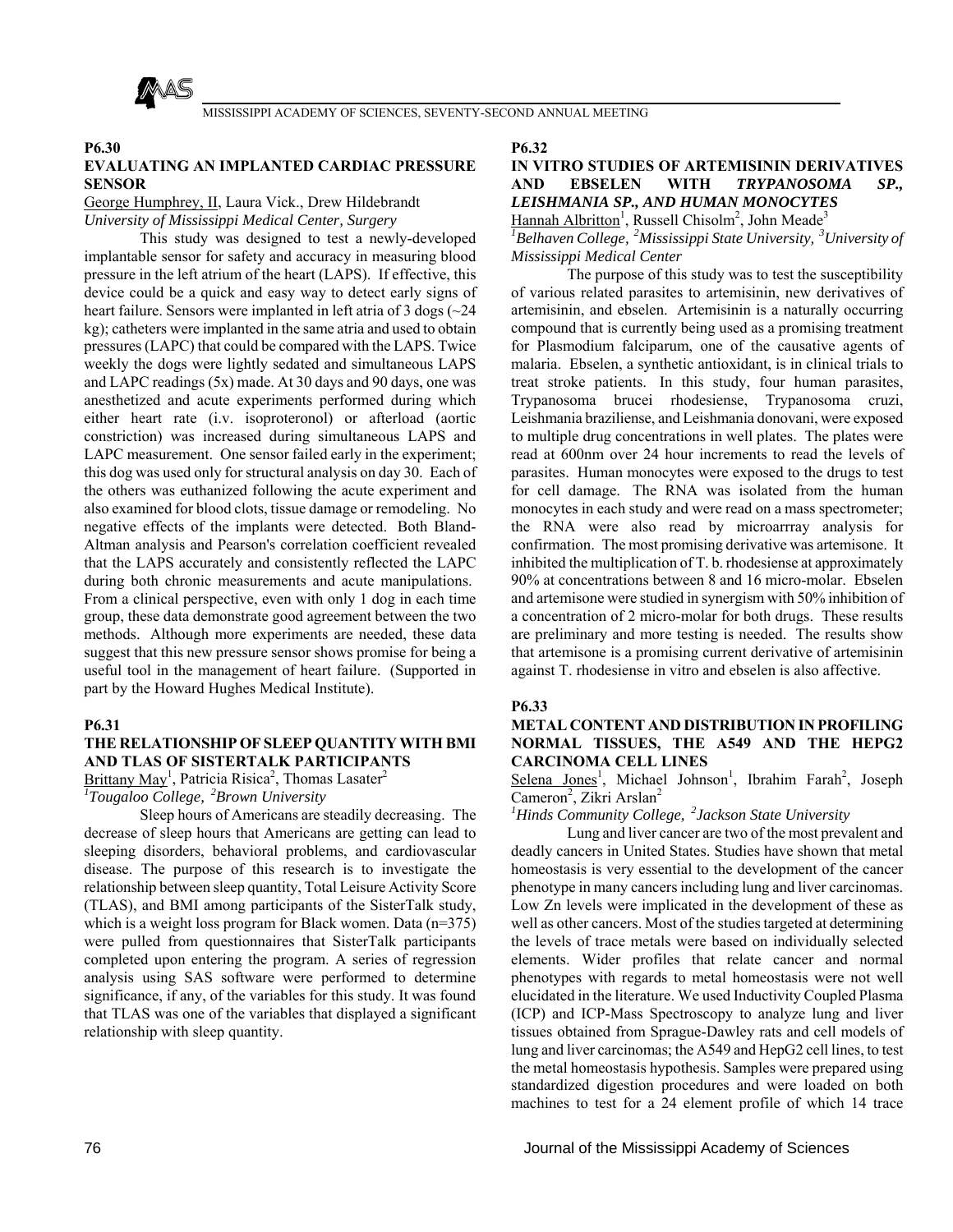

metals, namely, Zn, Cu, Fe, Mg, Mn, Ca, Cd, Pb, Al, Co, Ba, Cr, Ni and Se were consistently detected in tissues and cell lines. Analysis of data showed variations in trace metal profiles consistent with the hypothesis. It is concluded that trace metal homeostasis is essential for normal tissue function and that shifts in the metal distribution and content are tissue specific as well as carcinoma specific. These results warrant further studies to confirm and exploit the possibility of manipulating metal distribution as a cancer therapeutic modality. (Supported by NIGMS NIH Grant # GM050117).

#### **P6.34**

### **THE EFFECTS OF IgG ANTI D, IgG ANTI D COATED RED BLOOD CELLS AND LYSED RED BLOOD CELLS ON MACROPHAGE VIABILITY AND FUNCTION**

Tyrah Hickman<sup>1</sup>, Michelle Tucci<sup>2</sup>, Ham Benghuzzi<sup>2</sup>, Joseph  $C$ ameron<sup>3</sup>

# *1 Hinds Community College, 2University of Mississippi Medical Center, 3Jackson State University*

 IgG deposition at tissue sites leads to macrophage accumulation and organ injury, although the mechanism for injury is not known. The goal of this study was to investigate the interaction of IgG anti D alone, IgG anti D coated red blood cells, or lysed red blood cells with macrophage cells for periods of 24, 48, and 72 hours. Cell viability, cellular glutathione content, cellular membrane damage, and respiratory burst were evaluated. The results indicate that cell numbers were elevated in the lysed red blood cell treatment for the duration of the experiment. Cellular glutathione concentrations were similar to control values for all treated groups compared to the control for the first 48 hours. Cells exposed to IgG anti D coated red blood cells showed the lowest glutathione values after 72 hours. Cellular MDA levels indicating cellular membrane disturbances were evident for the duration of the study for macrophages treated with IgG anti D coated red blood cells and lysed red blood cells when compared to control. Interestingly, nitric oxide was evident in IgG anti D and IgG anti D coated red blood cells for the duration of the study; whereas lysed red blood cells did not increase nitric oxide production over control. The results possibly indicate that nitric oxide is a receptor mediated event and phagocytosis may cause increased MDA levels. Evaluating the interaction of macrophages with IgG may advance our understanding of macrophage involvement in organ injury due to the deposition of IgG. (Supported in part by NIH R25 GM50117).

### **P6.35**

### **CONNECTIVE TISSUE GROWTH FACTOR EXPRESSION IN THE TENOSYNOVIUM OF PATIENTS WITH CARPAL TUNNEL SYNDROME**

Christine Pierce, Michelle Tucci

*University of Mississippi Medical Center* 

 Connective Tissue Growth Factor (CTGF) expression has been identified in a wide variety of fibrotic disorders; however the expression of CTGF in carpal tunnel syndrome (CTS) has not yet been described in the literature. Both inflammatory and fibrotic etiologies have been implicated in the pathogenesis of CTS, with current evidence favoring an emphasis on a fibrotic etiology. Our objective was to identify whether CTGF is expressed in the tenosynovium of patients with CTS. Tenosynovial tissue was isolated from human subjects undergoing surgical decompression of the carpal tunnel for treatment of CTS. Samples tested included patients with "idiopathic" CTS alone or CTS in the presence of associated comorbidities. Western blot analysis of tenosynovial tissue homogenate was performed using an anti-CTGF antibody. Our findings demonstrate the presence of CTGF in the tenosynovium of patients with CTS. Additionally, tenosynovial samples from patients with certain associated co-morbidities exhibit significant upregulation of CTGF levels relative to the levels observed patients with "idiopathic" CTS. These findings indicate that there is, in fact, a role for CTGF in the pathogenesis of CTS.

#### **P6.36**

### **DOES GOLDENSEAL INGESTION HAVE AN EFFECT ON THC DRUG TESTING OUTCOMES?**

Jennifer Zhou, Cindel Krantz, Stacy Hull-Vance, Michelle Tucci, Hamed Benghuzzi

*University of Mississippi Medical Center* 

 In almost every occupation today, employees are required to pass an annual drug test. While the simplest and best way to avoid failing a drug test is not do drugs, however everyone does not agrees with this philosophy. Employees are frighten they may lose their jobs due to drug use and turn to commercially available product that claim to mask the signs of illegal drug use. Goldenseal is a perennial herb, Hydrastis canadensis, which many claim can help remove THC from the body or at least mask it from detection in drug tests. THC, or TetraHydroCannabinol, is more commonly known as marijuana. Some claim Goldenseal, when taken daily, can remove the THC from the body in just a few days. Others claim Goldenseal has no effect on THC levels since it is only a diuretic.

In this study, we investigated the possible effects of Goldenseal on THC levels and its effects on drug test manipulation. This study will consist of twelve patient samples separated into five portions. The first portion of each patient sample will be used as a control and thus should be negative. The second portion will be spiked with THC; therefore the result should be positive. The last three portions will be spiked with THC as well as having levels of Goldenseal in low, medium, and high concentrations. By the conclusion of this study we should be able to determine whether or not Goldenseal is able to mask THC levels in a drug test.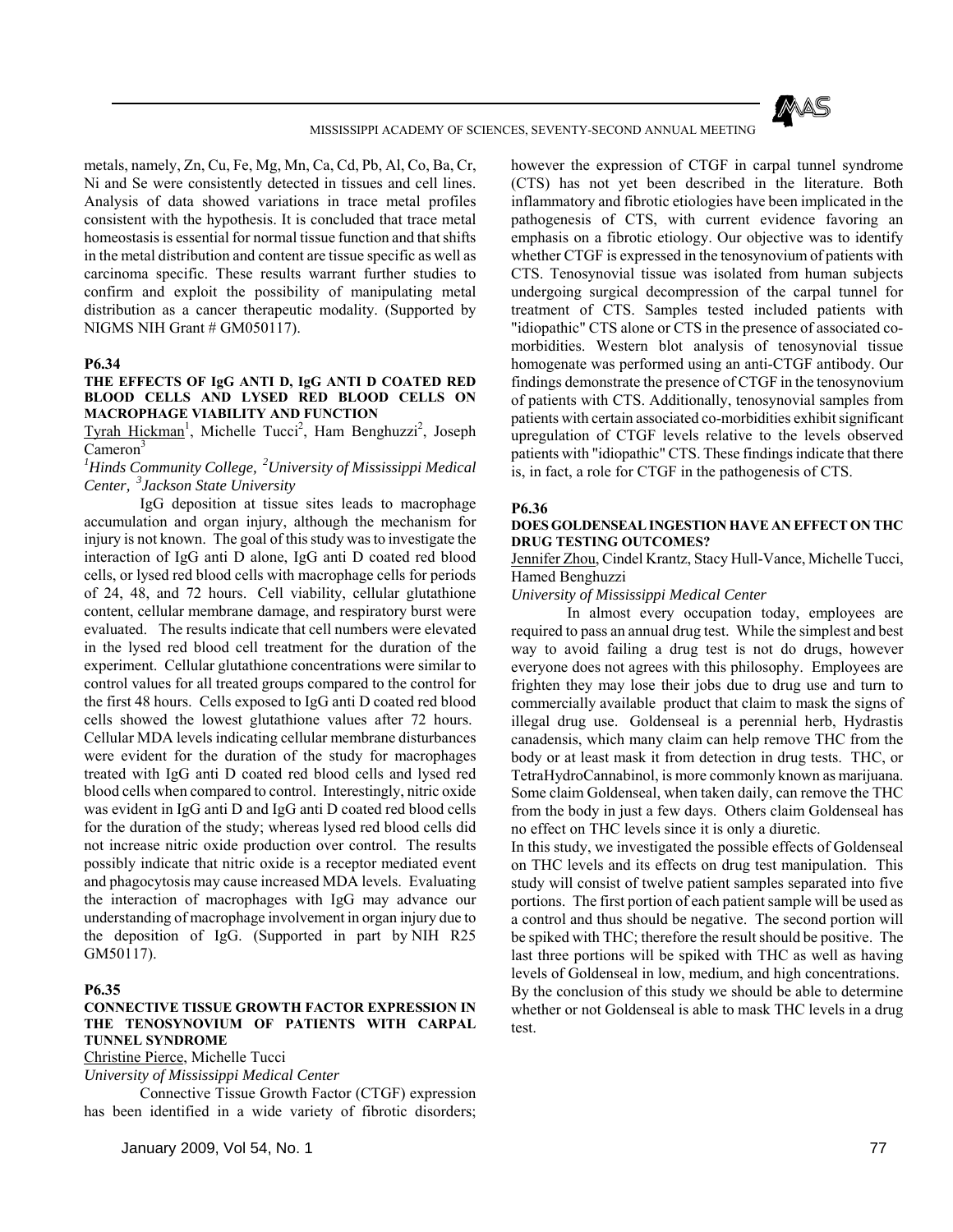

### **P6.37**

## **THE INHIBITORY EFFECTS OF EGCG TO INACTIVATE HSV-1 AND HSV-2 IN CLINCIAL ISOLATES.**

Heather Dietz, Basil Sullivan, Stacy Hull-Vance, Hamed Benghuzzi, Michelle Tucci

## *University of Mississippi Medical Center*

 Herpes Simplex Virus (HSV) types 1 and 2 are pathogens capable of causing a wide range of disease manifestations, including herpes labialis, gingivostomatitis, genital lesions, keratitis, primary cutaneous lesions, encephalitis, tracheobronchitis, pneumonia, esophagitis, and in immunocompromised persons, disseminated disease. Enzymelinked viral inducible system (ELVIS) is a commercial method that is sensitive and specific for rapid HSV detection. ELVIS uses special cells created to contain the genetic code for an enzyme unrelated to herpes. ELVIS uses genetically engineered baby hamster kidney cells that contain a chimeric gene sequence constructed on Escherichia coli lacZ reporter gene that is driven by the promoter from the HSV-1 UL39 gene. When these cells are infected with HSV-1 or HSV-2, transactiviating viral proteins cause the expression of lacZ and the subsequent accumulation of ß-galactosidase within the cell. An immunohistochemical stain then allows detection of HSV-infected cells, which appear blue. The kit also includes monoclonal antibody typing reagents to allow for detection and simultaneous typing of HSV. Epigallocatechin gallate (EGCG) is a polyphenol that is suggested to inhibit growth of cancer cells, decrease the production of inflammatory prostaglandin E2 in arthritis, control blood sugar in type 1 diabetes, and have anti-viral effects on HIV, influenza, and HSV types 1 and 2. EGCG is the primary catechin in green tea and has greater anti-HSV activity than other green tea extracts.

### **P6.38**

## **THE USE OF GOLDENSEAL EXTRACTS AS AN ANTIMICROBIAL AGENT AGAINST S. AUREUS AND MRSA.**  Crystal Daigle, Tiffany Quinn, Stacy Hull-Vance, Hamed Benghuzzi, Michelle Tucci

*University of Mississippi Medical Center* 

 Beta lactam antibiotics, including penicillin, function by peptidoglycan cell wall inhibition. Penicillin covalently binds to penicillin-binding proteins (PBPs), which inactivates enzymatic reactions needed by microorganisms for cell wall synthesis. Staphylococcus aureus is an organism consisting of four penicillin-binding proteins (PBP1 through PBP4). Methicillinresistant Staphylococcus aureus (MRSA), however, possesses the aforementioned binding proteins in addition to a specific PBP encoded from the mecA gene (PBP2' or PBP2a). The acquisition of the mecA gene enabled MRSA to become resistant to antimicrobial agents such as methicillin (a member of the penicillins antimicrobic group). Zhao and Hu, found a synergistic effect between a component in green tea and beta lactams against MRSA. The tea catechin, epigallocatechin gallate (EGCg), is primarily responsible for the antimicrobial activity of green tea.

There have also been reported cases of antimicrobial activity of EGCg against Helicobacter pylori, Trypanosoma cruzi, and Chlamydia trachomatis. The bioactive herbal component in goldenseal is berberine, which has been reported to possess animicrobic activity against S. aureus, E.coli, and K. pneumoniae. The purpose of this study is to investigate the effects of goldenseal alone and in combination with penicillin against S. aureus and MRSA

### **P6.39**

### **THE EFFECTS OF GINGER ON SHIGELLA FLEXNERI AND E. COLI WHEN COMPARED TO THE MIC OF ROCEPHIN.**

Stephan Cole, Centavia Rand, Stacy Hull-Vance, Michelle Tucci, Hamed Benghuzzi

U*niversity of Mississippi Medical Center* 

 Dysentery caused by shigellosis is a serious disease, believed by the World Health Organization to cause up to a million deaths per year. Shigella species are highly pathogenic, and invade the colonic epithelium cells through M cells, and then spread laterally. Common symptoms of shingella are severe diarrhea, fever, nausea, vomiting, and stomach cramps with blood, mucus, or pus being present in the stool. Zingiber officinale (Ginger) is a strong pungent herb that is used primarily as a culinary spice. It has also been used to treat a myriad of conditions from common colds, fevers, digestive problems, antiarthritic, and antimicrobial properties. Ginger has also been advocated by alternative medicine practitioners as an alternative treatment for dysentery. Studies support ginger's antibiotic and synergistic effect, because ginger contains 10-gingerol a hydrophobic compound that is believed to cause cellular membrane damage on microorganisms. The purpose of this paper is to observe the effects of ginger on two causative organisms of dysentery Shigella flexneri AND E. Coli, to quantitate the MIC comparatively to Rocephin (3rd generation cephalosporin), and to determine the effect of ginger singularly, and in combination with Rocephin. Methods of analysis to measure the effects of ginger will be diffusion disk plating measuring the zone of inhibition.

# **P6.40**

# **PLASMA-CELL DISORDER: HEAVY CHAIN DISEASE**

Jessica Davis, Carolyn Beck, Margot Hall

# *University of Southern Mississippi*

 Heavy chain disease (HCD) is a rare immunoproliferative disease. It is a B-cell malignancy in which an uncontrolled mass production of monoclonal antibodies is produced. These monoclonal antibodies are produced by the abnormal multiplication of plasma cells resulting in incomplete immunoglobulins. Immunoglobulins play a major role in helping the body fight off infection. Urine protein electrophoresis (UPE), serum protein electrophoresis (SPE), and immunofixation are essential tests for the detection of monoclonal heavy chains in the urine or serum. The three types of heavy chain diseases are alpha (IgA), gamma (IgG), and mu (IgM) heavy chain disease.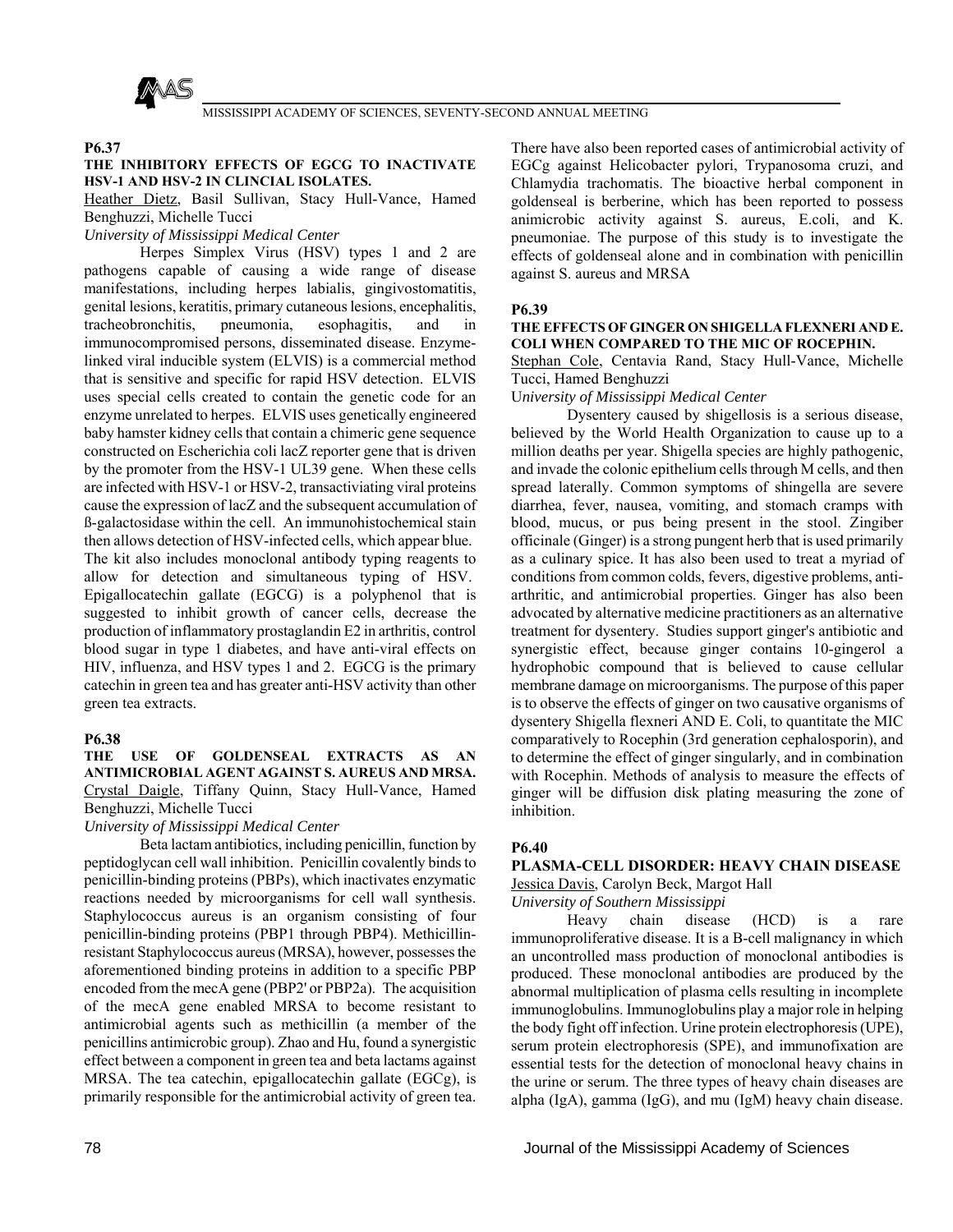

The objective was to determine the underlying cause of illness in a young boy who presented with symptoms including a five month history of stomach pain, diarrhea, weight loss, clubbing of the fingers, edema, and malnutrition. The young patient also had a case of anemia due to iron deficiency. X-ray studies indicated segmentation, dilation of bowel loops, and mucosal fold thickening in the small intestine. A biopsy of the small bowel revealed villous atrophy with heavy unusual lymphoplasmocytic infiltration of the lamina propria. The symptoms of this disease were usually consistent in the small intestine and mesenteric nodes of the organ system. Diagnostic evidence for each classification of heavy chain disease, along with clinical characteristics, case studies, sites of infection, incidence, treatment, pathology, and associated diseases will be explained. Overall, the prevalence of heavy chain disease and how it can be detrimental to the vital functions of the immune system will be presented.

### **P6.41**

# **ARSENIC-INDUCED CYTOTOXICITY AND MODULATION OF p53 EXPRESSION IN HUMAN LIVER CARCINOMA CELLS**

Britney Green<sup>1</sup>, Clement Yedjou<sup>1</sup>, Paul Tchounwou<sup>1</sup> *1 Tougaloo College, 2Jackson State University* 

 Arsenic is a ubiquitous trace element that has been shown to induce both systemic and carcinogenic effects. Epidemiological findings indicate that arsenic is a paradoxical human carcinogen that results in increased risk of skin, lung. bladder, liver and kidney cancers. Although the systemic and carcinogenic effects of arsenic have been widely studied in a variety of systems, the mechanisms of arsenic toxicity remain largely unknown. Therefore, we proposed to use human liver carcinoma cells as a test model to evaluate the toxicity and p53 expression upon arsenic trioxide exposure. To achieve this goal, we performed MTT assay for cell viability, western blot and densitometric analyses for p53 expression and relative abundance of this protein. Data obtained from the MTT assay indicated that arsenic trioxide significantly reduced the viability of HepG2 cells, showing  $LD_{50}$  values of 9 mg/mL upon 48 hours of exposure. Western Blot analysis demonstrated a strong doseresponse relationship with regard to the expression of tumor suppression protein, p53. Findings from this research indicate that arsenic trioxide is able to cause cytotoxicity and cell cycle arrest through activation of the 53-kDa tumor suppressor protein.

This research was financially supported in part by a grant from the National Institutes of Health (Grant No. 1G12RR13459), through the RCMI Center for Environmental Health, and in part by a grant from Mississippi Functional Genomics Research at the University of Southern Mississippi.

### **P6.42**

# **EFFECTS OF BINGE AND CHRONIC ALCOHOL EXPOSURE ON ZEBRAFISH GROUPING BEHAVIOR**  Kiara Richardson<sup>1</sup>, Antrice Walker<sup>1</sup>, Stephanie Burks<sup>2</sup>, Rodney Baker<sup>2</sup>, Stanley Smith<sup>2</sup>

## *1 Tougaloo College, 2The University of Mississippi Medical Center*

 We are interested in developing an alcoholic liver disease experimental model in zebrafish (Danio rerio) and characterizing the pharmacological and biochemical consequences. To complement these ongoing studies, we investigated the behavioral changes caused by alcohol in zebrafish by developing a protocol to quantify changes in the instinctive grouping behavior. We used binge amounts of alcohol (defined as 150 mM) as well as the chronic alcohol treatment dose (50 mM) upon which our alcoholic liver disease model is based. Grouping behavior was quantified by using digital images captured from a Sony camcorder to determine the area occupied by groups of 10 zebrafish relative to the total available area of the experimental chamber. Binge alcohol amounts caused a significant increase in the relative area occupied when compared either to alcohol-naïve controls or to repetitively-treated fish reflecting an impairment of the normal grouping response of the zebrafish. With the chronic alcohol-treated zebrafish, we did not see a statistically significant change in the area occupied. However, there was a consistent trend towards decreased relative area occupied which suggests a strengthening the grouping behavior. Further studies will be necessary to determine the origin of this trend and how it relates to other alcohol effects in our experimental model. (Supported by the Mississippi Functional Genomics Network REO Program and The University of Mississippi Medical Center SURE Program)

### **P6.43**

## **EMBRYONEUROGENESIS: LEVELS OF GABA RECEPTORS AS BIOMARKERS AND PREDICTORS OF DEVELOPMENTAL TOXICITY TO LOW LEVELS OF MERCURY EXPOSURES.**  Wellington Ayensu, Demareo Webb, Raphael Isokpehi, Hari

Cohly, Paul Tchounwou

*Jackson State University* 

 Subunits of Gamma-AminoButyric Acid (GABA) A receptor, alpha 6 and others were over-expressed upon exposure to low doses of mercury. To date about 21 GABA receptor subunits form functional pentameric clusters in the developing brain to appropriately regulate neuronal networking in time and space. It is our hypothesis that exposures to mercury in the neonatal periods can cause highly inducible expression levels of these receptors sufficient to generate pathological neural networking. Up-regulation of GABRA6 led us to investigate the pattern of expression of the GABA receptors family in the brain during mammalian embryogenesis. Individual receptor subunits influence expression patterns of pentameric clusters via effects on signaling quality in the brain. We identified a developing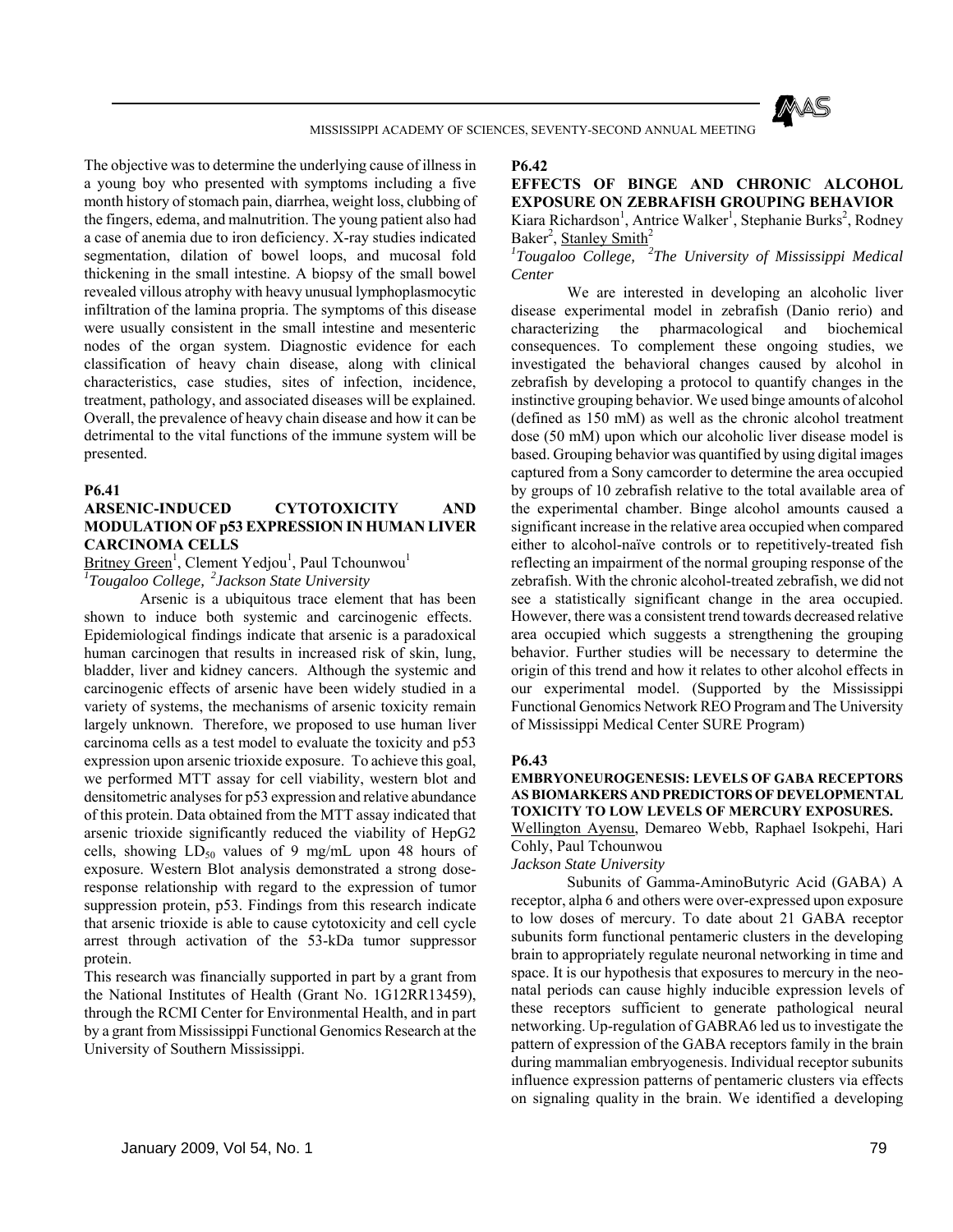

mammalian brain Gene Expression Omnibus (GEO) microarray dataset (GDS2702) on embryonic days 14.5 (E14.5), 16.5 (E16.5 and 18.5 (E18.5). We integrated microarray intensity calls (presence or absence of expression) data with expression image data annotation from in-situ hybridization transcriptome of mouse embryo at E14.5. Fourteen probes on the array slide mapped to 13 GABA receptor genes. Gabbr1, Gabra2, Gabrb3 and Gabrg2 were the only four GABA receptor genes expressed at stage E14.5 and E16.5. At stage E18.5, three additional genes (Gabra1, Gabra3, Gabrg1 and Gabrg3) were expressed. Gabbr1 had the highest intensity in all the three embryonic days. Gabra6, Gabrb2, Gabrd, Gabrr1 and Gabrr2 were not expressed in all the 3 samples analyzed. Correlations were seen in the annotations from microarray and in-situ hybridization assayed expressions of GABA receptor genes in the developing mouse brain at stage E14.5.

## **P6.44**

## **THE CORRELATION BETWEEN HYPOXIA AND PREECLAMPSIA**

## Gabrielle Matthews, \*William Bennett, Kedra Wallace *University of Mississippi Medical Center*

The scientific hypothesis that the inflammatory cytokines: tumor necrosis factor alpha (TNF-α), interleukin 1 beta (IL-1β), interleukin 6 (IL-6) and the anti-inflammatory cytokine, IL-10, are released in the placenta due to ischemia/hypoxia is what is being researched. Hypoxia releases all four of these cytokines. They're also released in the pregnancy disorder, preeclampsia, a hypertensive disorder that affects 5-7% of pregnancies. It normally occurs during the third trimester of gestation and it affects the human placental tissues. We used several different procedures to investigate which cytokines, if any, played a role in the correlation of hypoxia and preeclampsia. Before the placental tissue was obtained for RNA extraction, they were placed in normoxic, hypoxic, and reperfused environments. There were 9 samples of tissue collected and from these nine; six of them were placed in a hypoxic environment in a set of two while the other three were used as our control. Each set was placed in the hypoxic environment for 1 hour, 3 hours, or 6 hours and after each time frame, one was taken from each set and they were reperfused for an hour. After reperfusion, all nine samples were collected to begin RNA extraction. RNA was extracted and went through several processes to end up at what is called Real time, which tests how many of the genes are up regulated. We haven't received the full results of our experiment. Real Time is still in progress

# **P6.45**

# **THE EFFECTS OF ESTROGEN ON THE MORPHOLOGICAL FEATURES OF HELA CELLS GROWN IN CULTURE**

Melissa Daniel and Hamed Benghuzzi.

University of Mississippi Medical Center

 Cervical cancer remains a major health threat to women worldwide and the role of steroid hormones on cervical cancer

cells is not yet clearly defined. This study investigated the effects of the steroid hormone, estrogen, on the morphology of the HPVpositive HeLa cervical tumor cell line. In this study, HeLa cells were treated with physiological and supraphysiological doses of estrogen (EP and EH) and examined morphologically at 24, 48, and 72 hours. Morphological characteristics were evaluated using Papanicolaou and H&E staining. All values were compared to an appropriate cellular control. Descriptive tables were prepared to evaluate nuclear, cytoplasmic, and background characteristics. Nuclear characteristics evaluated included: prominent nucleoli, bizarre/ aberrant nuclear shape, multinucleation, coarse granular chromatin, intranuclear vacuolization, and round to oval nuclei, hydropic swelling, irregular nuclear contours / shapes, and prominent nuclear folds / grooves. Cytoplasmic characteristics evaluated included: N/C ratio = 1:1, N/C ratio < 1:1, N/C ratio > 1:1, cellular degeneration, fine cytoplasmic vacuolization, intracytoplasmic debris, spindle shapes, bizarre cell shapes, discrete vacuolization, single cells, cell aggregates, rounded cells, and fragmented cytoplasm. Criteria for background characteristics included: clean versus background debris. The morphological criteria were evaluated on a graded scale of  $0$  to  $\overline{3}$ , as compared to the controls. There was one table prepared for each time period. Physiological doses of estrogen did not induce changes in the cells at any time period. Supraphysiological doses of estrogen caused an increase in the fine and discrete vacuolization in all cell lines. Highlights of the results from this study indicated the Papanicolaou stain was superior for this cell line in tissue culture due to enhanced nuclear and cytoplasmic detail and less shrinkage in the cells.

### **P6.46**

# **KNOWLEDGE VS CHOICE ASSESSMENT IN PURSUING CAREERS IN HEALTH RELATED PROFESSIONS FOR ACADEMIC YEAR 2007-2008**  Faye Johnson\*, Jamil Ibrahim, Hamed Benghuzzi

University of Mississippi Medical Center, Jackson, MS 39216 The aim of this study was to assess the magnitude of knowledge of various student groups toward health related professions (HRP), and to contribute information that may contribute to revising/upgrading recruitment efforts and admission policies. A questionnaire was given to students enrolled in various SHRP's programs CLS, CYTO, DH, EMT, HIM, OT, and PT for the 2007-2008 academic year. The major goals of the study were: (a) to assess student's knowledge and interest in various SHRP programs before enrollment, (b) to determine the first contact efforts the student had in the programs, and (c) to determine if they were informed of and participated in Program Awareness Day (PAD). A total of 279 questionnaires were distributed and returned completed. The results of this study revealed the student's knowledge base for HRP was from the following sources: counselors (11%); friends and family (36%); PAD (5%); Other (48%), and 1 did not answer the question. The data supported that students developed an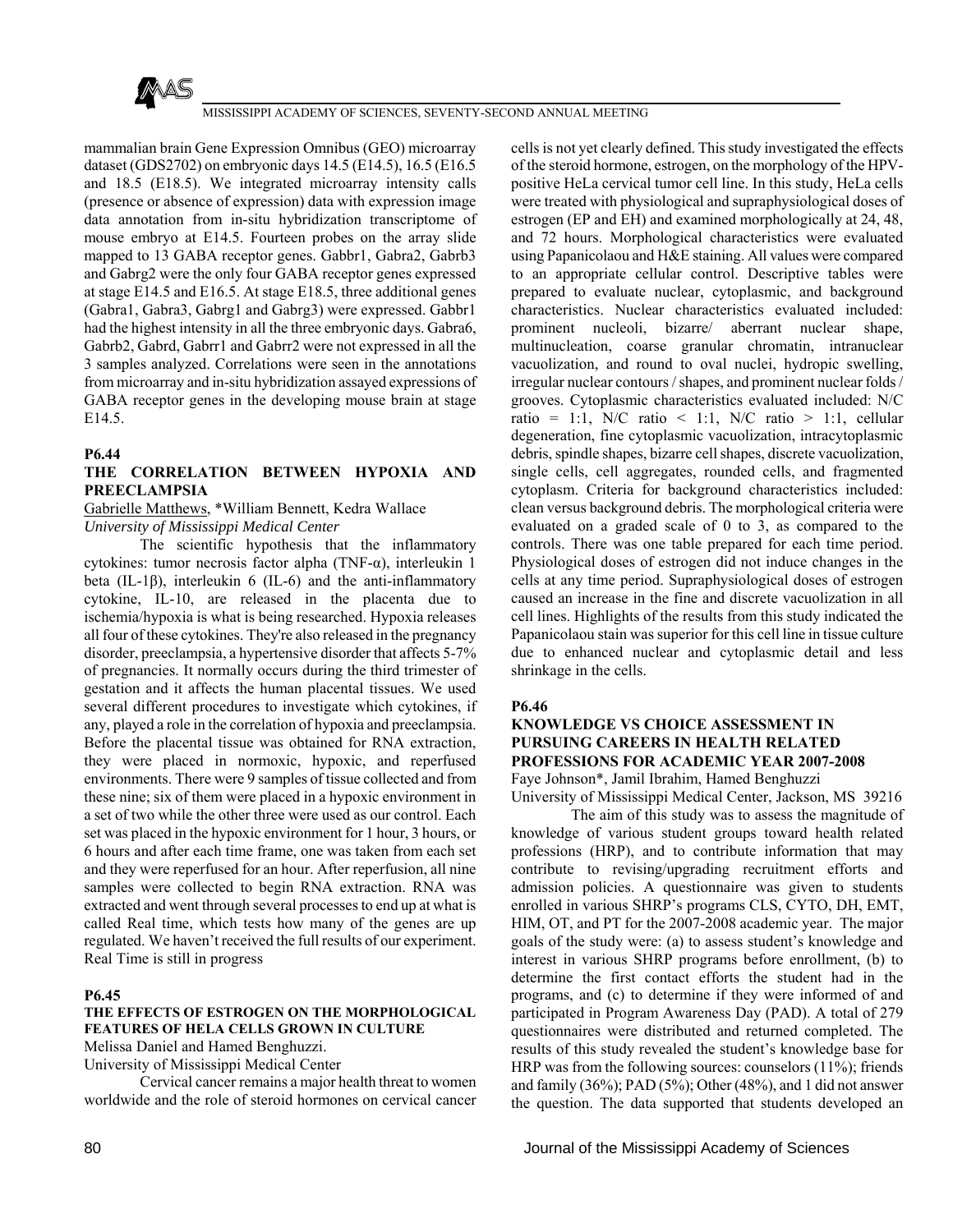

interest in HRP while either in college (51%) or high school (33%). Post graduate and other sources accounted for 10% and 6%; respectively of their awareness. The data showed interested students contacted faculty and SHRP students 68% of the time and recruiter and other sources 32% of the time. Interestingly, 31% of the students were aware of PAD, and 25% of the students attended PAD. These results provide significant information that can be utilized to efficiently and effectively improve the recruitment process.

## **FRIDAY MORNING GRAND BALLROOM**

9:00-10:30

**Health Fair (Blood pressure monitoring, glucose testing, body mass index, etc.) FRIDAY MORNING AMPHITHEATER** 

**Rural Health Professional Training: Imperatives for Mississippi**  10:00 **Welcome and Introductions**

- Rob Rockhold, Ph.D.
- 10:10 **The Physician Workforce and Its Economic Impact** Lynne Cossman, Ph.D.
- 10:25 **Place and the Training of a Health Professional Workforce for Rural Mississippi** Chris Arthur, Ph.D.
- 10:40- **Growing Our Own: Starting High School Students on the Track to a Medical Career** Bonnie Carew,

**10:55-11:00 Break** 

- 11:00 **The Professional Portal Track: Another Pathway to Rural Practice** Rob Rockhold, Ph.D.
- 11:15 **MRPSP: Growing Our Own Primary Care Physicians**

 Janie Guice, Executive Director, Mississippi Rural Physicians Scholarship Program

- 11:30 **Medical Student and Residency Training: Moving Forward, Back to Our Roots** Diane Beebe, M.D.
- 11:45 **The Mississippi Health Professional Placement Service: How a Web-based "Compatible Match" Program Can Help Rural Mississippi** Ed Snodgrass, Ph.D

### **FRIDAY AFTERNOON AMPHITHEATER**

**Drug Delivery Mini-Symposium: Advances in Implantable Sustained Release Drug Delivery Systems** 

- 1:00 -1:05 **Welcome and Introductions**
- 1:05 -1:20 **The Use of Drug Delivery Systems as a Tool in Tissue Engineering**

1:20 -1:50 **Use of the Osmotic Pump for Delivery of Organic Compounds** 1:50 -2:20 **Development of Elastin-like Polypeptide for Thermally Targeted Delivery of a c-Myc Inhibitory Peptide** 2:20 -2:40 **The Use of Biocompatible Materials in Bone** 

**Healing and Repair Applications** 2:40 -3:00 **Novel Applications of Sustained Release Technologies**

### **Speakers:**

Hamed Benghuzzi, Ph.D., Professor and Chair, UMMC, s Ateegh Al Arabi, PhD, Johnson County Community College Gene L. Bidwell, III, PhD, UMMC Kenneth R. Butler, Jr., Ph.D., UMMC Michelle Tucci, PhD, Associate Professor, UMMC

### **3:00-4:00 DIVISIONAL BUSINESS MEETING**

## **HISTORY AND PHILOSOPHY OF SCIENCE**

**Chair:** Mac H. Alford, University of Southern Mississippi **Vice-chair**: Andrew Harrell, US Army Corp of Engineers

# **THURSDAY AFTERNOON**

# **CHESNUT ROOM**

**O7.01**

# **1:15 PRELUDE TO DARWINIAN EVOLUTION: NATURAL PHILOSOPHY IN THE EARLY NINETEENTH CENTURY**

Kenneth J. Curry, Paula J. Smithka

*University of Southern Mississippi*

 Since the time of the ancient Greeks (Plato, Aristotle), natural philosophers (we call them 'scientists' today) have tried to organize living creatures into scientifically useful classificatory schemes. The quest for archetypes in ancient through early modern times largely focused on essences (eidos) which were either internal or external to the organisms, or instilled by God at the act of creation. By the nineteenth century, the search for the archetypes focused largely on natural processes that influenced biological morphology. Competing views emerged regarding the nature of those archetypes. Some natural philosophers held views regarding static archetypes (Cuvier, Owen), while others argued that archetypes could change (Goethe, Geoffroy), and Larmarck and Darwin maintained that archetypal change was a function of adaptation to the environment. In addition to these views, the early nineteenth century was characterized by arguments between uniformitarians (natural processes in the past are similar to those operating today) against catastrophists (natural processes in the past were remarkably different in kind or intensity to those operating today) and transmutationists (new species evolve) against fixists (who denied transmutationism). Here we explore early nineteenth-century natural philosophy, from its German Romantic idealist foundations (Fichte, Schelling, Hegel) to the emergence of Darwinian evolution as a fecund scientific theory.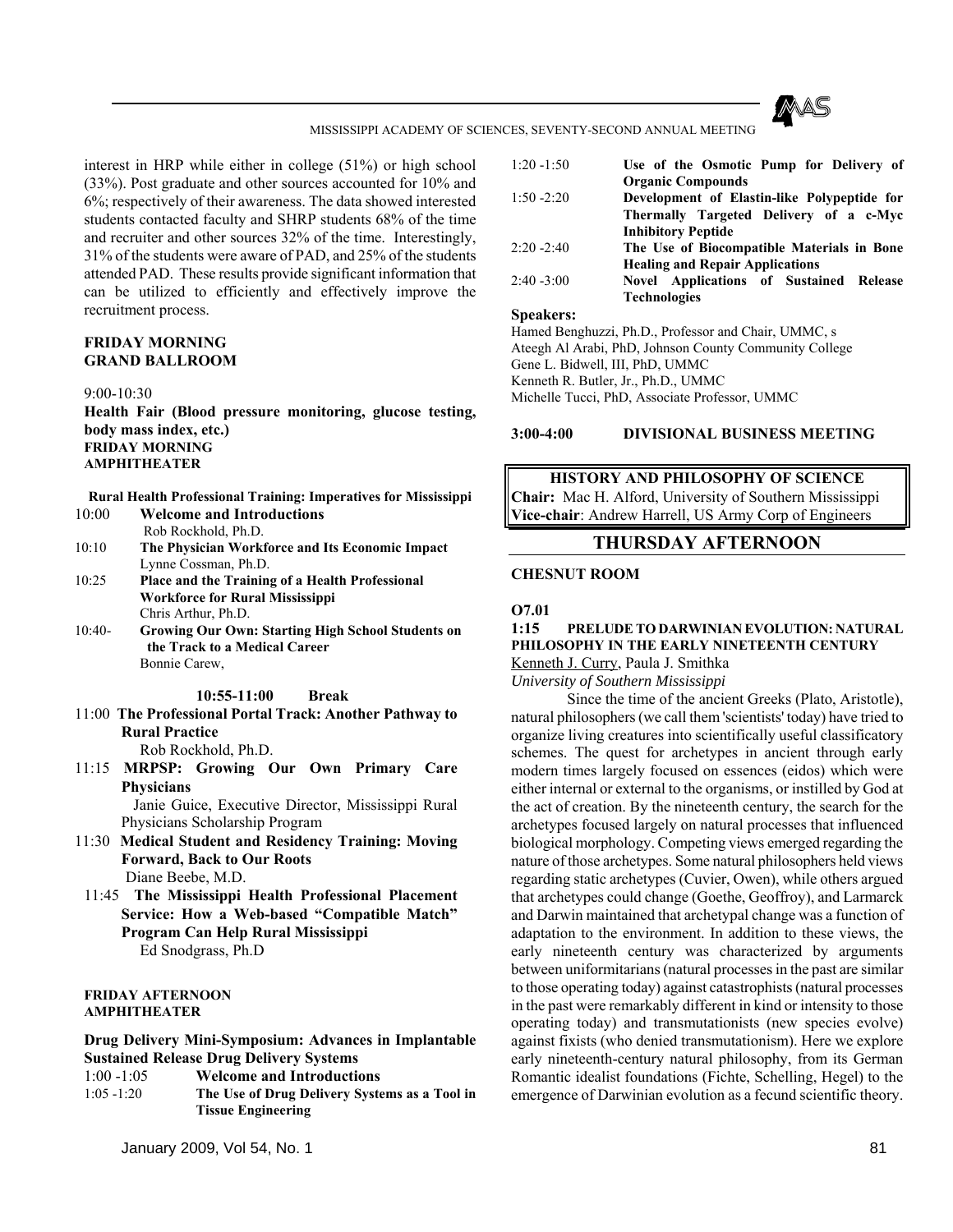

### **O7.02**

# **1:45 A 19TH CENTURY "RADICAL" SOLUTION TO THE SPECIES PROBLEM?**

Paula Smithka, Kenneth Curry

*University of Southern Mississippi*

 The nature of a biological species has been debated in both philosophical and biological contexts largely since the 1960's, but gaining even more press since the 1980's in the English speaking world. However, the debate may have been going on in 19th century Germany. This is significant because biologist Michael Ghiselin's 1974 "A Radical Solution to the Species Problem" (Systematic Zoology 23: 536-544) may not have been so radical after all. Such a solution may have already been proposed by Carl Nägeli in 1865 in his Entstehung und Begriff der Naturhistorischen Art. Ghiselin's radical solution was to consider biological species as individuals, not natural kinds, and not a conceptual grouping of individual organisms as a means of organizing the physical world. Philosopher David Hull supported Ghiselin's hypothesis and the Species-As-Individuals (SAI) hypothesis was born. SAI garnered much attention and support, igniting the current debate in philosophy of biology and biological systematics regarding the nature of species. We explore the extent to which the "current debate," may have been anticipated by 19<sup>th</sup> century German scholars, Nägeli and Karl Möbius, (who seems to defend the view that species are concepts [1886. "Die Bildung, Geltung und Bezeichnung der Artbegriffe" Zoologische Jahrbucher, vol. 1: 241-274]), in order to determine the nature of the  $19<sup>th</sup>$  century formulation of the "radical solution" to the species problem.

### **O7.03**

# **2:15 LOGICAL PROBABILITY AS A QUALITATIVE SYSTEM OF EPISTEMIC WARRANT**

# John Sylvia IV

# *The University of Southern Mississippi*

 Qualitative probability has emerged as an important concept for fields as varied as medicine and artificial intelligence. In technical fields such as these, it is often not possible to assign a real or accurate numerical degree of belief to a particular proposition, yet decisions relying on the epistemic warrant of the statement must be made, despite the fact that certainty does not exist. It is argued that logical probability, generally considered a dead movement, should be updated and understood as a method of epistemic warrant based on qualitative probability in order to formalize the system of reasoning to be used in situations where certainty is not possible. This form of logical probability is outlined and an axiomatization is presented before considering the typical Bayesian objection that it is never rational to accept uncertain propositions. It is argued against this objection that accepting uncertain propositions is rational because it can simplify reasoning and allow for decisions even in cases where a subjective Bayesian system would not.

### **2:45 Break**

## **O7.04**

## **3:00 CONCEPT OF A CONCEPT**

Andrew W. Harrell

*Engineer Research and Development Center*

 Concepts form the meaning of meaningful words. They are units of thought which are smaller than a judgement, larger than a sense impression. Well-defined relationships between concepts are themselves concepts. This talk will discuss concepts from the point of view of a theory of knowledge in Plato's dialogues. This point of view added to a thousand years or so later by the transcendental idealistic terms and definitions of Dr. Immanuel Kant. What is a concept of a concept? Is there one such thing or set of rules and postulates. Are these the same in the mind of a scientist and in a theologian? Can we choose and add to whatever these rules and postulates are for ourselves? Are they predetermined in us? These are very difficult questions. Back in 1974 when I wrote a paper on about this a prevailing opinion among academic philosophers was that there was no such a thing (as a concept of a concept). Now, 35 years later, in the light of new discoveries in the philosophy of science and religion, advances in our understanding of logic and computer mathematics it seems a good time to reconsider our thoughts about this question.

## **O7.05**

### **3:30 HIERARCHICAL MODELING OF BIOGEOCHEMICAL PROCESSES AND MECHANISMS THAT DRIVE CLAY NANO- AND MICROFABRIC DEVELOPMENT**

Kenneth J. Curry<sup>1</sup>, Richard H. Bennett<sup>2</sup>, Paula J. Smithka<sup>1</sup>, Matthew H. Hulbert $3$ 

<sup>1</sup>University of Southern Mississippi, <sup>2</sup>SEAPROBE, Inc., <sup>3</sup> **Pessengle Dynamics** *Research Dynamics*

 Conceptual scientific models of clay and clay fabric development can be constructed profitably by considering biogeochemical and physical systems in terms of an ordered hierarchy. We present here a hierarchical model of early stages of marine sediment clay fabric development identifying processes and focusing on mechanisms (energy sources). The physical aspects of the hierarchy are cast in terms of the spatial scale in which the mechanisms occur, primarily at the nanometer (nanofabric) level of organization. This level is nested below the micrometer (microfabric) level that includes aggregates of clay signatures and is nested above the molecular level that includes edges and faces of clay layers characterized by atomic, ionic, and molecular organo-clay interactions. The modeling scheme is a conceptual framework of mechanisms and operational spatial levels of the contemporaneous, cooperative, and discrete dynamic interactions of mechanisms both within and across levels. For example, electrochemical mechanisms that affect the assembly of clay layers and multi-layers operate at the molecular level manifesting as covalent and ionic bonding, London-van der Waal's attraction, and very short range Born repulsion. In contrast, micro-turbulence and other fluid flow mechanisms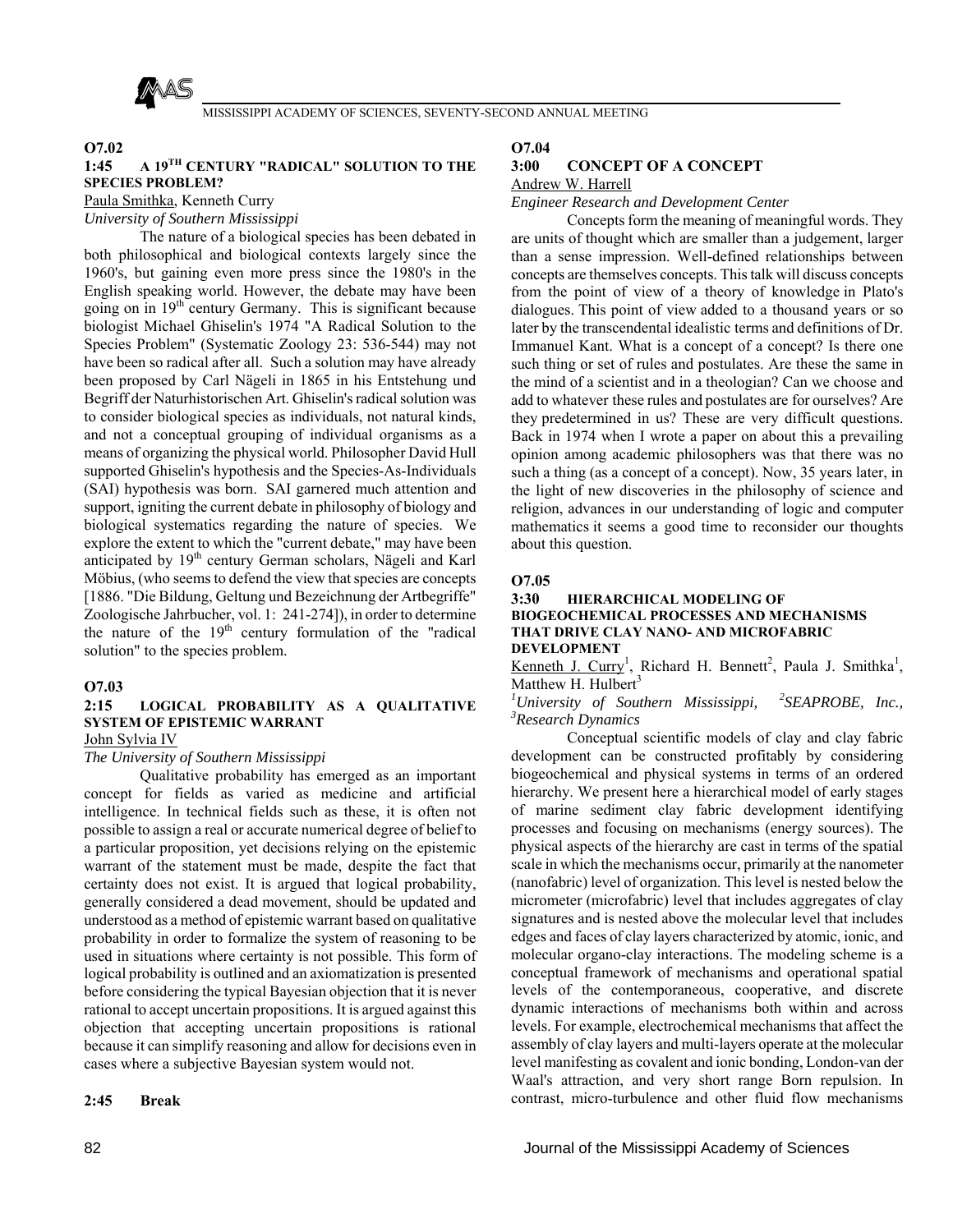

(shear, laminar flow, etc.), operate at nanometer to micrometer spatial levels of organization. within each spatial level. Typical of hierarchical models in general, the rates and types of mechanisms operating at each level of the hierarchical model of clay fabric development do not form a continuum across spatial scales, but rather are qualitatively and quantitatively distinct and operate in discreet and natural ranges within each spatial level.

## **4:00 Division Business Meeting**

### **MARINE AND ATMOSPHERIC**

**Chair:** Hyun J Cho, Jackson State University **Vice-Chair:** David Rosenfield, University of Southern Mississippi

# **FRIDAY MORNING**

# **HOLLY ROOM**

**9:00 Division Business Meeting** 

## **O8.01**

### **9:30 A STUDY ON RUPPIA MARITIMA AND HALODULE WRIGHTII BEDS AT GRAND BAY NATIONAL ESTUARINE RESEARCH RESERVE, MISSISSIPPI FOR SEAGRASS HABITAT RESTORATION** Cristina Nica, Hyun Jung Cho

*Jackson State University*

 Global seagrass beds have been declining due to alteration of natural habitats and decline in coastal environment quality. The more significant declines occurred in Thalassia testudinum and Syringodium filiforme, which have resulted in the increased relative abundance of opportunistic species such as Ruppia maritima L. and Halodule wrightii Aschers in northern Gulf of Mexico. In order to provide information needed to understand the current limiting factors and restoration needs, we conducted studies: (1) to identify areas that can support SAV (Submerged Aquatic Vegetation) growth. We hypothesized that there were significant spatial and short-term fluctuations in the coverage of Ruppia/Halodule beds. We tested the hypothesis using field data collected biannually at five sites in Grand Bay National Estuarine Research Reserve, Mississippi. Three-way ANOVA was used to analyze seagrass depth distribution and abundance, which we surveyed along water depth gradients and shoreline orientation. The SAV community, which consisted of R. maritima and H. wrightii, displayed significant short-term changes in abundance and species dominance, largely attributed to changes in R. maritima abundance between summer and fall. Our results on site variation in SAV coverage suggest that shore orientation within the estuarine system might be a contributing factor to the spatial difference in the shallow estuary. Our results suggest that consistent SAV survey efforts are needed to reduce

January 2009, Vol 54, No. 1 83

errors in assessments of disturbance/restoration impacts and long-term trends.

### **O8.02**

# **9:50 ESTUARINE MIXING BEVAVIOR OF CARBOHYDRATES AND DISSOLVED ORGANIC CARBON IN THE BAY OF SAINT LOUIS ESTUARY AND MISSISSIPPI SOUND**

Xuri Wang, Yihua Cai, Laodong Guo

*The University of Southern Mississippi*

 Due to their roles as the energy storage and transportation media for auto- & heterotrophic organisms in the aquatic environment, carbohydrates are the active and labile component in the bulk dissolved organic carbon (DOC) pool. To study the abundance, distribution and biogeochemical behavior of carbohydrates and DOC in the estuarine mixing zone, water samples were collected from the Bay of Saint Louis (BSL) and Mississippi Sound (MS) from 2006 to 2008. DOC, total dissolved carbohydrates (TCHO), monosaccharides (MCHO) and polysaccharides (PCHO) were measured along a salinity gradient from freshwater (Jourdan River) to seawater (Mississippi Sound). DOC, TCHO, MCHO and PCHO all showed a similar trend, decreasing with increasing salinity. The percentages of TCHO in the bulk DOC pool ranged from 11% to 42%. MCHO was the dominant species in the carbohydrate pool in the low salinity area, accounting for as much as 80% of TCHO. MCHO concentrations exhibited a removal behavior along the salinity gradient, indicating preferential bacterial utilization during the estuarine mixing process. In contrast, the percentages of PCHO in TCHO gradually increased with salinity and became dominant outside the mouth of the BSL, which might indicate that other in situ sources (phytoplankton excretion, degradation of debris) also contributed to the PCHO pool. Our results demonstrate that the proxies, such as MCHO/DOC, MCHO/TCHO and PCHO/TCHO, are a useful tool to investigate the biogeochemical cycles of organic matter in marine environments.

### **O8.03**

**10:10 USING OCEAN COLOR TO MEASURE COASTAL SEA-SURFACE SALINITY OF THE LOUISIANA SHELF**

Virgilio Maisonet<sup>1</sup>, Joel Wesson<sup>2</sup>, Chris Osburn<sup>3</sup>, Derek Burrage<sup>2</sup>, Stephan Howden<sup>1</sup>

*1 University of Southern Mississippi, 2Naval Research Laboratory, 3North Carolina State University*

 Taking advantage of a natural river plume, simultaneous airborne optical and microwave sensor data are analyzed to arrive at a relationship between Colored Dissolved Organic Matter (CDOM) and Sea Surface Salinity (SSS). We report here on aircraft measurements made in May, 2007, with the NRL STARRS (Salinity, Temperature and Roughness Remote Scanner), and optical multi-wavelength radiance and irradiance sensors (Satlantic OCR-507 at SEAWIFS wavelength bands).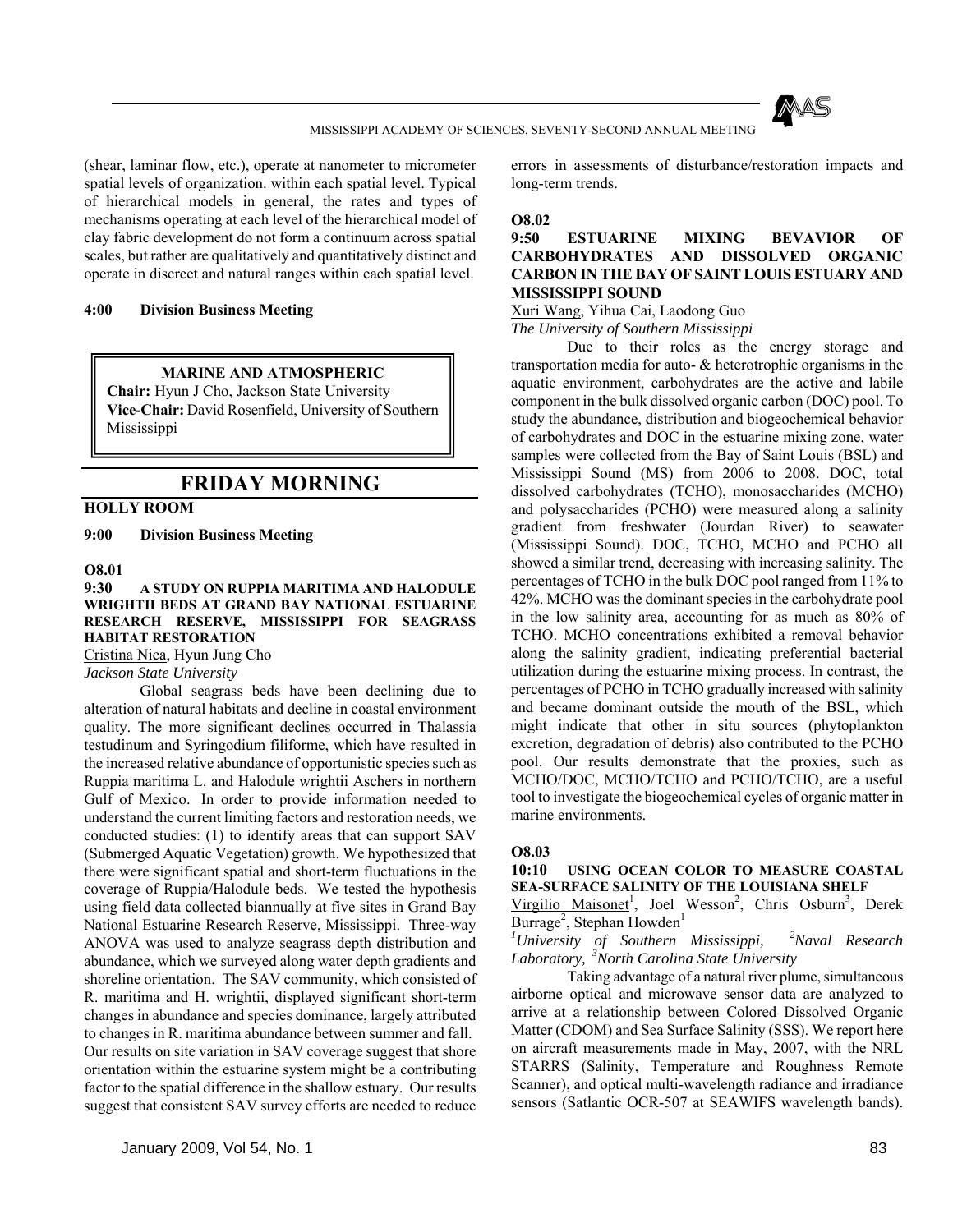

These measurements were made in conjunction with in situ measurements of SSS, ocean color, and fluorescence in the Atchafalaya River outflow from the R/V Pelican. In this work we demonstrate the ability of airborne radiance and irradiance sensors to: a) detect the plume's persistent salinity gradient and corresponding color fronts as observed by in-situ shipboard measurements as well as STARRS, and b) provide context for the in situ measurements by providing synoptic measurements over a wider area than the ship was able to cover. A multi-linear regression for salinity, based on three of the optical channels, provides an excellent qualitative proxy for large scale salinity in the Atchafalaya plume region.

### **10:30 Break**

### **O8.04**

# **10:50 MULTI-SPECTRAL VEGETATION INDEX FOR FLOATING AND CANOPY-FORMING AQUATIC VEGETATION**

# Hyun Jung Cho

*Jackson State University*

 The unique spectral characteristics of green vegetation, low reflectance in red and high reflectance in Near-Infrared (NIR), have been used to develop vegetation indices, including Normalized Difference Vegetation Index (NDVI). We tested if NDVI can be used to detect/discern between canopies of aquatic plants in shallow waters by examining the effects of water depth and vegetation shoots on the upwelling energy from a 100 gallon-outdoor tank lined with black pond liners. We collected spectral data over floating waterhyacinth (Eichhornia crassipes), tanks containing SAV (submerged aquatic vegetation), and black panel at varying water depths using a spectroradiometer. The measured upwelling radiance was converted to % reflectance; and the hyperspectral reflectance was averaged to match the Red and NIR bands of three satellite sensors: Landsat 7 ETM, SPOT 5 HRG, and ASTER. NDVI values ranged 0.6-0.65 when the SAV canopy was at the water level, then they decreased linearly with increasing water depths in clear water. When corrected for water attenuation using the data obtained from the black panel, the NDVI values significantly increased at all tested depths (0.1 - 0.5 m). Our results suggest the conventional NDVI: (1) can be used to depict SAV canopies at the water surface; (2) is not a good indicator for submerged plants even at shallow waters (0.3 m); and (3) the index values can significantly improve if information on spectral attenuation by water volume increases is collected simultaneously through ground-truthing and integrated in the index.

# **O8.05**

**11:10 CLASSIFICATION OF AIRBORNE HYPERSPECTRAL DATA FOR SHALLOW ESTUARINE SEAGRASS BEDS** Hyun Jung Cho, Philemon Kirui *Jackson State Univeristy*

Remote detection of underwater vegetation has proven

to be challenging because of water absorption of Near Infra Red (NIR) and light scattering from suspended particles. We used an experimental approach to identify unique spectral regions of the underwater vegetation that can be used in classification of airborne hyperspectral data obtained over seagrass beds. Reflectance curves for submerged vegetation at varying water depths and at turbidity levels were generated through controlled experiments and the spectral wavelength regions (bands) with distinct spectral peaks were visually selected. The covariance among the depth-induced reflectance variations at those bands was studied in order to find key wave bands that can be used to detect vegetation and reduce data redundancy. Airborne AISA hyperspectral data were obtained in October 2003 over the seagrass beds in Grand Bay National Estuarine Research Reserve, Mississippi. Spectral Angle Mapping (SAM) was utilized to classify the AISA data. Only the three AISA bands whose centers were closest to the three key wavelength regions were used in SAM classification. Compared to the original 20 band image, use of the NIR bands made chlorophyll-containing objects, both seagrass beds and waters with high phytoplankton concentrations, more distinguishable. While the shallow areas near the shore were correctly classified as SAV, the overall accuracy for the seagrass class was less low when compared to the field data probably due to interference by suspended particles which reduced the substrate signal. Phytoplankton with similar spectral signals to those of vascular plants may also have introduced sources for the misclassifications.

### **O8.06**

**11:30 WHY RESEARCH SCIENTISTS SHOULD PARTICIPATE IN THE COSEE:CGOM IN 2009**

Jessica Kastler<sup>1</sup>, Sharon Walker<sup>1</sup>, Michael Spranger<sup>2</sup>, John Dindo<sup>3</sup>, Dan Brook<sup>4</sup>

*1 J.L. Scott Marine Education Center-Gulf Coast Research Laboratory-The University of Southern Mississippi, 2University of Florida, 3Dauphin Island Sea Lab, 4Mississippi State University*

 Since 2003, 24 research scientists and 48 classroom teachers have traveled to the Barataria Terrebonne Estuarine System in southeast Louisiana to work as colleagues in the Central Gulf of Mexico Center for Ocean Sciences Education Excellence (COSEE:CGOM) Teacher Scientist Institute, a professional development program. Amid the backdrop of the Mississippi River delta plain, via research cruises into Terrebonne Bay, canoeing through salt marsh creeks, and field sampling in marsh, bay and island habitats, teachers and scientists work in teams together to learn from each other. Scientists share their experience of research, specific content and the nature of science. Teachers share their experience of classroom culture, curriculum and science education standards. By the end of the week each scientist-teacher team produces a lesson plan for use with the teachers' students. Participants attend for a variety of reasons. What frequently starts among scientists as an opportunity to provide a service unexpectedly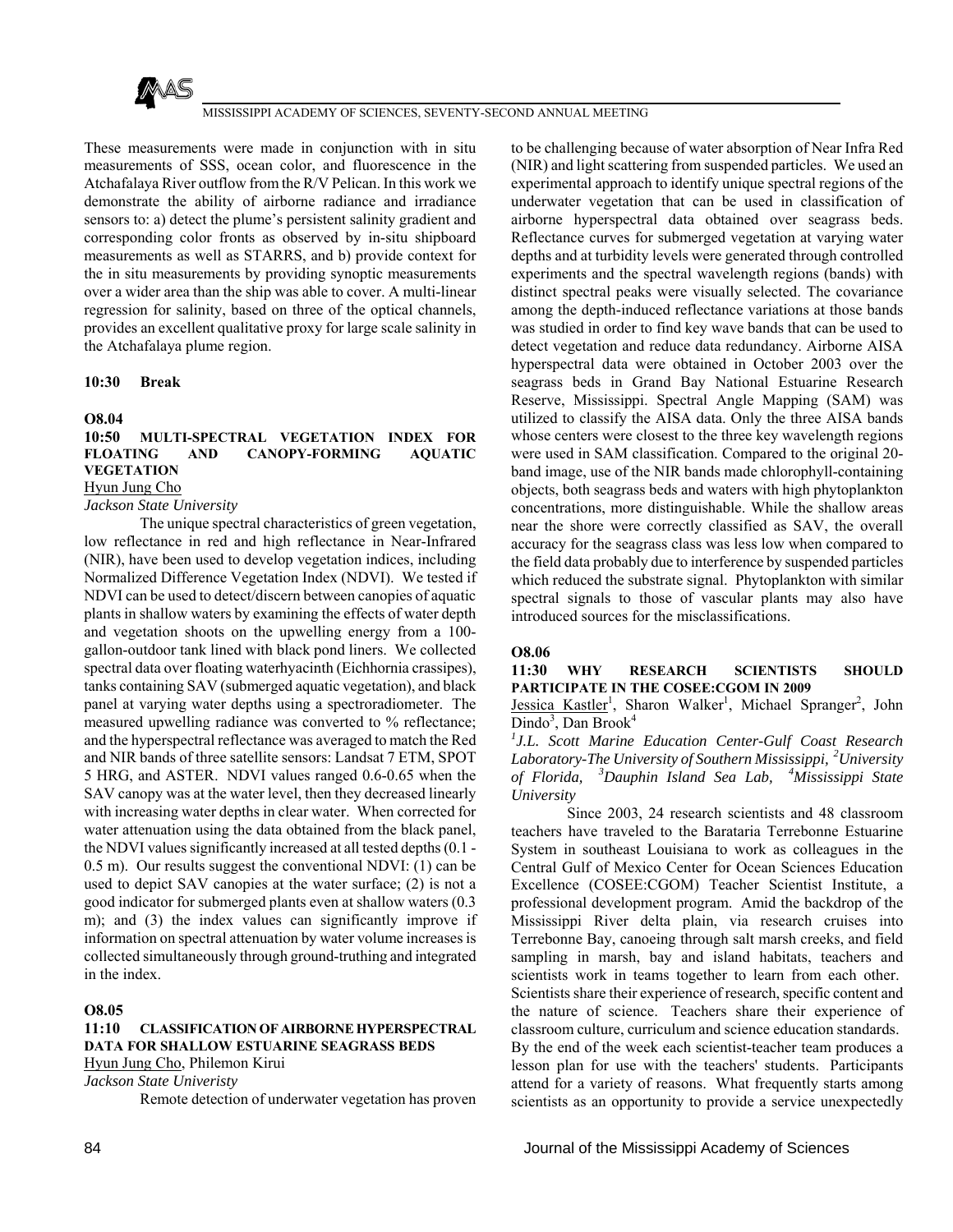

becomes 1) an opportunity to network among marine scientists and educators, 2) an aid to grantsmanship, 3) an act of stewardship and 4) an exhausting week of fun. Consider joining us June 21-26, 2009 for the 2009 Louisiana Teacher Scientist Institute of the COSEE:CGOM for an enlightening experience.

### **O8.07**

## **11:50 SUCCESS OF POM-BASED INDONESIAN SEAS MODEL: COMPARING RESULTS WITH 3 YEARS OF IN SITU DATA**

David Rosenfield, Kieran O'Driscoll, Vladimir Kamenkovich, Dmitri Nechaev

### *University of Southern Mississippi*

 The flow through the Indonesian Seas, or Indonesian Throughflow (ITF), from the Pacific to the Indian Ocean, helps determine how heat and salt are transported around the globe and is an important part of the Earth's climate system. Unfortunately, the ITF is both extremely complicated and very remote. In an effort to measure the flow through the major inflow and outflow straits, 11 deep-ocean moorings were deployed to create a 3-year comprehensive dataset called INSTANT (full water column in situ velocity, temperature and salinity). A number of simulations of this region exist and an effort is being made to compare these simulations to the INSTANT dataset. The recent release of this data can be used by numerical ocean modelers to develop a metric to help determine a simulation's success. An Indonesian Seas Model (ISM; O'Driscoll and Kamenkovich 2005, 2006) simulates circulation and mixing within the entire region. ISM is a baroclinic version on the Princeton Ocean Model (POM) with a horizontal resolution of 10 km with 29 sigma levels. It has a terrain-following sigma-coordinate system in the vertical and an orthogonal curvilinear coordinate system in the horizontal. In this talk I will demonstrate how our simulation compares to the INSTANT dataset – i.e. how successfully the ISM simulates this complex natural environment.

## **FRIDAY AFTERNOON GRAND BALLROOM 1:00-2:00 Poster session**

### **P8.01**

## **IMPACTS OF GLOBAL/REGIONAL CLIMATE CHANGES ON ENVIRONMENT AND HEALTH: NEED FOR INTEGRATED RESEARCH AND EDUCATION COLLABORATION**

Francis Tuluri, Anjaneyulu Yerramilli, Suseela REddy *Jackson State University*

 Climate Variability may be due to natural internal processes within the climate system, or to variations in natural or anthropogenic (human-driven) external forcing. Global climate change indicates a change in either the mean state of the climate or in its variability, persisting for several decades or longer. This includes changes in average weather conditions on Earth, such as

a change in average global temperature, as well as changes in how frequently regions experience heat waves, droughts, floods, storms, and other extreme weather. It is important to examine the effects of climate variations on human health and disorders in order to take preventive measures. Similarly, the influence of climate changes on animal management practices, pests and pest management systems, and high value crops such as citrus and vegetables is also equally important for investigation. New genetic agricultural varieties must be explored, and pilot studies should examine biotechnology transfer. Recent climate model improvements have resulted in an enhanced ability to simulate many aspects of climate variability and extremes. However, they are still characterized by systematic errors and limitations in accurately simulating more precisely regional climate conditions. We must develop a greater understanding of the synergistic impacts of environmental change, and improve development, testing and validation of integrated stress impacts through computer modeling. In the present study we present a detailed study of the current status on the impacts of global/regional climate changes on environment and health with a view to highlighting the need for integrated global research and education collaboration.

## **P8.02**

## **ECOTOXICOLOGY AND RISK ASSESSMENT OF MERCURY IN GRAND BAY NATIONAL ESTUARINE RESEARCH RESERVE**

Melanie McHenry, Zikri Arslan, Paul Tchounwou, Yerramilli Anjaneyulu

### *Jackson State University*

 Mercury is a dangerous pollutant of the environment and is transported by air and water throughout the earth. Natural sources contribute two-thirds of the mercury in the environment and one-third were result of human activity. Human activities such as metal smelting, coal production, chemical synthesis and use, and waste disposal will contribute to the pollution. These mercury compounds will transfer between soil, atmosphere, and surface waters during the life cycle of mercury in the environment. The three main forms of mercury that exist in the environment are elemental mercury, inorganic mercury, and organic methyl-, ethyl-, and phenyl-mercury. Each form of mercury has a different solubility, reactivity, biological effects, and toxicity. Methylmercury is formed by microorganisms from elemental mercury. The most important route for mercury vapor is inhalation. Exposure to methylmercury occurs mainly via consumption of fish. This study investigates the levels and distribution of Hg in the Grand Bay National Estuarine Research Reserve (NERR). Water, sediment and fish samples collected from NERR were analyzed for Hg content. Dissolution was made by nitric acid in closed vessels while acidified water samples were analyzed without digestion. Preliminary analysis by ICP-MS indicated that Hg levels in water column were higher than in sediment. Speciation of total mercury to inorganic and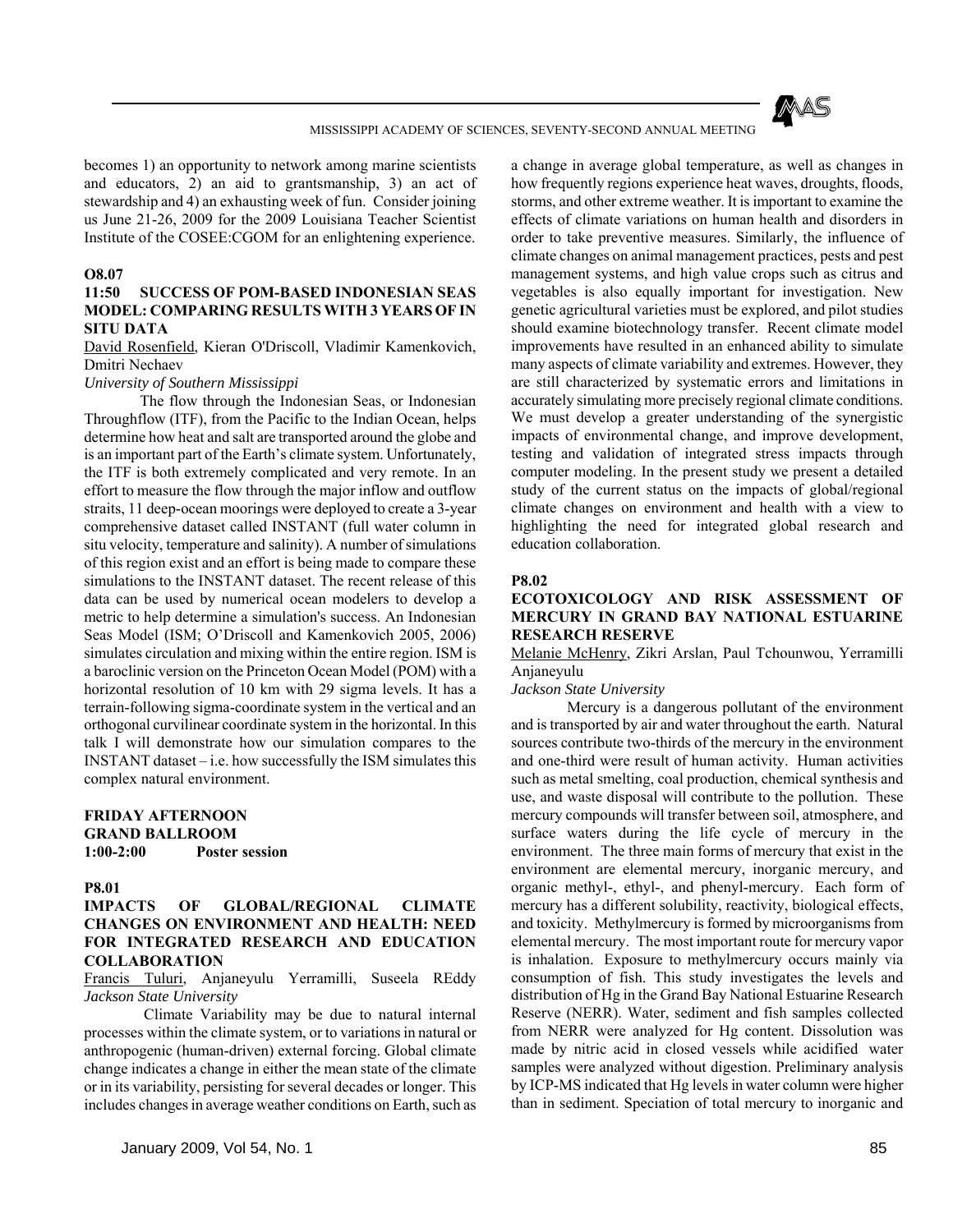

methly mercury will be performed on several samples and will applied to fish collected from NERR. It is expected that levels in fish would be substantially higher than in sediment and water.

## **P8.03**

# **TROPHIC GUILDS OF TROPICAL WESTERN ATLANTIC FISH**

# Rogerick Magee*Jackson State University*

 Scientific literature and online databases were used to classify tropical fish in the Western Atlantic territory according to preferred habitat. The Western Atlantic territory included Florida, Bahamas, Carribean, Puerto Rico, Virgin Island, Gulf of Mexico, and South Atlantic states. The trophic guild classification of fish included piscivores, herbivores, and omnivores. Data on various reef fish species were collected and applied to an Excel spreadsheet, which displayed the fish species, trophic guild categories, diet of the fish, and the proportion of the diet associated with trophic categories for each species. Data will be used to determine habitat related patterns in the distribution of a trophic guilds in coral reef ecosystems.

### **P8.04**

# **SURFACE ENERGY BALANCE OVER SOYBEAN CROP IN MISSISSIPPI**

Heping Lui, Jamal West, Yu Zhang*Jackson State University*

 Characteristics of the surface energy balance over a soybean field are analyzed using the data measured by an eddy covariance system during the period from June 6 to July 31, 2006 in a soybean field in Newton County, Mississippi. The data are divided into two categories based on volumetric soil moisture content: dry and wet. The goal of this study is to determine the effects of soil moisture conditions on surface energy partitioning and energy exchange between the soybean surface and the atmosphere. The data indicate that the different weather conditions significantly affected soybean growth, which led to differences in partitioning of the surface energy budget. Under dry weather conditions, more available energy was partitioned into sensible heat flux as compared with latent heat flux. Under wet weather conditions, more evapotranspiration occurred, which caused an increase in latent heat flux and a decrease in sensible heat flux. Therefore, the results will provide experimental evidence and fundamentals for parameterizing land-surface processes over agricultural croplands in Mississippi.

## **P8.05**

# **ESTIMATE OF CONTRIBUTION OF MAIN TIDAL COMPONENTS TO THE TRANSPORTATION THROUGH ALEUTIAN PASSES**

Yao Li, Dmitri Nechaev*University of Southern Mississippi*

 The tide is hypothesized to play an important role in the transportation through the Aleutian Passes. To test such a hypothesis, two methods will be employed to analyze the current time series data obtained by ADCP deployed on four mooring

sites in the Amukta Pass, one of the Aleutian Passes. The first method is to apply the Fourier Transform to analyze the power spectrum of the current velocity. It can be seen from the power spectrum that the tidal constituents do make great contribution to the velocity variability, especially the K1 and P1 constituents. The main diurnal and semidiurnal constituents are filtered to show their contribution. After filtration, the remaining amplitude of the velocity is only about one third of the original, indicating a great contribution of the tides. The second method of data analysis is to apply the Least Square Regression to fit the data to tidal components corresponding to different frequencies. Then the ones with the same frequencies as the main diurnal and semidiurnal tidal constituents will be filtered. Mike Foreman's tidal tool package will be employed in this method. Finally, the results of both methods will be compared and discussed, and the tide's contribution to the volume transport in the Amukta Pass will be estimated.

## **P8.06**

# **A PRELIMINARY STUDY OF THE INFLUENCE OF REGIONAL WINDS ON BERING STRAIT TRANSPORT**  $Chudong Pan<sup>1</sup>$ , Dmitri Nechaev<sup>1</sup>, Gleb Panteleev<sup>2</sup>

*1 University of Southern Mississippi, Dept. of Marine Science, 2 University of Alaska, International Arctic Research Center*

 The goal of this study is to determine the role of the wind in the Chukchi and Bering Sea in the controlling transport through the Bering Strait. Wind data from 1990-1991 (6 hourly, 0.5x0.5 degree resolution) is analyzed using EOF (Empirical Orthogonal Functions) method. Velocity measurements taken from a mooring stationed in the Bering Strait are used to calculate the transport through the strait. Correlations between the wind EOFs and the Bering Strait transport are calculated. The experiments also determine the extent of the region where winds affect the transport using wind data from different locations. The correlations between some wind EOFs and the transport are larger than the correlations with the local winds, which indicates that these wind EOFs may play more important role for the transport in the region. Also, some preliminary results on wind and sea surface height correlation analysis will be presented.

### **P8.07**

# **A STUDY ON THE VALIDITY OF BUOY MOUNTED ACOUSTIC DOPPLER CURRENT PROFILERS: A COMPARISON OF UPWARD AND DOWNWARD LOOKING SYSTEMS IN ONSLOW BAY, NC**

Lea K. Locke<sup>1</sup>, Richard L. Crout<sup>11</sup>The National Data Buoy *Center, 2The University of Southern Mississippi*

 The National Data Buoy Center (NDBC) maintains an extensive array of moored buoys around the world. Hence, mounting Acoustic Doppler Current Profilers (ADCPs) to these buoys has proven to be an avenue worth exploring. In a previous study done by Seim and Edwards (2007), a downward looking ADCP from NDBC buoy 41008 was compared to an upward looking ADCP from the University of North Carolina at Chapel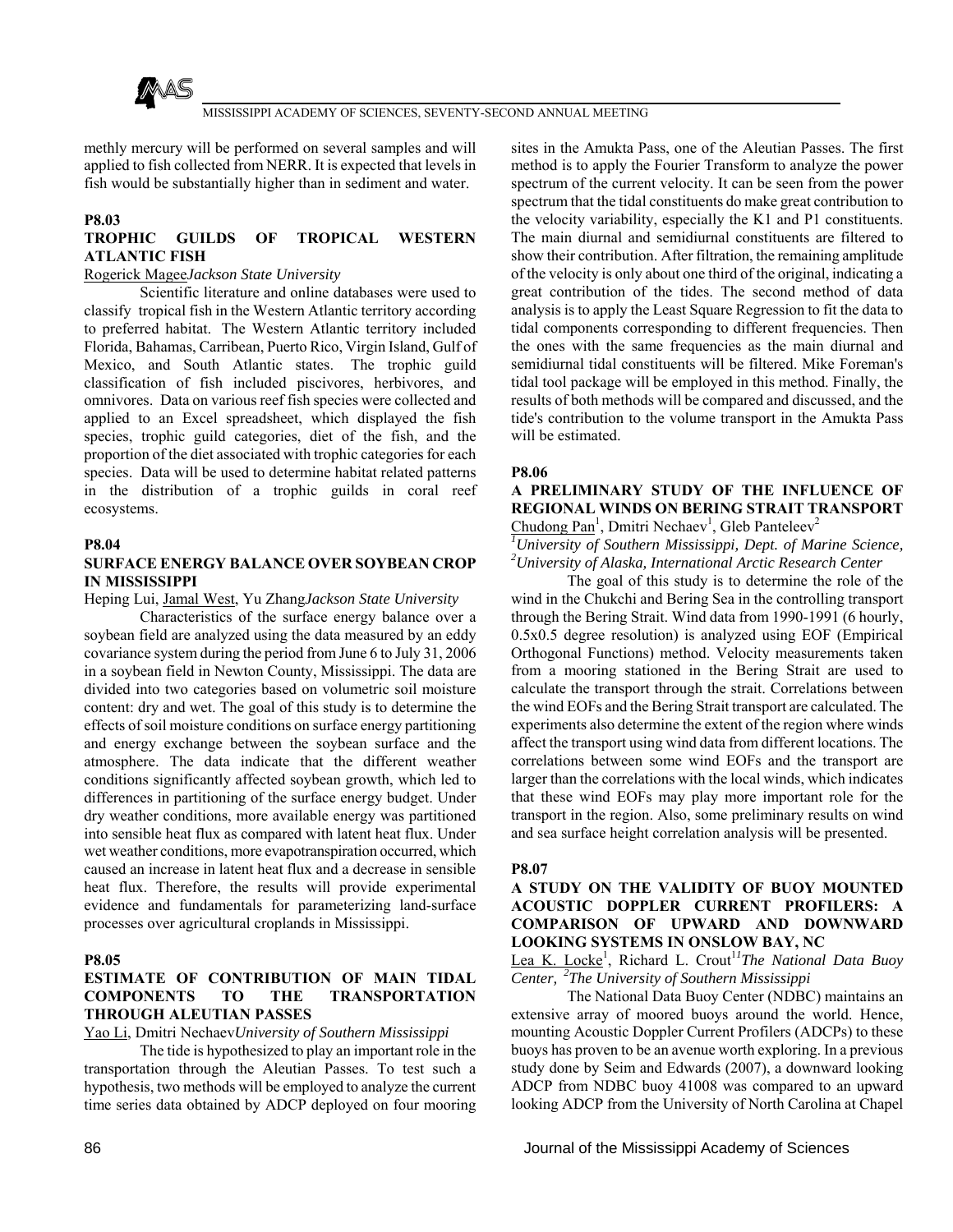

Hill (UNC) ), which was located in close proximity to buoy 41008, to test the validity of measurements made by a buoy mounted ADCP. Because the sampling frequency and bin sizes were not standard for the two ADCPs, the two did not agree very well. Since this time, NDBC has made several changes to its ADCP configuration. The objective of this study is to compare NDBC's present buoy mounted ADCP configuration with an upward looking ADCP from the University of North Carolina at Wilmington (UNCW). For this effort, both ADCPs are configured the same. Both of these systems are located on the shallow continental shelf of Onslow Bay, North Carolina. Time series data from each system were filtered using band pass, high pass, and low pass filters in order to see in more detail the differences between the two systems. Preliminary results show good agreement between the two systems, with most variance found in the upper portion of the water column. The cause of this variance still remains unknown. It is postulated that excessively high wave heights may be affecting buoy mounted measurements.

### **P8.08**

## **A STUDY OF LARGE-SCALE SURFACE FLUXES AND VERTIAL MOTIONS ASSOCIATED WITH LANDFALL OF HURICANE KATRINA**

R. Suseela Reddy, Harene Natarajan, Christopher Luckett, Quinton Williams

### *Jackson State University*

 We investigated the possible relationship between the large-scale heat fluxes and intensity change associated with the landfall of Hurricane Katrina. After reaching the category 5 intensity on August  $28<sup>th</sup>$ , 2005 over the central Gulf of Mexico, Katrina weakened to category 3 before making landfall (August  $29<sup>th</sup>$ ,  $2005$ ) on the Louisiana coast with maximum sustained winds of over 110 knots. We also examined the vertical motions associated with the intensity change of the hurricane. The data on Convective Available Potential Energy (CAPE), sea level pressure, and wind speed were obtained from the Atmospheric Soundings and NOAA National Hurricane Center (NHC), respectively for the period of August 24 to September 3, 2005. We developed an empirical model and a C<sup>++</sup> program to calculate surface potential temperatures and heat fluxes using the above data. We also computed vertical motions using CAPE values. The study showed that the large-scale heat fluxes reached maximum (7960 $W/m<sup>2</sup>$ ) with the central pressure 905mb. The Convective Available Potential Energy (CAPE) and the vertical motions peaked 3-5 days before landfall. The large vertical atmospheric motions associated with the land falling hurricane Katrina produced severe weather including thunderstorms and tornadoes.

#### **P8.09**

### **EXPERIMENTAL INFECTION OF** *LITOPENAEUS VANNAMEI***,**  *PALAEMONETES PUGIO***, AND** *FARFANTEPENAEUS AZTECUS* **WITH NECROTIZING HEPATOPANCREATITIS BACTERIUM (NHPB) BY PER OS EXPOSURE**

# Thompson William, Lotz Jeffery, Parson Ryan

*The University of Southern Mississippi*

 Since its emergence in 1985, Necrotizing Hepatopancreatitis which is caused by Necrotizing Hepatopancreatitis Bacterium (NHPB) has affected domestic shrimp aquaculture in Texas. NHPB causes high mortality of farmed raised *Litopenaeus vannamei* but the reservoirs in the Gulf of Mexico for NHPB are unknown. Two of the most common species that might serve as reservoirs are the grass shrimp, *Palaemonetes pugio*, and the brown shrimp, *Farfantepenaeus aztecus*. To evaluate their role as reservoirs as well as the effects of NHPB on them, the two native species were exposed to NHPB in controlled experiments. Sixty animals (20 from each species) were exposed orally to 0.05 g of NHPBinfected hepatopancreas. Four negatives of each species (12 total) were fed 0.05 g of Ziegler, 35/10 shrimp grow-out pellets. All specimens were kept in individual aquatic habitats at 30ºC and 30 ppt salinity for 31 days. Mortalities were recorded postexposure. The presence or absence of NHPB was determined by PCR and histological examination. Pathogenicity and virulence were evaluated by comparing the death rates, and the percent infected of each wild shrimp species relevant to *L. vannamei*. *Farfantepenaeus aztecus* and *P. pugio* were found to be susceptible to infection with NHPB. In addition the two native shrimp exhibited higher mortality rates and higher rates of infection than *L. vannamei*. These results indicate that the two native species could serve as reservoirs for NHPB and that the effects of NHPB on native species may be greater than on cultured species.

### **P8.10**

### **CARRYING CAPABILITY OF WHITE SPOT SYNDROME VIRUS (WSSV) IN SUB-TERRESTRIAL CRAB CARRIERS**

Ryan Parson, Jeffery Lotz, William Thompson *University of Southern Mississippi*

 White Spot Syndrome Virus (WSSV) was first reported in 1992 when Chinese shrimp aquaculture facilities were completely devastated by the virus. WSSV causes high mortality rates in shrimp and other crustaceans. Sub-terrestrial crabs may be able to serve as reservoirs; transporting WSSV to other bodies of water and even coastal aquaculture facilities. *Callinectes sapidus*, the blue crab, is very susceptible to WSSV but the susceptibility of sub-terrestrial species of crab are unknown. *Sesarma cinereum*, the wharf crab and *Uca longisignalis*, the fiddler crab are sub-terrestrial species common to the Gulf of Mexico that could serve as reservoirs of infection. Twenty specimens of each three species were obtained for the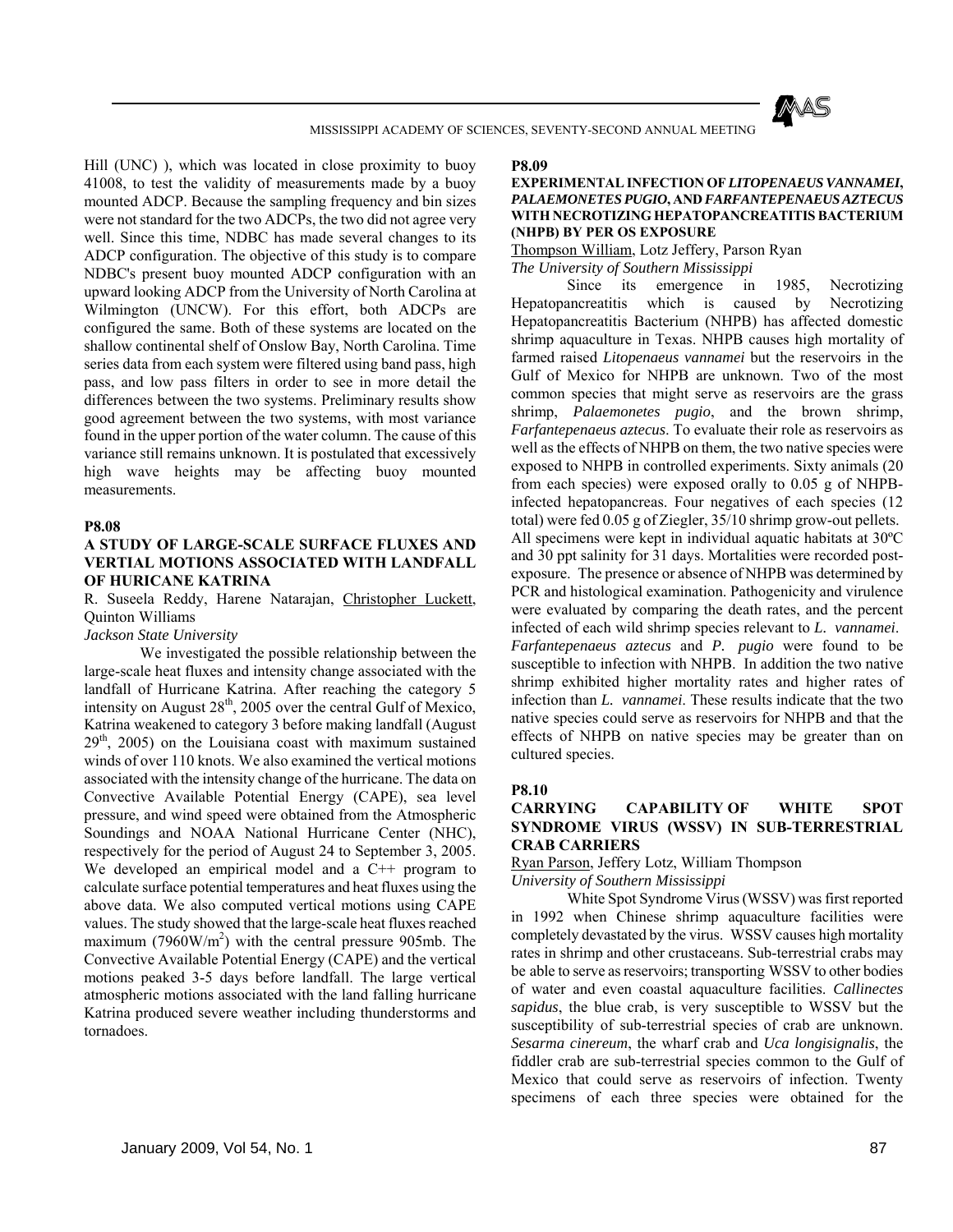

experiment. Sixteen individuals of each species were exposed to the virus via injection while the remaining four were injected with saline to serve as the negative controls. The wharf crab, *S. cinereum*, and the fiddler crab, *U. longisignalis* received a dosage of 0.05 mL, while the blue crab, *C. sapidus*, received a 0.10 mL dose of WSSV. All specimens were kept in individual aquatic habitats. Mortalities were recorded post-injection. The crabs were then tested for the presence of the virus using PCR and histological analysis. The virulence and susceptibility of the sub-terrestrial species were compared to the highly susceptible *C. sapidus*. *Uca longisignalis* and *S. cinereum* were less susceptible to WSSV but are capable of serving as carriers. The results show that each sub-terrestrial species could serve as reservoirs and lead to possible disease outbreak at aquaculture facilities.

# **FRIDAY AFTERNOON HOLLY ROOM**

### **O8.08**

## **2:00 MULTISCALE MODELING COMPARISION OF AIR QUALITY FOR AN OZONE EVENT DURING THE 1996 Paso del Norte OZONE CAMPAIGN**

Duanjun Lu, Remata Reddy, Rosa Fitzgerald, William Stockwell, Quinton Williams, Paul Tchounwou

# *Jackson State University*

 More attention has been focused on the fine scale air quality modeling with a relatively limited information for showing what spatial resolution is necessary to successfully capture the high ozone event with accurate central strength and sufficiently detailed structures. In this work, an air quality modeling system including a chemistry and transport model, CMAQ, an emission processing model, SMOKE, and a mesoscale numerical meteorological model, WRF, was used to investigate an ozone event occurring during the period of 1996 Paso del Norte Ozone Campaign. The results show that grid resolution evidently influences the simulations of ozone formation, dispersion, transportation and structural distribution. The coarser the spatial resolution of model, the more the lag of peak ozone occurs. All models underpredicted the peak ozone concentration but fine grid model produced the best. The problems of maximum ozone underprediction and minimum ozone overprediction can be mitigated by increasing the spatial resolution of model. Compared to fine models, coarse models provided rather simple and smooth structures. It was found that the high ozone event can hardly be captured by using coarse spatial resolution models, and the high resolution model (grid spacing is no greater than 4 km) is necessary.

# **2:20 Student Awards for Best Presentations**

**MATHEMATICS, COMPUTER SCIENCE AND STATISTICS** 

**Chair:** Elegenaid Hamadain, University of Mississippi Medical Center **Vice-chair:** Paul Ruth, University of Mississippi

# **THURSDAY MORNING**

# **HICKORY ROOM**

## **O9.01**

## **9:00 DEVELOPMENT OF AN AUTOMATED WEB-BASED FACULTY PERFORMANCE EVALUATION INSTRUMENT**

Sumalatha Allam, Natarajan Meghanathan

*Jackson State University*

 Faculty Performance Evaluation Instrument (FPEI) is the paper document currently used by the Department Chairs at Jackson State University (JSU) to evaluate the annual accomplishments of their faculty members. Faculty members are evaluated in the following four areas for their annual accomplishments: (1) Academic Citizenship and University Service, (ii) Teaching and Advising Effectiveness, (iii) Research and Scholarly Activities and (iv) Professional Service Activities. Every year, this paper-based document is completed manually by every faculty member in every department. The Department Chair also then manually goes through the accomplishments for each of the above four categories and the supporting documents submitted by each faculty member. The paper-based procedure consumes a lot of time and resources for both the faculty members and the Department Chairs. In this paper, we have developed a web-based automated FPEI using which a faculty member can login online and submit all of his/her accomplishment information and supporting documentation in electronic format. The Department Chair can also login to his/her account, be able to access the information submitted by each faculty member and obtain automatic evaluation results based on the information submitted by the faculty member including the overall ranking and the area-wise ranking for each faculty member. The category-wise ranking and the overall ranking can be either "Outstanding" or "Good" or "Satisfactory" or "Needs Improvement" or "Unsatisfactory". The results of faculty performance evaluation for every year will be stored in the system database. The technologies used in this project are: Macromedia Dreamweaver, JavaScript, PHP and MySQL.

# **O9.02**

## **9:25 IMPLEMENTING MIXED CHAINING IN A CLASSIFICATION TYPE EXPERT SYSTEM** Andrew W. Harrell

*U.S. Army Engineer Research and Development Center* Expert systems applications include decision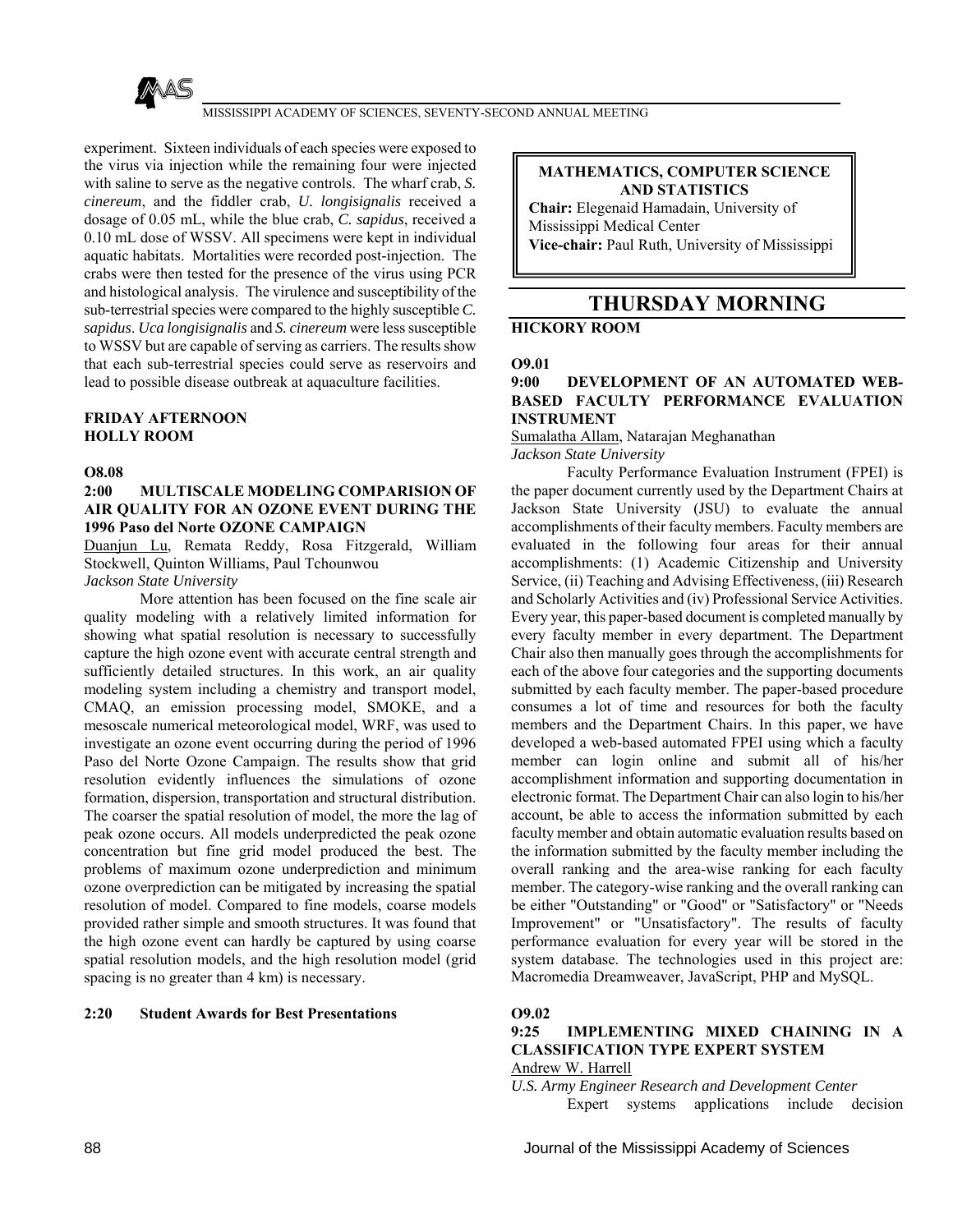

management, diagnosis /troubleshooting, classification and interpretation of situations, planning and scheduling analysis, manufacturing design, configuring objects under constraints, instruction and intelligent documentation, configuration design, and process control. In this talk we will discuss some details of how to implement a particular classification type system. The two goals were to develop an understanding of the physical sedimentary processes in rivers and streams and to develop a conceptual model of these processes. An auxiliary computer program was written to topologically sort the 120 rules in the knowledge base. Because of the general to specific nature of the backward ordered reasoning (from goals to input data) it is hard to organize sets of rules that lead to multiple goals. We want to write the software so all the information that one would expect to be generated is outputted before the series of program generated questions ends. So, the conclusions of the rules were used as the means by which to define a partial order of the questioning logic flow through the knowledge base.

### **O9.03**

## **9:50 GOOGLE PAGERANK AND MATRIX EIGENVALUE RANKINGS: & NBSP; A COMPARISON** Toyin Alli, James Reid

### *University Of Mississippi*

 There is intense interest in NCAA football in this country. Choosing which teams have had the best seasons is a heavily debated topic. In this project, National Collegiate Athletic Association Bowl Championship Series, Division 1 football team are compared and ranked. To find the ranking results, each team's win/loss results were put into a matrix and then imported into the mathematical computer program "Mathematica". The computer program calculated the results and provided team rankings based on the Google PageRank system, which ranks WebPages and an eigenvalue algorithm. We have two hypotheses. The first hypothesis is that the matrix eigenvalue approach can be used to provide accurate rankings of entries in a data set where the data set is only partially ordered. The second hypothesis is that the matrix eigenvalue approach will provide more accurate results than the PageRank algorithm when the partial order information is sparse. Both of these hypotheses were accepted. In conclusion, ranking college football teams is subjective and is of great interest each and every college football season. We have provided a novel link between the ranking of WebPages and that of football teams using elementary linear algebra. The eigenvector method uses here compares very favorably with both the final human polls as well as the Google PageRank system.

### **O9.04**

# **10:15 CREATING APPLICATION SHUTDOWN SCRIPTS FOR THE CATERPILLAR INC. SERVER MAINTENANCE PROCESS**

DeMarcus Thomas*Mississippi Valley State University*

 This project was created in an effort to develop a methodology to generate an automated process of application shutdown at Caterpillar Inc. These processes would be used to improve total shutdown times for server maintenance, reduce personnel required to manually work on servers during change windows, and to initiate their course of action to decrease the separation of Information Technology groups within Caterpillar Inc. For this to be accomplished, application groups were consulted to provide requirements on how their applications could be shutdown and those requirements were implemented in shell scripts. A shell script would provide an efficient means of server maintenance and reduce the chance of human error during work on mission critical server systems.

#### **O9.05**

# **10:40 HIGH DIMENSIONAL DATA MODELING ANALYSIS USING NORMALIZED LATENT SPACE MODEL**

Fei Teng, Yixin Chen*University of Mississippi*

 Current study on exploring the high-dimensional datasets usually follows the following two basic steps: (1) generate a model that associates each entity with a point in pdimensional Euclidean latent space; (2) apply multidimensional scaling (MDS) for an approximate projection of entities into a lower dimensional space. However, the projection derived from MDS is sensitive to spatial outliers in the original space. In this paper, we propose a novel feature mapping which associates each point in the original space to a point in a unit hypersphere in the same space. We illustrate this algorithm on several data models by applying MDS to the mapped feature points and demonstrate improved robustness of MDS against spatial outliers.

### **O9.06**

## **11:05 AN EXPERIENCE TEACHING UNDERGRADUATE OPERATING SYSTEMS WITH EMBEDDED XINU**

Paul Ruth*University of Mississippi*

 The study of Operating Systems continues to be one of the core elements of mainstream Computer Science curricula. Although, Operating Systems is a fundamental element of Computer Science, most undergraduate programs do not include hand-on systems courses. The act of implementing a project gives students a better understanding of the theoretical concepts discussed in the classroom. At the same time, the opportunity to complete a hands-on operating systems project often provides the "cool" factor that engages students motivates them to achieve a deeper level of understanding. This talk presents an experience with teaching an undergraduate Operating Systems course utilizing an Embedded Xinu laboratory. The philosophy of the project is to have students implement portions of a simple operating system (Xinu) for a simple, yet prolific, architecture (MIPS-based Linksys WRT54GL router). The Xinu project is attainable enough for undergraduates to complete and the use of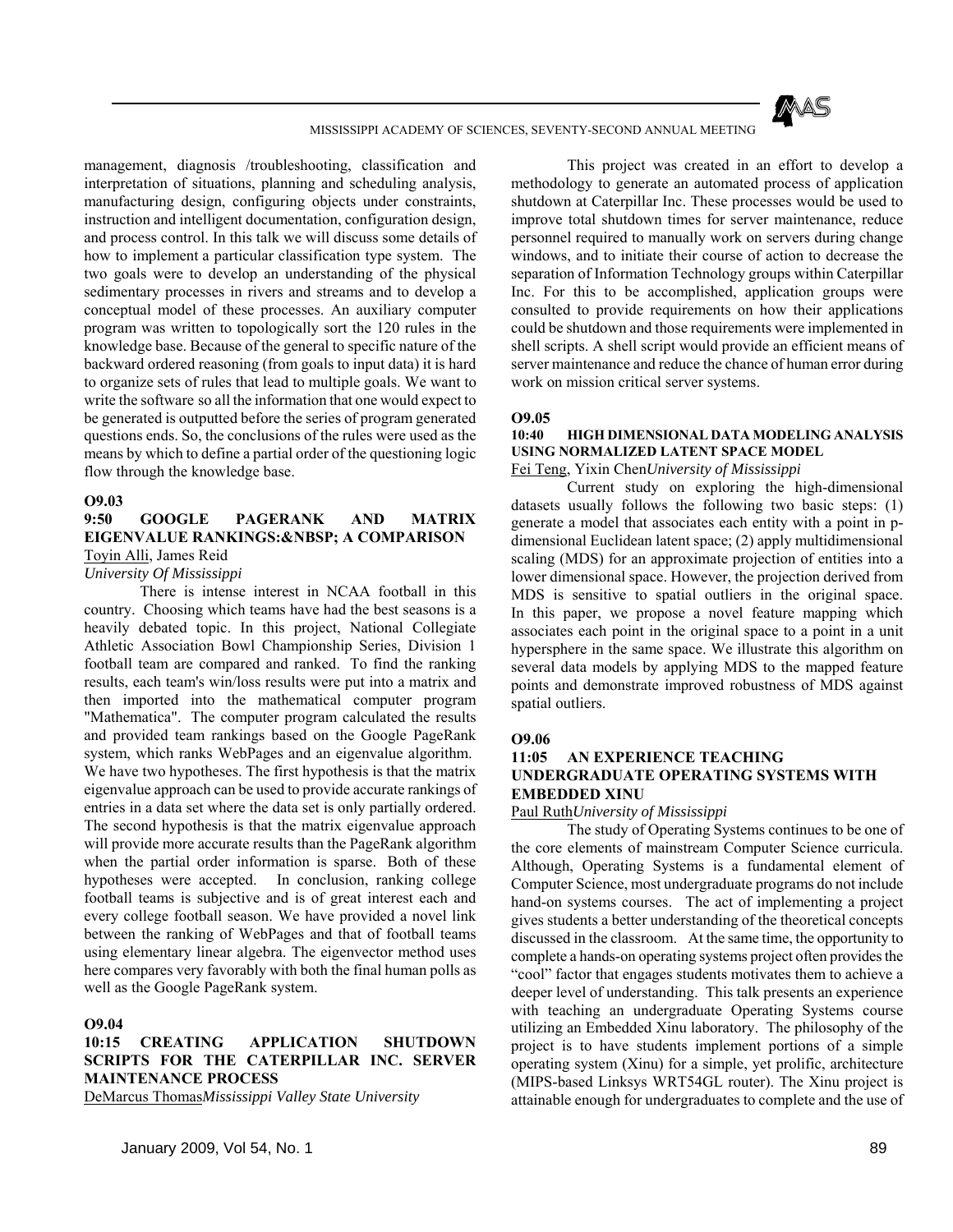

the Linksys router holds their interest. Further, the entire 12 station laboratory cost less than \$3000 and can support as many as 48 individual student projects. This experience with Embedded Xinu shows it to be both inexpensive and effective.

## **THURSDAY AFTERNOON**

HICKORY ROOM

# **1:05 Special Presentation**

Trimble Maaping and GIS Capability Mr. Chad Hicks , Navigation Electronics Inc (NEI)

## **O9.07**

# **1:30 AN APPROXIMATION ALGORITHM FOR GENERATING NEIGHBORHOOD GRAPHS**

James Church, Yixin Chen*University of Mississippi*

 In graph theory, a graph consists of vertices and edges. In many realworld situations, the vertices represent observations that are accumulated through data collection, while edges are determined based the similarity of those observations. When working with large scale datasets, it is usually desirable to have sparse graphs to make subsequent processing of the graph computationally efficient. However, a brute force approach to creating a sparse graph carries a complexity of  $O(|V|<sub>2</sub>)$  where |V| is the number of vertices, which turns out to be the bottle neck of many algorithms on sparse graph. In this work, we apply a Random Projection algorithm to genenarte an approximate edge list under a probabilistic framework. We demonstrate that the Random Projection algorithm efficiently produces an appropriate neighborhood graph for large sample sizes.

### **O9.08**

### **1:55 STRATEGY FOR CONCEPT AND RELATIONSHIP IDENTIFICATION IN CONCEPTUAL MAP CREATION** Susan Lukose*University of Mississippi*

 A knowledge base for a decision support system that guides an author in course creation and a student in customizing their course needs to have a ranked conceptual map and domain dependant document corpus. Conceptual map creation is a very tedious, time consuming and expensive process if done manually. The goal of this research is to develop design strategy for automatic identification of concepts and their relationships for conceptual map creation. For this we propose an approach that uses domain specific glossaries, natural language processing techniques and statistical methods. The application domain, "Remote Sensing and Photogrammetry", is selected for evaluation. A case study was conducted at IAEGS, The Institute of Advanced Education in Geospatial Sciences and the results were satisfactory.

### **O9.09**

## **2:20 DEPLOY1**

#### Myron Lott

*Mississippi Valley State University*

 As an intern with Caterpillar Incorporated, I worked in the Systems and Processes Division on IT-Asset Management Team. Upon receiving my user-log-in information, I created my SMART Goals, completed the required modules 1-4 of Asset Management, IBM-MainControl Basics, and I learned how to use "Snag It". Also, I had to receive security training to gain access to the data center for asset tagging. Once I got up to speed on everything, I attended team meetings and got included on my first project (Deploy1). Deploy1 is a project that gathers data about IT-storage devices in the Peoria area. My daily duties included labeling company IT-assets with IT-asset tag numbers, using a barcode scanner to record IT-asset tag numbers into Microsoft Excel Spreadsheets, updating the IBM-MainControl application with IT-asset tag numbers, IT-asset serial numbers, and other IT asset identity information. Also, I created new ITasset identity information in the IBM-MainControl application and audited the newly updated IT-asset data of the IBM-MainControl application to ensure that the data was accurate. As a result of the project, we gathered and processed all the required data about IT-storage devices.

### **O9.10**

### **2:45 WRITING PEOPLE FRIENDLY SOFTWARE** Deepak Mantena

*University of Mississippi*

 The technologies of the last fifteen years have inspired the complete democratization of the software market. Anyone with an idea for a product has the ability to reach millions of people. As the software market becomes more cluttered, independent developers are required to think of ways to deliver standout products to consumers. We will discuss high level tips for independent developers in regards to development, marketing, and business that help in creating software that will succeed in today's market. The application of the concepts to be discussed led to the sale of thousands of iPhone apps by TapeShow (http://www.tapeshow.com).

### **O9.11**

## **3:10 A COMPUTATIONAL INVESTIGATION OF THE DISTRIBUTED-GENOME HYPOTHESIS IN LISTERIA**

Susan Salkeld, Susan Bridges, Chelsea Steele, Mark Lawrence *Mississippi State University*

 The distributed-genome hypothesis (DGH) states that: "pathogenic bacteria possess a supragenome that is much larger than the genome of any single bacterium and that these pathogens utilize genetic recombination of a large, noncore set of genes as a means of diversity generation" (Hiller et al, 2007, J. Bact.). The goal of our study was to determine if the DGH holds for a group of pathogenic and nonpathogenic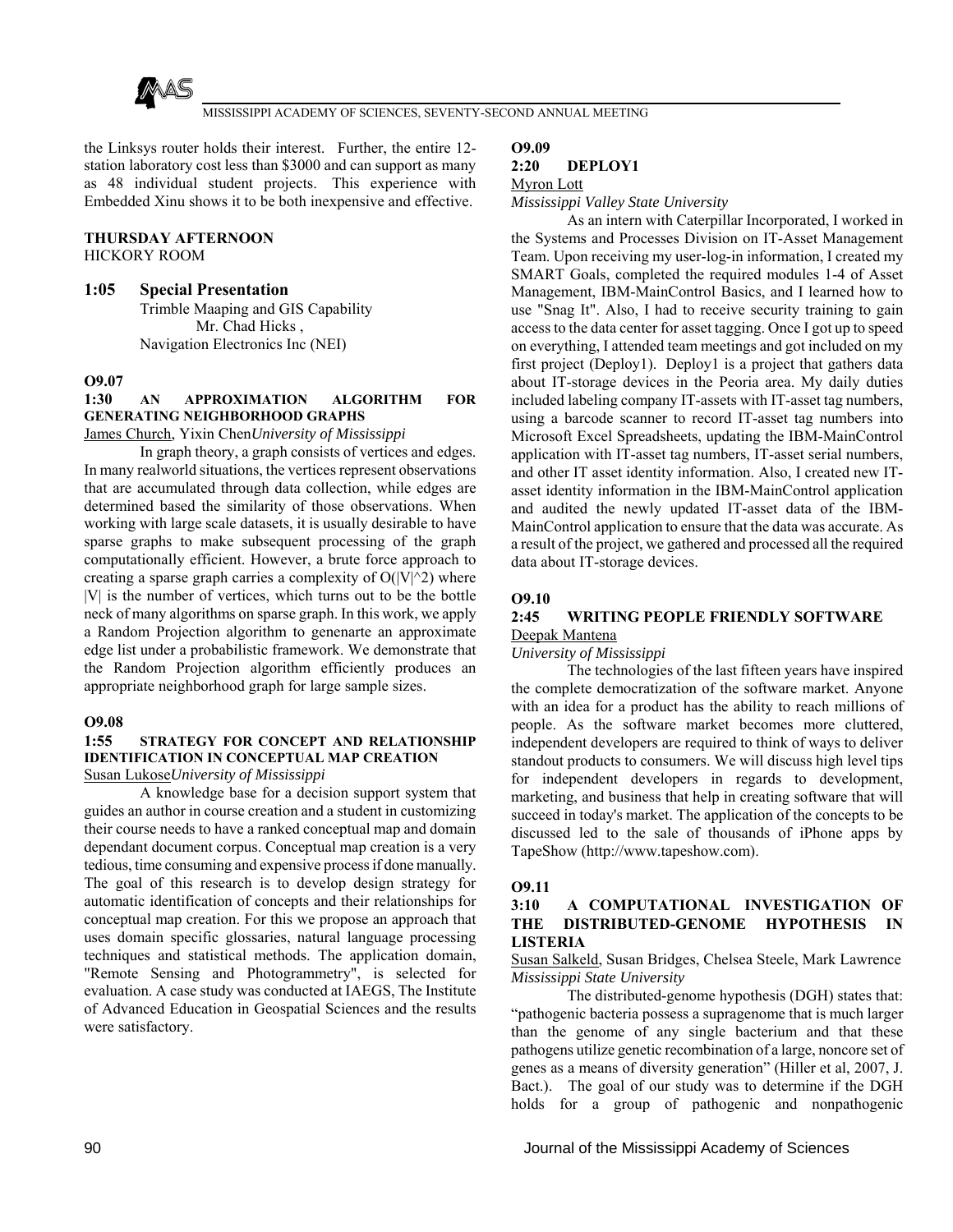

strains/species of Listeria. We designed custom software in Python to test this hypothesis. Our program calls stand-alone BLAST and does a comparison of all protein coding genes in the species/strains under consideration. Genes are considered to be orthologs if they share 70% identity over 70% of their length. In our experiment we used 6 genome sequences: 4 L. monocytogenes strains, one L. innocua strain, and one L. welshimeri strain. Genes are classified into one of three groups: 1) core genes shared by all species/strains; 2) distributed genes shared by more than one but not all species/strains, and 3) unique genes occurring in only one species/strain. Initial experiments demonstrated that many genes of Listeria welshimeri are not shared with the other species/strains. Of the five remaining species/strains, a total of 3,816 orthologous clusters were found, and 2,187 (57%) of those contained all of the strains. Our findings provide evidence supporting the DGH among the 4 Listeria monocytogenes strains and the Listeria innocua strain, but the Listeria welshimeri strain is more divergent and does not appear to be included in this supragenome group.

### **O9.12**

## **3:35 BAYESIAN NETWORKS FOR MEDICAL DECISION SUPPORT**

Jyotirmay Gadewadikar, Ognjen Kuljaca, Kwabena Agyepong, Erol Sarigul, Yufeng Zheng

*Alcorn State University*

 Bayesian networks have an unparallel advantage of being able exploit the explicit structure of the domain model to derive a graphical representation for learning. The encoding of independencies in the network topology admits the design of efficient procedures for performing computations over the network. A Bayesian Network is a graphical model that represents relationships of probabilistic nature among variables of interest. This paper gives an introduction to the Bayesian networks for the exploration of implementing an automated breast cancer detection support tool at Systems Research Institute, Alcorn State University. It is intuitive that Bayesian networks are employed as one viable option for computer-aided detection by representing the relationships between diagnoses, physical findings, laboratory test results, and imaging study findings. Physiological knowledge has a typical causal representation, which can be used in diagnostic expert systems to provide suitable explanations of the cause-effect relationships connecting findings with diagnostic conclusions. The experience gained in a diagnostic expert system combining heuristic and causal knowledge, makes it possible to use physiological information in assessing, the compatibility and consistency of diagnostic conclusions. In addition it provides the opportunity of using the causal network to inquire directly about the domain, entering the system at different levels (findings, states and hypotheses) independently from patient data. In this paper a brief background concerning causal networks, probability theory and Bayesian networks is given The paper will also provide various tools available to realize inference algorithms in the context of Bayesian Network including the description of the implementation steps.

## **THURSDAY EVENING GRAND BALLROOM**

**6:00 Dodgen Reception and Poster Session Grand Ballroom Please set up between 4:00p and 4:30p** 

### **P9.01**

# **DESIGNING AND DEVELOPING A PORTAL FOR THE POLAR GRID HIGH PERFORMANCE COMPUTING SYSTEM AT ELIZABETH CITY STATE UNIVERSITY**

Jonathan Henderson<sup>1</sup>, Jeff Wood<sup>1</sup>, Camden Hearn<sup>1</sup>, Patrina Bly<sup>1</sup>, Justin Deloatch $1$ 

*1 Elizabeth City State University, 2Mississippi Valley State University*

 Polar Grid is a National Science Foundation (NSF) Major Research Instrumentation (MRI) program funded partnership of Indiana University (IU) and Elizabeth City State University (ECSU) to acquire and deploy the computing infrastructure needed to investigate the urgent problems in glacial melting. When fully completed the grid will be comprised of ruggedized laptops and computer clusters deployed in the field in the Polar Regions and two large scale computing clusters for detailed analysis in the U.S. - one to be installed at IU and the other at ECSU. This installation will give ECSU a 5 Teraflop Minority Serving Institution High Performance Computing (MSI HPC) system, building on its distance education and undergraduate laboratory infrastructure to create tremendous outreach capabilities. Accessing this computing cluster will entail the development of a grid portal that provides security, access to data, the ability to process data, and education/outreach functions. Development of this portal started with the documentation of terms, processes, and software needed to develop a portal and the understanding of what the grid is. This project then progressed to produce Extensible Markup Language (XML) page structures that could display processed data acquired during expeditions in Greenlandand Antarctica. Another aspect has been the development of "iGoogle Gadgets" that simulate the portal user environmentalong with the process of converting that gadget into an RSS feed.

# **P9.02**

### **TECHINAL LIBRARY DATABASE UPDATE** Gabrielle Meeks

### *Mississippi Valley State University*

 At NASA Goddard Space Flight Center, the Facilities Management Division has to perform an annually update of their technical library database. This database is self-service oriented library where individuals can check out manuals and return them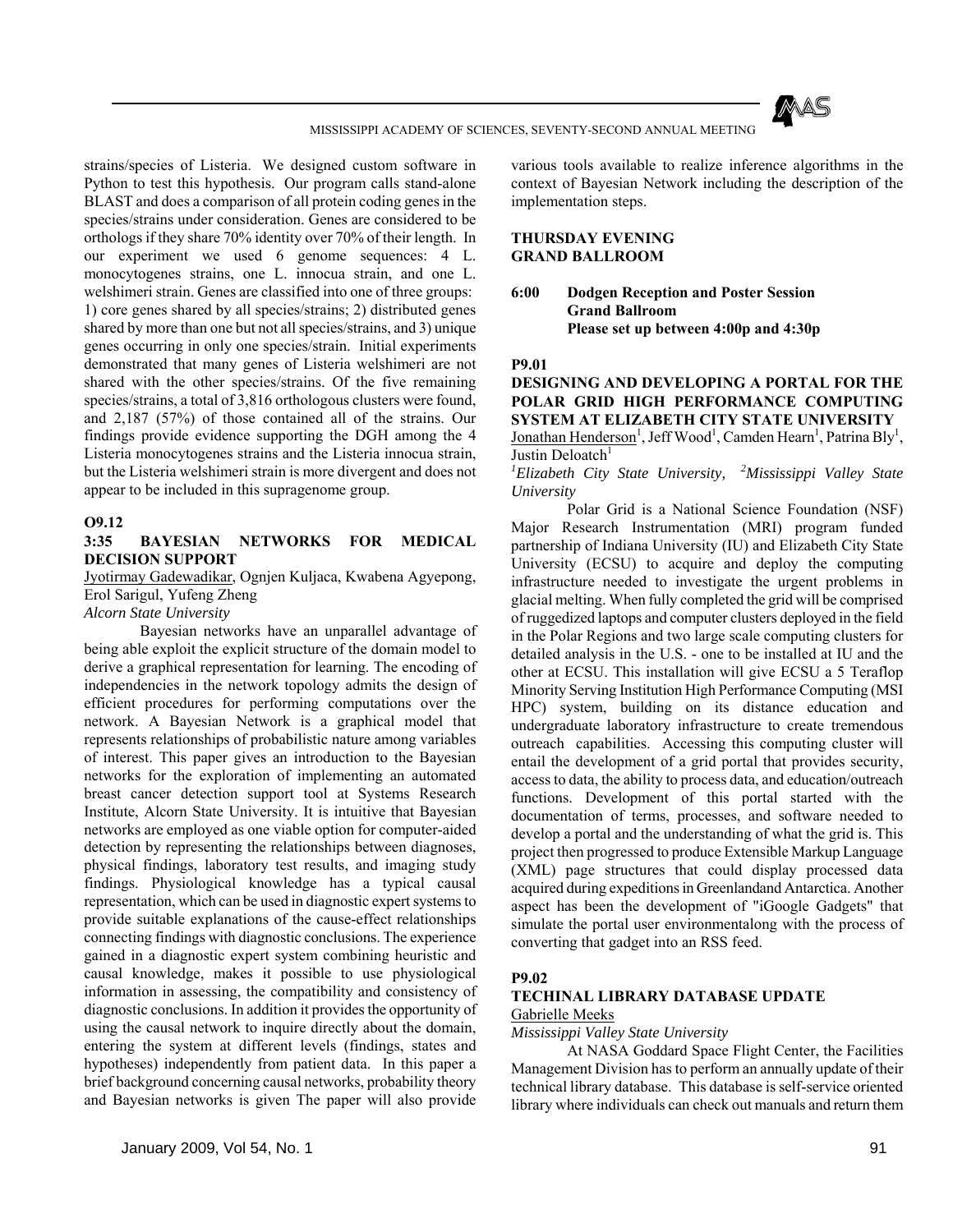

through check-in upon completion of usage. My objective with this project was to update this technical library. All 1,600 manuals were scanned and new manuals were entered into the database. New ID labels were generated for all new manuals. Manuals were placed in the appropriate category. A summary report of all manuals was generated to determine the validity of the data within the Technical Policy Group. Upon completion, it was found that there were inconsistencies between the actual library and the database.

# **P9.03 Withdrawn**

## **P9.04**

# **UTILIZING VIRTUAL MACHINES TO IMPROVE PERFORMANCE AT THE MISSISSIPPI CENTER FOR SUPERCOMPUTING RESEARCH**

J. Sam Testa, Brian W. Hopkins, Paul M. Ruth *University of Mississippi*

 Modern cluster resources are typically managed such that each processor or group of processors is dedicated to a specific job. This method can be highly inefficient when a job does not fully use the resources assigned to it. On a production cluster with many jobs and a relatively small number of nodes, this translates to long queue times for waiting jobs. For many jobs, the amount of time spent waiting in the queue is significantly longer than the amount of time spent processing. Virtual machine technology has been employed in an attempt to balance jobs more evenly across processors and improve cluster productivity. Placing multiple jobs with low processor efficiency together on a single processor improves overall processor use. This poster describes a virtual machine technology to improve cluster usage by assigning more than one virtual machine to a single physical processor. This technology reduces queue wait times by maximizing processor efficiency and allow more jobs to be completed in a given time span. The theory and implementation of the technology will be presented, along with preliminary results on the efficiency gains realized by employing virtualization on a small test cluster.

# **P9.05**

## **FOLD AND BT BIFURCATION ANALYSIS OF TWO COUPLED RELAXITION OSCILATORS OF THE VAN DER POL TYPE WITH DELAY** Xiaoqin Wu

## *Mississippi Valley State University*

In this paper, we study the following system of two coupled relaxition oscilators of the van der Pol type with delay \begin{eqnarray\*}

 $\left\{\begin{array}{c}$  {l}

 $\cdot\cdot\cdot\cdot{x}$  1-(1-x 1^2)\dot{x} 1+x 1=h(x 2(t-\tau)-x 1(t-\tau)), $\setminus$ 

 $\cdot\cdot\cdot\cdot{x}$  2-(1-x\_2^2)\dot{x}\_2+x\_2=h(x\_1(t-\tau)-x\_2(t- $\tau)$ ).

\end{array}\right.

\end{eqnarray\*}

We show that this system can exhibit codimension-1 singularity (fold bifurcation) and condimenion-2 singularity (Bogdanov-Takens bifurcations) under certain conditions of the time delay  $\tau$  and the  $\$ s\$-shaped nonlinearity of  $I(Y)$ \$ by using the normal form method. Moreover, we use the normal forms of the system to obtain bifurcation diagrams such as homoclinic bifurcation and double limit cycle bifurcation.

## **FRIDAY MORNING HICKORY ROOM**

## **O9.13**

**9:00 UNITED STATES GRID SECURITY AND RELIABILITY CONTROL IN HIGH LOAD CONDITIONS** Christopher Lanclos, Andy Loebl, Brandon Davis *MVSU*

The command and control of electrical systems is a major focus issue throughout the United States. The objective of this study is to better understand the performance aspects of physical phenomenon that impact a power grid and the ability to assure that electricity is available. This study has examined the Northeastern Interconnect Blackout of 2003, which began at 16:05:57 on August 14 leading to an outage affecting 50 million people. A technical understanding of detailed performance characteristics is the first necessity of security and assurance. As seen in the Northeastern Interconnect Blackout of 2003, electricity supply and demand must be ensured with rapid actions to control the negative effects of propagating system failures. The research goal was to examine the course of events which led to the Northeastern Interconnect Blackout of 2003 and to explain the importance of mathematics as a basis of grid performance and sustainability.

# **O9.14**

# **9:25 SIMULATING ACOUSTICS IN 3-DIMENSIONAL POROUS MATERIALS**

# Carl Jensen

*University of Mississippi*

 A 3-dimensional fluid solver has been developed to model the pore-scale flow through samples of porous materials in order to investigate their acoustic and thermoacoustic properties. Details of the compressible, thermal fluid model being used will be presented as well as implementing the code in OpenMP for use on the servers at the Mississippi Center for Supercomputing Research. The results of the simulation for simple geometries compare favorably to established theory, and the results for porous geometries will be presented and compared to theories that have been proposed for these materials.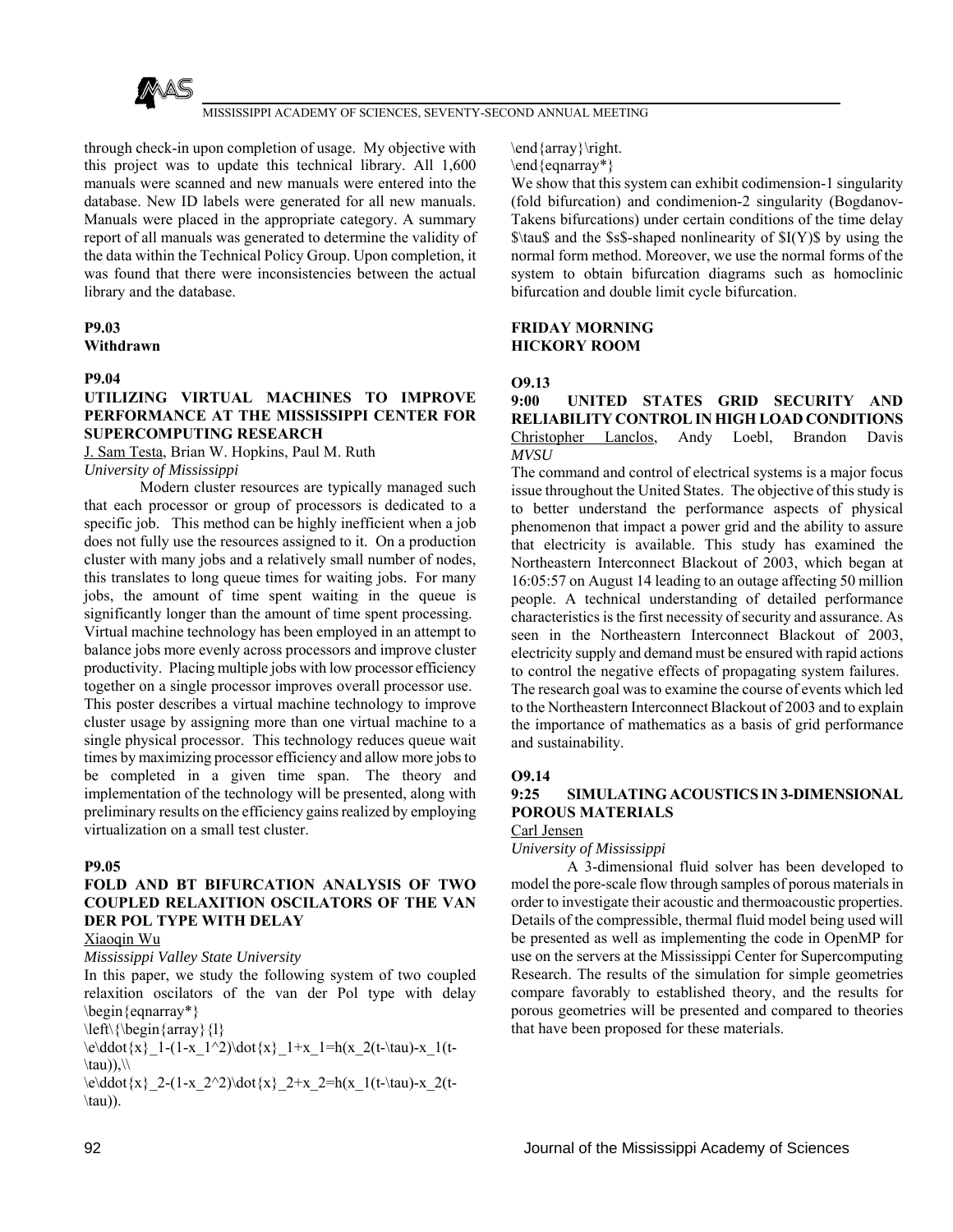

# **O9.15**

# **9:50 A PROBABILISTIC LATENT SEMANTIC ANALYSIS APPROACH TO MOVIE RATING PREDICTION**

Xiaofei Nan, Yixin Chen

# *University of Mississippi*

The growing popularity of e-commerce brings an increasing interest in recommendation systems. Most recommendation systems are based on collaborative filtering approaches which analyze relationships between users and/or among products to identify new user-item associations. In this work, we propose a novel algorithm for predicting user ratings of items using probabilistic latent semantic analysis (PLSA) that we originally introduced to solve the automated document indexing problem. PLSA introduces a latent variable associated with each item, which can be viewed as "clusters" or "topics" of items. Therefore the joint distribution of users, items, and ratings could be translated into a probability model of the summation over the possible choices of the latent variable. The joint probability distribution is estimated using the expectation maximization algorithm. We apply the PLSA to the data set from Netflix Prize, a competition organized by Netflix to create a recommendation system for movies.

# **O9.16**

# **10:15 A BRIEF DISCUASSION ON POWER AND SAMPLE SIZE ANALYSIS AND COMPARISONS OF AVAIALBLE POWER AND SAMPLE SIZE STATISTICAL SOFTWARE**

# Elgenaid Hamadain

*University of Mississippi Medical Center*

 Power and sample size Analysis is used to justify appropriate sample size for testing hypothesis. Power is the probability of the test to reject a false null hypothesis. Power analysis can be done before or after data collection. Before conducting the research, an appropriate sample size is determined to achieve certain power. Post-hoc analysis is conducted using the obtained sample size and effect size to determine power. Power depends on three factors: the significance level  $\alpha$ ; size of the difference; and sensitivity of the data. Power can be increased by increasing the significance level. The greater the effect size, the greater the power. Sensitivity can be increased by using statistical controls and by increasing sample size. P-value is used to decide whether we have enough evidence to reject the null hypothesis. As such, power is the probability of obtaining a p-value less than 0.05 Adequate sample size ensures that the study yields reliable information. Many studies were conducted with inadequate sample sizes, making interpretation of negative results difficult. Learning techniques of sample size and power analysis has been difficult, because of complex mathematical considerations. There has been a tremendous improvement in availability and ease of use of commercial sample-size determination software for a wide

variety of statistical methods. The objective of this presentation is to describe the concepts underlying sample size and power analysis. Several commercial statistical softwareS will be illustrated, compared, and discussed.

### **O9.17**

# **10:50 MISSISSIPPI SUPERCOMPUTER USER ADVISORY GROUP OPEN MEETING**

# Jason Hale, David Roach

### *Mississippi Center for Supercomputing Research*

 The Mississippi Center for Supercomputing Research (MCSR) will hold an open meeting of the Mississippi Supercomputer User Advisory Group (MSUAG). Since its creation in 1987, MCSR has provided free supercomputing access and support services for all of Mississippi's public universities. MSUAG is a group of user representatives from each campus that provides feedback and policy guidance to the MCSR staff, to help ensure MCSR is fulfilling its mission effectively and fairly. All MCSR users and potential users are invited to attend, and learn how your Mississippi colleagues on other campuses are making use of MCSR's resources in research and instruction. MCSR leaders will give a brief update on current activities and initiatives, introduce new staff members, and facilitate a group discussion. MCSR will also present an award for the divisional presentation that represents the best use of MCSR resources for high performance computing.

## **11:45 Divisional Business Meeting**

#### **PHYSICS AND ENGINEERING**

**Chair:** Alina Gearba, University of Southern Mississippi **Vice-chair:** Hazar Dib, University of Southern Mississippi

# **THURSDAY MORNING**

# **HOLLY ROOM**

### **8:30 Welcome**

## **O10.01**

**8:45 RESPIRATORY AEROSOL CHARACTERIZATION COMPARISONS BETWEEN THE ELECTRONIC SINGLE PARTICLE AERODYNAMIC RELAXATION TIME ANALYZER AND THE TSI AERODYNAMIC PARTICLE SIZER SPECTROMETER**

## Mohammed Ali, Allen Sinegal

#### *Jackson State University*

 Characterizing the aerodynamic diameter of aerosol particles has been subject of research for a long time. In this study we present the performance comparisons between two aerosol particle sizing instruments which incorporate real time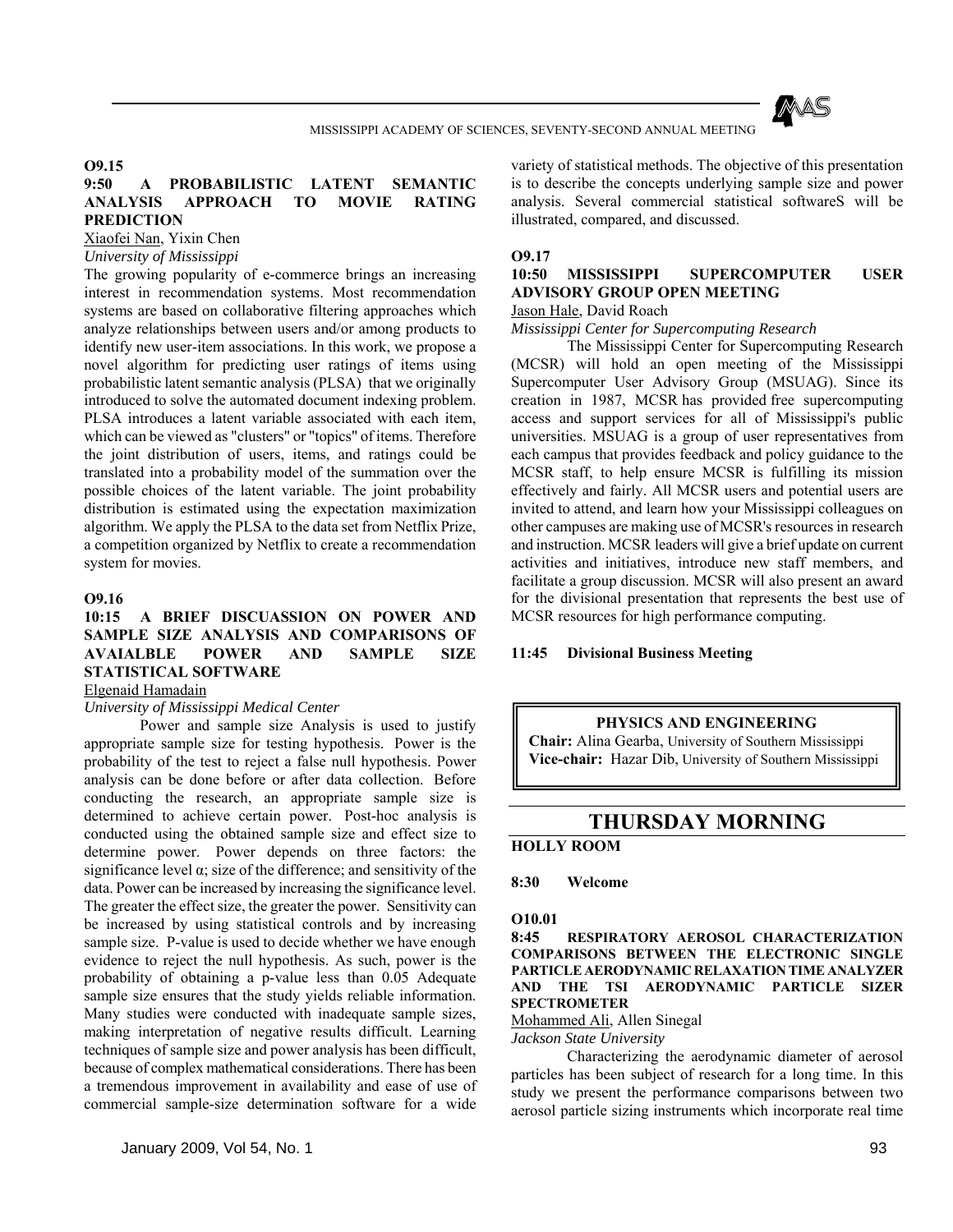

characterization of both atmospheric and respiratory drug aerosols. The instruments were: the single particle aerodynamic relaxation time analyzer (ESPARTA) and the aerodynamic particle sizer spectrometer (APSS). The ESPARTA (US Patent 4633714 of the University of Arkansas at Little Rock, AR) operates on the principle of Laser Doppler Velocimetry, whereas the APSS (TSI Incorporated, Shoreview, MN) operates on the principle of Time-Of-Flight technique. The tested aerosols were generated from several commercially available asthma drug inhalers, nebulizer, and blow-off cup aerosol generators. They were 1) Qvar Metered Dose Inhalers (MDIs) (3M, Northridge, CA), 2) Albuterol MDIs (Warrick Pharmaceuticals, Reno, NV), 3) Ventolin MDIs (Allen&Hanburys Respiratory Care, Victoria, Australia), 4) PARI-LC Plus Nebulizer, 7mg/ml of NaCl (PARI, Midlothian, VA), 5) Polymer Microsphere (Duke Scientific, Freemont, CA), 6) Lactose Monohydrate (Gallade Chemical Inc., Santa Ana, CA), and 7) Mannitol (Aceto Corp., Lake Success, NY). The results showed that both instruments demonstrated comparable results for the aerosols with count median aerodynamic diameter (CMAD)  $> 4.0 \mu$ m and mass median aerodynamic diameter (MMAD)  $> 4.0 \mu$ m. However, both instruments were unable to characterize smaller particles with CMAD and MMAD less than 4.0 µm. The ESPARTA was providing electrical charge of each particle in addition to particle's aerodynamic diameter.Acknowledgement: This work was supported by Mississippi Functional Genomics Network's REO Summer 08 award.

### **O10.02**

# **9:00 DEVELOPMENT OF AN OBJECT ORIENTED DATABASE TO IMPROVE LEARNING IN CONSTRUCTION ESTIMATING**

Hazar Dib, B. Gokhan Celik

## *University of Southern Mississippi*

 Today's construction technology and management education programs are committing more resources to find new methods for improving the learning process. The ultimate goal of these programs is to help students become knowledgeable in identifying problems, analyzing and thinking critically about problems and their resolutions, as well as being innovative with use of technology as a medium to become more efficient and competitive. One of the crucial requirements in achieving these goals, in construction technology education, is to help students understand drawings, specifications, and building components in order to develop a mental image of a building. Existing commercial software for estimating and quantity-take-off allow users and students to find the values and quantities of various components within the building with only a few clicks. However, this convenience does not benefit the students, as they do not immerse themselves in the study of the project drawings and specifications. The challenge is to develop software that helps students comprehend all drawings and specifications associated with a particular project, while making the learning process more efficient with the help of technology. This paper introduces a

concept for developing an object-oriented database to help students document construction estimating and quantity-take-off in a thorough methodical way that will allow them to create a mental image of a particular project.

## **O10.03**

# **9:15 LARGE HADRON COLLIDER AND ITS IMPORTANCE TO UNDERSTANDING THE UNIVERSE.** Amin Haque

### *Alcorn State University*

 LHC is the most powerful and important tool yet for particle physicists, which may help to unlock the secrets of the universe, both on the tiny (trillionth) scale of quantum mechanics and the light year scale of galaxies, testing Standard Model, String Theory, and Supersymmetry, and their predictions, including the Higgs Boson or God particle, super partners of Standard Model particles, dark matter, and seven extra dimensions. Physicists expect major mysteries about the composition of matter and energy will be resolved, which will lead to clear understanding of the fundamental building blocks of all things . The 14 Tev LHC will create conditions similar to just after the Big Bang. About 600 million collisions per second of beams of high energetic protons traveling in opposite directions will occur, each collision producing thousands of particles at nearly the speed of light at very high energy, according to Einstein's equation  $E = m c2$ . Four detectors will record the energy and momentum of particles coming out of the exploding matter. The LHC is guaranteed to create antimatter. It will try to explain why almost everything in the universe is made of normal matter and not antimatter. At the beginning of the universe, matter and antimatter were created in equal quantities, and they got annihilated. But due to fluctuation somehow matter got very slightly the upper hand, which is what we observe. It will create tiny black holes as predicted by Hawkings.

# **O10.05**

# **9:30 AIRSPEED CONTROL TUNNEL**

Carlos Morales, Kamal Ali

### *Jackson State University*

 The goal of this project is to simulate true airspeed for a Micro Air Vehicle autopilot. This is achieved by comparing the air pressure in a Pitot tube to the atmospheric pressure outside the airplane (Static Pressure). The difference between these two readings may be translated into airspeed.

To simulate airspeed, we have constructed an air tunnel of 1" x 1" x 2" with two outlets of 1/8" on it's the back. The front houses a fan controlled by a PIC microcontroller. The fan is used to regulate the pressure in the tunnel. The microcontroller receives three inputs, namely, the Pitot pressure from a sensor connected to one of the tunnel's outlets, static pressure from a second pressure sensor measuring atmospheric pressure, as well as the desired wind speed which is supplied by the user. The microcontroller calculates the current wind speed from the readings of the two pressure sensors. It then calculates the error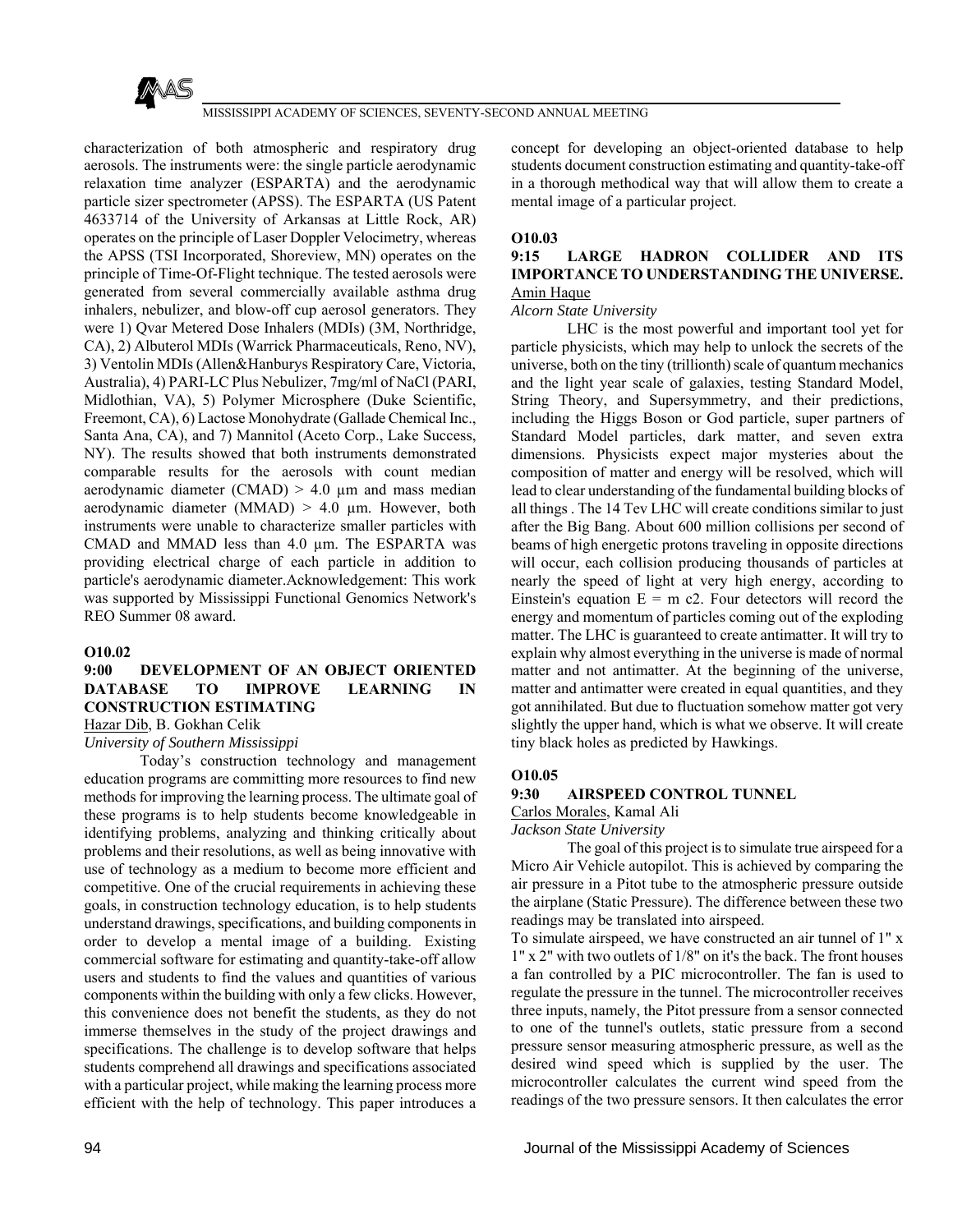

between current and desired wind speed and changes the fan speed accordingly. The system utilizes a proportional controller to maintain the desired wind speed. The second outlet is connected to the autopilot's pitot input allowing the autopilot to sense the desired wind speed.

This system is used with a three-degrees-of-freedom gimbaled platform, an altitude simulation chamber and a GPS generator to allow for the evaluation of an autopilot's behavior in the lab. Due to the limited fan power, the wind speed simulator is capable of simulating wind speeds from 0 to 20 knots.

### **O10.06**

# **9:45 CLASSICAL ORBITS OF PT-SYMMETRIC QUANTUM POTENTIALS**

Steven Fortenberry, Lawrence Mead

*The University of Southern Mississippi*

 Recently, Bender and many collaborators have studied the quantum mechanics of PT-symmetric Hamiltonians. Even though such Hamiltonians are often complex, their spectra can be real. In this paper, we study the purely classical motion of a particle subject to the same PT-symmetric forces. It is found that particles subject to such forces wander off into the complex plane in interesting ways. In addition, we study the inverse square force; we plot the trajectory of particles in the complex plane with their initial energies having a complex component.

### **10:00 Break**

### **O10.07**

## **10:30 WHAT GOES UP MUST GO ROUND: ANALYSIS OF FALLING MAPLE SEEDS**

W. Tyler McCleery, Kileigh Peturis, Lawrence Mead *University of Southern Mississippi*

 Seeds of maple trees increase their dispersion range by extending the fall time through autorotation. The seed remains in the air longer than it would without rotating, which increases its chances for being blown laterally by the wind therefore increasing its dissemination. It is our intent to determine which physical parameters control the autorotation and therefore maximize this dissemination. We started this project under the guidance of Professor Lawrence Mead in the summer of 2007. Our first task was to analyze what parameters control the motion of the seed. Through dimensional analysis we used these parameters to derive equations for the dependent variables: terminal velocity, rotational speed, and coning angle. We then measured our parameters and dependent variables using various experimental techniques. Our next step is to correlate our values with our derived equations and test our theory. If our equations are correct, we will be able to study more closely how each parameter affects the terminal velocity. If our equations are not correct, we will use our experimental data to guide the correction of our derived equations.

### **O10.08**

## **10:45 VIBRATION TESTING OF A CARBON COMPOSITE FUSELAGE**

Jutima Simsiriwong, Rani W. Sullivan

*Mississippi State University*

 This paper describes the details of an experimental investigation focusing on the vibration characteristics of a composite fuselage structure of an ultralight unmanned aerial vehicle (UAV). The UAV has a total empty weight of 155-lb and an overall length of approximately 20.6-ft. The fuselage structure consists of the fuselage body with an integrated vertical stabilizer. All structural components are fabricated from ovencured laminated carbon composite materials using uniaxial and biaxial prepreg fabric. In the current effort, the modal characteristics of the fuselage structure are determined for a freefree configuration which is simulated by suspending the test structure from its wing attachment points through the use of springs. A centrally located shaker system is used to induce vertical oscillations in the structure, which is instrumented with nineteen dual axis accelerometers. Dynamic properties such as the frequency, damping and associated mode shapes are obtained for aeroelastic analysis. The design and implementation of the vibration tests along with the experimental results are presented.

### **O10.09**

### **11:00 CALCULATED SHELL MODEL STRUCTURE OF THE EVEN MASS ISOTOPES OF ARGON** Shadow Robinson

*Millsaps College*

 The even even isotopes of Argon (Ar) are examined in the shell model using both the WBT effective interaction and the newer SDPF interaction. Previous calculated results on these nuclei have largerly been done using the WBT effective interaction and any differences between WBT results and SDPF results could affect previous theoretical conclusions. It is found that for the lower mass isotopes of Argon A=38-42 that the results are largely identical. The non yrast structure of 44Ar begins to show some divergence in the two cases and in the case of 46Ar the two interactions present a two very distinct pictures of this nucleus. While initial spectroscopic information favors the SDPF interaction, it is the magnetic moments in 46Ar that show the clear distinction between the two interactions.

### **O10.10**

# **11:15 MEASURING THE ACCELERATIONS OF SPHERICAL PROJECTILES USING A HIGH-SPEED VIDEO CAMERA**

## Jake Lancaster

*University of Mississippi*

 The experiment was designed to determine if a highspeed video camera could accurately measure the accelerations of small seeds launched horizontally. In order to do so, we first used 1/4 inch steel ball bearings launched horizontally to see if we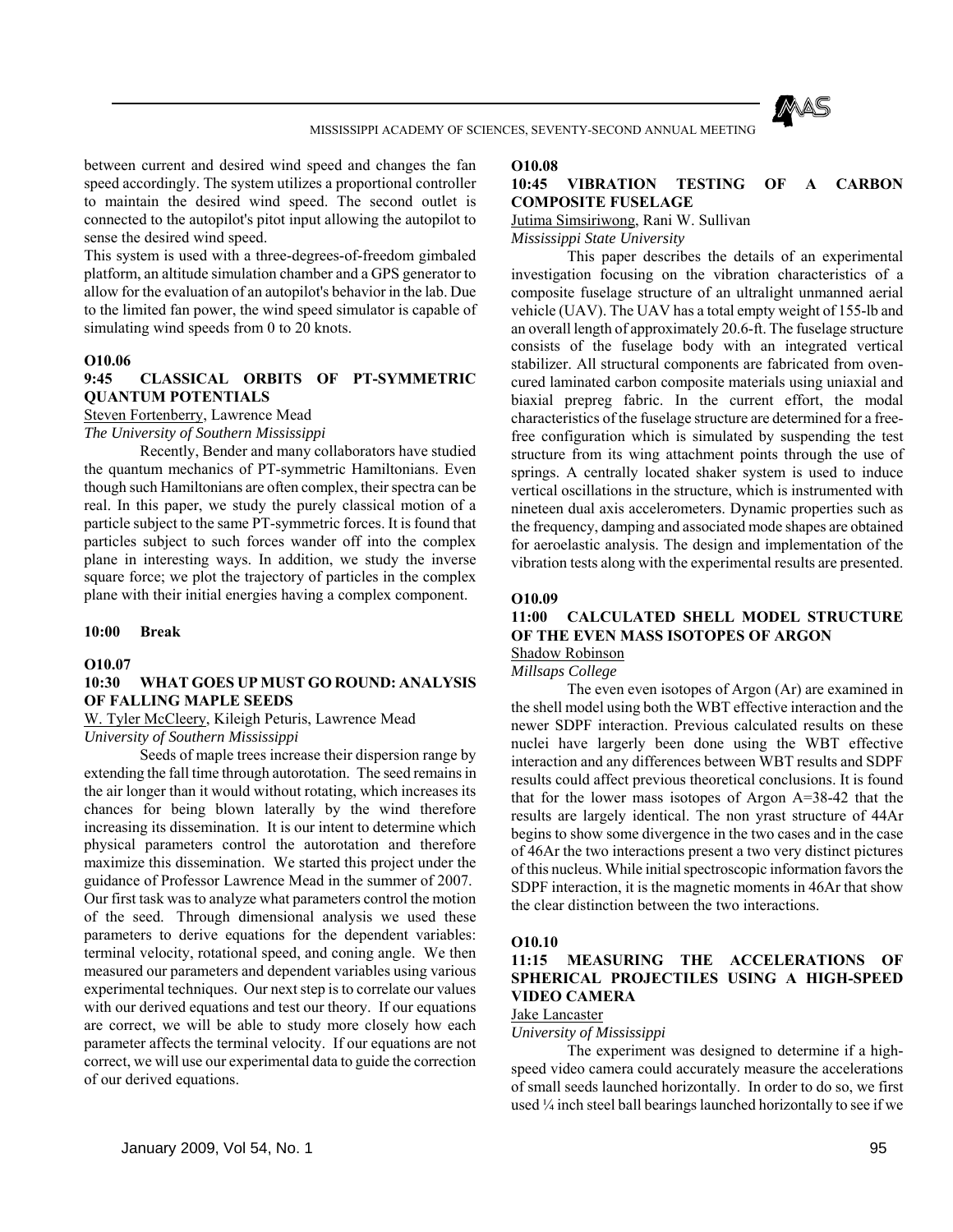

could obtain the correct acceleration of gravity when measured using the high-speed camera and analysis software. Several factors were taken into account when performing the calibration: the accuracy of the camera's timer, the degree to which camera tilt affected the data, the affect of the ball being out of the plane of the grid, and Logger Pro's curve fit line with respect to the true Y-intercept. The calibration shows that the factors that affected the data the most were the last two. Before correcting for the last two factors, the analysis of the high-speed videos yielded accelerations of gravity of around  $-8.8 \text{ m/s}^2$ . By compensating for the ball traveling out of the plane of the calibration grid and by inputting the true y-intercept into the curve fit line, we were able to correctly measure the predicted acceleration of gravity and drag of a  $\frac{1}{4}$  inch steel ball bearing.

# **O10.11**

# **11:30 CENTRIFUGAL SEPARATION OF dsDNA FROM AN ssDNA OLIGOMER MIXTURE**

Taiquitha Robins<sup>1</sup>, Dacia McPherson<sup>2</sup>, Chenhui Zhu<sup>2</sup>, Mark Moran<sup>2</sup>, Dave M. Walba<sup>2</sup>, Giuliano Zanchetta<sup>3</sup>, Tommaso Bellini<sup>3</sup>, Noel A. Clark<sup>2</sup>

*1 Jackson State University, 2University of Colorado at Boulder, 3 Università degli Studi di Milano, Faroe Islands*

 Double stranded deoxyribonucleic acid (DNA) is known to form lyotropic liquid crystal (LC) phases, nematic and then columnar with increasing DNA concentration in water. Single stranded (DNA) does not form liquid crystal phases. We study the phase separation of short (6-20bp) DNA. In the mixture solution of self complementary sequences (scDNA) and noncomplementary sequences (nscDNA), the scDNA forms DNA double helices and hence forms LC phases while the nscDNA stays in the isotropic phase, the LC appearing in the form of phase separated droplets. We report results of the use of centrifugation to produce complete spatial segregation of complementary and non-complementary DNA, based on their different LC-formation tendencies. This work is supported in part by the NSF MRSEC Grant DMR 0213918 and NSF Grant ITS-0606528 and the Minority Access to Research Careers/Undergraduate Student Training in Academic Research (MARC/\*USTAR) Program (NIH-MARC 5 T34 GM007672- 27).

# **O10.12**

# **11:45 ANALYSIS OF "BID SHOPPING" IN CONSTRUCTION ETHICS**

## Kimberly Williams, Bilge Gokhan Celik

### *University of Southern Mississippi*

 In today's society, the matter of ethics involves doing the right thing without relying on law. Along with other industries, construction industry faces certain industry related actions that are lawful, but not necessarily ethical. One of the differences between ethics and law as they apply to construction is that even though good ethical practice require industry to refrain from "bid shopping", the law does not. Bid shopping is

harmful because it creates a detrimental business environment. eliminates the benefits of the bid system, and lowers the standards of quality operations. Bid shopping is considered unethical because subcontractor bids are submitted to prime contractors in confidence, thus deserve to be kept confidential. This study examines the causes and consequences of bid shopping in the construction industry. It presents a literature review and the results of a construction industry questionnaire that help authors generate a set of recommendations that can regulate the problem. Results of this study indicate that there are various associations in the construction industry that have efforts to fill in the gaps of ethical standards left by legal regulations. However, it is evident that individual efforts of associations cannot be the only solution to the problem. This study recommends educating contractors of the adverse effects of bid shopping while integrating more effective codes into associations' standards as some of the means of reducing the occurrence of bid shopping in the construction industry.

### **THURSDAY AFTERNOON HOLLY ROOM**

### **O10.13**

# **1:30 MESON MASS SPECTRA IN THE FRAMEWORK OF THE SCHRODINGER EQUATION WITH RELATIVISTIC KINEMATICS**

Mallika Dhar, Charles Werneth, Khin Maung *The University of Southern Mississippi*

 Mesons are the bound states of quarks and anti-quarks. The theory governing the interaction between the quark and antiquark is known as Quantum-Chromodynamics (QCD). Quarks and anti-quarks always exchange particles known as gluons. Gluon exchange gives rise to the potential between them. Just like the hydrogen atom, these quark-antiquark bound states have a ground state as well as various excited states. In order to produce the mass spectra, we solve the Schrodinger equation for a two-body bound state with relativistic kinematics. The correct potential to employ is the sum of the linearly rising and a Coulomb-like potential. The linearly rising potential is necessary for confining the quarks and the Coulomb-like potential is necessary to simulate the short-range behavior of Quantum Chromodynamics (asymptotic freedom). The input mass used for each quark is taken from the constituent quark mass model. We also added spin-orbit interaction and spin-spin interaction in our potential model. For the mesons known as charmonium and bottomonium, the mass spectra produced by our computations agrees well with the experimental meson mass spectra.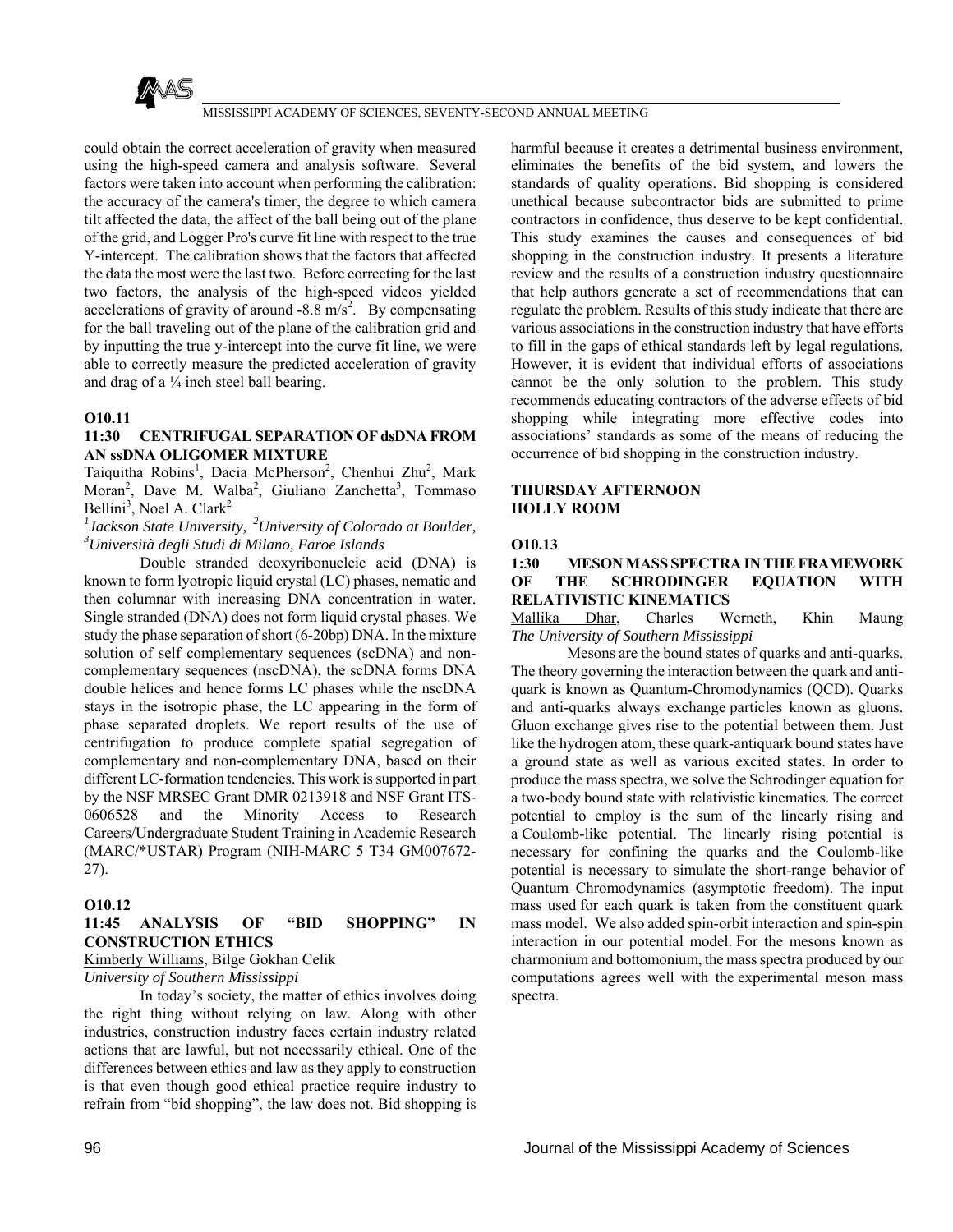

## **O10.14**

### **1:45 EXTENDING THE SUCHER EQUATION TO INVESTIGATE MESON MASS SPECTRA** Charles Werneth, Khin Maung, Mallika Dhar

*The University of Southern Mississippi*

 The Dirac equation is a relativistic one body equation incorporating spin into its formulation. The extension of the Dirac equation to two bodies gives rise to Brown-Ravenhall disease--that is, no lower bound on the energy--resulting from the possible interaction of virtual positive and negative energy particles. As a result, the potential has been redefined by Sucher to include positive energy projectors thereby eliminating Brown-Ravenhall disease. The modified Dirac equation is known as the Sucher equation and has been used in models of nucleon-nucleon interactions. The inherent inclusion of relativity and spin into the Sucher equation makes it ideal for use in meson spectroscopy. We extend the Sucher equation to mesons and investigate the mass spectra of quarkonia.

#### **O10.15**

# **2:00 ALTITUDE CONTROL CHAMBER**

Joshua Etchison, Kamal Ali

# *Jackson State University*

 The Altitude Control Chamber is part of a Hardware In the Loop Simulator (HILS) system that aims to simulate flight for a Micro Air Vehicle (MAV) autopilot. The complete HILS system compiles a three-degrees of freedom Gimbaled Platform, wind speed simulator, GPS signal generator, flight simulator software, and the Altitude Control Chamber. An autopilot placed in the system will be able to experience the flight scenario of the user's choice. The Altitude Control Chamber uses a PIC microcontroller to control the pressure. The microcontroller receives the desired altitude from the user then reads the current pressure of the chamber from a pressure sensor in the chamber. The PIC then applies the appropriate power to the blower to minimize the error between the two inputs. The PIC runs a proportional controller to achieve this task. The Altitude Control Chamber simulates the atmospheric pressure a MAV would experience with altitude. The chamber will particularly simulate the reduction of air pressure from ground level to 500 feet. By using the Altitude Control Chamber with the Gimbaled Platform inside, we can simulate the flight of a MAV in a controlled environment. This will allow the testing and calibrating of the autopilot to be more efficient, easier, and cheaper.

#### **O10.16**

## **2:15 MYSTERIES OF THE UNIVERSE NEED SOLUTION**

## Amin Haque

*Alcorn State University*

 According to the Standard Model, based on quantum mechanics, there are 17 fundamental constituents of matter: 16 are known and one, the Higgs Boson or God particle, is predicted. These particles are : 12 Fermions (spin  $\frac{1}{2}$ )- six quarks, and six leptons; four Bosons (spin 1) which are force carriers of the Fermions. A Higgs boson is required to give mass to other particles. The long-elusive "graviton" carry the force of gravity in the way that gluons, W and Z bosons, and photons (ν) carry their own respective forces. Finding gravitons will help unite the two great theories of physics - Quantum Mechanics and General Theory of Relativity. String Theory, which predicts the existence of eleven dimensions and Supersymmetry, is a unifying attempt. Supersymmetry theory requires each of the particles in the Standard Model to have a so far undetected superpartner that serves to balance its properties in a mathematically symmetrical manner, and that the Higgs boson emerges quite naturally. The predicted neutralino is a mixture of the superpartners and it is "Dark matter". Visible matter makes up just 4 % of the universe. The other 22 % is "Dark Matter", that can be detected from its gravitation effects. The remaining 74 % of the universe is known as "Dark Energy", which pushes the universe apart. The Large Hadron Collider might help to solve some of the mysteries. The LHC will create micro black holes which would quickly decay by Hawking radiation.

## **O10.17**

# **2:30 ACOUSTIC PROPAGATION IN THE OCEAN AND EQUIVALENT-FLUID MODELING OF AN ELASTIC SEAFLOOR**

Michael Vera

*University of Southern Mississippi*

 Acoustic energy propagates effectively to long ranges in the ocean interior because of the physical properties of the marine environment. The dependence of sound speed on depth results in a waveguide that permits the detection of acoustic energy at ranges, in some experiments, of thousands of kilometers. Often, in modeling long-range propagation, interaction with the seafloor can be neglected. For certain geometries and bottom materials, however, reflection back into the water column by the solid must be considered. The performance and stability of propagation models can be substantially improved if equivalent fluids can be used to accurately characterize bottom interaction. The use of equivalent fluids is intended to depict the conversion of acoustic energy into elastic shear waves. Rather than treat the combined elasticacoustic system, equivalent parameters for a fluid material are generated with the sole purpose of accurately mimicking the solid's reflection coefficient. Receptions were recorded from a bottom-mounted, broadband source located near Kauai, Hawaii as part of the Basin Acoustic Seamount Scattering EXperiment. Travel times for arrivals from this source have been modeled at basin-scale ranges using complex-density equivalent fluids for the elastic seafloor material. The collection of acoustic data at shorter ranges allows for a more detailed examination of the accuracy attainable by an equivalent-fluid representation of the seafloor. The correspondence between the model and the data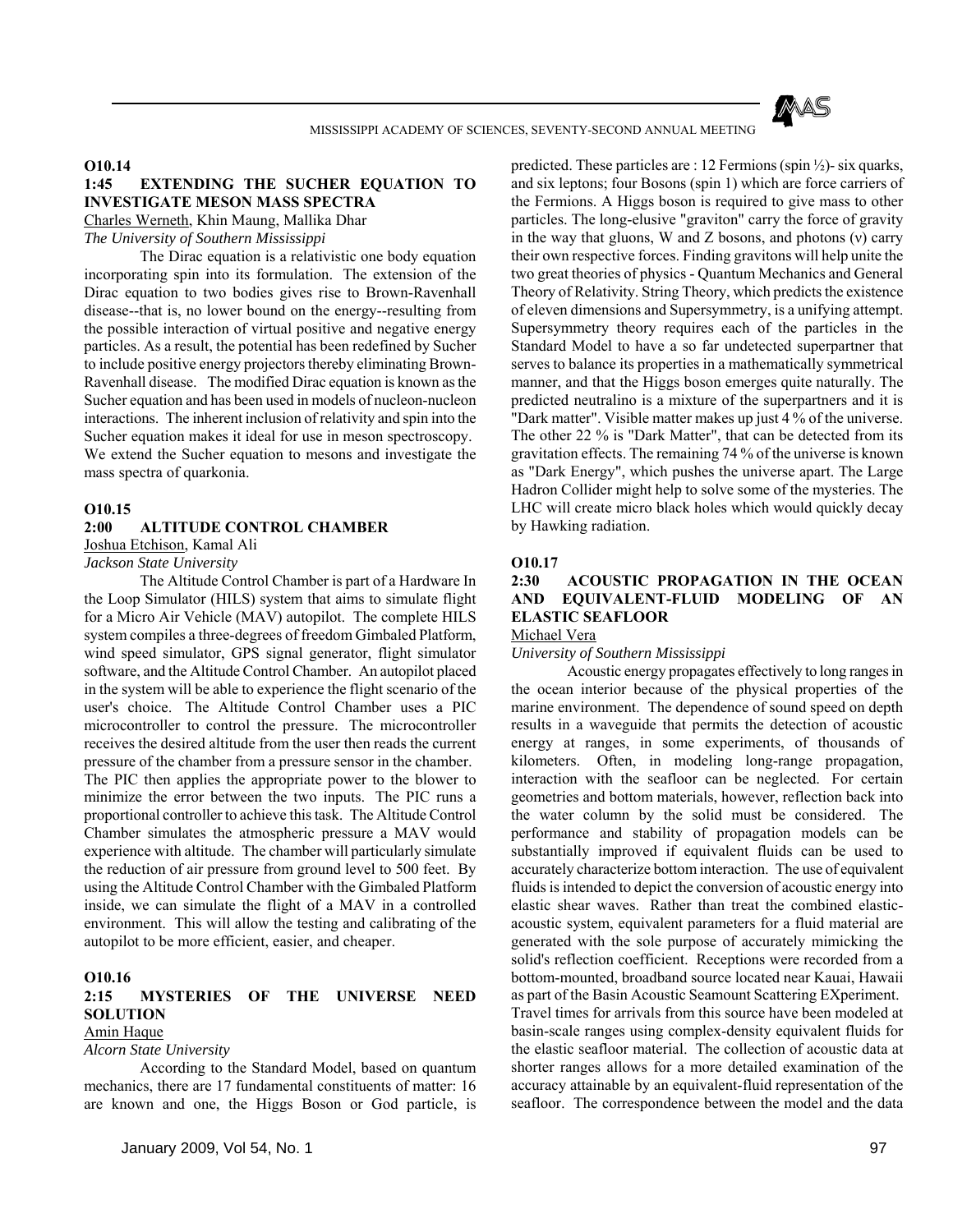

demonstrates the ability of equivalent fluids to represent materials for which the acoustic loss is dominated by shear.

### **2:45 Break**

## **O10.18**

# **3:00 GAS TRANSP0RT CAPABILITIES OF THE VORTEX RING**

## Barnabas Kipapa

### *University of Mississippi*

 The vortex ring is known to transport a volume of fluid throughout its propagation. The previous report [MAS 2008, O10.17] used data that was produced with commercial membrane-piston driven vortex ring generators. The primary disadvantage of the membrane-piston is the lack of a full stroke, resulting in a large amount of wasted gas. The data was reasonable, in that it showed a linear dependence between the transport efficiency and the distance at which the vortex ring was shot. A new set of vortex ring generators, equipped with a conventional full stroke piston, are tested in an attempt to increase gas transport efficiency. In addition to an improvement in the vortex ring generator, a more sophisticated trap design was developed to improve gas capture. A similar linear dependence is expected from the full stroke vortex ring generator with an overall improvement in transport efficiency.

## **O10.19**

## **3:15 AUTONOMOUS UNMANNED GROUND VEHICLE USING GPS NAVIGATION AT LOW-SPEEDS**

Ivan Walker, Kamal Ali

*Jackson State University*

 Research at the Army Research Laboratory currently focuses on developing the Future Combat System (FCS). One component of the FCS is autonomous vehicles. Autonomous vehicles present the opportunity to carry out tasks that might be tedious or dangerous to soldiers, such as the discovery of an improvised explosive devise (IED). A proof-of-concept (POC) system was developed and tested that navigated using waypoints.

 The platform was implemented using Linux from the Slackware Distribution with a Traxxas E-maxx 300 vehicle. The current focus of the autonomous unmanned ground vehicle (UGV) project at Jackson State University is to expand this system so that it can utilize ubiquitous software to extract route/way-point information to affect urban navigation. The final system will accept street-level addressing and generate the necessary waypoint(s) allowing the vehicle to navigate unaided to that address.

### **O10.20**

## **3:30 IN BALLISTICALLY PROJECTED SEEDS, LIFT INDUCED BY BACKSPIN SHOWN TO POTENTIALLY INCREASE SEED DISPERSAL DISTANCE IN NATURE.**  Wendy Garrison, Richard Raspet, William Lancaster *The University of Mississippi*

 Using Croton capitatus seeds as a model, the objective of this study was to determine whether, at biologically realistic projection speeds of 1 through 9 m/s, the lift gained by backspinning seed rotation could keep a seed in the air long enough to increase seed projection distance. A high-speed video camera was used to record the trajectory of seeds in one dimension as they were artificially projected using a custom modified device. For comparison, seeds were projected with no spin  $(n = 46)$ ; backspin  $(n=52)$ ; or topspin  $(n=72)$ . We found that in this system, even taking drag into effect, backspin could provide a distance advantage. As compared to no spin, backspin increased the calculated ideal final distance traveled by 10 - 20%, while topspin decreased it by 10%. We conclude that the increased ideal dispersal distance resulting from backspin is such that we expect to find it in some ballistic seed dispersal systems in nature.

### **O10.21**

## **3:45 TIME EVOLUTION OF COHERENT EXCITATION IN A LASER-COOLED, THREE-LEVEL RUBIDIUM SYSTEM**

Alina Gearba<sup>1</sup>, Marc Trachy<sup>2</sup>, Giorgi Veshapidze<sup>2</sup>, Mudessar Shah<sup>2</sup>, Howard Camp<sup>2</sup>, Hyounguk Jang<sup>2</sup>, Brett D. DePaola<sup>2</sup> *1 University of Southen Mississippi, 2Kansas State University*

 A tremendous amount of work, both theoretical and experimental, has recently been invested in finding efficient coherent excitation techniques to control the population transfer between specified energy states. Efficient preparation of a system in the desired state is important for advances in quantum computing, atom optics, quantum degenerate molecules, laser assisted chemistry and solid state physics. Stimulated Raman Adiabatic Passage (STIRAP) is a robust technique used to coherently transfer population from an initial state to a desired final state, via an intermediate state, with little or no population accumulation in the intermediate state. No experimental studies to date have measured the dynamics of population transfer, nor have probed all atomic levels involved in the coherent excitation process. Our experiment employs a modern diagnostic technique, known as Magneto-Optical Trap Recoil Ion Momentum Spectroscopy (MOTRIMS), which makes use of an ion beam as a non-intrusive probe of a three-level rubidium ladder system, coherently excited via the standard STIRAP method. Several cases are investigated, in which the temporal delay between the two laser pulses is varied, ranging from the so-called counterintuitive order to the intuitive order. The population dynamics of all three levels involved in the STIRAP process is measured with a resolution of a few nanoseconds. Experimental results are compared with predictions of theory.

### **4:00 Divisional Business Meeting**

**THURSDAY EVENING GRAND BALLROOM**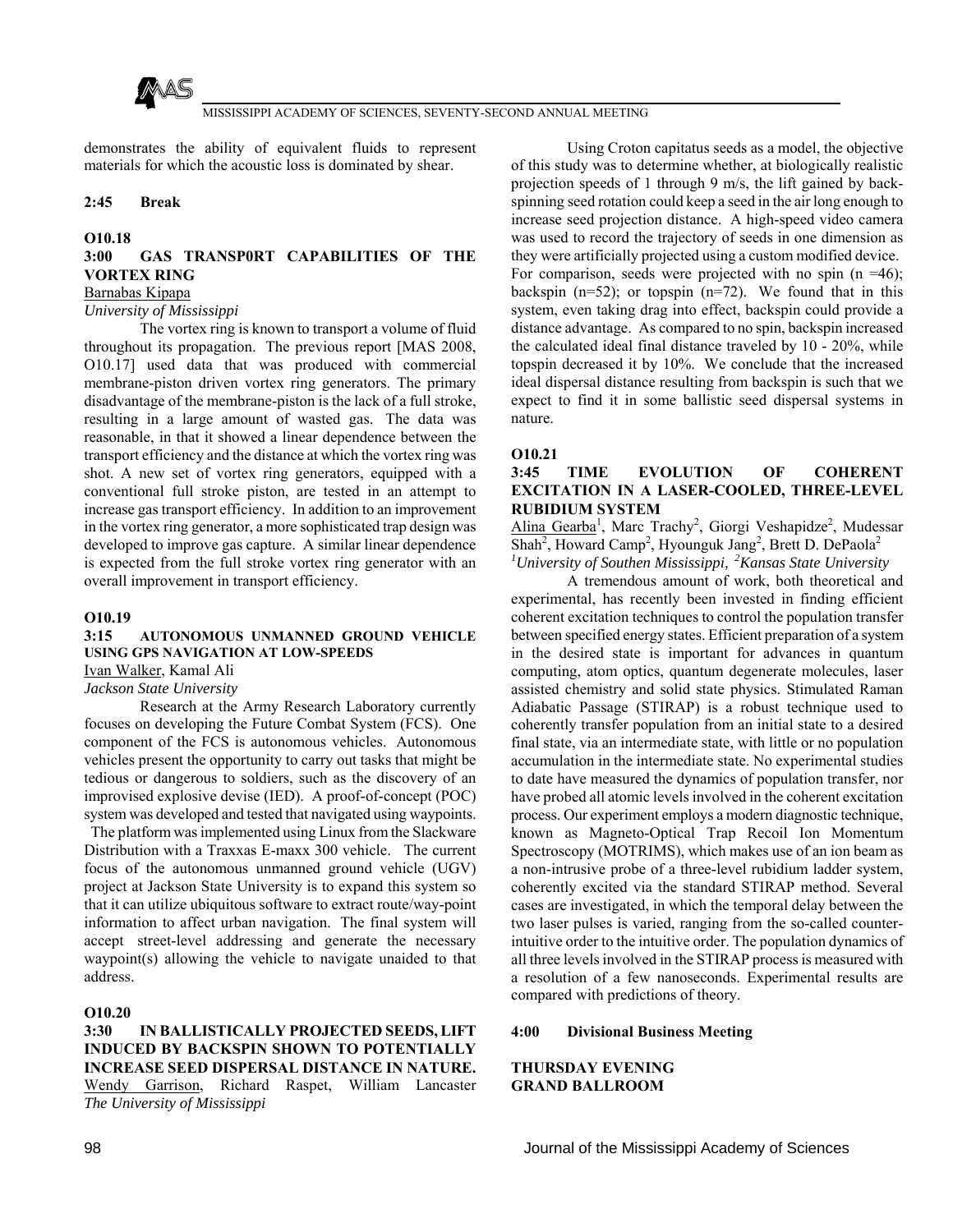

## **6:00 Dodgen Reception and Poster Session Grand Ballroom Please set up between 4:00p and 4:30p**

### **P10.01**

# **DOCUMENT MANAGEMENT USING MICROSOFT SHAREPOINT, INFOPATH AND GROOVE**

## Donald Boyles

### *University of Southern Mississippi*

 This paper addresses the use of Microsoft Corporation Office 2007 software for construction document management. A case study was performed with one general contracting construction company that has had a software development company create a document management program using Microsoft SharePoint as the platform. Microsoft InfoPath was utilized to create forms commonly used by the company in its course of business. Users were able to import and export other Microsoft Office Suite software based items with little or no modification due to the interoperability of the Office Suite of programs. This study compares the length of time required for new users of this software to become proficient with its use with the length of time required for new users of comparable software's more commonly in use currently within the construction industry. There was also a comparison of time for return of investment between the several software utilizing both the cost of the software as well as the costs associated with deployment and implementation throughout comparable sized general contractor construction companies. A synopsis of software support issues is provided. The results show that it is more cost effective for a general contracting construction firm of comparable size to develop a system based upon Microsoft Office SharePoint, InfoPath and Groove than to purchase one of the more common softwares currently in use.

#### **P10.02**

# **BENEFITS OF PURCHASING PRIMAVERA P6 VERSUS THE CONTINUED USE OF PRIMAVERA SURETRAK FOR MID-SIZED CONSTRUCTION FIRMS**

Justin Carter

#### *Univ. Of Southern Miss*

 This paper addresses the benefits for mid-sized commercial construction firms (\$10M-\$50M) to purchase Primavera P6 scheduling software, along with the training involved, versus the continued use of the older version of scheduling software Primavera Suretrak they already own. Today, most owners require general contractors to use a construction scheduling software, but do not narrow it down to a specific software. This study addresses the advantage of using the new features incorporated within the new version of the software versus the added cost of Primavera P6 to the project. The author approaches this problem by gathering information from mid-sized construction firms nationwide via internet survey. The author will take into consideration the average price

of Primavera P6, the length of time to generate a schedule versus the size of the project, and the time needed to train employees to use the new software. The results will help determine if there is an added value and benefits for using Primavera P6 over the older version of Primavera Suretrak. The study will help shed the light and help the mid-sized contractors decide if it is worth it for them to invest in the new version of the software or stick with the old version of the software.

### **P10.03**

# **BUSINESS INFORMATION MODELING (BIM) FOR PROJECT PLANNING AND SCHEDULING**

# Jenna Wright

## *Univ of Southern Miss*

 Throughout the last couple of decades, project planning has been accomplished through Gantt charts and PERT diagrams. These are great tools for contractors who understand the visualization of these diagrams. However, there are many other stakeholders involved in the project that may not necessarily be able to visualize the project's progression using Gantt charts. BIM has introduced visualization of the project through 4D modeling. Autodesk Consulting has developed a bidirectional link between Revit and Microsoft Project that will keep the model and schedule up-to-date throughout the project life cycle. This paper will discuss the research and assumptions involved in 4D modeling and how Autodesk Revit and Microsoft Project link together to produce a visual representation of a construction project. The author will also discuss the actors involved in the traditional method and how they compare with the BIM method of 4D visualization.

### **P10.04**

### **MoO3 NANORODS FOR ELECTRICHEMICAL BATTERY APPLICATIONS**

# Venkata S Channu<sup>1</sup>, Edwin H Walker Jr.<sup>1</sup>, Quinton L Williams<sup>2</sup>, Rajamohan R Kalluru<sup>2</sup>

*1 Department of Chemistry, Southern University and A&M College, 22Department of Physics, Atmospheric Sciences and Geoscience, Jackson State University*

 MoO3 nanorods were prepared using poly (vinyl pyrrolidone) (PVP) as a surfactant through the hydrothermal process for making a cathode for a lithium battery. Scanning electron microscopy images reveal the nanorods dimensions on the order of 1-10μm in length and 50-200nm in diameter. X-ray diffractometry, Fourier transformation infrared spectroscopy, thermo gravimetric analysis and cyclic voltammetry were used to characterize the nanorods. The measured specific charge of MoO3 nanorods, prepared through a 15-day hydrothermal route, was 156 mAhg-1 during the initial discharge process.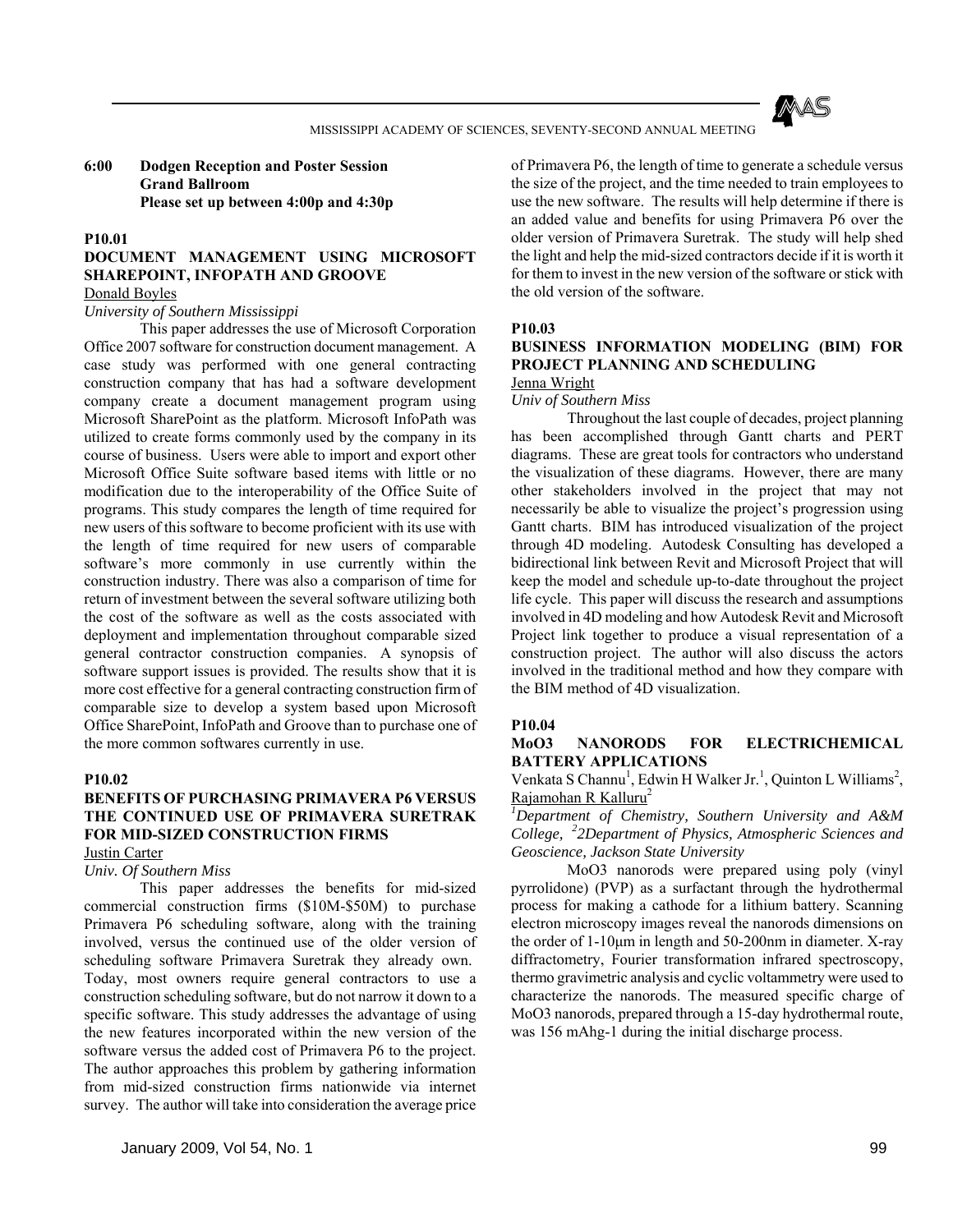

## **PHYCHOLOGY AND SOCIAL SCIENCES**

**Chair:** Madhu Singh, Tougaloo College **Vice-chair:** Karen Kristoff, University of Mississippi

# **THURSDAY AFTERNOON**

**GRAND BALLROOM** 

**1:00 Poster Session** 

### **P11.01**

## **GENDER DIFFERENCES IN TRAUMATIC EXPERIENCES OF AFRICAN-AMERICAN ADOLESCENT OFFENDERS** Audrey Masilla, Andrea Stripling, Kristine Jacquin *Mississippi State University*

 This study compared the experiences of female and male adolescent offenders. Twenty-six African-American adolescent offenders completed questionnaires assessing past experiences, including trauma and violence, and current behaviors. Traumatic experiences were common among adolescent offenders. Chi-square analyses were used to compare groups. More females (66.7%) than males (29.4%) reported being hit, whipped, or punched as forms of physical punishment, although the difference only approached significance,  $\chi^2(1, n =$  $26$ ) = 3.35, p = .07. Significantly more females (77.8%) than males (17.6%) reported DHS involvement on their behalf or on the behalf of their siblings,  $\chi^2(1, n = 26) = 9.65$ , p = .02. Females were the only participants to report self-harm (22%), suicidal thoughts (22.2%), and attempted suicide (11.1%), with self-harm being the only behavior to show a significant gender difference,  $\chi^2(1, n = 26) = 4.09$ , p = .04. Significantly more males (64.7%) than females (33.3%) reported feeling safe on the school bus or walking to school,  $\chi^2(3, n = 26) = 8.59$ ,  $p = .04$ . Similarly, significantly more males (47.1%) than females (22.2%) reported feeling safe in their neighborhoods,  $\chi^2(3, n = 26) = 8.77$ , p = .03. Overall, adolescent offenders experience various traumas, suggesting that trauma may play a role in the development of antisocial behavior. Different traumas were reported by males and females.

### **P11.02**

## **POTENTIAL GENDER BIAS IN THE DIAGNOSIS OF BORDERLINE PERSONALITY DISORDER: AN EXPLORATORY STUDY**

Andrea Stripling, Audrey Masilla, Kristine Jacquin *Mississippi State University*

 This study examined possible gender bias in the diagnosis of borderline personality disorder (BPD) by comparing self-reported symptoms of BPD in non-clinical samples. We found that females and males report similar numbers and types of BPD symptoms but more males report antisocial behaviors. ANOVAs were used to compare the PAI and MCMI-III scores of

males and females. On the MCMI-III, males  $(M = 45.15, SD =$  $26.10$ ) and females (M = 47.04, SD = 27.99) reported similar levels of BPD symptoms,  $F(1, 107) < 1$ . Similarly, on the PAI, females ( $M = 57.13$ ,  $SD = 10.56$ ) and males ( $M = 58.43$ ,  $SD =$ 10.76) had similar scores on the full borderline scale,  $F(1, 81)$  < 1. There were also no gender differences on any of the BPD subscales of the PAI, including affective instability,  $F(1, 81) =$ 1.40,  $p = .24$ , identity problems,  $F(1, 81) < 1$ , negative relationships,  $F(1, 81) < 1$ , and self-harm,  $F(1, 81) < 1$ . These findings demonstrate that females and males experience a similar number and type of BPD symptoms. In contrast, gender differences were found on the PAI antisocial PD full scale, F(1,  $81$ ) = 9.54, p = .003, partial  $\eta$ 2 = .11, with males (M = 61.04, SD = 14.02) reporting significantly more symptoms than females (M  $= 53.03$ , SD  $= 8.96$ ). These findings support previous research suggesting that the majority of individuals with APD are males.

### **P11.03**

## **GENDER AND LOGICAL ANALYSIS SKILLS ARE ASSOCIATED WITH ENHANCED CRIMINAL PROFILE ACCURACY**

Annaliese Simms, Kristine Jacquin

*Mississippi State University*

 Although offender profiling has been utilized by psychologists and law enforcement, little research has been conducted testing techniques which may enhance profiling accuracy. Hazelwood and colleagues (1995) first proposed that logical analysis skills may enhance profile accuracy. In this study, we examined the effect of logical analysis skills on accuracy. We expected higher logical analysis scores to be associated with more accurate profiles. Additionally, based on past research, we expected female profilers to be more accurate than males (Hodges & Jacquin, 2008). Logical analysis skills of university students  $(N = 260)$  were assessed with Raven's Progressive Matrices (RPM; Raven, 1996). Participants then read a serial sexual homicide case and completed an offender profile. Logical analysis scores correlated significantly with total profile accuracy,  $r = .26$ ,  $p < .0001$ , as well as accuracy for the offender's physical characteristics,  $r = .19$ ,  $p = .002$ , and social history and habits,  $r = .21$ ,  $p = .001$ . The multivariate effect for gender approached significance,  $F(5, 248) = 2.18$ ,  $p = .057$ . Gender accounted for 4% of the variance in overall profile accuracy, partial  $\eta$ 2 = .04. Profilers with average (M = 0.45, SD  $= 0.50$ ) to above average (M = 0.36, SD = 0.50) logical analysis skills were significantly better at profiling the offender's previous convictions, compared to those with below average (M  $= 0.27$ , SD = 0.46) logical analysis skills, F(2, 252) = 3.65, p = .03. Overall, the results support our hypothesis that logical analysis relates to accuracy of offender profiles.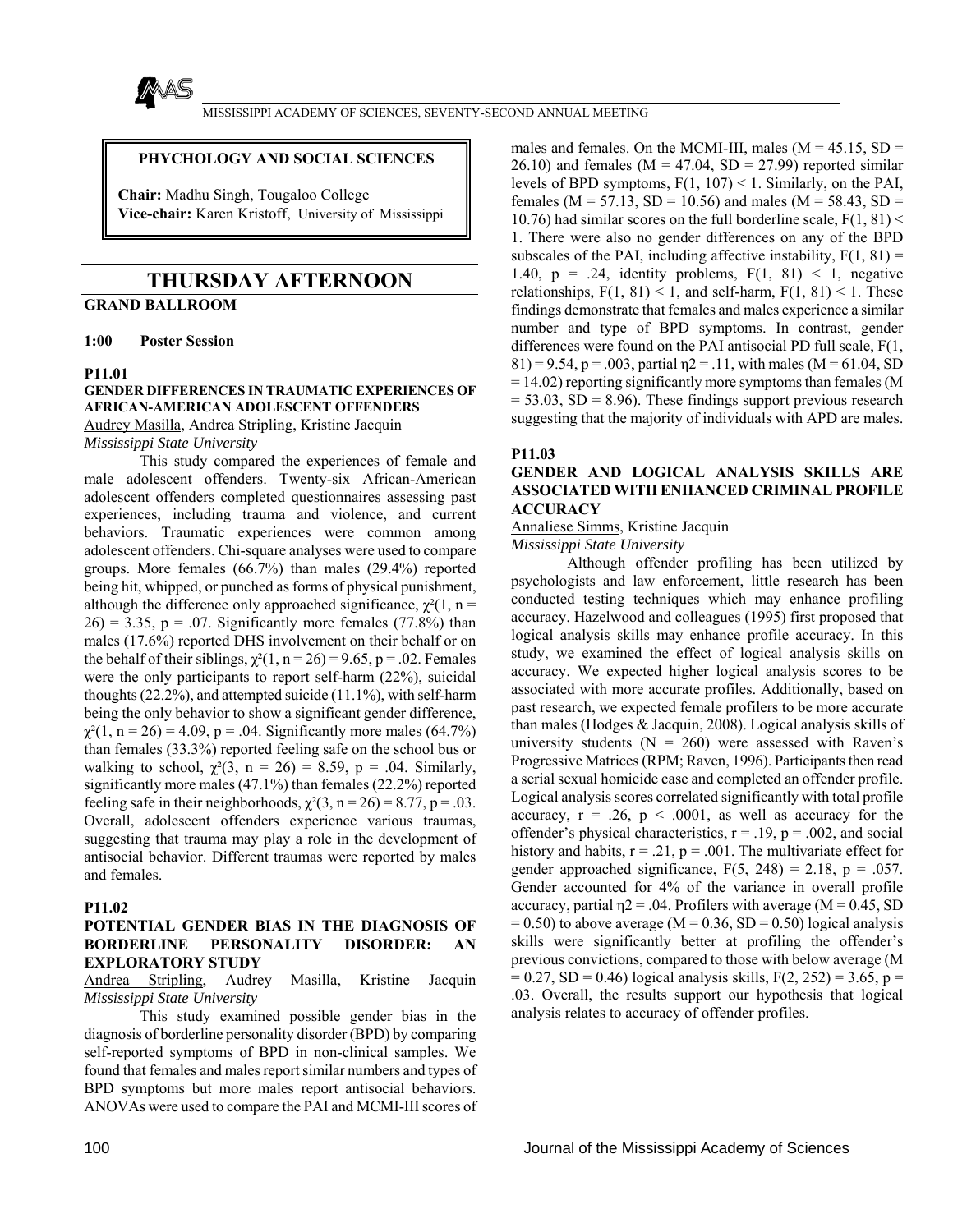

## **P11.04**

# **FOOD CATEGORIZATION DIFFERENCES IN COLLEGE STUDENTS WITH AND WITHOUT EATING DISORDERS**

Katelyn Ullmer, Margot Fountain, Mary Wilson, Melissa Lea *Millsaps College*

 In an attempt to create a task that can reveal eating disorder tendencies in participants, this study experimentally examined the ways three groups of participants, normals, bulimics, and anorexics, sorted and merged food items into groups. It also explored differences in how participants from the north and the south categorized food. Participants completed a sorting and merging task and a series of questionnaires and their data and responses were coordinated to reveal trends. The sorting and merging tasks utilized realistic images of a variety of food items. Participants sorted the foods into categories and were not restricted time, number of categories, or other rules and then were asked to merge these categories until they merged the food into one category. The task proved significant for distinguishing normals and approached significance for distinguishing anorexics. More data is needed to understand bulimia and overeating disorder, and the cognitive aspects that underlay them, in order to use this task to distinguish bulimics. The results signify progress towards the understanding and recognition of eating disorders. The task proved to be an easy to administer diagnostic tool that can be given to any participant regardless of age or education level. Recommendations for future study include learning more about the cognitive aspects of eating disorders and focusing on what treatment methods to use once eating problems are identified by this task.

#### **P11.05**

### **EFFECTS OF SEXUAL IDENTITY AND SEXUAL ATTITUDES AMONG COLLEGE STUDENTS**

Kimberly Gooseberry, Ena Knott-Scott

*Tougaloo*

 This study aims to examine how sexual attitudes relate to college students sexual identity (heterosexual, homosexual, bisexual). Zurbriggen (2006) found that men reported being more unrestricted than women with regards to engaging in sexual behaviors without an emotional connection. This study will use the 43 item Sexual Attitude Scale (Hendricks & Hendricks, 1987) which has four subscales that assess permissiveness, sexual practices, communion and instrumentality. There will be approximately eighty participants, forty males, and forty females with ages ranging from 18 to 28 from a local college. It is hypothesized that sexual attitudes of homosexual women will be more conservative than heterosexual women. It is hypothesized that sexual attitudes of women will be more conservative than men regardless of sexual identity. It is also hypothesized that the sexual attitude of instrumentality (sex used as a tool, no attachment) is dominate in men than women. This study is ongoing and analysis plans include the use of t-tests to compare

differences between scores on the sexual attitude scale. College student's views about their own sexual activity may be related to whether they consider themselves to be heterosexual, homosexual/bisexual. Male students regardless of sexual identity have typically rated themselves less conservative in their attitudes about sexuality.

### **P11.06**

# **EXPLORING FALSE RECOGNITION IN MULTIPLE CHOICE TESTING AMONG COLLEGE STUDENTS** Brittney Jones, Ena Knott-Scott

#### *Tougaloo College*

 The power of memory is essential in various daily life experiences such as personal history, knowledge of facts, and learning new skills. (Kopelaman, 2002; Schacter, 1999). Memory can fail us and sometimes fool us where we may forget things or even claim to remember words that were not on a list (Schacter & Dodson, 2001). This has been called false memory. The participants will be 20 male and 20 female students from a local college, with ages ranging from 18-22. The students will be divided into two groups one being the control and the other being the experimental group. The control group will look at a list of words for 1 minute and then the multiple-choice test for 2 minutes. The experimental group will look at a list of words for 1 minute, be presented with a distracter for 30 seconds (picture of a famous person and then answer questions about the person) and then given the multiple-choice test for 2 minutes. The independent variables are gender and the distracter item and the dependent variable is the test scores. It was hypothesized that the distracter item will affect the students' recognition of words that were on the original list. It was also hypothesized that females will do better than males on the multiple choice test. T-tests will be used to analyze these hypotheses. If distraction causes students to false recognize on the multiple choice test, this information could be helpful in learning methods of studying.

## **P11.07**

## **ACTIVITY LEVELS AND BMIS OF STUDENTS AT THE UNIVERSITY OF MISSISSIPPI**

### Lauren Flegle, Abigail Banahan, Whitney Gadd *University of Mississippi*

 Obesity is a major concern that has often put the state of Mississippi in the national spotlight. Consistently ranked among the "fattest" states in the nation, Mississippi is an appropriate place to start when examining the activity level of college students and adults. Data were collected from 155 students (87 females, 68 males) at the University of Mississippi in Oxford whose ages ranged from 18 to 49 (M=22.99). Height in the sample ranged from 58 in. to 77 in. (M=67.70 in.) and weight ranged from 96 lbs. to 340 lbs. (M=166.37 lbs.). Participants' Body Mass Indexes (BMI) were calculated and ranged from 16.25 to 53.72 (M=24.75). Significant correlations were discovered between gender and BMI (r=.245, p<.01), reported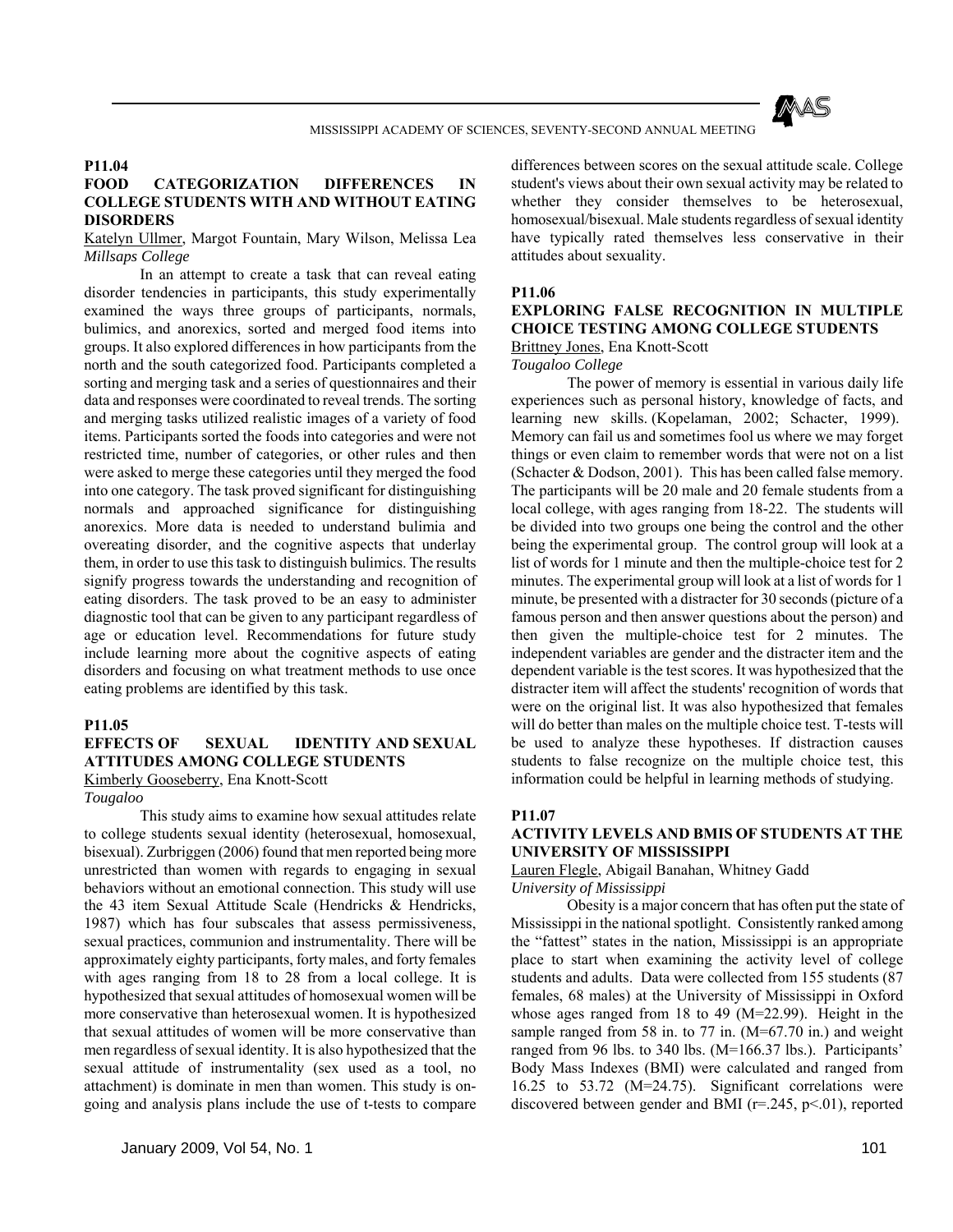

sedentary activity and desired sedentary activity  $(r=.688, p<.01)$ , reported sedentary activity and reported exercise activity (r=-  $.214, p<01$ ) and reported exercise activity and desired exercise activity ( $r = .567$ ,  $p < .01$ ). The findings imply that the participants were, in general, satisfied with their amount of sedentary activity, desirous of more exercise activity if they reported high amounts already and desirous of less exercise if they reported higher amounts of sedentary activity. More results and implications for the field of obesity research are discussed on the poster.

### **P11.08 Withdrawn**

### **P11.09 Withdrawn**

### **P11.10**

# **SELF-EFFICACY AND EMOTIONAL INTELLIGENCE BETWEEN AFRICAN-AMERICANCOLLEGE AND HIGH SCHOOL STUDENTS**

Kanasha Reese, Shaila Khan

*Tougaloo College*

 Self-efficacy is one's feelings of competence and assessment of one's capabilities to achieve successful levels of performance. Self-efficacy influences choice of behavior, thought patterns and emotional reactions. Emotional intelligence involves the ability to accurately perceive, express, and regulate emotions to promote emotional and intellectual growth (Kumar & Lai, 2006). Higher emotional intelligence was associated with a variety of better outcomes, including employment and academic performance (Van Rooy & Viswesvaran, 2004).Components of perceived emotional intelligence predicted self-efficacy beliefs (Chan, 2004). The present study examined self-efficacy and emotional intelligence between African American college and high school students. It was hypothesized that: 1) college students will have higher self-efficacy and emotional intelligence than high school students; 2) females will have higher emotional intelligence than males: 3) males will have higher self-efficacy than females, and 4) there will be a correlation between self-efficacy and emotional intelligence scores. 80 subjects (40 college students and 40 high school students) were administered the General Self-efficacy Scale (GSE; Jerusalem & Schwarzer, 1993) and the Emotional Intelligence Scale (EIS; Schutte, 1998). The preliminary results showed that although the mean emotional intelligence score for females and mean self efficacy scores for males were higher but none was found to be statistically significant. A significant positive correlation between self-efficacy and emotional intelligence score was found  $(r=.607, p<.01)$  was found. It may be concluded that the ability to assess one's capabilities relates to the ability to accurately perceive one's emotions.

### **P11.11**

**A COMMUNITY SAMPLE'S RESPONSE TO THE EFFECTS OF RACE AND HELP-SEEKING BEHAVIORS.** Zenova Williams, Porshia Haymon, Joseph Johnson, Pamela Banks

### *Jackson State University*

 Underutilization of mental health services by African Americans can best be explained by a constellation of barriers that deter them from seeking mental health services. Some of these barriers include societal stigma, cost, and fragmentation of services, lack of availability, and mistrust of the professionals, fear, racism and discrimination. Perceptions of the role that race plays in seeking professional mental health services and expectations of how the African American community should respond to mental health problems are two issues that may influence underutilization of these services. The present study assessed these perceptions. Forty-two recipients of health services from a "free community-based health care clinic" were administered two surveys. Survey #1 assessed barriers to seeking mental health treatment, perceptions and preferences related to mental health services. Survey #2 addressed myths and beliefs about the mentally ill, stigma, and discriminatory behavior toward individuals with mental illness. This presentation presents an analysis of the extent to which being an African American affects help-seeking behaviors and perceptions of what should be the African American community's response to mental health. Preliminary data revealed that 13% of the sample felt that race was an influential factor regarding seeking mental health services. Forty- seven percent of the participants felt that mental illness was more common in the African American community. Themes of being proactive toward mental health and offering community support were commonly reported expectations of what the community should promote. These findings support the need to develop strategies that will reduce stigma associated with mental illness.

### **P11.12**

## **FAMILIAL PUNISHMENT ON MOTHERS AND THEIR DISCIPLINARY PRACTICES TOWARDS THEIR CHILDREN**

# Geralyn Mass, Shaila Khan

*Tougaloo College*

 Familial punishment is the method of punishment practiced within a particular family. The childhood experiences of the mothers may have an effect on the way in which they discipline their children. A significant relationship was found between the experiences of discipline as a child and approval rates of using discipline towards children (Bower, 2001). Punishment is intended to correct the inappropriate behavior that has been displayed. Not only does the history of childhood discipline have an affect on disciplinary practices, but the attitudes towards discipline do also (Russa, 2001). The purpose of the present study was to investigate how the punishment that mothers received from their parents during childhood, may affect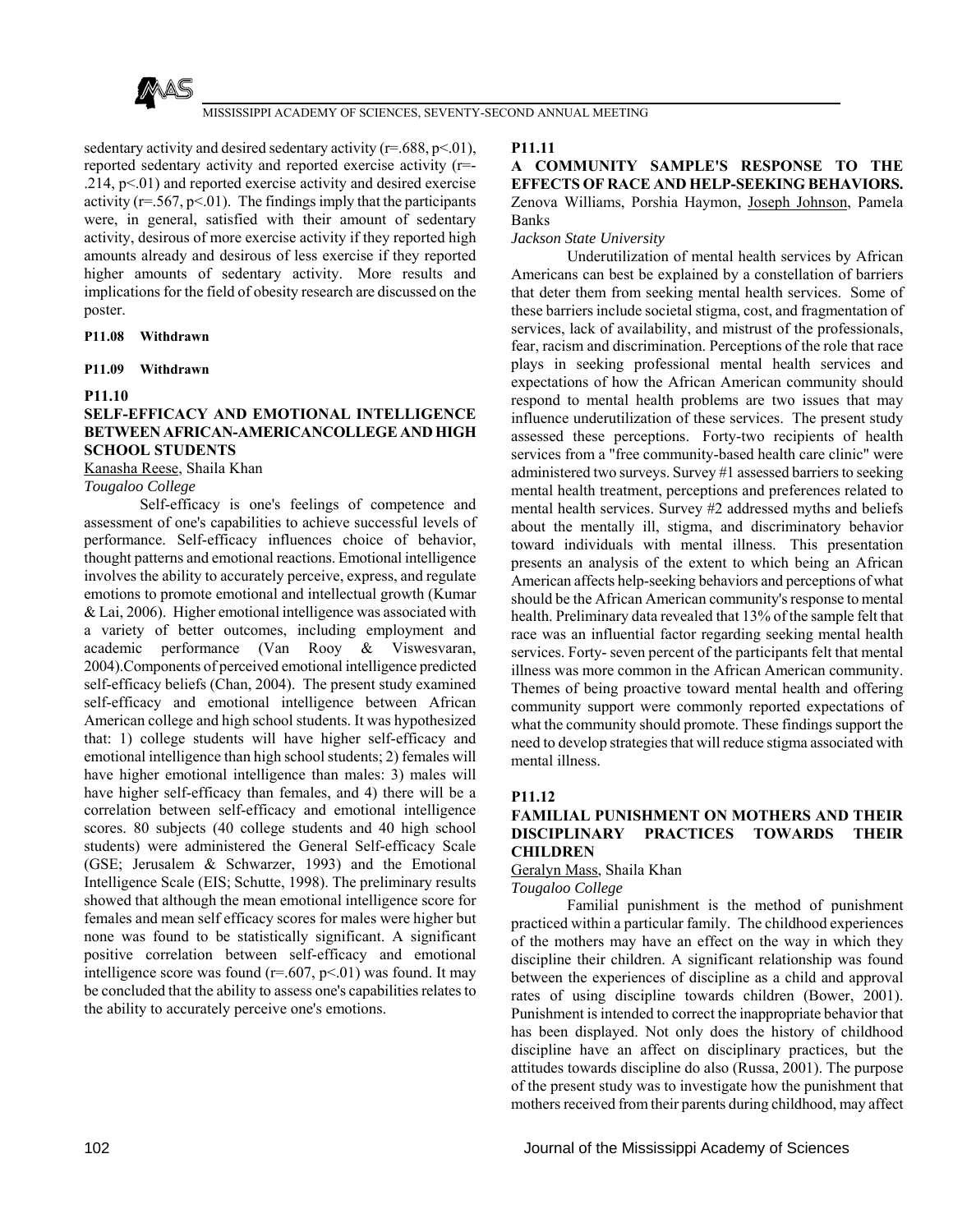

their disciplinary practices toward their children. It was hypothesized that mothers receiving punishment during childhood will display strict disciplinary practices towards their children. Eighty African American and Caucasian mothers were given a Demographical Questionnaire (gender, age, marital status, race, number of children, parents marital status), and the Dimensions of Discipline Inventory Form A and Form P (Straus & Fauchier, 2007). These forms had nine core scales: Corporal Punishment, Deprivation of Privileges, Diversion, Explain/Teach, Ignore Misbehavior, Penalty Task & Restorative Behavior, Psychological Aggression, Reward, and Monitoring. The independent variable for the study was the familial punishment on mothers and the dependent variable was the disciplinary practice toward children. The statistical test that will be used to test the hypothesis is Pearson's Correlation Coefficient.

### **P11.13**

# **FIRST IMPRESSIONS: THE EFFECT OF ATTRACTIVENESS AND LIKEABILITY ON VIEWS OF COMPETENCE AND TRUSTWORTHYNESS**

Phylicia Fitzpatrick

*Tougaloo College*

 Individuals frequently use their judgments of facial appearances to draw inferences about attractiveness and likeability (Willis & Todorov, 2006). Therefore, the hypothesis governing this study holds that the more likable or attractive the participants deem the images, the more competent and/or trustworthy they will also view the images. In addition, this study aims to highlight the ways in which gender affects participants' perceptions of each image. It is hypothesized that women will rate images more favorably than males on all levels. Utilizing a computer-based experiment, in which 40 participants, both male and female, are shown eight images for 2 seconds, followed by four questions, participants are asked to rate each picture on a 9 point scale ranging from *Not at all* to *Extremely*. There are eight trials (one for each manipulation of the original 2 images), which examine three independent variables on 2 levels: race (black/white), gender (male/female), and physical disability (disabled/ non-disabled). Although this is an ongoing study, the preliminary results reveal that females did in fact view all images more favorably than males on all levels. A t-test was used to analyze the data, which resulted in a  $t=-169(13)$ ,  $p<.05$  for likeability and  $t=0.901(13)$ ,  $p<0.01$  for attractiveness. There is a positive correlation between likeability and competence of .859 *p*< .01, competence and attractiveness of .798 *p*<.01, competence and trustworthiness of .645  $p \le 01$ , likeability and attractiveness of .529 *p*<.05 and likeability and trustworthiness of .578 *p*<.05. However, attractiveness did not correlate with trustworthiness.

# **P11.14**

## **DIFFERENCES IN OUR PERCEPTION OF NAMES AND NICKNAMES.**

Erica Douglas, E. Menton McGinnis, Lauren Vucovich, Melissa Lea

*Millsaps College*

 The connotation of formal names and nicknames, both traditionally and uniquely spelled, were investigated in this study, as well as regional differences in trait attributions of names. Previous research has shown that formal names, such as Robert, attribute more responsibility to an individual as compared to the less formal nicknames, such as Bobby. There have been no studies investigating what connotations uniquely spelled nicknames conjure and little systematic investigations into regional differences in name attributions. The current study examined these three types of names (formal, nicknames, and uniquely spelled nicknames) by asking participants to rate, on a 9 pt. Likert scale, the names on the basis of: Ethical Caring, Popular Fun, and Successful, and some participants were also asked whether they would hire the individual as an attorney. Our main hypotheses were (1) all nicknames would be rated as more Popular Fun and less Ethical Caring and Successful than their formal counterparts, (2) traditionally spelled nicknames would be viewed as more Popular Fun in the southern U.S. as opposed to the northern U.S., and (3) formal name would be more likely to be chosen as their lawyer. The results supported our hypotheses in most cases, although interesting patterns emerged regarding regional differences. According to this study, an individual can alter how others see them based on the formality and/or spelling of their name. Implications of this research can be applied when applying for a job or when moving to different regions of the U.S.

### **P11.15**

## **THE EFFECTS OF ATTACHMENT STYLE ON INFIDELITY IN INTIMATE RELATIONSHIPS** Leslie Anderson, Ena Knott-Scott

*Tougaloo*

 This research project will study the effects of adult attachment styles on infidelity in intimate relationships. The Relationship Questionnaire (Bartholomew & Horowitz, 1991) and The Relationship Scales Questionnaire (Griffin & Bartholomew, 1994) will be used to assess college students' level of adult attachment in their intimate relationships. The sample population will include 80 students at a historically black college in Mississippi. Male and female participants will be between the ages of 18 and 22. It is hypothesized that participants who feel more attached to their partners will be less likely to be unfaithful. It is also hypothesized that females will feel more attached to their partners than males, and the length of time in the relationship will affect the levels of attachment. The independent variables are attachment style (personality characteristics) and the gender of the participants. The dependent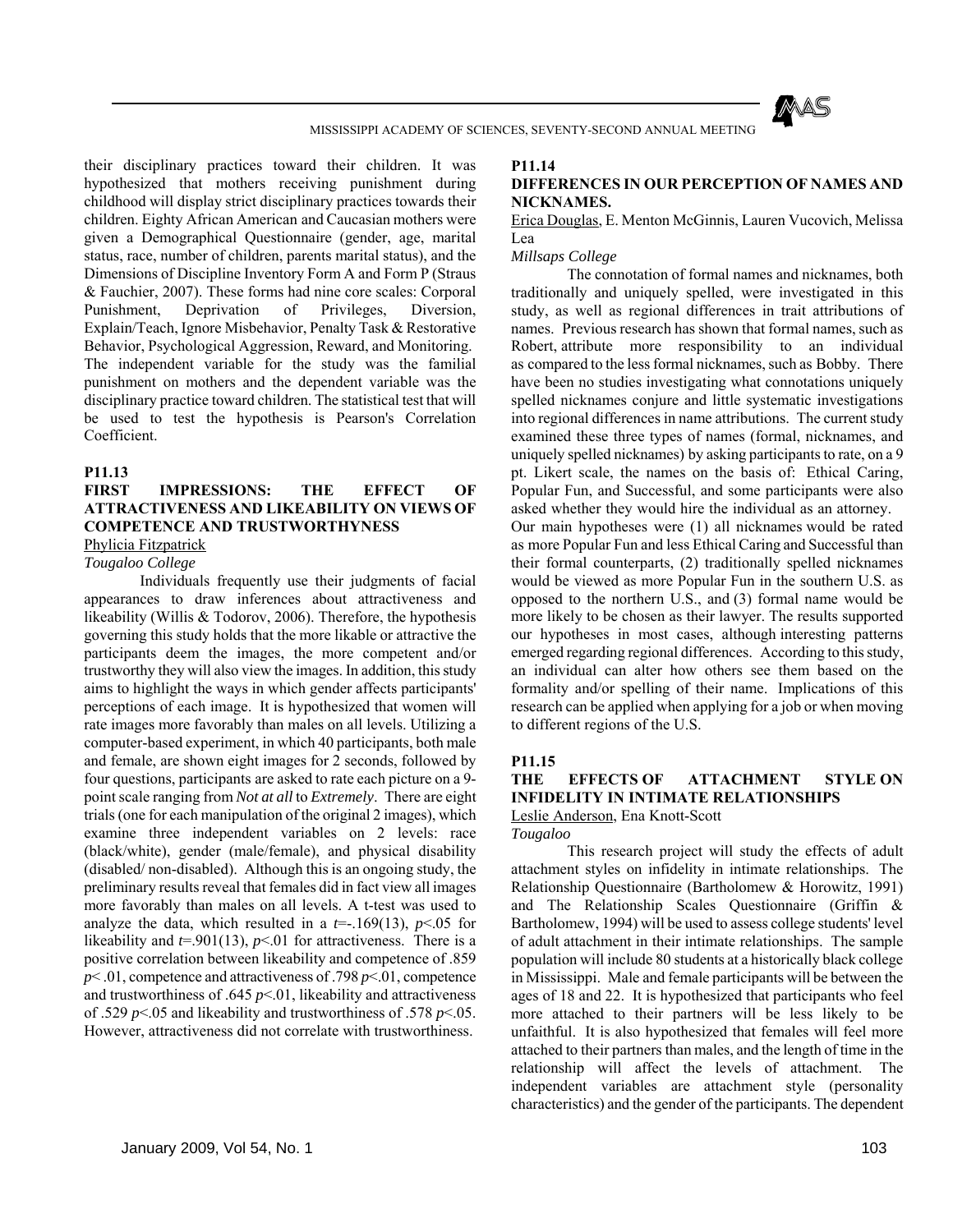

variables are the levels of attachment to the participant's current relationship and admittance of fidelity or infidelity. Though the study is on-going, the analysis plan includes using t-tests to compare the differences. How attached a person is to a current intimate relationship can be a factor of his or her attachment style (securely attachment, avoidant, ambivalent) and can give some information about willingness toward fidelity.

## **P11.16**

## **EXPLORING RELATIONSHIPS BETWEEN TRAIT AND STATE ANXIETY, EXERCISE TOLERANCE, AND PERSONALITY**

Jarrett Lewis<sup>1</sup>, Ashley Albers<sup>2</sup>, Sarah Camhi<sup>3</sup>, Deborah Rohm  $Young<sup>3</sup>$ 

<sup>*1</sup>* Jackson State University, <sup>2</sup>Northern Kentucky University, <sup>3</sup>*University*,</sup> *University of Maryland, College Park*

 Research studies have continually concluded that physical activity has an overall positive affect on psychological well-being (Dishman, Sallis, and Orenstein, 1985). Repeatedly, exercise is clinically proven to improve mental health. Despite popular awareness that regular and relatively strenuous exercise improves physical health, few people exercise. The purpose of this study is to explore relationships between anxiety, exercise tolerance, and personality to ultimately investigate psychological influences involving physical activity. Initially, personality, exercise tolerance, and baseline state anxiety were assessed. State anxiety was reassessed after two seven-minute periods of moderate intensity physical activity: normal pace walking and brisk walking. Significant correlations are present between Neurotic personalities and Trait Anxiety (R= -.927, P=.000), as well as between Conscientiousness personalities and Exercise Tolerance  $(R = -.771, P = .003)$ . There were no statistically significant differences from Baseline State Anxiety to State Anxiety after Normal Walking and Brisk Walking and in State Anxiety from Normal Walking to Brisk Walking (Table 3). In conclusion, each personality type showed relatively low variation among anxiety and exercise tolerance scores, but only Conscientious personalities showed a significant correlation with Exercise Tolerance Also, Neurotic personalities showed a significant correlation with Trait Anxiety and Neuroticism decreased with walking.

### **P11.17**

# **INVESTIGATING CHILDREN'S TOY PREFERENCE: DOES SKIN COLOR MATTER?**

April Hampton, Ena Knott-Scott

## *Tougaloo College*

 The present study examines children's toy skin preference using an experimental design. Questions were based on those used in the Clark's 1940 Doll Study. Negative or positive characteristics where ascribed to either a black or white doll. The proposed sample will consist of approximately 40 children ages 5 to 9. It was hypothesized: 1) that White children will ascribe more positive characteristics to the White doll than

the Black doll. 2) Black children will ascribe more negative characteristics to the Black doll than the White doll. 3) As the age of children increase, regardless of race, negative and positive characteristics will be given to both races equally. The independent variables are the children's age and race. The dependent variables are the children's perceptions of the Black and White dolls. This study is on-going and correlation analyses will be used to assess these relationships. More than sixty years have passed since Drs. Mamie and Kenneth Clark conducted the original experiment. However children's views of themselves and of those who look like them may not have made as many positive changes as would be expected.

### **P11.18**

## **A NEW MODEL FOR EFFECTIVE WEIGHT LOSS IN ADULTS**

Andrew Kurt Thaw, Rocky Khanna, Jessica Quinn *Millsaps College*

 Over 60% of the US population is overweight with nearly a quarter obese. It is clear that effective weight management is a priority for our nation. In 1998 the National Institutes of Health sought to create and implement a definitive set of guidelines for weight management. Their exhaustive review of factors contributing to weight gain/loss resulted in useful recommendations, yet little implementation. Specifically, the suggestion that each person in need of weight management employ the services of a physician, exercise physiologist, psychologist, nutritionist/dietician, and personal trainer was problematic and unaffordable. Here we report a modification of these recommendations as a viable alternative. This research project trained student volunteers to be experts in the above noted areas, focusing weight loss only. So while they were instructed in the area of calorie use and metabolism (nutrition and physician), they were not trained in calculating the total energy of foods or digestion processes; they could explain why exercise was important, but not how muscles grew or functioned; etc. The students then served as weight loss counselors for 40 volunteer subjects and 20 control subjects aged 26-50. Experimental subjects met weekly with the counselors for 12 weeks and received written information each session. Additionally, subjects set weekly goals for exercise, eating and other behaviors. Results show substantial weight loss with the modified-counselor approach compared to control (17lbs versus 2lbs). We conclude that the modified program described is an effective alternative to the NIH guidelines as data indicate sustained weight loss with minimal cost.

### **P11.19**

# **STRESS, OVER WEIGHT, AND DIETARY HABITS: A CORRELATION AMONG AFRICAN AMERICAN COLLEGE FEMALE STUDENTS**

Candace Jones, Shaila Khan

*Tougaloo College*

Stress is good for all human beings every day life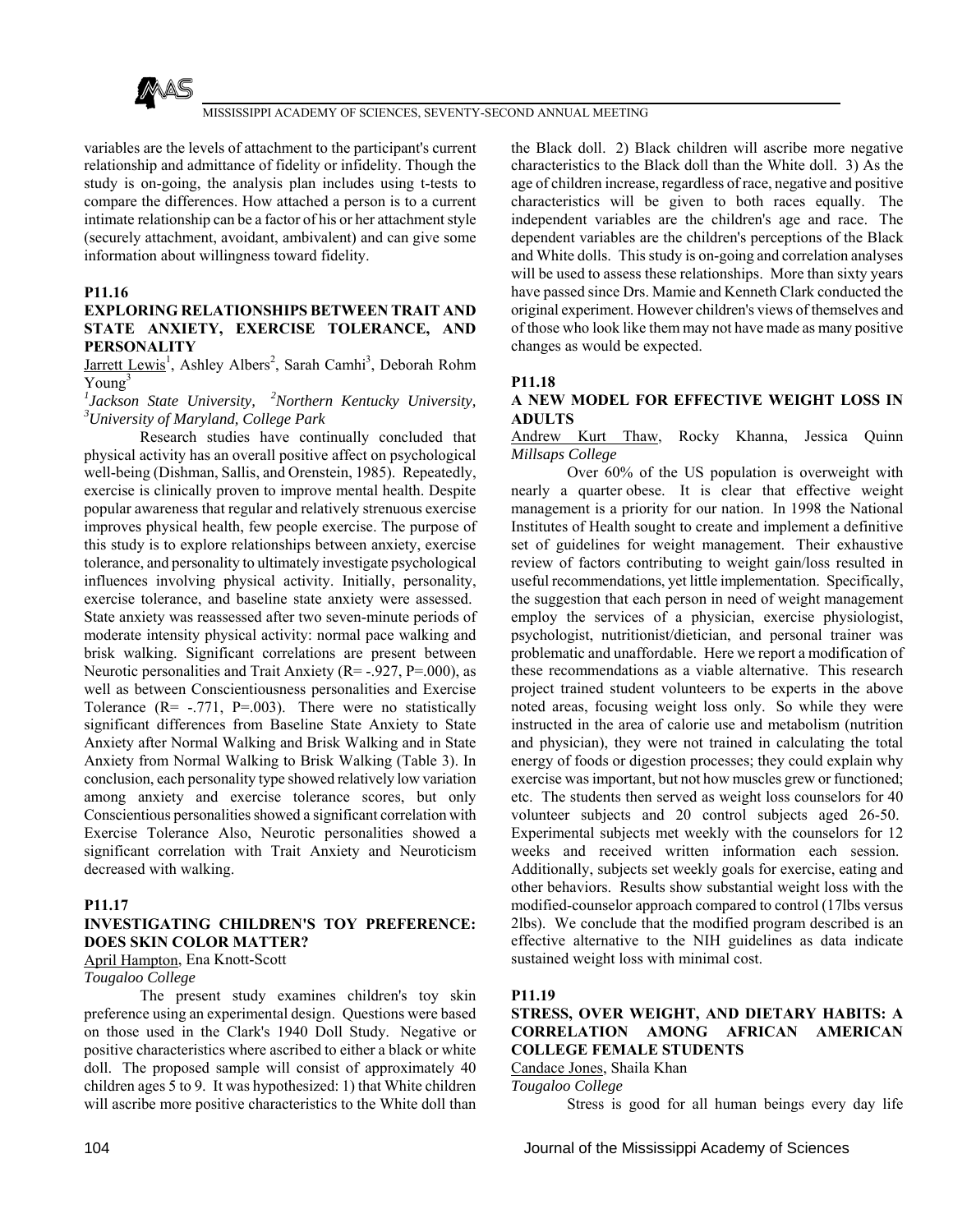

experiences because it helps us to be more productive. However, too much stress can be harmful to the body. It can cause different illness that can also be fatal. Dieting, eating may be perceived as undesirable and may cause distress in the form of negative mood states (Solomon, 2001). In the present study relationship between stress, over-weight, and dietary habits was investigated among African American female college students. It was hypothesized that 1) stress, over-weight and dietary habits will have a positive relationship There were 80 African American female participants who were given a Demographical Variable Questionnaire, a Stress Questionnaire (Hanley, 2002), and a Fat-Related Diet Habits Questionnaire (Kristal, 1990). The independent variable for the study was stress and the dependent variable was weight and dietary habits. In the preliminary analysis the correlation between stress and dietary habits did not show any significant relationship. However, on the Fat-Related Diet Habit questionnaire there was a positive significant correlation between factor 1 (Substitution) and factor 4 (Replacement) (r= .699, p>.01) and between factor 1 (Substitution) and factor 5 (Avoid fat) ( $r=$  452,  $p>01$ ). There was also a positive significant correlation between factor 2 (Modify meat) and factor 5 (Avoid fat)  $(r=.401, p>0.05)$  and between factor 3 (Avoid frying) and factor 4 (Replacement) (r=. 398 p>.05) and between factor 4 (Replacement) and factor 5 (Avoid fat) (r=. 384, p>.05).

#### **P11.20**

# **ATTENTION AND MEMORY PERFORMANCE ASSOCIATED WITH ANXIETY-RELATED DISORDERS** Marilyn Brodeur St-James, Audrey Masilla, Kristine Jacquin *Mississippi State University*

 Participants completed a neuropsychological test battery and the Personality Assessment Inventory. Symptoms of certain anxiety-related disorders, such as obsessive-compulsive symptoms and traumatic stress, were associated with enhanced attention and memory, whereas phobias were associated with poorer attention and memory. The purpose of this study was to examine the ability of scores on the Personality Assessment Inventory (PAI) scales and subscales measuring Anxiety-Related Disorders to predict performance on measures of memory and attention. Regression analyses were conducted with the PAI scales and subscales for obsessive-compulsive disorder, phobias, and traumatic stress as the predictors and the neuropsychological summary scores as the dependent variables. Higher scores on the obsessive-compulsive subscale significantly predicted better verbal associative memory,  $r = .23$ ,  $p = .04$ . Obsessivecompulsive symptoms also significantly predicted better performance on a measure of visual attention,  $r = .26$ ,  $p = .02$ . Higher scores on the traumatic stress subscale significantly predicted better performance on verbal list learning tasks,  $r = .22$ ,  $p = .04$ . Higher scores on the phobia subscale significantly predicted poorer immediate verbal memory performance,  $r = .28$ ,  $p = .01$ , and poorer delayed verbal memory performance,  $r =$ 

 $-.22, p = .04$ . The phobia subscale significantly predicted poorer verbal associative memory performance,  $r = -.23$ ,  $p = .04$ . In addition, higher scores on the phobia subscale significantly predicted poorer performance on a measure of auditory attention,  $r = -.24$ ,  $p = .03$ . These findings suggest that certain neuropsychological test patterns are associated with characteristics of anxiety-related disorders.

### **P11.21**

## **ETHNICITY AND SEXUAL ORIENTATION IMPACT JURORS IN SAME-SEX RAPE TRIAL**

## Jacklyn Nagle, Kristine Jacquin

### *Mississippi State University*

 This study investigated the influence of victim and defendant ethnicity (African American, Caucasian) and sexual orientation (homosexual, heterosexual) on mock juror decisions in a same-sex rape trial. The current study fills gaps in existing literature by considering the effects of these variables in combination. Participants were 376 undergraduate students randomly assigned to 1 of 16 conditions. Working independently, mock jurors read a trial summary and rated the defendant's guilt on a 4-point scale. The results were analyzed using ANOVA with victim sexual orientation, defendant sexual orientation, victim ethnicity, and defendant ethnicity as independent variables and with guilt rating as the dependent variable. Main effects were found for victim sexual orientation and defendant sexual orientation. When the defendant was homosexual, he was given higher guilt ratings,  $F(1, 360) = 6.57$ ,  $p = .01$ , compared to when the defendant was heterosexual. When the victim was heterosexual, the defendant was given higher guilt ratings,  $F(1, 360) = 4.31$ ,  $p = .04$ , compared to when the victim was homosexual. No main effects were found for victim ethnicity or defendant ethnicity. However, a significant 2 way interaction showed that when the victim was heterosexual and African-American, the defendant was assigned the highest guilt ratings,  $F(1, 360) = 5.75$ ,  $p = .02$ , compared to other conditions. This study demonstrates that jurors in same-sex rape trials may be biased by victim and defendant sexual orientation and race. Future research should examine methods for reducing bias in same-sex rape cases.

#### **P11.22**

**ASSESMENT OF THE DISCRIMINITIVE STIMULUS EFFECTS OF COCAINE AND ANTIHISTAMINE COMBINATIONS** Phillip LeDuff, Hutson LW, Freeman KB, Woolverton WL *The University of Mississippi Medical Center*

 In this current project, we are testing the drugs, cocaine and antihistamines. Saline will be used as a placebo. The primary objective is to see whether a mixture of cocaine and antihistamines can be used as an abused substance. Drug discrimination will be used for the project. For this project, we are using eight adult male Sprague-Dawley rats. To start the experiment, we inject the rats with either a drug or placebo, and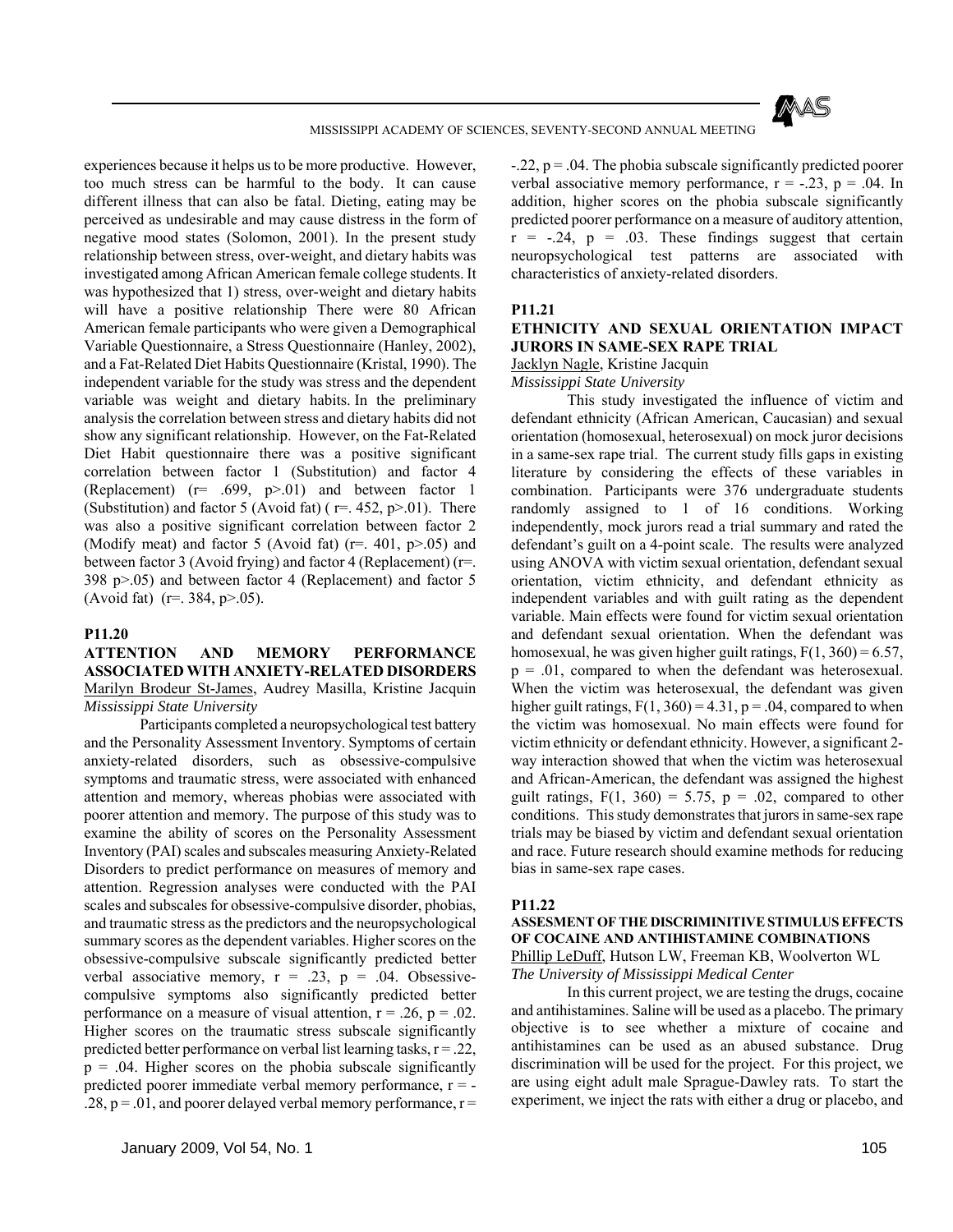

then place them in the Skinner boxes. The Skinner boxes have two levers inside which the rat will press one to obtain food (the active lever) and the other will be inactive. One lever will be active when drug injections are given and the other will be active when saline injections are given. To obtain our results, we used cumulative dose testing in which we evaluated the effects of cocaine at 1, 2, 4, 8, and 16 mg/kg and saline. When the cumulative dose testing of the cocaine and saline were finished, we then performed cumulative dose testing with three antihistamines in relation to cocaine. The antihistamines that were tested were triprolidine, chloropheniramine, and diphenhydramine. During the cumulative dose testing, chlorophenirimine seemed to substitute for cocaine at 16 mg/kg. Diphenhydramine and triprolidine did not seem to have any drug effects similar to cocaine. However, when we performed cumulative dose testing with mixtures of each antihistamines plus cocaine, the data showed that each antihistamine heightened the effects of cocaine. Supported in part by the Howard Hughes Medical Institute.

### **P11.23**

### **THE IMPACT OF PARENTAL DISCUSSION ON YOUTH SMOKING SUSCEPTIBILITY**

Rose Gonzalez, Robert McMillen, Brittany Wright, Annaliese Simms

### *Social Science Research Center*

 Cigarette smoking is the leading cause of preventable death in the United States. Most smokers begin smoking before age 18, so efforts to disrupt the trajectory from susceptible smoker to established smoker are critical. This study examined whether parents discussing the harms of tobacco with their children relates to the youth's susceptibility to smoking, while statistically controlling for demographic characteristics and potential mediators and moderators. To examine this relationship, we used a logistic regression model to regress susceptibility to smoking on parental discussions; while statistically controlling for other social influences, attitudes about the tobacco companies, and household smoking restrictions. The data was used from the 2008 Mississippi Youth Tobacco Survey (MS YTS). Analysis indicated that youth who reported that there parents had not discussed the dangers of smoking were 1.48 times as likely to be susceptible to smoking as those who parents had done so. The risk for susceptibility persisted even after controlling for demographic factors. Subsequent analyses revealed that this relationship was not moderated by having friends who smoke, but that the role of parent discussions and susceptibility tends to be mediated through increased knowledge of the harms of tobacco. Tobacco control efforts should strive to educate parents about the importance of discussing tobacco with their children.

### **P11.24**

### **NEONATAL SSRI EXPOSURE IN RATS PRODUCES LONG-TERM IMPAIRMENTS IN SOCIO-SEXUAL BEHAVIOR** Braxton Hicks, Sharonda Swilley, Ian Paul *University of Mississppi Medical Center*

 Our laboratory has demonstrated that neonatal exposure to the SSRI citalopram produces impairments in sexual and aggressive behavior and the expression of tryptophan hydroxylase and serotonin transporter that persist into adulthood. This study determined whether neonatal exposure to the SSRI citalopram results in dose-dependent changes in socio-sexual behavior, a measure of social interaction displayed between partners prior to the initiation of sexual behavior. Male Long-Evans rats were injected subcutaneously with citalopram in one of 3 doses (5-20 mg/kg/day), or saline twice daily (AM and PM) from postnatal day 8-21. The rats were allowed to reach adulthood and tested for socio-sexual behavior during the first 15 minutes of sexual behavior testing. Neonatal citalopram exposure resulted in dose-dependent alterations in male socio-sexual behavior. These results suggest that early life exposure to citalopram produces functional impairments in the serotonin system that result in long-term changes in behavior. *Supported by the Base-Pair Program and the Center for Psychiatric Neuroscience (RR-17701) to IAP. Supported in part by the Howard Hughes Medical Institute.*

### **P11.25**

## **ATTITUDES TOWARDS ABSTINENCE-ONLY VS. COMPREHENSIVE SEX EDUCATION IN MISSISSIPPI: ANALYZING EFFECTIVENESS AND POLICY HISTORY** Samanthia Thompson, Shaila Khan

*Tougaloo College*

 In Mississippi, more than \$11 million dollars are allocated to fund 'Abstinence-only-until-marriage' sex education programs each year (The National Campaign to Prevent Teen Pregnancy, 2006). According to the Mississippi has the highest unexpected teenage pregnancy and birth rates of any of the 50 states and the District of Columbia(Guttmacher Institute,2006). In addition, the teen birth rate in Mississippi decreased from a rank of  $49<sup>th</sup>$  place, 50 being the worst, in 2004 to 50<sup>th</sup> in 2006 (National Campaign to Prevent Teen Pregnancy, 2007).The present study investigated parental attitudes towards abstinence only and comprehensive sex education in Mississippi. A five-part questionnaire concerning opinions towards sex education (Lee, 1994) was administered to a sample of 80 African American parents and students. It was hypothesized that: gender, age, education, and income will vary on opinions on 1) Being liberal or conservative about sex education, 2) on current sex education in Mississippi, and 3) what adolescents and teenagers should learn in sex education in school. Preliminary results showed that the younger age group had a lower mean on the liberal and conservative scale on sex education compared to the older age group. Such a mean differences was found significant, t(18)=- 2.92, p=. 009. In order to test the second and the third hypothesis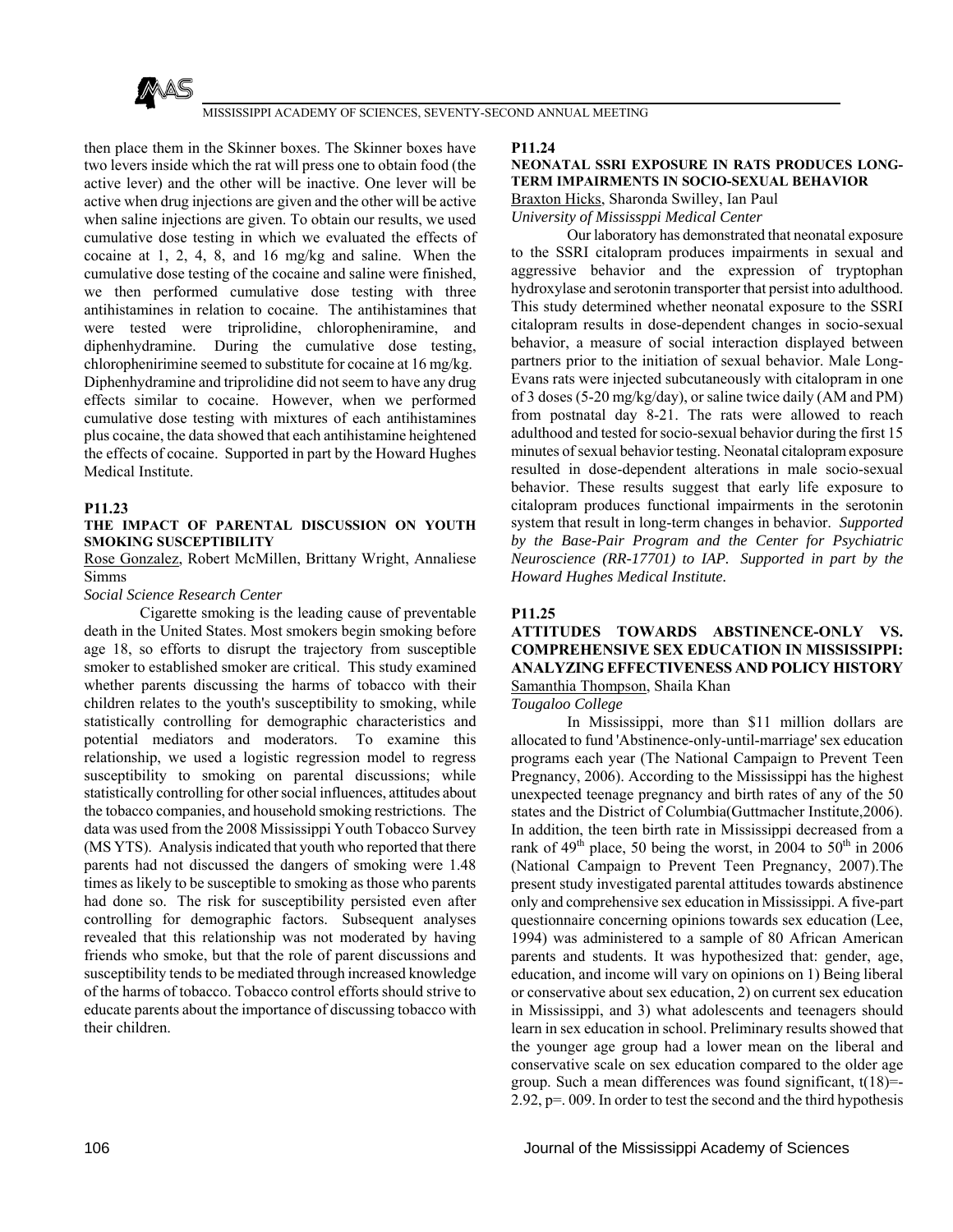

several 2x2 Chi-squares were performed. Preliminary Chi square results indicated that only age and education was found to be more important determinants toward comprehensive attitudes on sex education in Mississippi.

## **P11.26**

# **MENTAL HEALTH AVAILABILITY FOR AFRICAN AMERICAN**

Catrice Tillis, Madhu Singh

*Tougaloo College*

 Mental illness is often an afterthought and illness of the mind remain in a cover wrapped in fear andconfusion. The purpose of this study is to see whether the perceptions of people on mental health servicevary by gender, age, race or socioeconomic status. (The Epidemiological Catchment Area Study,Lewin-Epstein, 1991). This reasearch will be performed on 80 African Americans in Mississippi ranging from the age of 18 and older, 40 females and 40 males, it is hypothesized that females will perceive mental health services to be inadequate as compared to males. Participants from a lower-socioeconomic will be more dissatified with mental health services than those from a higher socioeconomic status. Difference in responses will be compared by age, gender and socioecononmic status. The independent variable is the age, gender, cultural diversity and socioeconomic status. The dependent variable is their perceptions of mental health care for African American and the response measured in percentages. The data will be collecyed and analyzed using Chi-square and T-test. The participants in the study will all have had no mental health treatment. They will answer a survey consisting of 17 questions andaddressing availability of mental health services. A low score from the participant will indicate a problem area, and a high score incidate satisfaction with mental health services. This is an ongoing study and the preliminary reults will vary.

### **P11.27**

# **THE ROLE OF AUDITORY INFORMATION IN FOOT RUBBING BEHAVIORS IN GARNETT'S BUSHBABY**

Jennifer Lamb, David Hanbury, Lauren Highfill, Sheree Watson *University of Southern Mississippi, United States*

 Garnett's bushbaby (Otolemur garnettii) is a noctural prosimian primate. Like many nocturnal animals, bushbabies rely heavily on scent marking to communicate with conspecifics. One form of scent marking, foot rubbing, involves scraping the bottom and sides of the foot against a substrate to distribute scent. In addition to scent deposition, foot rubbing emits an audible scraping noise. We examined whether the sound of foot rubbing is important for the communication of information. Eight male bushbabies were exposed to an audio tape of a neutral sound and a foot rubbing sound to determine if there was a difference in orientation towards the source of the sound. The responses of the animals were videotaped. The variables measured included the amount of time elapsed until the subject

looked at the source of the sound, total amount of time spent looking at the source, and duration of the initial head turn towards the source. The data were analyzed with Wilcoxon Signed-Ranks tests and sequential Bonferroni test. No significant differences were found between the two treatment conditions. These results suggest that sound alone is not a critical component of the information exchanged by foot rubbing behaviors.

## **P11.28**

## **SLEEP HABITS OF HIGH SCHOOL STUDENTS**

Malika V. Shettar, St. Andrew 's Episcopal School, Ridgeland, MS-39157

 Getting adequate sleep time and sleep quality is important at all ages and aids in maintenance of good physical and psychological health. Notably, sleep is more important during the teenage years and yet this is when they tend to get less sleep often creating difficulties with academic functioning, driving accidents, substance addiction risk, obesity, as well as aggravating any existing physical or emotional problems. In this study, sleep habits of high-school students was studied using a sleep questionnaire. The study showed that these students had decreased total sleep time, desire for more sleep, sleep/wake schedule disruptions causing problems in academic, social, or other extracurricular activities. Students engaged in poor sleep hygiene habits that often maintained the sleep problems. These findings show the negative effects of chronic sleep deprivation and the importance of increasing awareness of striving to get an adequate amount of sleep in high school students potentially benefiting them in many areas of their life

### **THURSDAY AFTERNOON AMPHITHEATER**

# **O11.01**

## **1:30 AM I A DISASTER TOURIST?: THE ETHICS AND EMOTION WORK INVOLVED IN TAKING PHOTOS DURING DISASTER RESEARCH** Ann Marie Kinnell

*University of Southern Mississippi*

 E. L. Quarentelli, in a paper on the origins and methods of the Disaster Research Center (DRC), notes that researchers in the field were encouraged to take photographs especially of ephemeral data that could be lost forever if not recorded. These photographs would not be of physical damage or destruction but of scenes of sociological interest, i.e. search and rescue teams, helpers, volunteers, victims. Quarantelli somewhat cryptically reveals later in the same paper that, for reasons that were unclear to the DRC, it was only occasionally that research teams did take the desired photographs. Based on my experience as the official "project chronicler" for a post-Katrina survey project on the Mississippi Gulf Coast, I propose a possible explanation for why researchers are hesitant to take the sociological photographs desired by the DRC. Fundamentally, even survey work involves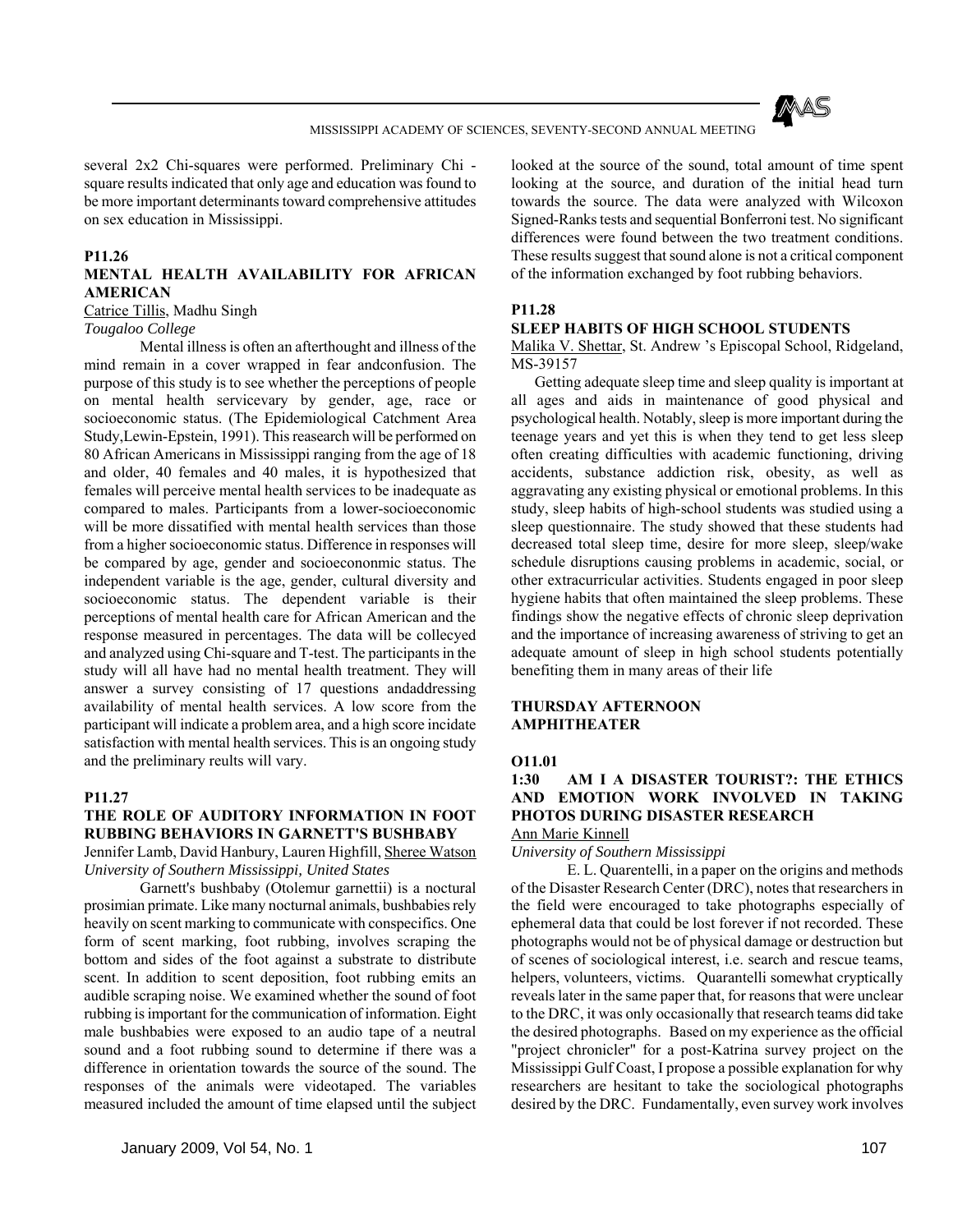

researchers in emotion work. The desire on the part of researchers not to be "disaster tourists" or to emotionally burden those affected by the disaster creates a strong disincentive to take photographs in the field.

## **O11.02**

# **1:45 IMPACT OF EMOTIONAL INTELLIGENCE AND PARENTAL ACCEPTANCE/REJECTION ON PSYCHOLOGICAL ADJUSTMENT OF BANGLADESHI STUDENTS**

### Shaila Khan *Tougaloo College*

 This study investigated the impact of emotional intelligence and perceptions of parental acceptance/rejection on psychological adjustments of students in Bangladesh. Emotional Intelligence Questionnaire (Goldman, 1995), Adult versions of Parental Acceptance-Rejection Questionnaire (PARQ), Personality Assessment Questionnaire (PAQ), and the Personal Information Form (PIF) (Rohner, 2005) were administered to 107 university students (30 females, and 77 males). The following results were found. Psychological adjustment was positively correlated with their perceptions of both paternal acceptance  $(r=414, p<0.01)$  and maternal acceptance  $(r=458, p<0.01)$ . Psychological maladjustment was negatively correlated with emotional intelligence score (r=-.463, p<.001). Linear regression analysis was performed to determine the strength of the effects of emotional intelligence and parental acceptance/rejection on psychological adjustment. Since no significant difference in psychological adjustments were found between males and females, observations were not divided into these groups for analysis. Emotional intelligence ( $b=-.358$ ,  $t=-4.21$ ,  $p<.001$ ), and maternal rejection (b=.279, t=2.67, p<.01) were found to contribute significantly to psychological maladjustment. However, paternal rejection  $(b=151, t=0.44, p=.15)$  did not significantly contribute to psychological maladjustment. Negative b value of emotional intelligence implies that adults with higher level of emotional intelligence had less psychological maladjustment. Hierarchical regression analyses were done to explore the effect of emotional intelligence on psychological maladjustment when effects of parental rejection were removed. Individual effects of these variables are important even when effects of the other variables were removed. It may be concluded that both emotional intelligence and parental acceptance/rejection have significant impact on psychological maladjustment of students.

# **O11.03**

# **2:00 MATHEMATICS TEACHING: DEVELOPING CONCEPTUAL UNDERSTANDING, UTILIZING AUTHENTIC DATA, AND EXPLORING EQUITY ISSUES** Lecretia Buckley

*Jackson State University*

 In order to improve the state of mathematics education, a pressing responsibility, in light of current reform efforts and changing demographics, is to prepare secondary teachers to teach a diverse student body in ways that promote conceptual understanding. Two challenges must be addressed in preparing greater numbers of teachers to meet the national shortage, especially in high needs districts. These challenges are the inadequacies that some preservice teachers indicate regarding their preparation to teach diverse learners and their own lack of understanding of concepts that they will be expected to teach. This case study examines the use of mathematical tasks in a secondary mathematics methods course aimed at supporting conceptual understanding of fundamental concepts as students were introduced to and engaged in the investigation of equity issues. The tasks were coursework requirements and shared three characteristics: (1) centered on fundamental concepts; (2) addressed a social issue; and (3) utilized authentic data. In addition to the tasks' solutions, the participant completed a focus survey and three interviews. I found that using mathematical tasks contextualized by social issues presents opportunities to investigate concepts in real world contexts; and by examining their implementation, I identified insights for teacher educators to maintain a focus on content. Findings also reveal that such tasks should be systematically integrated into the course in order to facilitate students' understanding of the relevance of equity issues in mathematics education.

# **O11.04**

# **2:15 RESPONSES OF ADMINISTRATORS TO MEET THE NCLB REQUIREMENTS; A CASE STUDY**

Madhu Singh<sup>1</sup>, Hussain Al Fadhli<sup>1</sup>

*1 Tougaloo College, 2Jackson State University*

 The No Child Left Behind Act (2001) impelled schools to change their functioning. This evaluative study explores efforts made by three schools in Delta, MS from 2003-2007 resulting in changes in Achievement Level Index. The selected schools share similarities in socio-demographic structure and geographic proximity. Structured interviews with principals and the district superintendent were conducted in terms of seven themes: federal, state and district support in funding, teacher recruitment and retention, provisions for teachers' professional development, curriculum alignment and testing to meet state requirements, enhancing students' test-taking skills, and parental involvement in the educational process. The focus for the superintendent was on policies and implementation. For reporting purposes, responses were aggregated. What emerged is that leadership, both from the district superintendent and the principal is the key factor in influencing school achievement as evidenced in the success story of School B that has shown steady improvement over the years and School A that has maintained its ALI. Administrators felt that the definition of Annual Yearly Progress in terms of status rather than progress over time, fails to give credit for learning gains was unfair and it changes instruction in undesirable ways by focusing on students near the proficient cut score to the detriment of high or low performing students. These feelings are echoed by other educators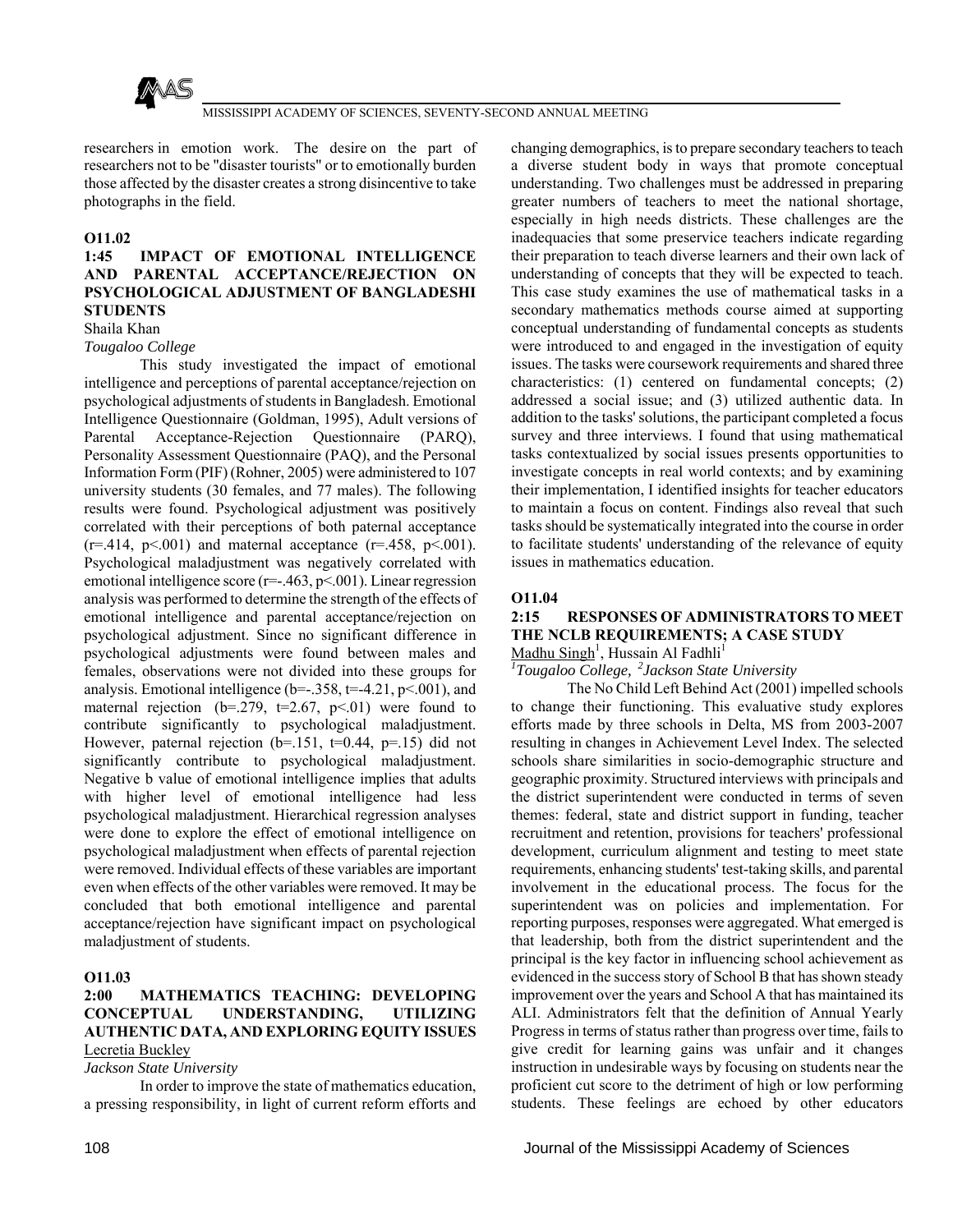

nationally(Cronin, et. al., 2005; Goldschmidt, 2004; Packer, 2004).The down side of the Act is higher stress, emphasis on test scores and test-taking skills, less focus on high achieving students and individual student needs

#### **O11.05**

#### **2:30 EDUCATION AND TRAINING ENHANCE PSYCHOLOGICAL PROFILE ACCURACY FOR SEXUAL HOMICIDE**

Annaliese Simms, Chandler Yonge, Kristine Jacquin *Mississippi State University*

 Psychological profiling is a tool that has been used by law enforcement for almost three decades (Kocsis, 2003). Despite the increased use of profiling, few studies examine factors impacting the accuracy of psychological profiles. Our study focuses on the discrepancy in literature claiming psychological knowledge either enhances accuracy of profiling (Hazelwood et al., 1994) or decreases accuracy (Kocsis et al., 2002). Two studies examined the inconsistency between existing research and the argument of Hazelwood and colleagues (1995) that knowledge of offenders should predict more accurate profiling. In study one, college students  $(N = 443)$  were assessed for psychology knowledge, then assigned to learn about a case on either sexual killers or serial arsonists. Afterward, participants completed a profiling characteristics questionnaire evaluating profile accuracy. As expected, participants who learned about sexual killers ( $M = 4.21$ ,  $SD = 1.12$ ) were significantly more accurate than those who learned about arsonists  $(M = 3.89, SD =$ 1.03). In study two, participants ( $N = 176$ ) were randomly assigned to one of three training conditions: inductive reasoning, deductive reasoning, and a control. After training, participants studied a serial sexual homicide case and profiled the offender. Participants trained in the inductive approach were significantly more accurate ( $M = 4.00$ ,  $SD = 1.16$ ) than participants trained in the deductive approach ( $M = 3.50$ ,  $SD = 1.18$ ) and participants in the control group ( $M = 3.69$ ,  $SD = 1.29$ ). The results of both studies indicate that education about offenders and profiling methods enhance profile accuracy.

#### **2:45 Break**

# **O11.06**

#### **3:00 A STUDY OF SUICIDE BOMBING AND THE REASONS BEHIND IT**

#### Landon Thomas\*Tougaloo College*

 Terrorism is quite prevalent in today's world. Suicide terrorism is what has been gaining a lot of media attention over the past few years. Suicide bombers are used because they are low-cost, low-technology, low-risk weapons. Though suicide attacks account for a minority of all terrorist acts, they are responsible for a majority of all terrorist-related casualties. Suicide terrorism is not a recent thing either; it is centuries old, and had a "code of honor" in the beginning.

This paper focuses on suicide bombing, historical versions of it, reasons behind it and beliefs about it, female suicide bombers, what the Koran says, and an actual story of a suicide bombing.

#### **O11.07**

#### **3:15 HOW DO CULTURAL GROUPS IDENTIFY WITH AND RESPOND TO THE CREDIBILITY OF DIFFERENT SPOKESPEOPLE PRESENTING SIMILAR RISK AND CRISIS MESSAGES?**

Nahdra Curry<sup>1</sup>, Robert Littlefield<sup>2</sup>, Julie Novak<sup>3</sup>, Kimberly  $Cowden<sup>2</sup>$ 

*1 Mississippi Valley State University, 2North Dakota State University, 3Wayne State University*

 Credible speakers appear to be intelligent, honest, and of good will. Credibility of spokespeople in crisis or emergency risk situations is often based upon having a single spokesperson presenting a consistent message, involving experts or expert information. Using cultural agents has been found to be helpful when building trust with different publics. The present study was conducted to explore the impact of culture on credibility and test the credibility of spokespeople with different cultural groups. The focus groups used for the study were identified (African Americans and Middle Easterns). Cultural agents were used to facilitate recruitment and message testing focus groups. Focus groups watched video and were asked questions and their comments were recorded by note takers. Questions were tested with multiple groups to assure reliability. This is an exploratory study. The idea of using cultural representatives seems to have been received favorably by all groups. However, a limitation of the present study was the identification of particular culture agents. The use of someone of the same "cultural group" cannot be generally applied; rather, the credibility of the speaker is particular to a community or region. The characteristics of credibility are useful across cultures. While each cultural group responded differently, there were several characteristics that did receive comments, positive and negative. A limitation of the present study is the reliance on themes from survey data, if the objective is to make generalizations about particular cultural groups. From this research project a better understanding of credibility as a dimension of identification.

#### **O11.08**

#### **3:30 PERSONALITY TRAITS AND PRESIDENTIAL PREFERENCES OF UNDERGRADUATES**

Haley Mitchell, Reid Jones\*Delta State University*

 One week before the 2008 presidential election 178 undergraduates agreed to take a personality trait survey and to state their preferences for president and vice-president. The personality survey provided participant results for each of the "Big Five" traits (extraversion, agreeableness, conscientiousness, emotional stability, and openness to new experiences). Participants were also asked to rate each of the four candidates on the same five traits. Comparisons for Obama and McCain showed that Obama voters were significantly older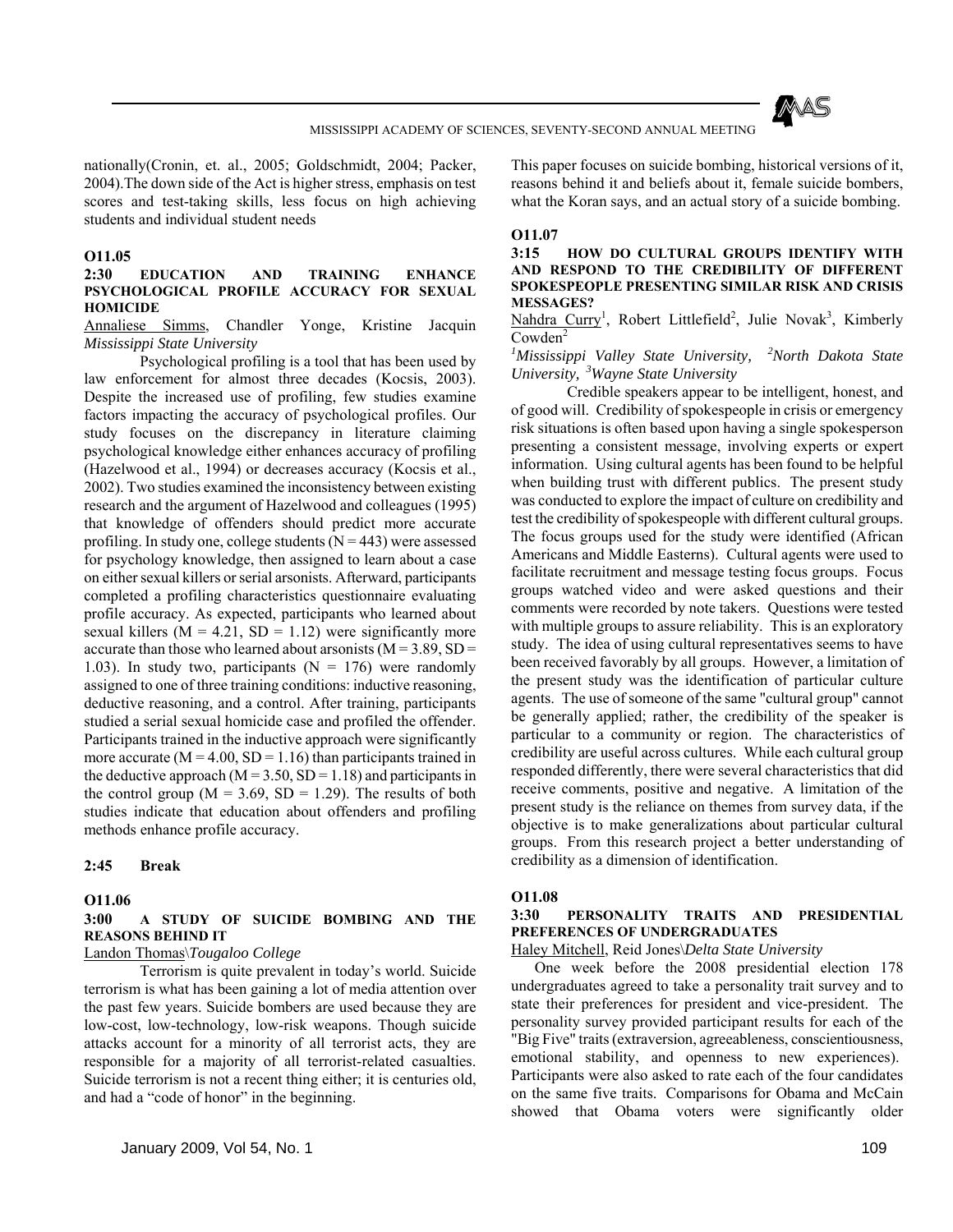

undergraduates and more likely to be female. A MANOVA for personality comparisons was also significant (Wilk's Lambda = .19532;  $p < 01$ ). Those voting for Obama were significantly less extraverted but significantly higher on the other four traits. Those selecting Obama also rated him significantly more positively than McCain on all five traits. Participants were allowed to vote a "split ticket" (e.g. for Obama and Palin). While Obama won the presidential preference, Palin won the vicepresidential preference. Further, Palin was rated more positively on all five traits than was Biden. The relative youth of Obama and Palin seemed to resonate with participants. Personality profiles were presented for each of the four candidates and those who voted for them.

#### **O11.09**

# **3:45 FACTORS INFLUNCE ADOLESCENTS DELINQUENT BEHAVIOR**

Meherun Laiju

#### *Tougaloo College*

 The study examined parental attachment, school bonding, self-control, and self-esteem as predictors of adolescent delinquent behavior. Additionally, the demographic variable race/ethnicity was used to explore if there were differences among the American Indians, African Americans, and Whites with regard to the independent and dependent variables. This cross-sectional, correlational survey design used secondary data to conduct the study. The data set consisted of 1,724 high school students representing both gender and race/ethnicity. Correlational, hierarchical regression, and ANOVA techniques were used to analyze the data. The multivariate hierarchical model accounted for 12 percent of the variance in delinquent behavior. Self-control emerged as the primary predictor of delinquent behavior followed by school bonding and parental attachment. The ANOVA did not reveal any differences among the three ethnic groups with regard to self-esteem and adolescent delinquent behavior. However, it differentiated the groups in relation to parental attachment, school bonding, and self-control. A follow-up bonferroni was conducted to identify which ethnic group differed from the other two groups in relation to above three variables. The findings provide a number of major implications for social welfare policy and social work education, practice, and research.

#### **O11.10**

#### **4:00 ARE WORDS A BARRIER TO MENTAL HEALTH SERVICE UTILIZATION FOR A COMMUNITY SAMPLE?** Zenova Williams, Portia Haymon, Pamela Banks

#### *Jackson State Universty*

 Contradictory findings exist regarding the overrepresentation of African Americans in the mental health system and the underutilization of mental health services. Barriers to mental health service utilization include societal stigma, cost, fragmentation of services, lack of availability of services, mistrust of mental health professionals, fear, racism and discrimination, etc. However, some of these barriers may be

fueled by linguistics or semantics. Some people will avoid mental health services because of the reference to mental disease, pathology; others may steer clear because words like therapist, psychological services, and "seeing a psychologist" turn them off from seeking treatment. The present study assessed preferences for these terms and the reasons for how they may hinder or facilitate one's help-seeking behaviors. Fifty-seven recipients of health services from a "free community-based" health care Clinic were administered two surverys. Survey #1 assessed barriers to seeking mental health treatment, perceptions and preferences related to mental health services. Survey #2 addressed myths and beliefs about the mentally ill, stigma, and discriminatory behavior toward individuals with mental illness. The results revealed that for the majority of the sample (96.5%) stated that words like therapist, psychological services, and "seeing a psychologist" did not turn them off from seeking treatment. Finding that only 3.5% who believed that these terms would deter them from seeking mental health services helps support the strategies used to reduce some of the stigmas associated with mental illness has had a definite positive impact in this particular community-based sample.

#### **O11.11**

#### **4:15 STIGMA AND MENTAL ILLNESS: HOW COMMON IS IT?**

Pamela G. Banks, Porshia Haymon, Zenova Williams *Jackson State University*

 A major deterrent to the utilization of mental health services for many people is societal stigma. Stigma can defined as "a mark or sign of shame, disgrace or disapproval, of being shunned or rejected by others". (SAMHSA, 2003). The present study was designed to address beliefs about the mentally ill and stigma, involving a community sample who sought health services at a community-based free health clinic. Over half of the sample reported receiving mental health treatment either in the past or currently. Sixty-one participants were read aloud a 10 item Stigma Scale using a Likert Scale, ranging from 1= Strongly disagree to 5= Strongly agree. For the majority of the sample  $(range = 48\% to 87\%), disagree = 48\% to 87\%$ with the stigmatization of mental illness was evident. The strongest disagreement was found for statements regarding ridicule or laughing at individuals who exhibit odd behaviors and limiting contact with family members of individuals with mental illnesses. Agreement with statements indicative of stigma was evident in a sizable subset of the sample. For example, 28% believed that mentally ill persons are dangerous to self and others and 27% believed that they would not want a mentally ill person to work in the same unit on their jobs. One out of every five respondents stated that they use negative labels to describe the mentally ill, believe they would experience rejection by family/friends if mental illness behaviors were demonstrated and stated that despite need, stigma would interfere with their seeking mental health treatment.

#### **4:30 Divisional Business Meeting**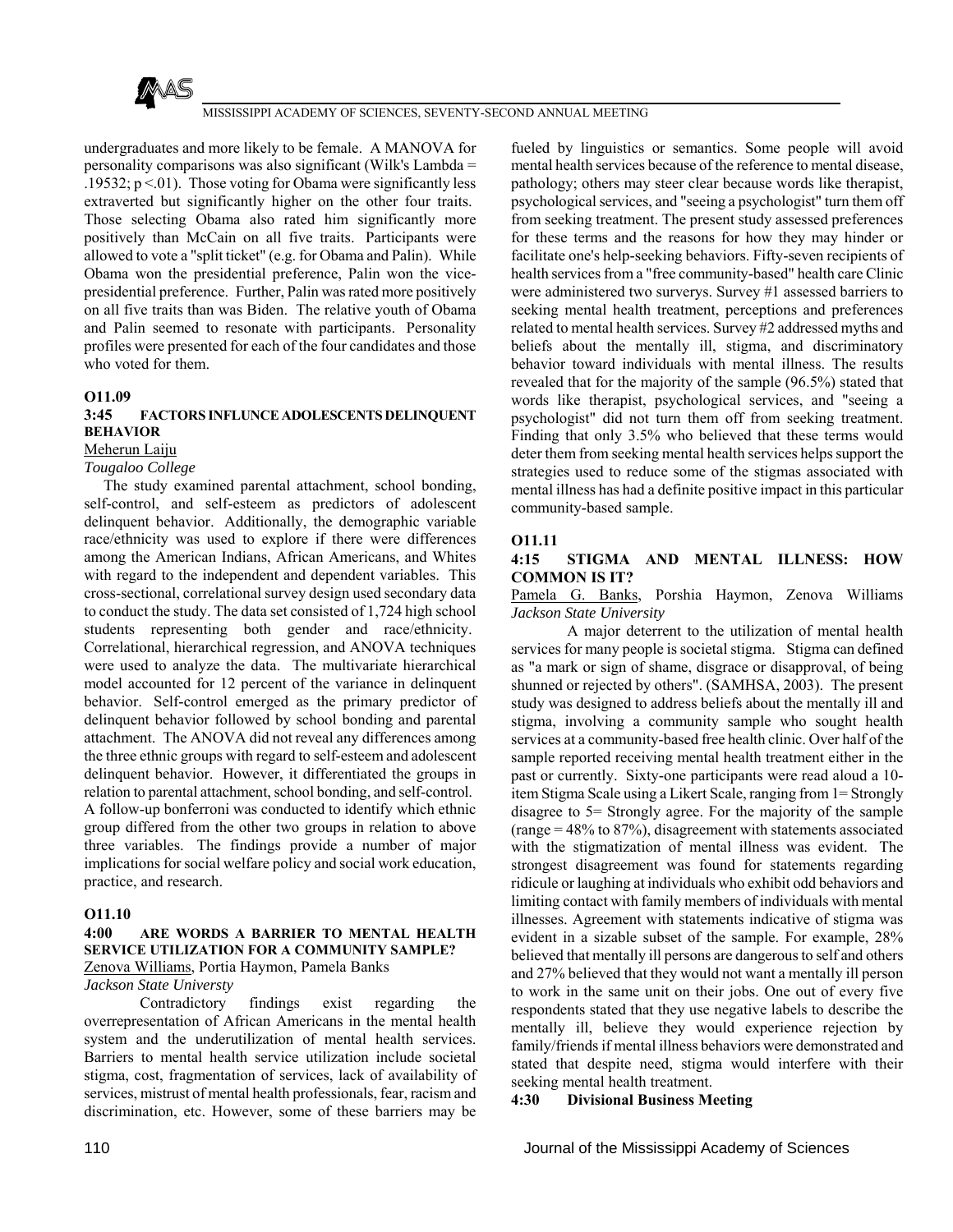

# **SCIENCE EDUCATION**

**Chair:** Samuel Clardy, Usm Gulf Coast Research Laboratory, **Vice-chair:** Johnny L. Mattox, Blue Mountatin

College

# **THURSDAY MORNING**

# **ASH ROOM**

#### **O12.01**

# **8:00 ESTROGEN IMPROVES SPATIAL MEMORY AFTER CEREBELLAR LESIONS**

Joshua Hamer<sup>1</sup>, Elaine Day<sup>2</sup>

*1 Millsaps College, 2The University of Mississippi*

 The cerebellum been has long been known to play a role in motor function and has more recently been shown to play a role in vertebrate cognition. In addition, a role of estrogen in normal functioning and repair of damaged cerebellum has recently been discovered. However, little work has been done showing how estrogenic compounds might affect cognitive deficits after cerebellar damage. Zebra Finches, or songbirds, are good examples to use to explore the involvement of the estrogen in recovery of cognitive function after cerebellum damage; studies have shown that steroids are synthesized in the Zebra Finch brain and that these steroids aid in the repair of cerebellar damage. To explore these processes, we compared performance on a spatial task for three groups of zebra finches; sham-lesioned birds, cerebellar lesioned birds with normal estrogen levels, and cerebellar lesioned birds with blocked estrogen synthesis. The cerebellar lesions produced cognitive deficits only in those birds that had blocked estrogen synthesis.

#### **O12.02**

### **8:20 EDUCATING ELEMENTARY AND SECONDARY SCHOOL STUDENTS IN THE IMPORTANCE OF CONSERVATION OF NATIVE MISSISSIPPI SNAKE SPECIES**

Johnny Mattox, Curt Huffstatler, Brad Pressley *Blue Mountain College*

 Native snakes play a significant role as a part of the ecosystems of Mississippi, especially in predator-prey relationships. In some instances, snakes occupy the top of the food chains of nature. The unnecessary extermination of many of the helpful snake species should be avoided. The Blue Mountain College Biology Department has established a program for elementary and secondary school students to educate them on the important ecological roles of native snake species, the proper care and handling of snakes as pets, the identification of the venomous snake species of Mississippi, and the conservation of

beneficial native snake species. Several native snake species are displayed during programs upon request. The programs have met with much success since the inception and student interest, fascination, and appreciation of snakes of Mississippi have been elevated.

#### **O12.03**

# **8:40 NEW WAYS OF TEACHING CHEMISTRY TO PRESENT GENERATION OF STUDENTS**

# Mudlagiri Goli

*Mississippi Valley State University*

 It is well known to us that the number of students getting in to science education is decreasing, particularly so in chemistry areas. This trend begs for an answer, what we can do to reverse this trend and also what can we do to motivate our students to succeed once they get in to our classes. When we were growing up we were in-depth learners. Now, what about our present day students? What kind of students shall we produce for  $21<sup>st</sup>$  century? Many of our teaching techniques may be outdated. One has to wonder/ponder about what works and what does not work. Having lived here for many years, I have to adopt my teaching style according to the needs of the students. Fortunately, I have seen that few techniques apparently work to some extent. For example, students are visual learners, and like hands on activities, computer assisted molecular modeling to name few. I have also initiated a Process oriented guided inquiry learning (POGIL) in Organic Chemistry classes. The details of the activities will be presented. The floor will be opened to discuss the impact of socio-economic factor on education.

#### **O12.04**

# **9:00 RESEARCH AND EVALUATION OF THE NSF MISSISSIPPI EPSCOR SUMMER BIOINFORMATICS WORKSHOPS FOR TEACHERS**

Sherry Herron, Tamilselvi Gopal

*University of Southern Mississippi*

 The research and evaluation of three summer workshops in bioinformatics for high school and college instructors will be described. In total, 71 secondary and postsecondary biology educators participated in workshops funded by the National Science Foundation - Mississippi EPSCoR 'Innovations through Computational Sciences'. The curriculum supplement Bioinformatics and the Human Genome Project, a downloadable standalone instructional module, provided one instructional component of the workshops. Developed by BSCS in 2003, the module provides authentic web-based and print materials set within the context of a fictional biotechnology company to teach the principals of bioinformatics and explore related ethical issues. Participants of the summer workshops took the same pretest and posttest that was used in schools across the United States during field-testing of the module. Teachers also provided systematic feedback about the conduct of the workshops. Analysis of both the quantitative and qualitative data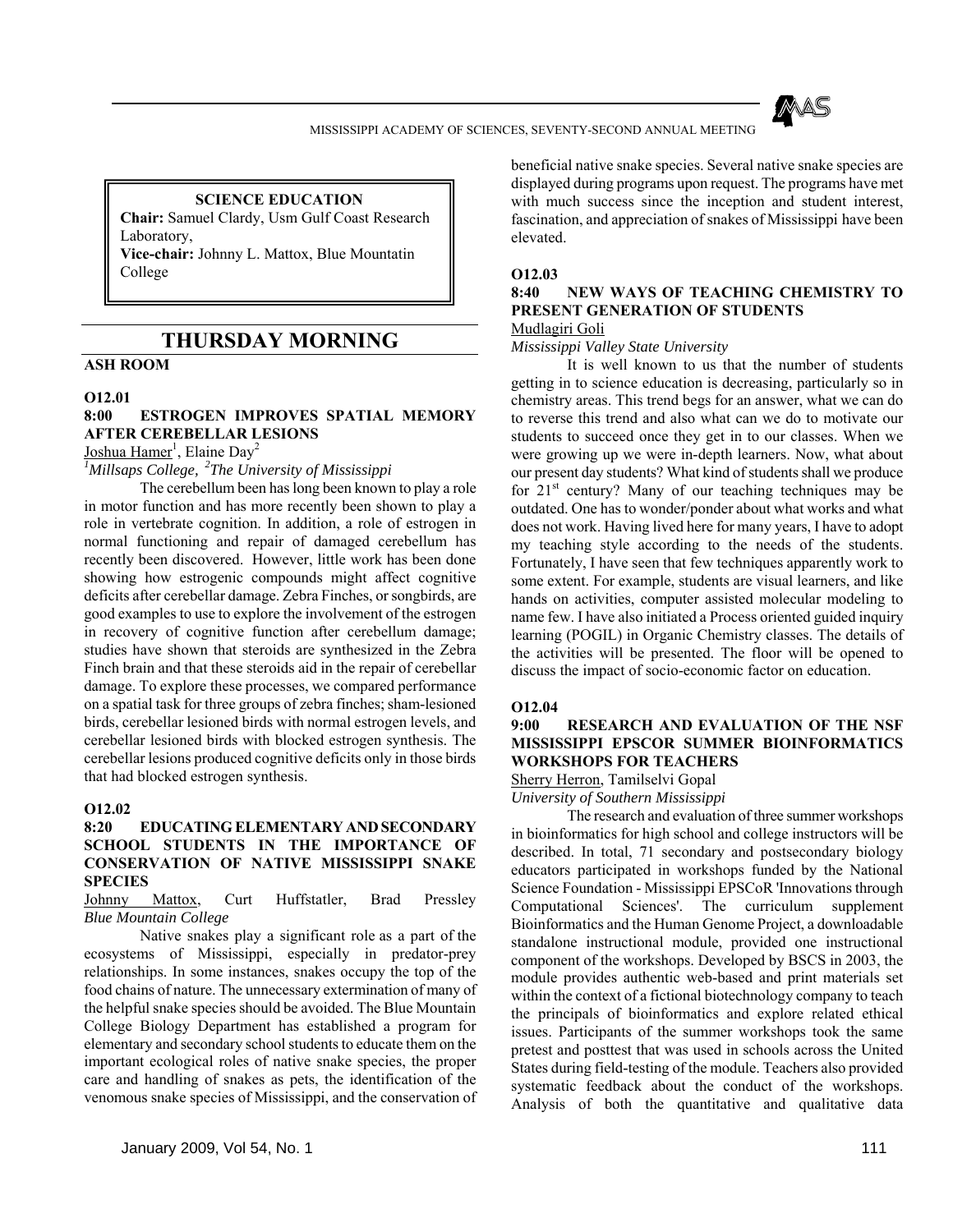

demonstrated an increase in subject-area knowledge and awareness. Teachers scores increased significantly and their scores were higher than students' pretest and posttest scores. Qualitative data revealed that the workshop provided valuable information and experiences, but not necessarily those that were expected.

#### **O12.05**

# **9:20 SCIENTIFIC CARICATURES: INCORPORATION OF VISUALIZATION TOOLS FROM THE GOLDEN AGE OF GEOLOGY (1788-1840) IN MODERN SCIENCE CLASSROOMS**

#### Renee Clary<sup>1</sup>, James Wandersee<sup>2</sup>

*1 Mississippi State University, 2Louisiana State University*

 During the Golden Age of Geology (1788-1840), scientists drew or commissioned scientific caricatures (SCs) to dispute their colleagues' proposed hypotheses in a humorous, but effective fashion. SCs issued a theoretical challenge, or deliberately exaggerated a proposal's impossible scientific implications. This unique form of graphic representation encapsulates key issues of theory and practice in science, and reveals the history of science, and the culture, politics, and society in which scientific theories evolved. Our research investigated the reintroduction of SCs in modern science classrooms. When historical SCs were utilized in a largeenrollment college Earth History course, student response was positive. Therefore, we offered student-constructed SCs as an optional assessment tool. Paired t-tests that compared individual students' performances with the SC option, as well as without the SC option, showed a significant positive difference favoring scientific caricatures ( $\alpha$  = 0.05). Content analysis of anonymous student survey responses revealed three consistent findings: (a) students enjoyed expressing science content correctly but creatively through SCs, (b) development of SCs required deeper knowledge integration and understanding of the content than conventional test items, and (c) students appreciated having SC options on their examinations, whether or not they took advantage of them. Our research indicates that the incorporation of scientific caricatures during assessment may effectively expand the variety of methods for probing understanding, and that additional student benefits potentially exist with SC inclusion in geoscience classrooms.

#### **O12.06**

#### **9:40 PHYSICS MAJORS, GRADUATES, AND FACULTY IN MISSISSIPPI**

#### Jacob Clark Blickenstaff

*University of Southern Mississippi*

 While over-all enrollment at the undergraduate level has been increasing in recent years, the number of students choosing to major in physics has been in decline (Thacker 2003; Murphy and Whitelegg 2006). The decreasing numbers of physics degrees has exacerbated the shortage of qualified physics teachers in high schools across the country. Nationally, only

one-third of high school physics teachers had certification and a major in the field in 2001, the last year that data was compiled (NCES 2003). Women are under-represented in the physics major nationally, and Mississippi is no exception. One way to address the problem of poorly qualified physics teachers in high school is to graduate more physics majors and encourage those graduates to enter the teaching work force. This study examines the retention of physics majors in Mississippi at public four-year institutions through enrollment data provided by departments across the state. In addition, interview data with physics majors at the outlier institutions will be presented. It appears that student-student recruiting, participation in undergraduate research, and completion of summer internships are particularly effective measures to increase graduation rates for young women. Murphy, P., and Whitelegg, E. (2006). Girls and physics: Continuing 'barriers to belonging.' The Curriculum Journal 17(3): 281-305. National Center for Education Statistics. (2003). The Condition of Education 2003. , NCES 2003-067, Washington D. C. U.S. Government Printing Office. Thacker, B. A. (2003). Recent advances in classroom physics. Reports on Progress in Physics, 66: 1833-1864.

#### **O12.07**

#### **10:00 THE ANTIMOCROBIAL EFFECTS OF SOLENOPSIS INVICTA VENOM**

Natalie Offiah<sup>1</sup>, Susan Bender<sup>1</sup>

*1 Jim Hill High School, 2University of Mississippi Medical Center* Since its accidental introduction into the southern the Red Imported Fire Ant, Solenopsis invicta, has been a menace to the entire region. When the fire ant moves into an area, it usurps the position of the local ant populations and begins to attack other indigenous species of animals. Solenopsis invicta is especially dangerous to small animals and human because of the potential toxicity of its' sting. Unlike, other members of the order Hymenoptera, fire ants do not loose their stinger after the first injection of potentially lethal venom, However, all is not lost. Recent research indicates that the venom of the Red Imported Fire Ant has antiangiogenisis properties as well as marked antimicrobial properties. In this experiment, isolated species of bacteria and fungi have been subjected to simulated venom and actual venom extracts to determine its' effectiveness in inhibiting or eliminating these organisms. This is an ongoing project and the results will be discussed as a part of the presentation. This research is funded in part through a grant awarded to theBase Pair/SOAR programs at the University of Mississippi Medical Center, Dr. Rob Rockhold Project Director

#### **10:20 Break**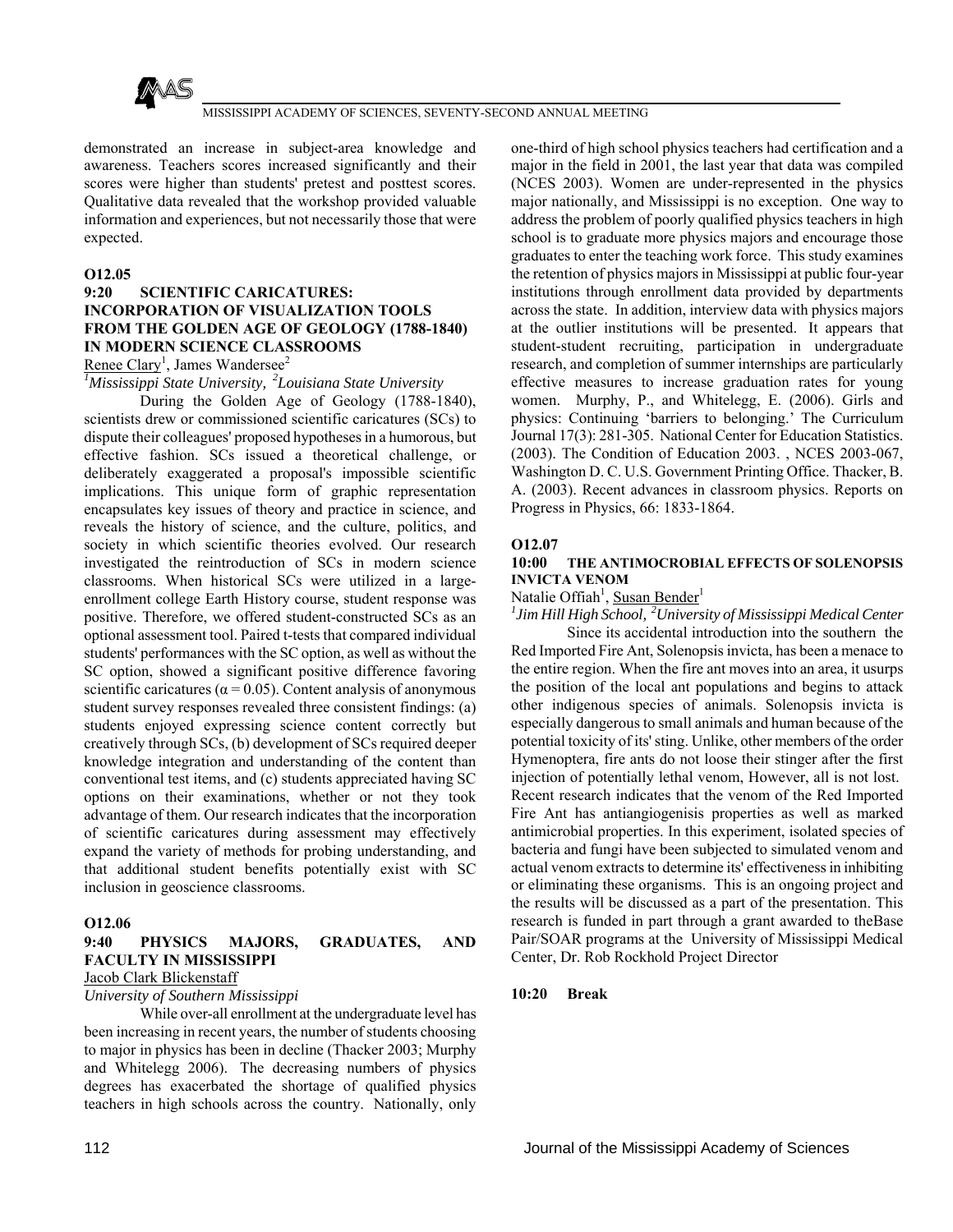

#### **O12.08**

# **10:40 DEVELOPMENT OF A SIZE ANALYSIS PROTOCOL FOR TEACHERS USING EASILY AVAILABLE MATERIALS**

Vicdaly Williams<sup>1</sup>, Jessica Kastler<sup>3</sup>

*1 Cooperative Intern Program with the Mississippi Gulf Coast Community Csollege--Jackson County Campus Honors Biology Students, 2The National Aeronautics and Space Administration, 3 The University of Southern Mississippi-Gulf Coast Research Laboratory-J.L. Scott Marine Education Center*

 Grain size analysis is a procedure that geologists have used for decades. Also known as particle size analysis, grain size analysis is perhaps the most basic technique used to characterize and interpret sediments and sedimentary rocks. This procedure can also be used to teach basic physical concepts by connecting those concepts to real world applications, for example sediment movement by wind or water. Materials for the grain size analysis method are not excessively expensive; however, some school laboratories may not have the budget to invest in them. In this project, the standard protocol of grain size analysis will be modified to develop a more economical method that can be used by teachers in their classrooms. The modified method will include the use of ordinary materials, such as plastic bottles, instead of costly lab materials. To determine the accuracy of the modified method, the percentage error between results obtained using each method will be calculated and compared. Also, the time required to complete the analysis will be investigated to minimize time necessary and make the procedure fit into a standard class period. This will be done by a series of experiments that consider temperature as a modifying factor. Results will allow teachers to use this technique in their curriculum as an effective way to teach scientific skills as well as the relationship between sediment properties and processes acting on them.

#### **O12.09**

### **11:00 CULTIVATING AN ATMOSPHERE OF HIGH ACHIEVEMENT AMONG GIFTED THIRD GRADE CHILDREN**

Brian M. Watson<sup>1</sup>, Adelle Register<sup>3</sup>

*1 Cooperative Intern Program with the Mississippi Gulf Coast Community College—Jackson County Campus Honors Biology Students, 2The National Aeronautics and Space Administration, 3 The Pecan Park Elementary School*

 The third grade gifted class at Pecan Park Elementary is a collection of exceptionally adept students whose intellectual abilities exceed those of their peers. The purpose of the project was to cultivate an atmosphere of high achievement among such students. Research within the third grade Mississippi Science Framework was conducted to develop and implement a series of lessons focusing on space science and physical science content strands of the framework. The lessons employed a combination of digital multimedia presentations, and interactive, hands-on

activities in order to facilitate an efficient assimilation of the subject matter. Preliminary and posttests were administered to determine the effectiveness of the procedures.

#### **O12.10**

#### **11:20 UPDATING TUTORIAL VIDEOS CONCERNING PARTS AND FUNCTIONS OF A MICROSCOPE AND PLANT AND ANIMAL CELLS**

Angela Quintana<sup>1</sup>, Eric Place<sup>1</sup>, Patrick Chiang<sup>1</sup>, James Baggett<sup>1</sup>, Doug Mansfield<sup>1</sup>

*1 Cooperative Intern Program with the Mississippi Gulf Coast Community College—Jackson County Campus Honors Biology Students, 2The National Aeronautics and Space Administration*

 The purpose of this project was to produce updated tutorial videos for use in Biology I and Biology II college classes. After reviewing existing student films, scripts and storyboards were developed, and an extensive editing process was undertaken to produce newly-updated films. The first video describes the parts and functions of a microscope, and demonstrated its use as well as proper care and handling techniques. The second video provides information on the parts of the cells and their functions while pointing out the differences between animal and plant cells.

#### **11:40 Divisional Business Meeting**

#### **THURSDAY AFTERNOON ASH ROOM**

#### **O12.11**

#### **1:00 NATURE GUIDE FOR OCEAN SPRINGS, MISSISSIPPI** Sarah Curtis<sup>1</sup>, Debra Harvey<sup>3</sup>

*1 Cooperative Intern Program with the Mississippi Gulf Coast Community College—Jackson County Campus Honors Biology Students, 2The National Aeronautics and Space Administration, 3 The University of Southern Mississippi-Gulf Coast Research Laboratory*

 The purpose of this project was to create a nature guide for the trail beside the Ocean Springs Middle School. Plant research was completed on-site and on the computer. The first step was to go to the nature trail and take pictures of the variety of plants in the area before finding a guide online to help identify the plants. The pictures and information were then put into a guide for the students to be able to use. The result was a useable field guide of local plants.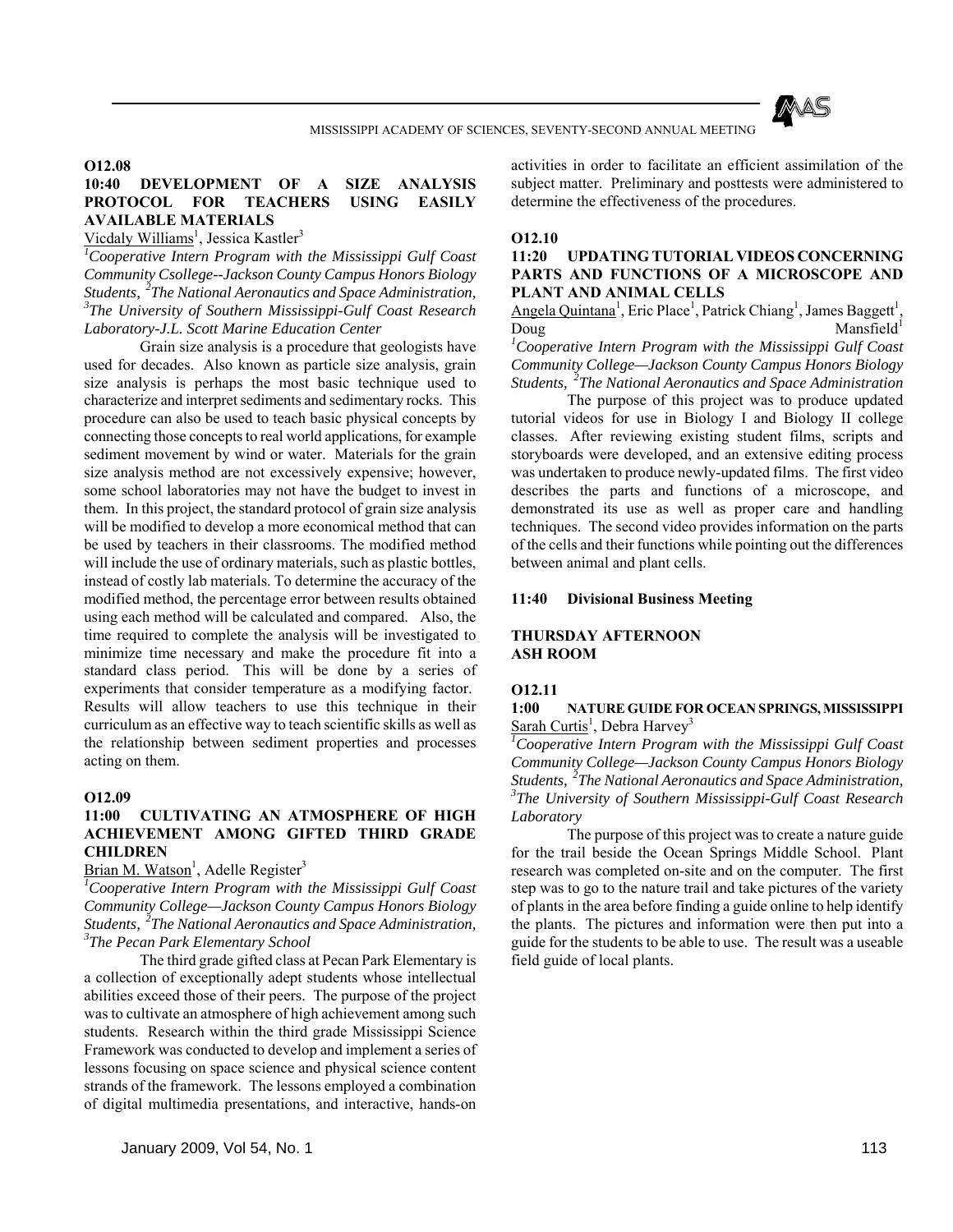

#### **O12.12**

# **1:20 INTRODUCTION OF ELEMENTARY LEVEL SCIENCE OF FLIGHT**

Karmel Keeton<sup>1</sup>, Roma Flowers<sup>3</sup>, Nicole McClendon<sup>3</sup> *1 Cooperative Intern Program with the Mississippi Gulf Coast Community College—Jackson County Campus Honors Biology Students, 2The National Aeronautics and Space Administration, 3 Oak Park Elementary School*

 The purpose of this project was to involve and educate children in the field of flight. Teachers at Oak Park Elementary assisted with the development and teaching of lesson plans in which children construct rockets and track launches. Students were guided and supervised during the building and launching of model, straw and water rockets using a Pitsco Rocket and AquaPort Launcher. At the beginning of the lessons a pretest was given to assess student knowledge on the subject. Following implementation of the lesson plans, a posttest was administered to determine knowledge gained as a result of the study.

#### **O12.13**

#### **1:40 DEVELOPMENT AND IMPLEMENTATION OF AN INTERACTIVE STUDY UNIT ON WASTE MANAGEMENT FOR ELEMENTARY STUDENTS**

Hayley Carpenter<sup>1</sup>, Anya Comerford<sup>3</sup>, Lamar Estis<sup>3</sup>

*1 Cooperative Intern Program with the Mississippi Gulf Coast Community College—Jackson County Campus Honors Biology Students, 2The National Aeronautics and Space Administration, 3 Magnolia Park Elementary School*

 The authors developed an elementary level study unit on waste management. The primary objectives were to aid the students in 1) understanding their involvement in the waste cycle, and 2) recognizing things they cannot control, such as nuclear waste or the materials economy that advances waste build-up in landfills through planned obsolescence. Two teachers at Magnolia Park Elementary School assisted in the development of a unit of hands-on activities and assignments to promote environmental awareness and critical thinking skills. The unit also touched on the importance of avoiding waste as well as the recovery of waste and the importance of conservation.

#### **O12.14**

#### **2:00 CREATING ACTIVITIES FOR YOUNG MINDS AT THE WALTER ANDERSON MUSEUM OF ART**

Amber Grubbs<sup>1</sup>, Jessie Smith<sup>1</sup>, Blair Williams<sup>3</sup> *1 Cooperative Intern Program with the Mississippi Gulf Coast Community College—Jackson County Campus Honors Biology Students, 2The National Aeronautics and Space Administration, 3 The Walter Anderson Museum of Art*

 The purpose of this project was to provide an array of school-aged children's activities for the Walter Anderson Museum of Art. The hands-on activities that were created incorporated Walter Anderson's appreciation for science and literature, which come alive throughout his artwork and poetry. Research commenced by examining the chosen aspects of nature

found in his work, including birds, animals, marine life, plants, and insects. Topics of interest included species, habitat, Anderson's use of them in his work, a few fun facts, and the use of Anderson's own words in describing the given life forms. After completing the research, hands-on activities were created. The museum staff and interns compiled research results for each hands-on activity to display in the museum. Children attending the museum participated in the exciting hands-on learning experience about Anderson's creatures.

#### **2:20 Break**

#### **O12.15**

#### **2:40 PREPARATION AND ARTICULATION OF A JUVENILE BOTTLENOSE DOLPHIN (TURSIOPS TRUNCATUS) SKELETON FOR DISPLAY AT THE J.L. SCOTT MARINE EDUCATION CENTER**

#### Aaron P. Boyd<sup>1</sup>, Shelia A. Brown<sup>3</sup>

*1 Cooperative Intern Program with the Mississippi Gulf Coast Community College—Jackson County Campus Honors Biology Students, 2The National Aeronautics and Space Administration, 3 The Gulf Coast Research Laboratory, J.L. Scott Marine Education Center, The University of Southern Mississippi*

 A Bottlenose dolphin (Tursiops truncatus) carcass was found on Bangs Island in the Grand Bay National Estuarine Research Reserve by reserve personnel July 31, 2008. The mummified calf was transported to the U.S. Fish and Wildlife compounded in Moss Point, MS to continue decay. Calf remains were later transported to J.L. Scott Marine Education Center for implementation of this project October 13, 2008. The Articulations of a Porpoise Skeleton: A Step by Step Guide to Assembling Small Whale Skeletons by Lee Post was the primary resource guide used to acquire information on the processing of the bones for proper care, preservation and skeletal assembly. The process involved the removal of the remaining tissues from the bones followed by boiling to separate bones and rid the skeleton of connective tissue and fat. After all tissues were removed from the skeleton, de-greasing of the bones completed the final stage of preparation. Following accepted assembly protocol, construction of the skeleton model was completed. The final articulated skeleton resides at J. L. Scott Marine Education and represents proper dolphin skeletal morphology. The model represents an additional display for the center and teaching tool for studies on cetacean biology.

#### **O12.16**

#### **INVESTIGATING THE POLYMATH SYSTEMTM OF SCIENCE TEXTBOOK ANNOTATION**

#### James Wandersee<sup>1</sup>, Renee Clary<sup>2</sup>

*1 Louisiana State University, 2Mississippi State University* 3:00 Purpose: To study the effects of our Polymath System<sup>TM</sup> of science textbook annotation on students' reading and evolving comprehension of assigned science texts at a research university in the Deep South. Design and Methods: We employed a qualitative, interpretivist research design (Strauss & Corbin,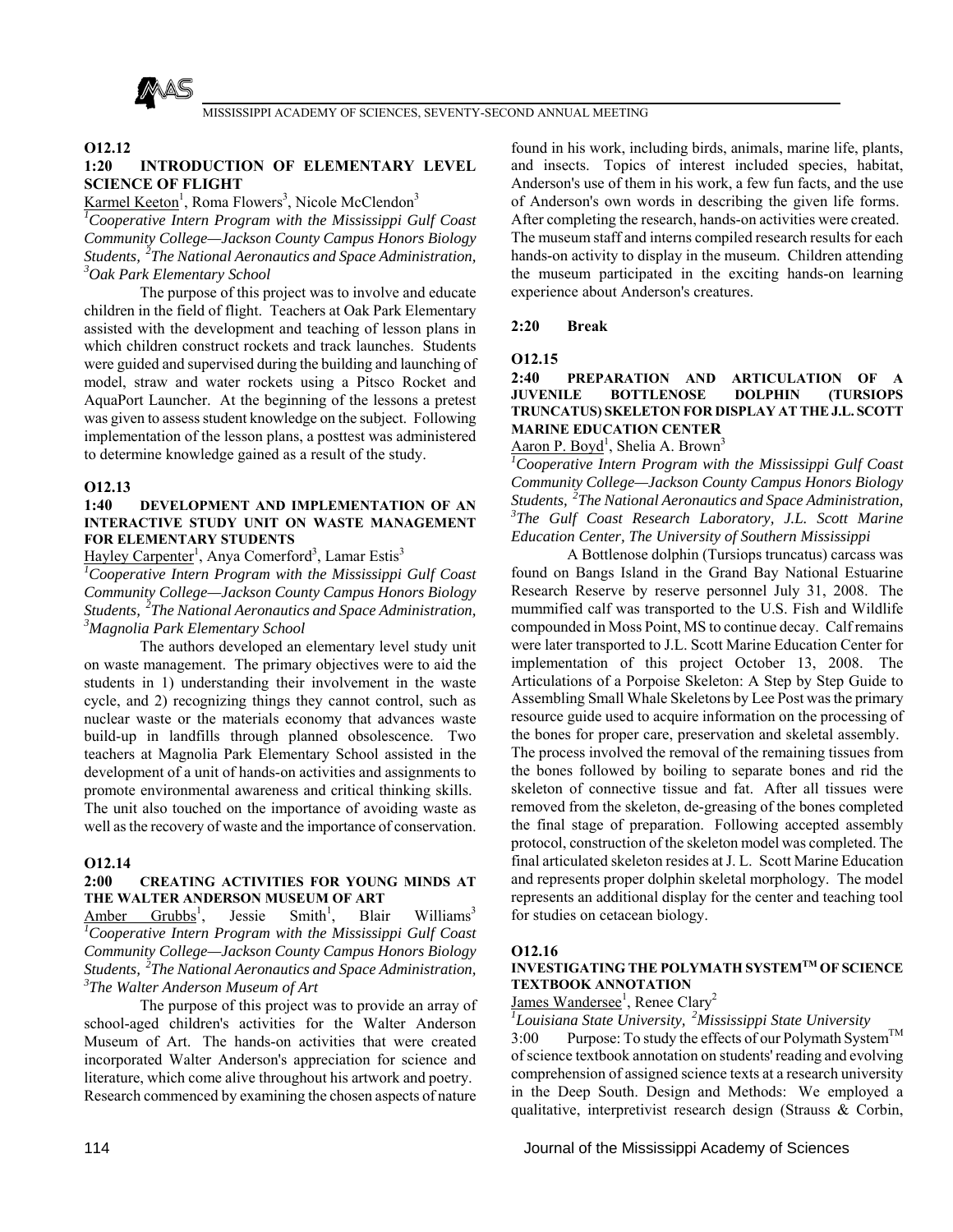

1990) that involved triangulating data from (a) thousands of system-conforming textbook annotations composed by college biology students (N=24); (b) students' written, post-course feedback comments on the educational value of the system; and (c) instructor notes on text-related classroom conversations and observations about the coverage and depth of classroom discussions based upon the textbooks the students annotated. Results: The majority of the student participants (86%) endorsed the Polymath System<sup>TM</sup> as being superior to their previous bookbased studying approaches. Additionally, endorsees spontaneously emphasized its capabilities to make the reading relevant to them (83%); to sustain their focus across the length of the book (91%); and to integrate text's contents with what they already knew (85%). Conclusions: The Polymath System<sup>TM</sup> enhanced both the teaching and the learning opportunities in the university biology classroom that was studied. The instructor was able to: (a) examine the students' resultant, unique cognitive responses to the textbook's contents; (b) confirm that each student had actually read the book; (c) re-teach any annotationflagged content areas revealing ambiguity or science misconceptions; and (d) evaluate, grade, and reward a student's science-reading-based annotations. Students confided that they had spontaneously begun using the system in other university coures as well--an indicator of perceived learning value.

#### **O12.17**

#### **3:20 COMMUNITY AND STUDENT INVOLVEMENT IN SERVICE LEARNING AND RELATED INITIATIVES IN MISSISSIPPI DELTA**

Prince Showi Showemimo

*Mississippi Valley State University*

 Mississippi Valley State University has adopted a compulsory new course titled "Service learning" for our students. It helps us to identify the needs of the community and helps our students to get involved with their community and builds a civic responsibility in them. The presentation is going to look in to few aspects of that course that includes technology and feed backs from students, community members and faculty involved. This service learning activities has drawn the attention of many in the capital and has won a ward for its activities.

#### **O12.18**

#### **3:40 THE EFFECTS OF OVER THE COUNTER PAIN REMEDIES ON THE HEART RATE OF DAPHNIA MAGNA AND IT IMPLICATIONS TO HUMAN CARDIOLOGY**

Angshylea Jones<sup>1</sup>, <u>Kayla Coleman<sup>1</sup>, Susan Bender<sup>1</sup></u>

*1 Jim Hill High School, 2University of Mississippi Medical Center*

 Many may not know, Daphnia magna has a heart that is similar to the human heart. As we create the concentrations, we will make sure the Daphnia are in a stable environment. A stable environment will be an important key factor in the test. We well make sure that each culture of the Daphnia magna will receive the same concentrations at the same time of the same medication. This is an ongoing experiment and results will be discussed during our presentation.This research in funded in part through a grant awarded to the Base Pai/SOAR programs at the University of Mississippi Medical Center, Dr. Rob Rockhold, Project Director.

#### **O12.19**

#### **4:00 THE MUSE OF FIRE PROJECT: FOCUSING STUDENT INTEREST IN SCIENCE USING REGION-SPECIFIC BIOLOGY**

Rob Rockhold<sup>1</sup>, Elise Ackley<sup>2</sup>, Susan Bender<sup>3</sup>, Seth Bordenstein<sup>4</sup>, Cindy Cook<sup>5</sup>, Tammy Cox<sup>3</sup>, Sarah Exley<sup>2</sup>, Jammy Hemphill<sup>3</sup>, Brandon Hodges<sup>2</sup>, Schuyler Huff<sup>2</sup>, Alonzo Jackson<sup>3</sup>, Sarah Lea McGuire<sup>2</sup>, James McKeown<sup>2</sup>, Kathy McKone<sup>6</sup>, Matthew Oglesbee<sup>2</sup>, Bill Reznikoff<sup>4</sup>, Jeff Stokes<sup>3</sup>, Leah Strickland<sup>2</sup>, Donna Sullivan<sup>1</sup>, Genia Truss<sup>7</sup>, Melanie Woods<sup>7</sup>, Annie Yates<sup>1</sup>

<sup>1</sup>University of Mississippi Medical Center, <sup>2</sup>Millsaps College, <sup>3</sup> Laskaan, *Biolagiaal*, <sup>4</sup>Waada, Hala, Marina, Biolagiaal, *Jackson Public Schools, 4Woods Hole Marine Biological Laboratory, 5Puckett Attendance Center, 6Bogue Chitto Attendance Center, 7Mississippi College*

The Muse of Fire project hypothesizes that student interest in science education will be promoted by highlighting topics with which students have personal interactions. The fiery sting of the red imported fire ant, Solenopsis invicta, is such a topic for many students in the southeastern United States. Five interdisciplinary teams of faculty, high school teachers and undergraduate students developed high school lesson plans linked to Mississippi curriculum standards and focused on the microecology, human health impact, and symbiotic relationships with the insect bacterium, Wolbachia spp. Lessons also examined the toxicology and microarray analysis of genetic responses to S. invicta venom. Field activities as well as advanced science and biomedical topics (eg., PCR, gel electrophoresis, microarray analysis, statistical treatment of data) are introduced and supported by university faculty. Lessons are currently being piloted in five public school sites and evaluation of student outcomes will continue through 2010. The Muse of Fire is a model for enhancing high school science education. (Supported by Howard Hughes Medical Institute)

#### **O12.20**

#### **4:20 INTEGRATION OF TECHNOLOGY IN SCIENCE CLASSROOM: TOOL FOR ENHANCED STUDENT LEARNING**

Babu Patlolla<sup>1</sup>, Jan Duncan<sup>1</sup>, Leroy Johnson<sup>1</sup>, Tomekia Jenkins<sup>2</sup>, Phyllis Hawkins<sup>3</sup>, Tracey Banks<sup>4</sup>

<sup>1</sup> Alcorn State University, United States, <sup>2</sup> Jefferson County School *District, United States, 3Natchez-Adams School District, United States, 4Vicksburg-Warren School District, United States*

 A four-week summer workshop was conducted for middle school and high school science teachers at Alcorn State University. Fourteen teachers from local school districts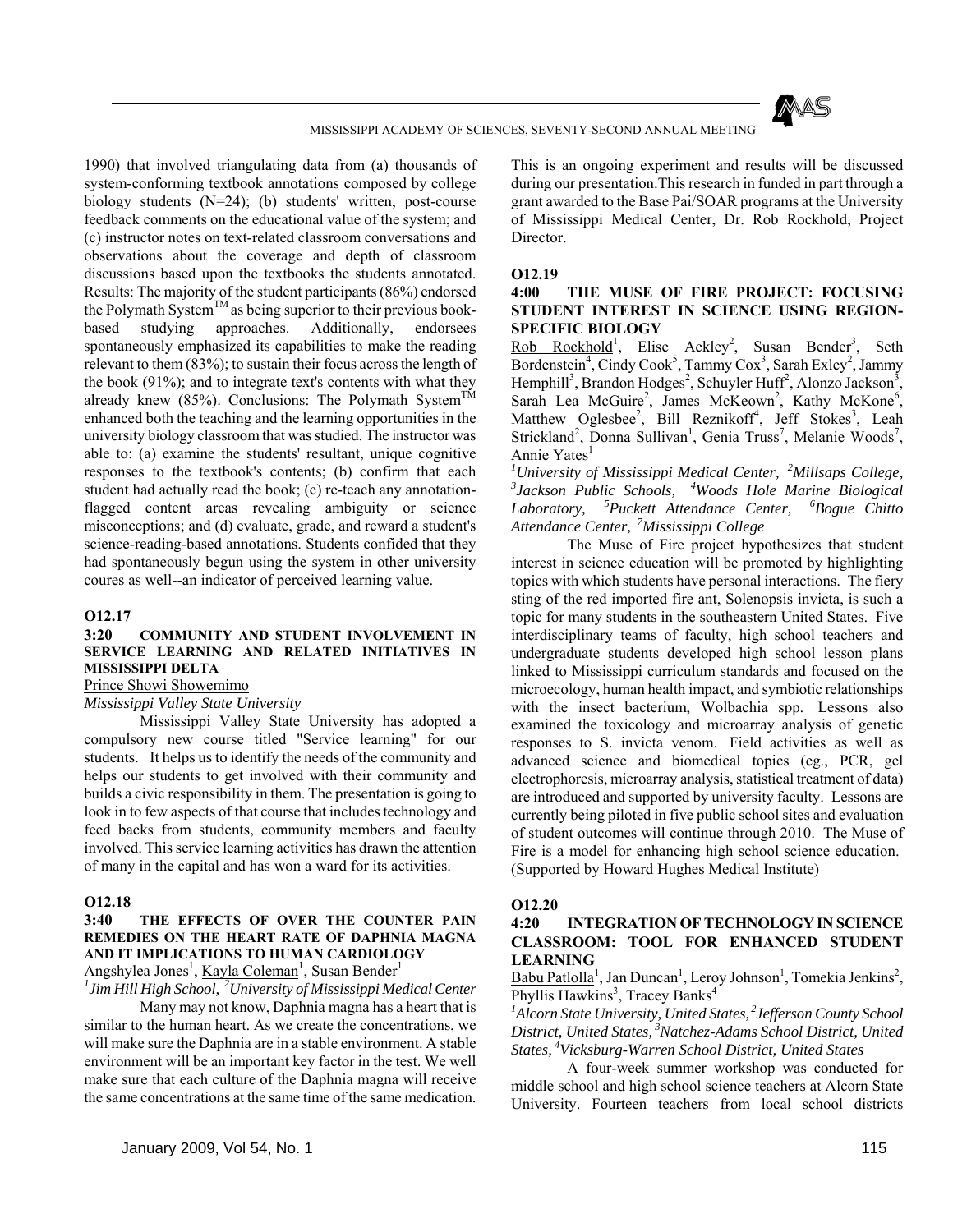

participated in this program. Primary goals of this workshop were: to strengthen the teachers' content knowledge and teaching skills in science; to show them new classroom techniques using technology; to have hands-on experience with contemporary molecular biology laboratory techniques and to incorporate varied learning styles into teaching methods. Two follow-up sessions are planned for the 2008-09 academic year to discuss how the participants are incorporating their new knowledge in their classes. Participants have learned several new teaching methods and were eager to share their experiences with their colleagues at their school districts. (This program was funded by Mississippi Institutions of Higher Learning through No Child Left Behind: Summer Institute for Teachers Title II Program # 2008-081E)

#### **THURSDAY EVENING GRAND BALLROOM**

#### **6:00 Dodgen Reception and Poster Session Please set up your poster between 4:00 and 4:30p**

#### **P12.01**

#### **DR. GORDON GUNTER CENTENNIAL: A CELEBRATION OF HIS CONTRIBUTIONS TO MARINE SCIENCE**

Madeline Trier-Rourke<sup>3</sup>, Jonathan P. Weaver<sup>1</sup>, Joyce M. Shaw<sup>3</sup> *1 Cooperative Internship Program, Mississippi Gulf Coast Community College—Jackson County Campus, 2The National Aeronautics and Space Administration, 3University of Southern Mississippi-Gulf Coast Research Laboratory*

 Dr. Gordon Gunter's (1909-1998), the third director of the Gulf Coast Research Laboratory, centennial year is 2009. In celebration of this significant date, archival documents relating to Dr. Gunter, which were hastily boxed and stored following Hurricane Katrina, were reviewed and reorganized. Materials were selected for digitization and preservation. A poster and exhibit highlighting Dr. Gunter and his many contributions to marine and natural sciences were created for display at Gunter Library and over venues. This project continues a decade of documenting and preserving the history of the Gulf Coast Research Laboratory.

#### **P12.02**

#### **DELTA STATE UNIVERSITY PROFESSORS TEACH BOLIVAR COUNTY 4-HERS ABOUT BIRD CONSERVATION**

Nina Baghai-Riding<sup>1</sup>, Eric Blackwell<sup>1</sup>, Bolivar County 4-H<sup>1</sup> *1 Delta State University, 2Bolivar County 4-H*

 Birds are sensitive indicators of biological richness and environmental trends in most ecosystems. They fulfill many ecological functions and are important economic assets. Many species of birds have declined during the past 40 years. The Mississippi Flyway which passes through Cleveland, Mississippi is an important migratory route that extends from southern Ontario to the Gulf of Mexico. This route is used by large numbers of neotropical migrants, waterfowl, and raptors. The

Bolivar County 4-Hers conducted bird surveys at Bear Pen Park in Cleveland, Mississippi in January, March, May, and August between 1-3 pm on Saturdays. Objectives were to teach 4-Hers about scientific observation and documentation. They learned bird recognition, use of binoculars and field guides, data collection and organization, recorded activities (swimming, flying, foraging, etc.) and differentiated migrants from residents. Each survey produced more than 100 individuals representing 36 species. The same students participated and remarked on significant changes they observed: 1) large flocks of starlings, cowbirds, and blackbirds were observed in March and August, 2) baby ducklings were observed in August, and 3) predatory hawks were rare. Common birds included American robins, Greater Canadian geese, domestic and mallard ducks, redwing blackbirds, and assorted doves; less common birds included blue herons, chimney swifts, barn swallows, and American bitterns. To enhance the bird conservation efforts, 4-H students cleaned and cleared vegetation around wood duck boxes at Dahomey National Wildlife Refuge in February and assembled and placed two blue bird houses and two wood duck boxes at Delta State University.

#### **P12.03**

#### **INTEGRATION OF 5E INSTRUCTIONAL MODEL AND TECHNOLGY IN TEACHING DIABETES MELLITUS**

Tamilselvi Gopal, Jodie Jawor, Sherry Herron

*The University of Southern Mississippi*

 Using technology in effective instructional methods will help students understand science. So far, the 5E instructional model is predominantly used in Biological Science Curriculum Study (BSCS) to develop biology curriculum and supplement materials. The 5E method encompasses many learning theories. The phases in the 5E model are Engage, Explore, Explain, Elaborate and Evaluate and these provide opportunities for students to do and experience science. As mentioned in the National Science Education Standards, technological products provide tools to promote the understanding of science. Technology plays a significant role in teaching modern biology. Appropriate use of technology in instruction facilitates teaching and learning processes. In this paper, we use recent peerreviewed research articles on type 2 diabetes mellitus that describes its pathophysiology, development, diagnosis, treatment, and prevention and integrate these with the 5E instructional model and technology (e.g., Digitizers, Electronic white boards, Inspirational software, TrackStar, and RubiStar) to teach students about diabetes. This study explains how technology could be used in every step of the 5E model to teach students about diabetes. Very few studies have attempted to combine the 5E model and technology in teaching biology for undergraduate students. This study will also address how the same integration could be used for teaching other topics. Limitations in the implementation will also be addressed.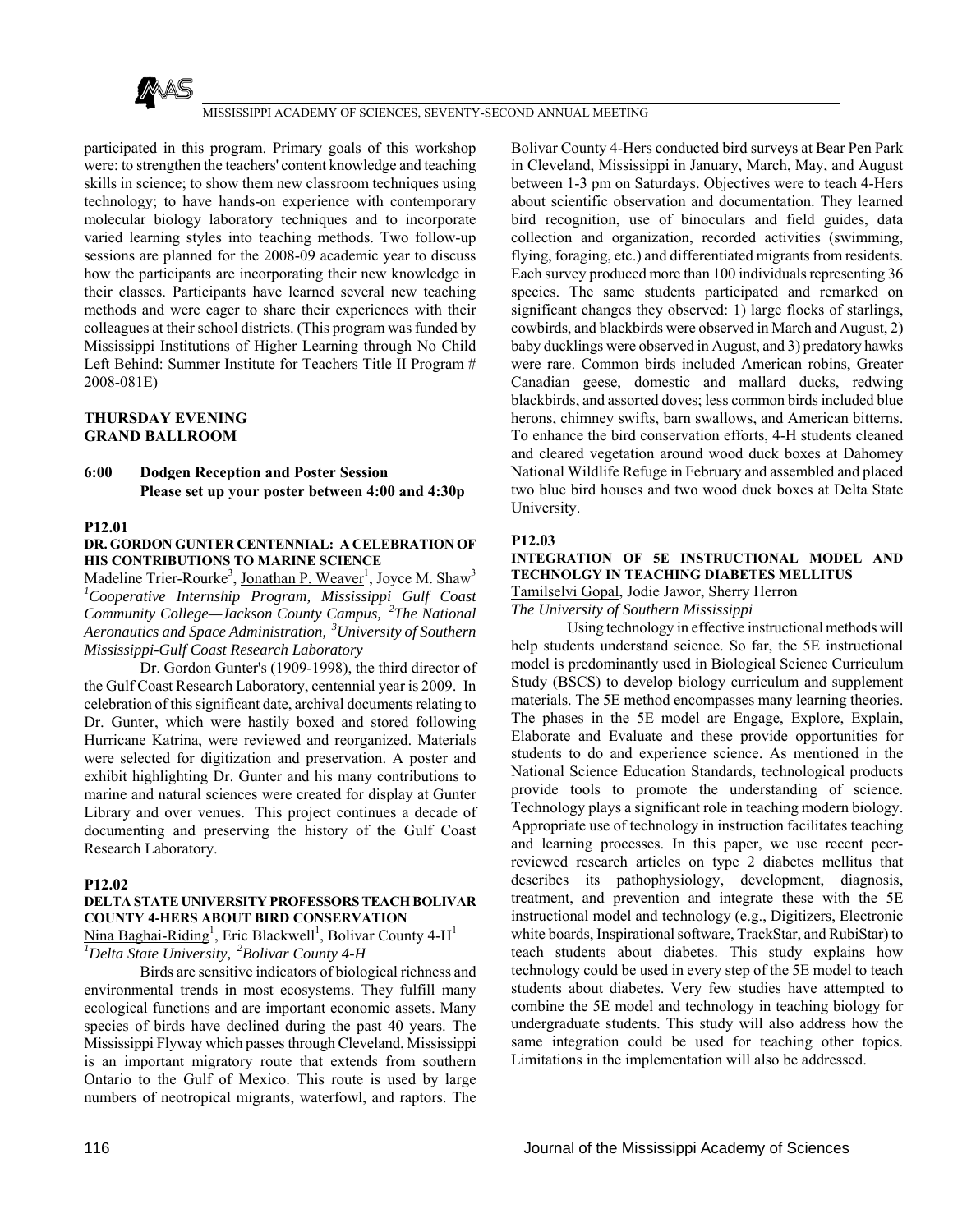

#### **ZOOLOGY**

**Chair:** Julius Ikenga, Mississippi Valley State University **Vice-chair:** Alex Acholonu, Alcorn State University

# **THURSDAY MORNING**

# **ELM ROOM**

**8:50 Introduction** 

#### **O13.01**

#### **9:00 MISSISSIPPI** *LEPOMIS MEGALOTIS* **DIVERSIFICATION** Michael Stegall, Aaron Francois

*Mississippi Museum of Natural Science*

*Lepomis megalotis* occurs in all major drainages within Mississippi. The species is variable and at least five subspecies have been noted throughout its North American range, although the distribution of each form is not adequately defined. Within Mississippi, we recognize three forms based on nuptial male coloration and body shape (Gulf Coast, Loess, and Delta forms). Our objective was to evaluate the distributional boundary of Gulf and Loess forms along the Southern Ridge Divide which separates the Gulf of Mexico and Mississippi River drainages in the southwest corner of the state. The Southern Ridge Divide extends from Crystal Springs to Brookhaven along Highway 51 and then southwest to Centreville. Twelve sites on each side of the divide were sampled using seines and dip nets. Based on morphology and coloration patterns of the specimens of *L. megalotis* collected, the divide appears to be an effective distributional boundary for the two forms. In addition, five individuals of each form were collected at most sites and processed for DNA analysis. Preliminary testing revealed that three unique restriction enzyme sites were present in the Gulf Coast form. Further testing and data is forthcoming.

#### **O13.02**

# **9:20 SNAKEBITE-RELATED FATALITIES IN THE UNITED STATES: ANALYSIS OVER 100 YEARS**

Dana Derrick<sup>1</sup>, Dena Dickerson<sup>2</sup>

*1 Mississsippi University for Women, 2USACE Engineer Research and Development Center*

 The fear of snakes is great in the United States but the risk that snakes pose to humans is small. Snakebite occurrences in the United States have been estimated but few thorough studies of snakebite-related fatalities have been conducted. This study compiled data on snakebite-related fatalities in the United States over the past century by year and geographic state as well as by age, race, gender, and physical location (e.g. home, hunting, work) of the victims. Additionally, the frequency of snakebite-related fatalities was compared to other animal and insect-related fatalities. The research was conducted by gathering

January 2009, Vol 54, No. 1 117

and analyzing raw data on snakebite-related fatalities from: the Center for Disease Control and Prevention database (1979-2005); previous reported studies of snakebite fatalities (1920s-1970s); and historical literature (early 1800s-1920s) such as early natural history expeditions and Civil War records.

#### **O13.03**

**9:40 SYMPOSIUM ON CYPTOSPOIDIOSIS IN THE UNITED STATES OF AMERICA AND AFRICA: PREVALENCE OF CRYPTOSPORIDIOSIS AMONG HIV/AIDS PATIENTS AND NON- HIV/AIDS INDIVIDUALS IN MISSISSIPPI AND NIGERIA** Alexander D.W. Acholonu, Shantel Johnson, Kisha Humpery *Alcorn State University*

 Cryptosporidiosis is a disease caused by the protozoan parasite, *Cryptosporidium parvum* or *C. hominis*. It occurs worldwide and is a common cause of acute diarrhea in young children. Apart from infecting humans, *Cryptosporidium* occurs in a variety of animals including cattle, dogs, and cats. Cryptosporidiosis has been one of the most common causes of waterborne diseases of humans in the last twenty years. This causative agent may be found in drinking and recreational water contaminated with sewage or feces from humans or animals, or in uncooked foods contaminated with *Cryptosporidium*. The symptoms of cryptosporidiosis are usually watery diarrhea, stomach cramps, weight loss, dehydration, and a slight fever. People with HIV/AIDS, cancer, and transplant patients who are taking certain immunosuppressive drugs are all at risk for contracting *Cryptosporidium* infection. It is considered as one of the opportunistic infections for HIV/AIDS patients. This study was conducted to assess the status of cryptosporidiosis in Nigeria and Mississippi and compare the prevalence in the two areas. Available literature shows that not much work has been done on this disease in Mississippi and Nigeria. But there are more reports on it from Nigeria than from Mississippi and the prevalence is higher. Because of the public health importance of cryptosporidiosis, especially as it relates to HIV/AIDS, it is recommended that more studies be conducted on it in both Mississippi and Nigeria and that effective control measures be sought.

#### **O13.04**

#### **10:00 QUALITY OF WATER RESOURCES AT FIVE LOCATIONS IN THE MISSISSIPPI DELTA**  Julius Ikenga

*Mississippi Valley State University*

 This study was undertaken to study the freshwater quality parameters at five locations in the Mississippi Delta. Water is an integral chemical component of all living organisms. As an essential life resource, water dictates both the quality and population densities of living organisms found in and around it. Frequent thunderstorms and prolonged rainfalls adversely impact bodies of water, including many ephemeral and intermittent water resource sites. A variety of wastes and pollutants are dumped into these bodies of water through surface run-offs and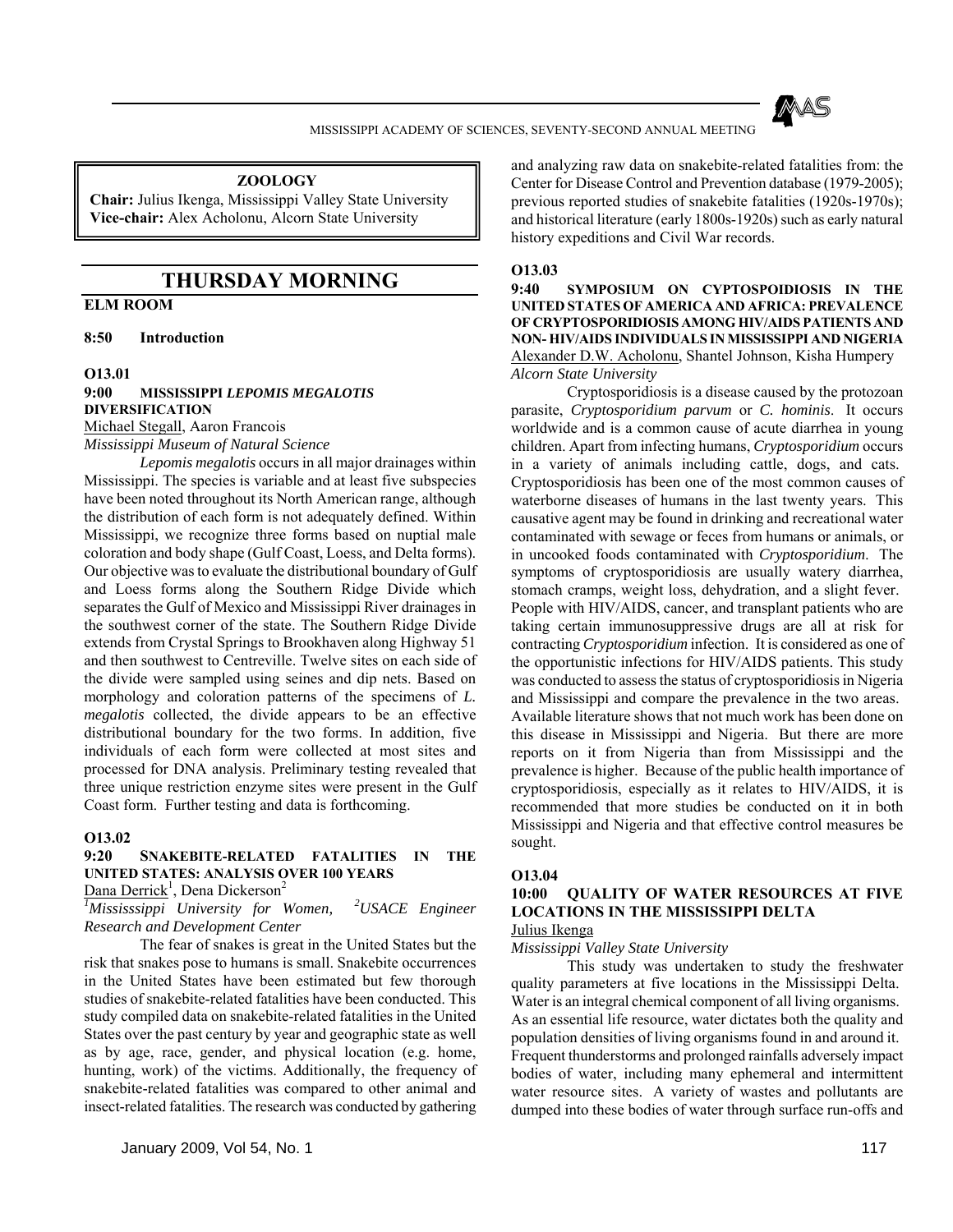

ground water run-offs. In agricultural regions, such as the Mississippi Delta, where the use of pesticides and fertilizers by farmers are common, the effects of surface run-offs and ground water run-offs take on a more profound threat to human, bird and wildlife health. Water samples were collected using the LaMotte Water Samplerä. Five water parameters were quantified using the Hanna 9828 Multiparameter probe and meter. Ten other parameters were tested using the Lab Aid qualitative water pollution kit. Dissolved oxygen in the tested samples ranged from 0.04 - 7.02 ppm. Total dissolved solids found ranged from 24 to 121 ppm and salinity levels of 0.02 - 0.11 ppm were also recorded. Phosphorous, silica, sulfide, and coliform bacteria were found in water from all locations. Copper, chromium, and cyanide were not detected in water from any location. The coliform was tested using the LaMotteä Coliform Bacteria test kit. A more regular monitoring of all sites is indicated.

#### **10:20 Break**

#### **O13.05**

#### **10:40 TSETSE FLY AND ITS IMPACT ON POVERTY IN AFRICA**

Brandy Brown, Julius Ikenga, Julius Anderson, Catherine Bailey, Kevin Brown, Nahdra Curry, Ravin Byrd

*Mississippi Valley State University*

 Tsetse fly in the genus *Glossina* is the notorious vector for the blood trypanosomes that cause African sleeping sickness. The latter is a systemic disease that becomes fatal when untreated. Three species of blood trypanosomes: *Trypanosoma brucei brucei*, *T. b. gambiense,* and *T. b. rhodesiense* are transmitted by the tsetse fly. *T. b. gambiense* is endemic to the West African countries and cause human chronic sleeping sickness (HSS). *T. b. rhodesiense* causes acute sleeping sickness and is endemic to the East African countries. Both the vector and the parasite occupy a geographic range between 15° North and 25° South latitudes across Africa. About 60 million people are at risk of HSS with about 45, 000 new cases reported annually. The signs and symptoms of the onset of HSS are nonspecific but do progress to meningoencephalopathy and then death. Thus, HSS has become the leading cause of death, ahead of AIDS and HIV, in Africa. *T. b. brucei* causes nagana in livestock and other domestic animals. Three million livestock are lost annually due to nagana. The presence of tsetse fly and its activities deprive African farmers the ability to engage mixed farming, use of extensive lush lands for agriculture, drought animals for transportation and pulling of heavy ploughs, manure for fertilizing soil, hence, a lack of substantial crop production, which invariably leads to hunger and poverty.

#### **O13.06**

**11:00 SYMPOSIUM ON CRYPTOSPORIDIOSIS IN THE UNITED STATES OF AMERICA AND AFRICA: PREVALENCE OF CRYPTOSPORIDIOSIS AMONG HIV/AIDS PATIENTS AND NON- HIV/AIDS INDIVIDUALS** 

#### **IN LOUISIANA AND GHANA**

#### Alexander D.W. Acholonu, Dominque Antonie *Alcorn State University*

 Cryptosporidiosis is a disease in humans and animals caused by *Cryptosporidium*, a protozoan parasite in the *Phylum Apicomplexa*. It affects the intestines of mammals including man. It was recently recognized as a cause of severe protracted diarrhea in persons with AIDS. *Cryptosporidium* infection in humans is characterized by watery diarrhea, cramping abdominal pain, weight loss, and flatulence. Diagnosis is based on identification of the oocysts in the stool. Literature review showed that minimal studies on the prevalence of cryptosporidiosis have been conducted in both Louisiana and Ghana. In Louisiana, the prevalence of cryptosporidiosis was reported to have increased from 2.9% in 1999 to 20% in 2004 before decreasing to 5.3% in 2008. In Ghana, it was reported among others that analysis of stool specimens from clinically diagnosed HIV/AIDS and HIV- seronegative patients revealed *C. parvum* in 28.6% of HIV/AIDS and 37.0% of the HIVseronegative patients. This study was conducted to assess the status of cryptosporidiosis in Ghana and Louisiana and compare the prevalence in the two areas. *Cryptosporidium* is of public health importance, especially as it is a risk factor for HIV/AIDS patients. As such, it is needful that more epidemiologic studies be conducted on it in both Louisiana and Ghana.

#### **O13.07**

#### **11:20 IS BRUGIASIS ON THE DECLINE?**

Latrice Davis, Julius Ikenga, Iesha Jackson, Tiffaney Day, Sonya Hentz, Alesha Horne

#### *Mississippi Valley State University*

 Brugiasis is a zoonotic disease transmitted to humans through mosquito bites. *Mansonia* sp. and *Anopheles* sp. are two major mosquito vectors that transmit the filarid worms, *Brugia malayi* and. B. timori to humans. Adult worms are viviparous and live in the lymph nodes and subcutaneous lymph nodes, where numerous microfilariae are shed. Microfilariaemia is periodic and appear advantageous for parasite transmission. The endemic areas for brugiasis overlap the pacific-geographic range for *Wucheria bancrofti*, another formidable filarid parasite of humans. Brugiasis endemic regions invariably exhibit optimal breeding conditions for the mosquito vectors. Pathology includes lymphadenopathy, lymphagitis, fibrosis, hydrocele, and elephantiasis. Treatment with Ivermectin and diethylcarbamazine has drastically revolutionized incidences of microfilariaemia in humans. Patients misdiagnosed for loiasis run the risk of severe allergic reactions and even death, when treated with Ivermectin and diethylcarbamazine. Consequently, enthusiasm for human treatment is greatly curbed. Additionally, spreading urbanization and difficulties in reaching and treating the alternate animal hosts remain a major impediment to effective control and, hence, to expected decline of brugiasis.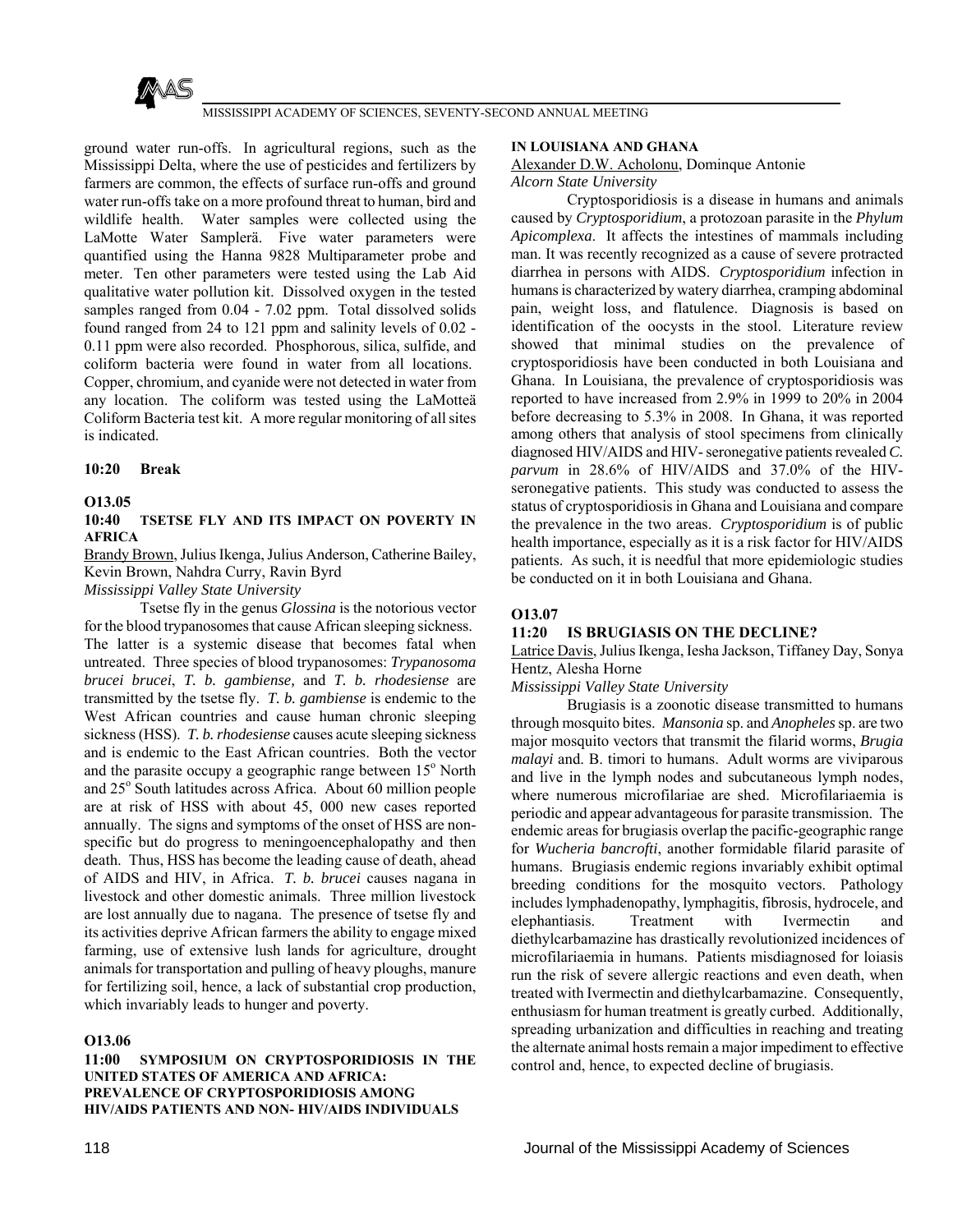

**O13.08**

#### **11:40 WATER QUALITY STUDIES ON THE LOWER MISSISSIPPI RIVER**

Alex Acholonu, Donielle Drakes, Rachae Martin, Latasha Owens *Alcorn State University*

 Water quality standards are regulations that many different governments have adopted to protect public welfare and health. By testing the water we can appropriately address the specific problems of a water supply. It will help guarantee that the water source is being properly protected from possible contamination, and that suitable treatment is selected if and when necessary. The purpose of this study was to determine the presence of pollutants in the lower Mississippi River in the area of Port Gibson, MS and to find out if the river meets the Mississippi River Water Quality standards. During the month of October 2007, water samples were collected at three different sites, about fifty meters apart, in three replicates and at one week intervals from the lower Mississippi River in the Port Gibson area. They were taken to the laboratory and tested according to the manufactures of LaMotte pollution test kits. The chemical parameters tested and recorded in parts per million (ppm) were alkalinity, carbon dioxide, chlorine, chloride, water hardness, iron, nitrate, silica, sulfide, and zinc. The results were recorded, analyzed and compared with the Mississippi Water Quality Standard. Based on the results, the lower Mississippi River met the Mississippi Water Quality Standard with the exception of carbon dioxide, water hardness and iron. This investigation adds to the preliminary study conducted previously by Acholonu et. al. (2006).

#### **THURSDAY AFTERNOON ELM ROOM**

#### **O13.09**

#### **1:15 A REGIONAL STATUS OF LOIASIS**

Veronice Simmons, Julius Ikenga, Tiffany Little, Chiquita McDaniel, Christina Ybara, Sibbon Lawrence

*Mississippi Valley State University*

 Loiasis is the wandering African eye-worm disease caused by the filarid worm, *Loa loa*. The latter infects the conjunctiva of the eye and is one of the filarid worms that infect about 657 million people annually. Loiasis was first reported from the West Indies, but no longer occurs there. The disease is currently endemic in the West and Central African countries and the equatorial Sudan. *Loa loa* is transmitted to humans by the hematophagous vector, *Chrysops langi*. The latter is a deerfly that is abundantly found in the swampy areas of the endemic regions. Common symptoms are intense pruritis, arthralgia, and fatigue. Current best treatment is effective for the microfilariae stage of the worm that is found in blood circulation of the host but not for the adult worms that are usually found in deep tissues. Eradication of the vector still remains a dire problem with no easy solutions.

#### **O13.10**

#### **1:35 SYMPOSIUM ON CRYPTOSPORIDIOSIS IN THE UNITED STATES OF AMERICA AND AFRICA: PREVALENCE OF CRYPTOSPORIDIOSIS AMONG HIV/AIDS PATIENTS AND NON- HIV/AIDS INDIVIDUALS IN TENNESSEE AND KENYA**

Alexander D.W. Acholonu, Tanea Fisher *Alcorn State University*

 Acquired Immune deficiency syndrome (AIDS) is a disease that attacks the immune system and as a result, the body is unable to fight off infections such as pneumonia, forms of cancer, and cryptosporidiosis. On the other hand, cryptosporidiosis, caused by *Cryptosporidium parvum* or *C. homimis*, is a disease that affects the intestines of mammals, including man. It is considered an opportunistic infection for HIV/AIDS patients. The mode of transmission is the fecal-oralroute. The oocysts are extremely resistant to chlorine which is commonly used for water treatment. The purpose of this study is to evaluate and compare the prevalence of cryptosporidiosis in Tennessee and Kenya. Based on literature review the prevalence for Cryptosporidium in Tennessee is 1.2% in 2003, 1.3% in 2004, and 0.6% in 2005. With respect to Kenya, an analysis of 4,899 samples over a two year study period showed the overall prevalence of cryptosporidiosis to be 4% and was highest among children 13-24 (5.2%) months of age and least among those 48- 60 (2%) months of age. This is the result of one of several reports on the prevalence of cryptosporidiosis in Kenya. A review of literature reveals that there are more cases of cryptosporidiosis in Kenya than in Tennessee. In view of the fact that cryptosporidiosis exacerbates the severity of HIV/AIDS in infected individuals and leads to the patients' earlier demise, those diagnosed to be HIV/AIDS positive should be tested for cryptosporidiosis. Some palliative measures should be taken since there is no reliable treatment for this disease.

#### **O13.11**

#### **1:55 SYMPOSIUM ON CRYPTOSPORIDIOSIS IN THE UNITED STATES OF AMERICA AND AFRICA: PREVALENCE OF CRYPTOSPORIDIOSIS AMONG HIV/AIDS PATIENTS AND NON- HIV/AIDS INDIVIDUALS IN GEORGIA AND TANZANIA**

Alexander D.W. Acholonu, Deaundrea Smith

#### *Alcorn State University*

 It is reported that, *Cryptosporidium parvum* was first recognized as a cause of human illness in 1976. In 1982 the number of reported cases began to increase dramatically along with number of HIV infected persons. This causative agent is an intracellular protozoan parasite. The purpose of this study was to assess and compare the prevalence of Cryptosporidiosis in Georgia and Tanzania. Studies conducted in Georgia revealed that in 2003 the prevalence of cryptosporidiosis was 3.5%, in 2004, 4.9% and in 2005, 1.8%. In Kilimanjaro, Tanzania of the 122 HIV patients studied, 22 (18%) were infected. This is the result of one of a few reports on the prevalence on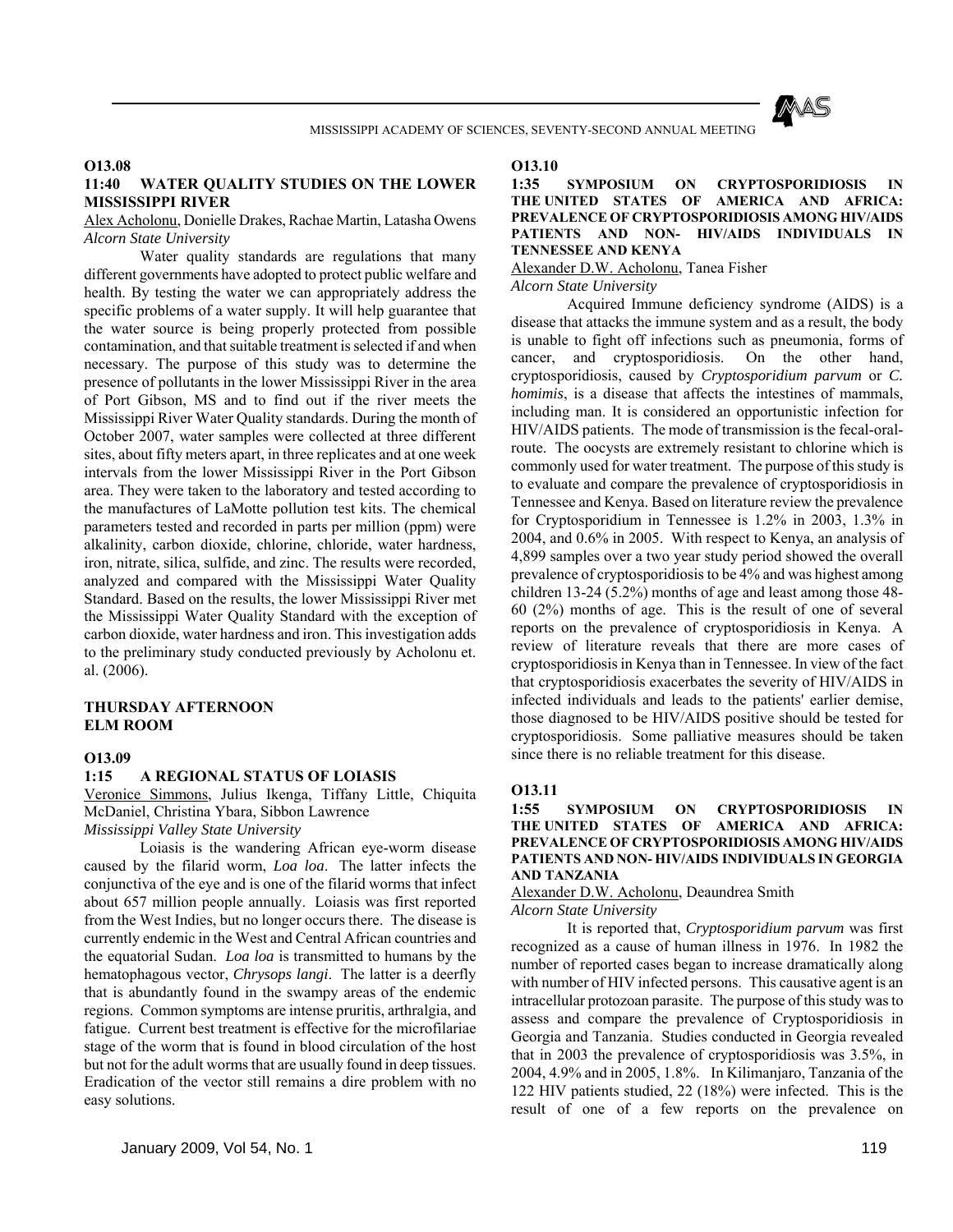

cryptosporidiosis in Tanzania. Most of the cases of cryptosporidiosis in Tanzania were related to HIV/AIDS. The most common cause of infection in the United States was due to water contamination. Available literature shows that not much work has been done on this disease in Georgia and Tanzania. But there are more reports on it from Tanzania than from Georgia and the prevalence is higher. Because of the public health importance of cryptosporidiosis, especially as it relates to HIV/AIDS, it is recommended that more studies be conducted on it in both Georgia and Tanzania and that effective control measures be sought. The need for more studies on cryptosporidiosis in humans cannot be over emphasized.

#### **2:15 Divisional Business Meeting**

**THURSDAY EVENING GRAND BALLROOM** 

**6:00 Dodgen Reception and Divisional Poster Session** 

**P13.01**

#### **COMPARATIVE STUDY OF PEPPERS (Capsicum spp) FOR INSECT RESISTANCE**

Tahir Rashid<sup>1</sup>, Chinthakuntla Reddy<sup>1</sup>, Wesly Whittaker<sup>1</sup>, Patrick Igbowke<sup>1</sup>, Craig Abel<sup>2</sup>, Larry Adams<sup>2</sup>

*1 Alcorn State University MS, 2USDA-ARS*

 Three newly developed ASU pepper lines, Ca15xCa8 (*Capsicum annum varieties*), Cb24xCb7 (*Capsicum baccatum varieties*), and Ccs9xCcs8 (*Capsicum chinense varieties*) were compared with conventional *Capsicum sp* (Cayenne, Giant bell pepper and Jalapeno pepper) for insect resistance and yield potential. Pepper plants were hand transplanted in the field at two different locations. Each location had three replications of each variety planted in a single row of 10 plants per plot. Insect populations were monitored with three replications of each pheromone and yellow/blue sticky traps installed at both locations throughout the growing season. The insects were collected from the traps and all peppers harvested from each plant biweekly. All pepper varieties differed significantly in percent insect damage and fruit yield at both test locations. Giant bell pepper had significantly higher insect damage to the fruit than did Cb24xCb7, Ccs9xCcs8, and Cayenne. Cb24xCb7 had the lowest percent insect damage and highest yield among all varieties tested in this experiment. All varieties had significant difference in percent fruit yield at different harvest dates except Cb24xCb7 and Jalapeno peppers. Newly developed ASU pepper lines are expected to provide some insect resistance and higher yields thus minimizing the need of excess insecticide applications.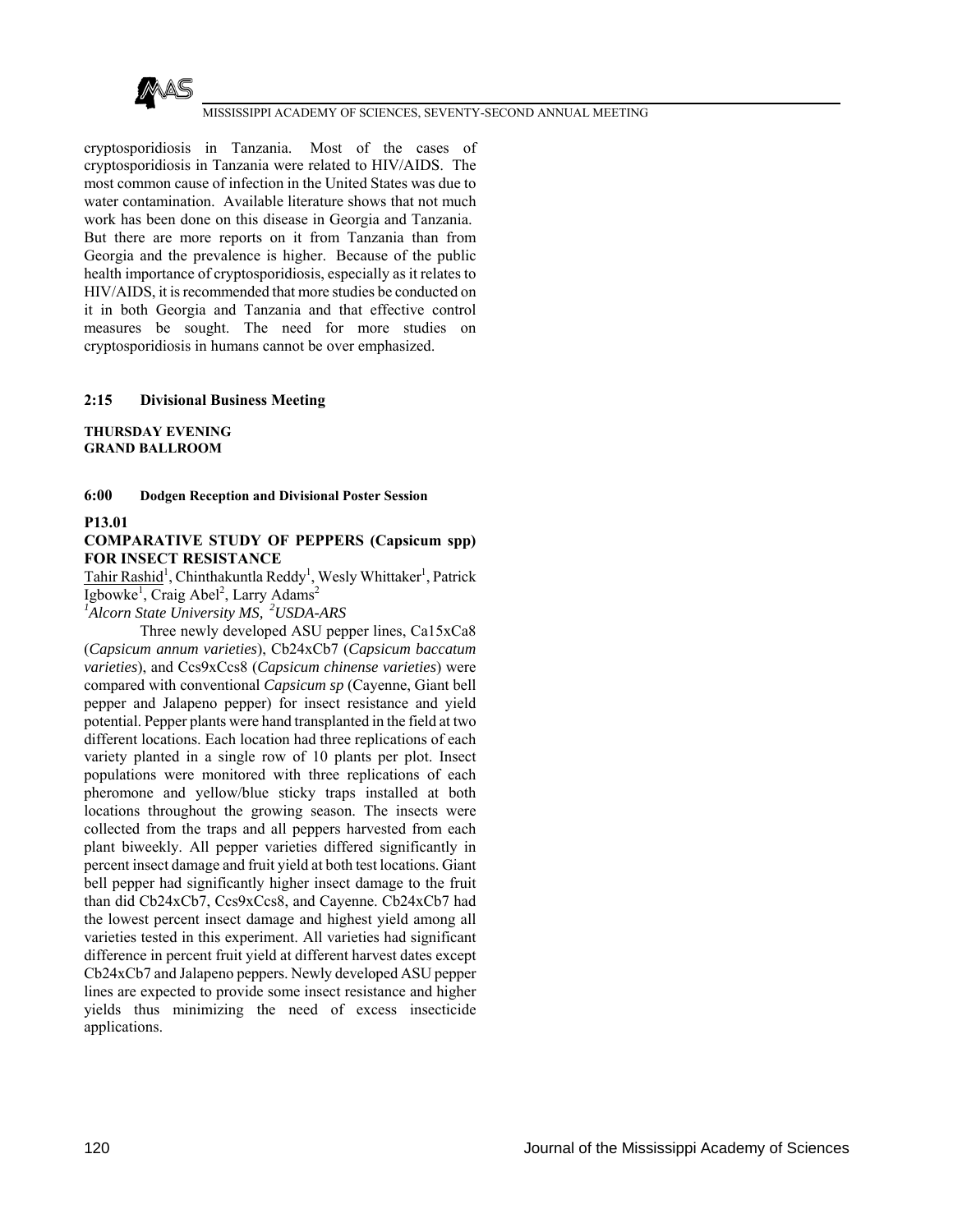MAS

MISSISSIPPI ACADEMY OF SCIENCES, SEVENTY-SECOND ANNUAL MEETING

# **Index of Authors**

| Key to Index:<br>$Q = Q$ ral Presentation<br>$P = Poster$ Presentation |                                                                       |
|------------------------------------------------------------------------|-----------------------------------------------------------------------|
| 1 <sup>st</sup> number is Division                                     |                                                                       |
|                                                                        | Agriculture and Plant Science (pages,                                 |
| 2                                                                      | Cellular, Molecular, and Developmental Biology                        |
| 3                                                                      | Chemistry and Chemical Engineering                                    |
| 4                                                                      | Ecology and Evolutionary Biology                                      |
| 5                                                                      | Geology and Geography                                                 |
| 6                                                                      | <b>Health Sciences</b>                                                |
| 7                                                                      | History and Philosophy of Science                                     |
| 8                                                                      | Marine and Atmospheric Sciences                                       |
| 9                                                                      | Mathematics, Computer Science, and Statistics                         |
| 10                                                                     | Physics and Engineering                                               |
| 11                                                                     | Psychology and Social Sciences                                        |
| 12                                                                     | Science Education                                                     |
| 13                                                                     | Zoology and Entomology                                                |
|                                                                        | number is Abstract Number within oral presentations or poster session |

Eg. O3.04 = oral presentation (O) number 4 in the division of Chemistry and Chemical Engineering (3)

| 4-H, Bolivar County P12.02 |                    | Anjaneyulu, Y.<br>Anthony, Joya | P8.02<br>P3.15      | Baria, Lawrence R. O5.10<br>Beck, Carolyn | O6.04.             |
|----------------------------|--------------------|---------------------------------|---------------------|-------------------------------------------|--------------------|
| Abbas, Noah                | O <sub>2.04</sub>  | Antonie, D.                     | O13.06              | P6.25, P6.40                              |                    |
| Abdelrahma, Sumia          | P <sub>6.11</sub>  | Aranciba, R.                    | P1.04               | Bednar, Anthony                           | O3.17              |
| Abel, Craig                | P13.01             | Arcizet, Fabrice                | P <sub>2.02</sub>   | Beecham, Rachel                           | O1.04              |
| Acholonu, Alex             | O13.08             | Arends, S.J. Ryan               | O <sub>2.12</sub>   | Begonia, Gregorio                         | O1.02              |
| O13.03, O13.06, O13.10,    |                    | Armstrong, George O3.15         |                     | Begonia, Maria                            | O1.02              |
| O <sub>13.11</sub>         |                    | Arroyo, n.                      | P1.04               | Belk. Sheila                              | O <sub>6.12</sub>  |
| Ackley, Elise              | 012.19             | Arslan, Zikri                   | O3.17,              | Bellini, Tommaso                          | O10.11             |
| Adams, Larry               | P13.01             | P3.18, P3.19, P6.33, P8.02      |                     | Bender, Susan                             | O12.07,            |
| Addae, Cynthia             | O1.03              | Awwad, Hibah O.                 | O <sub>2.14</sub>   | 012.18, 012.19                            |                    |
| Afonso, Domingos           | P3.18              | Ayensu, W.                      | P <sub>2.13</sub> , | Benghuzzi, Ham                            | $P6.01$ ,          |
| Agachan, Sabri             | O3.17              | P <sub>6.43</sub>               |                     | P6.02, P6.03, P6.06, P6.08,               |                    |
| Agyepong, Kwabena O9.12    |                    | Baggett, James                  | O12.10              | P6.09, P6.10, P6.11, P6.12,               |                    |
| Albers, Ashley             | P11.16             | Baghai-Riding, Nina P12.02      |                     | P6.13, P6.14, P6.18, P6.34,               |                    |
| Albritton, Hannah          | P <sub>6.32</sub>  | Bailey, Catherine               | O13.05              | P6.16, P6.17, P6.19, P6.20,               |                    |
| Al Fadhli, Hussain         | O11.04             | Bailey, Jessica                 | P <sub>6.24</sub>   | P6.26, P6.36, P6.37, P6.38,               |                    |
| Alford, Mac                | O <sub>4.05</sub>  | Baker, Rodney                   | P <sub>6.42</sub>   | P <sub>6.39</sub>                         |                    |
| O <sub>4.18</sub>          |                    | Baker, Rodney C.                | P6.07.              | Bennett, R.                               | .O <sub>7.05</sub> |
| Al-Hamdan, M.              | O <sub>6.11</sub>  | P6.28, P6.29                    |                     | Bennett, William                          | O <sub>1.18</sub>  |
| Ali, Kamal O10.05, O10.15, |                    | Baldwin, Brian                  | O <sub>1.06</sub>   | Bentley, Joseph                           | P3.10              |
| O <sub>10.19</sub>         |                    | Banahan, Abigail                | P11.07              | Berry, R. Tyler                           | O5.09              |
| Ali, Mohammed              | O10.01             | Bandara Herath, H.M.T.          |                     | Berry, Tyler                              | O5.03              |
| Allam, Sumalatha           | O <sub>9.01</sub>  | O2.10, P6.21                    |                     | Beverly, Milton                           | O1.01              |
| Allen, Andrea              | P <sub>2.17</sub>  | Banerjee, Souvik                | O3.01               | Bey, George                               | O <sub>5.13</sub>  |
| Alli, Toyin                | O <sub>9.0</sub> 3 | Banks, Pamela                   | O11.10,             | Bhattacharyya, S.                         | P <sub>2.07</sub>  |
| Ameera, H.                 | P3.13              | P11.11                          |                     | Bhavsar, Yogini                           | O3.05              |
| Anderson, Julius           | O13.05             | Banks, Pamela G.                | 011.11              | Bisley, James                             | P <sub>2.02</sub>  |
| Anderson, Leslie           | P11.15             | Banks, Tracey                   | O12.20              | Biswas, P. K.                             | P3.05              |
| Aneja, Arun                | P6.24, P6.26       | Barber, Hayley                  | P <sub>6.28</sub>   | Blackwell, Eric                           | P12.02,            |
|                            |                    | Barber, Hayley K.               | P <sub>6.29</sub>   | P <sub>4.02</sub>                         |                    |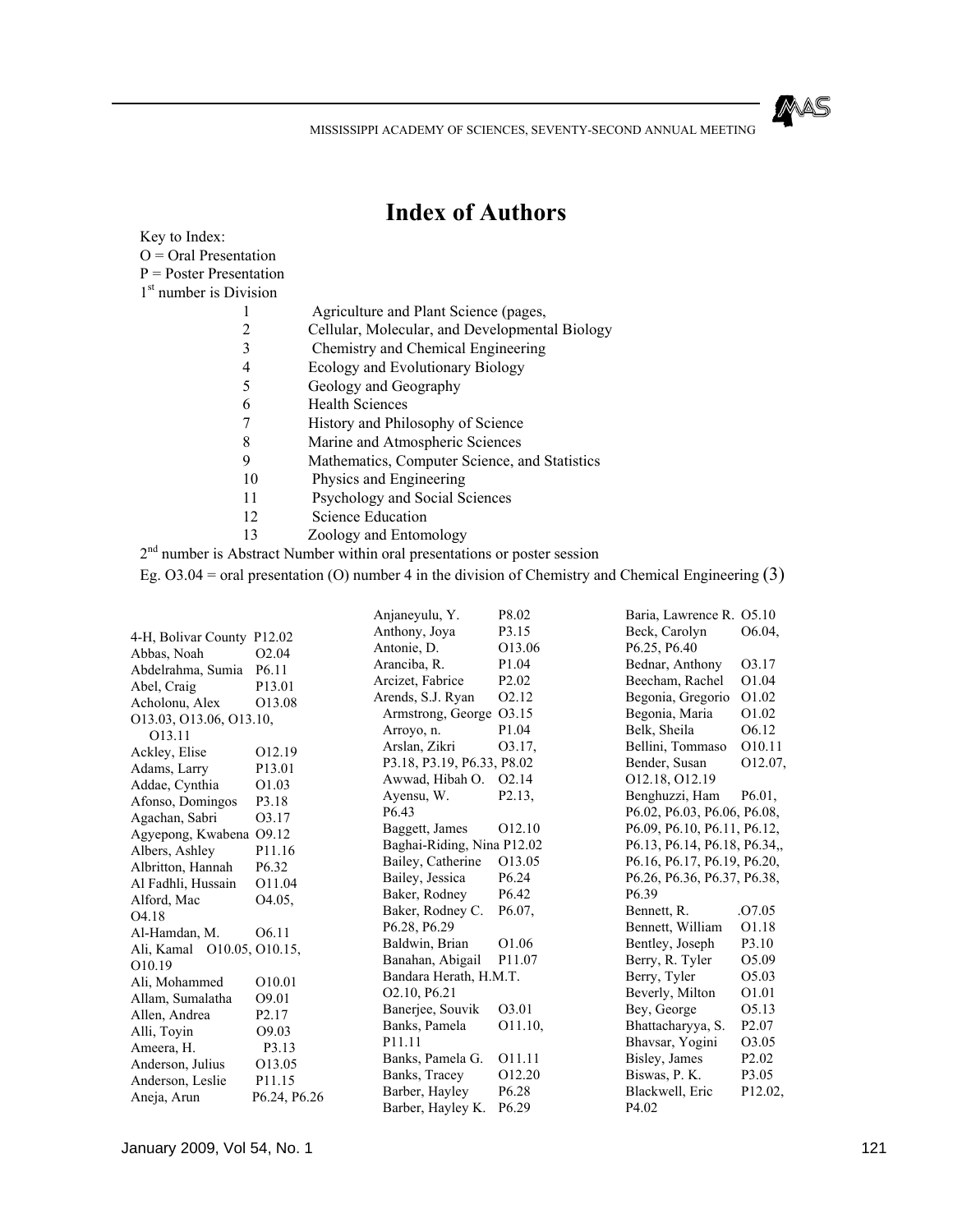

Bland, Hilliary O2.15 Blue, Marketta P2.05 Bly, Patrina P9.01 Blythe, Eugene O1.05 Bograd, Michael B. E. O5.06 Booth, Khristina O2.07 Bordenstein, Seth O12.19 Boueiz, Adel O2.15 Bowen, Bo  $O6.05$ Boyd, Aaron P. O12.15 Boyles, Donald P10.01 Brackin, Bruce O6.12 Brackin, Martha O6.12 Brantley, Rebecca O4.18 Bridges, Susan O9.11 Brinkman, Katie O2.06, O2.07 Britson, Carol P4.01 Brodeur St-James, M. P11.20 Brook, Dan O8.06 Brown, Andrea P2.09, P2.10 Brown, Brandy O13.05 Brown, Kevin O13.05 Brown, Shelia A. O12.15 Brown, Shyretha P2.13 Buchwalter, Abby O2.08 Buckley, Lecretia O11.03 Burgess, Shane C. P2.20 Burks, Stephanie P6.29, P6.42, P6.07 Burrage, Derek O8.03 Burton, Mary Jane P6.22 Butler, Afrachanna O1.01 Butler, David O5.14 Butler, Kathy O2.11 Butler, Kenneth P6.05, P6.23 Butler, Margarette O6.08 Byrd, Kim P6.13 Byrd, Ravin O13.05 Cacapit, Yinessa P1.03 Cai, Yihua O8.02 Cameron, Joseph P6.01, P6.02, P6.03, P6.06, P6.33, P6.34 Camhi, Sarah P11.16 Campbell, Jinx P1.01 Camp, Howard O10.21 Capello, Heath O4.04 Carpenter, Hayley O12.13 Carter, Casey O6.02 Carter, David O1.01 Carter, Justin P10.02 Cathey, Orian P9.03 Celik, B. Gokhan O10.02, 10.12 Chakraborty, S. P2.19 Chamberlain, J. P6.24

| Channu, V.                 | P <sub>10.04</sub> |
|----------------------------|--------------------|
| Chatla, K.                 | O1.15              |
| Chen, Bang-Yuan            | P1.05,             |
| 0.1.17                     |                    |
| Chen, Wei-Lien             | O1.13,             |
| O1.10                      |                    |
| Chen, Yixin                | O9.05,             |
| O9.07, O9.15               |                    |
| Chiang, Patrick            | O12.10             |
| Chinchar, Gregory          | 02.13,             |
| P2.05                      |                    |
| Chisolm, Russell           | P <sub>6.32</sub>  |
| Cho, Hyun Jung             | O8.01,             |
| O8.04, O8.05               |                    |
| Chornes, Ashley            | O3.20              |
| Church, James              | O9.07              |
| Clark Blickenstaff, Jacob  |                    |
| 012.06                     |                    |
| Clark, Noel A.             | 010.11             |
| Clarkson, Marguerite P6.27 |                    |
| Clary, Renee               | O12.05,            |
| 012.16                     |                    |
| Cliburn, J. William O4.07  |                    |
| Cohly, Hari                | P2.13,             |
| P6.43                      |                    |
| Coleman, John              | 06.12              |
| Coleman, Kayla             | O12.18             |
| Cole, Stephan              | P6.39              |
| Collins, Jo'Nee            | P <sub>2.07</sub>  |
| Comerford, Anya            | 012.13             |
| Conner, Mary Helen O6.05   |                    |
| Cook, Bobby                | O3.10              |
| Cook, Cindy                | 012.19             |
| Corbitt, Melody            | O1.09              |
| Couch, D. Bruce            | P6.07              |
| Cowden, Kimberly           | O11.07             |
| Cox, Caroline              | P3.04              |
| Cox, Tammy                 | 012.19             |
| Crosson, William           | O6.11              |
| Crout, Richard L.          |                    |
|                            | P8.07              |
| Cuadra, Evelin             | O1.18              |
| Curry, Kenneth             | O1.05,             |
| O7.02                      |                    |
| Curry, Kenneth J.          | O1.14,             |
| 07.01, 07.05               |                    |
| Curry, Nahdra              | O11.07,            |
| 013.05                     |                    |
| Curtis, Sarah              | 012.11             |
| Daigle, Crystal            | P6.38              |
| Dale, Glenn                | P3.24              |
| Dang, Ngoc                 | O <sub>2</sub> .14 |
| Dasary, Samuel             | O3.20              |
| Davis, Brandon             | 09.13              |
| Davis, Brittny             | P3.01              |
| Davis, Colette             | P2.10              |
| Davis, Collette            | P <sub>2.09</sub>  |
| Davis, Jessica             | P <sub>6.40</sub>  |
| Davis, Latrice             | O13.07             |
| Dawson, A.<br>Day, Elaine  | P2.06<br>O12.01    |

|                              | O13.07             |
|------------------------------|--------------------|
| Day, Tiffaney                |                    |
| Delancey, Jr., James         |                    |
| P3.08                        |                    |
| Deloatch, Justin             | P9.01              |
| Dement, Angela               | O4.05              |
|                              |                    |
| Demerite, Teresa             | P3.02              |
| DePaola, Brett D.            | O10.21             |
| Derrick, Dana                | O13.02             |
| Dhammika A.                  | O2.10              |
| Dhar, Mallika                | O10.13,            |
| O10.14                       |                    |
|                              |                    |
| Dibble, Eric                 | O4.01              |
| Dib, Hazar                   | O10.02             |
| Dickerson, Dena              | O13.02             |
| Dietz, Heather               | P6.37              |
| Dindo, John                  | O8.06              |
|                              |                    |
| Dockery, David               | O5.02,             |
| O5.04                        |                    |
| Doucette, Matt               | O <sub>2.01</sub>  |
| Douglas, Erica               | P11.14             |
| Drakes, Donielle             | O13.08             |
|                              |                    |
| Dukes, Matthew               | P3.06              |
| Duncan, Jan                  | O12.20             |
| Dunn, Andrew                 | P <sub>2.19</sub>  |
| Earleywine, Bonnie           | O <sub>4.01</sub>  |
| Ellis, April                 | P6.02              |
|                              |                    |
| Ervin, Elizabeth K.          | P <sub>10.05</sub> |
| Estis, Lamar                 | 012.13             |
| Etchison, Joshua             | O10.15             |
| Exley, Sarah                 | 012.19             |
|                              |                    |
| Fain, Glenn                  | O1.05              |
| Fair, Joshlean               | O <sub>2.08</sub>  |
| Farah, Ibrahim               | 03.17,             |
| P6.33                        |                    |
| Faruque, Fazlay              | 06.11,             |
|                              |                    |
| 06.12                        |                    |
|                              |                    |
| Ferguson, Shernica           | P <sub>2.12</sub>  |
|                              | P <sub>2.12</sub>  |
| Feugang, Jean                |                    |
| Fisher, Tanea                | 013.10             |
| Fitzgerald, Rosa             | O8.08              |
| Fitzpatrick, P.              | P11.13             |
| Flegle, Lauren               | P11.07             |
|                              |                    |
| Flowers, Roma                | 012.12             |
| Fontaine, William            | O5.13              |
| Ford, Samantha               | P3.03              |
| Fortenberry, Steven O10.06   |                    |
| Fountain, Margot             | P11.04             |
|                              |                    |
| Francois, Aaron              | O13.01             |
| Franklin, Laura              | P6.11              |
| Freeman, M. Linley           |                    |
| P6.07, P6.29                 |                    |
|                              |                    |
| Gadd, Whitney                | P11.07             |
| Gadewadikar, J.              | O9.12              |
| Galicki, Stan                | O5.07,             |
| 05.11, 05.12                 |                    |
| Garrard, Susan               | O5.06              |
|                              | O10.20             |
| Garrison, Wendy              |                    |
| Gearba, Alina                | O10.21             |
| Gesham, Lecia<br>Gibson, Don | P6.04<br>P3.16     |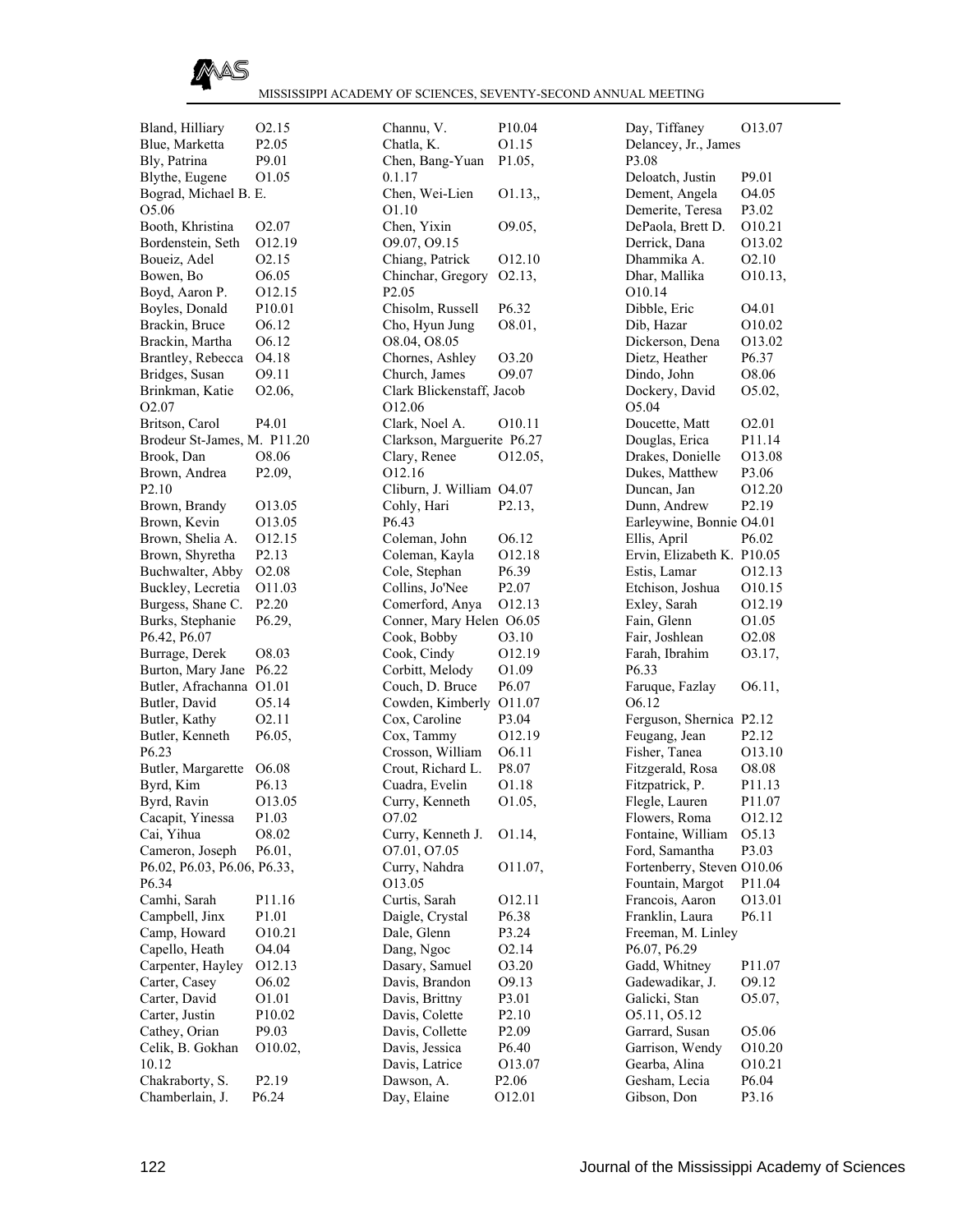

Gischel, Melissa O6.04 Glorioso, Megan P3.07 Goli, Mudlagiri O12.03 Gonzalez, Rose P11.23 Gooseberry, Kimberly P11.05 Gopal, Tamilselvi O12.04, P12.03 Gorb, Leonid O3.12, O3.13 Gordon, Sandra P6.13 Goswami, Rubella O1.07 Green, Britney P6.41 Greene, Maria 05.11 Griffin, Jelani O3.18, O3.21 Grubbs, Amber 012.14 Guillory, Bobby P2.15 Guo, Laodong O8.02 Guo, Yan-Lin P2.19 Hale, Jason 09.17 Hall, Margot  $O6.04$ , P6.25, P6.40 Hall, Whitney P6.09 Hamadain, E. 06.05, O6.10, O9.16, P6.22 Hamer, Joshua O12.01 Hamme, Ashton O3.03, O3.04, P3.17 Hammons, Heather P6.16 Hampton, April P11.17 Hanbury, David P11.27 Hanson, Phyllis O2.08 Haque, Amin O10.03, O10.16 Harrell, Andrew W. O7.04, O9.02 Harris, Antoneicka P2.01 Harris, Emma O3.19 Harris, James O5.13, O5.14 Harris, Lyndsay P2.08 Harris, Tyrel P6.08 Harvey, Debra O12.11 Harvey, Kristopher L. P2.03 Hassoun, Paul O2.15 Haung, Derrick P6.10 Hawkins, Phyllis O12.20 Haymon, Porshia O11.11, P11.11 Haymon, Portia O11.10 Hearn, Camden P9.01 Heifetz, Yael O2.11 Hemphill, Jammy O12.19 Henderson, J. P9.01 Henegar, Jeffrey O2.13 Hentz, Sonya O1.04, O13.07

Hereford, M. P6.27 Hernández, C. Liliana O4.18 Herron, Sherry O12.04, P12.03 Heydari, Ezat O5.10 Hickman, Tyrah P6.34 Hicks, Braxton P11.24 Highfill, Lauren P11.27 Hildebrandt, Drew P6.30 Hodges, Brandon O12.19 Hoeksema, Jason Dale O4.06 Holland, Eric O1.01 Hollis, T. Keith O3.09 Holmes, Lenore O3.03, P3.17 Ho, Meng-Hsuan O2.05 Hopkins, Brian W. P9.04 HOQUE, Jr., CHARLES O1.16 Horne, Alesha O13.07 Hossain, Alagmir P3.22 Hossain, Md. Alamgir P3.14 Howden, Stephan O8.03 Huff, Schuyler O12.19 Huffstatler, Curt O12.02 Hulbert, Matthew H. O7.05 Hullitt, Joanna P6.03 Hull-Vance, Stacy P6.16, P6.19, P6.20, P6.36, P6.37, P6.38, P6.39 Humpery, Kisha O13.03 Humphrey, II, George P6.30 Igbowke, Patrick P13.01 Ighoavodha, Miriam O1.02 Ikenga, Julius O13.04, O13.05, O13.07, O13.09 Isokpehi, Raphael P2.13, P6.43 Izevbigie, Earnest P6.04 Izevbigie, Ernest P3.02, P3.03 Jackson, Alonzo O12.19 Jackson, Iesha O13.07 Jacquin, Kristine O11.05, P11.01, P11.02, P11.03, P11.20, P11.21 Jang, Hyounguk O10.21 JARRE, BROWN P3.13 Jawor, Jodie P12.03 Jeffery, Lotz P8.09 Jeffrey, Luvallb O6.11 Jenkins, Tomekia O12.20 Jensen, Carl O9.14 Johnson, James T. P6.25 Johnson, Joseph P11.11

Johnson, Leroy 012.20 Johnson, Leslie P6.19 Johnson, Michael P6.33 Johnson, Ricky O1.18 Johnson, Shantel O13.03 Johns, Ursula O2.01 Jones, Angshylea O12.18 Jones, Brittney P11.06 Jones, Candace P11.19 Jones, Luella P2.08 Jones, Paul P3.23 Jones, Reid O11.08 Jones, Sarah P3.10 Jones, Selena P6.33 Jones, William S. P3.21 Jrifin, Jelani O3.08 Jung, Yean-Sung P2.18 Jung, Y. O1.08, O1.12, O1.16, O1.17 Kalluru, Rajamohan R P10.04 Kamenkovich, Vladimir O8.07 Kastler, Jessica O12.08, O8.06 Kaya, Attalya P2.12 Keeton, Karmel O12.12 Kelley, Kashonda O2.10, P6.21 Keng, Rachel O5.12 Keralapurath, M.. O1.15 Kermode, John O2.02 Khanna, Rocky P11.18 Khan, Shaila O11.02, P11.10, P11.12, P11.19, P11.25 Kholod, Yana O3.12, O3.13 Khosravi, Parvanejh P1.05 Kianian, Shahryar O1.04, O1.07, P1.03 Killcreas, Chad O5.08 Kimble, Reginald P2.14 Kim, Tae-Jo P2.18 KIM, TAEJO 01.08, O1.09, O1.10, O1.12, O1.13, O1.16, O1.17, P1.04, P1.05 KINGERY, WILLIAM O1.06 Kinnell, Ann Marie O11.01 Kipapa, Barnabas O10.18 Kirui, Philemon O8.05 Klindworth, Daryl O1.04 Klunig, James P3.02 Knott-Scott, Ena P11.05, P11.06, P11.15, P11.17 Koo, Jaheon P1.05 Kosenkov, Dmytro O3.12 Krantz, Cindel P6.36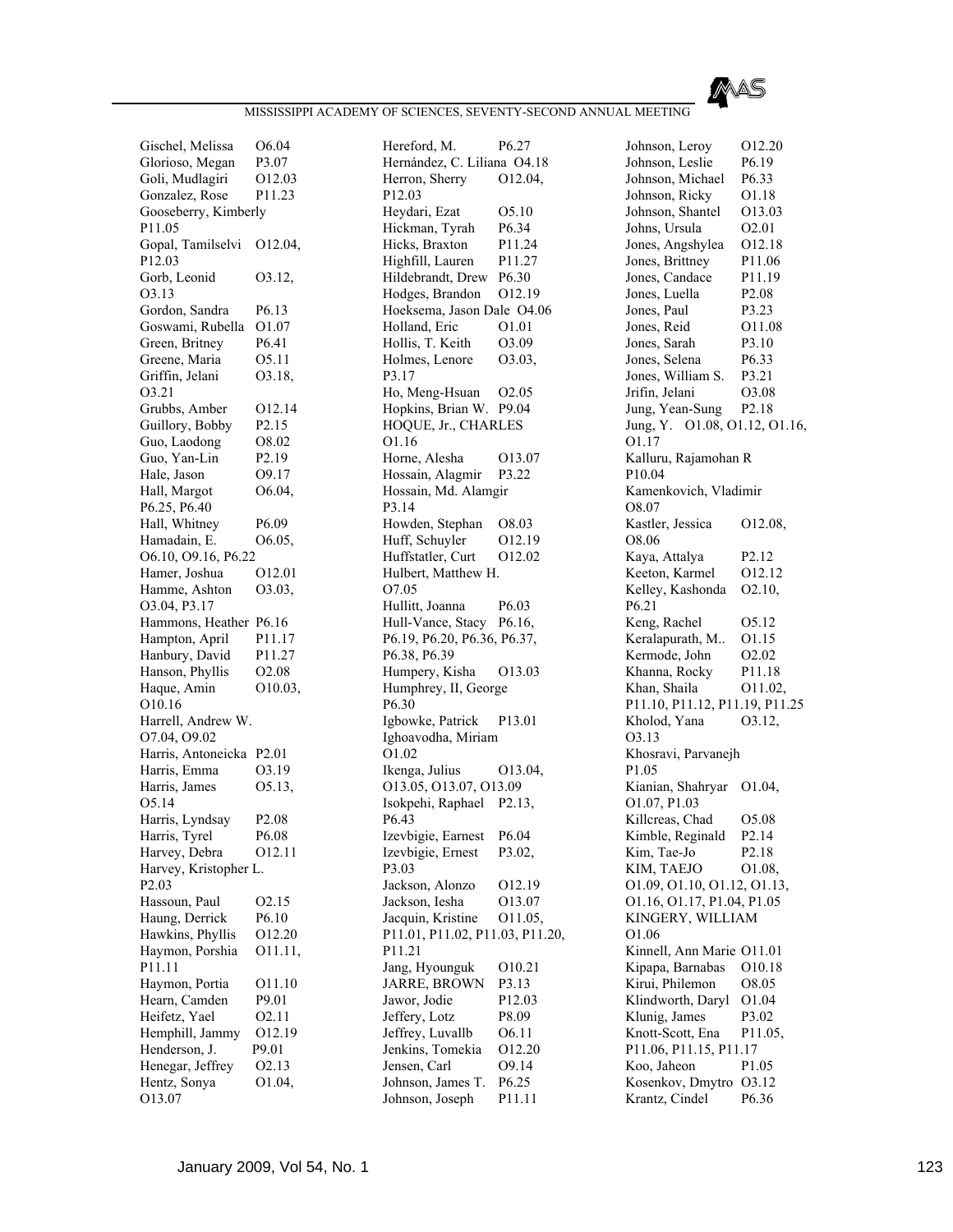

Kuljaca, Ognjen O9.12 Kumar, Ranjit P2.20 Kwembe, Fanen P2.13 Laiju, Meherun O11.09 Lamb, Jennifer P11.27 Lampkin, Edna O3.06 Lancaster, Jake O10.10 Lancaster, William O10.20 Lanclos, C. O9.13 Langford, Ann Marie P2.20 Larson, Steven O1.01 Lasater, Thomas P6.31 Lawler, Amanda O4.07 Lawrence, Mark O9.11 Lawrence, Sibbon O13.09 Lea, Melissa P11.04, P11.14 LeDuff, Phillip P11.22 Lee, Candace  $01.07$ Lee, Chiquita P3.12 Lee, Jim O4.07 Lee, Ken P3.02, P3.03, P3.15, P3.16 Leszczynski, Jerzy O3.11, O3.12, O3.13 Lewis, Carina O6.09 Lewis, Jarrett P11.16 Lezon-Geyda, Kimberly P2.08 Li, Hui O6.11 Limaye, Ashutosh O6.11 Littlefield, Robert O11.07 Little, Tiffany 013.09 Li, Yao P8.05 Lochhead, Robert P3.24 Locke, Lea K. P8.07 Loebl, Andy O9.13 Logan, Whitney P2.11 Lopez, Mariper P6.15 Lott, Myron 09.09 Lotz, Jeffery P8.10 Love, Jeffrey A. P6.07, P6.29 LuAllen, Jasmine P3.15 Luckett, Christopher P8.08 Lu, Duanjun O8.08 Lui, Heping P8.04 Lukose, Susan O9.08 Luo, Xuan P3.03 Lu, Y. O1.16 Mack, Paul O2.11, O4.02 Ma, Din-Pow 02.05 Magee, Rogerick P8.03 Mahajan, Devinder O3.15 Mahone, William O3.16, P3.12 Maisonet, Virgilio O8.03 Mallik, Sanku O3.06 Mamoon, Naila M. P6.28

Manning, Melissa P6.27 Mansfield, Doug O12.10 Mantena, Deepak O9.10 Marshall, Donna O1.14 Martin, Rachae O13.08 Masilla, A. P11.01, P11.02, P11.20 Mason, Melissa O1.18 Mass, Geralyn P11.12 Massodi, Iqbal O2.09 Masterson, D.  $O3.01$ Matta, Dr. Frank O1.11 MATTA, FRANK O1.10 Matthews, G. P6.44 Mattox, Johnny O12.02 Maung, Khin O10.13, O10.14 May, Brittany P6.31 May, Scott  $O1.01$ McCarty, Anthony O1.01 McCleery, W. Tyler O10.07 McClendon, Eric O3.04 McClendon, Nicole O12.12 McDaniel, Chiquita O13.09, O3.16 McDonald, Kelley P6.08 McDowell, Roderick O6.01 McEwen, Jonathan P3.21 McGee, Ashley P6.15 McGinnis, E. Menton P11.14 McGuire, Sarah Lea O12.19 McHenry, Melanie P8.02 McKeown, James O12.19 McKone, Kathy O12.19 McLean, Timothy P2.16 McMillen, Robert P11.23 McPherson, Dacia O10.11 McWright, Nicole P3.24 Meade, John P6.32 Mead, Lawrence O10.06, O10.07 Meadows, Angela P2.16 Medina, Victor 01.01 Meeks, Gabrielle P9.02 Meghanathan, Natarajan O9.01 Meinhardt, Steven O1.07 Memilli, Erdogan P2.12 Miao, Wujian 03.07, O3.14, O3.19 Miller, Debbie O6.05 Miller, Gloria 01.02 Milliken, K. Troy P3.11 Minchew, Douglas O1.16 Misra, Rahul O3.10 Mitchell, Haley O11.08 Mitchell, Kanieshia O3.08 Mittwede, Peter P6.23

| Molenaasr, Esther               | P3.04             |
|---------------------------------|-------------------|
| Morales, Carlos                 | O10.05            |
| Moran, Mark                     | O10.11            |
| Morgan, Sarah                   | O3.10,            |
| P3.23                           |                   |
| Mosca, Nicholas                 | O6.10             |
| Mosley, Thomas                  |                   |
|                                 | P6.05,            |
| P6.23                           |                   |
| Musselman, Zachary O5.08,       |                   |
| O5.09                           |                   |
| Nadtochiy, Andriy               | O3.09             |
| Nagle, Jacklyn                  | P11.21            |
| Nalls, Kristin                  | O6.10             |
| Nanayakkara, N                  | P6.21             |
| Nan, Xiaofei                    | 09.15             |
| Nash, Calendria                 | P6.19             |
| Natarajan, Harene               | P8.08             |
| Nechaev, D.                     | O8.07,            |
| P8.05, P8.06                    |                   |
| Nica, Cristina                  | O8.01             |
| Novak, Julie                    | O11.07            |
| Ntoni, Jennifer                 | O1.02             |
| Ocheing, J.                     | P2.15             |
| Ochs, Clifford                  | O4.03,            |
| O4.04                           |                   |
| O'Driscoll, Kieran              | O8.07             |
| Offiah, Natalie                 | O12.07            |
|                                 |                   |
| Oglesbee, Matthew               | 012.19            |
| Omollo, Ann                     | O3.04             |
| Osburn, Chris                   | O8.03             |
| Ostrovskii, Igor                | O3.09             |
| Owens, Latasha                  | O13.08            |
| Oyeleye, Mary                   | O <sub>2.06</sub> |
| Pan, Chudong                    | P8.06             |
| Pande, Manju                    | P1.02,            |
| P6.15                           |                   |
| Panicker, Girish                | 01.11             |
| Panteleev, Gleb                 | P8.06             |
| Parajuli, Suman                 | O3.14             |
|                                 | P8.10             |
| Parson, Ryan<br>Partee, Yakisha | P2.15             |
| Patlolla, Babu                  | O12.20            |
| Paul, Ian P11.24                |                   |
| Payton, Danielle                | P3.03             |
| Peavy, Michael                  | P3.05             |
| Peculis, Brenda                 | P3.01             |
| Pedigo, Susan                   | O3.05             |
| Peebles, E. David               | 01.15             |
| Penamon, Phoebe                 | O3.02             |
| Penman, Alan                    | P6.05,            |
| P6.23                           |                   |
|                                 |                   |
| Perry, Alita                    | O6.02             |
| Perry, Heather                  | P6.16             |
| Peterson, Dan                   | P2.11             |
| Peturis, Kileigh                | O10.07            |
| Phelps, Aimee                   | P <sub>2.01</sub> |
| Phillips, George                | O5.05             |
| Phipps, Kathy                   | O6.10             |
| Pierce, Christine               | P6.35             |
| Pittman, M. Ashley P6.28,       |                   |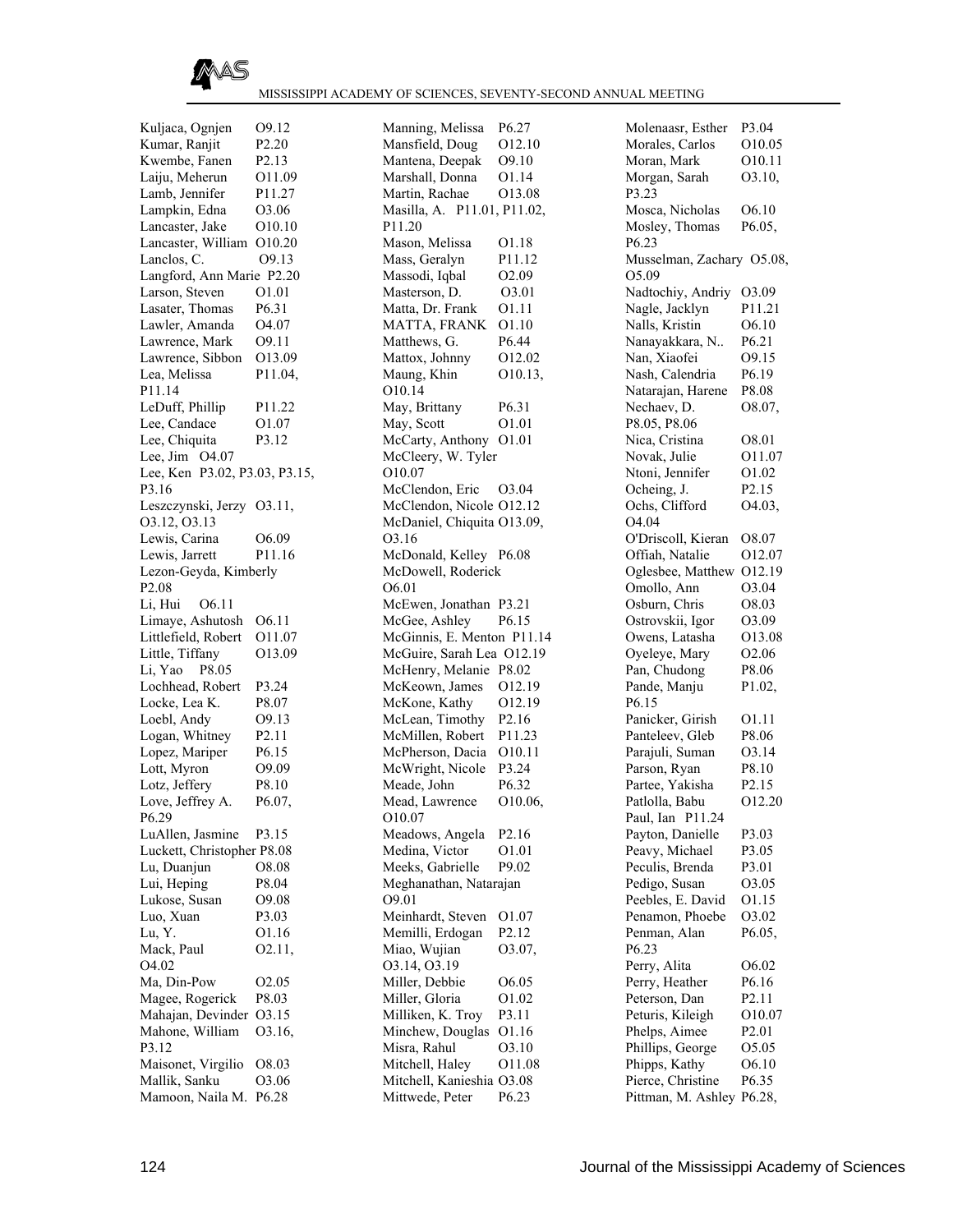

P6.29 Piva, Marta 01.03 Place, Eric  $O12.10$ Pongruktham, O. O4.03, O4.04 Potter, Philip P3.09 Pressley, Brad O12.02 Prewitt, M. Lynn P2.09, P2.10 Pulikanti, Radhakrishna O1.15 Purser, Christine A. P6.07 Pu, Xinzhu P3.02 Pyla, Rajkumar P2.18 Quinn, Jessica P11.18 Quinn, Tiffany P6.38 Quintana, Angela O12.10 Radke, Susanne P2.08 Rai, Uma O3.18 Rand, Centavia P6.39 Randolph, Erica O2.02 Rankin, Bethany O3.15 Rashid, Tahir P13.01 Raspet, Richard O10.20 Raucher, Drazen O2.09 Rauch, Thomas O4.07 Ray, P.. O3.08, O3.18, O3.20, O3.21 Reddy, Chinthakuntla P13.01 Reddy, Remata O8.08 Reddy, R. Suseela P8.08 REddy, Suseela P8.01 Reed, Wendy L. O2.01 Reese, Kanasha O11.02, P11.10 Register, Adelle O12.09 Reid, James O9.03 Reznikoff, Bill O12.19 Richards, LaToya P6.17 Richardson, Kiara P6.42 Richardson, Rhea P6.10 Richmond, David P1.01 Rickman, Douglas O6.11 Riding, Nina P4.02 Rishi, Anantharama P1.03 Risica, Patricia P6.31 Roach, David O9.17 Roach, Lauren P2.17 Robertson, Rhonda P3.23 Robinson, Brittany P6.04 Robinson, Brittney O2.02 Robinson, Shadow O10.09 Robins, Taiquitha O10.11 Rockhold, Rob O12.19 Rockhold, Robin O2.10, P6.21 Rogers, Phillip P10.05 Rohm Young, D. P11.16 Rosado, Dale O3.01

Rosenfield, David O8.07 Rout, Ujjwal O2.04 Roy, Jiben 06.09 Russell, Erin O3.17 Ruth, Paul O9.06 Ruth, Paul M. P9.04 Ryan, Parson P8.09 Saeed, M. A. P3.14, P3.22 Safaya, Eshan P6.15 Salkeld, Susan O9.11 Samarakoon, T. O4.05 Sample, R. 02.10, O2.13, P6.21 Sarigul, Erol O9.12 Sarpong, Daniel O6.07 Scott, Michael O3.06 Scott, Renada O2.12 Senapati, Dulal O3.20, O3.21 Shack, L. Allen P2.20 Shadwick, Steven P3.04 Shah, Mudessar O10.21 Shah, Pratik P2.20 Shariat, Zia P2.06 Shaw, Joyce M. P12.01 Showi Showemimo, P. O12.17 Silva, Dr. Juan O1.11 Silva, Juan P1.05, O1.08, O1.09, O1.10, O1.12, O1.13, O1.16, O1.17, P1.04 Silva, Juan L. P2.18 Simmons, Rache O6.03 Simmons, Veronice O13.09 Simms, A. O11.05, P11.03, P11.23 Simsiriwong, Jutima O10.08 Sinegal, Allen O10.01 Singh, Anant O3.08 Singh, Anant Kumar O3.21 Singh, Madhu O11.04, P11.26 Sitole, Lungile  $03.04$ Slaughter, Jr., Reo P6.25 Sly, Channing O2.09 Smith, Crystal P3.23 Smith, Deaundrea O13.11 Smith, Jessie O12.14 Smithka, Paula O7.02 Smithka, Paula J. O7.01, O7.05 Smith, Keonia O3.20 Smith, Stanley P6.42 Smith, Stanley V. P2.03, P6.07 Smith, Tina G. P6.07, P6.29

| Snarr, Brian                    | P2.01              |
|---------------------------------|--------------------|
|                                 |                    |
| Somlai, Alline                  | P3.10              |
| Spencer, Patrick                | P4.02              |
| Spiers, James                   | O1.05              |
|                                 |                    |
| Spitsbergen, John               | O <sub>2.0</sub> 3 |
| Spranger, Michael               | O8.06              |
| Standifer, Kelly M.             | O <sub>2.14</sub>  |
|                                 |                    |
| Starnes, James                  | O5.03,             |
| O5.04                           |                    |
| Steele, Chelsea                 | O9.11              |
|                                 |                    |
| Stegall, Michael                | O13.01             |
| Stenina, Olga                   | P <sub>2.07</sub>  |
| Stephens, Gena                  | O2.08              |
| Stevens, Jacqueline             | P <sub>2.14</sub>  |
|                                 |                    |
| Stinson, Gerald                 | P <sub>2.02</sub>  |
| Stockwell, William              | O8.08              |
| Stokes, Jeff                    | 012.19             |
|                                 |                    |
| Stokes, Kenita                  | P6.06              |
| Strickland, Leah                | 012.19             |
| Stripling, Andrea               | P11.01,            |
|                                 |                    |
| P11.02                          |                    |
| Sullivan, Basil                 | P6.37              |
| Sullivan, Donna                 | O12.19,            |
|                                 |                    |
| O2.10, P6.21                    |                    |
| Sullivan, Rani W.               | O10.08             |
| Surber, Kirk                    | P6.01              |
|                                 |                    |
| Sutton, Victor                  | O6.05              |
| Swilley, Sharonda               | P11.24             |
| Sylvia IV, John                 | O7.03              |
|                                 |                    |
| Tardy, Felicia                  | P6.18              |
| Tawfik, Hazem                   | 03.15              |
| Taylor, Antoinette              | O1.02              |
| Taylor, Herman                  |                    |
|                                 | P6.05,             |
| P6.23                           |                    |
|                                 |                    |
|                                 |                    |
| Taylor, Melissa                 | P3.01              |
| Tayolr, Tamika                  | P6.10              |
| Tchounwou, Paul                 | O8.08,             |
|                                 |                    |
| P2.14, P6.41, P6.43, P8.02      |                    |
| Temu, Vitalis                   | O1.06              |
| Teng, Fei O9.05                 |                    |
| Testa, J. Sam                   | P9.04              |
|                                 |                    |
| Thaw, Andrew Kurt               |                    |
| P11.18                          |                    |
| Thead, Lauren                   | O <sub>4.0</sub> 2 |
|                                 |                    |
| Theard, Kim                     | P6.11              |
| Thomas, DeMarcus O9.04          |                    |
| Thomas, Landon                  | O11.06             |
|                                 |                    |
| Thomasson, Thomas               |                    |
| P6.24                           |                    |
| Thompson, David                 | O5.01              |
| Thompson, J.                    | P3.14,             |
|                                 |                    |
| P3.22                           |                    |
| Thompson, S.                    | P11.25             |
| Thompson, William P8.10         |                    |
|                                 |                    |
| Tillis, Catrice                 | P11.26             |
| Todd-Brown, Lynette             |                    |
| 02.15                           |                    |
|                                 | O6.02              |
| Torres, Deborah<br>Trachy, Marc | O10.21             |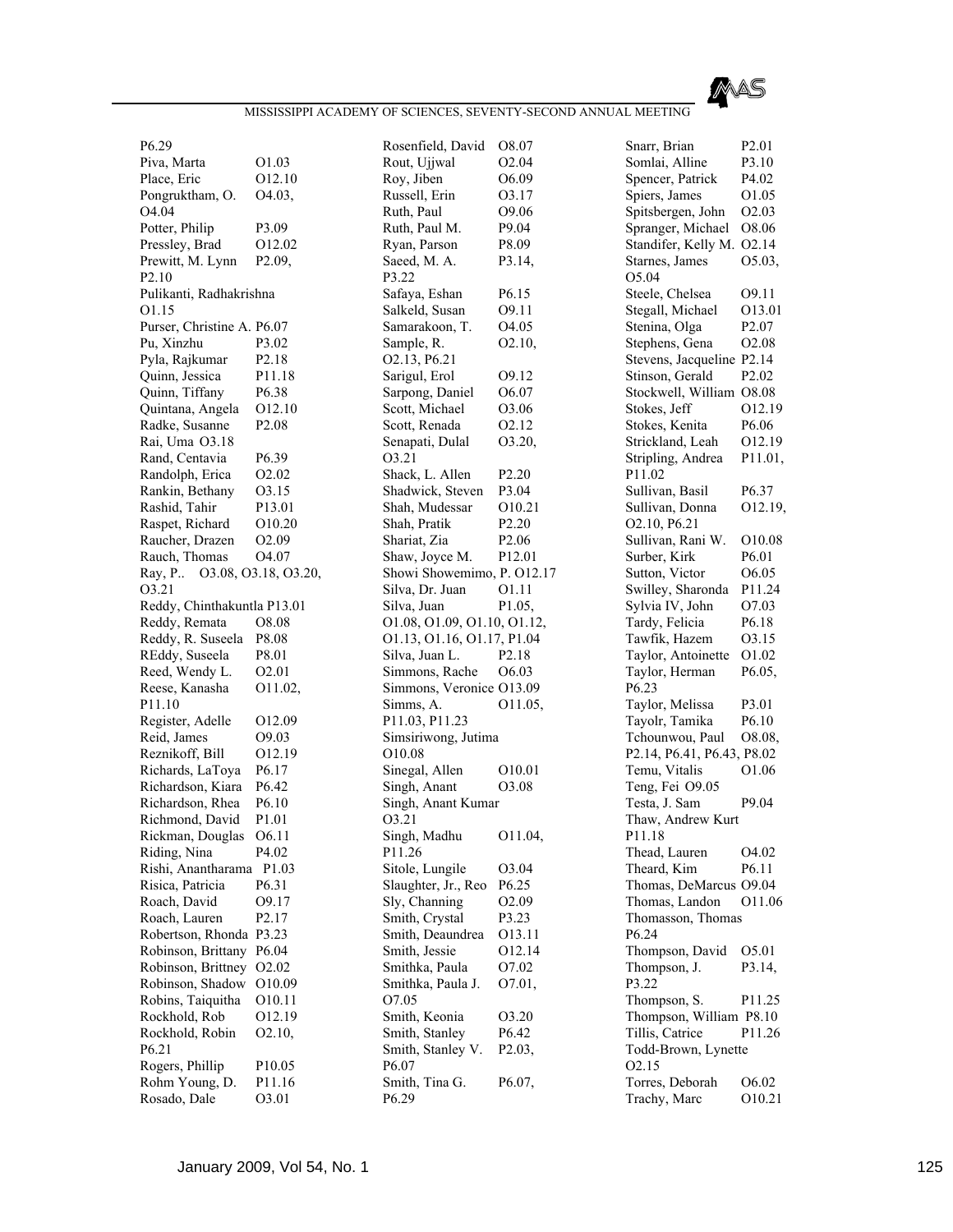

Trier-Rourke, Madeline P12.01 Trussell, Ashley N. P2.03 Truss, Genia O12.19 Tucci, Michelle  $O6.01$ . O6.06, P6.01, P6.02, P6.03, P6.06, P6.08, P6.09, P6.10, P6.11, P6.12, P6.13, P6.16, P6.17, P6.18, P6.19, P6.20, P6.26, P6.34, P6.35, P6.36, P6.37, P6.38, P6.39 Tuluri, Francis P8.01 Turner, Marla O6.03 Udemgba, Chigozie O4.06 Udemgba, Chinelo O3.05 Ullmer, Katelyn P11.04 Usry, Shanna P6.09 Valente, E. P3.13 Vance, Stacy P6.08, P6.09, P6.11, P6.13 Vann, Rhonda O1.18 Vargas, Amanda O6.02 Venkatraman, R. P3.13 Vera, Michael O10.17 Veshapidze, Giorgi O10.21 Vick, M.D., Laura P6.30 Vig, Parminder P6.15 Vucovich, Lauren P11.14 Vunnam, Nagamani O3.05 Wadkins, Randy P3.06, P3.07, P3.08, P3.09 Wahome, Joseph P1.02 Walba, Dave M. O10.11 Walker, Alice P2.14 Walker, Allison P1.01 Walker, Antrice P6.42 Walker, Ivan O10.19 Walker Jr., E. P10.04 Walker, Sharon O8.06 Wallace, Karl O3.07 Wallace, Karl J. P3.20,

P3.21 Wallace, Kendra P2.04 Walters, Eric P2.17 Wandersee, James O12.05, O12.16 Wang, Shijun O3.07, O3.19 Wang, Xuri O8.02 Watkins, Linda P6.22 Watkins, Marquita O2.03 Watson, B.. O12.09 Watson, Sheree P11.27 Weaver, J. P12.01 Webb, Demareo P6.43 Webb, Odis P3.17 Weiss, D. O2.12 Wellman, Susan E. P2.03 Wells, Adrienne P2.04 Wells, Katrena P1.02 Wenzel, Bruce P3.15 Werneth, Charles O10.13, O10.14 Wessles, Andy P2.01 Wesson, Joel O8.03 West, Jamal P8.04 White, Ashley P3.15 White, Thomas Grant P3.20 Whitley, Dexter 02.13, P2.05 Whittaker, Wesly P13.01 Whittington, Alex P6.12 Whitwam, Ross E. O2.06, O2.07 Wierdl, Monika P3.09 Wiggins, Walker O3.01 Wilkins, Renee P6.14 Williams, Bennett P2.04 Williams, Blair O12.14 Williams, Kimberly O10.12 Williams, Quinton O8.08, P8.08, P10.04

Williams, Vicdaly O12.08 Williams, Zenova O11.10, O11.11, P11.11 William, Thompson P8.09 Willis, Mercedes P2.09 Willis, Merceds P2.10 Wilson, Felisa P6.17 Wilson, Mary P11.04 Wilson, Pierre P2.09, P2.10 Wilson, Sean P2.06 Winton, Bradley O5.10 Witcher, Anthony O1.05 Witcher, Carrie O1.14 Womack, Sharon O1.15 Woodall, Jr., James P6.12 Wood, D. P3.11 Wood, Jeff P9.01 Woods, Melanie O12.19 Wright, Brittany P11.23 Wright, Jenna P10.03 Wu, Xiaoqin P9.03, P9.05 Xu, Steven O1.04 Yates, Annie O12.19 Ybara, Christina O13.09 Yedjou, Clement P6.41 Yerramilli, A. P8.01 Yoder, Zachary J. P6.07 Yonge, Chandler O11.05 Yu, Hongtao O3.20 Yu, Weiyong O3.17 Yu, Xiaozhen P3.09 Zaman, Md
O1.03 Zanchetta, Giuliano O10.11 Zegowitz, S.  $O2.06$ , O2.07 Zereen, Fahmida P3.19 Zhang, Yu P8.04 Zheng, Yufeng O9.12 Zhou, Jennifer P6.36 Zhu, Chenhui O10.11 Zifodya, Jerry O6.06